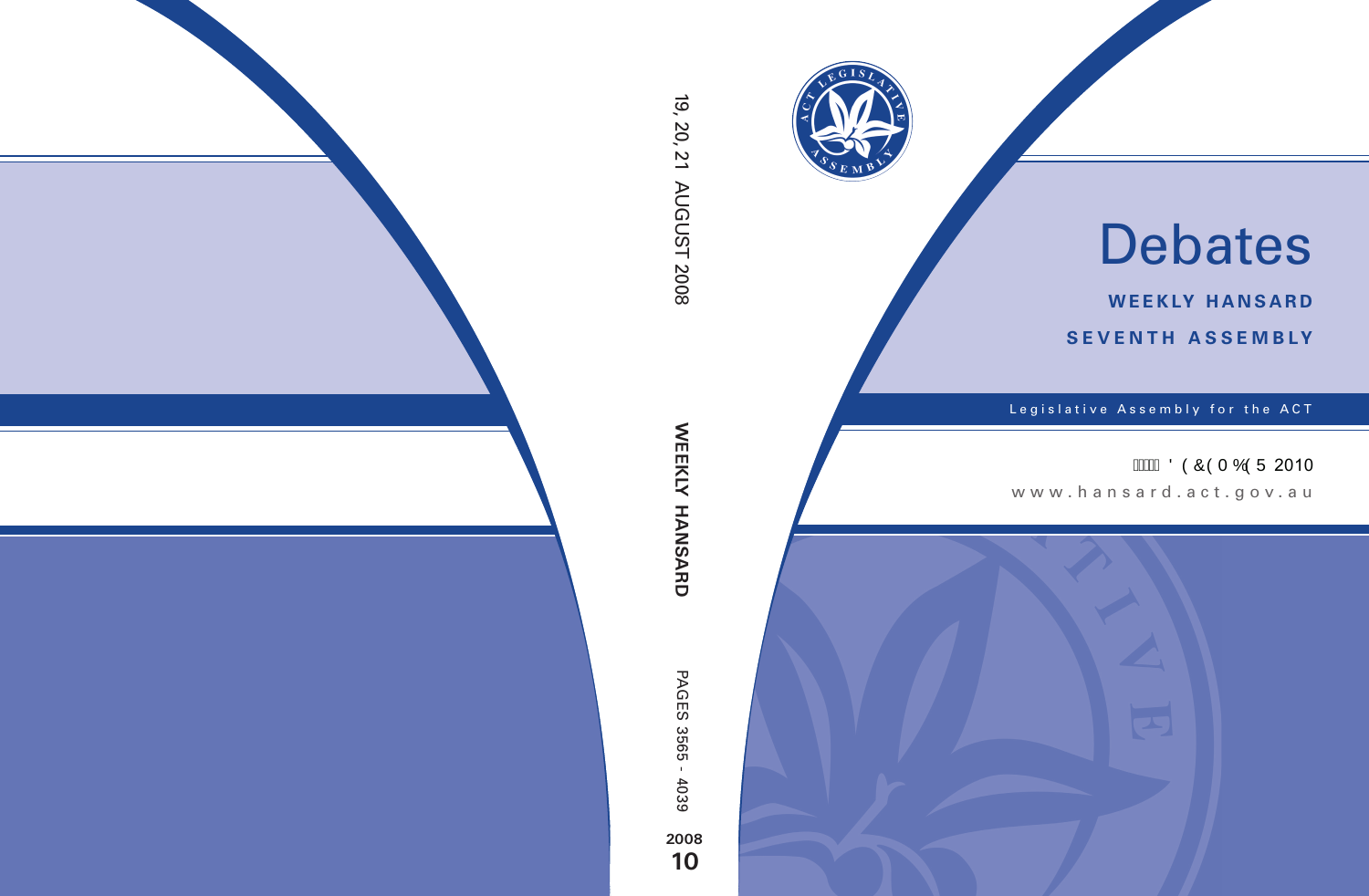## **[Wednesday, 8 December 2010](#page-2-0)**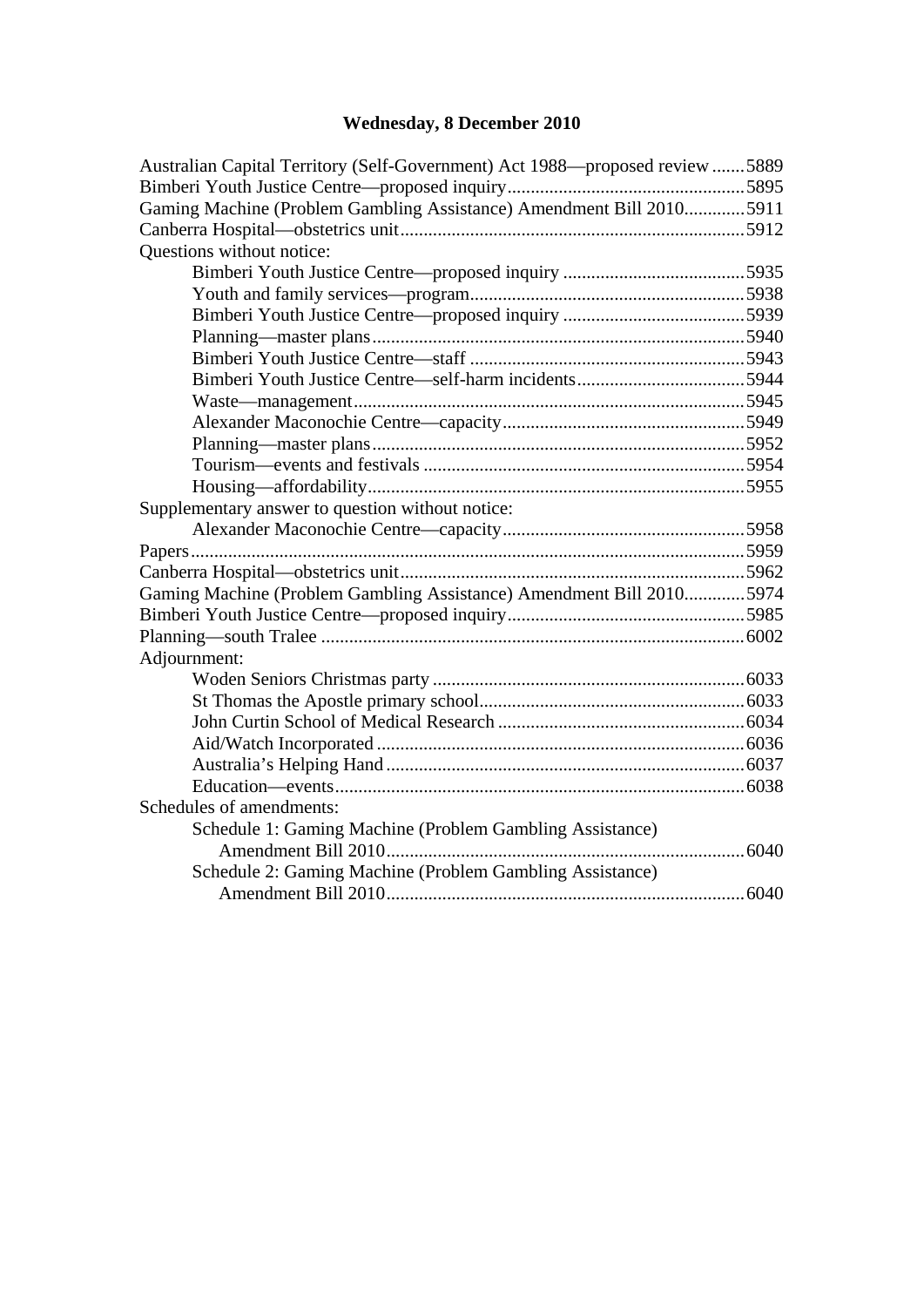### <span id="page-2-0"></span>**Wednesday, 8 December 2010**

#### **The Assembly met at 10 am.**

*(Quorum formed.)*

**MR SPEAKER** (Mr Rattenbury) took the chair and asked members to stand in silence and pray or reflect on their responsibilities to the people of the Australian Capital Territory.

## <span id="page-2-1"></span>**Australian Capital Territory (Self-Government) Act 1988 proposed review**

Debate resumed from 17 November 2010, on motion by **Ms Porter**:

That this Assembly supports:

- (1) the notion that the people and the parliament of the ACT should have the same rights as Australians living in the States to legislate on their own behalf upon matters within their legislative jurisdiction; and
- (2) a comprehensive review of the Australian Capital Territory (Self-Government) Act 1988, with a view to:
	- (a) allowing the ACT Legislative Assembly to determine its own size;
	- (b) removing provisions that allow the Commonwealth to overturn any ACT law through the exercise of Executive fiat; and
	- (c) making other such amendments necessary to deliver genuine self-government to the people of the ACT, consistent with the democratic rights enjoyed by Australians living in the States.

and on the amendment moved by **Mrs Dunne**:

Omit all words after "That this Assembly", substitute:

- "(1) supports the rights of people of the ACT to legislate on their own behalf upon matters within their legislative jurisdiction under the Constitution of Australia;
- (2) supports the formation of a broad public consultation forum to discuss and debate changes requested to the Australian Capital Territory (Self*-*Government) Act 1988 as raised by the Assembly, the community and other stakeholders and develop a formalised agreed position to present to the Federal Parliament; and
- (3) calls on the Government to investigate the timing and provision of a public forum on these reforms and report to the Assembly with options.".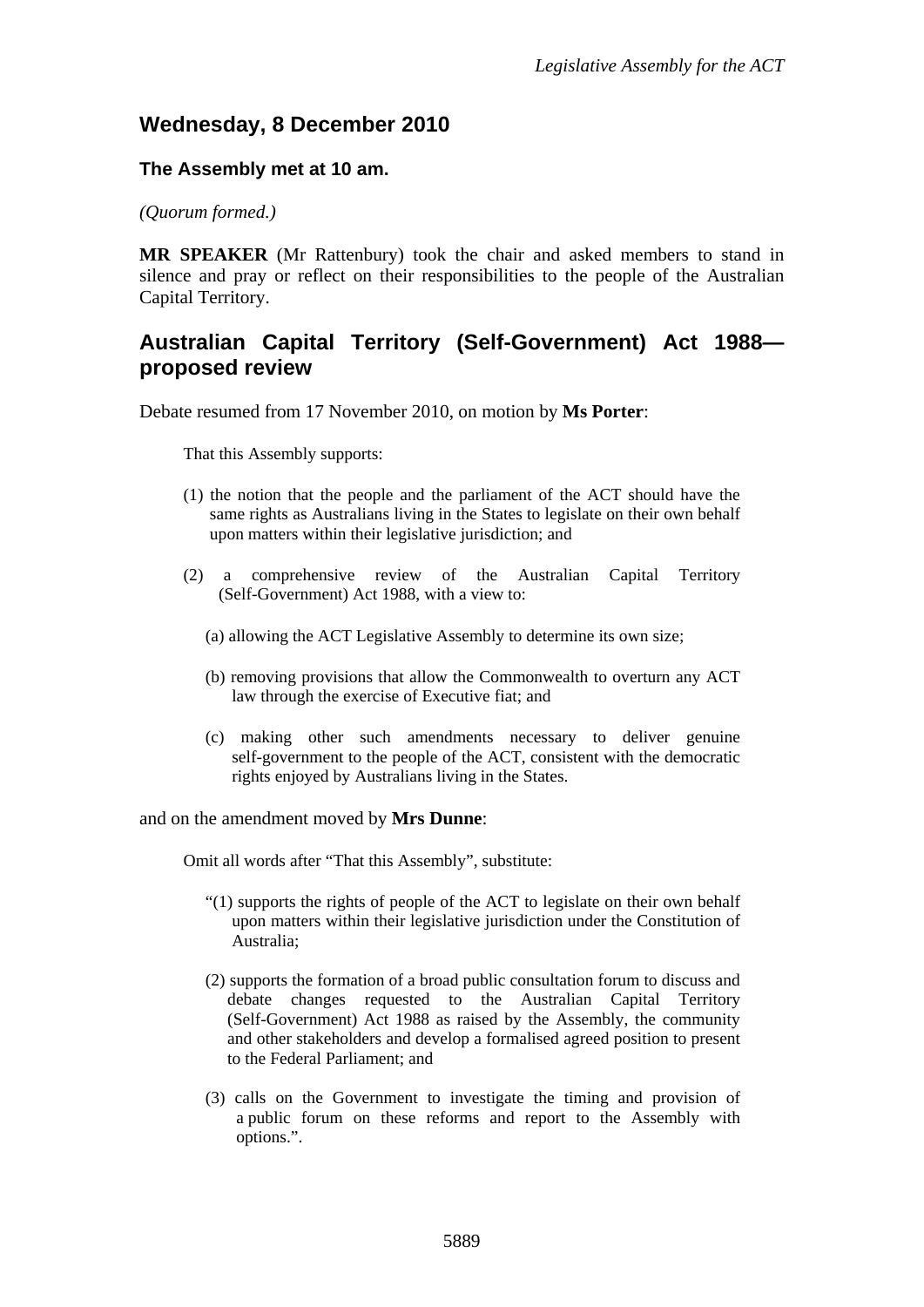**MR STANHOPE** (Ginninderra—Chief Minister, Minister for Transport, Minister for Territory and Municipal Services, Minister for Business and Economic Development, Minister for Land and Property Services, Minister for Aboriginal and Torres Strait Islander Affairs and Minister for the Arts and Heritage) (10.03): I am very pleased to participate in this debate around the self-government act, a debate and a motion that are essentially about the democratic rights of the people of the ACT. In the context of this place and our responsibilities, there is no more important responsibility or role that we have and hold than to defend the democratic institutions within the territory and to defend absolutely and unambiguously the democratic rights of the people of the ACT and the rights of the people of the ACT to be accorded the same privileges and democratic rights and freedoms as the rest of Australia. As we are aware, that is not the case.

That is not the case as a result of certain aspects of our constitution—the self-government act—and it is not the case as reflected by steps that are taken and actions that are pursued from time to time by, most particularly, members of the federal parliament that diminish the operation of the self-government act and the democratic rights of the people of the ACT and treat the people of the ACT and this institution, the ACT Legislative Assembly, with a lack of respect and a lack of recognition of our right to be treated equally with all other Australians.

We are all aware of a motion very similar to this one which was passed by the Assembly on 17 June last year and which called for a review of the self-government act. That motion, members would recall, was passed on the 20th anniversary of self-government being gained within the territory. During that particular debate, each of us across the three parties emphasised the maturity of government that has been achieved within the ACT. We emphasised in our contributions to that debate the successes that have been achieved in the territory, and we concluded that a review of the self-government act in the circumstance is about achieving or ensuring the inalienable democratic rights of all Australians, most particularly those within the territory.

As I said before—I believe this in a heartfelt way—there is nothing more fundamental to a parliament than its ability to reflect the needs and values of its constituents. Indeed, that is democracy. It has to be said that ours is a progressive electorate in the territory. We know that, and we are an open community, a community that aspires to be free of discrimination and prejudice, a community that has been prepared to face up to some of the issues that confront us in our capacity to ensure that we are an open and progressive, supporting community that will not tolerate discrimination. The legislative history of this place reflects that view of this community and of this legislature. We have, over our time, shown the extent to which we want to be an inclusive, fair and open society and community.

It is in the context of that, if one were to restrict oneself just to those issues around fairness, equity and equality, that we can see what a proud record the ACT Legislative Assembly has. It is a matter of note that the ACT Legislative Assembly in 1997 recognised the injustices done to Indigenous Australians through an apology in this place, an apology to the Stolen Generation, 10 long years before a national apology was delivered.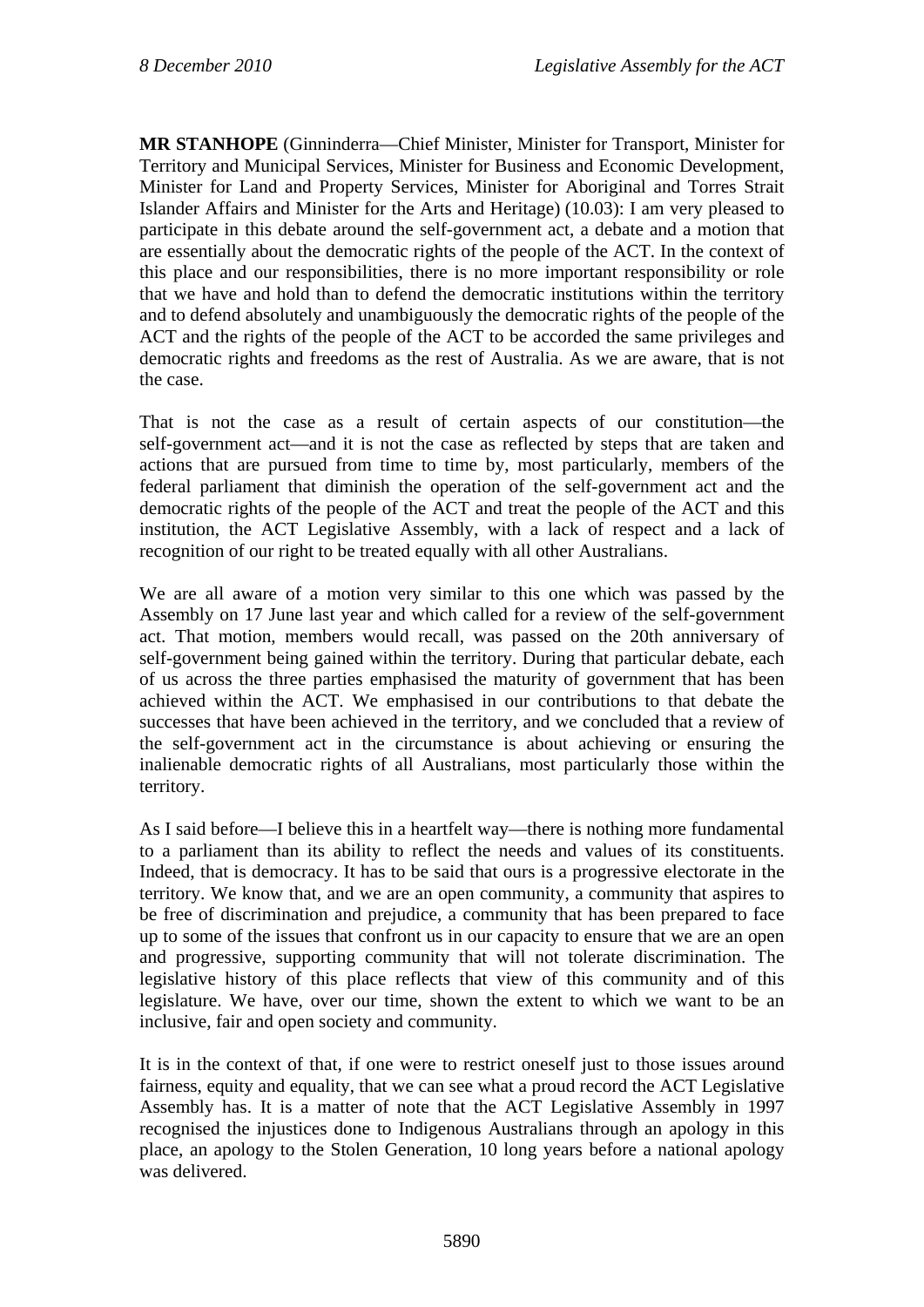More recently, I and the ACT government have been pursuing in correspondence with our federal colleagues our desire for the recognition of Indigenous Australians to be incorporated in a preamble to the self-government act in the way that other parliaments around Australia are now recognising Indigenous people and in the way that the Prime Minister of Australia has recently indicated she wishes them to be reflected in the preamble to our national constitution. It is ironic to reflect that the New South Wales parliament has recognised in its preamble to its constitution the traditional owners of the lands of New South Wales, that the Prime Minister of Australia wishes to do the same, but we in the ACT do not have that capacity.

It is a fact, and the progressive record of achievement of this place reveals it, that in 2002 this Assembly led the nation in the decriminalisation of abortion. The ACT was the first jurisdiction in Australia to pass a charter of human rights, a bill of rights. In 2006 we conferred equal rights under the law to gay and lesbian citizens of the ACT. These are just some of the many successes that have been achieved here within the territory.

But while acknowledging these successes, we also have to acknowledge that there are very significant constraints on this place to the detriment of our democratic structures and the democratic rights of the people of the ACT. The legislation which Senator Bob Brown has introduced goes very much to those. This is a very important issue. Senator Bob Brown seeks to remove what I believe to be a completely unacceptable inhibition on the rights of the people of the ACT, the Northern Territory and Norfolk Island in the ban on any debate in any of our legislatures on the issue of euthanasia.

The debate that should be occurring in the federal parliament now on that bill is not and should not be a debate about euthanasia; it should only be a debate about the democratic rights of the people of the ACT and the other territories. But it is not, and I think it is a matter of regret that politicians from around Australia continue to believe that it is reasonable or appropriate for them to determine on behalf of the people of the ACT, people whom they do not represent, what the law on that particular issue should be in the Australian Capital Territory.

Senator Brown has a twin piece of legislation in relation to section 35 of the self-government act, the provision which was utilised most recently by the Howard government to defeat a piece of legislation in the ACT designed to remove discrimination against gay and lesbian Canberrans. That is yet to be debated to the extent that the Brown bill on euthanasia is being debated, but at its heart is the same issue.

The motion that Ms Porter has moved, of course, goes to and responds to some of those actions that are occurring federally which draw attention. I support Senator Brown in this, because they draw attention to the disabilities suffered by the legislatures within the territories as a result of attitudes that are held and acted on by some of our federal parliamentary colleagues.

In the short time available to me, I should acknowledge Mrs Dunne's amendment. I have an amendment to Mrs Dunne's amendment. To the extent that Mrs Dunne is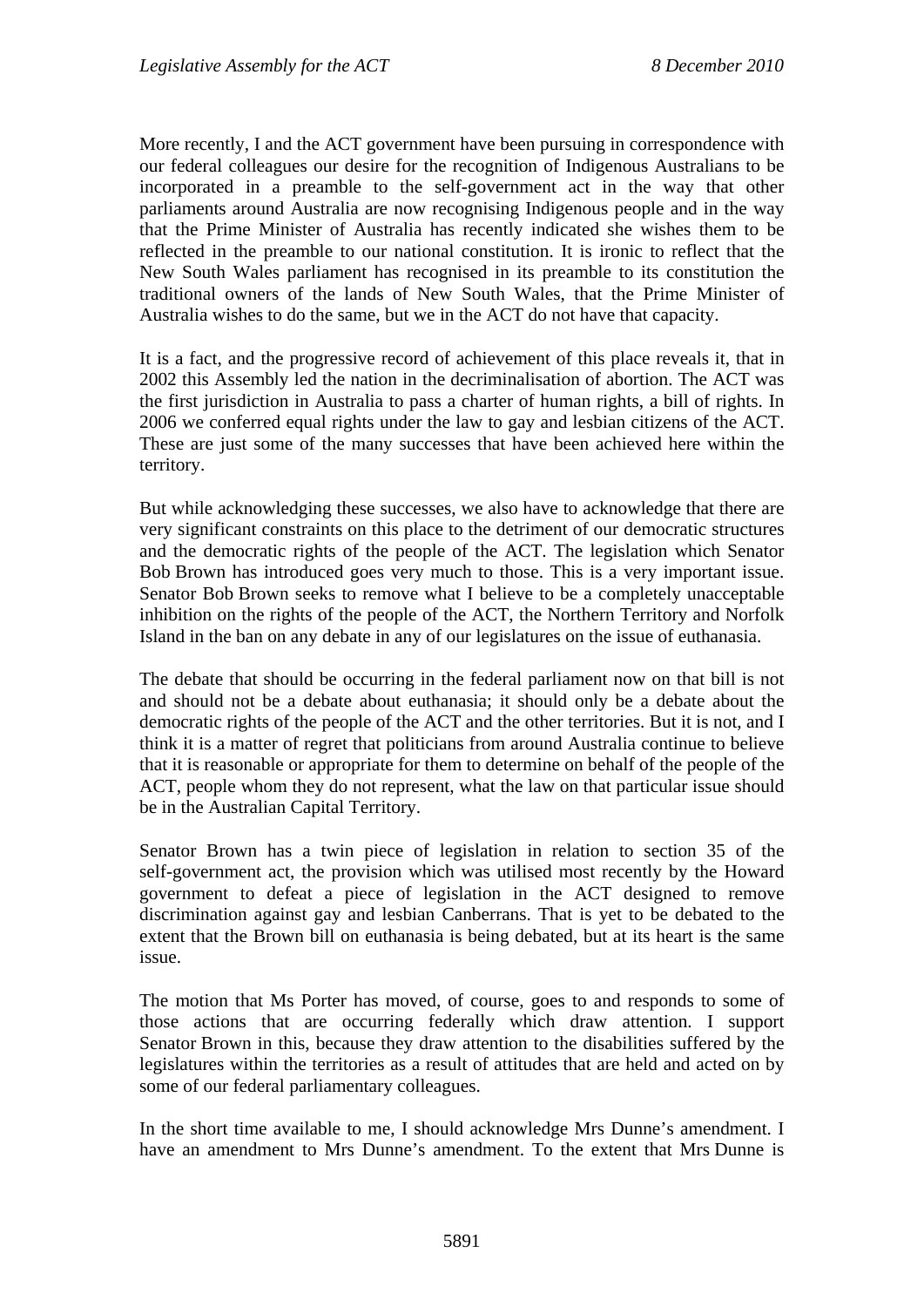calling on a broad public consultation and a forum to discuss changes to the self-government act, I believe that is quite appropriate. She calls on the government to investigate the timing and provision of a public consultation forum, and we are quite relaxed about and accepting of that. That is more than reasonable. She does also, however, propose to change quite significantly the import and effect of the motion Ms Porter moved by removing the whole of the motion and replacing it with a sentiment that actually goes to the ambiguity of the constitutional arrangements that apply in the territory. I believe that undermines completely the notion that Ms Porter put around what should be unalienable democratic rights.

The amendment goes to the ambiguity inherent in our national constitution in relation to the plenary powers of the commonwealth and the power inherent in that plenary power to overturn all ACT legislation which denies the effect and the implications of self-government and of our demographic rights. I move my amendment to Mrs Dunne's amendment:

Omit all words after "That this Assembly", substitute:

- "(1) supports the notion that the people and the Parliament of the ACT should have the same rights as Australians living in the States to legislate on their own behalf upon matters within their legislative jurisdiction;
- (2) supports a comprehensive review of the *Australian Capital Territory (Self-Government) Act 1988*, with a view to:
	- (a) allowing the ACT Legislative Assembly to determine its own size;
	- (b) removing provisions that allow the Commonwealth to overturn any ACT law through the exercise of Executive fiat;
	- (c) making other such amendments necessary to deliver genuine self-government to the people of the ACT, consistent with the democratic rights enjoyed by Australians living in the States; and
	- (d) the formation of a broad public consultation forum to discuss and debate changes requested to the *Australian Capital Territory (Self-Government) Act 1988* as raised by the Assembly, the community and other stakeholders and develop a formalised agreed position to present to the Federal Parliament; and
- (3) calls on the Government to investigate the timing and provision of a public forum on these reforms and report to the Assembly with options.".

**MS HUNTER** (Ginninderra—Parliamentary Convenor, ACT Greens) (10.13): The Greens will not be supporting Mrs Dunne's amendment. The problems with them are many and varied. It is particularly disappointing that the Liberals reject the notion that we should have the same rights as state parliaments. It begs the question whether the Canberra Liberals should be called the no self-government party. Evident in the amendment is that the Canberra Liberals do not really think much of Canberra at all. In fact, they think less of this parliament than they do of every other state parliament in Australia. The obvious question is: why? Every Canberran should ask the Liberal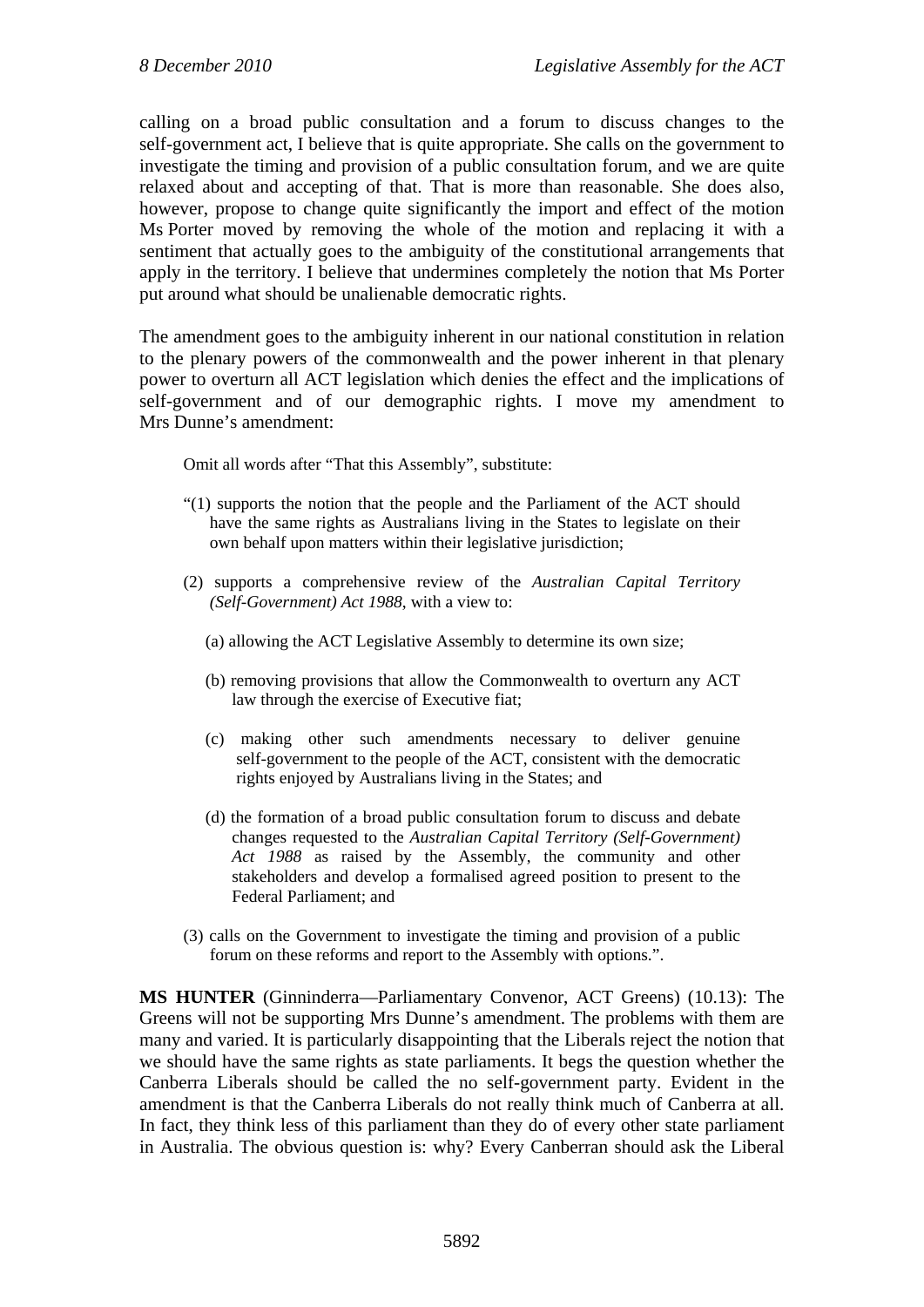Party why all of their colleagues in the states are better than them and why it is that they do not want to represent Canberrans on the same range of issues that members of state parliaments represent their constituents on.

The amendment shows significant ignorance of the source of our authority to make laws and significant ignorance of our constitution, the federal system and the way the constitution distributes power within our federal system. Unlike the states, where their constitutions and powers enjoy the protection of the constitution under sections 106 and 107 and whose legislative jurisdictions are necessarily protected by a scope of matters assigned to the commonwealth parliament, the territories enjoy no equivalent status or rights. The constitution in section 122 gives a plenary power to create a government for the territories. Rather than any positive legislative jurisdiction, the commonwealth constitution only gives us a range of protections and limitations on the legislative power that can be exercised by the commonwealth and the ACT government.

The only source of our legislative authority is the ACT self-government act. The powers and structure of that act are at the discretion of the commonwealth parliament. The only limitations on the commonwealth power are limitations that would otherwise apply to any exercise of legislative power by the commonwealth parliament. As I said in my previous speech on this motion, it is only recently that this has been confirmed by the High Court and the rights of territorians are equally protected and confirmed as being the same as those in other states. Otherwise, there is no inherent limitation on the jurisdiction that can be given to the territory parliament beyond what otherwise applies to the commonwealth parliament, and to attempt to create one, as this amendment does, is simply wrong.

We are subject to the whim of the commonwealth parliament and the commonwealth executive. The fact that the Canberra Liberals see no problem with this and are quite happy to be run roughshod over beggars belief.

I will respond to a couple of points Mrs Dunne made in her speech. She said:

… before we commit to the momentous changes in our system of governance.

This, I put to you, is not a momentous change. What we are saying is we want the same capacity as state parliaments and that we should review the self-government act. What is momentous about that?

Mrs Dunne also made the point about getting the checks and balances right. We all agree that we need checks and balances. Our government is built on the notion that power needs to be dispersed and subject to oversight to guard against its misuse. To say that the commonwealth parliament offers us an effective check and balance is nonsense. Real checks and balances operate every day to protect us on every issue. They are integrity agencies, the distribution of functions between the arms of government, the availability of judicial review and the effective rule of law. They are also mechanisms like the Human Rights Acts that actually protect the rights of Canberrans every day. They are not the political whim of the commonwealth government.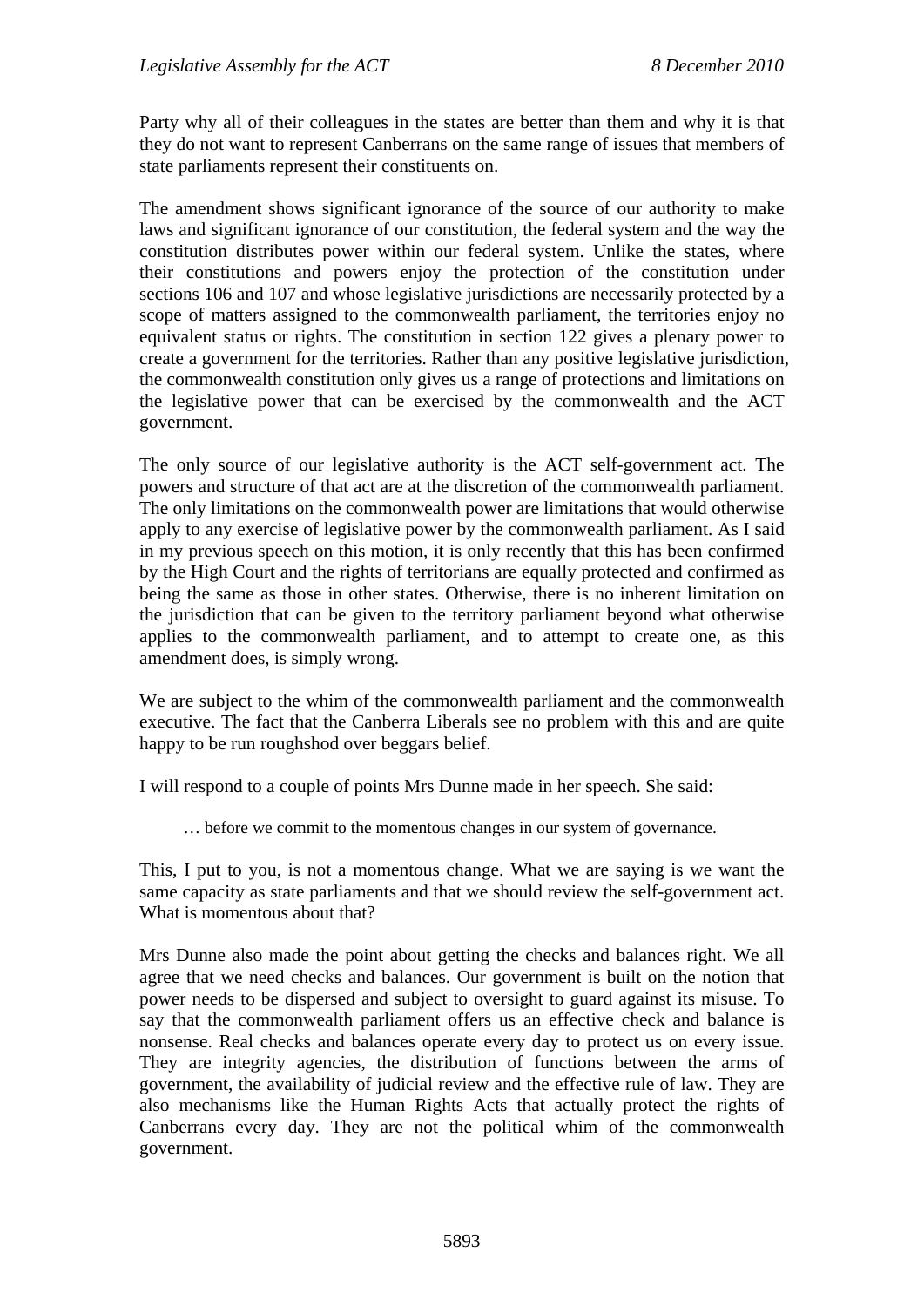We need to do more work on the operation of our integrity agencies and oversight institutions. We need to be ever vigilant about the powers this Assembly gives to the executive and the way that power is exercised. We should require the highest standards of accountability for executive action. This means subjecting the action to independent review. It means properly resourcing our integrity agencies. It does not mean allowing people who are not even elected by the people that decisions affect to overrule those who are elected to make those decisions.

The final statement of Mrs Dunne's that I would like to address is:

We have struggled with motions such as this one because they are too limited in scope, too isolated in consideration and too lacking in detail. They propose solutions when the problems have not been isolated or even properly defined.

If the Canberra Liberals have additional concerns, I would welcome them to move an amendment to that effect and we can debate the addition of particular problems. The motion identifies the three major issues that need to be addressed. I am not quite sure how it could possibly be argued that these issues are not properly defined. I am also not quite sure how a comprehensive review could be too limited in scope or too isolated in consideration.

Mrs Dunne also referred to the terms of the conflict of interest provisions in the self-government act and the criticism by the ethics adviser. The ACT Greens agree that it would be desirable to clarify this provision, but surely this issue would be covered in the comprehensive review proposed. The fact that it is not drawn out as a major issue is irrelevant. The most pressing issues for the Assembly are articulated in Ms Porter's motion, and the fact that there will, of course, be ancillary issues that the review should consider does not really have any bearing on the overall merit of the motion. If the Canberra Liberals want to highlight the issue of the conflict of interest and the Governor-General's ability to dissolve the parliament they could move an amendment to that effect.

A review of the act is the first step. Let us be realistic: the commonwealth is not going to listen to an Assembly committee report. We need them to run their own process, and it is vital that the ACT parliament agitates for this. We cannot make it happen by ourselves, but we have an obligation to do what we can to get the commonwealth to respond to the concerns.

We do not need a consultation forum. We know the views of the people of the ACT are that we should be the ones who decide the laws of the territory. The Canberra Liberals might not like it, but we are a progressive jurisdiction, and it is simply inappropriate that people who have no connection whatsoever with the territory can override the views of the majority of the territory's elected representatives.

The fact that the commonwealth parliament does not really seem to be at all interested in the ACT most of the time, that they do not appear to want a review and have not done anything to ensure the best outcomes for the territory is a good argument in and of itself as to why we should not be happy to subject ourselves to their arbitrary interference in our rights as a parliament and as a body politic.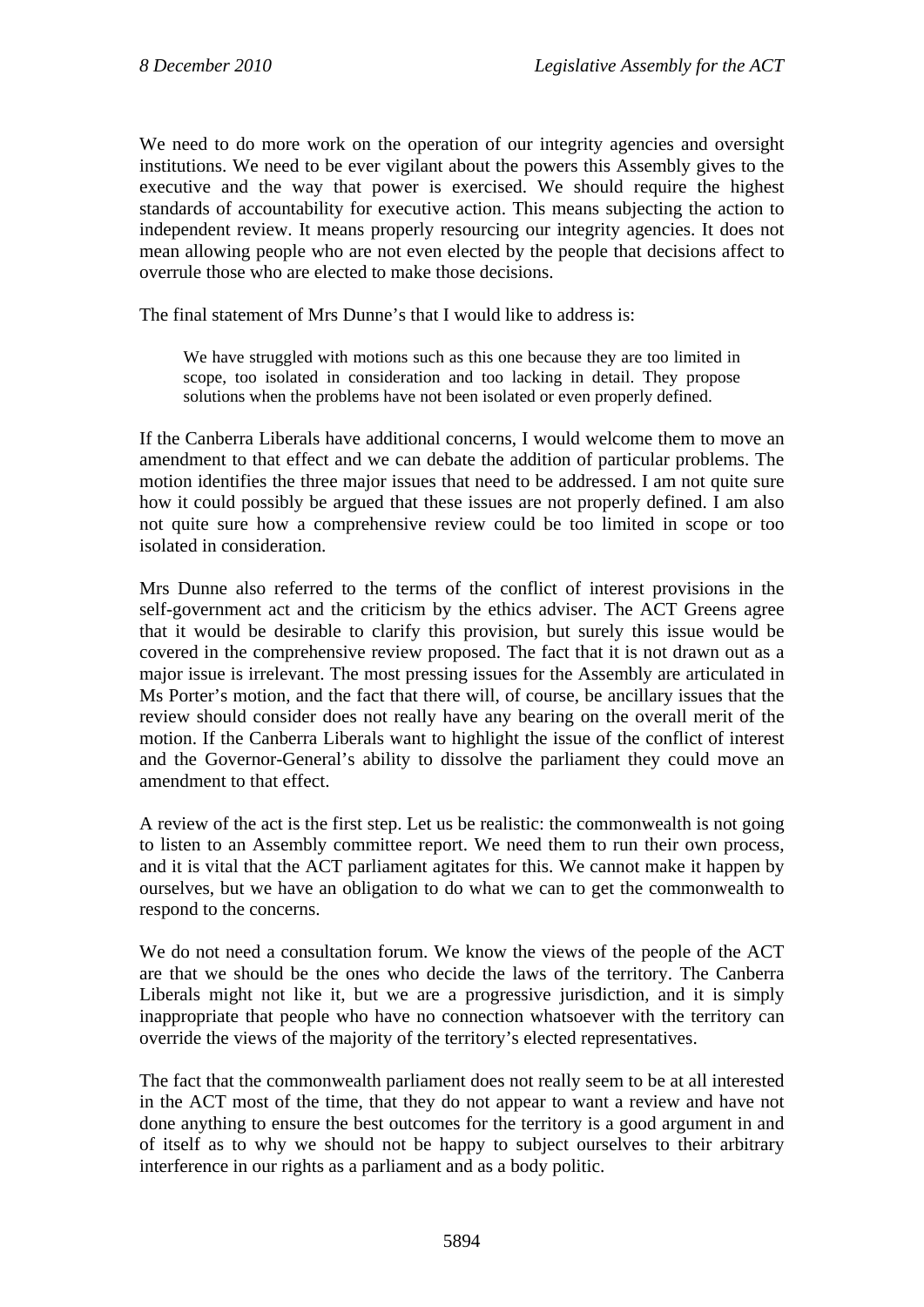As I have said, the ACT Greens support the notion that we should have the same legislative capacity as the states. We believe the ACT is a mature and stable democracy capable of representing the best interests of the people of Canberra. Unlike the Canberra Liberals, we think we are as good as other state parliaments, and that is why we do not support the amendment put forward by Mrs Dunne.

We have some support for Mr Stanhope's amendment, which has just appeared, but we do think the review is sufficient at this stage. We really have to look more closely at the amendment put forward by Mr Stanhope to understand how it interacts with Ms Porter's motion. We will take a look at that amendment before we can provide support at this stage.

**MR SESELJA** (Molonglo—Leader of the Opposition) (10.22): I have only just seen this amendment, Mr Speaker, so I might just speak to it briefly. We are just working through the amendment as we go. There are elements of it that pick up some of what Mrs Dunne has put in her amendment, so there are obviously parts of it that we support. There is some language that I would amend, and I think we would potentially be in a position to support it with some amended language. But we have not really had an opportunity to negotiate this yet.

If we have a few minutes, there is the possibility that we may get to a point where we can agree on something. So I just say to the Chief Minister that, if we can have a few moments to discuss this, we might be able to come up with some words that we agree on. I do not know if that is the approach the Chief Minister wants to take on this.

For instance, we have said on a number of occasions that we believe the Assembly should be able to determine its own size, but we believe that should not be done through a simple majority. We believe there should be a special majority for that in order to avoid one party being able to impose its will in terms of the size of the Assembly. We would want to add some words to paragraph 2(a) such as "with appropriate safeguards" or "with a special majority".

We support the intent of paragraph 2(b) but with all of these things we have said there needs to be some checks and balances on the power of any majority within the ACT Assembly. We are not in a position to support the amendment in its current form. With some time, I think we would make some minor amendments which would allow us to support it. It is really over to the government as to whether they want to negotiate on this. As it is, we are not able to support it.

Debate (on motion by **Ms Bresnan**) adjourned to a later hour.

## <span id="page-8-0"></span>**Bimberi Youth Justice Centre—proposed inquiry**

**MRS DUNNE** (Ginninderra) (10.27): I move:

That this Assembly:

(1) notes: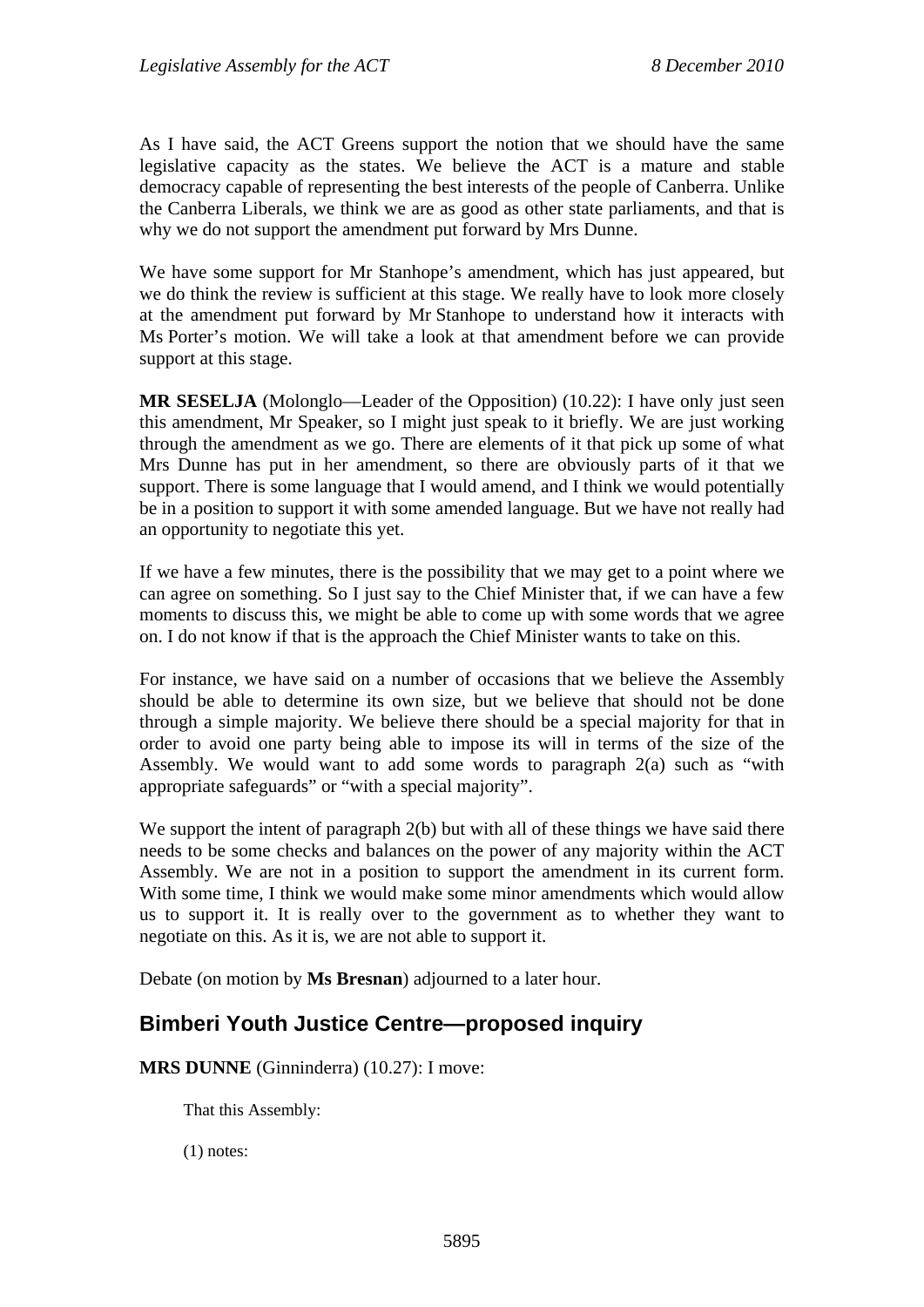- (a) the incidents of violence and security breaches at Bimberi Youth Detention Centre;
- (b) the staff shortages and high turnover of staff; and
- (c) high levels of staff dissatisfaction;
- (2) expresses its concern for the safety and security of residents and staff at Bimberi Youth Detention Centre; and
- (3) calls on the Executive to:
	- (a) appoint a board of inquiry, in accordance with the Inquiries Act 1991, to inquire and report, by 30 June 2011, into the operation of the Bimberi Youth Detention Centre including:
		- (i) staff levels, training and retention;
		- (ii) security;
		- (iii) programs for training and rehabilitation; and
		- (iv) any other matters; and
	- (b) relieve the Minister for Children and Young People of responsibility for youth justice services for the duration of the inquiry.

The motion I am proposing today to establish an inquiry into the Bimberi Youth Justice Centre under the Inquiries Act is an extremely grave step. We in the Canberra Liberals believe that this is a step which is above politics.

I am moving this motion in the Assembly because we have a moral duty—a moral duty—to guarantee the safety and security of some of the most vulnerable and most at risk in our community and those who care for them, the residents and staff of the Bimberi Youth Justice Centre.

As we know, Mr Speaker, Bimberi Youth Justice Centre accepted its first intake of residents in early 2009. According to the DHCS website, Bimberi:

… provides a state of the art youth detention facility which is the first in Australia to comply with the Human Rights requirements, as well as being designed to meet Human Rights standards.

Yet, Mr Speaker, in its short history Bimberi has been riddled with a wide range of problems and very concerning actual and potential outcomes for both the staff and the residents. There are chronic shortages of staff with staff feeling overworked and unsafe because of the lack of backup and support. This has led to a high staff turnover.

Staff shortages have led to frequent lockdowns with residents locked in their rooms for long periods of time. Staff shortages have been so chronic that the government has had to engage a private security firm to supply security personnel who are not properly trained in the supervision of young residents in a youth detention centre and the security of a youth detention facility.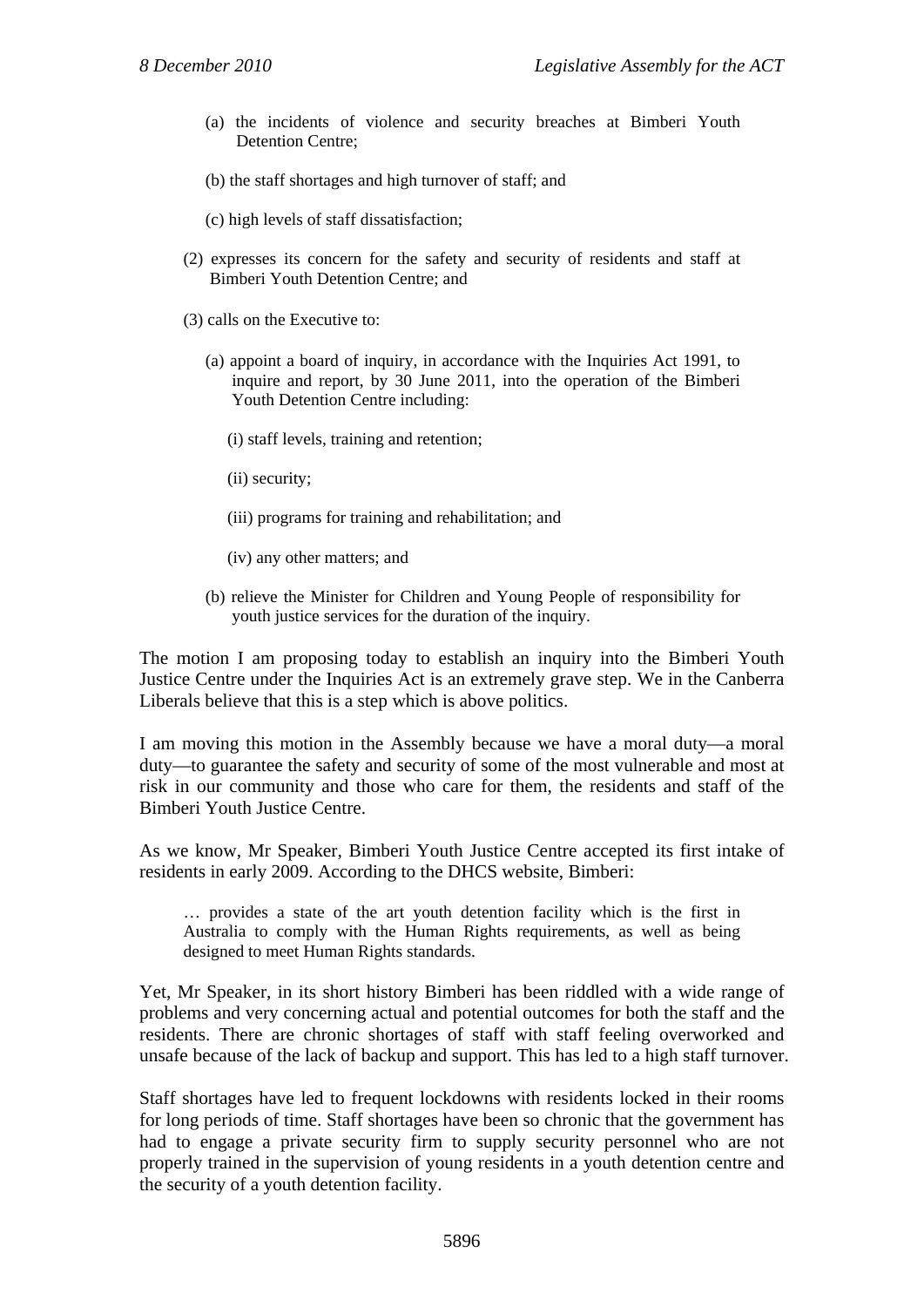There have been numerous documented incidents of self-harm by residents, including an attempted suicide, assaults by staff on residents, violence shown by residents against staff, security breaches involving misuse of medication and escapes. There are staff who have been injured either physically or psychologically but who have not received adequate follow-up treatment or support—

**MR SPEAKER**: Mrs Dunne, one moment. Order, members! There is a large amount of noise in the chamber.

**MRS DUNNE**: It is like talking on Pitt Street.

**MR SPEAKER**: If we could have some quiet for Mrs Dunne, please, I would appreciate it.

**MRS DUNNE**: Thank you, Mr Speaker. There are staff who have taken stress leave or who are on other forms of extended leave. We are aware of a management and workplace culture in which staff are not valued, encouraged or respected. We have heard stories of bullying and racist behaviour from management. We are aware of an environment in which the residents are not treated with dignity.

But it does not end here, Mr Speaker. We are also aware of the underutilisation of the education facilities. Some of them, Mr Speaker, have not been used at all. Now we have heard about reduced in-class security for teachers in the education programs, leaving those teachers fearing for their safety and leaving students themselves exposed to personal safety risks.

Out of concern for the effect of that weight of evidence and the very real potential for an escalation in the seriousness of some of these issues, my colleague Alistair Coe and I, on 19 November, wrote a joint letter of concern to the Minister for Children and Young People. In response, and to her credit, the minister visited Bimberi to attend a meeting of staff, teachers, union delegates and others to hear the concerns of workers.

But the reports that came back to me from people who attended the meeting have resulted in this motion today. I believe that the minister's performance at that meeting, according to the reports, was lacking in professionalism and did not address the real concerns that were brought to her by the staff.

It was reported to me that the minister claimed her attendance at Bimberi that day was only "to protect her backside". It was reported to me that the minister covered her ears and said, "La, la, la, la," so that she could not hear the gravity of the situation being told to her by those workers. It was reported to me that the minister called Bimberi residents variously "little buggers", "silly little buggers" and "naughty little buggers". It has been reported to me that the minister told those present that she had no idea what was going on at Bimberi.

Mr Speaker, that sets the scene for this proposed inquiry under the Inquiries Act. It is a sad scene and I am sure that all members here would agree. But you do not have to take my word for it. Listen to the stories that have been told to me by present and former staff. I am going to quote now from an email that was sent not just to me but to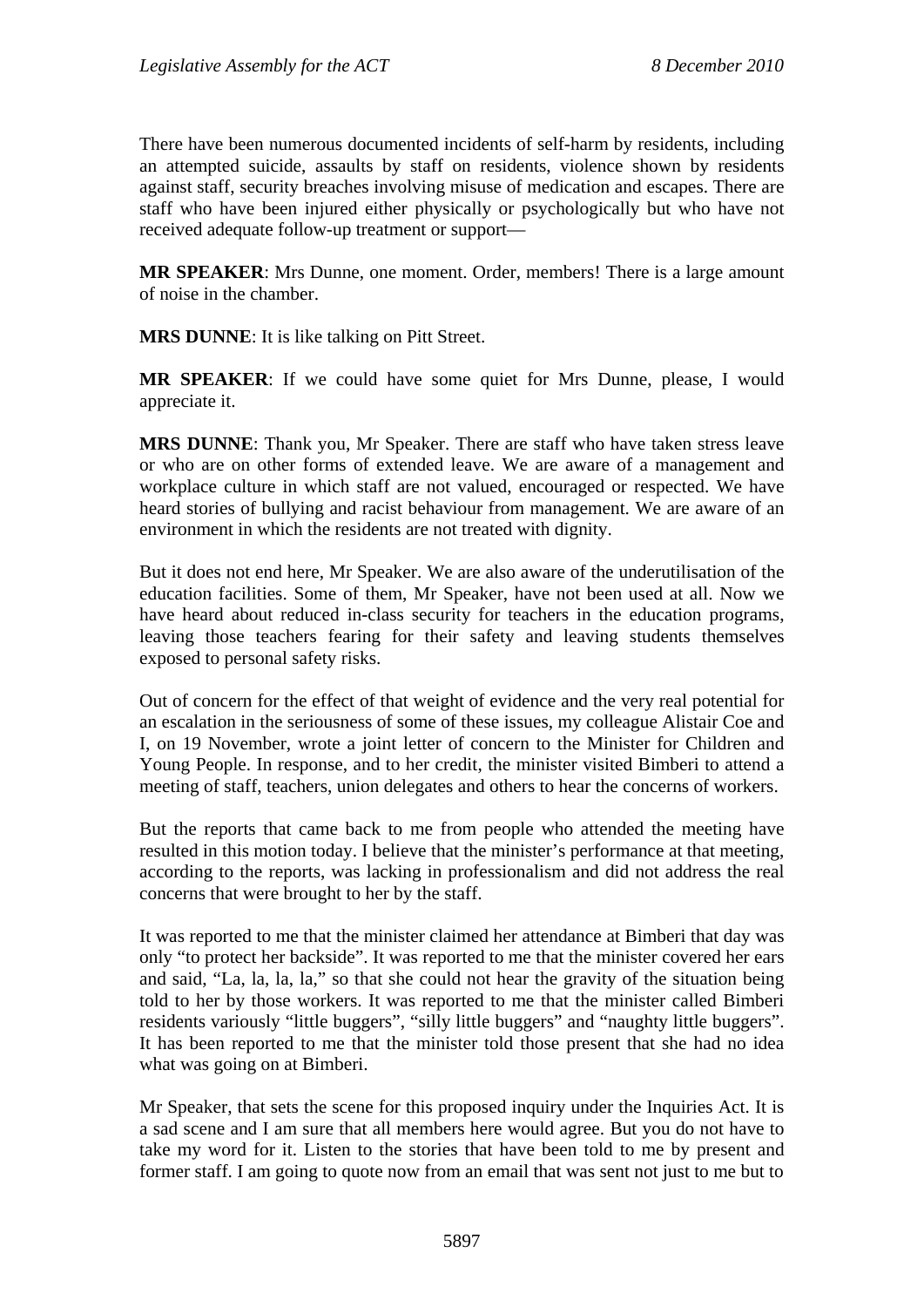the minister after the meeting she attended at Bimberi. The teacher—he was a recently arrived teacher—wrote:

I have sensed a great deal of anguish and disappointment amongst the teaching staff.

He goes on to say:

… although I did try hard not to become involved there are too many issues that are impeaching on the future of so many young residents and health and safety issues, poor class room group designs and the many issues that teachers are battling with on a daily basis. In fact I am appealing to you—

he is saying this to the minister—

and your office to really think hard about changing the way that teachers have to battle over, what often seem to be trivial matters …

Mr Speaker, another email I received from another staff member who attended the meeting made the following kinds of comments:

She—

the Minister—

stated that she had no idea what was happening at Bimberi.

My correspondent went on:

The main issues raised were lack of staff, retaining staff, bullying mentality of management, attitude of racism from management toward the islander staff members, lack of Programs for young detainees, 12 hour shifts … among a few other issues. The Minister appears out of her depth.

This worker also made this observation:

One of the islander staff, tearfully, raised the issue of a past islander staff member getting sacked … for an alleged simple assault on a young detainee and another white staff member being given a promotion after strangling a young detainee and leaving his handprints of bruises around his neck and breaking his capillaries in his eyes.

The worker continued:

Myself and another white staff member also highlighted the undercurrent of racism towards staff giving examples, such as the islanders being called gorillas by management and the islanders being overlooked for promotion. Joy Burch covered her ears and said, "La, la, la." I was absolutely horrified that she did that. She also called the young detainees "little buggers" throughout the meeting.

Also of concern was the comment made by this worker: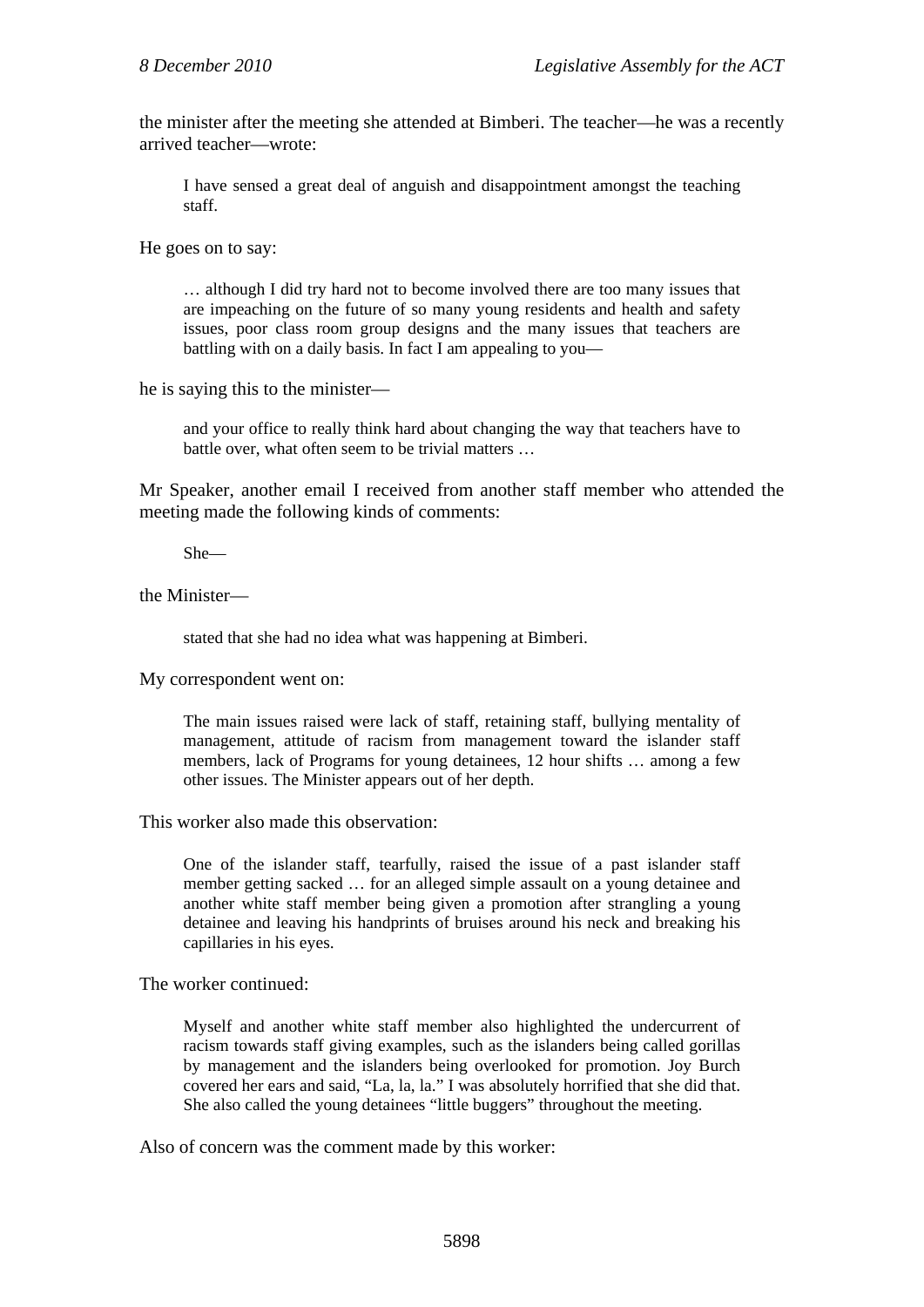Throughout the meeting that was supposed to be arranged for staff to air their concerns, the minister interrupted us and spoke over us. While the Union Delegate was reading out the list of staff concerns she totally cut him off and he never got to finish reading it.

As to management practices, the worker commented:

The problem, as I see it, is at Management level within Bimberi. On one hand the Minister is saying she wants Youth Workers in Bimberi, not guards (that is also the sentiment of 100% of YDOs)—

youth detention officers—

but then you have Management telling us that Bimberi is a para-military organisation and if we don't like it, suck it up or leave.

This worker summed up the meeting as follows:

Most of the staff left the meeting frustrated, saying that the whole thing was a publicity stunt and as Joy Burch stated she was "covering her backside".

These are just a small summary of the comments that I have received following that meeting and only a small summary of the comments that the members of the opposition have received over many months about the problems at Bimberi. My colleague Mr Coe will dwell more on those.

After the meeting I received a call from another person who said that they were horrified at Minister Burch's behaviour, confirming the actions and words of the minister that were earlier outlined in the email that I read out. The caller told me of attacks by staff on detainees. In one case a powerful former adult corrections officer hit a young, very small detainee with arrested development and intellectual disabilities. It seems that this matter has not been dealt with.

In another story reported to me, a youth detention officer strangled a detainee, causing excessive bruising and laceration. Since this incident it appears that the same youth detention officer has been promoted to a team leader position but it seems, according to what I have been told by the staff, that the assault has not been addressed. I have been told that some staff, out of desperation, have approached authorities—I have been variously told either the Ombudsman or the human rights commissioner—about these actions.

But what this shows, Mr Speaker, is that the staff are frightened, frustrated and scared. They are frustrated because they cannot deliver the services that they are employed to deliver and they are not being given support by their own management. The fact that they feel they are not being supported by their own management and going outside the organisation to speak to the opposition, to speak to the human rights commissioner, to speak to the Ombudsman shows the level of concern.

Mr Speaker, I have to put on the record that in the nearly 10 years I have been a member of this place and in the years before when I worked as a staffer in this place, I have never encountered a situation where so many people independently have come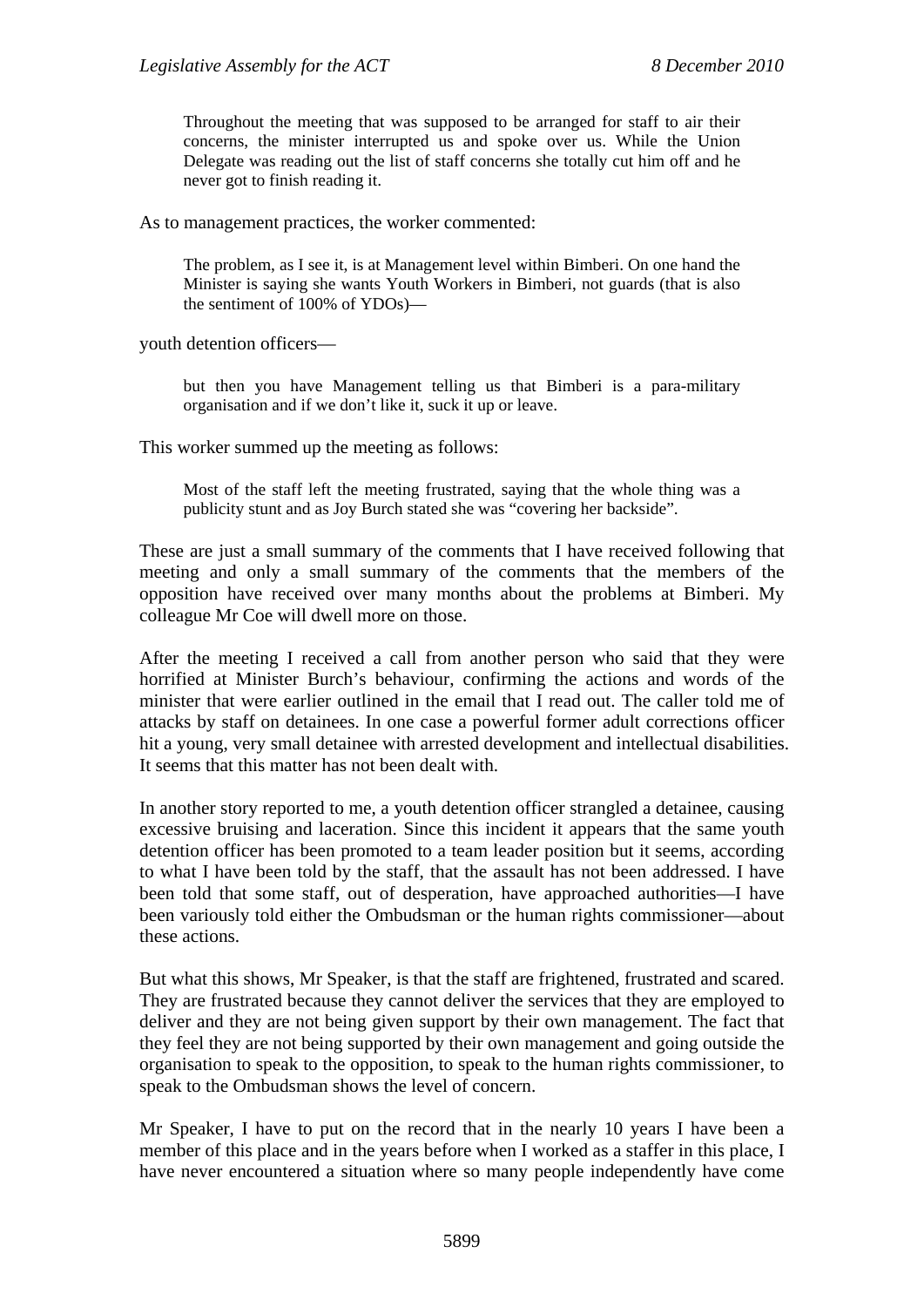essentially to blow the whistle on what is going on there. I think that we have to honour the people who have done that, who will put their jobs in jeopardy because of the concerns that they have. It is not one or two people. It is not a couple of troublemakers. It is up to 10 people who have come to the opposition over the period of the operation of Bimberi to talk to us about these concerns. These concerns are growing and growing.

There are a whole lot of other issues but a lot of it boils down to the fact that at Bimberi for some reason—I do not know what it is and I am not making judgements about what the cause of these problems are—we cannot retain staff. We have intakes of new trainees—six, eight, nine, 10 at a time. They have had their nine weeks training and we are finding that after they have been on the floor for less than three months there might be two or three of those staff members left. They have all left. It was recounted to me that someone who had worked in youth detention in New South Wales came to the ACT, did the nine-week course and lasted three weeks before they left, saying that they had never worked in a worse place.

All of this, Mr Speaker, goes to the heart of the problem. It goes to the failure of the government to address the issues. It is not good enough to build a building and put up on the website that you have a human rights compliant facility. It is what goes on inside the facility that ensures whether it is human rights compliant. The complaints that I have received from staff, youth detention workers and teachers are that they are not able to do the things that they are supposed to do because they are so understaffed. Because they are so understaffed, we have an increase in violence and we have an increase in serious violence.

We should not accept that residents of a youth detention facility should assault staff on a regular basis. In question time in the last sitting I read out about 12 incidents that we know of of assaults ranging from what the minister has dismissed as minor spitting incidents all the way up to a serious assault by multiple inmates on one staff member. That happened nearly five months ago, Mr Speaker, and that staff member has not returned to work. I have spoken to him on a number of occasions and he is in no way mentally fit to return to work.

These are ongoing issues. It should not be the case that staff are left by themselves in a vulnerable situation. That staff member was left by himself to supervise a large number of detainees and residents on a playing field. They were so short staffed that one of the other staff had to leave and when he was left by himself he was savagely assaulted. This should not happen in Canberra in 2010 in a human rights compliant detention facility. This is the problem that we are facing.

Mr Speaker, we have thought about this very seriously in the Canberra Liberals. We believe that an inquiry under the Inquiries Act, which is a very serious step to take, is the only way that we can address this issue. It ticks all the boxes. It is independent of the government. It is not funded by the department and it cannot be interfered with by the department. It is an independent inquiry. It has the power to compel witnesses. It protects witnesses. It means that witnesses give evidence under privilege. These are important issues that we need to embrace to ensure that we have a proper, thorough inquiry.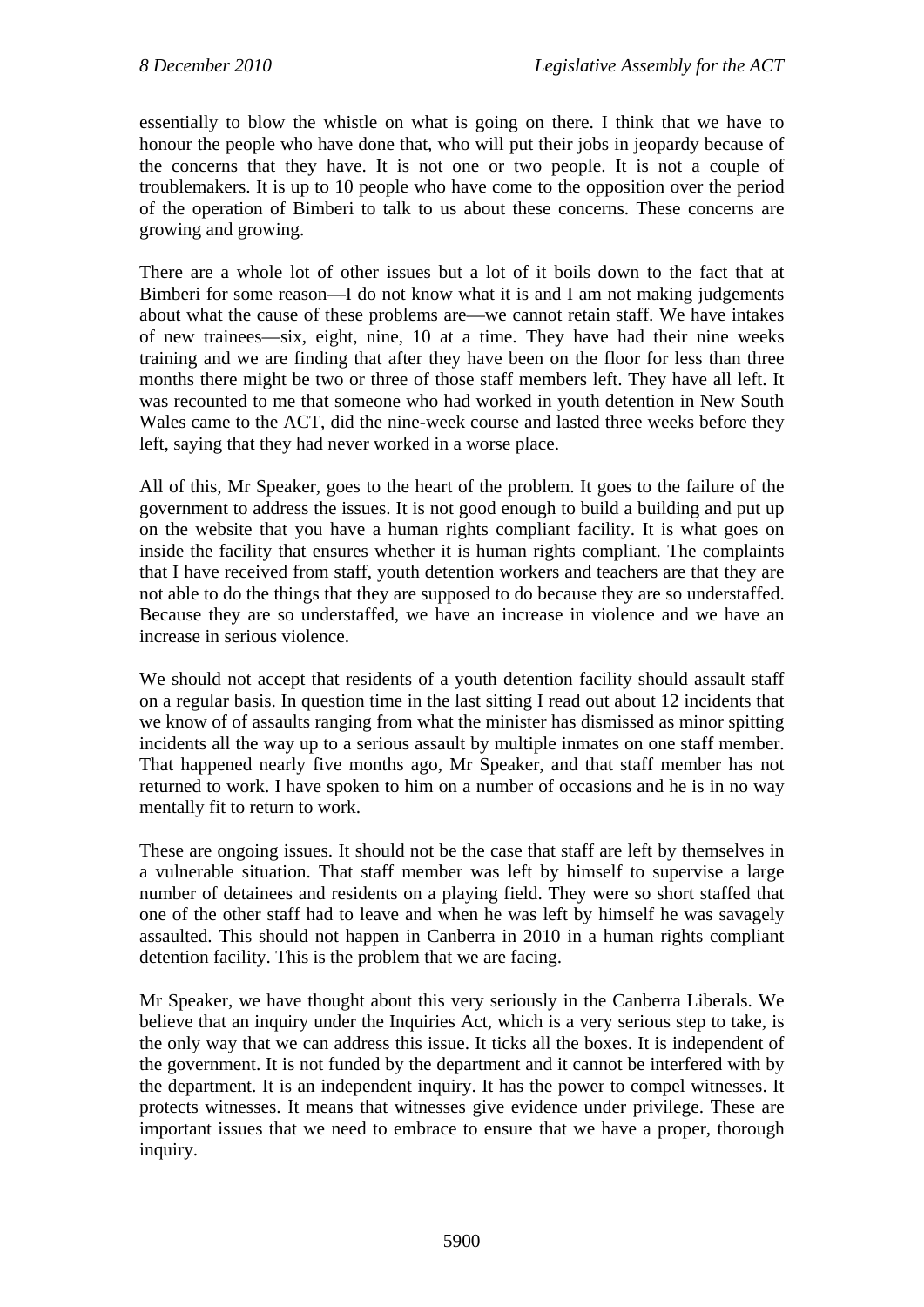I note that the minister has taken some steps yesterday to address some concerns and I think that process can go on while we are continuing with the inquiry. But the inquiry itself needs to be high level, professional, of a judicial nature and very serious. It needs to send a message. *(Extension of time granted.)*

I thank the Assembly because this is a very serious matter. The only way to acknowledge the seriousness of the situation and the threat that this seriousness poses to the staff at Bimberi is to take the step that I have outlined to be completely removed from government and administrative processes and influence and to be truly and fully independent.

It is the only way that we will find the real path to follow. It is the only way that the government will know the truth. It is the only way that action will be able to be taken to ensure and guarantee staff and residents that they will be safe, that they will be secure, that they will be respected and treated with dignity, that they will enjoy proper levels of communication, that the full facilities at Bimberi will be put to good and effective use and, most important of all, that the people of Canberra can be confident that the Bimberi Youth Justice Centre can live up to the claim of being a state of the art youth detention facility which truly is the first in Australia to comply with human rights requirements as well as being designed to meet human rights standards.

We have very high aspirations for Bimberi but in the nearly two years of its operation we have failed to meet those aspirations. The Canberra Liberals believe that it is time to find a way to meet those aspirations. I need to reinforce, Mr Speaker, that I believe it is incumbent upon all of the members in this place to join together. We have a moral responsibility to protect the people who live and work at Bimberi. I can find no other way to address their concerns. I commend the motion to the Assembly.

**MR COE** (Ginninderra) (10.44): As an MLA, as the shadow minister for youth but also as someone who has a personal responsibility to raise the issues which have been raised with the opposition, I of course very sincerely support this motion on the table today. The issues which have been raised through Mrs Dunne, me, the human rights commissioner, the Ombudsman, the media, the minister and others in this place are of such a serious nature that I think it would be remiss of us to not give adequate attention and adequate air time to them.

What might happen if we do not look into this issue as a matter of urgency and if we do not look into this issue with full disclosure and full protection for those involved concerns me. And it is to that end that I think it is absolutely vital that we arrange for the undertaking of an inquiry as per the Inquiries Act 1991.

I am concerned about the welfare of the staff at Bimberi and for the residents of Bimberi if we do not take action immediately. I am very concerned that, in spite of how horrific the events that have already taken place at Bimberi are, something even more horrific might well take place if we do not give and do not facilitate an appropriate forum whereby those with information can come forward and tell people in authority what is actually happening at Bimberi so that an appropriate strategy can be enacted to make sure that the situation does not deteriorate and does in fact improve.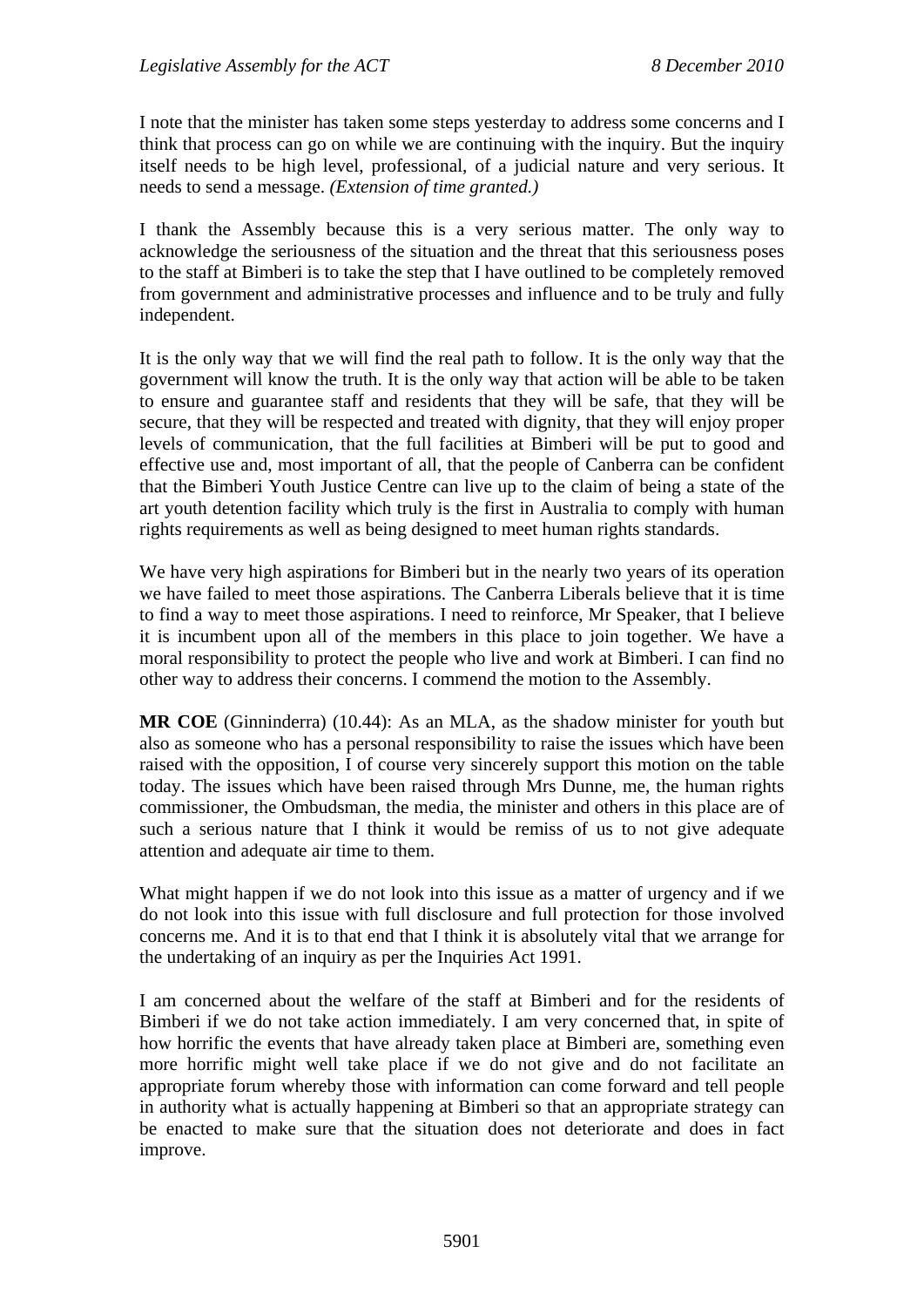Mrs Dunne read out a list of known issues to us. It is really just a snapshot. It is really just indicative of wider problems that are taking place at Bimberi. Mrs Dunne referred to the minister referring to the young detainees as little buggers. Mrs Dunne also said that she had heard that the minister said she was just covering her backside and it was a publicity stunt.

We also heard about a staff member of islander heritage being pressured to resign after an alleged simple assault on a young detainee. Meanwhile, another staff member was given a promotion after strangling a young detainee and leaving a handprint and bruises around his neck and breaking the capillaries in his eyes. These are pretty horrific stories.

The fact that so many people have raised these issues with us does indicate that there is real concern for what is taking place at Bimberi. I think it is absolutely vital that all members of this place do absolutely everything they can to curb this kind of behaviour and to tell those that may be involved that such behaviour is totally unacceptable. I do not know how any of us in this place would sleep at night if something serious, something extremely serious, were to happen at Bimberi and we could have given those that know about the severity of the situation the opportunity to air their views so that a strategy might be enacted to fix the problems.

If we do not undertake something as serious as an inquiry under the Inquiries Act, I am concerned that there will not be a forum whereby the full extent of the problems at Bimberi can be disclosed. Therefore, without a diagnosis it will be very hard to actually treat the problem. It is absolutely vital that we in this place do support Mrs Dunne's motion which will give everyone involved the best possible opportunity to understand exactly what is happening and Bimberi and how to fix the problems there.

As Mrs Dunne said, for members of the public, public servants and former public servants to come to the opposition with concerns is a very big step. It is very rare for members of the public service or former public servants to come to the opposition or to any member of parliament to complain about circumstances within the public service. Yet that is what has happened. In addition, we have had people contact radio stations. We have had people contact other media outlets, in addition to the Ombudsman and the human rights commissioner.

Nobody takes these actions lightly and to have nearly 10 people take this kind of step does indicate just how serious this situation is. That is why it is absolutely vital that we in this place do everything we can to ensure that we can truly comprehend the enormity of the problems at Bimberi so that the relevant authorities can take action, because at the moment it does not appear like much is being done at all.

When you have a minister who, so we are told, called the young detainees little buggers throughout a meeting with Bimberi staff members and who apparently stated that she was meeting there just to cover her backside and when you have managers apparently calling staff members gorillas, I think this does show that there are major cultural problems out there and that the cultural problems are leading towards serious safety problems as well.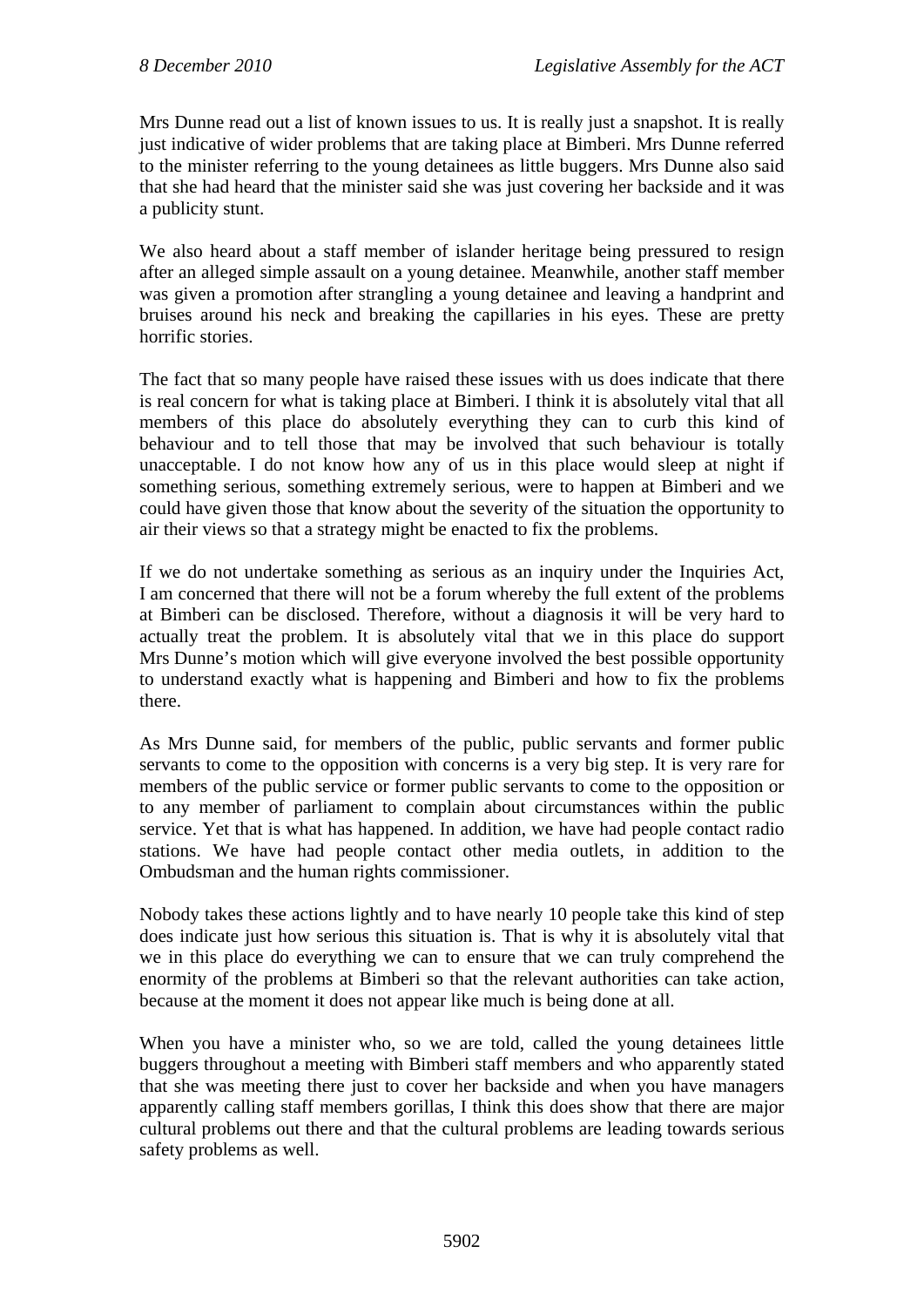Unless we curb it, unless we do everything which is in our power to stop this, I am extremely concerned that something more serious than what has already happened at Bimberi could well take place in the near future. How do we expect to retain quality staff in the public service and retain quality staff at Bimberi if we have this kind of culture and these kinds of threats and pressures in the workplace?

Just last week, I saw in the paper an advertisement for a position at Bimberi. I think it was a youth worker position. I am pretty sure it paid \$48,000 to \$52,000 a year. That is a reasonable income, in anyone's language. There are a lot of people in Canberra who are earning \$48,000 to \$52,000 a year, a lot of people in the public service who are earning about \$50,000 a year. But how many people are earning \$50,000 a year under the physical threat of violence and with the cultural problems which are taking place at Bimberi?

The staff at Bimberi really do earn their money. They do their roles because of a sense of duty and with a tremendous commitment to the territory and to the future of the territory by supporting young people that obviously do have problems. They obviously have come from troubled circumstances and obviously do need support. But how can we possibly support the young people at Bimberi when we have a toxic culture there which is causing so many problems at so many different levels?

I urge the crossbench and I urge the government to take this situation very seriously and support Mrs Dunne's motion to ensure that we do everything we can to try to get an adequate solution to what is a very real problem. There is evidence mounting about just how serious the situation is. Yet it seems to me that there is concern that this Assembly may not pass this motion today. It is absolutely vital we do everything we can and I urge all in this place to support Mrs Dunne's motion.

**MR STANHOPE** (Ginninderra—Chief Minister, Minister for Transport, Minister for Territory and Municipal Services, Minister for Business and Economic Development, Minister for Land and Property Services, Minister for Aboriginal and Torres Strait Islander Affairs and Minister for the Arts and Heritage) (10.53): The government will not be supporting Mrs Dunne's motion to establish a board of inquiry into the operations of Bimberi youth detention centre. I will come to the reasons for that in a moment but we do need, first, to remind ourselves how it was that Bimberi came about.

A human rights audit at the old Quamby Youth Detention Centre by the ACT human rights commissioner identified a number of areas of improvement in the administration of youth justice in the ACT. Quamby was an ageing facility, designed for a different age, when different philosophies around youth detention pertained. It needed to be replaced by a modern centre, adequately equipped to meet the needs of some of the most excluded, the most vulnerable and the most complex and highest risk young people in our community. What better way to do this than to build the nation's first human rights compliant youth detention centre? Bimberi was designed and built and it operates under human rights legislation.

No-one ever said success would come easily. Operating a justice system on the premise that every participant in that system has basic human rights adds a layer of complexity to everything from the physical design of a place to the culture that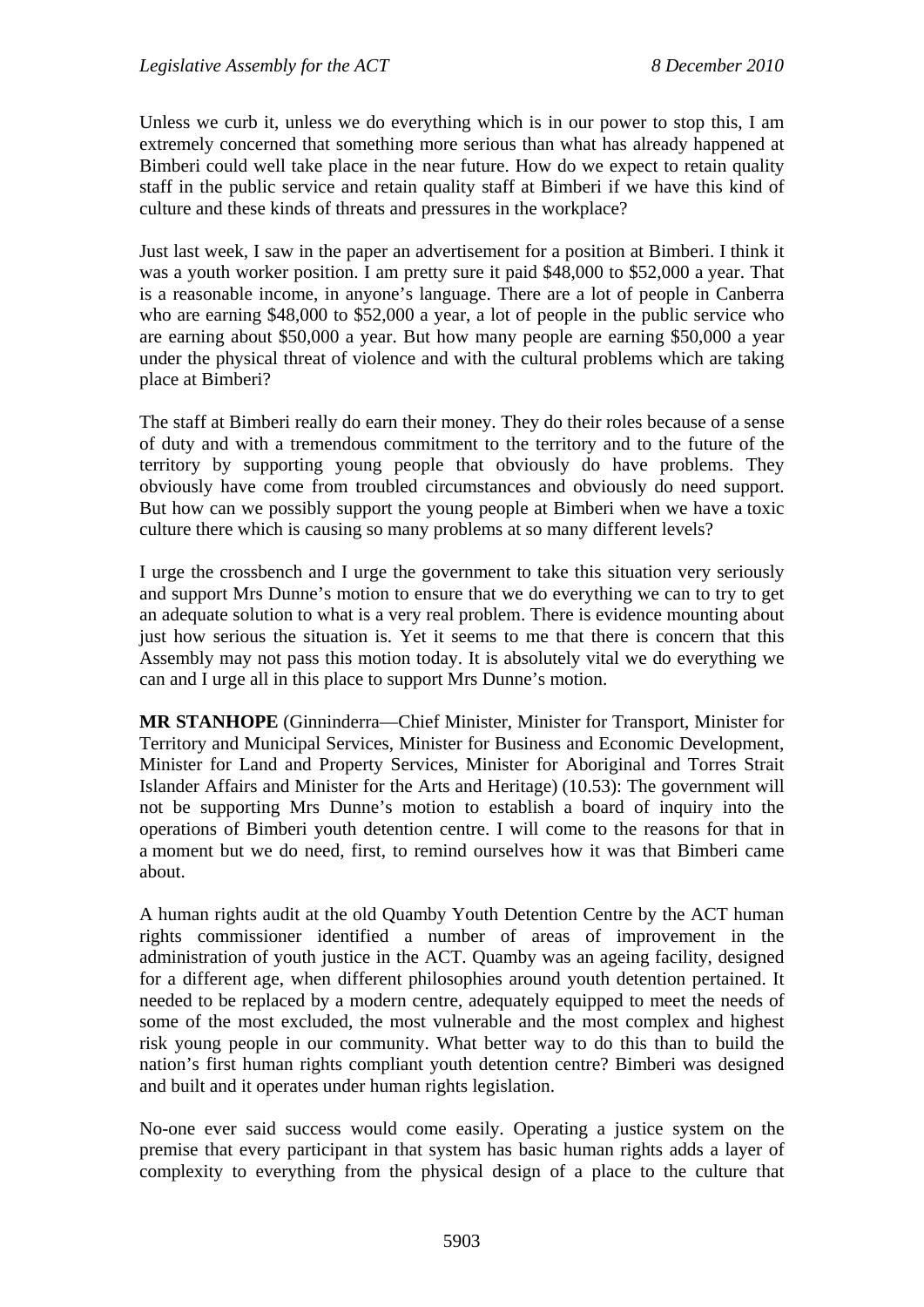pervades its structures. And we need to be plain about this. The area of youth justice and rehabilitation is one of the most challenging that any government confronts. The young people involved in the youth justice system have some of the most complex and multiple needs and the most complex behavioural responses of any group in our society.

The safety and security of staff working at Bimberi, including those from the non-government sector, are of paramount importance to the government. But so too are the young Canberrans whom we are trying to help towards better lives. We must, as a community, ensure as great a degree of normalcy as possible for young people in care. That is a genuine challenge at every step. How does one make a security facility seem as much like the outside world as possible?

One way is by continuing those aspects of life that are part of the common experience of all young people. Education is one of those things and keeping young people in care engaged with the educational system is obviously a priority. It is pleasing that 100 per cent of young people in detention in the ACT were involved in an accredited educational training program, from our most recent statistics, as were 100 per cent of those older than school age.

It is perhaps timely, after two years of operation, to examine how well Bimberi is going. But Mrs Dunne proposes a board of inquiry under the Inquiries Act 1991 and we, in the government, do not believe that that is the best way to proceed. It is a needlessly adversarial and intimidating quasi-judicial response to what may turn out to be organisational issues.

You could argue that the openness and frankness that will be needed to identify the real issues that have led to recent complaints are less likely to be obtained in a coercive setting like a board of inquiry. It would look at Bimberi in isolation when Bimberi and its operations are quite clearly just part of a continuum. It is most likely that hearings would be public and that confidentiality protection for witnesses would be extremely limited, again hardly conducive to openness and frankness. The mere process of satisfying all the legislative requirements, identifying suitable appointees, agreeing on remuneration and making the necessary administrative arrangements to support the work of a board of inquiry would almost certainly take months.

The alternative inquiry proposed by, as I understand it, the Greens convenor overcomes many of these problems. It recognises that Bimberi is part of a youth justice continuum. It is more proportionate to the scale of the problem. It can be up and running quickly and, importantly, it can run concurrently with the work that the minister, Ms Burch, is already doing to address the concerns raised by staff and young people.

To remind the chamber, the work that has already been initiated by the minister includes, most particularly, the appointment of Mr Daniel O'Neill to work intimately with management, staff and young people at Bimberi to tease out some of the cultural and organisational issues that have arisen and given concerns in recent times. Mr O'Neill will work closely with the residents and staff at Bimberi to identify and recommend to the minister, and to the government, opportunities for improving how we do things at Bimberi.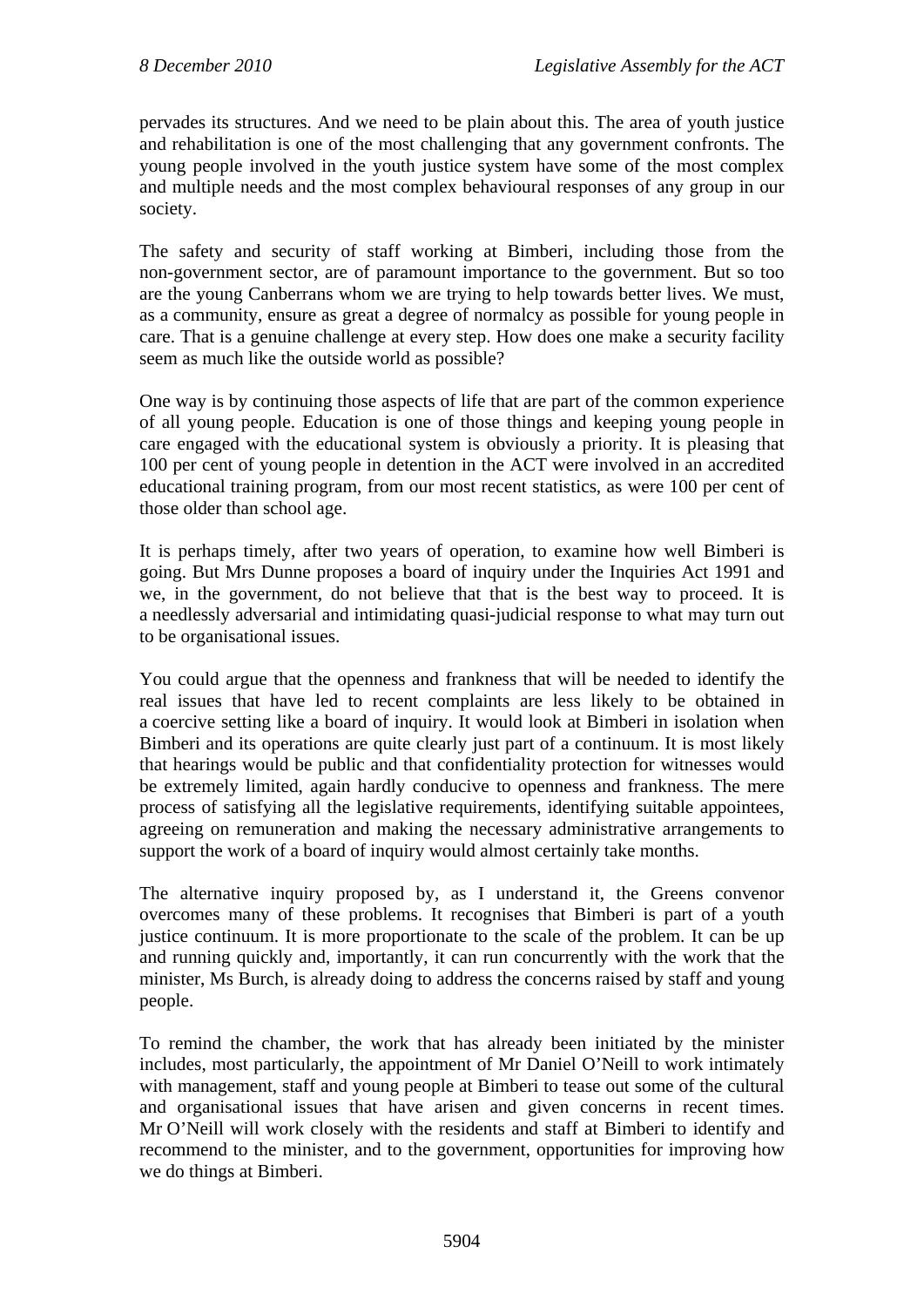But we are not just looking at Bimberi in isolation as a community. We do need to do more and we can do more to divert young people from the justice system, wherever possible and whenever it is appropriate to do so. Institutional care should be a last resort. Indeed, in the ACT the majority of juvenile offenders are already supervised in community-based services rather than in detention centres. The ACT has the second highest proportion of juvenile offenders in community-based supervision, at 89 per cent, as at 30 June 2009, with a national figure of 85.

The government has recently embarked on some detailed policy work into youth justice at the systemic level, with a particular focus on the needs of young Aboriginal and Torres Strait Islander Canberrans. Conversations have begun across government on how the connections and transitions between parts of the system, including connections and transitions to the adult corrections system, can be improved to reduce recidivism and to improve rehabilitation.

I believe that much of the work that is set out in the amendments that I understand Ms Hunter proposes is already in train through actions initiated and instigated by the minister, Joy Burch. I think it is unfortunate but, in the circumstance of Mrs Dunne's motion, it cannot be helped. I am sure that, as we refine the terms of reference of any fresh inquiry, we can ensure that it takes account of the many things that the government is already doing in this space so that we can maximise our efforts and resources rather than duplicate work already underway.

The government is acutely aware and conscious of issues that have arisen at Bimberi and with its management. The government's determination is to ensure that young people in our care receive all the care, attention, attempts at rehabilitation and opportunities that we would like and expect that all children in our society have and receive. I find it remarkable that members of this place would think or suggest that the ACT government is not striving with all its will, with all its might, through the minister, through management, through staff at Bimberi, to ensure and to put front and centre of all of our considerations the welfare of the people that we care for at Bimberi.

That is a challenge and it is a massive and major challenge. I think we all know in this place, through our experience, that there is no more difficult, confronting, problematic issue for governments and communities to deal with than issues relating to the protection of children. And we do have, in relation to those children that we detain at Bimberi, a group of children with the most complex and challenging needs and behaviours. They represent a significant challenge. The government is doing all within its power, within a human rights framework, to meet those challenges.

It is for that reason that we certainly support an inquiry. We believe it is appropriate and timely. We believe it will allow an opportunity for the issues that are being aired to be thoroughly investigated. I think it is not appropriate that we rely on some of the third-hand statements, some of the hearsay, some of the allegations that those that have had the allegations posed against them have not had an opportunity to respond to or to seek to rebut. It is not an environment in which considered or objective conclusions or decisions can be made or reached and appropriate actions pursued.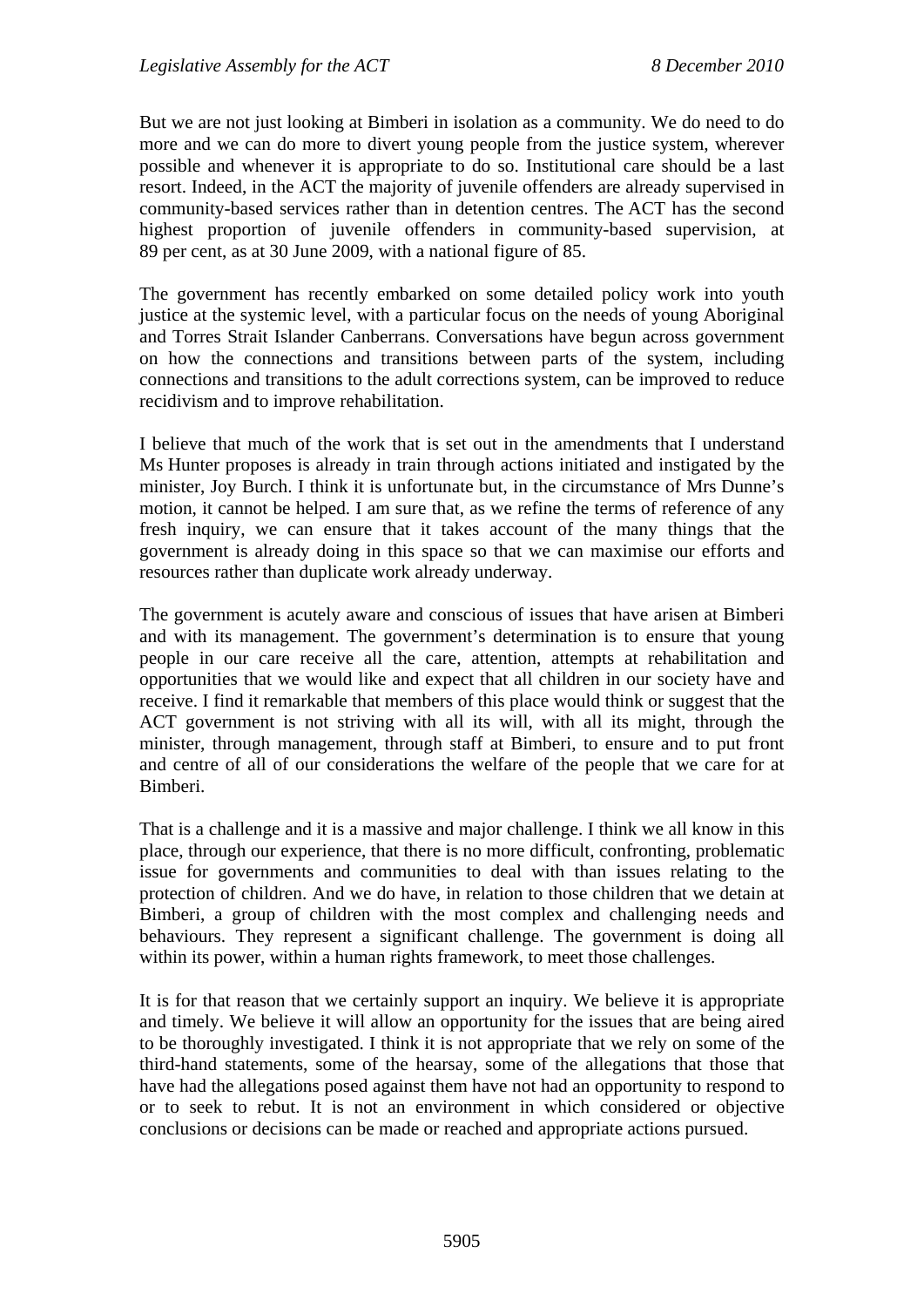So we are accepting of an inquiry. The minister has already responded. We are aware of, of course, and sensitive to the interest of members of this place to ensure that it will be open, objective and transparent and we will support an inquiry. The government does not believe, however, that a board of inquiry, essentially a royal commission, is necessary. And a case has not been made for a royal commission. Essentially what the opposition is proposing here is a royal commission into the management of Bimberi and I do not believe a case for that dramatic legislative, quasi-legal inquiry into Bimberi has been made.

Indeed, as I have indicated in the comments I made, I believe it would be counterproductive and would not achieve the outcomes that members of this place seek to achieve, outcomes that could be better achieved through an inquiry, indeed, of the sort and of the order in the terms of reference that have been proposed by amendments which I understand the Greens propose to move.

**MR HARGREAVES** (Brindabella) (11.03): Madam Deputy Speaker, I have to express my regret that the mover of this motion and her supporting speaker have not had the courtesy, given the seriousness and the gravity of this particular thing—

**Mr Smyth**: Did the minister—

**Mr Hanson**: Joy Burch was not even here when it started, John. Give it a break.

**MR HARGREAVES**: I am not talking to you gentlemen—and I use that word particularly loosely. They did not have the courtesy to be in the chamber. Rather, they have tried to coerce a position out of the crossbench. That is a bit sad.

Madam Deputy Speaker, I want to address my remarks, through you, to Ms Hunter. In particular, I want to acknowledge that, of all of the members in this place, the person who has the most recent, relevant experience in dealing on a day-to-day basis with young people, particularly young people in difficulty, either through the judicial system or through homelessness et cetera, is Ms Hunter. If anybody here is having a problem internally with this whole process, it would be Ms Hunter. We need to respect that particular position that she finds herself in. I do not envy her that position at all.

What we do need to understand, though, in respect of this issue around Bimberi, is that this is a judicial issue, if you like, in transition. The Quamby Youth Detention Centre was closed and Bimberi was opened, and it was not opened that long ago. What we need to understand is that there is always going to be a culture shift when you go from one institution to the other. I remind members that that same culture shift occurred when we went from the Goulburn experience into the AMC experience.

But we need to understand that in this culture shift is also an attitudinal shift on the part of the people working in this sector. We need to understand that where we are dealing with children and trying to look at their behaviours, we can actually change their direction because their norms have not been fully established yet. They are off the rails but they have not crashed. Adult corrections means desocialisation and resocialisation; it means actually recreating a human being. Such is not the case in the juvenile justice system.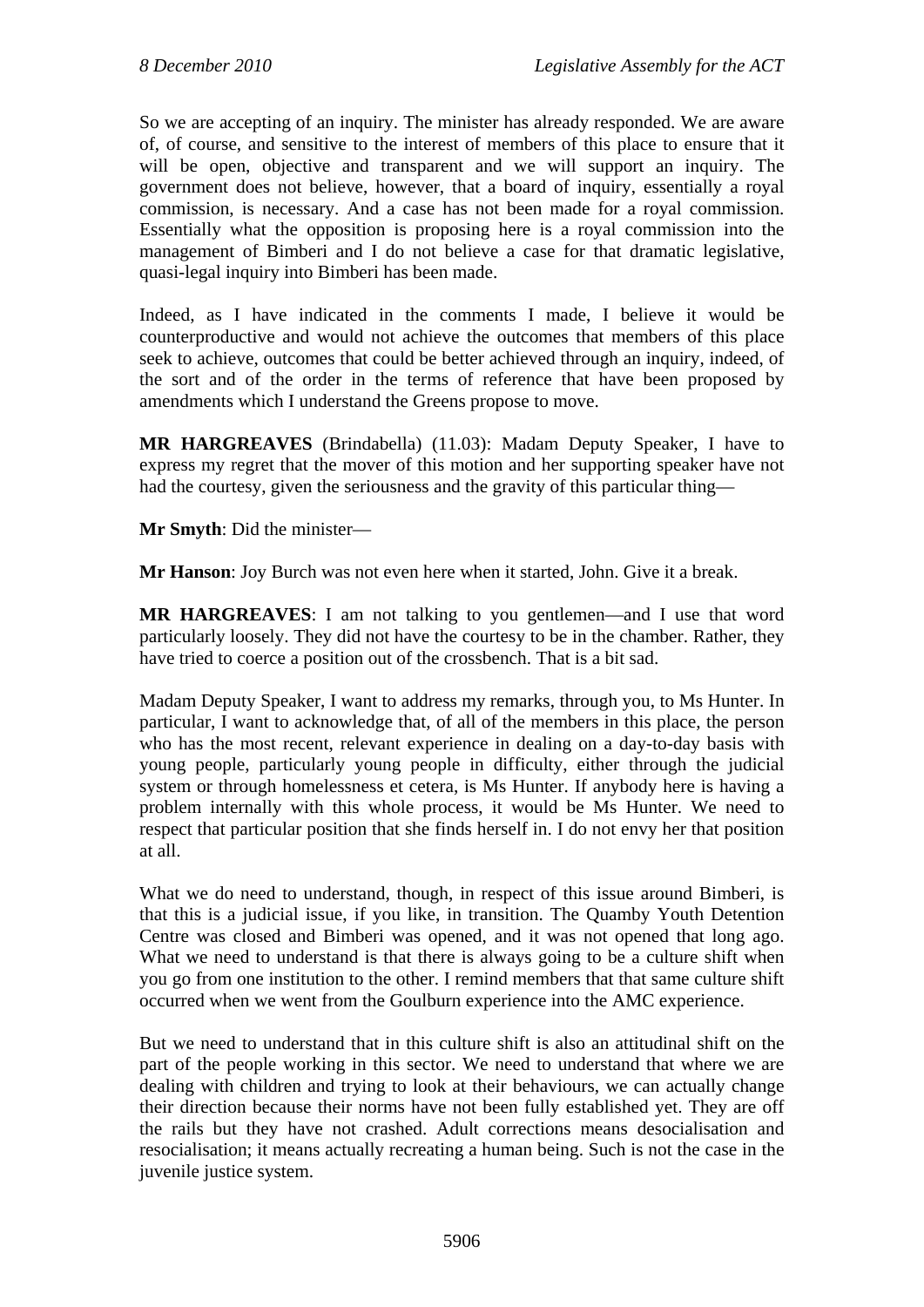What we need to do when we are talking about this motion is say, "Where does the integrity to actually facilitate change lie? Is this just a witch-hunt? If it is just a witch-hunt, let it be exposed for that. If it is not a witch-hunt, if this is a genuine attempt to make things better in an institution crying out for change, we will support it."

Members on this side of the house are supporting an inquiry, a forensic look into it, with all of the protections, the freedoms and the confidential briefings—in camera briefings, if necessary—that accompany that. You do not need to have an inquiry under the Inquiries Act to achieve that. An Inquiries Act inquiry will not do any more than the inquiry being initiated by the minister here.

We also need to understand that the services for people in the Bimberi centre are about saving people. We need to be able to go out into the community and say, "That is what Bimberi is all about. It is all about saving kids. You cannot save these kids in an atmosphere of lack of confidence. We know that; we have accepted that. We are not going to exploit that for political gain."

The inquiry that this minister has put together is about looking not only at the structures, procedures and practices but at what underpins all of that. What is the culture all about? That needs looking at as well. We recognise that. A judicial inquiry will merely look into whether a law has been broken and what action should be taken; it will not look into the structures and the cultures behind it, the root cause of the problem.

I would argue that when the officers were recruited for the AMC they were recruited with a certain degree of greenfield. Some of those people brought in a culture from elsewhere, and it was the wrong one. We need to look at that. What we really need to do is make sure that we are not having a political and public execution for its own sake. I know that Ms Hunter has an incredible degree of angst around this, and I share it. I would like to see the cultural shift in Bimberi go in the same direction as the cultural shift at the AMC.

**Mr Hanson**: Oh, that is poor.

**MR HARGREAVES**: I would like to see Mr Hanson—

**Mr Hanson**: That would be a success, Johnno.

**MR HARGREAVES**: I would like to see Mr Hanson out of the argument altogether; he is just not helpful to it—not helpful to it at all.

At the end of the day, when this is all done and dusted, we have to go home and sleep and try and ask ourselves some questions. Did we do the right thing for these kids? Did we do this for some selfish motivation to get somebody else in the frame or did we do this in a genuine attempt to make things right for these kids? I suggest, members, that the inquiry put forward by the minister is an attempt to do that. I suggest, members, that—given the intention, the integrity and the commitment of this minister to achieving that—it is worth while for us to support it. I suggest that the call for an inquiry under the Inquiries Act is a mere piece of political opportunism here. It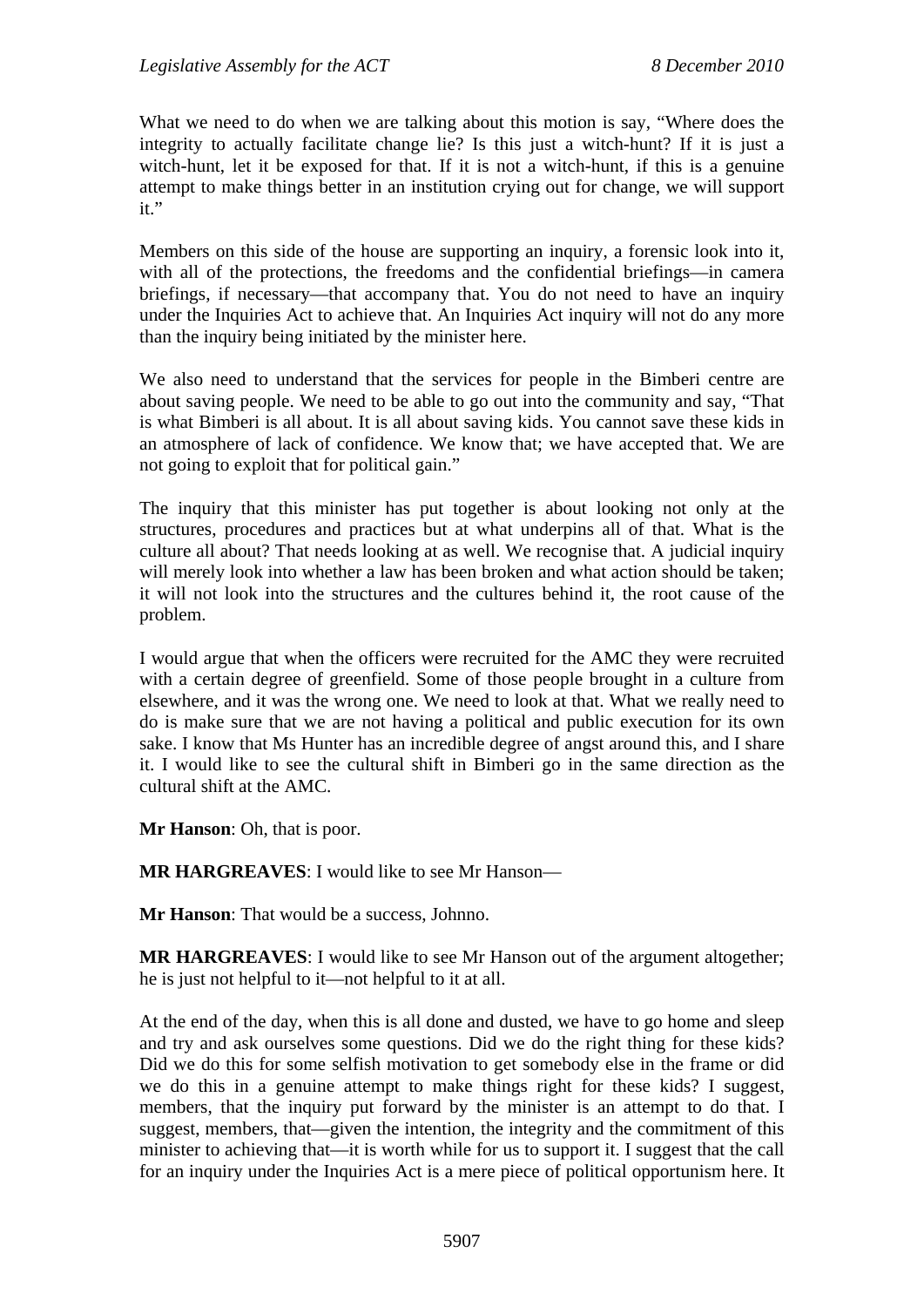saddens me that there could not have been a tripartisan approach to a problem which will affect us all.

Let me tell you this. If I want to have confidence in an institution, it either has that confidence straight up or I am going to have a bit more confidence if I can see some forensic investigation into it with the right intent behind that investigation. If I see that there is a witch-hunt on or a quasi royal commission, I am not going to have any confidence in that institution at all. When we try to marshal the resources of people that go into that institution, to assist officers who have the interests of the kids at heart, we have to beg them to do it with the right amount of commitment for the outcome for those kids. We have got to be careful not to risk diminishing that confidence in people.

We have got to be very careful about the institution called Bimberi. It is a new institution; it is not Quamby. As I said, it is in a state of change. What we have to do here is to organise that attitudinal change, that cultural change, in a considered way not take a shotgun approach, which is what a judicial inquiry will do. We need to facilitate that change, organise that change and allow that change to occur as quickly as we can—but not too violently and not too abruptly, because it will not work: I guarantee you now; it will not work. I had a lot of studies into the change in culture at officer level at the AMC, and I can see exactly the same thing happening now.

Let me tell you, members, that if we go down the track of having a quasi royal commission, it will help the issue not one jot—not one jot. And it will not help rescue and save one of those kids in there. I do not know how many people have had very close friends in there. I have. And I can see the change starting. It is changing. In Bimberi is not happening fast enough for me, but it is happening.

I just want to say this to members here: please support the way in which this minister is trying to do the thing and assist her. We should have a tripartisan approach to helping these kids, not an adversarial one—which is what I am seeing coming out of Mrs Dunne's motion.

**MS BRESNAN** (Brindabella) (11.13): I will admit that this issue is something that the Greens are very conflicted on. We absolutely take into account everything that Mrs Dunne has said, and there are significant concerns there. I know that Ms Hunter has listened to those concerns quite intently, and with concern. We do have some concerns. We do not want to see the young people and the families who are associated with Bimberi, the young people in Bimberi and their families, demonised through a public process—or the staff who are working there who are very good staff and are trying to do the right thing by young people and also by the institution of Bimberi. Again, our concerns are about the actual institution of Bimberi and what may happen in terms of this being brought out in a public process.

I am concerned that we have not heard from the minister yet today. We need to hear from the minister today about this issue. Concerns have come about through questions that were raised in question time yesterday. We do have some concerns with that and what came out of that process yesterday. We do need to hear from the minister today. The minister should get up and speak. I am concerned that she has not yet got up and spoken here in this place about these issues today. We want to hear from the minister—hear her say how we can guarantee that, if we did have an independent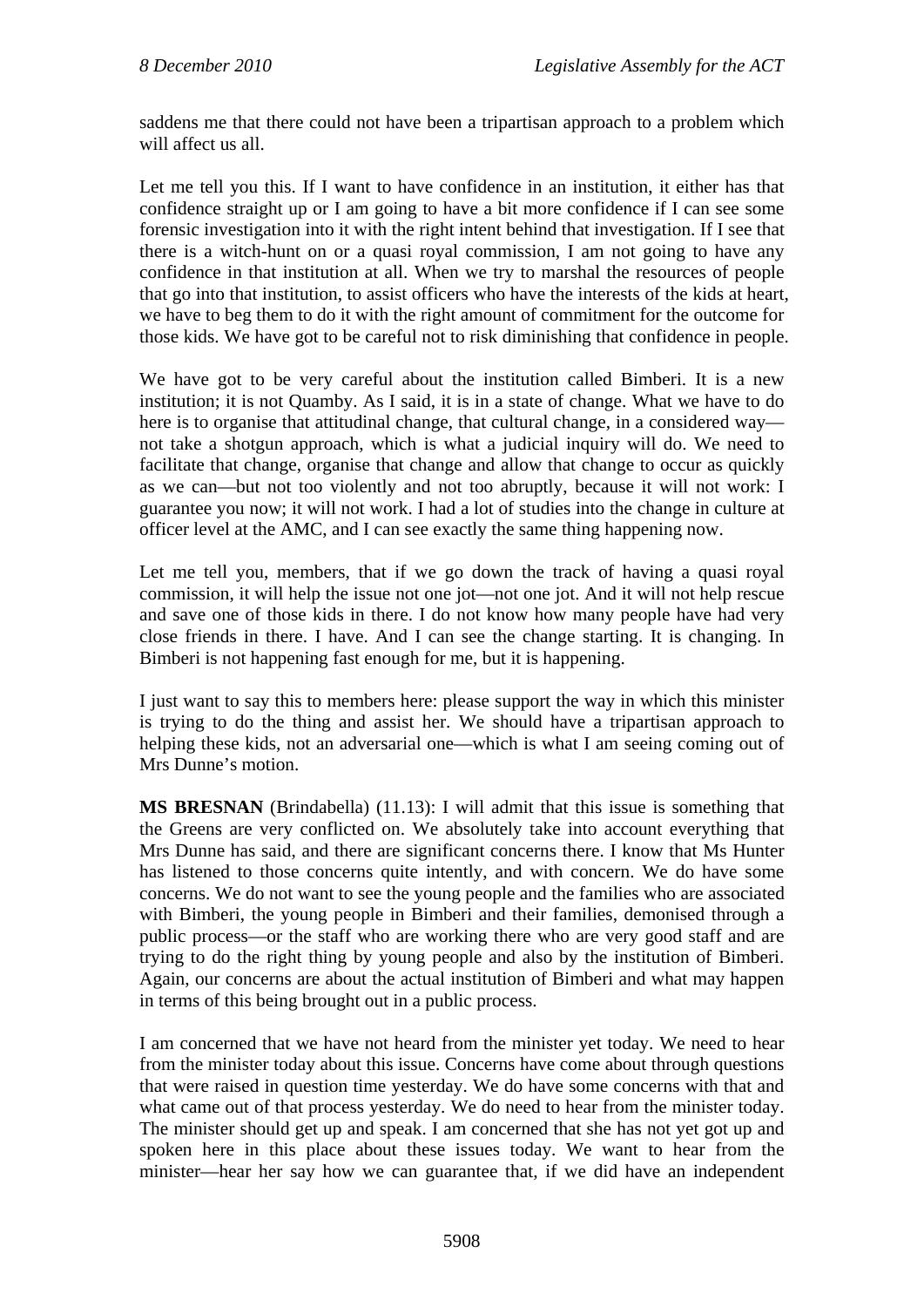inquiry, this indeed would be independent: that information would come forward and that we would not have staff at Bimberi who do have concerns just not listened to. That is going to be a key part of what happens through this whole process. We do want to hear from the minister. I hope that she gets up and speaks after I have sat down, after I have finished here.

Again I will say that we are conflicted on this issue. It is very complex. There are a lot of issues to consider here. We want to make sure, primarily, that we do the right thing by not just the staff—we need to do the right thing by the staff at Bimberi—but also the young people and the families who are associated with Bimberi.

I hope that the minister gets up and speaks after I have sat down. We do need to hear from her today. This is her portfolio; this is her department. There have been concerns raised and they need to be addressed.

**MS BURCH** (Brindabella—Minister for Disability, Housing and Community Services, Minister for Children and Young People, Minister for Ageing, Minister for Multicultural Affairs and Minister for Women) (11.16): I will say at the outset that in all work I do I have the young folk at Bimberi at the forefront—providing opportunities for them and providing an environment for them that is safe and that has a benefit to them in the short and indeed the longer term.

As you know, I released some work yesterday. I have instructed DHCS to undertake some reforms around its operations at Bimberi to address the concerns that I have heard, either directly or indirectly, through the media and through my Assembly colleagues. Some of that work has already commenced. Again, today, we have heard a number of concerns raised at Bimberi.

I need to put on record that I am not immune to those concerns. I hear them and they do affect me. I have concerns for the young residents at Bimberi, for their families, for the workers and indeed for the facility itself. I am concerned to ensure that we create an environment there that is operating in the best interests of the children but is also a safe, secure and supportive environment for the workers there.

Yesterday I announced the appointment of an expert in youth services to conduct a review of Bimberi. Mr O'Neill is the director of youth services with Richmond Fellowship. He will work with both staff and young people during the period to review the quality of services and to identify opportunities for improvement. The review will commence in January and will be accompanied by a range of immediate changes to communication practices between management, staff and young people and government agencies and the community services that come in and support the young residents of Bimberi.

In addition to that, implementation of a number of measures has already commenced to address immediate concerns raised by staff and young people, including the recruitment of nine youth workers, who have undergone training and will commence duties at Bimberi next week. This will bring the staffing numbers amongst youth workers at Bimberi to the full contingent, which will considerably ease staffing pressures. In addition, the department will undertake regular recruitment campaigns to ensure that we over-recruit to minimise disruptions during unplanned and planned staff absences.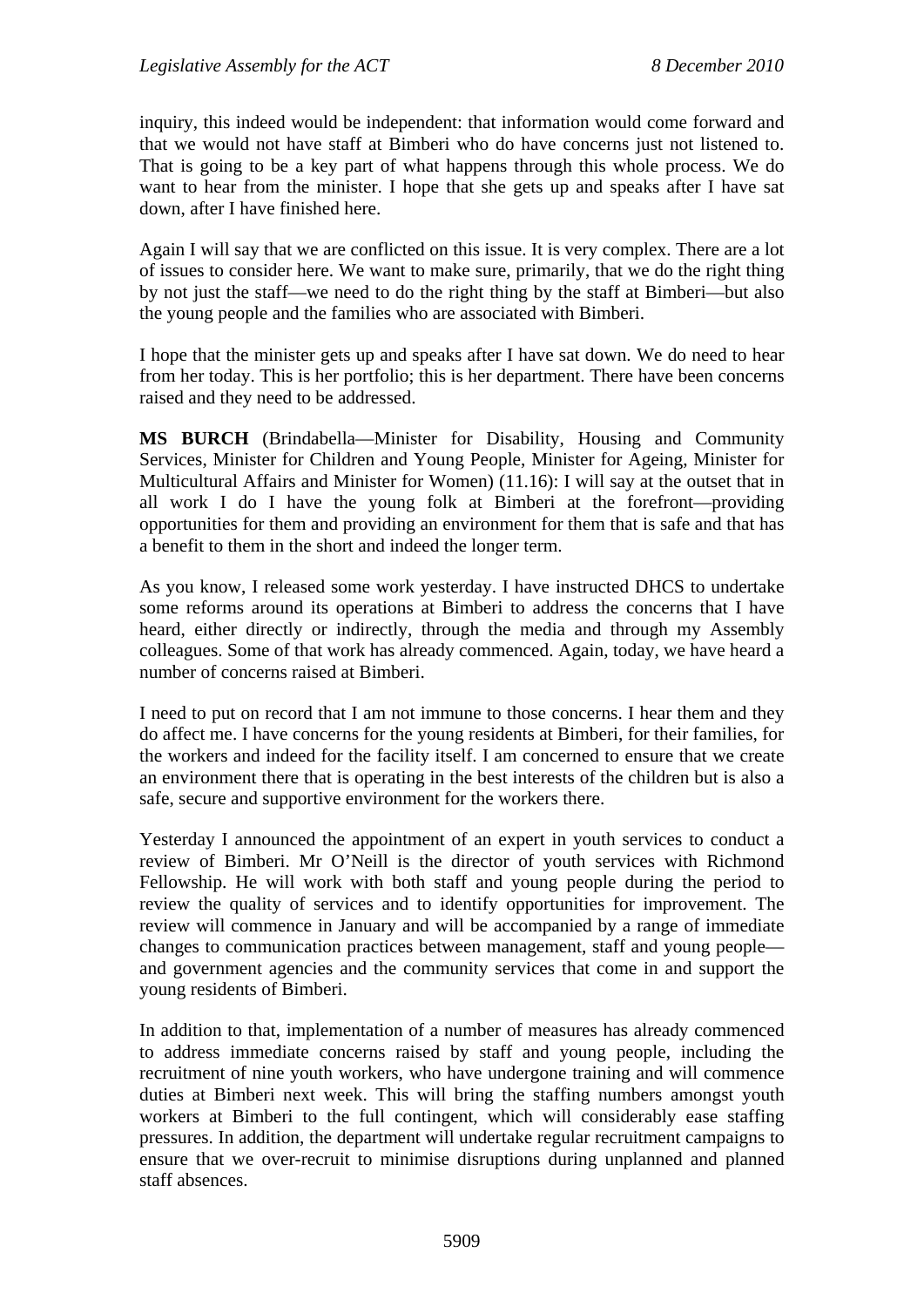I acknowledge absolutely that there are issues at Bimberi. Two weeks ago I went out to Bimberi and met with staff and young people, who were frank in their discussions with me about improvements and changes that they wanted to see. These meetings should be seen as a genuine effort to hear first hand the concerns of youth workers, teachers and young people at Bimberi in the absence of the centre's management during which I asked them to be frank and fearless and talk to me about their concerns. Those conversations have informed the work that my department has been doing and will continue to do; the work of Mr O'Neill is part of that.

If it is the will of the Assembly that an inquiry be held, we have to accept that. In fact, I will more than accept that, given the concerns raised today. I will welcome an inquiry in addition to the work that I have already initiated. Concerns have been raised. We here as an Assembly, responsible for our vulnerable young people, need to know what we need to do so that we can put in place systems and structures that afford them the security and benefit that they rightly deserve—and similarly for the staff there.

I will welcome an inquiry. But I do, at the outset, reject Mrs Dunne's suggestion that we need a royal commission. Our preference is for an independent inquiry. It is my intention that the inquiry be absolutely and entirely independent, and will allow staff and stakeholders to have input into the inquiry with absolute confidence that they will not be victimised for anything they say or any of their input. I will make these two things explicit and absolute to whoever is appointed to undertake this work, and I will instruct DHCS to respect those undertakings.

Let me be very clear that an inquiry is welcomed. I will do absolutely whatever I can to make sure that the appointment is sound, that the terms of reference are sound, that anything that needs to be looked at and considered is included in the work and that anyone coming forward will be offered absolute security and confidence that they can come without fear of retribution or consequences from them coming forward. As I have said, we need to hear of the concerns for all those involved.

I am as interested as Ms Hunter to see that the concerns have been raised. Some very serious allegations have recently come to my attention. I want to see those addressed as seriously and as quickly as possible. In part, this is why Mr O'Neill will be on the ground, working with the team there, with the young people there and with the stakeholders that visit Bimberi. I do not believe that the equivalent of a royal commission will deliver timely outcomes as well. The benefit of having Mr O'Neill actually walk through a day at Bimberi will give us profound insight into some cultural practices that need to be reviewed, considered and changed.

On the matter of royal commissions, there have been only three previous inquiries under the Inquiries Act since self-government. The most recent one was almost a decade ago and followed the deaths of three clients in government-run residential services for persons with a disability. As I said, that was 10 years ago. That inquiry lasted more than a year, and it took a further nine months before the ACT government presented its response to the recommendations of the inquiry. The three previous inquiries under this act have all lasted at least six months—at least a year once you factor in the government response to the recommendations. Such a process is complex, costly and lengthy. I do not think that it will deliver the outcomes that we want to see.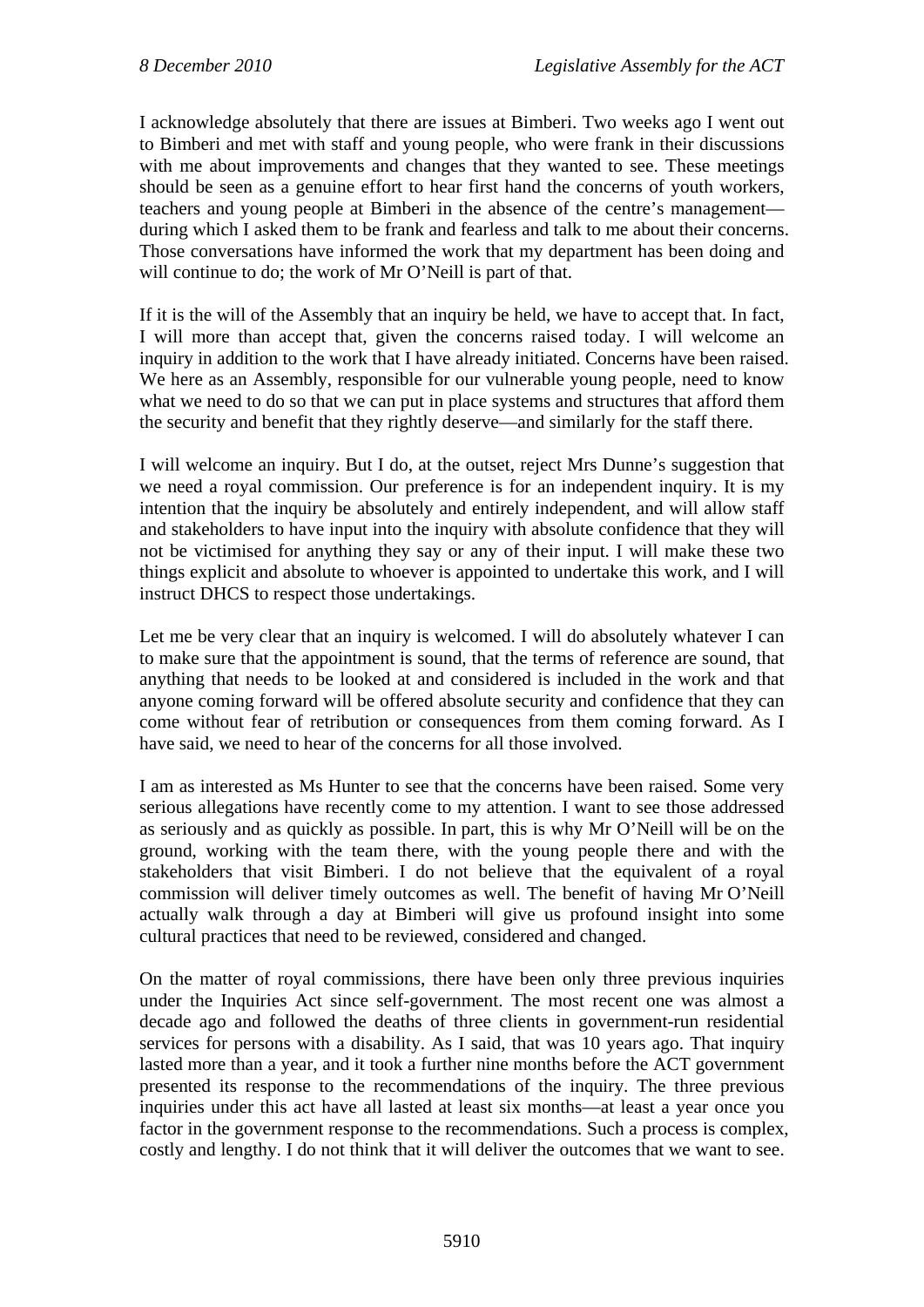I want to see cultural change now. I want outcomes and understanding now, and I want these delivered soon.

I would like to note that one of the concerns that has been raised has been staff shortages amongst youth workers that have been experienced at Bimberi from time to time. This was acted on some months ago through a significant recruitment campaign, which resulted in the recruitment of nine youth workers, who are on the verge of starting work, as I have said. The new recruits will commence on Monday, 13 December. I am advised that this will end the need to engage private security guards on night shifts when Bimberi is understaffed, which was one of the concerns brought to my attention and which I agree is undesirable. In recognition of the ongoing high numbers of young people in Bimberi, an additional recruitment campaign has commenced. I anticipate that the new recruits will commence their training in January.

In addition to the work that I announced yesterday and in relation to this inquiry—I welcome a broader inquiry into youth justice—I have also asked the department to look at youth justice and diversion options. Next week I am hoping to be able to release a discussion paper calling for comments. This will provide worthwhile information about how we provide a solid and responsive youth justice system.

For some weeks and months now, I have been talking to the department about how we best progress identifying and coming to the bottom of some underlying causes of concerns being raised. That work has been ongoing, in my mind, for some time. It has resulted in the work that I put forward yesterday and the recruitment of Mr O'Neill to do that work; I have recognised that there are some policies and practices that need to be reviewed, enhanced and reconsidered.

Bimberi should be a place that affords the young residents there opportunity for rehabilitation and restoration. We need to look at the teaching and learning environments and we need to look at the programs that are delivered there—all of that. But we also need to know how we work with the youth workers there and how they are provided with a safe, supported work environment.

I dismiss the need for a royal commission of inquiry under the Inquiries Act. I will not oppose any recommendation; in fact, I would welcome a recommendation for an independent review. I will give absolute assurance that that will be independent and that anyone participating in that review will be provided with all the confidence and security that they require. *(Time expired.)*

Debate (on motion by **Mr Rattenbury**) adjourned to a later hour.

#### <span id="page-24-0"></span>**Gaming Machine (Problem Gambling Assistance) Amendment Bill 2010**

Clause 1.

Debate resumed from 17 November 2010.

**MR HARGREAVES** (Brindabella) (11.26): I move: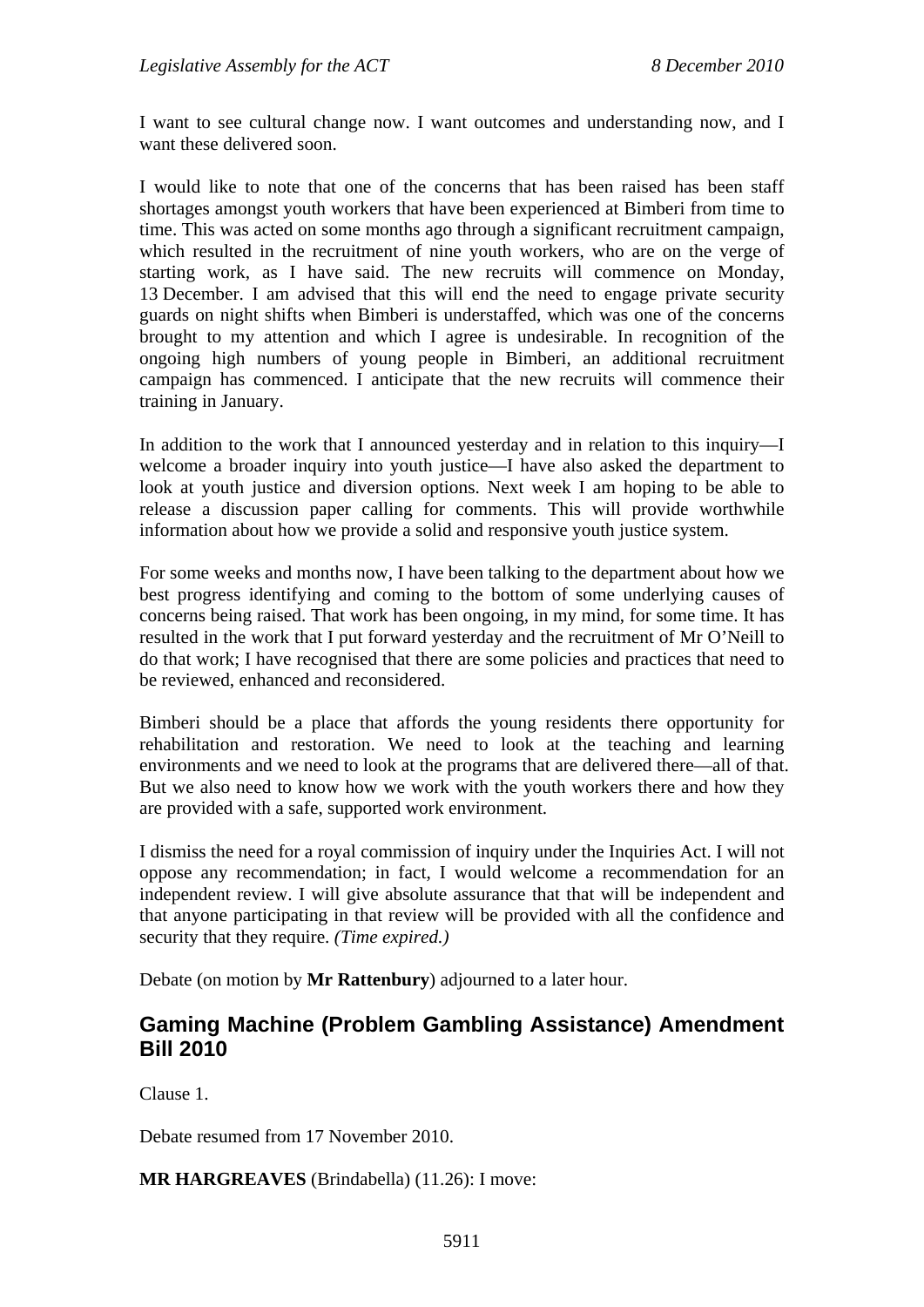That order of the day No. 2, Private Members' business, relating to the Gaming Machine (Problem Gambling Assistance) Amendment Bill 2010, be postponed until a later hour this day

This adjournment is to allow time for the minister to be here for the conduct of that debate.

Question resolved in the affirmative.

#### <span id="page-25-0"></span>**Canberra Hospital—obstetrics unit**

**MR HANSON** (Molonglo) (11.27): I move:

That this Assembly:

- (1) notes that:
	- (a) in February 2010 current and former staff of the Women and Children's Obstetrics and Gynaecology Unit at The Canberra Hospital (TCH) made serious complaints regarding the workplace culture of the unit;
	- (b) nine doctors resigned from the unit prior to February 2010 and another doctor has since resigned;
	- (c) the Minister and ACT Health officials initially denied that any complaints had been made;
	- (d) the Minister for Health then dismissed the complaints as "doctor politics" and "mud slinging";
	- (e) the Minister claimed that there had been a "ten year war in obstetrics";
	- (f) the Minister made threats to review 10 years of Medical Board outcomes in an attempt to intimidate doctors who had made complaints;
	- (g) the Canberra Liberals called for an open public inquiry into these complaints;
	- (h) the Review of Service Delivery and Clinical Outcomes at Public Maternity Units in the ACT stated "The review panel identified an apparent systematic and long-standing reticence by management to address disruptive or inappropriate behaviour by certain medical staff";
	- (i) the Minister deliberately chose to establish the inquiry into bullying and harassment claims in such a way that they could be covered up;
	- (j) the Minister for Health is avoiding any responsibility for the findings of the report by shifting the burden of decision making to public servants; and
	- (k) the Minister for Health has failed to provide outcomes for the staff members involved and further eroded confidence in TCH; and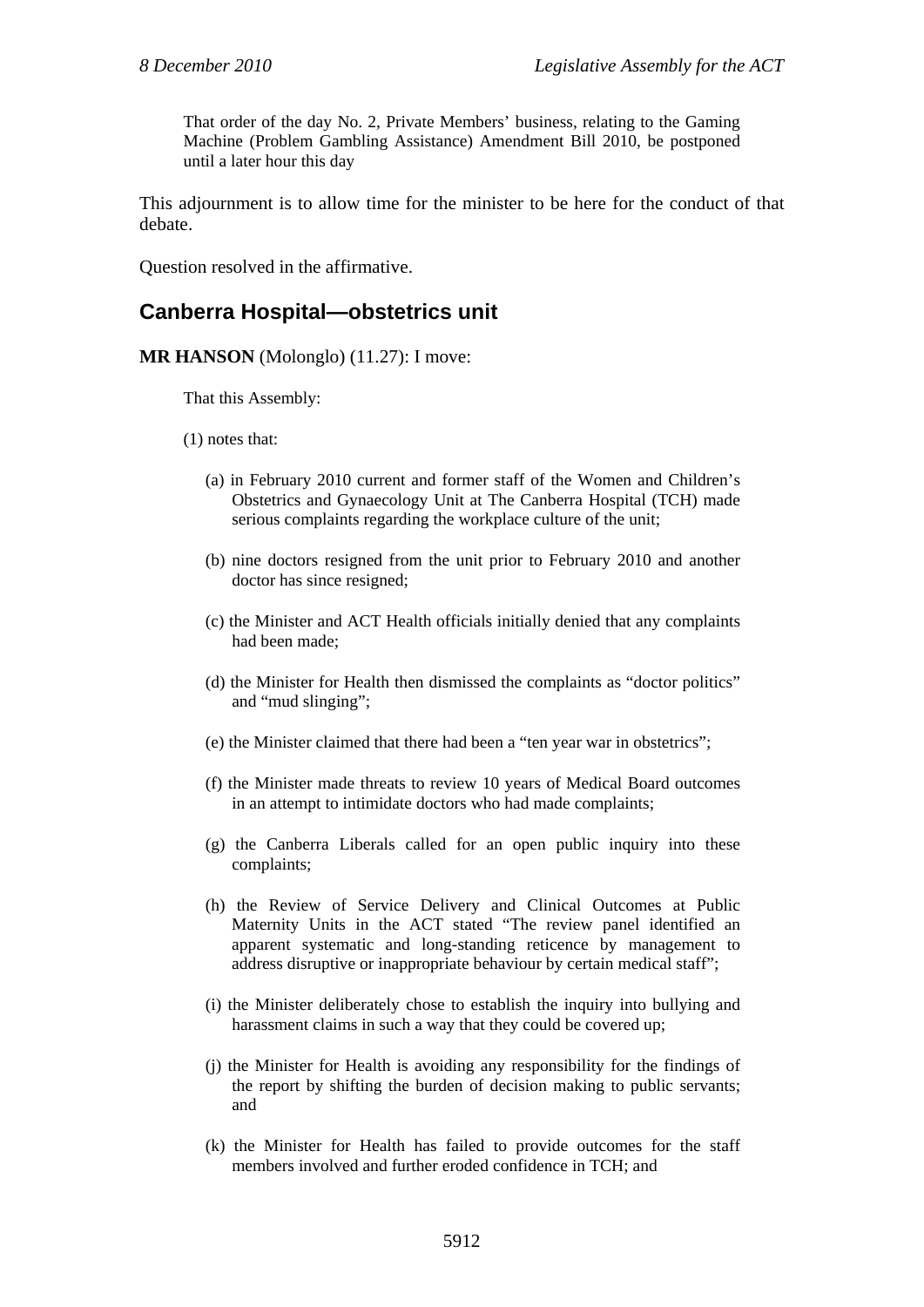(2) calls on the Minister for Health to:

- (a) table in the Assembly the findings of the inquiry into bullying and harassment complaints in the Women and Children's Obstetrics and Gynaecology Unit at TCH; and
- (b) provide copies of the findings of the inquiry to the people who made submissions.

We have discussed this issue before in this place quite extensively, but it is important that we go back and look at the history of what has occurred here to explain why we need to find out what has actually occurred at the Canberra Hospital. In February this year it was revealed that a series of complaints had been made by doctors at the women's and children's gynaecology and obstetrics unit by staff that were there and former staff. Some of the quotes that arose at that time were that staff were being "victimised and ruined by this toxic work environment" and "the toxic culture of the workplace at TCH in women's and children's health is responsible for this exodus of staff".

It became clear that over the period preceding the complaints being aired on the ABC, over 15 months, nine doctors, including four registrars, had left the unit. It is important to note that four were registrars. If you are at a point of walking away from receiving a qualification—essentially walking away from your career—it really highlights how severe things had become at the obstetrics unit.

The first response from the minister and from the department was to deny that any complaints had been made. This is where the cover-up on this issue actually started right at the outset, when the minister denied it and said, on ABC radio, "Well, what issues, Ross? This is the frustration I have." She tried to give the illusion that no complaints had been made, but we know that Dr Elizabeth Gallagher and numerous others had actually been making complaints repeatedly through the hospital system. But the minister and the then Acting Chief Executive of ACT Health denied that any complaints had been made.

It is important to note what a complaint is in this context. On radio 666 on 18 February, Peggy Brown said, "There are a number of ways that they can raise their concerns. They can raise them through the management of the Canberra Hospital." She said that was the way it could be done. That is exactly what the obstetricians did. They repeatedly raised their concerns through the Canberra Hospital and through the acting chief executive, but the acting chief executive denied that any complaints had been made.

On radio on 17 February Peggy Brown said that the department had not received any formal complaints. This is from ABC online:

"No complaints, specific complaints, have been brought to the attention of ACT Health …

That has been proved to be false. I quote further from ABC online: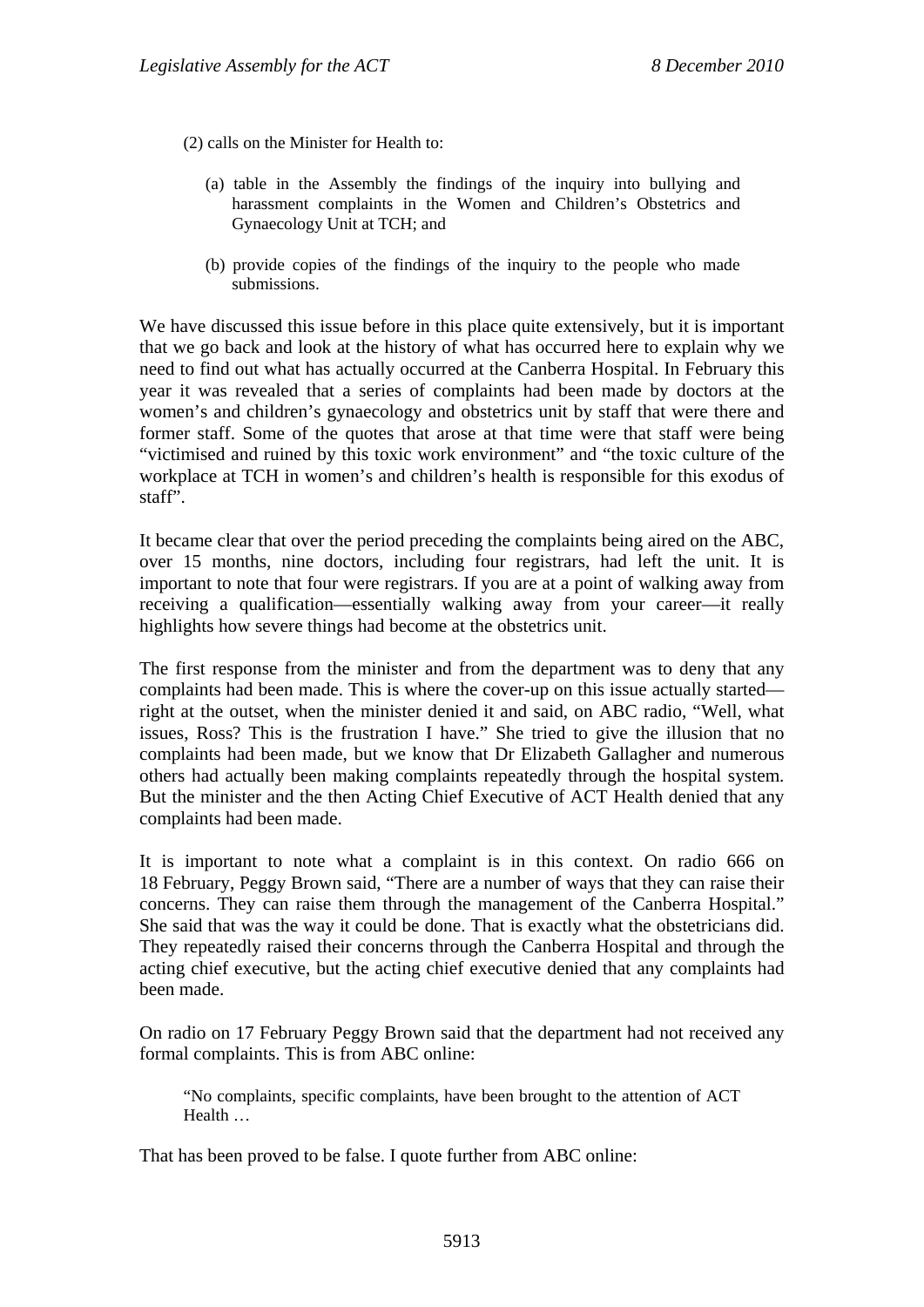Dr Brown said she would be happy to investigate any concerns.

"We have an open approach and if there are concerns clearly we want to address them," she said.

"But we can't address them in the absence of information about what the concerns are."

Again, that was not true. Further:

Dr Brown says they have spoken to staff currently working in the unit and no issues were raised.

"I don't believe that all of the people who have left in the last 15-18 months are disgruntled with the system," she said.

ABC online stated that ACT Health Acting Chief Executive Peggy Brown said the obstetricians left for personal reasons. I cannot vouch for all of those nine that left, or the one that left subsequently—that they left because of the bullying—but certainly it is quite clear that many of them did not leave for personal reasons. They left because they were being harassed and bullied.

So those statements by the acting chief executive were not true. They were clearly not the truth. It is quite clear that the exodus of staff was in large part due to what was happening at the centre. Perhaps Peggy Brown did not know what was going on—she should have known what was going on—she was lied to or she was not being fully open herself. It is quite clear that when she got on the public record and said that no complaints had been made, that was not true.

I am willing to believe that she simply did not know what was going on, that she had been misled either intentionally or inadvertently. I still assert she should have known. But you have got to remember that it is Peggy Brown who has made the decision not to release this information. This is a process where quite clearly something has gone very badly wrong. It has been bungled. You have got the chief executive saying no complaints have been made, that they left for personal reasons, when it has been demonstrated not to be the truth. In fact, we know it is not because the clinical review said:

There is evidence of a systemic reticence to address staff performance issues in the maternity unit at the Canberra Hospital, particularly issues of inappropriate behaviour by certain medical staff.

It is very unfortunate that someone who might be involved in the bungling that has occurred in this process, or indeed trying to get to the bottom of what might have been wilful cover-ups—and that is what was identified in the clinical review—is the person who is then making the decision about whether to release information which may be quite damaging to senior bureaucrats and to herself in that department. It is very disturbing that no information is going to be released when we know that that information could be quite damaging. The people who are making the decision not to release information may be those who have the most to lose from the release of that information.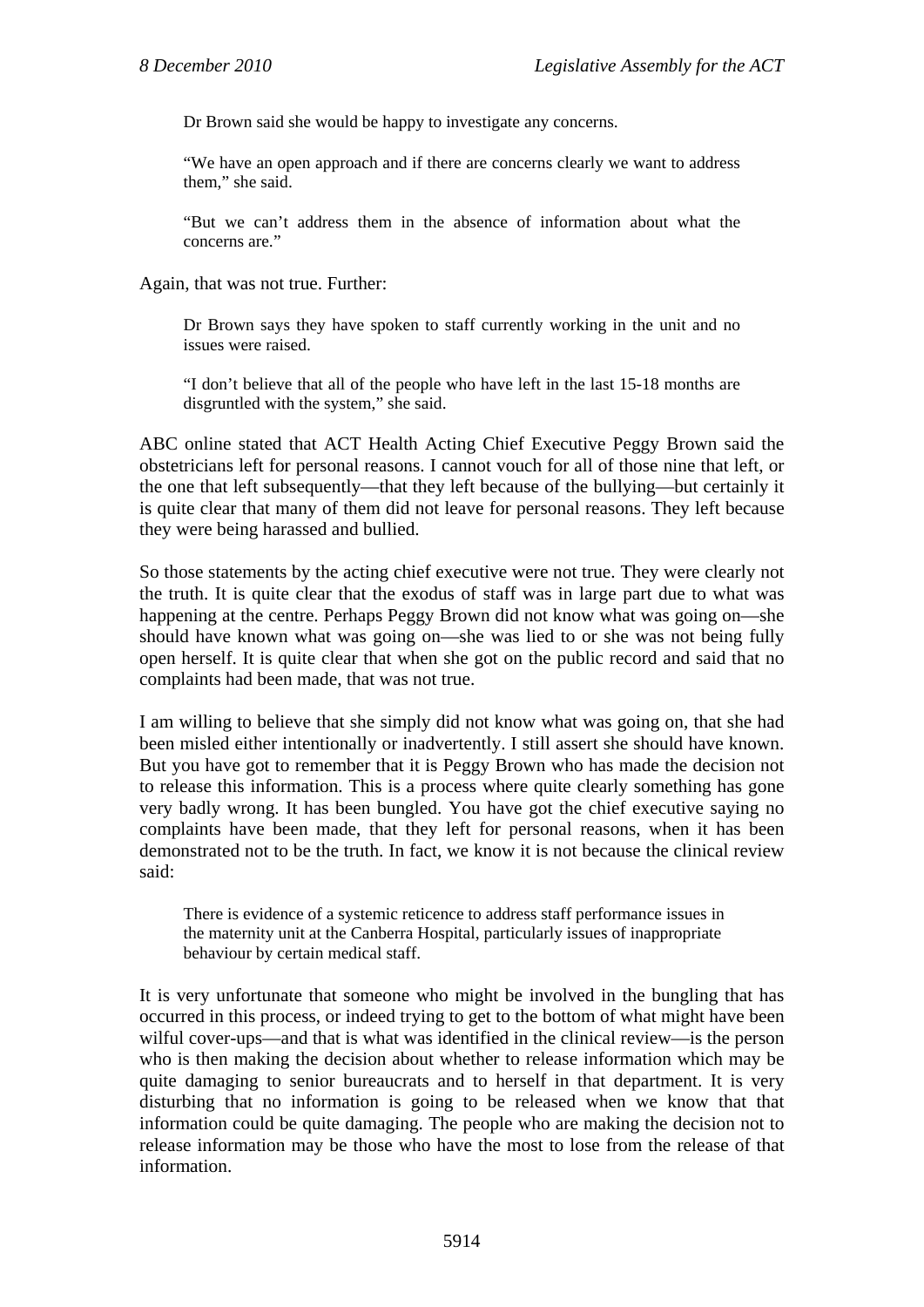The next tactic, after denying that any complaints had been made, was then to dismiss those complaints and attack the doctors. The minister said that this was just a war that had been occurring in obstetrics for 10 years—"a 10-year war", she said. If she knew that these problems were occurring—the minister knew this—then why did she say earlier that there had been no complaints? Why did she fail to take substantive action on this?

She tried to pass this off. She described these complaints as "doctor politics" and "mud-slinging". But, as we know from the clinical review, that simply was not the case. There were real issues. We know there were real issues because of the words, "I'm sure you've seen the results of this Public Interest Disclosure Act review and it will be fully laid bare saying, 'There was nothing to see here. Look, Jeremy got it wrong. The doctors got it wrong'." But because she is not releasing the Public Interest Disclosure Act review I think the only conclusion you can make is that there were substantive issues.

What the government then did—what the minister and the Chief Minister did—was to try to intimidate the doctors. They tried to threaten them. I will quote from what Mr Stanhope said:

… it probably would be reasonable in this context for the external expert reviewer to also perhaps do an audit of all complaints to the medical boards current and say over the past 10 years that involve obstetricians …

What a disgraceful thing to do—to try and dig up dirt, to have a witch-hunt on these doctors who have been bullied, who have resigned, who have bravely come forward. The Chief Minister and the health minister threatened to dig up dirt on them over the last 10 years. That is why the AMA and the national royal college of obstetricians describe this as a witch-hunt, as bullying and as a thinly veiled threat—because that is exactly what it was.

It is quite clear that this was not just doctor politics. These were real concerns that doctors came forward about. It was not just about their own concerns that they had had their careers disrupted—and, in the case of the registrars, severely disrupted. It was about their concerns about the clinical safety of the unit, that it could lead to a dysfunctional workplace where serious injury or, worse, death could occur.

At the time we called for an open inquiry under the Inquiries Act, and for very clear reasons. We wanted to make sure that this was not buried, that we found out what was going on, that we dealt with the cultural aspects and that we allowed witnesses to come forward. The Greens have asserted, and I think the Labor Party as well, that you did not want this because it would demand that people were called forward and subpoenaed to give evidence.

I think that there were enough people, based on the number of doctors I have spoken to, who said that they had put in reviews to the Public Interest Disclosure Act. In fact, that was never going to be a problem. They wanted to tell their story. A number of them were told that they could not appear because of the time lines on the review that was conducted, that it only looked at information after a certain number of years.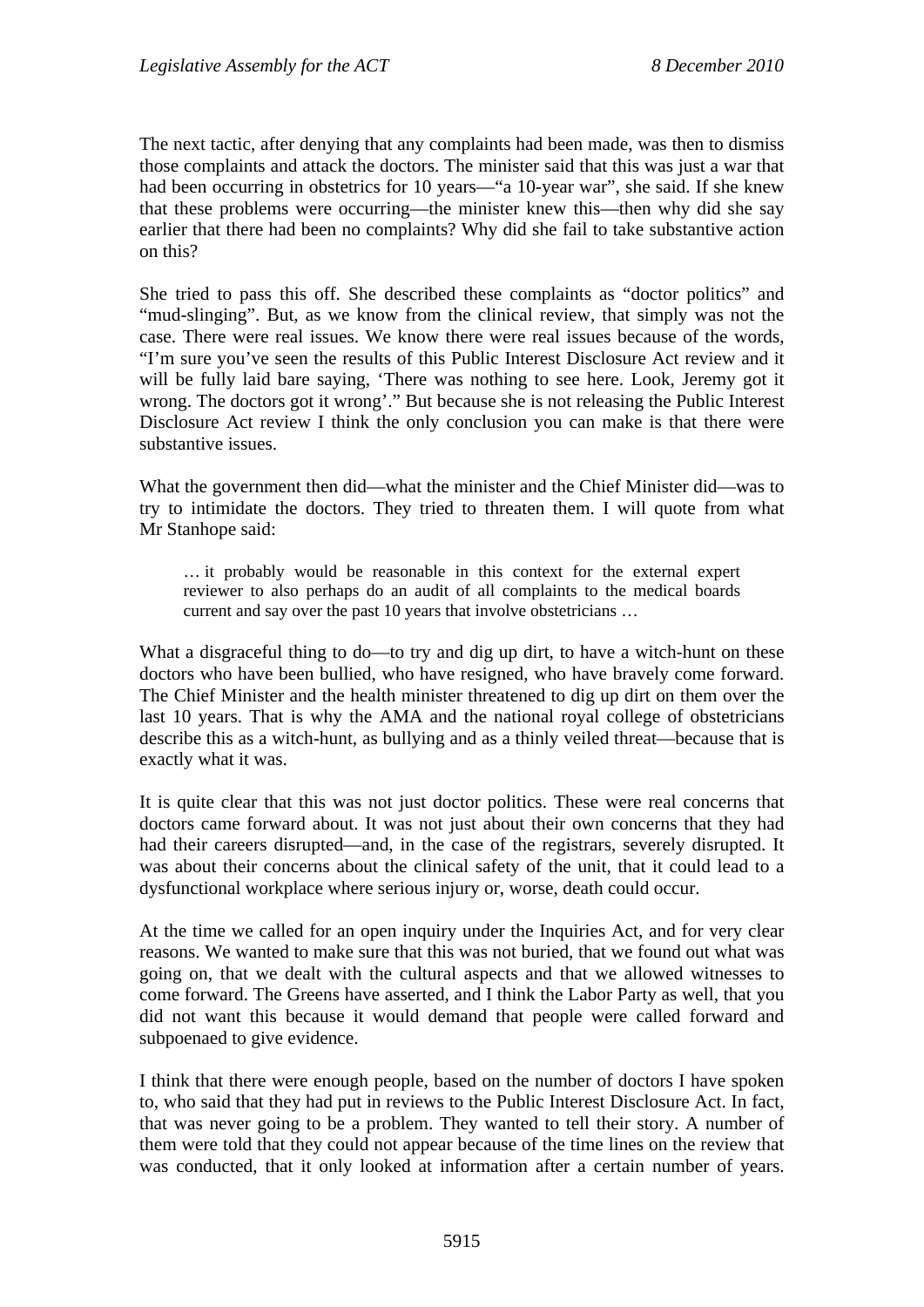People that had been at the hospital earlier wanted to make complaints but could not. But the point is it would have compelled those people who were alleged to have been doing the bullying to make their submissions and to appear. We would be in a position now to know the truth and to deal with these cultural issues.

However, Katy Gallagher decided that secrecy and cover-up was the more important aspect to this. That is why she set this up under the Public Interest Disclosure Act. She is trying to pretend that she has got nothing to do with it now, that it is all at arm's length: "I can't be briefed on it. I can't be told what's in the report." Well, she set it up so that she could not. It really begs the question: why? What is it that is in that report that she knew would be in that report that the minister wants to hide? I think that it is a very important question to ask. I assure you that we will continue to ask that and we will continue to fight to get to the truth of what it is that is in that report that the minister is so fearful of getting out. What is it that she is trying to hide?

When we made these concerns back in February we said, "Look, this is clearly going to be buried. This is a cover-up. The minister is going to bury this as far as she can." She was pretending that was not the case. At the time she said—and this is in the *Hansard*:

… at the end of it, there will be an outcome. It is at that point that further information will be made public.

Where is it? I can provide you with that quote if you would like it, minister. That is what you said in *Hansard*: "At the end of it that further information will be made public." Where is that information? It has not been made public, has it, Madam Deputy Speaker? So that was not true. When the minister said in the *Hansard* that further information would be made public, was that true? No, it was not. It was not true at all, and she knew that. She deliberately set this up to hide the truth because she does have something to hide. She clearly has something to hide.

Madam Deputy Speaker, let us see what some of the people are saying in the community about what has occurred. Is it just Jeremy Hanson saying this? I think that if you listen to Ross Solly's interview with the minister, the scepticism in his voice was pretty clear. If you listen to some of the commentary, it is pretty clear that most people in the community smell a rat. As Andrew Foote said, it creates the perception of a cover-up, and it certainly does.

The minister is trying to pretend that she does not have any responsibility here, that it is a public servant that is doing this, but the minister is accountable. This is a Westminster system of government. I think what people are having real problems getting their head around is why it is that the minister is saying, "I'm not even allowed to know." When there are so many serious allegations that bullying occurred and the minister says she is not allowed to know, it is quite unbelievable.

Let me say also that there are health professionals, union members and numerous others raising concerns. Let me talk about what the Health Services Union have said. They have said that there is a broader problem with the way bullying claims are handled. I quote: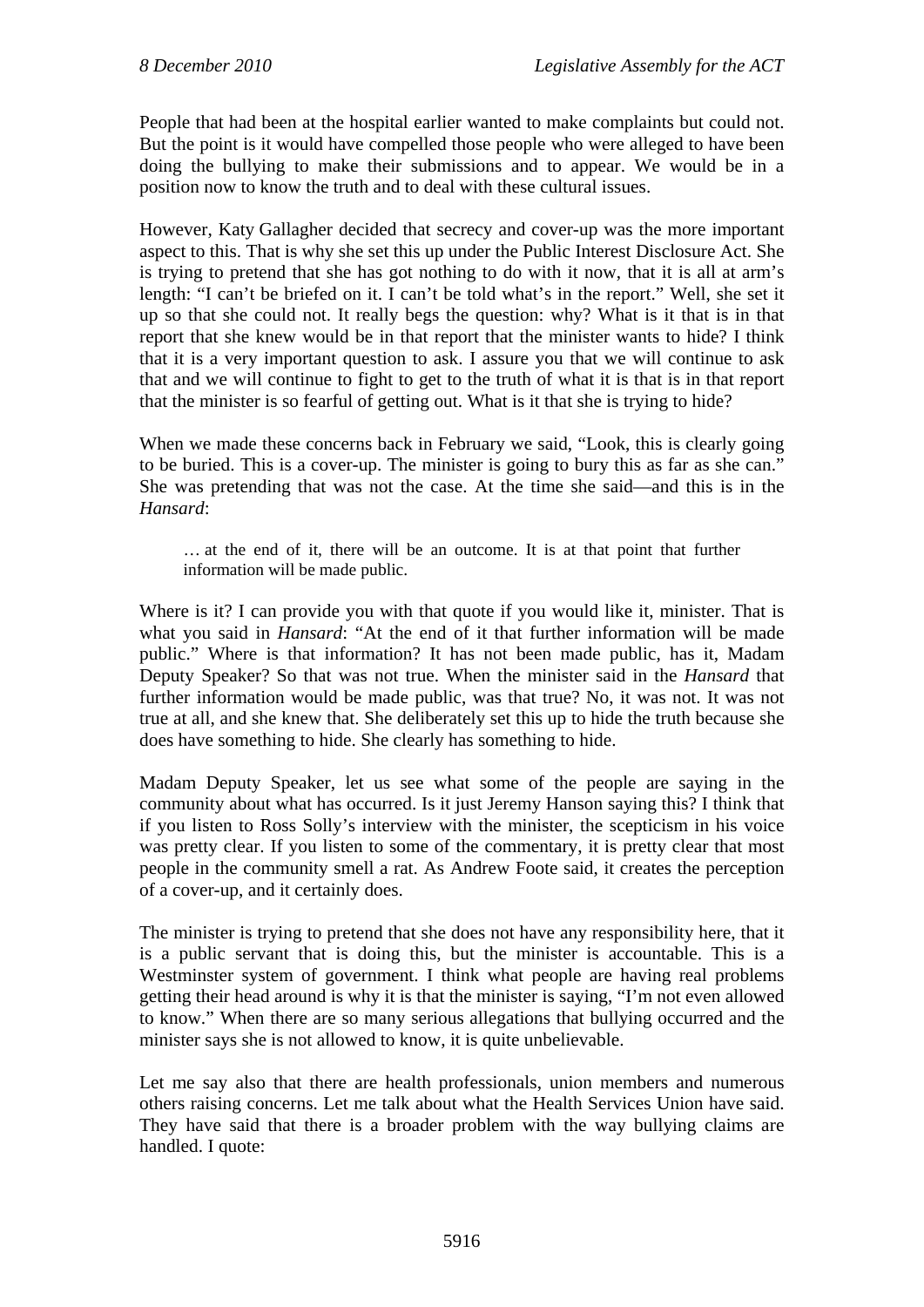"It just seems to be endemic and also the process is so lacking in transparency and information," said union spokeswoman Bev Turello.

But Ms Turello says in the union's experience, staff are often kept in the dark.

"They need to know if action has been taken, if appropriate action has been taken, if they're going to be safe in their workplaces."

The problem is that they do not. Andrew Foote said in the same article:

"I've spoken to a number of people at the hospital and there is a real dread, and fear and sense of helplessness".

Let me say that again: "a real dread, and fear and sense of helplessness." The article continues:

"It sends the message, what's the point in complaining about bullying because nothing will get done."

That is exactly what it does. Jon Stanhope was quoted in the media, because Katy Gallagher stayed under her rock, as saying that the inquiry would be followed up. I quote:

"I can give an absolute assurance that any of the findings will be taken absolutely seriously and if there were recommendations or implications they will be taken seriously and there's no reason for people not to believe that," he said.

This is Sir Joh Bjelke-Petersen: "Don't you worry about that. Don't you worry about that." How on earth can Jon Stanhope give that assurance if even his own minister is not allowed to see the results of the review? He cannot give the assurance. He does not know what the recommendations are. He does not know what the findings are. He has not looked at the submissions. He has not looked at the inquiry and the detail and the full report. He has seen nothing and he is giving the assurance that it is all being dealt with Sir Joh Bjelke-Petersen style.

So not only is the minister saying, "I can't see this; it's at all at arm's length," but also the person that said, "No, we cannot see the review," the chief executive, has been part of the process of dealing with this. It went so very badly wrong that now the Chief Minister is coming out and saying, "Don't you worry about that. Don't you worry about that"—even though he, as the minister will say, under the act, is not allowed to look at any of the recommendations or the findings or any of the information.

What you are seeing here is not Jon Stanhope or the minister dealing with the facts. They are not. What they are dealing with is their great desire to cover up this information. Then they will say to the public, "Don't you worry about that. We've got it all in hand." But the reality is that there is a sense of dread and fear. What doctor, what nurse, will now come forward and say, "I have been harassed or I have been bullied," if they are going to be ignored, then threatened and have it all covered up?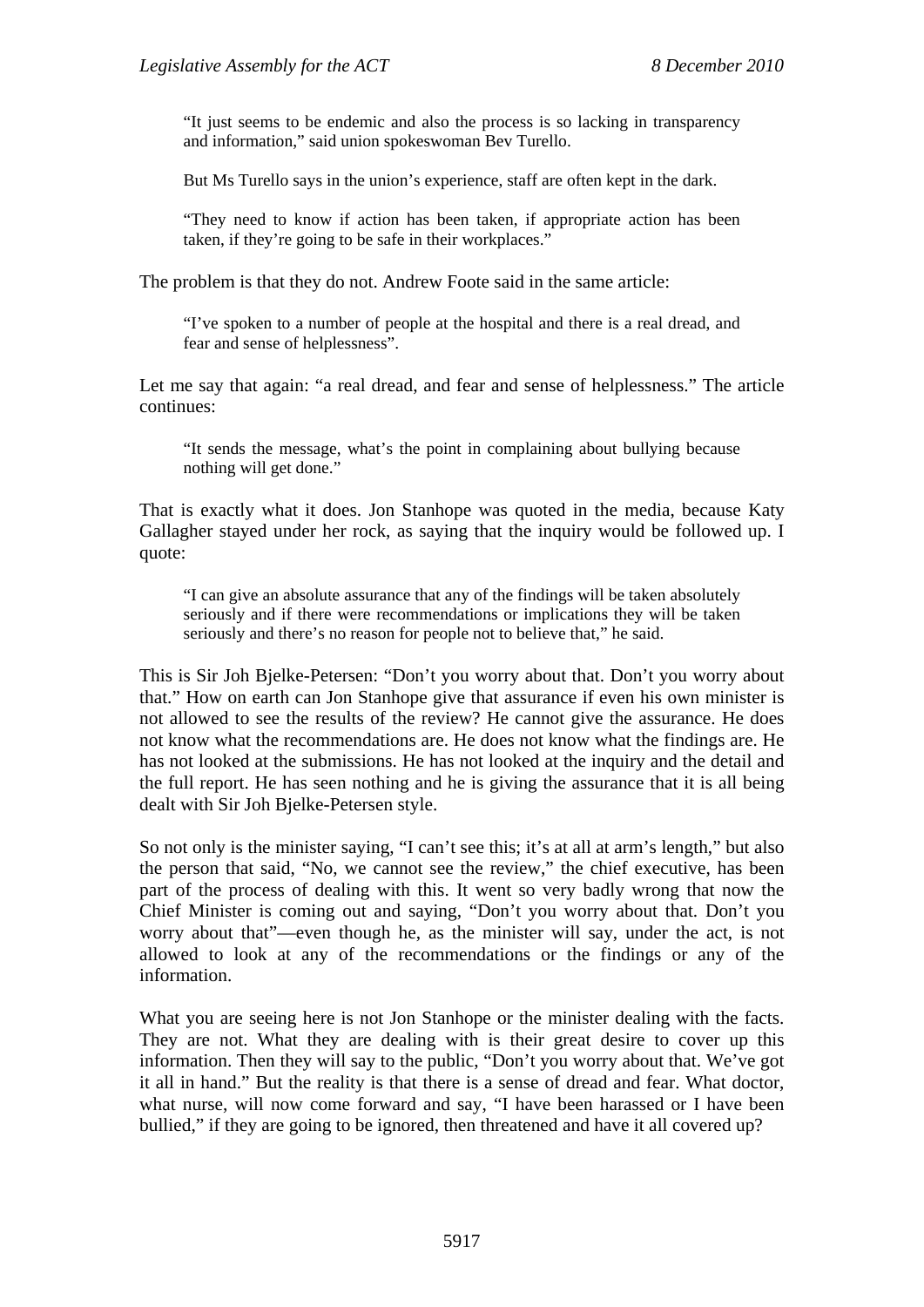**MS GALLAGHER** (Molonglo—Deputy Chief Minister, Treasurer, Minister for Health and Minister for Industrial Relations) (11.42): The government will not be supporting this motion today, and I will go through the reasons why in my address. The investigation into the allegations of bullying and harassment in the women's and children's obstetrics and gynaecology unit at the Canberra Hospital was carried out under the provisions of the Public Interest Disclosure Act. The Public Interest Disclosure Act provides an avenue for persons to make public interest disclosures without fear or reprisals. Accordingly, it provides, on the one hand, protection to encourage persons to make public interest disclosures and, on the other hand, penalties for those who engage in reprisals.

Section 33 of that act prohibits a public official from disclosing to another person confidential information gained through the administration of the act. Confidential information includes information about the identity, occupation or whereabouts of a person who has made a public interest disclosure or against whom a public interest disclosure has been made; information contained in the public interest disclosure; information concerning an individual's personal affairs; and information, if disclosed, that may cause detriment to a person.

The only parties who can be advised as to the outcomes of any investigation that has been conducted under the act are ACT Health and the persons who have made the public interest disclosures. Any public official employed by ACT Health, who has been involved in the investigation, is precluded by the operation of section 33 of the act from disclosing to another person confidential information that has been gained through that official's involvement in the investigation.

Accordingly, health officials who were involved in the investigation of this matter are not permitted to disclose any information about the matters under investigation or the conclusions reached in the investigation to any third parties, and that includes the minister. A general summary statement that does not contain any confidential information has been provided to me and to those who were directly involved with the investigation. The investigation report itself will not be provided to any third party.

ACT Health at all times observed the provisions of the Public Interest Disclosure Act and provided appropriate information about the finalisation of the investigations to all persons who make public interest disclosures. This would be the first public interest disclosure that I am aware of where a media release would have been issued to say that a process has been completed. I cannot think of any other public interest disclosure where information of that sort has been made available to the community.

In terms of the advice I can provide the Assembly, it is essentially a summary statement. This information can be provided. The investigation into the allegations of bullying and harassment within the O&G department is now complete. The terms of reference of the investigation were for the investigation to identify any incidences of conduct that could be considered as bullying and harassment in the O&G unit at the Canberra Hospital between 2006 and 2010, and, if these existed, to further identify their circumstances including possible causes.

The investigation was carried out under the provisions of the Public Interest Disclosure Act, and this act, in particular section 33, prohibits a public official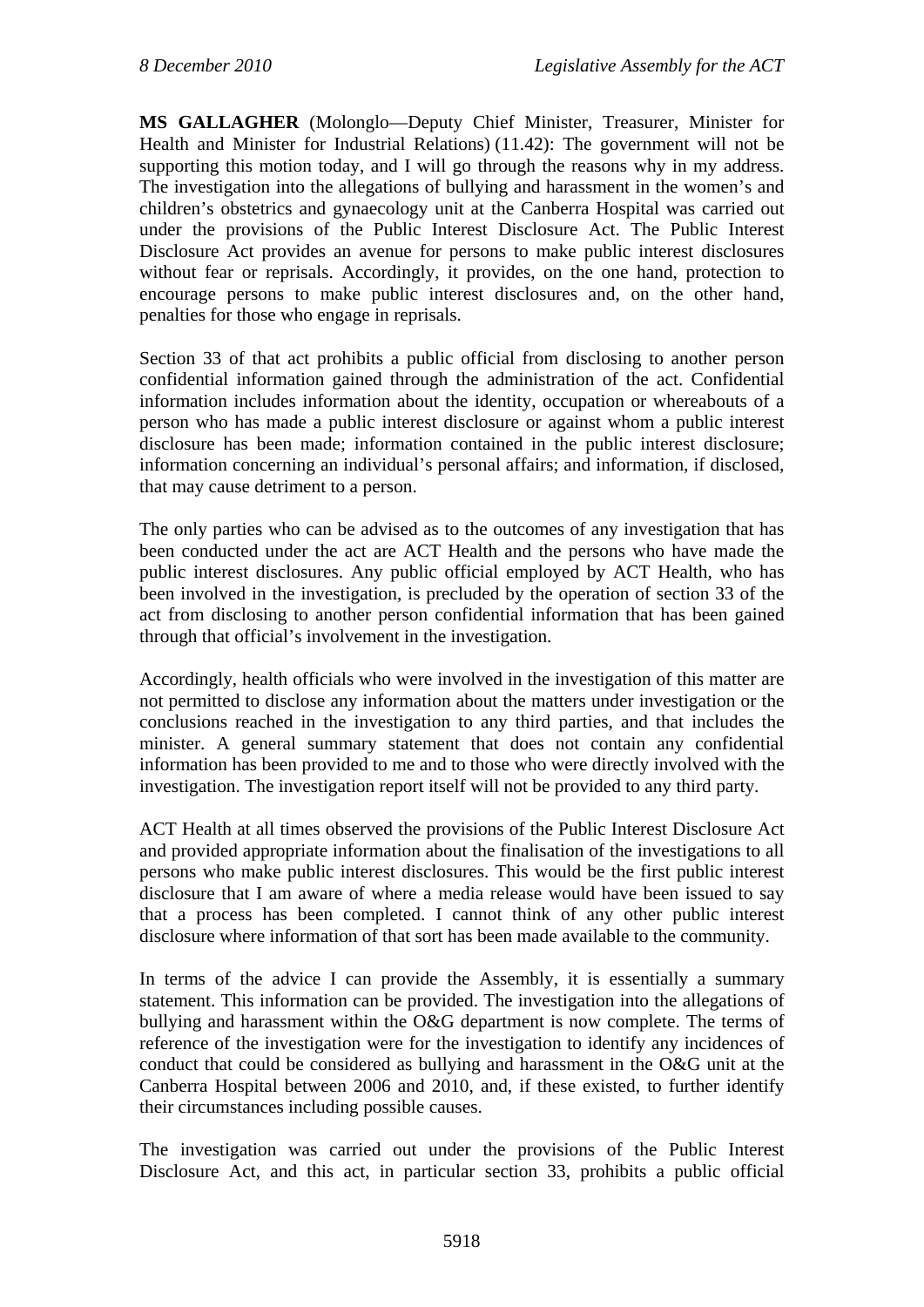without any reasonable excuse from making a record of or wilfully disclosing to another person confidential information gained through the administration of the act. Confidential information includes information about the identity, occupation or whereabouts of a person who has made a public interest disclosure or against whom a public interest disclosure has been made; information contained in the public disclosure; information concerning an individual's personal affairs; and information, if disclosed, that may cause detriment to a person. Accordingly, details about the particular matters explored and the specific conclusions reached in the investigation cannot be publicly released.

However, ACT Health can advise that the investigation did identify a number of unresolved workplace issues within the O&G department at the hospital for the relevant time period and the very complex context in which those issues occurred. Some of the issues concerned the conduct of individual staff members, while others were of a broader organisational nature.

ACT Health will undertake a range of actions arising from this investigation, including providing feedback to identified individuals in relation to the findings of the investigation and taking further action as deemed appropriate, taking into account the findings of the investigation; providing training for managers and staff in relation to adult learning principles, conflict and problem solving skills, bullying and harassment and complaints procedures; reviewing a range of internal processes including meeting procedures and complaint resolution procedures; reviewing matters relating to staffing, for example, roles in position descriptions and staffing levels; continuing to support the planning processes for the new women's and children's hospital; and focusing on best-practice provision of maternity services in the ACT.

Action has already commenced on some of the above, and a plan will be developed in relation to the remaining actions to ensure that all necessary measures are implemented. Of particular note is the action already underway in relation to the recommendations from the clinical services review of maternity services in the ACT, which provide an excellent basis for enhancing the existing high standard of maternity services in the ACT and ensuring that a best-practice networked maternity service across the ACT is achieved. The work from the clinical services review is being overseen by a broad multidisciplinary steering committee, which has demonstrated a strong commitment to constructively moving forward in achieving their goals.

ACT Health sincerely regrets any distress that has resulted from the complex circumstances and events that were part of this investigation and offers an unreserved apology to all affected persons. We are also very concerned to provide a safe working environment for all employees and will continue to closely monitor all services with a view to ensuring that the workplace environment is one where respect, equity and diversity is actively promoted and achieved.

Without the public interest disclosure process, ACT Health would not have been able to access the breadth of information gained and would not have been in a position to establish the solutions to the issues raised in the investigation. Indeed, whilst the opposition will say that I designed this process in order to ensure nothing was ever released, we discussed this process about the best way forward at length with staff and non-staff, including the private obstetricians.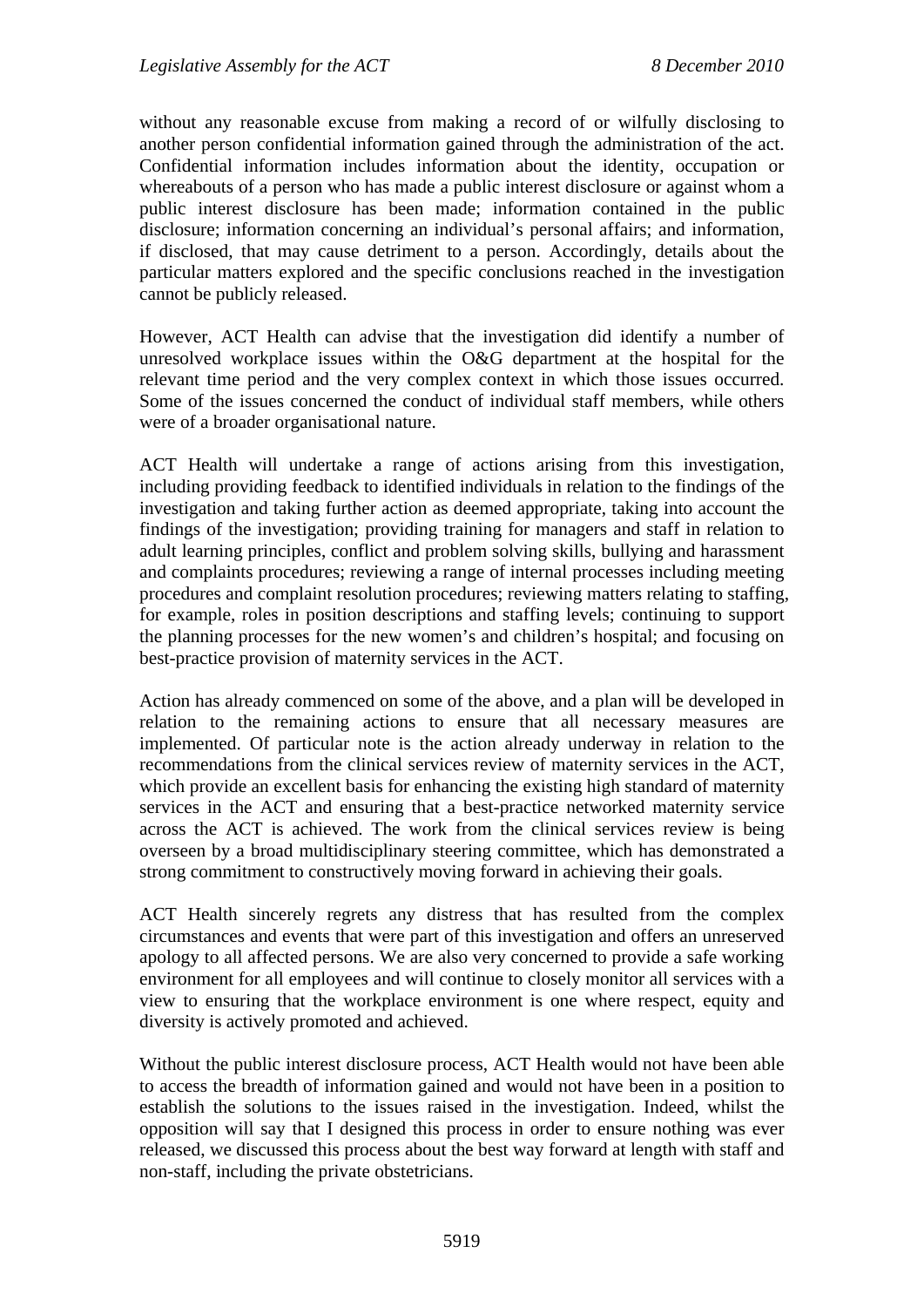My recollections of the end of those discussions, including with Dr Andrew Foote, are that there was agreement around a safe, secure process. I talked at length with them around the public interest disclosure process. Indeed, Dr Foote told me that, unless there were protections in place, people would not come forward. That sounds like it is a little different to the information that has been provided to Mr Hanson, but that was the information provided to me by Dr Foote and other doctors whom I met with over the course of this discussion.

The public interest disclosure process was as a result of advice from the Government Solicitor and feedback from others who wanted to participate in the review. It was not something I chose, Mr Hanson, because I have no role in this. At that time it was agreed across a broad range of people that that was the best way forward.

**Mr Hanson**: You're the minister. You decide what action is taken.

**MS GALLAGHER**: I commissioned the clinical review. Mr Hanson claims he is interested in the systemic issues facing the obstetrics and gynaecology unit rather than a witch-hunt against particular individuals. Whilst he accuses me of witch-hunts, what he is after by asking for the release of the public interest disclosure—which was essentially a fact-finding mission of establishing what has occurred over four years is to identify individuals and—

**Mr Hanson**: No.

**MS GALLAGHER**: That is exactly what you are after.

**Mr Hanson**: We do not need individuals.

**MS GALLAGHER**: That is exactly what you are after, Mr Hanson, and you know it. You have got to stand up and say that is what you are after, because—

**Mr Hanson**: That is not what I am saying.

**MS GALLAGHER**: The clinical services review identified systemic issues in the O&G department. That review is completely public. The recommendations are public. We are dealing with the review. That gives you an idea of those issues that you, as shadow minister for health, should be interested in. But, no, you are not happy to stop there. You want to get involved and find out who did what to whom, when, how and what is the punishment for that?

**Mr Smyth**: No, we want to fix the problem.

**Ms Gallagher**: That is exactly what you are after. Just be honest about it, because if it is not about that, what is it about? Is it about finding what the systemic issues are? I have released all that information, Mr Hanson.

**Mr Hanson**: No, you haven't; not about bullying.

**MS GALLAGHER**: That information is public.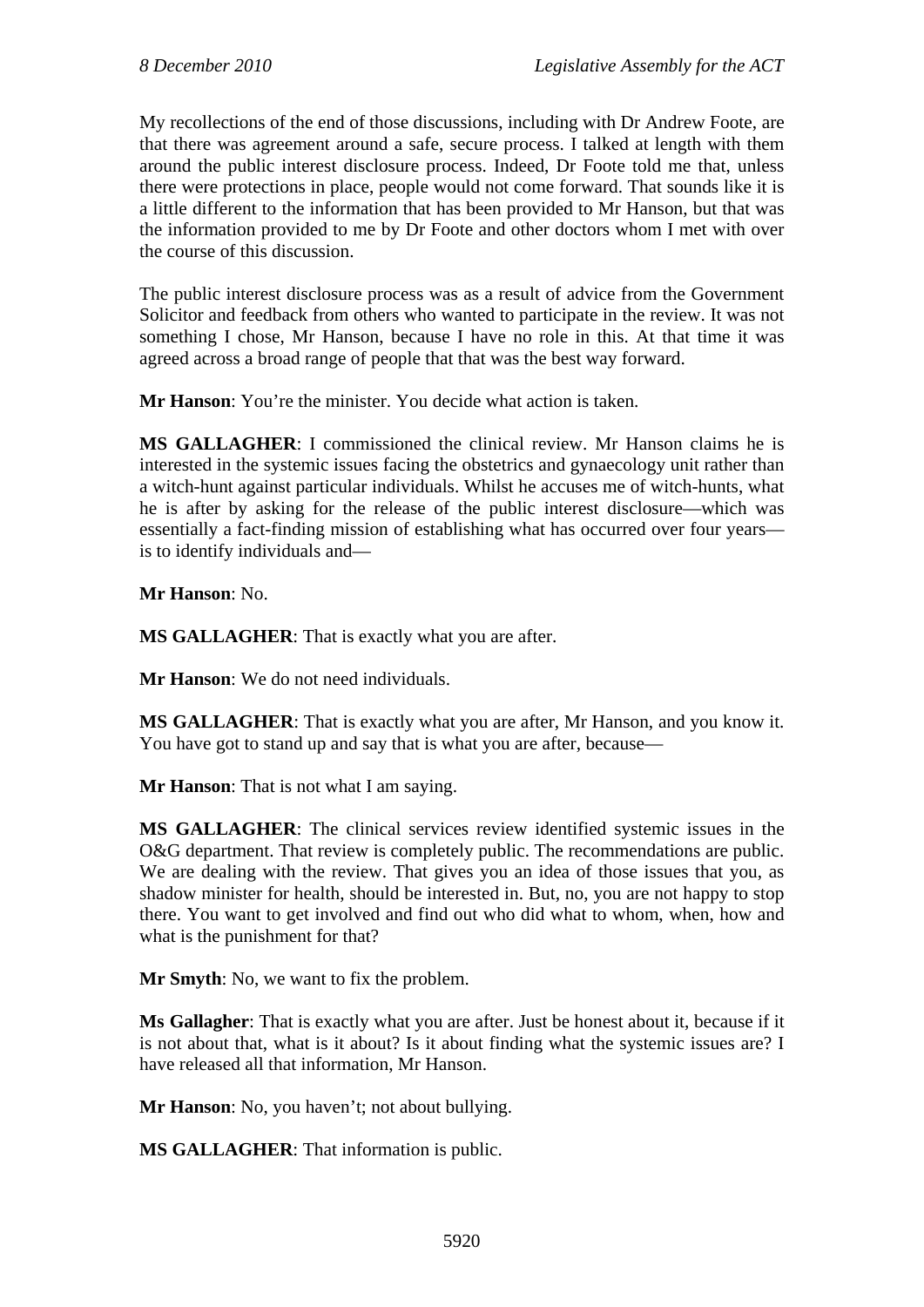**Mr Hanson**: You said there was a reticence to deal with it.

**MS GALLAGHER**: That information is public.

**Mr Hanson**: You said there was a reticence to deal with it.

**MS GALLAGHER**: Yes. So, the system issue, Mr Hanson, is that there was a reticence to deal with workplace issues when they should have been dealt with. That is the system issue, and that is what needs to be responded to. Why do you need to know who did what to whom and whether they got punished for it?

**Mr Hanson**: I don't. I'm not asking for that.

#### **MADAM DEPUTY SPEAKER**: Mr Hanson!

**MS GALLAGHER**: That is what you are asking for, Mr Hanson, and you know that. You know it, and you are sitting there pretending that that is not what you are after.

**Mr Hanson**: Cover-up, Katy.

**MS GALLAGHER**: The cover-up. We hear it again. You have the clinical services review. That looked at the systems issues. If that is what you are after, you have got that report. It is released in its entirety. It is there for everybody to see, and work is being done to address all those recommendations. But it is not good enough for Mr Hanson, because he wants the name or names of the individual or individuals related to this public interest disclosure. This was a very specific public interest disclosure about bullying and harassment in the workplace. That is what people have provided their submissions on, as I understand it.

If they wanted to make a disclosure, they will be making disclosures. Those will inevitably name individuals. That is what this report is about. I can tell you that I know that things have changed in that workplace. I would not say that all of the issues have been addressed. I think they are so complex that they will take time to address. I call on all obstetricians to work together to deliver the best maternity service that we can in the ACT for people across the ACT.

We have formed the steering committee, which is oversighting all of this. The steering committee is larger than I would have liked, but everybody had to be on it. So we have got the Chief Executive of ACT Health, the Deputy Chief Executive of ACT Health, the Chief Executive of Calvary Public Hospital, the General Manager of Canberra Hospital, the Chief Executive of Calvary John James, the Director of Clinical Services of Calvary Private Hospital, the director of the maternity unit at Canberra Hospital, the director of the maternity unit of Calvary Public Hospital, the clinical director of the maternity unit of Calvary John James, the senior midwife of Calvary Public Hospital maternity unit, the senior midwife from Canberra Hospital, the Associate Dean of Obstetrics and Gynaecology, the clinical director of the Canberra Hospital NICU, a representative of the AMA, a representative of the Salaried Medical Officers Association, a representative of the ANF, a representative of the Health Care Consumers Association, a representative of the Royal College of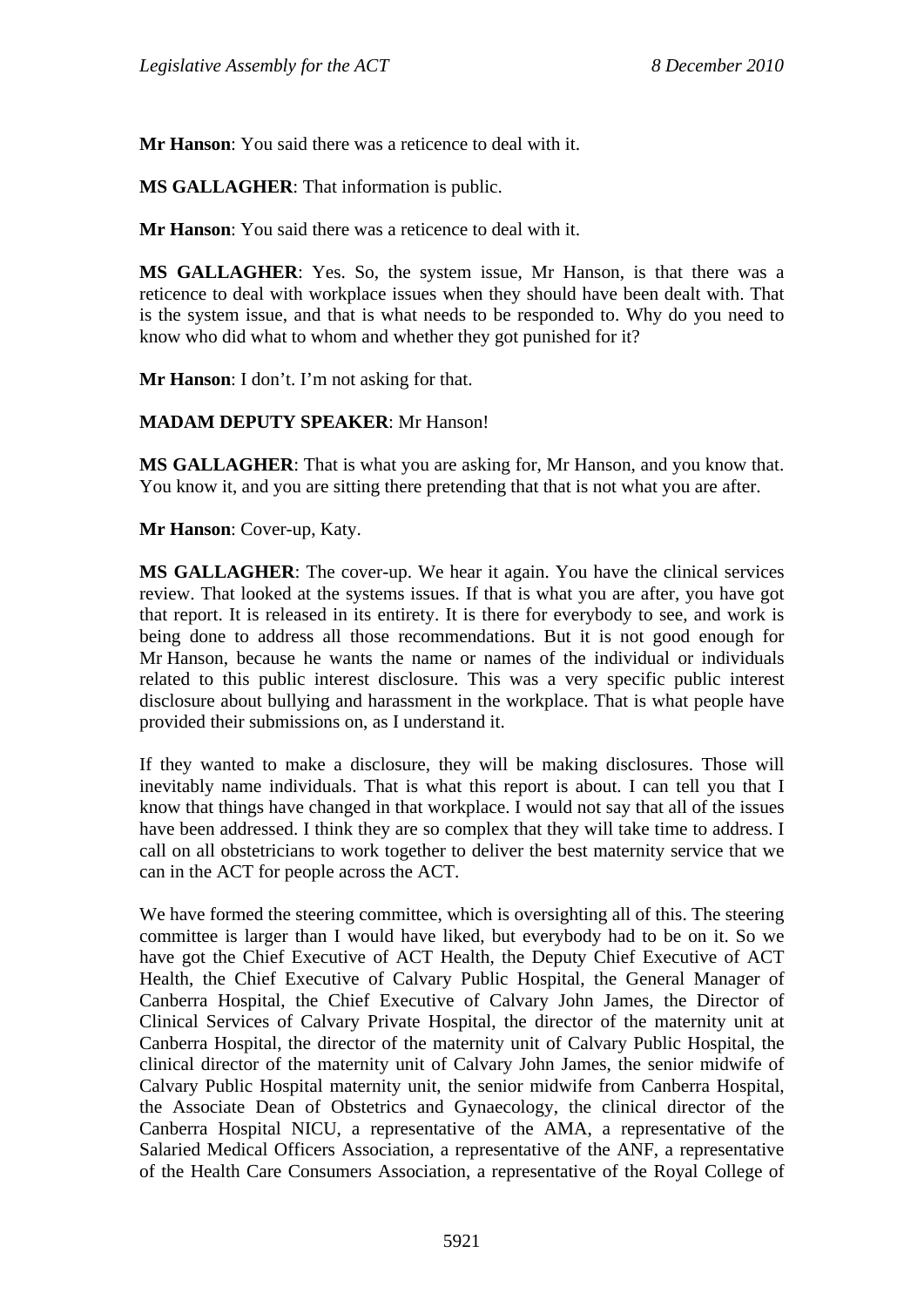Obstetricians and Gynaecologists, a representative of the Australian College of Midwives and a representative of the Division of General Practitioners.

That is the group that has been pulled together to implement and oversight the recommendations of the clinical services review and to build a territory-wide maternity service. The issues that have been identified in the clinical services review are there for everybody to see. There is work going on to address them. We have put extra staff in, \$2 million extra, to deal with the clinical load that is coming in to the Canberra Hospital. An action plan has been developed.

I know that Dr Brown, before she went on sick leave, had a number of meetings with individuals involved in the public interest disclosure, including groups of individuals, to provide them individually with feedback around the disclosures they have made. Letters have gone out to people who were involved in the public interest disclosure process. Subsequent actions have been taken.

This motion today is essentially the Liberal Party wanting people named and any subsequent disciplinary action that may or may not have been taken being put in the public arena. I do not think that is information that the opposition needs to know. It is not information that I need to know. What I need to know is to make sure that the maternity service is being reformed, that the issues that have been identified in the clinical services review have been addressed and that recommendations to build a territory-wide maternity service are underway. That is the information that politicians need to know, and I can assure you that all of that work is being done.

I have no interest in keeping information out of the public arena. I know Mr Hanson likes to paint me as the conspiracy theory, as thick and as dark as he possibly can, but the approach I take in all parts of my portfolios is to make available whatever information I can make available, especially if it is in the public interest. But I will not stand here and let Mr Hanson get away with putting his hand on his heart and saying, "This is all about the best maternity service and ensuring staff are protected." That is not what this is about at all. This is about Mr Hanson getting a headline and getting individuals named and shamed. Mr Hanson should be appalled at himself for taking that particular view.

The issues are being addressed. I am happy to continue to report to the Assembly about this and make sure that it is all clear and transparent. These issues are not being swept under the carpet.

**MS BRESNAN** (Brindabella) (11.57): I do acknowledge Mr Hanson for bringing on this motion today but I will be moving amendments to this motion later. Workplace conflict and allegations of bullying are highly concerning matters and must be dealt with sensitively. While it is incredibly important that systemic concerns are addressed and discussed in the public sphere, it is also vital that people who raise their concerns can receive the privacy and protection they require, for, if they cannot, others will be afraid to come forward in the future.

It is for these reasons that, in 1994, Mrs Carnell, the then leader of the Canberra Liberals and the opposition, tabled the Public Interest Disclosure Bill. Mrs Carnell did this in recognition that the ACT government was about to have its own public service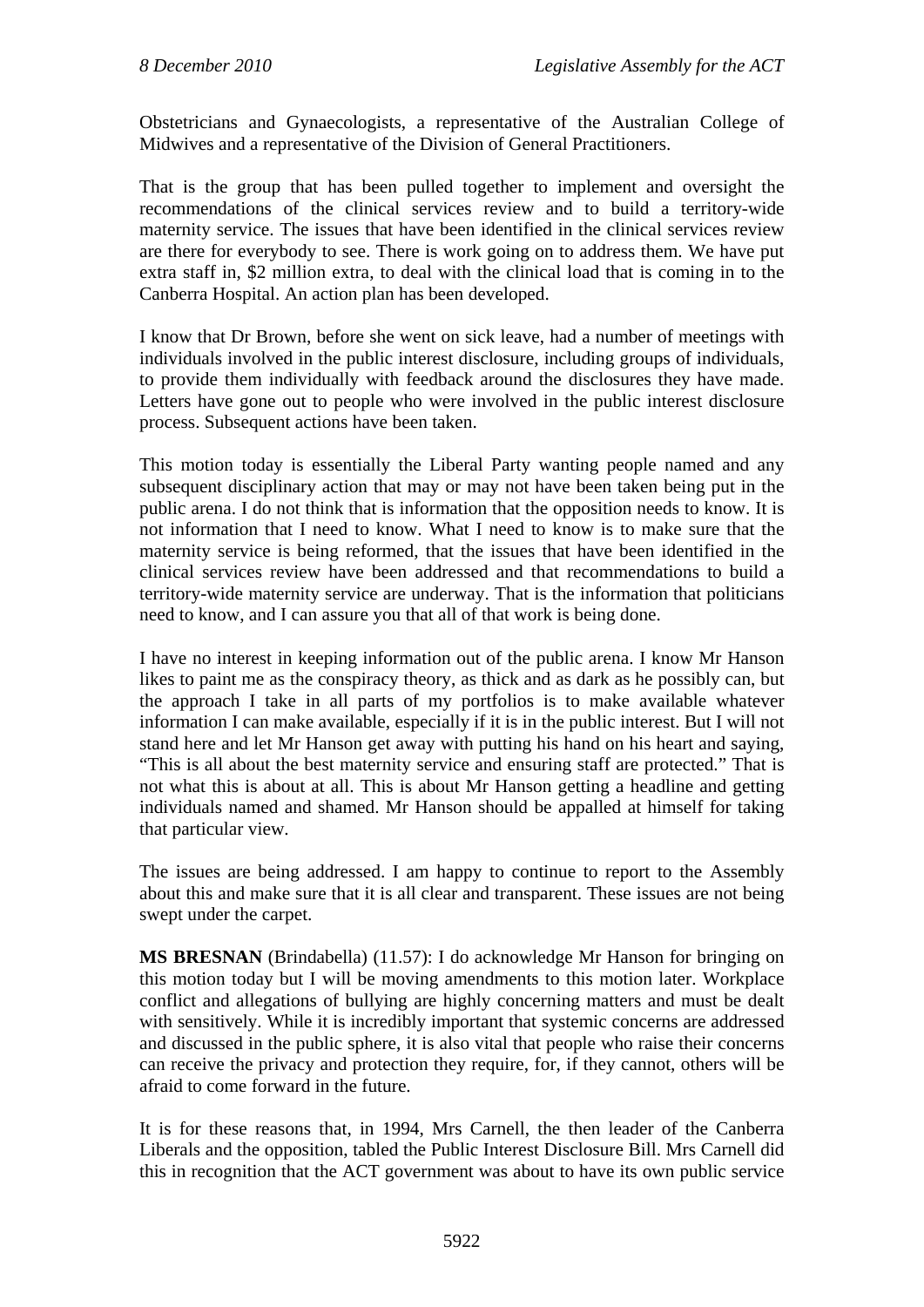and, as such, there should be laws in place that would provide for appropriate processes for public servants to raise systemic concerns while receiving protection. To quote her speech directly:

If there is something happening in your workplace that you know is not right, then you can do something about it and not be afraid of the consequences.

The Greens have treated this matter very cautiously and have wanted to see the systemic concerns able to be discussed publicly. That is why we supported an independent inquiry being conducted into the state of health services being delivered and governance arrangements in that area. The findings in the first report that was delivered mid this year were stark and there are a number of recommendations that we must follow up and ensure they have been implemented adequately.

For example, it has become clear that, although there are policies and procedures in place about bullying in ACT Health, these policies were not being well implemented and a number of staff were unaware of the proper channels they could use to make complaints and know that they were being heard. This is partly because, as stated in the original motion, there was a reticence by management to address disruptive and inappropriate behaviour by certain medical staff.

It was also concerning that staff were not having annual work performance assessments that cover their professional as well as medical performance. One would think that such assessments are the bricks and mortar to ensure a robust workplace and for this practice not to be occurring in a sector of the public service is surprising and is something that must be addressed and fixed.

Mr Hanson is trying today to make public the findings of an investigation into workplace conflict and allegations of bullying in the obstetrics unit. My concern is that if further details regarding the workplace conflict are made public we will be disregarding the privacy that the complainants wanted in the first place and expected, I would add, from the public interest disclosure process which they took part in.

We need to recognise that, when dealing with allegations of bullying, harassment and intimidation in the workplace, in order to not risk further psychological harm, we need to take the privacy requirements of the victims into account when deciding upon an appropriate process for resolving problems. In many instances the public disclosure allegations outside of the people immediately affected can cause severe repercussions in the workplace.

The appropriate manner for dealing with an allegation of bullying is to ask the victim what they wish to do to pursue their complaint and inform them of their rights and the rights of the person or persons they seek to make a complaint against. Where an individual chooses to make a formal complaint against a colleague or manager, a clear and accountable process should be pursued.

According to the guide to dealing with workplace bullying developed by WorkSafe ACT, bullying complaint procedures should be written in plain English and, if necessary, other languages, be fair and equitable, ensure the principles of natural justice are upheld and the alleged bully has an opportunity to respond to the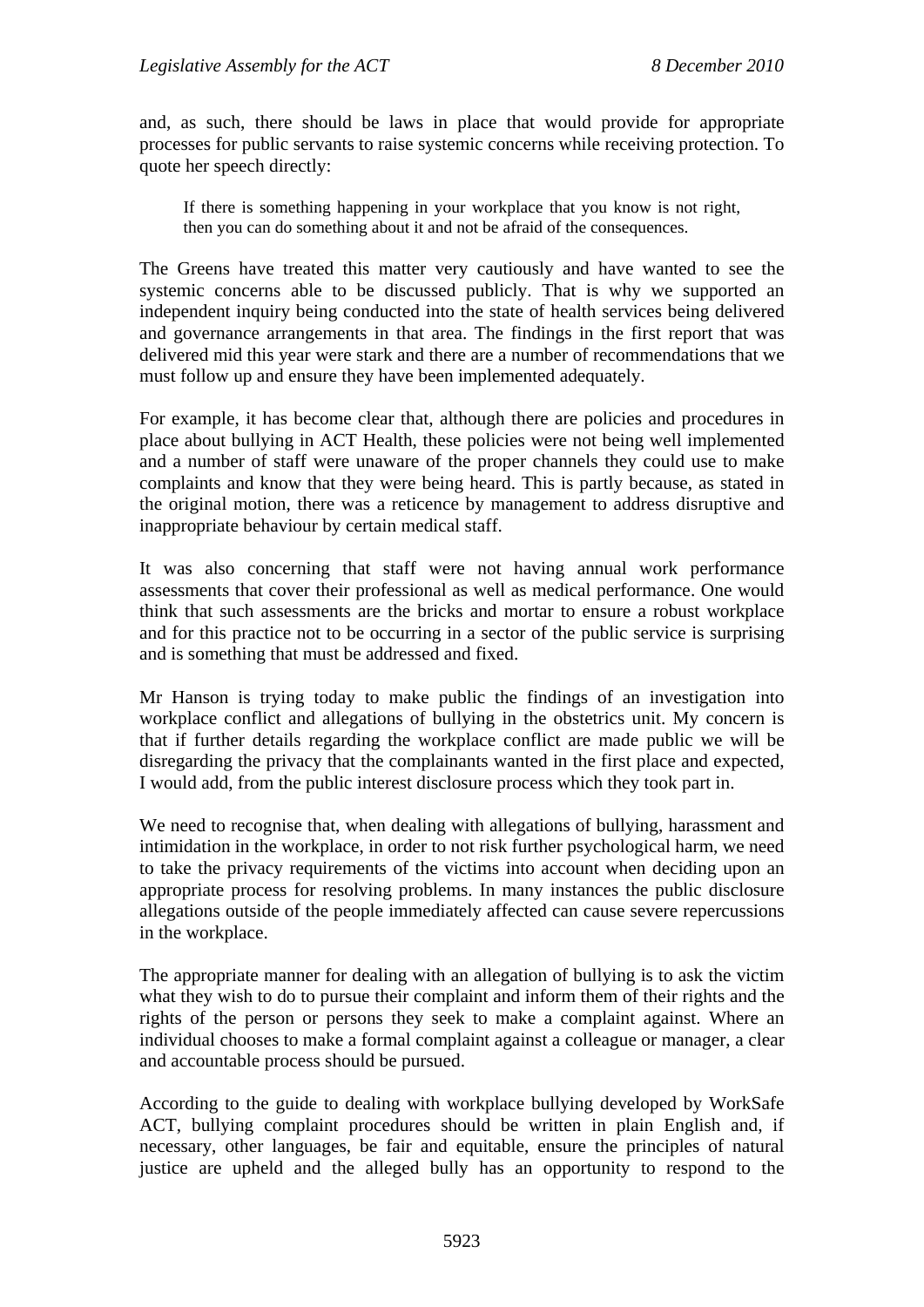allegations, ensure privacy and confidentiality and aim to resolve complaints quickly. The guide also states that formal investigation processes should address confidentiality so that everyone involved is responsible for treating information in strict confidence to prevent the matter escalating and avoid potential defamation in case the matter is not proven.

It is very concerning that at every juncture Mr Hanson has sought to ignore the need for confidentiality and has done his very best to ensure that matters escalate. And it is for this reason I will be moving the amendment that I have put forward today so that we can ensure that these instances of bullying and harassment are dealt with according to best practice measures that protect the people involved.

The public interest disclosure investigation into the allegations of bullying and harassment at the obstetrics unit at the Canberra Hospital related to a certain number of people. As such, it is reasonable to expect that it will be clear, from any recommendations and findings made by the public interest disclosure process, whose testimony led to the recommendation. And whilst the findings might not name names, it is highly likely that it would be still enough to label individuals in the workplace either as alleged bullies or alleged whistleblowers, neither of which are desirable outcomes.

Moreover, one of the reasons that the ACT Greens supported the Public Interest Disclosure Act provisions being used in the first place was that the guarantee of complete confidentiality provided by the process meant that people who felt that public allegations would lead to workplace and health repercussions could bring forward private concerns, with the understanding that they would not be named. Violating this guarantee, even by releasing findings that do not relate to individual cases, is a breach of trust that undermines the very point of public interest disclosure processes and can do major harm. The only people who should be able to view results of a public interest disclosure process are the people involved, as per the act. This gives the individuals affected an assurance that actions are being taken without causing them undue stress regarding the accusations playing out through the media.

The worst possible outcome from this investigation, from the viewpoint of victims, is to have the results of the public interest disclosure process flashed across the front page of the *Canberra Times*. And it is instructive to recall that in the initial call for an inquiry into the allegations of bullying, Mr Hanson and his colleagues were willing to have the victims of bullying subpoenaed to compel them to appear. Not only would this have caused victims to publicise their ordeal against their wishes, it would have led to criminal sanctions should they have refused. This goes against every principle of the appropriate manner for dealing with workplace bullying that I have outlined earlier.

As I have stated publicly, my own interest in this matter is ensuring that the individuals who have been affected by this ordeal have their rights, privacy and safety protected. It is for this reason that the ACT Greens supported the use of public interest disclosure and that we continue to do so in the interests of people working in the obstetrics unit at the Canberra Hospital. And as I have said publicly before, I do not care about the needs of the health minister, frankly, or the needs of Mr Hanson. I care about the needs of the people who have come forward through public interest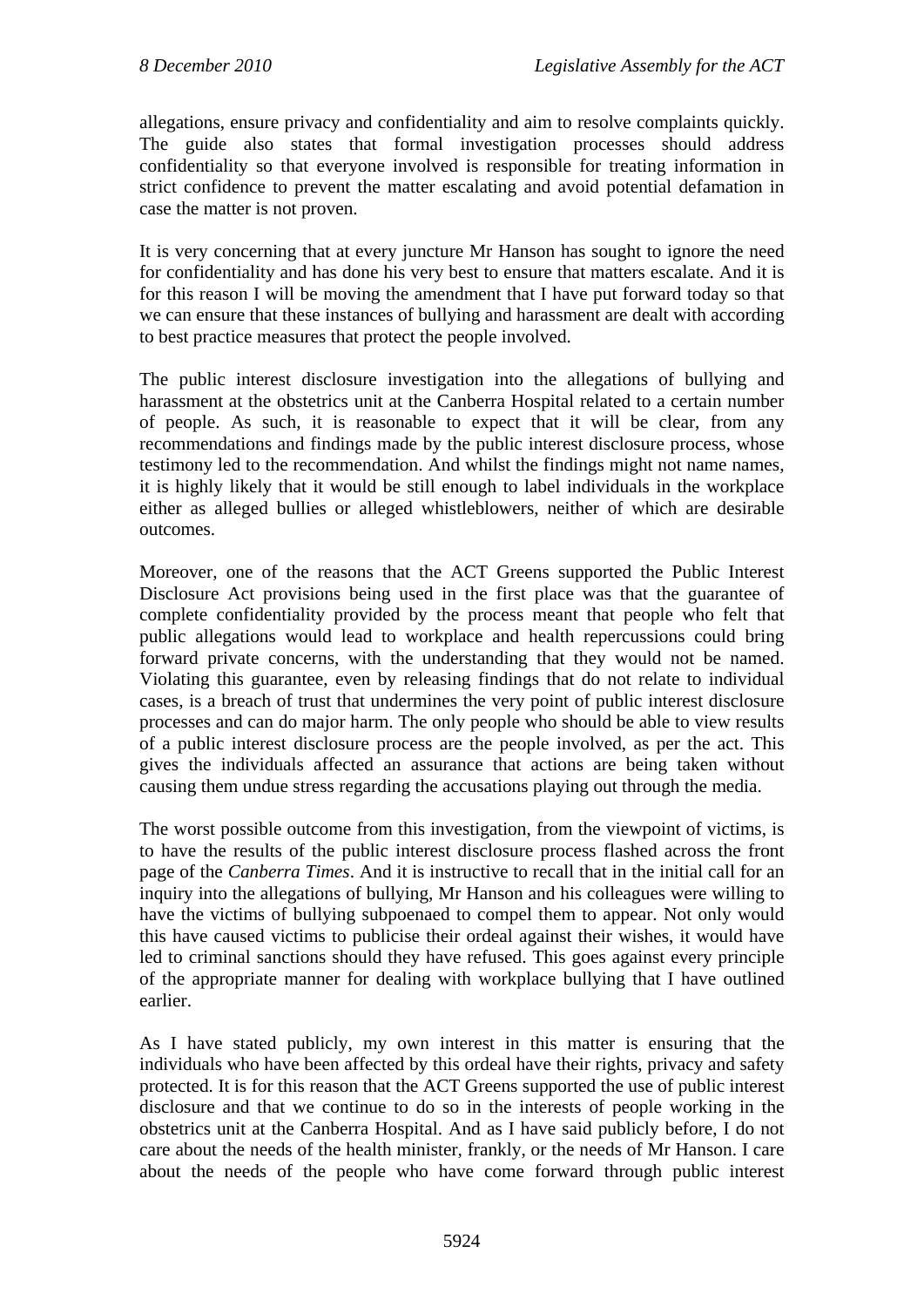disclosure. What Mr Hanson is proposing threatens to undermine the whole public interest disclosure process.

I would note that we should be considering all staff in the unit, not just the doctors that have come forward, and this includes the midwives and nurses that work there. And while some of the doctors may have said they were fine about having these details made public, I am sure there are other staff who would not have wanted this to happen, which is why they have come forward through public interest disclosure in the first place. I imagine if these details were made public and they were under the understanding this would not have happened, they would not be particularly happy about this process. I am quite concerned about the damage it could cause to staff in the unit.

I have gone to the text of the motion. I would like to address the points Mr Hanson raised and outline my amendment. I move:

Omit all words after "That this Assembly", substitute:

"(1) notes that:

- (a) in early February 2010, the Minister for Health denied that she had received any serious complaints from current and former staff of the Women and Children's Obstetrics and Gynaecology Unit at The Canberra Hospital (TCH) about the workplace culture of the unit;
- (b) the Minister for Health then described the complaints as 'doctor politics' and 'mud-slinging';
- (c) the Minister claimed that there had been a 'ten year war in obstetrics';
- (d) in late February 2010, current and former staff of the Unit provided further information to the Minister about their complaints:
- (e) the Canberra Liberals called for a board of inquiry pursuant to the *Inquiries Act 1991*, that would have required victims of bullying to be forcefully subpoenaed to testify against their will, which is a grossly inappropriate manner of dealing with bullying and workplace conflict;
- (f) the Review of Service Delivery and Clinical Outcomes at Public Maternity Units in the ACT stated: 'The review panel identified an apparent systematic and long-standing reticence by management to address disruptive and inappropriate behaviour by certain medical staff';
- (g) respecting the confidentiality and wishes of bullying victims to have proceedings conducted in private is the most important factor to be considered when responding to allegations of bullying in the workplace; and
- (h) the Public Interest Disclosure Act 1994, as instigated by Mrs Kate Carnell MLA, then Leader of the Liberals, provides the appropriate process for public servants in the ACT Government to have their concerns about workplace conflict and allegations of bullying investigated;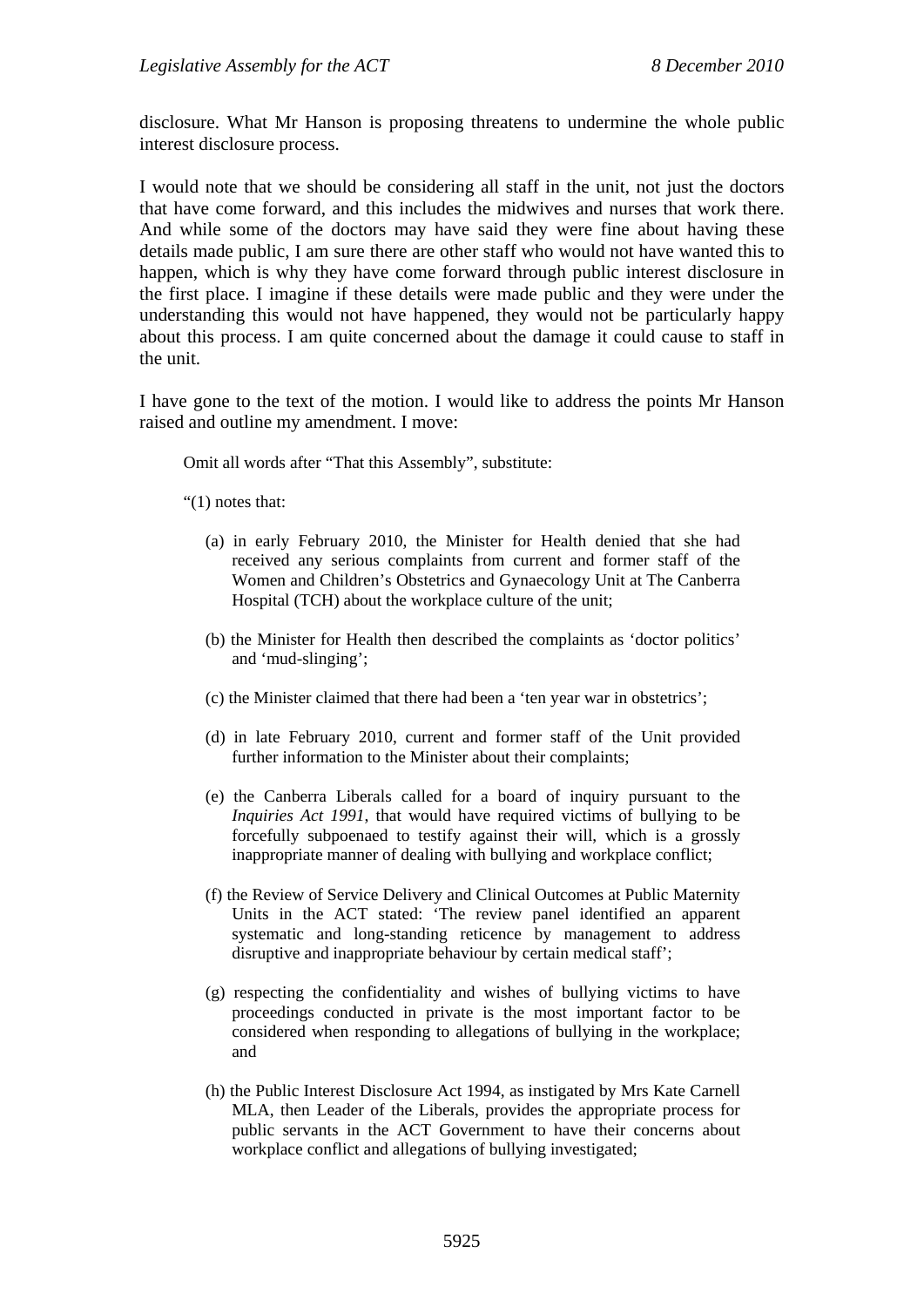(2) calls on Members of the Assembly to:

- (a) respect the Public Interest Disclosure Act 1994 and those victims of workplace bullying that do not wish to have their workplace matters made public; and
- (b) recognise that, if the investigation into a public interest disclosure is concluded, under clause 24(3)(d) of the Public Interest Disclosure Act 1994, the people who made the public interest disclosure can ask for a progress report which shall include the authority's findings and any action it has taken or proposes to take as a result of its findings; and
- (3) calls on the Government to provide to the Assembly details of any changes to bullying policies or procedures, as well as any changes in the manner in which bullying policies or procedures have been implemented, in ACT Health since February 2010.".

I would like to address the amendments which I have put forward. Going to paragraphs  $(1)(a)$  to  $(1)(e)$ , it seems that there is still some misunderstanding about when the complaints were first raised and when their substance was provided. The comments that have been attributed to the minister are correct. Ms Gallagher did say at first that the complaints were a part of doctor politics and mud-slinging and that there had been a 10-year war in obstetrics. They are facts of the matter.

Going to paragraph  $(1)(b)$ , it seems inappropriate for us to say that a number of doctors have moved on due to workplace conflict, because we do not know if that is true. We simply do not know the circumstances around each doctor's departure; to write about the departures in our public *Hansard* in the way that Mr Hanson has suggested is an inappropriate way to place their employment status on the public record.

Going to (1)(f), Mr Hanson asserts that the minister made threats to review 10 years of Medical Board outcomes in an attempt to intimidate doctors who made complaints. Most of us here know that doctors are quite capable of lobbying and advocating for their needs. They would not put up with any threats and are quite capable of saying no. Yet in this case the obstetricians willingly provided their statistics to the clinical outcomes review. I find it hard to agree to (1)(f), as what Mr Hanson asserts does not seem to be the case at all.

Going to  $(1)(g)$ , it is true that the Canberra Liberals called for an open, public inquiry into the complaints. To be specific, however, the Liberals called for a board of inquiry pursuant to the Inquiries Act 1991 that would have seen victims forcefully subpoenaed and would have been a grossly inappropriate way of dealing with concerns about bullying and workplace conflict.

I do agree with item (1)(h) in Mr Hanson's motion, which notes:

… the *Review of Service Delivery and Clinical Outcomes at Public Maternity Units in the ACT* stated 'The review panel identified an apparent systematic and long-standing reticence by management to address disruptive or inappropriate behaviour by certain medical staff' …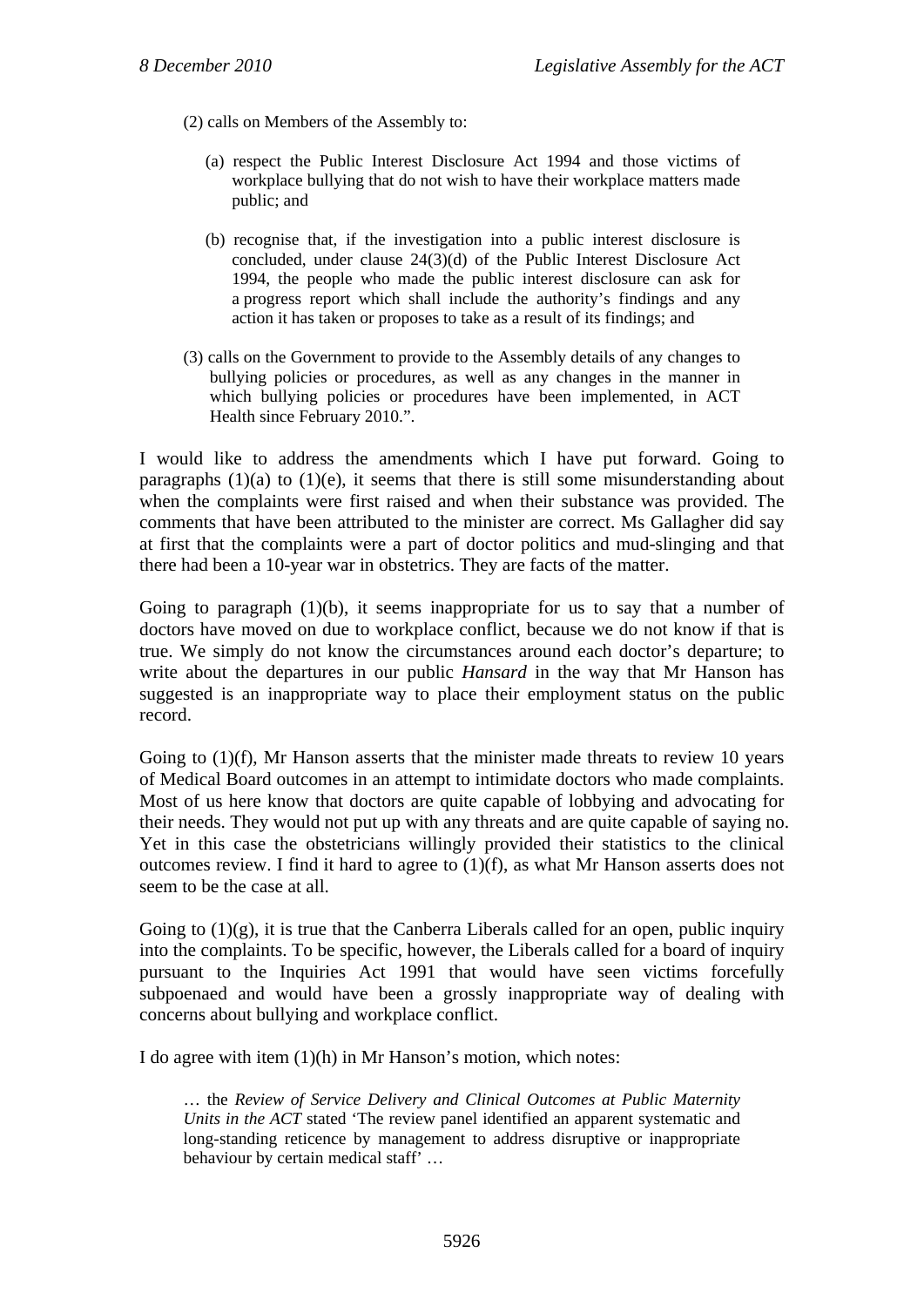The minister addressed this in her speech today.

I do not agree with the thrust of  $(1)(i)$  and  $(1)(i)$ . Paragraph  $(1)(i)$  states:

… the Minister deliberately chose to establish the inquiry into bullying and harassment claims in such a way that they could be covered up ...

Paragraph (1)(i) states:

… the Minister for Health is avoiding any responsibility for the findings of the report by shifting the burden of decision making to public servants …

Mr Hanson claims to have some knowledge of health policy. He clearly has no knowledge of industrial relations policy. It was your predecessor, as already outlined, Mrs Carnell, who set up the public interest disclosure process that is to be used in situations like this. Privacy must be provided to complainants who do not wish to have their names known and their circumstances further discussed publicly.

Clause  $(2)(a)$  of Mr Hanson's motion is completely inappropriate. It goes against the very spirit of whistleblower protections that were established in the public interest disclosure process. I fear that the steps taken by Mr Hanson are threatening whistleblower protections that took many years to put in place. There is a process established through annual reports where we are provided with the repercussions of each public interest disclosure, and I think this is the way we should continue. I propose an amendment to the motion that states that all members of this Assembly respect the Public Interest Disclosure Act 1994 and also respect those victims of workplace conflict that do not wish to have their workplace matters made public.

In paragraph (2)(b), Mr Hanson requests that the Minister for Health provide copies of the public interest disclosure findings of the inquiry to the people who made submissions. If Mr Hanson had read the public interest disclosure legislation, he would know that, quite clearly, under subsection 23(3)(d), the complainants can ask for what is called a progress report. If the investigation has been completed, the progress report has to include the findings of the investigation and any actions that have been taken or are proposed to be taken as a result of the findings. My amendments propose that the Assembly pay respect to those already established processes.

Finally, my amendments propose that the minister provide an update on what changes have been made to the bullying policies and procedures for ACT Health as well as how those policies are implemented. I am not completely assured through the first clinical review that the work has been undertaken, and yet it is at the core of the problem that has occurred. We do not want to see such an event occurring again in the future. Anti-bullying policies must be implemented to ensure that workplace conflict does not escalate to this kind of scale. We want healthy workplaces for our workers. I hope that members of this place can respect what is considered to be best practice when dealing with workplace conflict.

I note again that the whole point of public interest disclosure is to remove ministerial involvement and ensure that undue political interference does not occur. I am very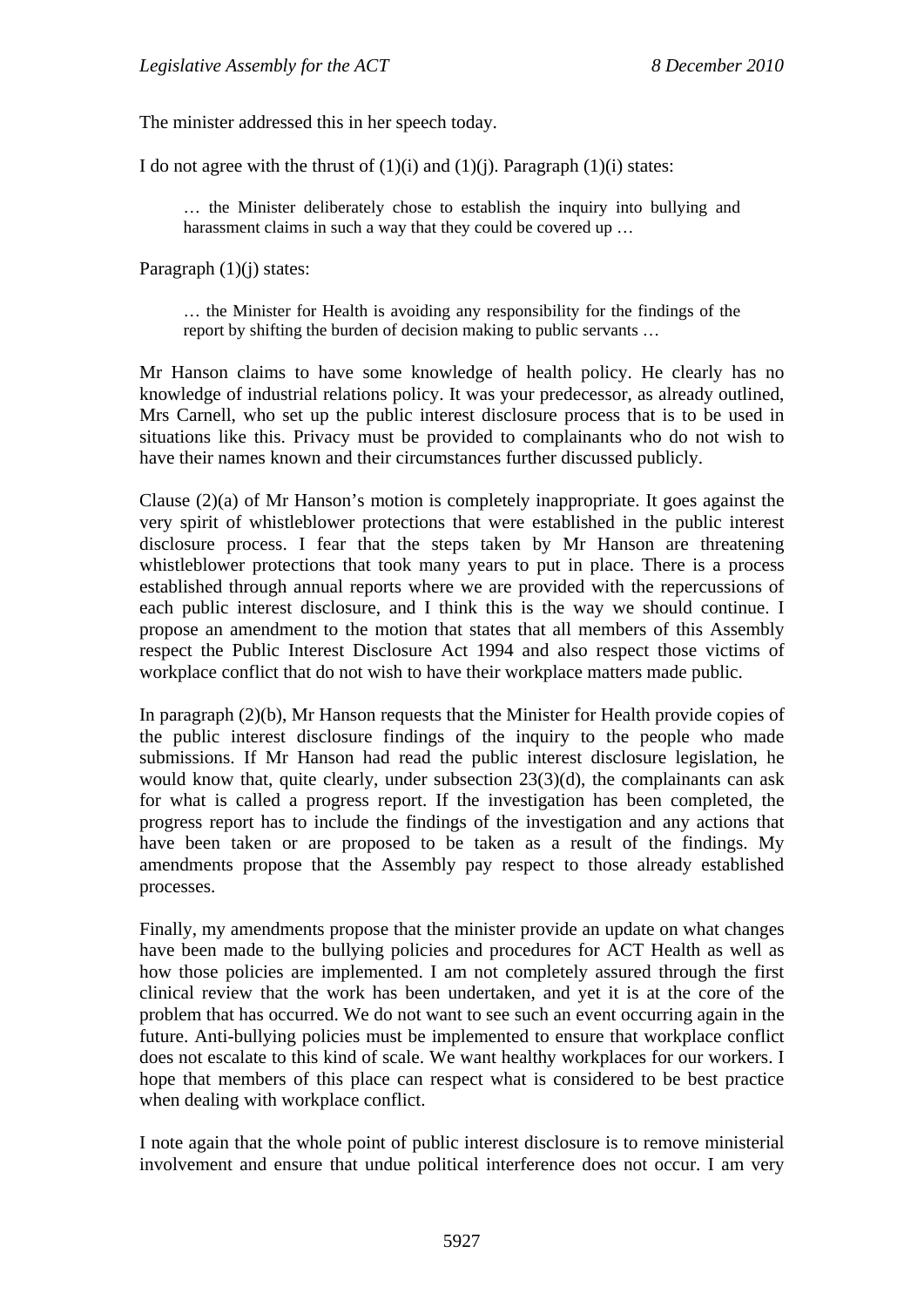concerned that not just the minister but other members could become involved in a process that has been formulated to prevent this from occurring, a process which people became involved in with the understanding that that would not occur.

I am very concerned that we could undermine this whole process—that people may be frightened to come forward again if this sort of thing occurs or if public interest disclosure is used again—if we are going to have members trying to get results of that made public when that is not what public interest disclosure is for. It has been put in place to protect people so that they come forward and have their confidentiality protected. We should not be trying to undermine that at all.

**MR HANSON** (Molonglo) (12.11): What a surprise that the Greens are complicit in making sure that information is withheld and scrutiny is denied! What a surprise!

**Mr Stanhope**: I think they think we should comply with the law.

**MR HANSON:** I will go through the amendments before getting to some more—

**Mr Stanhope**: It is called the rule of law. You obey the law.

**MR HANSON**: Thank you, Mr Stanhope, for your useful interjections.

**Mr Stanhope**: It is about obeying the law.

**MR HANSON**: It is not about covering up then, is it, Jon?

**Mr Stanhope**: No, it is about obeying the law.

**MR HANSON:** If we look at the Greens' amendments and what they are removing from my motion, we see that the first point they are removing is that "nine doctors resigned from the unit prior to February 2010 and another doctor has since resigned". There is no mention in there about why they actually resigned, as Ms Bresnan incorrectly asserted. But it is quite clear, and it is a matter of record—in fact, Ms Gallagher has said it in this place—that in fact nine doctors did resign. It is a bit unclear to me why we would remove that. That is an important part of this, to make it very clear that there have been problems in the obstetrics unit, and that has led to the resignation of a number of doctors.

Ms Bresnan also removed the part that said:

… the Minister and ACT Health officials initially denied that any complaints had been made …

I went through this in my initial speech. Quite clearly, both Peggy Brown, the acting chief executive at that point, and the minister initially denied that any complaints had been made to them. They did so categorically. The minister said so on ABC 666 and the chief executive was quoted on ABC online. I am not sure why we are removing what is a matter of record.

The next point the Greens are removing from my motion is: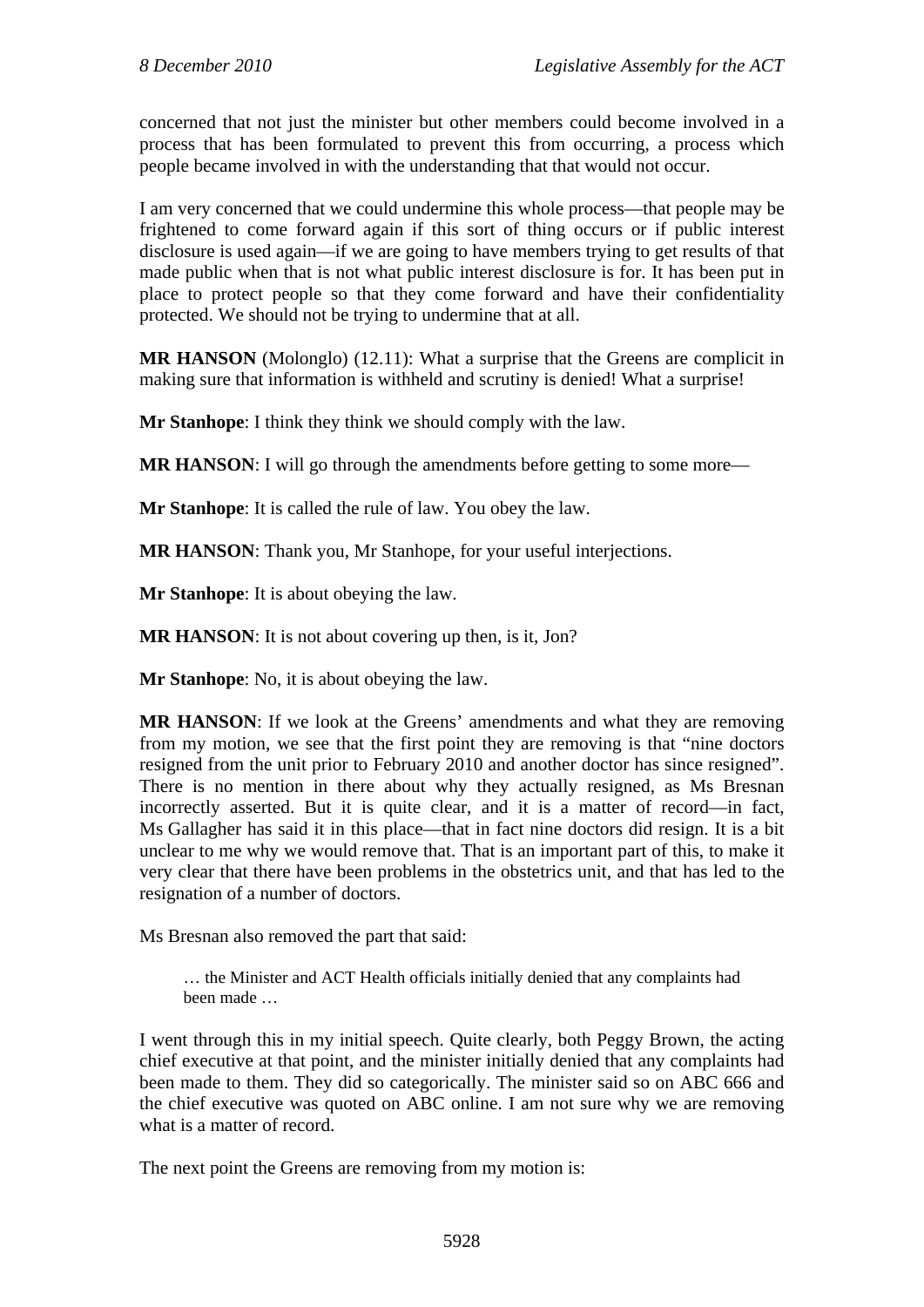… the Minister made threats to review 10 years of Medical Board outcomes in an attempt to intimidate doctors who had made complaints …

It is quite clearly a matter of record that that threat was made by both the Chief Minister and Katy Gallagher—to go through and dredge up 10 years of Medical Board reviews. I quoted from where Mr Stanhope had said that in the media. The fact that this was a clear attempt to intimidate the doctors is agreed to by the AMA and by the national college of obstetricians and gynaecologists, which described the actions of the Chief Minister and Katy Gallagher as thinly veiled threats, witch-hunts and bullying.

The next point Ms Bresnan has removed is something that I do accept is in some regards a point that could be disputed but is something that I hold very closely, having observed what has occurred over the last number of months:

… the Minister deliberately chose to establish the inquiry into bullying and harassment claims in such a way that they could be covered up …

It is quite clear and beyond refute that that has been the consequence. I assert that that was her rationale. Others may dispute that rationale, but what is quite clear is that my prediction that that would be the result has proved true. And when you go to motive, the motive is quite clear: the minister did not want this to come to the light of day.

The next element that has been removed by the Greens is:

… the Minister for Health is avoiding any responsibility for the findings of the report by shifting the burden of decision making to public servants …

That has occurred. She is now being viewed by many in the community as the minister not responsible for health, with this bizarre dissociation that she has from any of the results of the findings of the review that has been conducted.

The last element that has been removed by the Greens is:

… the Minister for Health has failed to provide outcomes for the staff members involved and further eroded confidence in TCH …

That is quite clear. I have spoken to a number of the doctors who made the complaints, and they have not been spoken to. They were quite unaware that this was being pushed out on Friday afternoon, last Friday. After the media had done their normal rounds, this was sort of pushed out late and in the middle of the floods: "Let us get this one out." I think "taking out the trash" is the quote from *West Wing*. Quite clearly, this was taking out the trash.

The number of times I find myself on a Friday, late in the day, dealing with health issues as the minister takes out the trash is quite remarkable. Unfortunately, this stinking piece of trash has got such a smell about it that not only did it run very strongly in the media because they smelled the rat but also it was played out on the Monday and continued throughout the week.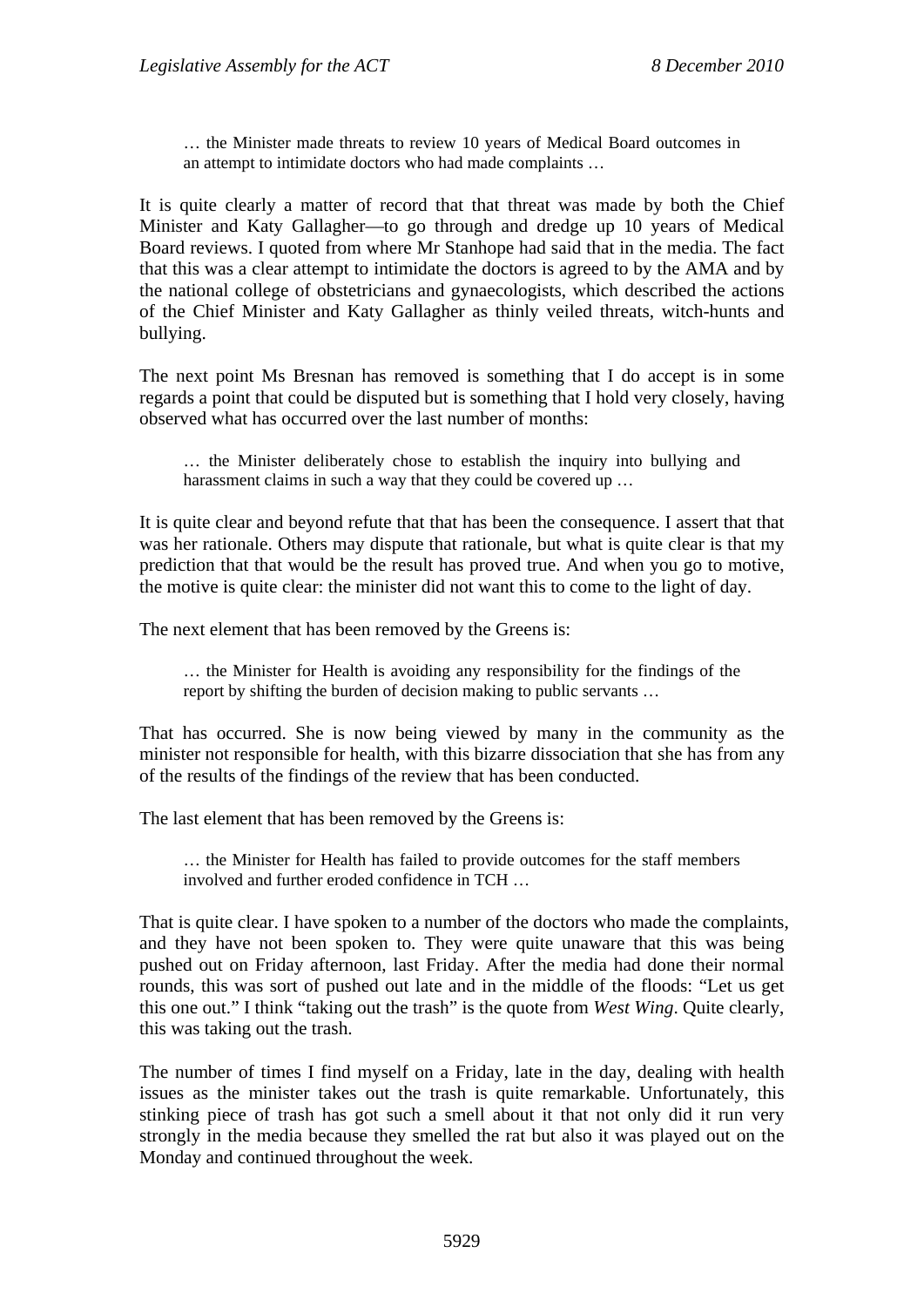If the Minister for Health thinks that she has provided the outcome for those staff, why were they not informed? Why have they not been informed? Why is the president of the royal college of obstetricians and gynaecologists saying that the staff he has spoken to at the Canberra Hospital are describing a sense of dread and fear at the Canberra Hospital if this is all something that has been dealt with so well by the minister?

The Greens make another couple of calls. They describe this as inappropriate and they call on the government to provide the Assembly with details of changes to bullying policies or procedures. Now they want to know what all the changes in the policies and procedures are. These are the same Greens who, when I wanted to know what the staff culture survey results were and have a look at that, did not want a bar of that: "No; we do not need to know what the government is doing behind closed doors." Remember this open government that Mr Stanhope talked of in 2001? It seems that the Greens rhetorically support this, but when it comes to the reality they do not.

Let us have a look at a now very famous—I would consider infamous—individual, Julian Assange. Let us see what Bob Brown is saying about him and about the release of information, shall we? He put out a media release entitled "Assange's rights should be upheld". You can hear it now, can't you, from Bob Brown? What he says, in part, in his defence of Julian Assange, is:

It is important that we know what drives governments to make decisions.

Isn't that remarkable? Bob Brown, in defence of Julian Assange, says that we should have information that allows governments to make decisions. But what happens when it comes to the opposition wanting to know the very same thing? We might want to know about a staff culture survey. What about the Costello review? What was that one called, Mr Smyth?

**Mr Smyth**: The functional review.

**MR HANSON**: The functional review. What about that? Would that not fit in the category, I ask any of the Greens members, of it being important that we know "what drives governments to make decisions"? It is okay that Mr Assange can spread everything to do with a sensitive national security matter across the media. He can leak that as he likes: that is fine and the Greens support that. They defend it. They put out a press release saying, "Good on you, Julian, for doing that." But when we want to know why this government made decisions—where are they? Where are they on that?

Let us look at some of the other things. Last October I wanted to put Calvary and what was going on with Calvary to the Auditor-General, because I thought that was an issue that we needed to get all the relevant information about. Did the Greens support that? No. Clearly, that was not something that Julian Assange wanted.

How about when Ms Gallagher came forward with the Calvary change in accounting standards? I had a motion in this place in August last year that called on the minister to table all accounting advice she had been provided in full. That sounds pretty reasonable. That sounds pretty consistent with Bob Brown in his defence of Julian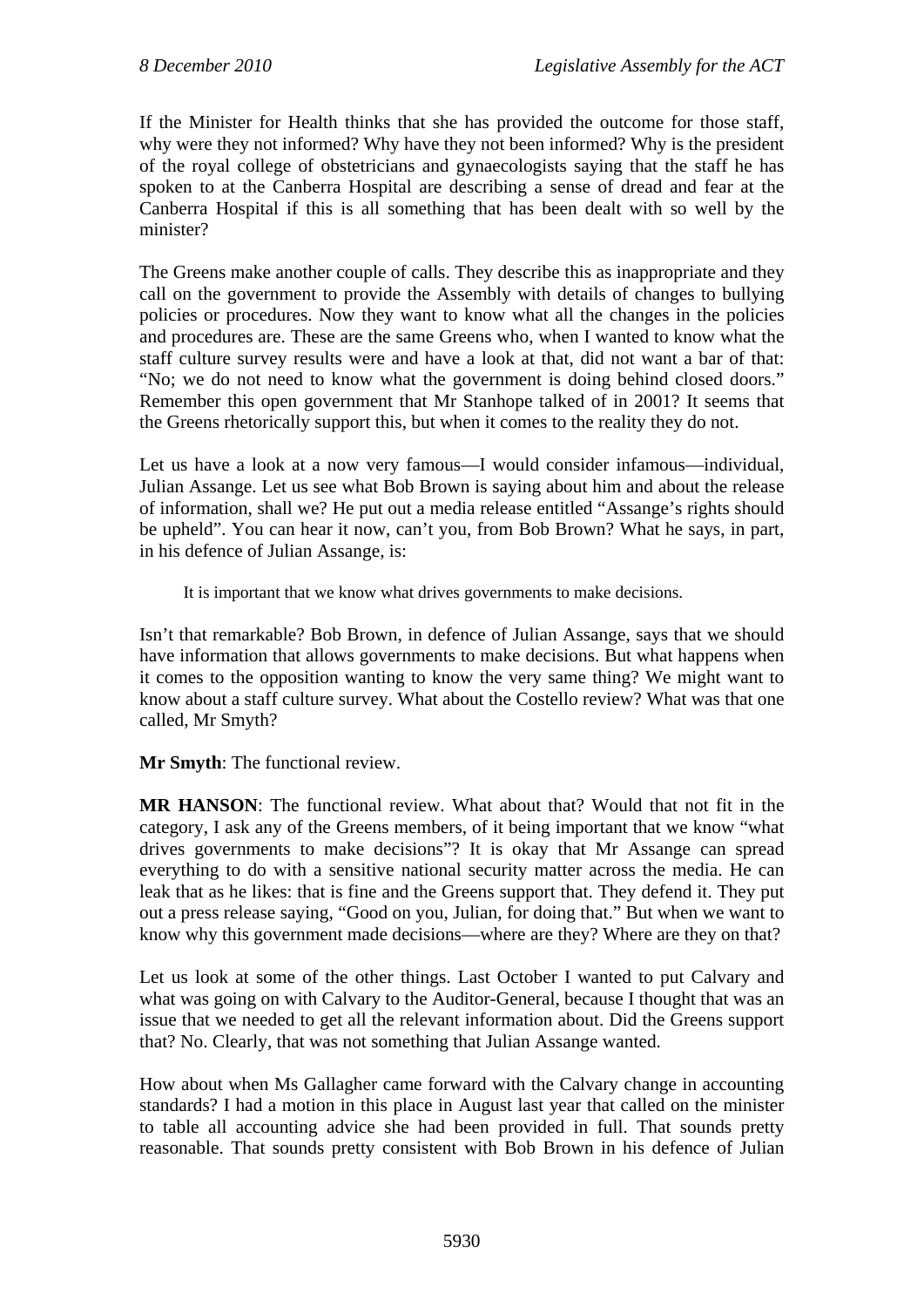Assange—that "it is important that we know what drives governments to make decisions".

The Greens will support Julian Assange, but they will not support the Canberra Liberals, who wanted some simple accounting advice. That would fit into the category of knowledge that drives governments to make decisions about Calvary. Clearly, it does.

**Ms Gallagher**: Come on; you are scrambling now, Jeremy. Back on the subject.

**MR HANSON**: Do you think I am struggling? I do not think I am. I have got plenty more quotes of where the Greens have fallen in step, lock, stock and barrel, in support of this government. It could be on censure motions, as we saw yesterday. There might be clearly contradictory evidence given by a minister about prisoner numbers. He was saying that this was going to be a prison with a current bed configuration that would do us for 25 years. We ask him in question time, "Is that true?" He says, "Yes." In answer to the very next question, he is explaining why he is retrofitting bed bunks into a prison. No, they do not want any further discussion on that; they closed down a possible motion to discuss that. But when it comes to Julian Assange, they want all that information.

Quite clearly, the Canberra Liberals will not be supporting the Greens' amendment. As we have said consistently in this place, again and again, it is yet another attempt by the Greens. When the Canberra Liberals, the opposition here, is the only party that has continued to demand information, to hold this government to account, the Greens are refusing to allow us to produce it.

**MS BRESNAN** (Brindabella): Mr Speaker, I rise under standing order 47. I have been misquoted in Mr Hanson's speech; I seek leave to clear that up.

**MR SPEAKER**: You have leave, Ms Bresnan.

**MS BRESNAN**: Thank you. Mr Hanson stated that I had removed from his motion that the minister denied that complaints had been made. In fact, it is in my amendment. It actually states at  $(1)(a)$ :

… in early February 2010, the Minister for Health denied that she had received any serious complaints …

So that is actually in the motion.

**Mr Hanson**: I seek leave to speak again on the motion.

Leave not granted.

**MR SMYTH** (Brindabella) (12.22): It is clear that hypocrisy is alive and well in this place.

**MR SPEAKER**: Mr Smyth!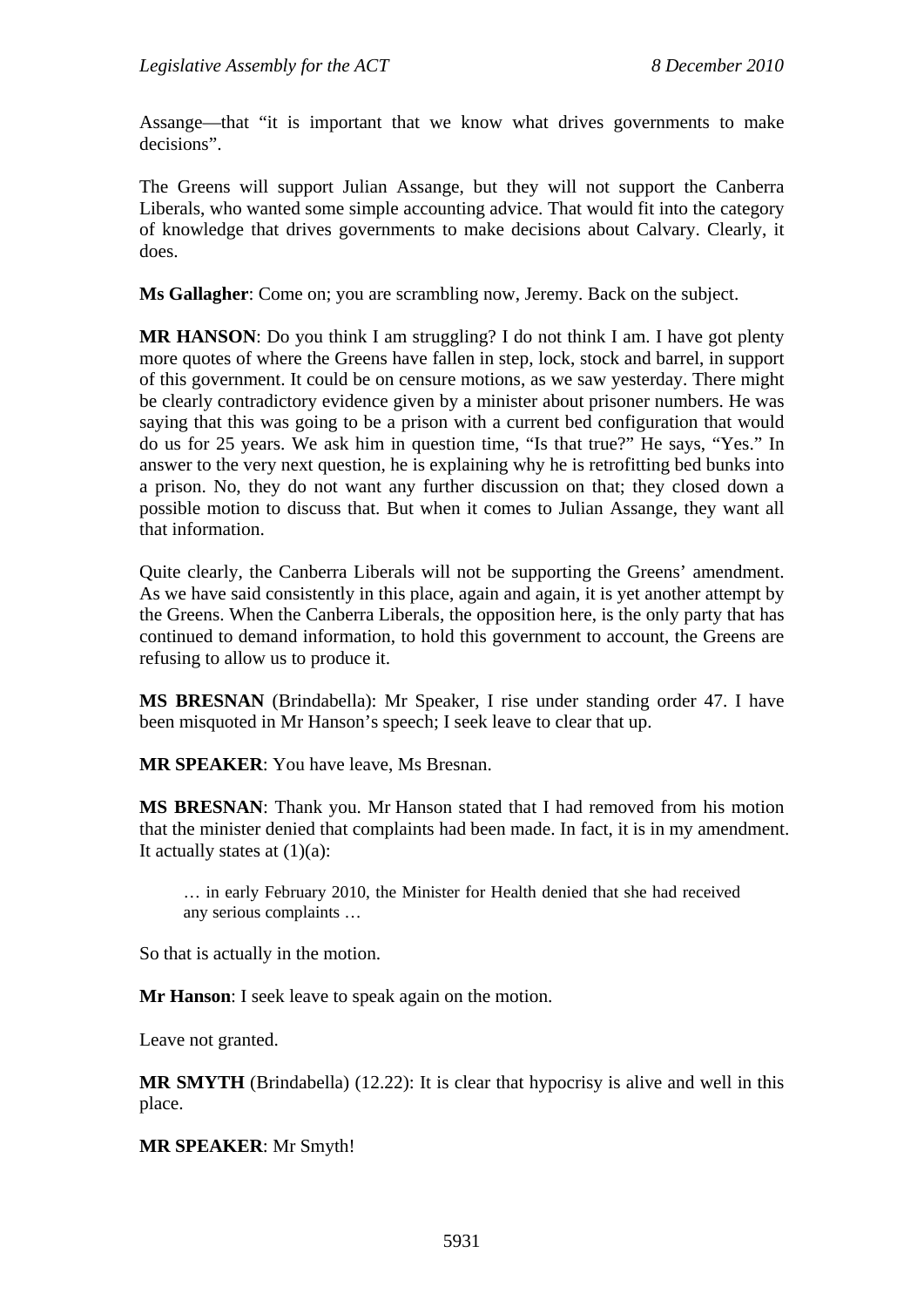**MR SMYTH**: One standard for one, one standard for another. Mr Speaker, a large amount of the reliance of those who would oppose this motion today seems to be on interpretation of the law. It is interesting—

**Ms Gallagher**: Are here we going to get your learned opinion? I can't wait.

**Mr Stanhope**: Brendan Smyth QC.

**Ms Gallagher**: Your honour.

**MR SPEAKER**: Order! Let us hear Mr Smyth.

**MR SMYTH**: I do thank Ms Bresnan for reminding me that public interest disclosure was instigated by Kate Carnell, a Liberal member of this place. Initially, it was opposed by the then Labor Attorney-General who did not believe that the ACT needed public interest disclosure. It is interesting that we now have a process in place. Indeed, Mrs Carnell in her tabling speech said that the reason she was doing some of this was also to ensure that snow jobs do not occur—snow jobs. We do not want cover-ups here, Mr Speaker. That is what we do not want. We actually want to get to the basis of this. As part of this, what Mrs Carnell did was to say that departments actually had to report on what they did annually in regard to public interest disclosure.

Let me read section 11(3):

The annual report shall include particulars of remedial action taken by the government agency in relation to—

(a) each public interest disclosure that was substantiated on investigation by the government agency; …

What the annual report of the department has to include is what action has been taken on things that have been substantiated by the investigation. For remedial action to be listed in the annual report, you need to know what the recommendation was. You just cannot say, "We took action." It is interesting if you actually go back through the health department annual reports. The current 2009 report has a section C.3 on page 210. It does partly comply with the act. This might be something we need to look at in all public interest disclosures in all annual reports under this government to ascertain what remedial action was taken.

It says that in this case two referred to conduct and one was lacking in substance. It also says:

The three remaining disclosures were referred for investigation, two external and one internal. These investigations are yet to conclude.

But there is no listing of the remedial action, as required by the law, which the Chief Minister is such a strong advocate of. I am sure that he would hate to see his departments breaking the law. The whole point of the act was to get it into the open. The whole point of the act was to actually say, "These are the findings. This is what we have done. This is the remedial action that we have taken." I refer Ms Bresnan to that part of the act, because that is what it says, Ms Bresnan.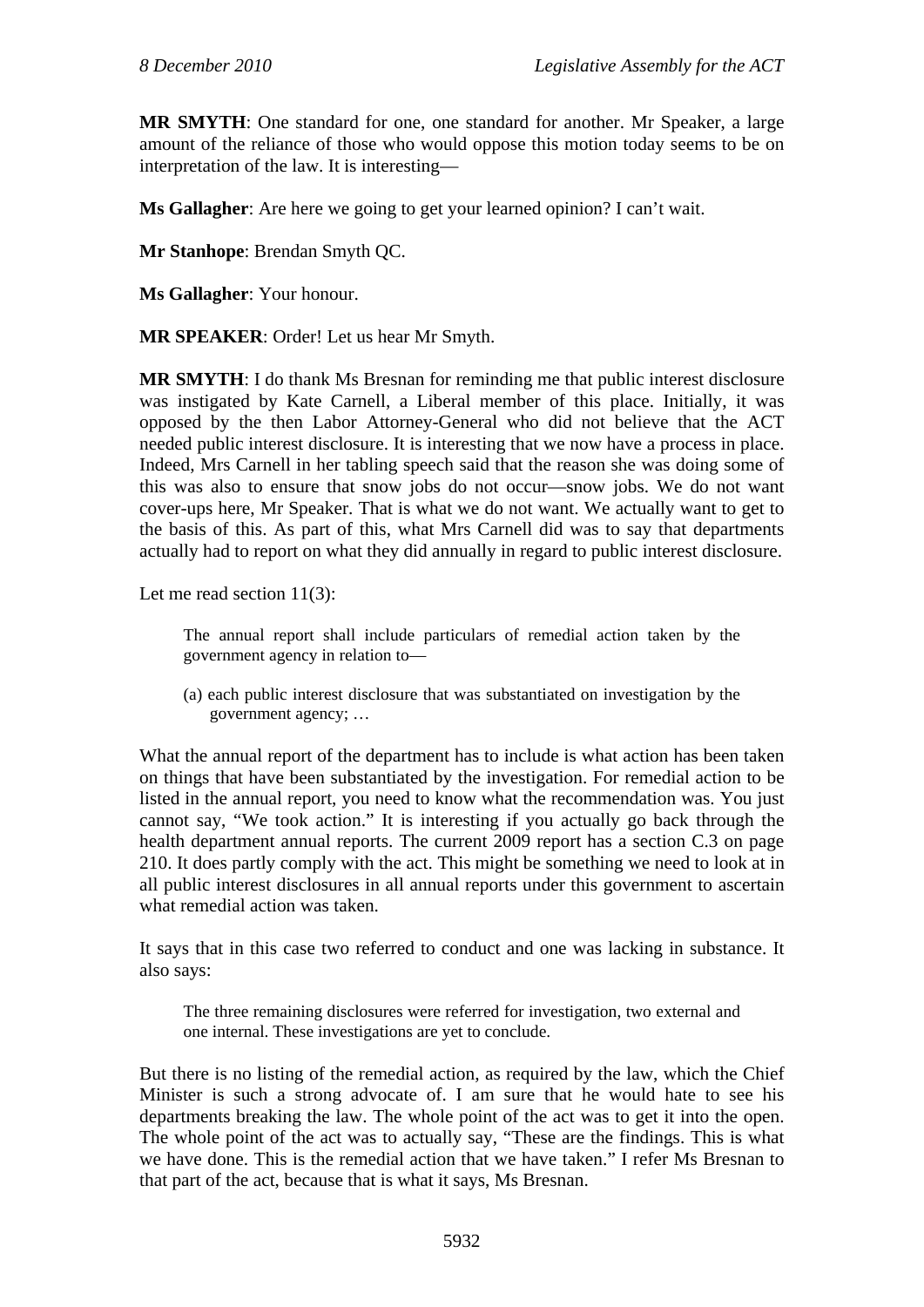It says that the annual report shall include particulars of remedial action taken by government agencies. It refers to the actual remedial action. To know whether you have taken remedial action, you actually need to know what the recommendations were. The intention of the act was to protect the individuals who came forward, protect their identity and to make sure that they did not suffer for being good citizens. But at the same time, as Mrs Carnell says, it is not to allow snow jobs, because you have got to detail what action you took.

We will never know if this motion is defeated what action the government takes. Maybe when the annual reports come around on 30 September next year, we might actually see what remedial action was listed, but somehow I doubt it. I do doubt that we will ever get to that.

It is interesting that Ms Gallagher relied on section 33 of the act when she referred to confidentiality. She said that you cannot release detail. We agree. Those who come forward, those who have the courage, should be protected. But Ms Gallagher did not read the whole act because part 1 of section 33 says:

A public official shall not, without reasonable excuse, make a record of, or wilfully disclose to another person, confidential information gained through the public official's involvement in the administration of this Act.

What does "confidential information" mean? This is the important part. The act states:

#### *confidential information* means—

- (a) information about the identity, occupation or whereabouts of a person who has made a public interest disclosure or against whom a public interest disclosure has been made; or
- (b) information contained in a public interest disclosure; or
- (c) information concerning an individual's personal affairs; or
- (d) information that, if disclosed, may cause detriment to a person.

The minister says, "It is all in my speech." That is right; it is all in your speech. But where does it say that you cannot release the recommendations, minister? Where does it say that you cannot release the findings? No-one has said, "We want individual findings ticked off against individuals so that there can be a witch-hunt." That is your supposition. That is the straw man that you create—that Mr Hanson is after individuals. No, he is not. He is after the findings so that we can know that you have done your job, to ensure that your department is functioning perfectly.

Go back and read Mrs Carnell's speech. That is where she says, "No snow jobs here." That is why she put in the allowance that individuals can go back and ask for progress reports, which the act allows and at the conclusion, when the report is written, they can get updates on what has happened. No snow jobs here. That is also why the act says that you have to report on what remedial action you have taken. So, minister, we will give you leave to speak again if you wish to tell us what remedial action is being taken. What is actually being actioned inside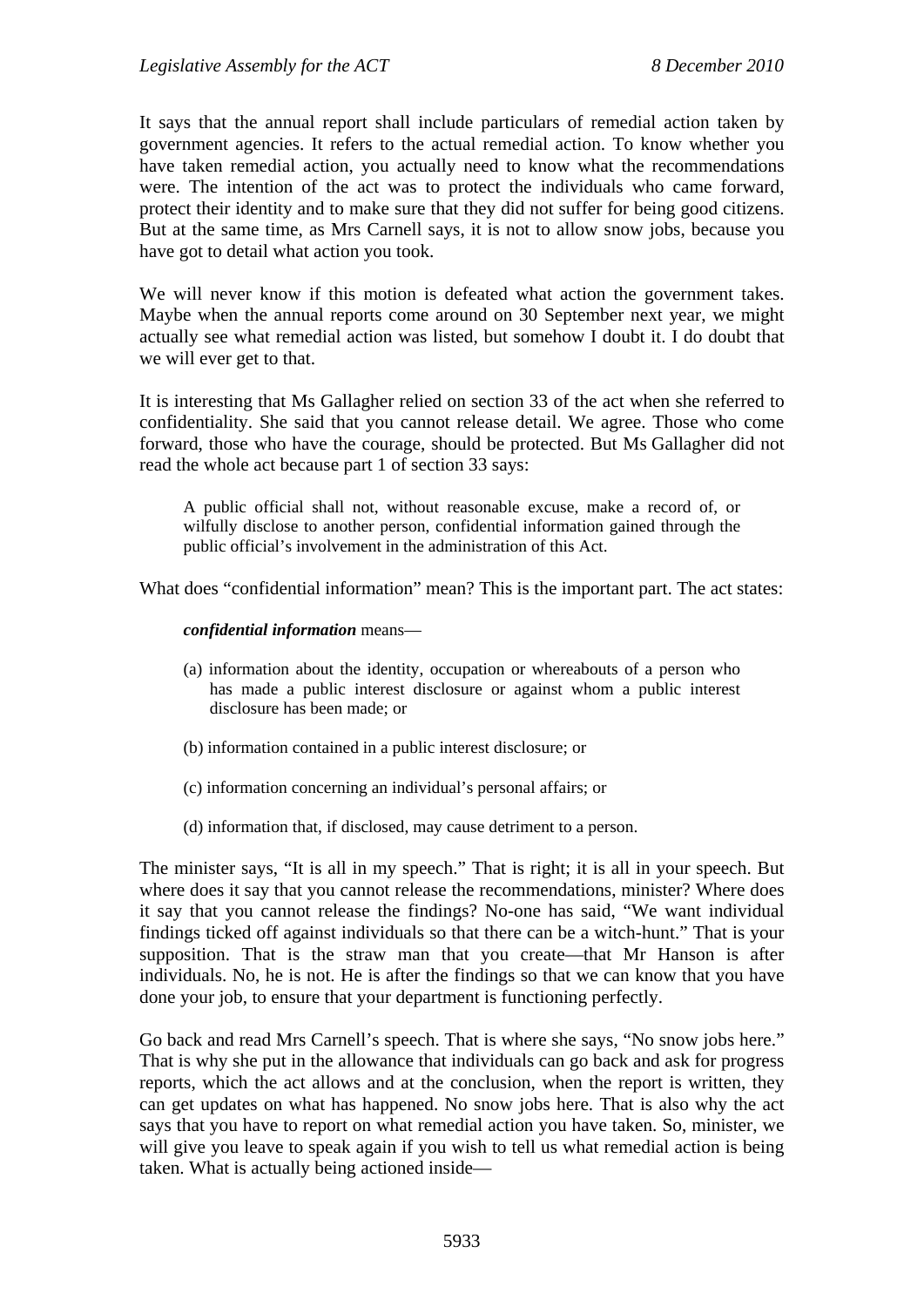**Ms Gallagher**: You did not listen.

**MR SMYTH**: I did listen.

**Ms Gallagher**: No, you did not. You were talking when I did.

**MR SMYTH**: No, no, no, I did listen. I have gone and checked the act because we cannot trust you when you read out parts of the act. And again—

**Ms Gallagher**: Did you find an error?

**MR SPEAKER**: Thank you, members.

**MR SMYTH**: Again, I have. I have found the errors.

**Ms Gallagher**: You did not.

**MR SMYTH**: Point to the part of the act, minister—through you, Mr Speaker—that says you cannot release the conclusions. Indeed, you said in this place on 17 March this year:

There is an investigation under the Public Interest Disclosure Act. This creates the environment for everyone to participate in. It protects everybody who participates in it. It provides natural justice to those who may be complained about. And at the end of it, there will be an outcome. It is at that point that further information will be made public.

**Mr Hanson**: Where is it?

**MR SMYTH**: What further information has been public? Where is the information? You have not told us anything new. There is nothing in what you have said that reveals whether or not the inquiry was effective, whether it was efficient, whether it actually addresses the questions that were raised, what outcomes will be taken, how can we have an assurance that it will never happen again? We are no more knowledgeable at the end of this debate than we were at the start of the debate, because you simply will not tell us. This is a snow job.

The Greens, as always, have moved an amendment. They are running cover for the government, as they do so well. But I guess that that is what you do when you are in alliance with the government. You run cover for your alliance partners. Ms Bresnan actually calls on members of the Assembly to recognise under clause 24(3)(d) that people who make public interest disclosures can ask for a progress report. I am not sure what Ms Bresnan is referring to in section 24(3)(d), because it does not actually exist. There is a section 24. It has parts (a), (b) and (c), but clause  $24(3)(d)$  is inaccurate.

Perhaps you might like to check the act. You will have to move an amendment to your amendment to clarify the amendment, because I would hate for this place to pass something that was as inaccurate as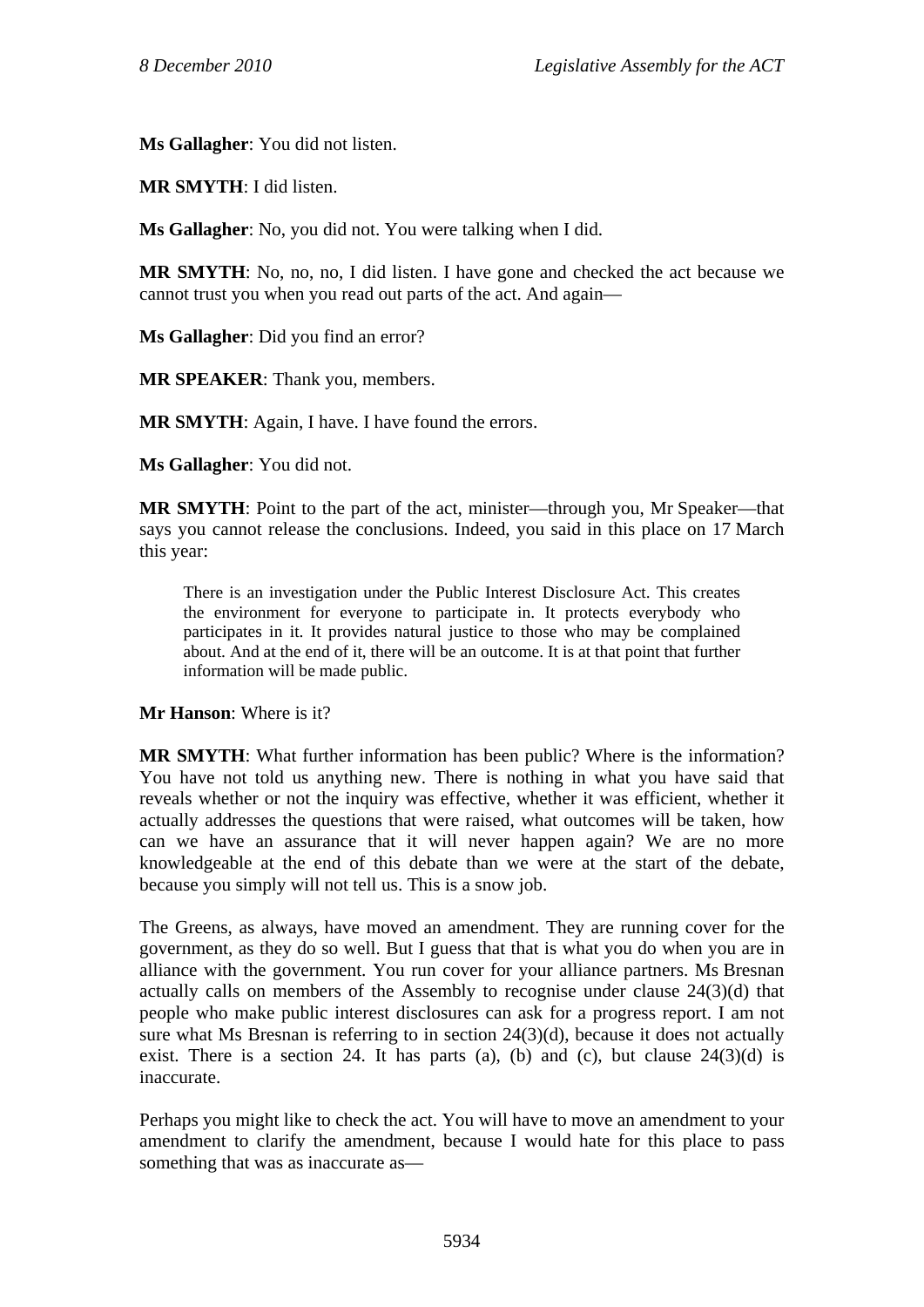**Ms Gallagher**: This is why you have lost elections, Brendan. It is your charm and—

**MR SMYTH**: Well, it is inaccurate. You will vote for something that is not correct. That is fine. We know that you vote for things that are not correct all the time because this is the government of cover-ups and it continues.

Mr Speaker, at the end of the day the public is no clearer here. There are clouds over those involved, as Mr Hanson pointed out. That includes people in senior roles in the department—indeed, the head of the department. It may leave a cloud over the minister herself because if the minister is one of the people referred to in this, we will never know. Any action that might be taken to improve the minister and her understanding of the act or the way the department functions or how to stop bullying, we will never know about either.

The recommendations have not been disclosed. I will wait until 30 September next year. I will look at the public interest disclosure section in the health department act. I would expect to see—because we are not going to get it today; that is quite clear—the Greens covering for the government again and blocking this.

It is interesting, Mr Speaker, that the Greens on their own website as one of the things that they seek is more honest, more open, more accountable government. They were the words of the Chief Minister in opposition back in 2001. But the Greens under "governance policy" on their website state that they want open, accessible and transparent government with strong parliamentary oversight of executive powers except when it calls into account their coalition partners.

They are glib words, easy words, good words to sell to the public. "They will swallow this because, you know, we are the Greens. People know that we stand for these things." But, when push comes to shove, in every instance in this place the Greens have not held this government to account and they should stand up and honour their policy today. *(Time expired.)*

*Debate interrupted in accordance with standing order 74 and the resumption of the debate made an order of the day for a later hour.* 

## **Sitting suspended from 12.32 to 2 pm.**

# **Questions without notice Bimberi Youth Justice Centre—proposed inquiry**

**MR SESELJA**: My question is to the Minister for Children and Young People. Minister, in the Assembly this morning you said that you would welcome an inquiry into Bimberi youth detention centre. You said that you would do everything to ensure that the inquiry was at arm's length and that all protection would be given to people who would come forward. Minister, how will you ensure that the inquiry is at arm's length and that protections are given to witnesses?

**MS BURCH**: I did make those statements and I stand by them. I have offered some options to Meredith Hunter about how that could be pursued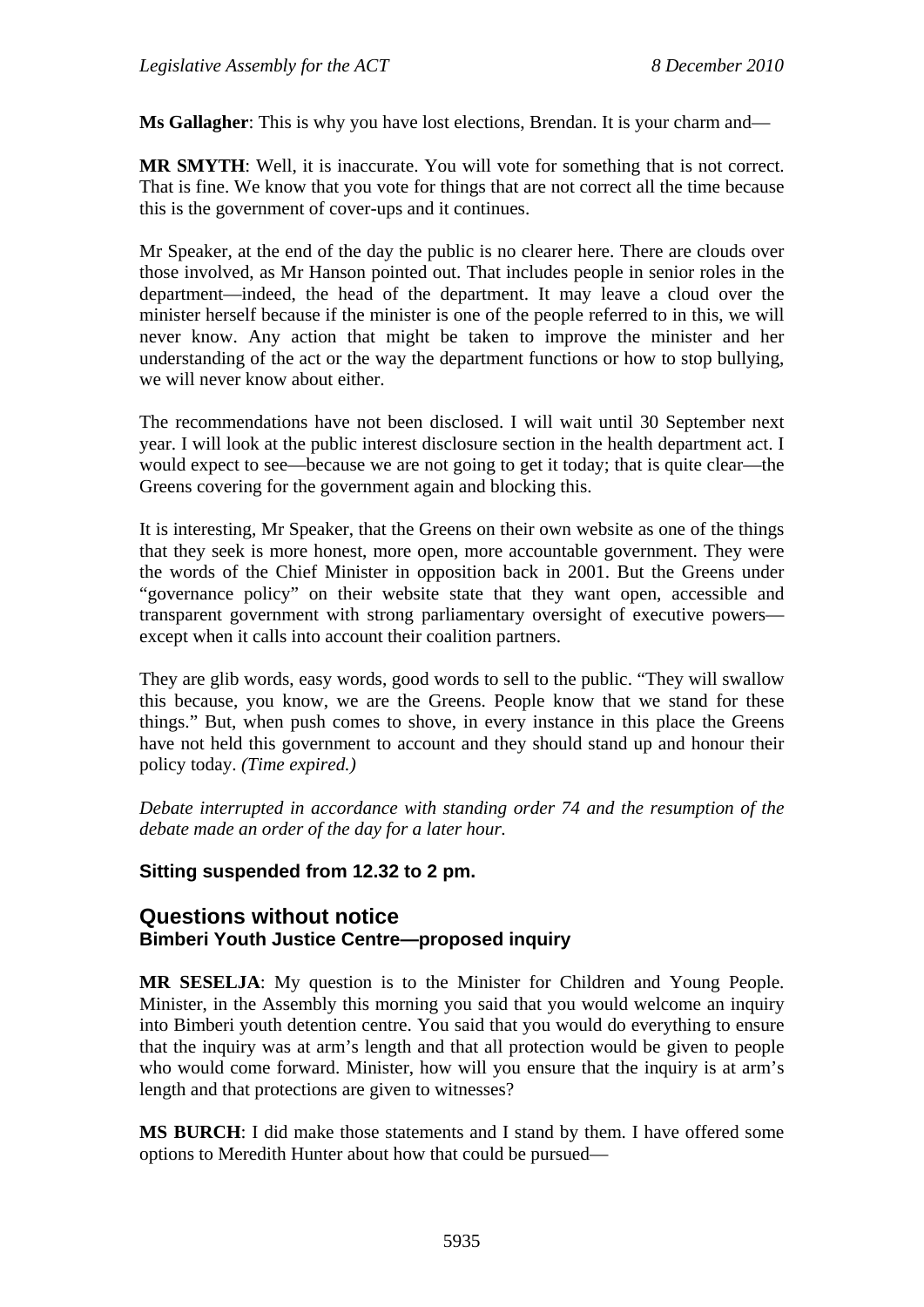*Opposition members interjecting—* 

**MR SPEAKER**: Order! Let us hear from the minister.

**MS BURCH**: That option included an investigation by the commissioner for children and young people. I think that would provide an independent review. It is up to the Assembly to indeed consider that. But that is how I am considering progressing this.

**Mr Seselja**: A point of order, Mr Speaker. It is on relevance. The question was very specific and it was how the minister will ensure that it is at arm's length and that protections are given to witnesses. She has not addressed those and I ask you to ask her to come to the point of the question.

**MR SPEAKER**: Minister, do you wish to add any other points?

**Ms Burch**: No, I don't.

**MR SPEAKER**: A supplementary, Mr Seselja?

**MR SESELJA**: Thank you. Minister, how will you ensure that witnesses are protected, and doesn't an inquiry under the Inquiries Act provide the protections that you say you want?

**MS BURCH**: I have given a commitment here that I will offer all the protections that I can.

**Mr Hanson**: How? What are they?

**MS BURCH**: I am confident that this inquiry will be independent—

**Mr Hanson**: What are the protections?

**Mr Coe**: You also gave a commitment that you would run Bimberi properly, but that is not happening.

**MS BURCH**: will be thorough and will provide this government with the information it needs to have in its hands to afford effective change—

**Mr Hanson**: How, Joy? Answer the question.

**MS BURCH:** and to ensure that those residents of Bimberi and the staff at Bimberi—

**Mr Seselja**: Why won't you answer the question?

**MR SPEAKER**: One moment, Ms Burch. Members, constantly interjecting is not acceptable behaviour in question time. We are only in the second question of the day. Let's tone it down.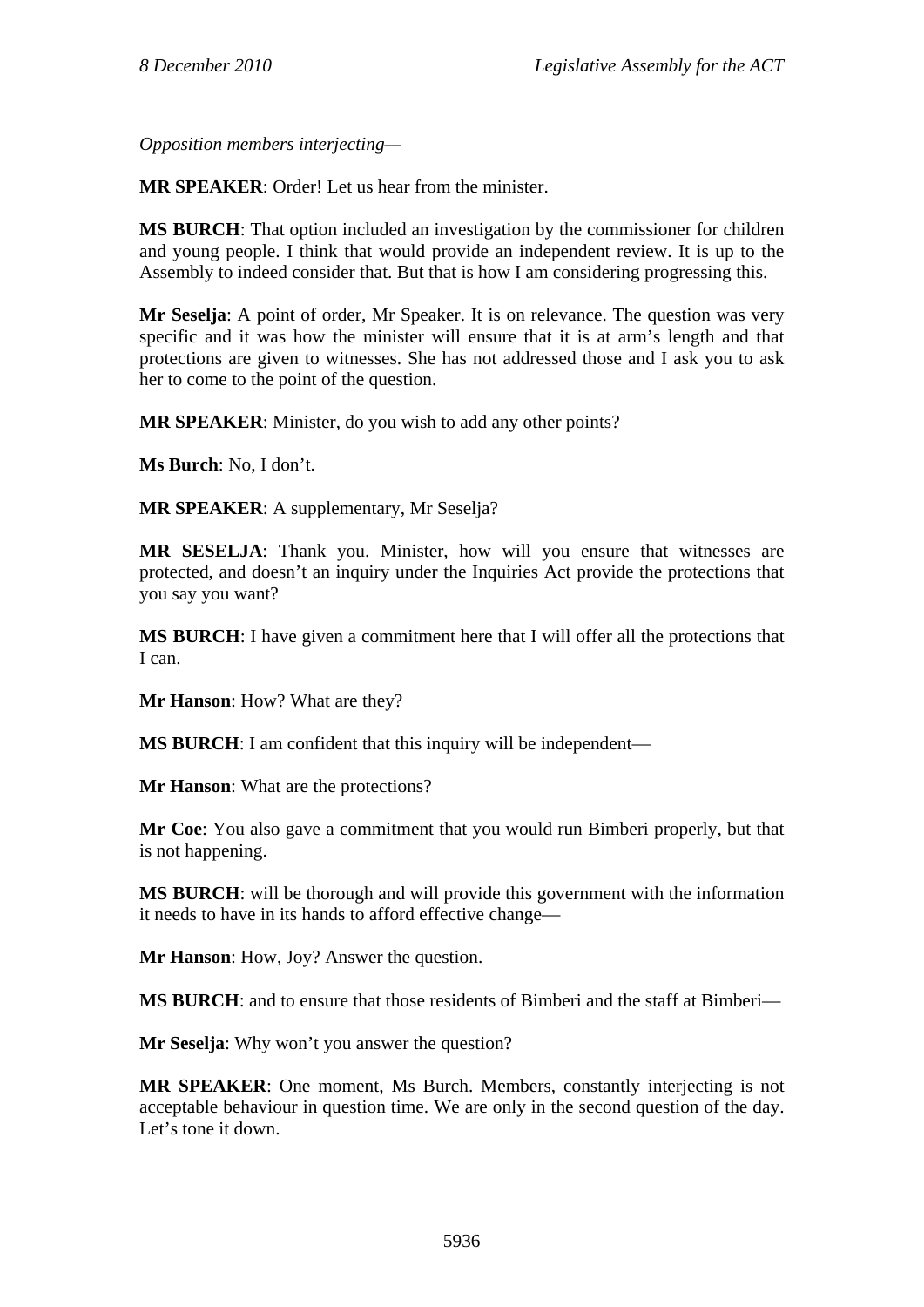**MS BURCH**: And that I will ensure that the scope and the framework of the review and the inquiry do provide those securities and confidence to those who want to participate in the inquiry.

**MRS DUNNE**: A supplementary question, Mr Speaker.

**MR SPEAKER**: Yes, Mrs Dunne.

**MRS DUNNE**: Minister, why are you afraid of an inquiry under the Inquiries Act?

**MS BURCH**: I might have started a piece of work that is looking at cultural change. I am welcoming of an inquiry. There have been a number of allegations, some of which I have heard for the first time today, that warrant an investigation. To go to an inquiry under the Inquiries Act, as we have said, is extreme and is not, to me, in the best interests of supporting the staff at Bimberi but supporting the residents of Bimberi and the families of those.

**MR HARGREAVES**: A supplementary, Mr Speaker.

**MR SPEAKER**: Yes, Mr Hargreaves.

**MR HARGREAVES**: Minister, do you believe that the outcome of such an inquiry may very well be diminished or in fact in jeopardy if there is an air of witch-hunt about this?

**Mrs Dunne**: It is a question of opinion, Mr Speaker.

**MR SPEAKER**: Minister Burch.

**MS BURCH**: Absolutely. I have—

**Mr Seselja**: We are allowed to ask them now. He has ruled on it. That standing order does not apply any more, apparently.

**MR SPEAKER**: Is there a point of order?

**Ms Porter**: There does not appear to be.

**MR SPEAKER**: Minister Burch.

**MS BURCH**: As I have said, I think the project that I have put in place recognises that, from a number of conversations I have had and what I have heard back from staff and members of this Assembly, the residents and the teachers there, some work needs to be done. To go through an inquiry under the Inquiries Act is, to me, a tad too far. If the outcome of this is to indeed effect change at Bimberi so that Bimberi provides the residents the best opportunities that this society and this government can offer, then that is the outcome. Their inquiry, I think, will get distracted indeed. Can I thank Mr Hargreaves for his terminology of "a witch-hunt".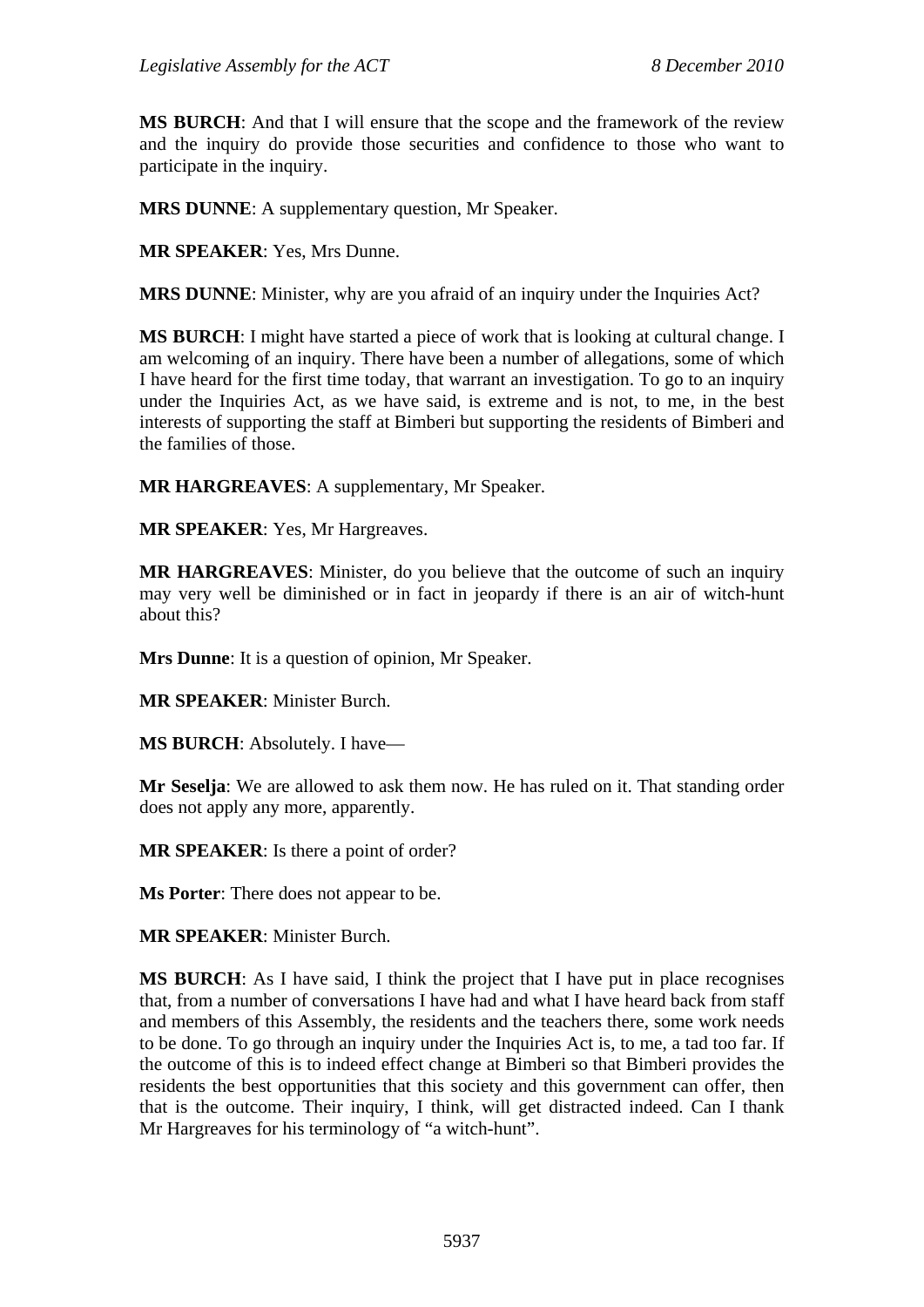At no point have those opposite sought a briefing on this. Have they raised the notion of any other opportunity to review? No, they have jumped straight to an inquiry under the Inquiries Act that will not deliver in a timely manner the depth and breadth of work that we need to have done.

## **Youth and family services—program**

**MS HUNTER**: My question is to the Minister Children and Young People, and it is about the new youth services program and family services program framework. Minister, there are significant concerns from the youth sector regarding the levels of bureaucracy required under the draft service delivery framework. Can you confirm that, in order to receive service, clients—that is, young people—will need to be referred to and assessed through a centralised information intake and coordination service?

**MS BURCH**: The framework—as do the discussion paper and the many conversations leading to the existing framework—recognises that the sector is fragmented and often has different services being provided to individuals and to families. The notion behind an entry point is that it will provide the coordination and support and connection to the other services that are required.

I see it not as a layer of bureaucracy; it is a new way of doing practice, but it does afford an opportunity for better and enhanced coordination across a range of services that often these individuals and families require.

**MR SPEAKER**: Ms Hunter, a supplementary?

**MS HUNTER**: Minister, have concerns been raised that the centralised intake system will be a daunting and overwhelming experience for clients, particularly young people, and turn them away from accessing services that they may require, want or need, particularly those who might just want to drop into a youth centre?

**MS BURCH**: It is certainly not the intention of a new system to deter access to any services. There was a general understanding and feedback from the sector that clients and individuals and families are often repeating their stories across different services. This is in some way to offset that. I am quite happy to have a look, to make sure that someone wanting to access a youth centre does not need to fill out duplicate forms. That is not the intent.

This is around unifying and harmonising across the system, across the family systems, across the youth systems, to provide better access to services, not to deter access to services.

**MS LE COUTEUR**: A supplementary, Mr Speaker.

**MR SPEAKER**: Yes, Ms Le Couteur.

**MS LE COUTEUR**: Minister, given the draft service delivery framework notes that the intake system is partially staffed by network coordinators from each of the four service networks, who else will be used to staff the service?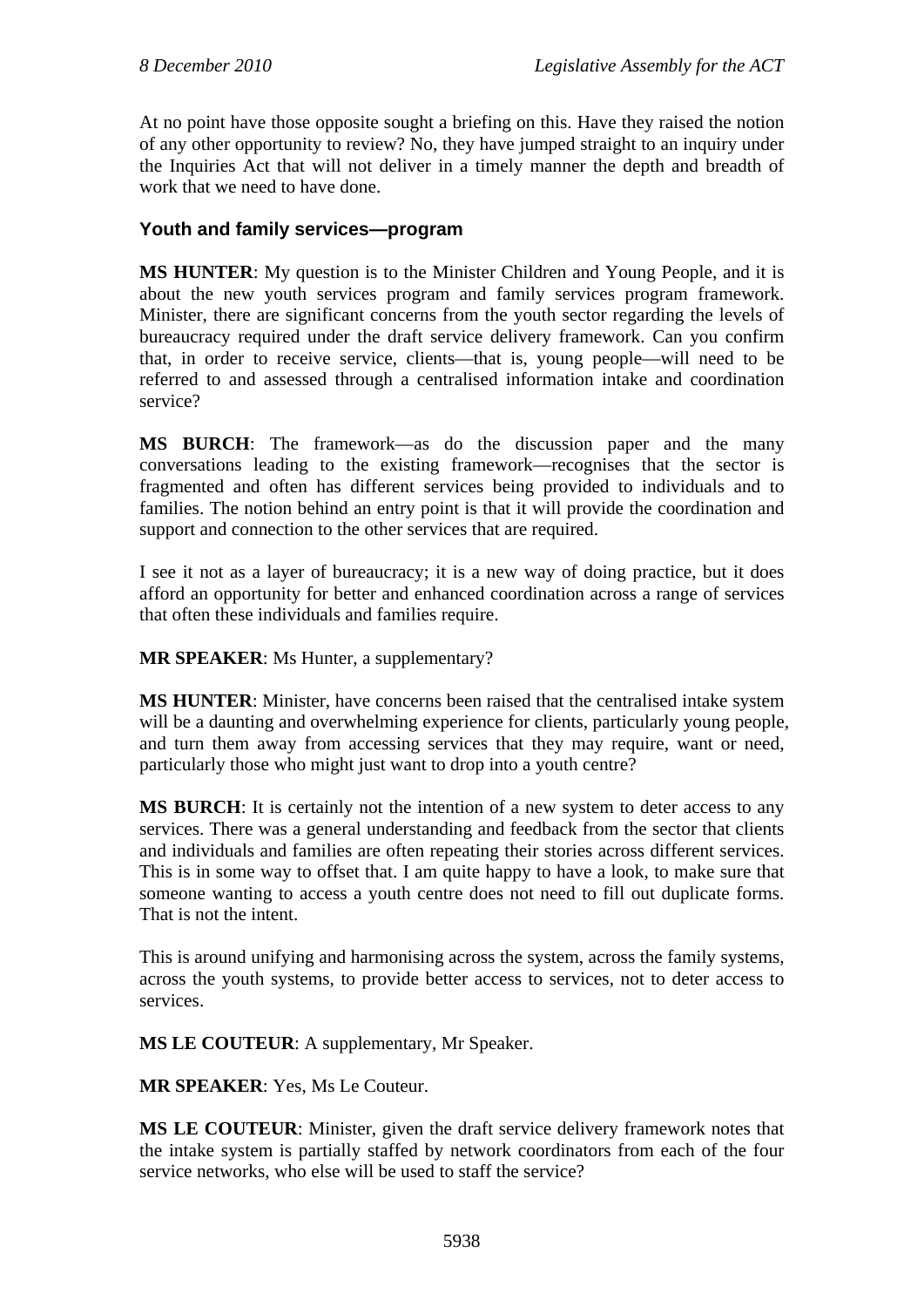**MS BURCH**: We are looking at it as a geographic dispersion and delivery of service but also across sectors. So that is where those local regional coordinators come into play. But it also recognises that other services are committed to providing a harmonised service across the sector, whether it be within a regional sector. A family could be accessing and coordinated through, for example, somewhere in Tuggeranong, but some of their service delivery will be accessed by services on the north side. That will be facilitated through this streamlined client-centred approach to service delivery.

**MS BRESNAN**: A supplementary question, Mr Speaker.

**MR SPEAKER**: Yes, Ms Bresnan.

**MS BRESNAN**: Minister, given that there are substantial cost increases to providing services after hours and on weekends, can you outline how funding arrangements and allocations have been adjusted to meet these new requirements of service providers?

**MS BURCH**: The purchasing framework will be different come July of this year, and services are asked to tender on provision of services. Within that, if some services indeed need to be offered over the weekend and after hours—and some of them will need to be—that will be captured in those procurement and tender processes. There is no reduction in the quantum of money that we are investing in youth and family services. It is about streamlining and enhancing service delivery to gain some efficiencies, perhaps, as we streamline that. Any efficiencies won will be put back into the sector and into the system.

## **Bimberi Youth Justice Centre—proposed inquiry**

**MRS DUNNE**: My question is to the Minister for Children and Young People. Minister, in your speech this morning on the motion to establish an inquiry into Bimberi under the Inquiries Act 1991 you commented that the last time an approach such as this was taken was in response to three deaths. Minister, will it take a death at Bimberi, either of a member of staff or of a resident, before you commission an inquiry under the Inquiries Act?

**Mr Hargreaves**: I raise a point of order, Mr Speaker.

**MR SPEAKER**: Yes, Mr Hargreaves.

**Mr Hargreaves**: In Mrs Dunne's question, she said, "Would it take a death at Bimberi?" That is a hypothetical question, Mr Speaker.

**MRS DUNNE**: Mr Speaker, you have given a whole range of rulings in this area and I refrained from making a point of order on this or a similar matter when Mr Hargreaves asked a question. I think this is a valid question and the minister should be given the opportunity to answer it.

**MR SPEAKER**: Thank you, Mrs Dunne. There is no point of order. Minister Burch, will you answer the question.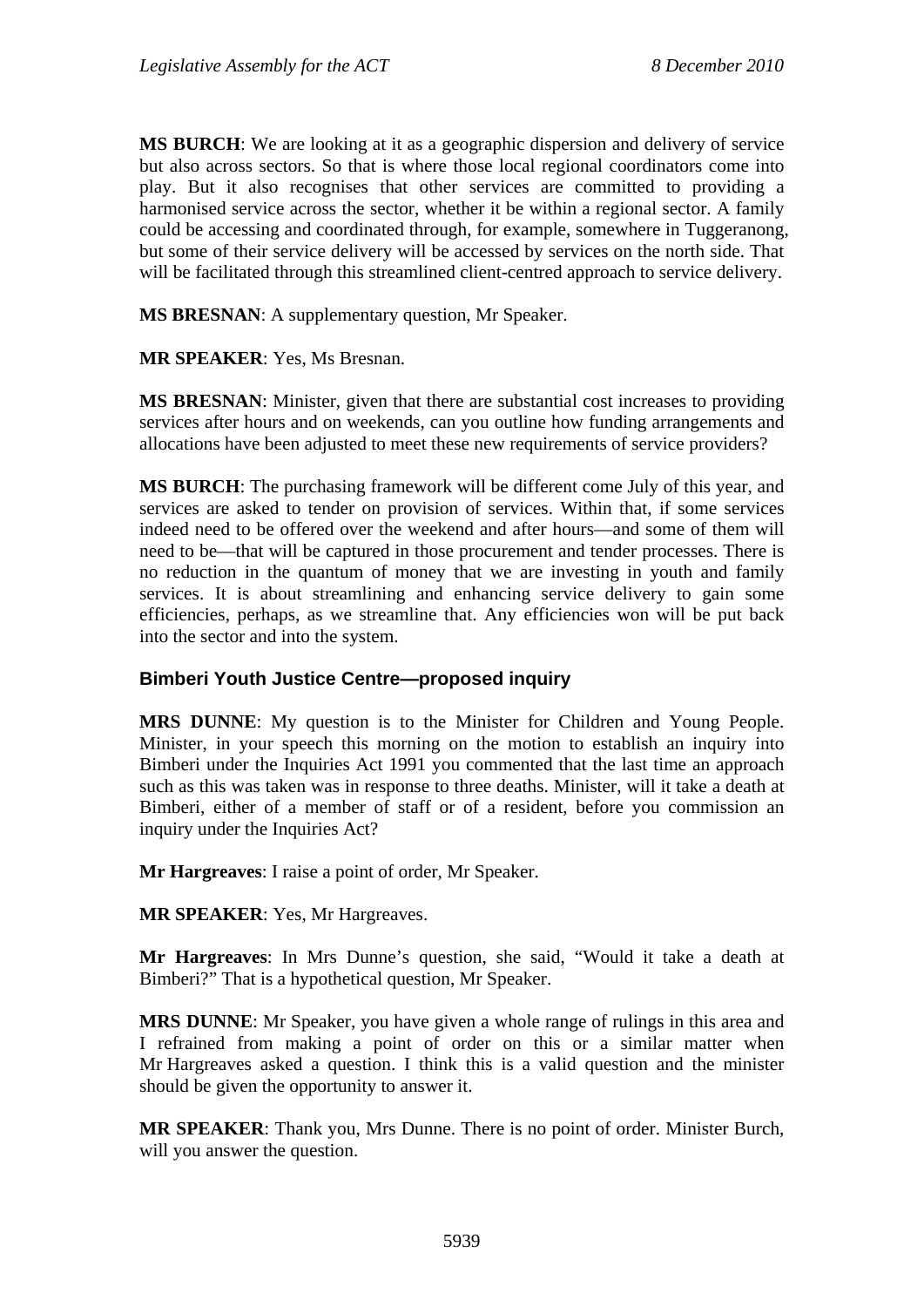**MS BURCH**: I have made the comment that I believe that at this point in time an inquiry under the Inquiries Act is just a tad too far. I have also outlined yesterday a process that I will undertake and go through to effect some change and review our policies and practices. I have also articulated here my welcoming of an independent inquiry.

**MRS DUNNE**: A supplementary question, Mr Speaker.

**MR SPEAKER**: Yes, Mrs Dunne.

**MRS DUNNE**: Minister, why are you afraid of commissioning a board of inquiry under the Inquiries Act in the absence of a death at Bimberi?

**MS BURCH**: I just do not think that is the appropriate way to go.

## **Planning—master plans**

**MS LE COUTEUR**: My question is to the Minister for Planning and concerns the government's master planning processes and progress in determining community priorities. Minister, noting the motion passed in the Assembly on 25 August this year, what progress has been made in developing a priority list of areas in Canberra that need master planning and has the community been involved in determining this priority list?

*Opposition members interjecting—*

**MR SPEAKER**: Order! I call Minister Barr.

**MR BARR**: Thank you, Mr Speaker, and I thank Ms Le Couteur for the question. Obviously—

*Opposition members interjecting—*

**MR SPEAKER**: Order! One moment, Mr Barr. Thank you, members. I have already made a request that there be no more interjecting and I will start warning members shortly.

**MR BARR**: Thank you, Mr Speaker. Obviously, there is a great deal of interest in the Assembly in the master planning process and there does appear to be somewhat of a political auction going on about who might be the first to touch a particular area and say, "It was me, it was me!" and get themselves on the front page of the *Chronicle*.

It is not a particularly edifying process, Mr Speaker, and it does not do the Assembly a service if every time someone brings forward a motion demanding a master plan there is no account taken of the available resources within the ACT Planning and Land Authority to undertake that work or that time frames are set that are completely unrealistic in terms of the delivery of a process.

If members—and I acknowledge Ms Le Couteur's interest in this—are interested in sound and robust master planning processes that are able to engage with stakeholders,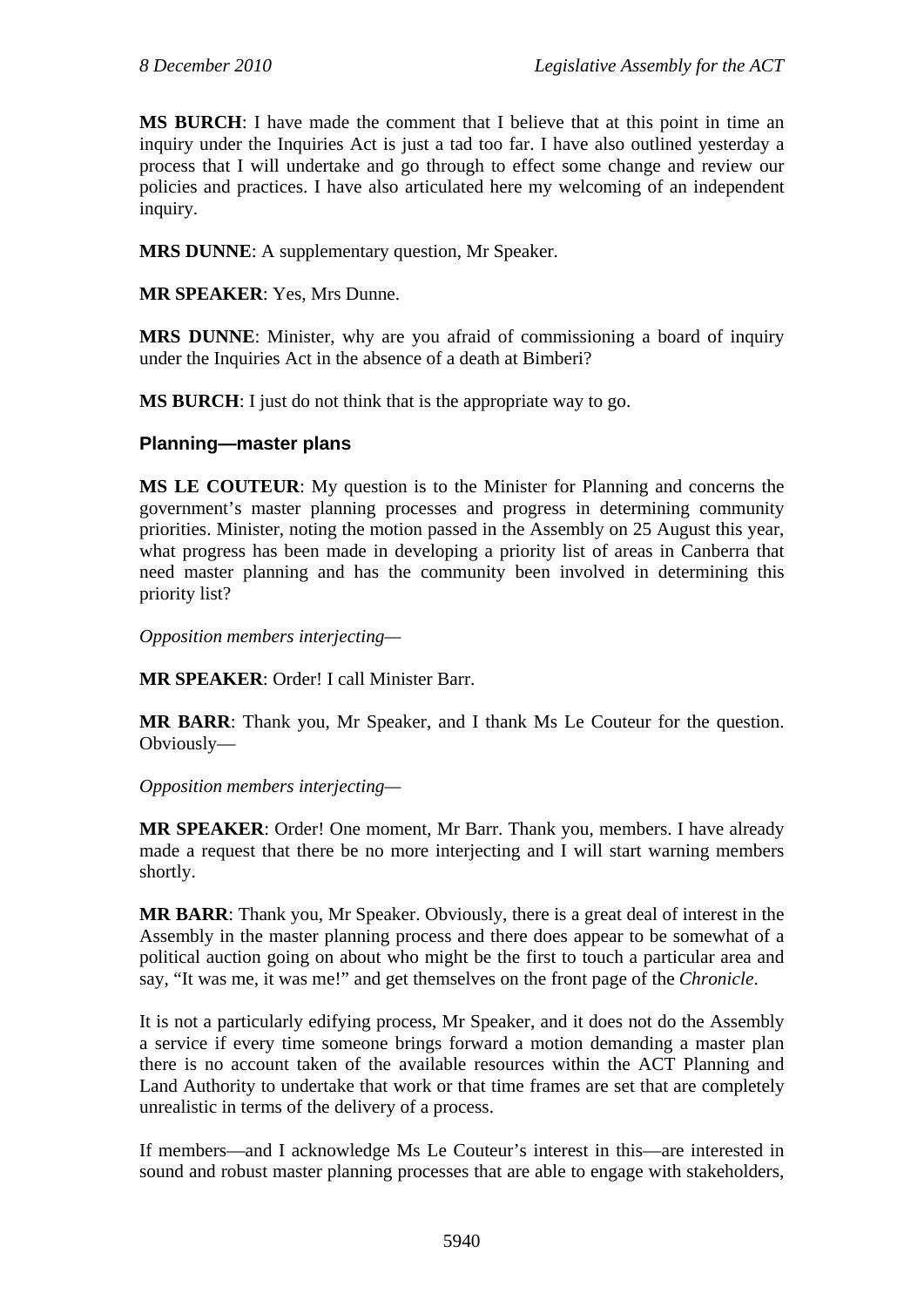then the sort of time frames that are needed are 12 to 18 months for each master plan, because that would facilitate a number of consultation rounds and the development of ideas over a period of time.

Ms Le Couteur would be aware of a series of government commitments in relation to this term of the Assembly. I have recently released the Gungahlin town centre master plan for comment, and that is open until the end of February next year. The work on Dickson and Kingston master plans is nearing completion. We have a program in train that has just commenced in relation to Erindale and Tuggeranong. Pialligo is also on that list, as are Tharwa and Hall. It is a packed program for the remainder of this parliamentary term.

In the context of future master planning work, I can make some announcements in relation to the government's intentions. Firstly, I will shortly be releasing a discussion paper in relation to all group and local centres. What is clear in this discussion and, of course, the master planning work that has been undertaken to date is that, whilst there are specific issues that are relevant to each different centre within the territory, there are also many, many issues that are common. So there will be a great amount of work, time and effort saved by looking at an approach to all group centres and all local centres, and I will shortly be releasing a discussion paper raising a number of ideas in relation to how we may advance that work across all identified group and local centres in the territory.

We then equally need to look at areas that are going to be experiencing significant change. In the context of Mr Hanson's motion and the discussions we had in this place last month, I acknowledged that Cooleman Court and the Weston Creek area will be very high on the list in terms of future—

**Mr Seselja**: Well done, Mr Hanson.

**Mr Hanson**: Thank you very much, Mr Seselja. Not as high as Hawker, though.

**MR SPEAKER**: Order, members! Thank you.

**MR BARR**: in terms of future work in this area. In fact, this was identified some time ago by the government in the context of our forward planning for work in this area.

I will, in accordance with the Assembly's motions, release full details of a scoping sequence for future master plans across group centres, but importantly I will be releasing very shortly a discussion paper that deals with all of the issues that all of those centres have in common. I think that is an important and practical response to issues that all of the centres share and that a one-size-fits-all approach is appropriate in some instances.

**MS LE COUTEUR**: A supplementary, Mr Speaker.

**MR SPEAKER**: Yes, Ms Le Couteur.

**MS LE COUTEUR**: Minister, what criteria are used to determine if a master plan is needed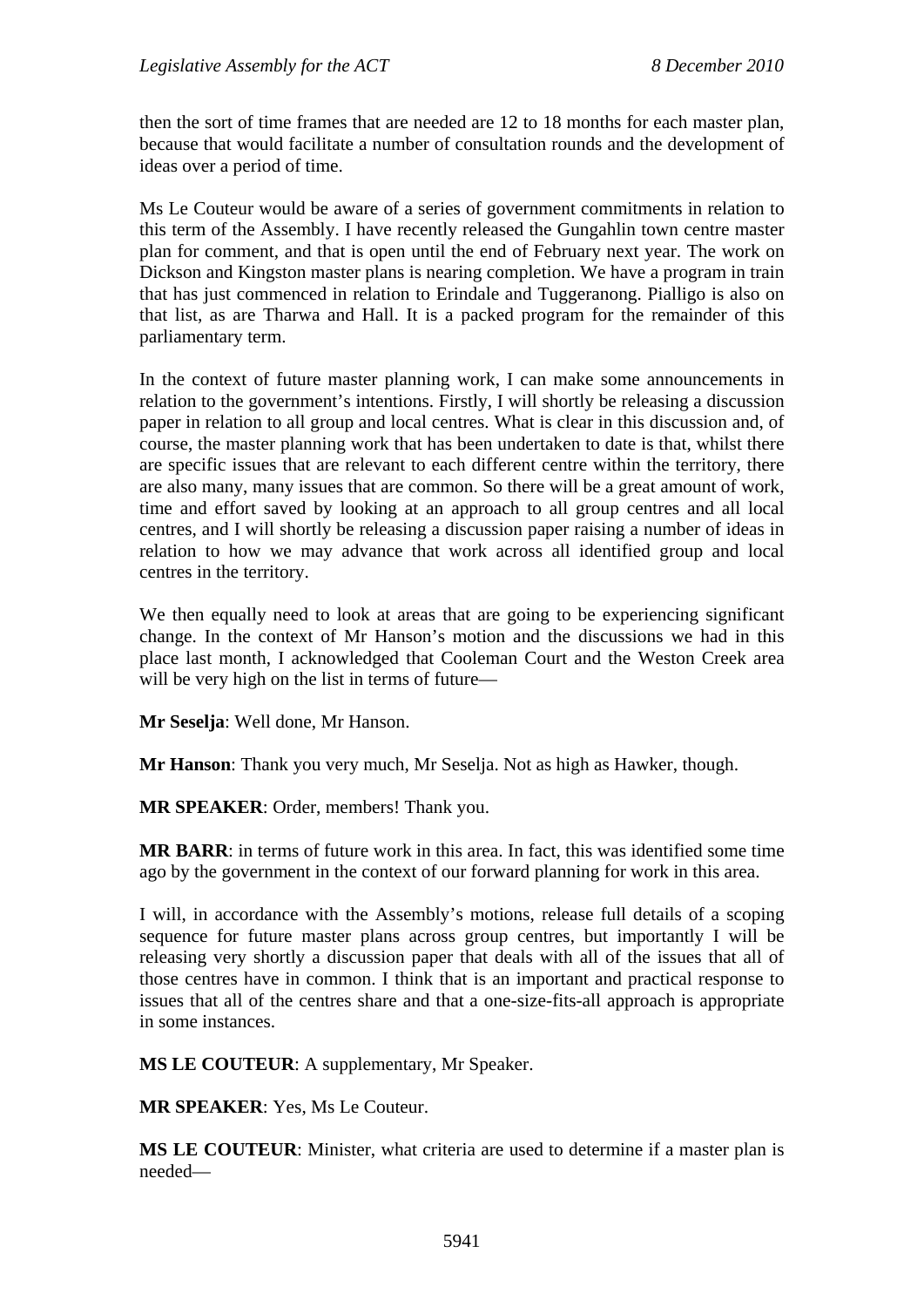*Mr Coe interjecting—* 

**MR SPEAKER**: Order! Ms Le Couteur, one moment, thank you. Mr Coe, you are now warned. I could not even hear Ms Le Couteur's question over you. Ms Le Couteur, could you start the question again, thank you.

**MS LE COUTEUR**: Thank you, Mr Speaker. Minister, what criteria are used to determine if a master plan is needed in an area? Would it be things like a territory plan variation? Would it be the number of DAs or the number of complaints to DAs—or anything else you may wish to suggest?

**MR BARR**: That is possibly the most open-ended question in the Assembly this year. In relation to the point I was concluding on earlier, there are many things that all of the group and local centres have in common, and there are some issues that we need to consider across all centres—for example, height limits, parking ratios and the question of mixed use development as to whether it is appropriate to have residential, commercial and retail all within the one precinct. I think we need to be considering those issues. Certainly that will be a feature of the discussion paper I will bring forward shortly.

We need to address the huge demand for housing in areas close to services, and a logical place to look is, of course, in our group centres. That will also link into our transport planning and the work that has been undertaken through the transport for Canberra initiatives. It is critical that we do not just take an ad hoc approach to this. The sorts of issues that are common across group centres will be considered in this discussion paper. In addition, as I have identified, areas where we know there are going to be increased demands on infrastructure are those that are the highest priority for master planning work.

**MR HANSON**: A supplementary, Mr Speaker.

**MR SPEAKER**: Yes, Mr Hanson.

**MR HANSON**: Minister, last night why did you, along with the Greens, reject calls for a master plan of Weston Creek when you adjourned a motion in the Assembly calling for that, after claiming in June that you must wait for a list of all the master plans coming forward, only two weeks later to announce a master plan for Hawker?

**MR SPEAKER**: Mr Hanson, this is not a speech.

**MR BARR**: I am not entirely sure what Mr Hanson's question was. It just seemed to be a statement. Let me deal with the first part. No, the government did not reject a master plan for Weston. We indicated that we had an established motion from the Assembly. As Mr Smyth is so fond of saying, the will of the Assembly was clear in relation to the process we would follow for announcing future master plans. You sought, Mr Hanson, to queue-jump that process. That motion was passed by the Assembly. It was the will of the Assembly. Now we have a Hansonite queue jumper.

As I have indicated, we will respond to the Assembly motion. We have a series of master plans already in place. There is no further capacity, without a further budget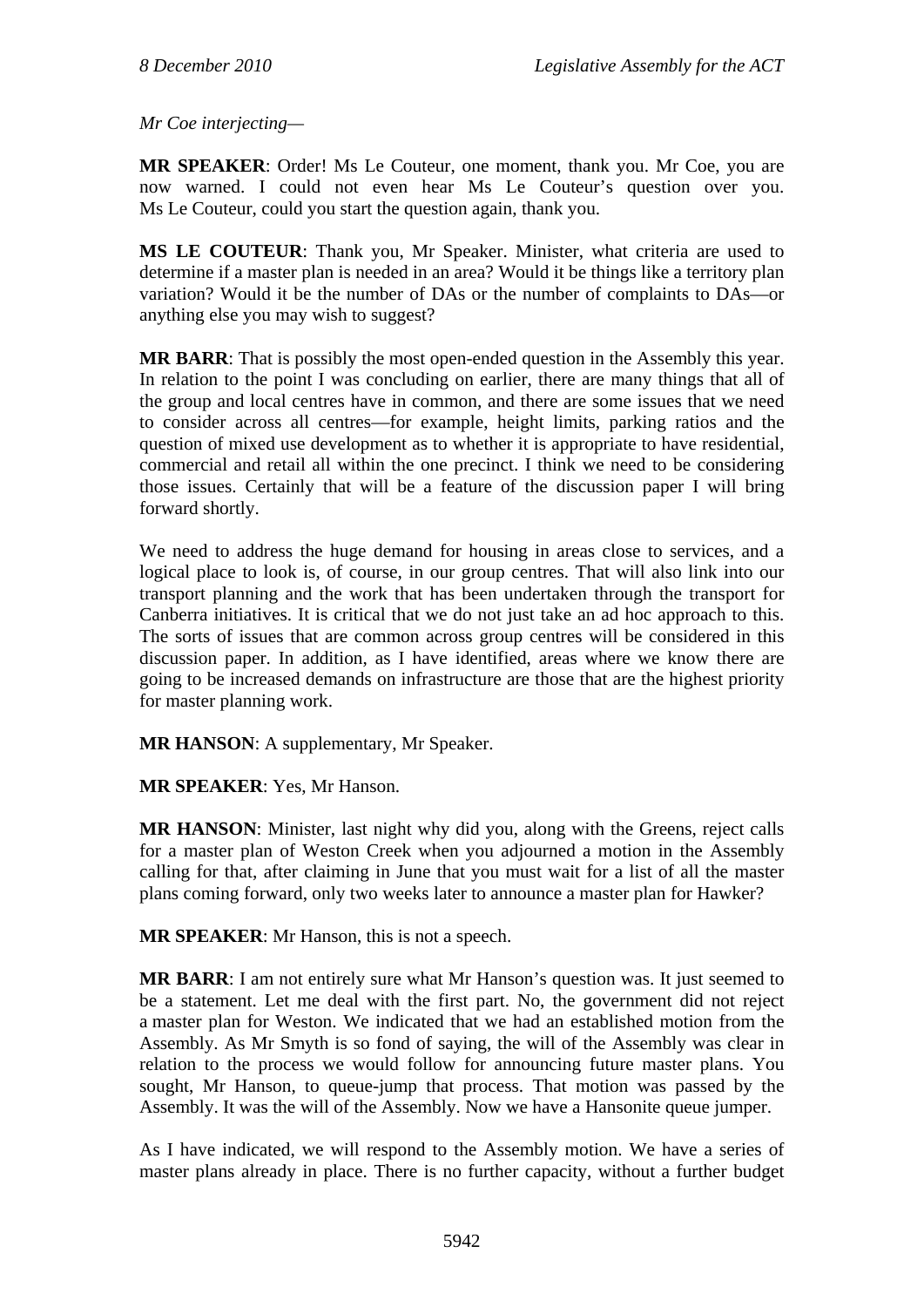appropriation, for the Planning and Land Authority to undertake any further master planning work in this financial year. Any additional master plans will require a budget and will require a time line. If we want to do them properly, then we need at least 12 to 18 months.

**MS BRESNAN**: A supplementary, Mr Speaker?

**MR SPEAKER**: Yes, Ms Bresnan.

**MS BRESNAN**: Minister, is there another level of local planning which could be used for resolving localised planning conflicts, and is there a type of process which is more cost effective than a full master planning process?

**MR BARR**: It may well be possible, in fact, to look at the technical variation process within the Planning and Development Act.

**Mr Hanson**: Why do you queue-jump for Hawker but not for Weston, Andrew?

### **MR SPEAKER**: Mr Hanson!

**MR BARR**: I know Ms Le Couteur, in a series of amendments to a motion previously, has asked the government to consider those options, because a full-blown territory plan variation process does take time. It takes, often, 12 to 18 months, and that process for fairly straightforward amendments to the territory plan would appear to be overly cumbersome, requiring a level of engagement on relatively straightforward planning matters that may not be necessary. We are certainly happy to look at that.

The Assembly will have to make a determination in relation to what level of latitude it wants to give in the space that is available between technical amendments that are allowed under the current Planning and Development Act and a full-blown territory plan variation process, which members are aware is quite a detailed process and an ongoing process in terms of reforms to the territory plan.

In my view, there is space between those two to find a mechanism to address some of those shorter term issues. But, again, I think it is important to recognise that there are many, many issues in common and there are many issues that we must tackle as a territory-wide policy solution rather than seeking to have ad hoc decision-making processes by way of motions by private members.

**Mr Hanson**: So ad hoc for Weston Creek but not ad hoc for Hawker?

**MR SPEAKER**: Mr Hanson, you are warned for interjecting. I have asked you a number of times not to interject.

## **Bimberi Youth Justice Centre—staff**

**MR COE**: My question is to the Minister for Children and Young People. Minister, in the last month have any management staff at Bimberi either given notice of their resignation or been transferred out of their positions at Bimberi? If yes, what positions did they hold and when did you first become aware of the resignations or transfers?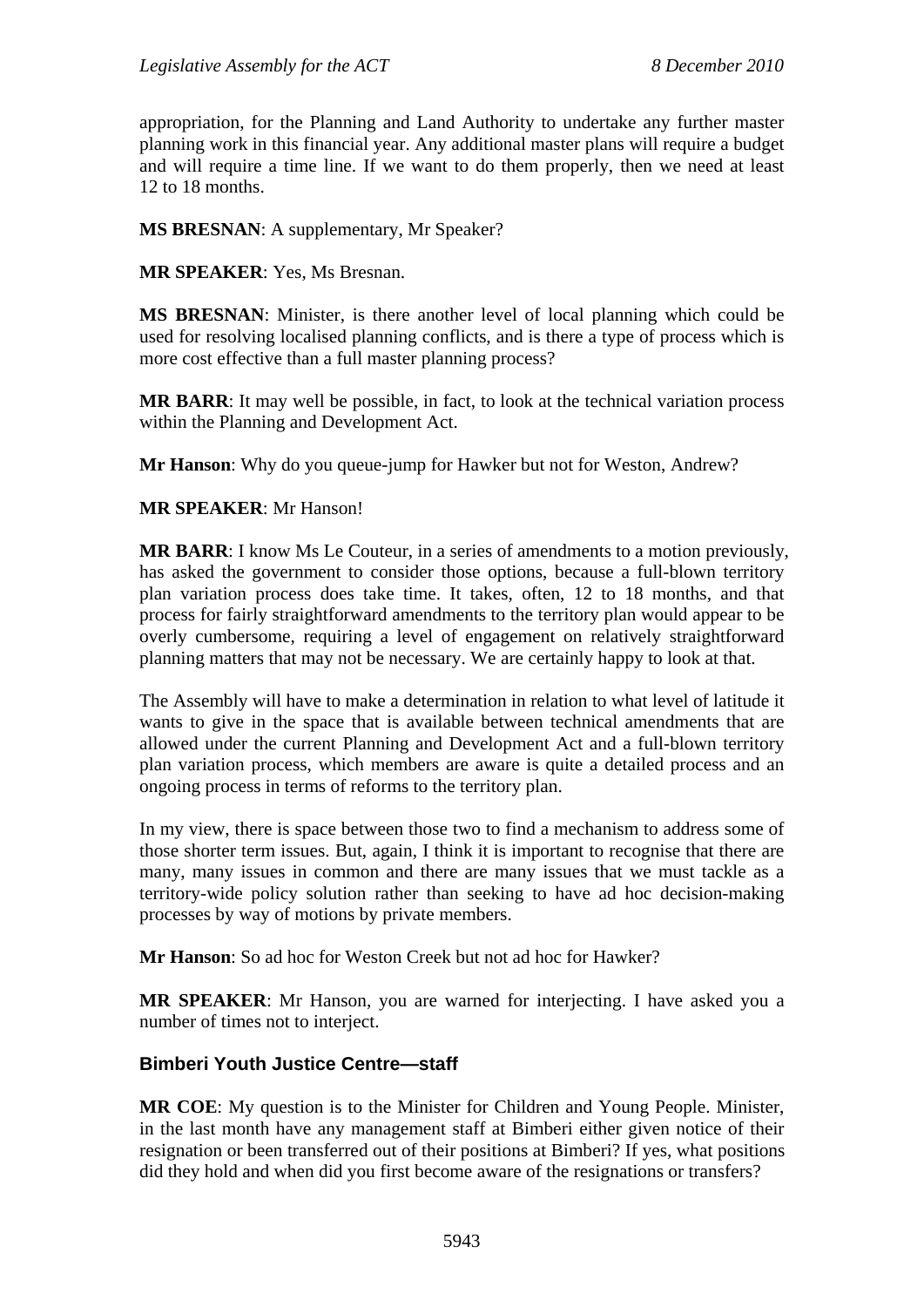**MS BURCH**: I have got no formal advice of any formal resignation of management at Bimberi.

**MR SPEAKER**: Mr Coe, a supplementary question?

**MR COE**: Minister, what changes have been made to the qualification and experience requirements or duty statements attached to senior management positions at Bimberi and have any managers been transferred out of their current positions?

**MS BURCH**: I am not aware of any structural changes out at Bimberi, other than I think there is someone considering relocation to the sunny climes of Queensland. As far as getting down to the detail of job descriptions at Bimberi, I will take that on notice. I am not aware of job specs there.

**MRS DUNNE**: A supplementary question, Mr Speaker.

**MR SPEAKER**: Yes, Mrs Dunne.

**MRS DUNNE**: Minister, do you have any informal advice about transfers of management or resignations of management out of Bimberi?

**MS BURCH**: I am not aware of any resignation. As I have said, I have heard that someone is considering moving to the sunny climes of Queensland. I am also aware that there is a person out there who may have had some informal conversations with his team members, but I am waiting on formal advice from him. That is a private conversation he has had; he certainly has not shared that with me, and there is no formal advice to me.

**MR SPEAKER**: Mrs Dunne, a supplementary question?

**MRS DUNNE**: Thank you, Mr Speaker. Minister, how many other non-management staff have resigned or taken extended leave from Bimberi in the last month?

**MS BURCH**: I will take that number on notice, but it is my understanding that in the last financial year there were five permanent staff who resigned from Bimberi, out of 59 funded positions.

## **Bimberi Youth Justice Centre—self-harm incidents**

**MR DOSZPOT**: My question is to the Minister for Children and Young People. I understand there have been a number of cases of self-harm by detainees at Bimberi and that staff and youth workers who have either discovered individual incidents or been involved subsequently have not been given a proper debrief. Minister, why have staff and youth workers not been given the opportunity for a proper debriefing, especially those first on the scene?

**MS BURCH**: It is my understanding that staff have been afforded support and debriefing. There are a number of incidents that are currently under review or the review has been finalised and I am awaiting formal advice of that. But just recently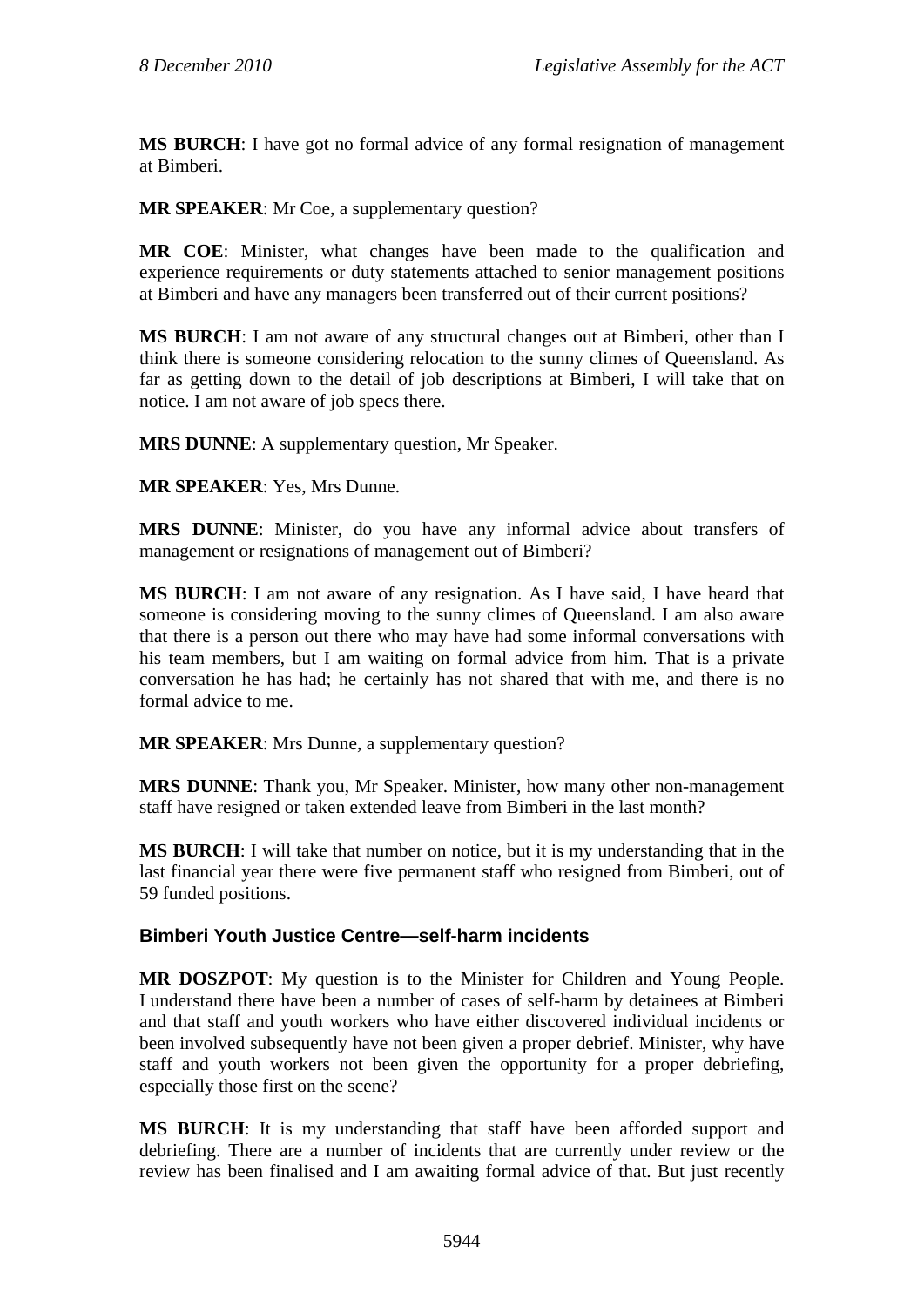staff, at my instructions, have again been reminded of their rights to access the employment assistance program and other obligations that management have in support of staff there.

**MR SPEAKER**: A supplementary, Mr Doszpot?

**MR DOSZPOT**: Thank you. Minister, what standard procedures are in place for dealing with incidents of self-harm by detainees, and are those procedures followed in each and every case? If not, why not?

**MS BURCH**: Management has a process of how it deals with incidences, and incidences of self-harm are reviewed. There was an incident back a number of months ago. As I have said, it has had two independent reviews, so it has been looked at from two angles, and I am awaiting those final reports and I expect them certainly within the next two weeks.

**MRS DUNNE**: A supplementary, Mr Speaker?

**MR SPEAKER**: Yes, Mrs Dunne.

**MRS DUNNE**: Minister, what counselling and ongoing support are offered to detainees who self-harm, and are those services offered in each and every case? If not, why not?

**MS BURCH**: I think the process at Bimberi is that they are offered to residents there. Residents are encouraged to participate in counselling and support. There is an official visitor, and there is a range of non-government organisations that regularly go to Bimberi and have connections with and give support to a number of the residents there.

**MRS DUNNE**: A supplementary, Mr Speaker.

**MR SPEAKER**: Yes, Mrs Dunne.

**MRS DUNNE**: Thank you, Mr Speaker. Minister, what data is gathered as to the issues that cause detainees to self-harm? If none is gathered, why? And if data is gathered, what trends are emerging?

**MS BURCH**: I have already stated that each is reviewed and I am waiting for two recent reviews. I expect them within the week or so.

#### **Waste—management**

**MR HARGREAVES**: My question is to the Minister for the Environment, Climate Change and Water. Will the minister please advise the Assembly how the government proposes to involve the community in managing the ACT's waste over the next 15 years.

**MR CORBELL**: I thank Mr Hargreaves for the question. I was pleased today to launch the ACT's draft sustainable waste strategy for 2010-25 for public consultation.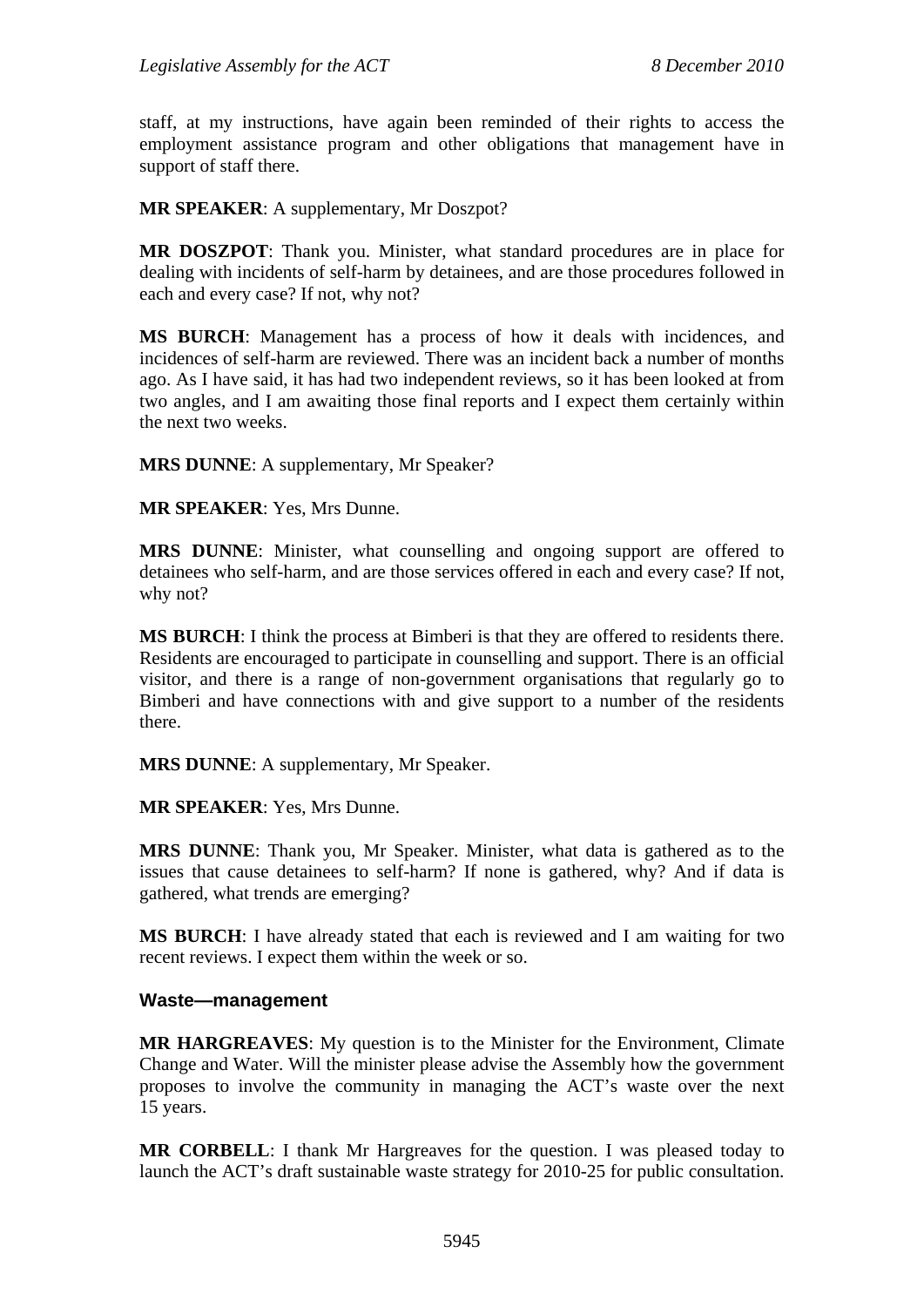The government is calling on the community to submit their views on the draft strategy, which sets new targets for resource recovery here in the territory to 80 per cent by 2015, 85 per cent by 2020 and to over 90 per cent by 2025. This would result in over 40,000 tonnes of household waste being diverted from landfill each year as well as the diversion from landfill of up to 70,000 tonnes a year of commercial waste.

This strategy focuses on four key areas in terms of achieving these outcomes. The first is less waste generated. The second is full resource recovery. The third is a cleaner Canberra. The fourth is a carbon neutral waste sector. A range of measures are identified to achieve these outcomes. They include options such as the development of a new materials recovery facility for commercial waste at the Hume resource recovery estate and the development of a mixed residual recovery facility for organic waste from households and the commercial sector. The strategy emphasises a waste management hierarchy that encourages ACT residents and businesses to reduce, reuse, recycle, recover resources such as energy and, lastly, dispose of any remaining waste safely into landfill.

The consultation period, to the end of February, will not only allow interested residents, businesses and community groups the opportunity to contribute views on the draft strategy but also provide the opportunity to learn about the complexities of dealing with waste in the territory.

The strategy also identifies options to use energy from waste technologies to produce energy from some organic waste, such as wood and contaminated paper, cardboard or food, where it cannot be recycled.

The government will be consulting with the public and will run a series of community forums and workshops in Canberra in early February next year to seek community views. Of course, it is very disappointing—

*Members interjecting—*

**MR SPEAKER**: Order! That is enough.

*Mr Smyth interjecting—*

**MR SPEAKER**: Mr Smyth, you are now warned.

**MR CORBELL**: This is a very important draft strategy for the Canberra community to have their say on. How we deal with waste in our community moving forward is a very important piece of public policy for our city. Waste is a significant challenge for our city. Whilst we have the highest levels of resource recovery in the country, this new strategy is designed to ensure that we achieve still greater levels of resource recovery, maintain our leadership position across the nation and do so through the delivery of a range of technologies and a range of services to capture more waste, to reuse it and to further reduce waste going to landfill.

It is very important that Canberrans have their say on this new policy. The government has, in conjunction with the release of the draft strategy, released a series of technical consultancies that underpin our thinking in relation to the draft strategy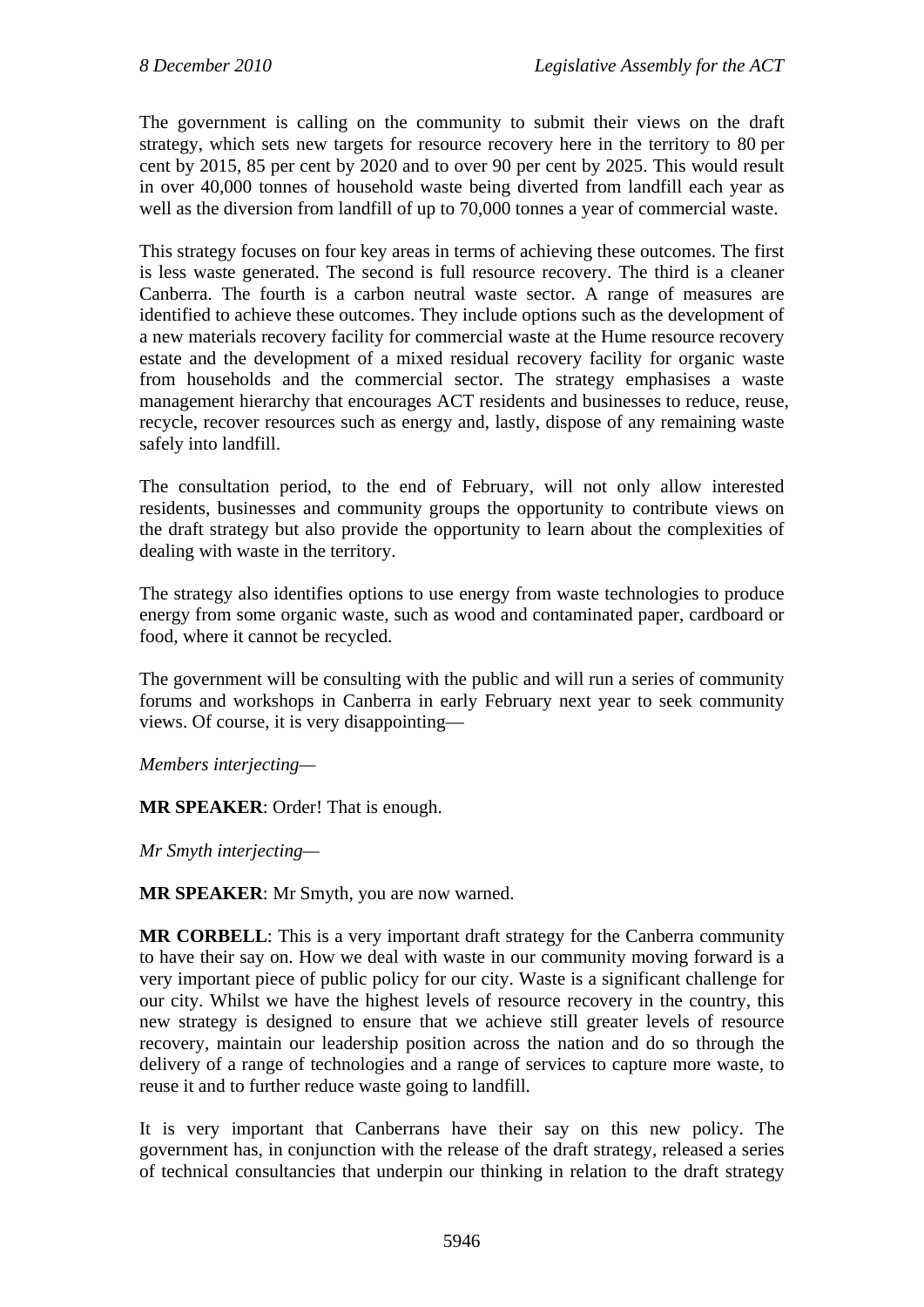outcomes. They identify how energy from waste technologies could potentially be utilised and they identify the relative cost-benefit analysis of a third bin versus a processing facility to recover waste through what is known as a dirty materials recovery facility. These are all now questions that Canberrans need to have their say on. They need to give us their feedback on how we are going to achieve the significant reductions that we believe are possible in reducing the amount of waste that goes to landfill. Canberrans are interested in this policy. I encourage them to have their say.

**MR SPEAKER**: Mr Hargreaves, a supplementary question?

**MR HARGREAVES**: Thank you, Mr Speaker. Would the minister advise the Assembly what are the key goals outlined in the draft waste strategy?

**MR CORBELL**: I thank Mr Hargreaves for the question. At the moment around 200,000 tonnes of waste per annum are still going to landfill and we need to reduce that. Around 30 per cent of that waste, or about 60,000 tonnes, comes from Canberra's households, and that is after the recycling effort that Canberrans have demonstrated such a great level of commitment to. A lot of that household waste is organic waste; it is food waste, it is the so-called wet wastes that come out of households. There are real opportunities to capture and re-use that waste, and the draft strategy outlines a range of ways in which that can occur.

There is also a very significant amount of waste that comes from the commercial sector; indeed, it is the largest part of that 200,000 tonnes that currently goes to landfill, or about 98,000 tonnes of rubbish from the commercial sector. Again, about one-third of this waste is materials that can be recycled, such as plastics, metals and glass, and another 15 per cent of that waste stream is, again, organic waste.

For these reasons the draft strategy focuses on capturing those wastes from the commercial waste sector and also capturing the organic wastes from households. If we are able to achieve that, the reduction in the amount of waste going to landfill would be about half of the current amount of waste going to landfill. That is a very significant improvement and that is why it is so important that Canberrans have their say on this new strategy.

What is also important is to highlight that for that smaller percentage of waste that cannot be recovered or reused there are opportunities to utilise that waste for energy generation, to utilise that waste for synthetic fuel generation, and these are opportunities that are also explored in the new waste strategy.

**MR COE**: A supplementary?

**MR SPEAKER**: Yes, Mr Coe.

**MR COE**: What base year will the 85 and 90 per cent targets be worked off? And given that waste per capita in the ACT is currently increasing, does this mean that the current waste policy is a monumental failure?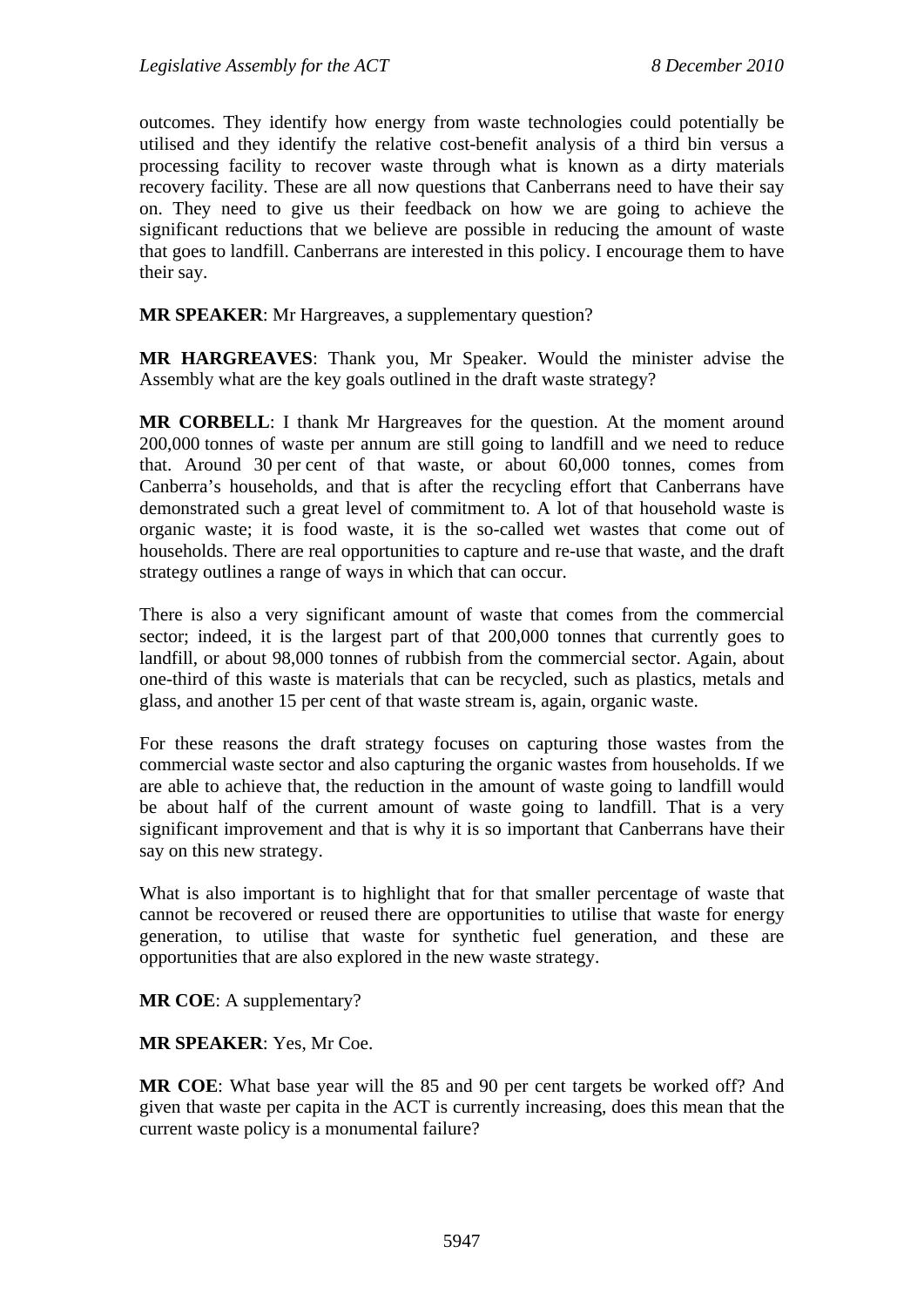**MR CORBELL**: The current waste policy has actually delivered real results because, when it was commenced, of course, our resource recovery rate was only at the low 40 per cent mark. It is now at close to 75 per cent. So anyone who suggests that waste policy has not achieved results fails to have regard to the fact that the ACT has the best level of resource recovery of any state or territory in the country.

This government want to build on that further. That is why we have identified these new targets. The percentage increases are based, of course, on the extent to which we have utilised waste to date and how we have recovered waste to date. So we are talking about the total percentages achieved, based on the current level of waste going to landfill. So that is the basis on which we are operating, from this point moving forward.

**Mr Coe**: On a point of order—

**MR SPEAKER**: Stop the clocks. Mr Coe, on a point of order.

**Mr Coe**: It is an issue of direct relevance. I asked what was the base year. It should be quite easy to answer.

**MR SPEAKER**: There is no point of order.

**Mrs Dunne**: I think the base year should be 19-something or 2000-something.

**MR SPEAKER**: Order, Mrs Dunne! There is no point of order, Mr Coe, because you actually asked two questions and you left it open to the minister to spend as much time on each of them as he chose.

**MR CORBELL**: The base year is based on the current levels of waste going to landfill. So the current amount of waste going to landfill in the current period is the period that is being used as the base year for the further reduction.

**MS PORTER**: A supplementary, Mr Speaker.

**MR SPEAKER**: Yes, Ms Porter.

**MS PORTER**: Would the minister tell the Assembly about the range of options that the draft strategy discusses that will maintain the ACT's lead in waste management?

**MR CORBELL**: Indeed, the waste strategy is not just about recovering waste, although that is obviously a vital part of the strategy. I refer to Mr Coe's supplementary question earlier about waste generation. There is no doubt that waste generation in the territory is a significant challenge for us. That reflects the relative affluence of the community and the relatively high levels of consumption that occur in our community.

The draft strategy outlines a range of measures to better educate Canberrans about their levels of consumption and how they can reduce the generation of waste in their households in their day-to-day lives. That is a very important part of the strategy. It is a fact that the more affluent a community becomes, often the more waste that is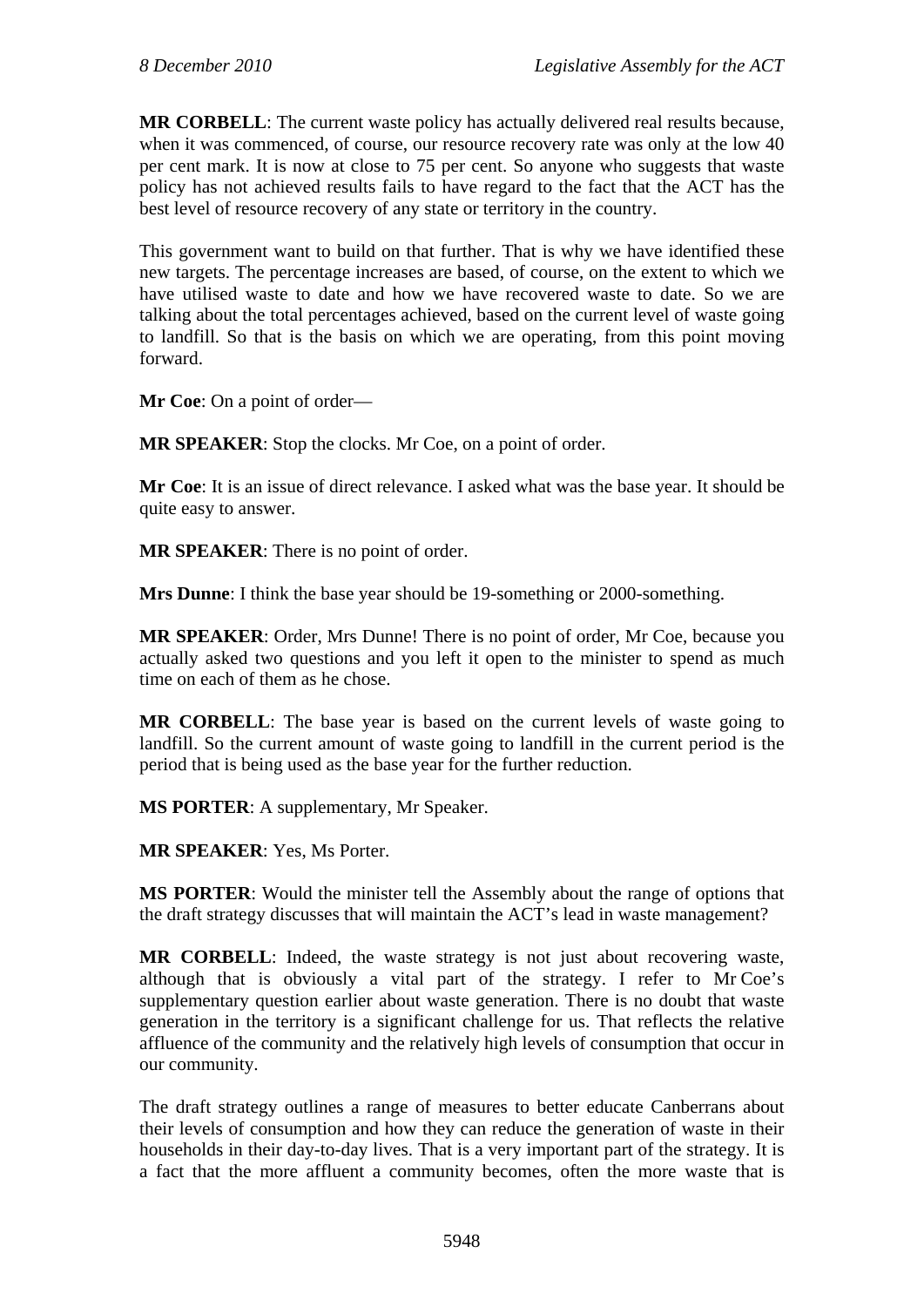generated because of the high levels of consumption associated with relatively high levels of disposable income.

The range of strategies that have been identified involve some of the technologies I was referring to earlier: new materials recovery facilities for both waste from the commercial sector and wet wastes or organic wastes. Energy-to-waste technologies are certainly a possibility as well, and that is both anaerobic digestion technologies and pyrolysis technologies. The development, for example, of by-products such as bio-chaff are identified in the strategy. There is significant potential, we believe, to explore conversion of certain waste streams to bio-chaff for sale as an agricultural product to improve the productivity of agricultural soils.

Another option is the development of synthetic fuels that can be used and sold into the market as a replacement for fossil fuels for certain types of production processes, such as fuels for cement processing and so on. There are real opportunities identified in the strategy. I would like to commend the work of my department in putting this together, and I hope that all Canberrans have their say.

## **Alexander Maconochie Centre—capacity**

**MR HANSON**: My question is to the minister for corrections. Minister, yesterday in question time you stood by your statement from the 2007 estimates hearings that, and I quote:

The projected planning for the prison in terms of population gives us real capacity to accommodate growth into the future and certainly gives us a facility in terms of its current bedding configuration, as currently being constructed—not its potential but its current bedding configuration—to meet our needs over the next 25 years or so.

Minister, if this statement is true—as you claimed it was yesterday—why is it that you also admitted yesterday that the AMC is being retrofitted with bunk beds because of impending capacity constraints?

**Ms Gallagher**: They still don't get it.

**MR CORBELL**: They still don't get it, Mr Speaker. I refer the member to my previous answer yesterday in relation to that matter. I would also draw to the member's attention the fact that, of course, if we had Mr Hanson running the prison here in the ACT it would be full now because he would have imported hundreds of New South Wales prisoners. Indeed, I draw to Mr Hanson's attention the media statement that he issued on 25 May last year in which he said—

**Mr Smyth**: On a point of order, Mr Speaker—

**MR CORBELL**: "I find it remarkable that seven months since the opening of the prison—

**MR SPEAKER**: Order! Minister Corbell, sit down, thank you. On a point of order, Mr Smyth.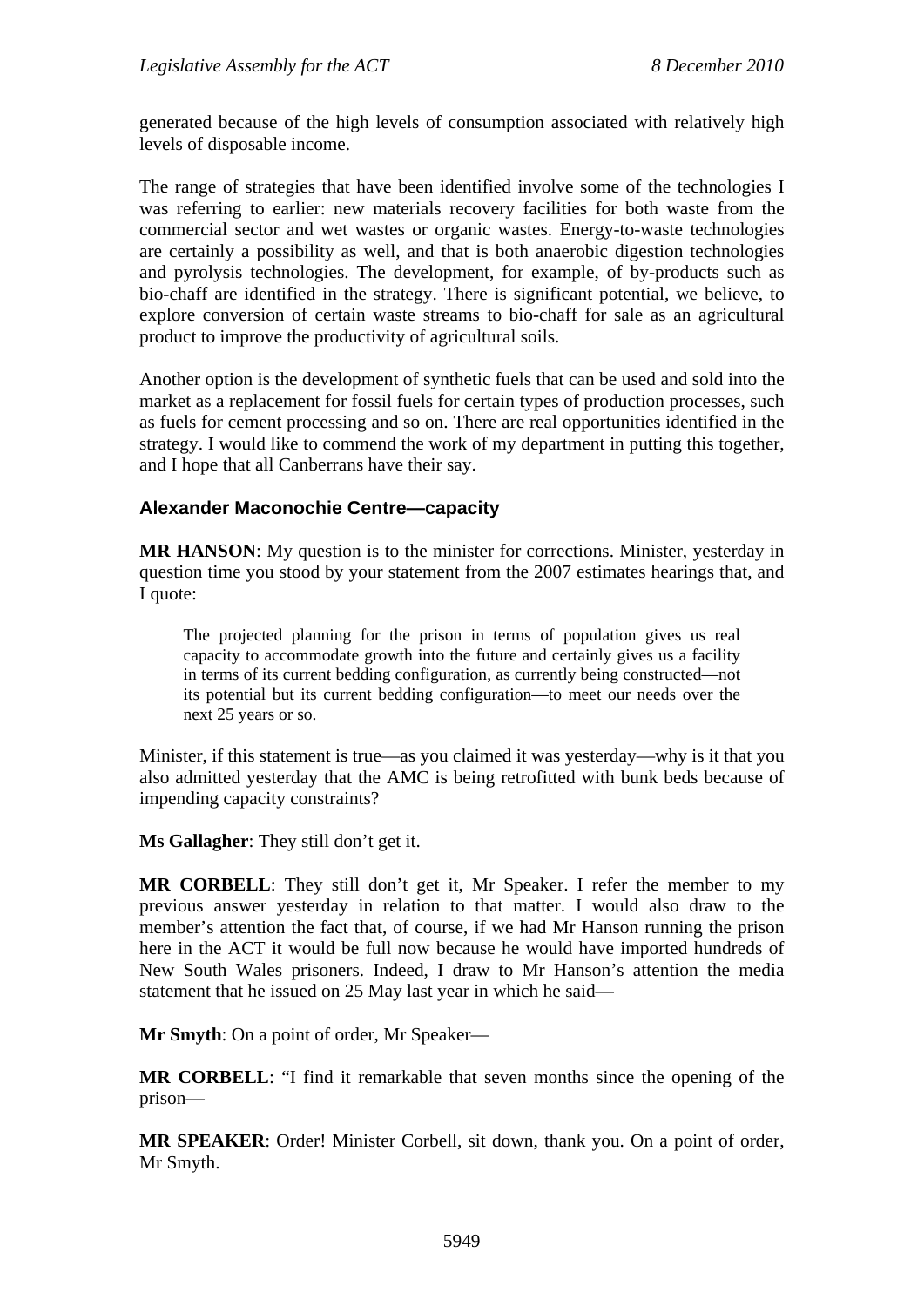**Mr Smyth**: Mr Speaker, under standing order 118(b), the minister—

**Mr Stanhope**: You're trying to cover up here, are you, Brendan? This is a cover-up.

#### **MR SPEAKER**: Mr Stanhope!

**Mr Smyth**: is not allowed to debate the subject. The question was: why are you retrofitting the AMC with bunks? You should—

**Mr Hargreaves**: On the point of order, Mr Speaker, the substance of the question was around the capacity and it was about statements being made in and around the committee hearings. That has widened the discussion around the capacity and statements have been made in this place around that particular subject.

**MR SPEAKER**: On the point of order, minister, I do not think it is necessary to go through press releases from previous occasions. I think if you can stick to the substance of the question that would be helpful.

**MR CORBELL**: Mr Speaker, the government, of course, ruled out utilising spare capacity at the AMC with New South Wales prisoners. This was in great contrast to the position put by the Liberal Party at the time.

**Mr Smyth**: On a point of order, Mr Speaker. He cannot ignore your direction and go back to that which I raised the point about. He cannot ignore you. If he does, you have no authority. You must ask him to come to the substance of the question.

**MR SPEAKER**: There is no point of order on this occasion. I did invite the minister to steer away from the press release—

**Mr Smyth**: And he ignored you.

**MR SPEAKER**: No. Mr Smyth!

**Mr Hanson**: He's holding it in his hand.

**MR SPEAKER**: Mr Hanson, you are on a warning already. Minister, let us just stick to answering the question, thank you.

**MR CORBELL**: Indeed, Mr Speaker, and I am endeavouring to do so because these are questions about capacity and decisions around how we manage capacity at the AMC. The government believes that it would be inappropriate to house anyone other than ACT prisoners and prisoners accepted as part of interstate transfers.

**Mr Hanson**: Mr Speaker, on a point of order, can you stop the clocks, please?

**MR SPEAKER**: Order! Sit down, minister.

**Mr Hanson**: The question was not about whether or not we are housing New South Wales prisoners. On a point of relevance, the question was directly about why, in one instance, he said that this prison had capacity under its current bed arrangements for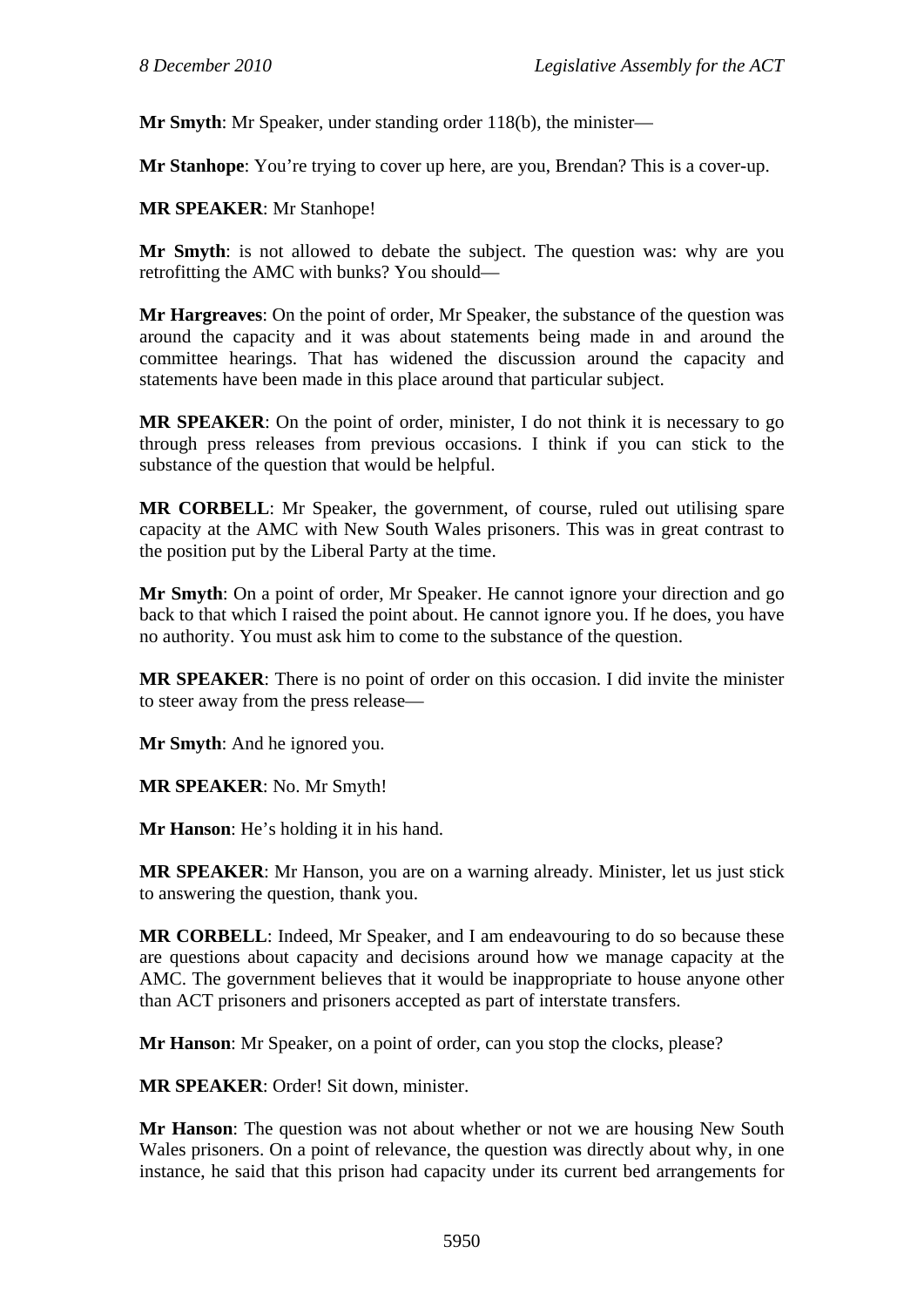25 years and in the very next breath said that he was retrofitting a prison right now because it had capacity constraints. That is a question that he needs to address—not whether we should bring in prisoners from New South Wales.

**MR SPEAKER**: Thank you. The point of order is upheld, minister. We are not having a debate about general capacity policy. There is a specific—

**Mr Hanson**: When we thought it had capacity for 300.

**MR CORBELL**: Mr Speaker, of course it should be highlighted in this debate about the capacity of the AMC, when it comes to the existing bedding configuration, that the opposition are on the record as demanding that over 100 beds be utilised for New South Wales prisoners.

**MR SPEAKER**: Minister, sit down, thank you. Mr Hanson, a supplementary question?

**MR HANSON**: Thank you, Mr Speaker. Minister, were you misleading the estimates committee in 2007 when you claimed that this prison had capacity for 25 years under current bedding arrangements or were you misleading the Assembly yesterday?

**MR CORBELL**: Again, neither, Mr Speaker. I refer the member to my previous answers on this matter. There is a difference between the number of beds physically present in the facility and the number of beds that can be utilised at any particular point in time due to a range of operational reasons. It is as simple as that, Mr Speaker, and Mr Hanson clearly fails to understand that in the same way that he thought he could shunt 100 prisoners into AMC from New South Wales last year and in the same way, of course, that Mr Seselja criticised the government for having so much spare capacity which, indeed, he did criticise the government about again back in 2009.

So we have got the Liberal Party criticising the government for how it manages the facility but at the same time we have a Liberal Party that says there were too many beds in the prison and that it should be filled up with New South Wales inmates. Imagine the sort of result we would have if they had been running the facility, Mr Speaker. They have no credibility on this issue. They wanted to inject hundreds of New South Wales prisoners in. At the same time, they criticise the government for having too much spare capacity. Now they have the gall to criticise the government for managing the capacity in an appropriate and responsible way.

**MR HARGREAVES**: A supplementary, Mr Speaker?

**MR SPEAKER**: Yes, Mr Hargreaves.

**MR HARGREAVES**: Minister, are you aware of any other suggestions or proposals around the capacity of the AMC with respect to the next few years perhaps?

**MR CORBELL**: Indeed I am, and I thank Mr Hargreaves for the question. Mr Hargreaves's question allows me to outline in a bit more detail some alternative proposals that were put forward by Mr Hanson. Mr Hanson, of course, said, on 25 May 2009: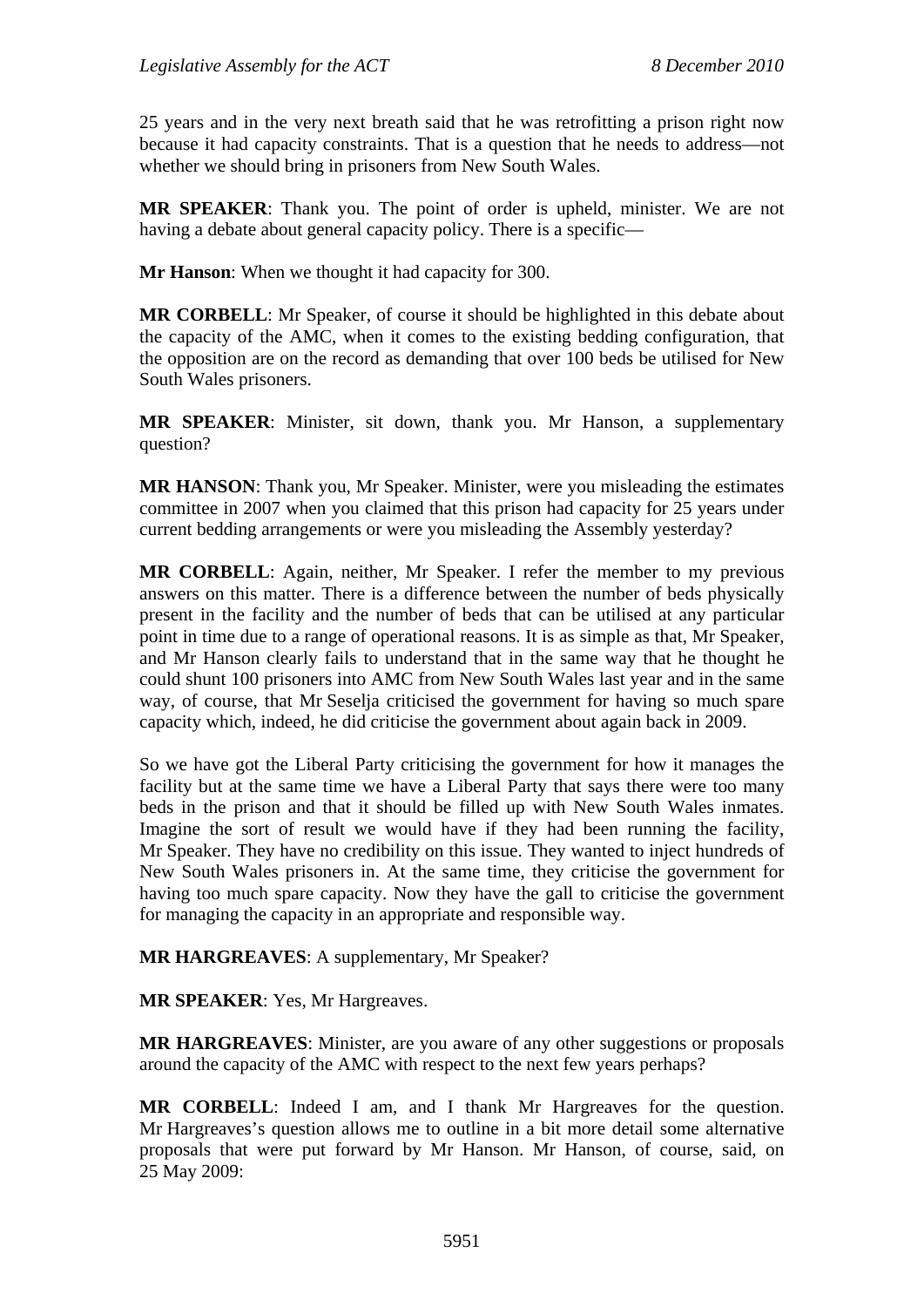Government should consider New South Wales prisoners at AMC.

Mr Hanson went on to say:

There will be over 100 spare beds at the jail once all of the ACT's prisoners are returned from NSW.

Mr Hanson seemed to assume that once all the New South Wales prisoners were returned to the ACT we would not have any more prisoners—that somehow there would be no further crime in the ACT, that there would be no-one else sentenced to custodial sentences in the ACT and that there were going to be 100 beds. This was the sort of simplistic and completely misjudged policy that we see from the Liberal Party—Mr Hanson assuming that once we had all the prisoners back from places like Goulburn and Junee there would not be any more prisoners sentenced to jail in the ACT. Well, you were wrong, Mr Hanson. You were wrong then and you are wrong now.

Of course, Mr Seselja did not help matters back on 27 January this year when he also called for additional prisoners to be housed at the AMC and said that we should seek funding and support from New South Wales to have their prisoners transferred here to the ACT. So as late as this year, 27 January this year, Mr Hanson is on the record saying that we should pick up the phone and speak to New South Wales and invite New South Wales to send their prisoners here.

**Mr Hanson**: I believed you had a capacity of 300, Simon—silly me.

**MR CORBELL**: Again, Mr Hanson, if you had been the minister—

**MR SPEAKER**: Minister, your time has expired.

**MR CORBELL**: you would have no room—

**MR SPEAKER**: Minister, your time has expired.

**MR CORBELL**: for more ACT prisoners.

**MR SPEAKER**: Mr Corbell, sit down. Mr Seselja, a supplementary?

**MR SESELJA**: Minister, will you provide the Assembly with updated projections of prisoner numbers in the ACT for the next 20 years?

**MR CORBELL**: I will take the question on notice.

## **Planning—master plans**

**MS BRESNAN**: My question is to the Minister for Land and Property Services and concerns the government's master planning processes and progress in determining community priorities. Minister, noting the motion passed in the Assembly on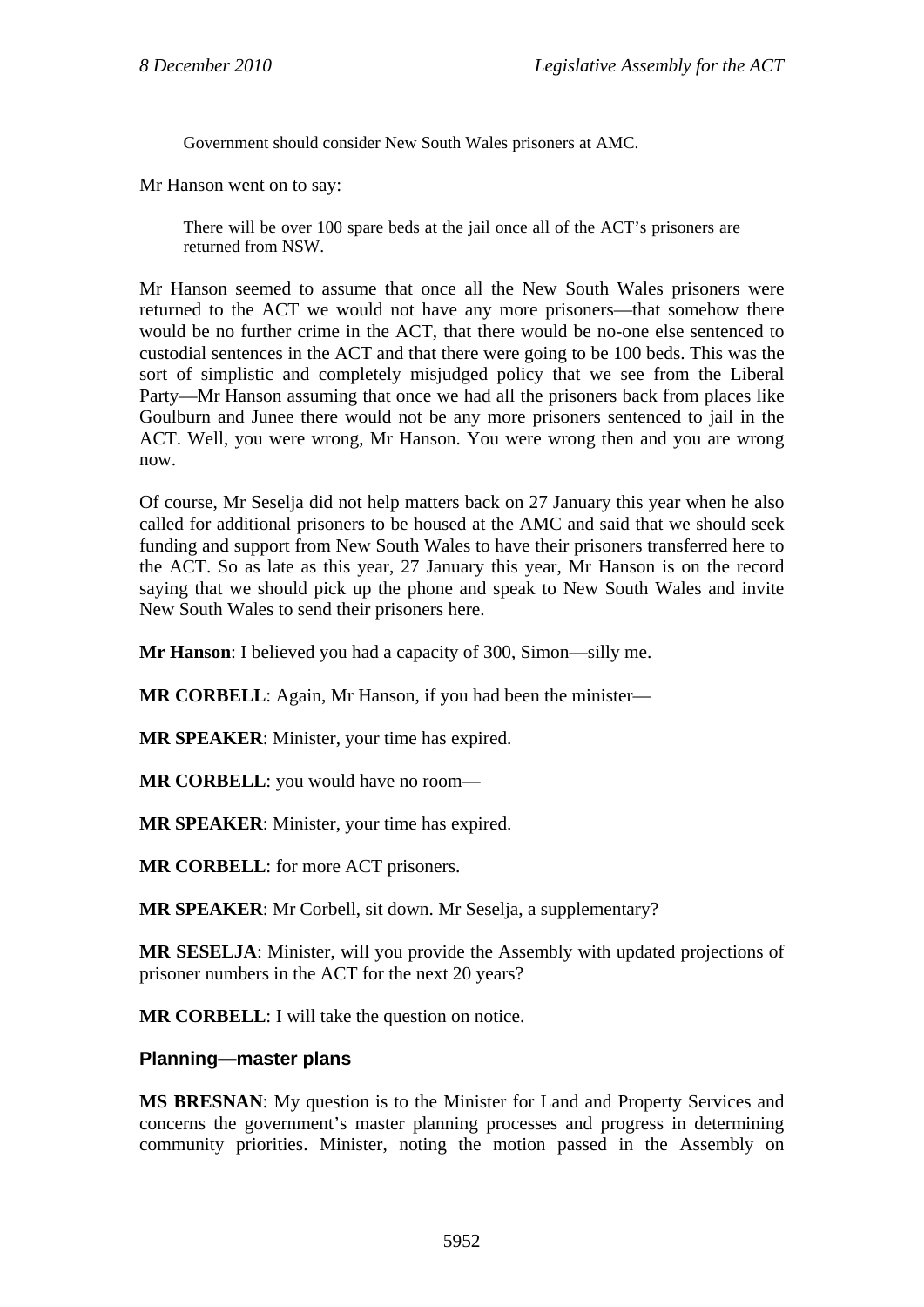25 August this year, when the decision was made last week to create a master plan for Hawker, did you consult with ACTPLA about whether it was a government priority?

**MR STANHOPE**: I thank Ms Bresnan for the question. Indeed, I think members in this place are very aware of the long history of consultation that there has been in relation to the Hawker shopping centre, consultation which has now extended for well over one year. It has been an extensive process. The government is aware of the range of views that have been expressed most particularly by retailers as well as residents. There is a friends of Hawker shops group, whom I met most recently. We have been engaged in consultation in public meetings and we are taking account of the strong views that have been expressed by a significant group of residents from the general geographic area. I met with them seeking a way forward that would hopefully allow us to arrive at an outcome in relation to proposals that had in their genesis the—

**Ms Le Couteur**: On a point of order, Mr Speaker, Ms Bresnan's question was quite precise: it asked if he had consulted with ACTPLA, not all these other organisations.

**MR SPEAKER**: Chief Minister, if you could come to the question.

**MR STANHOPE**: I will take the question on notice, Mr Speaker.

**MR SPEAKER**: Ms Bresnan, a supplementary?

**Mr Hanson**: How silly are you lot!

**MR SPEAKER**: Mr Hanson, order!

**Mr Seselja**: You are treating your coalition partners with contempt.

**MR SPEAKER**: Mr Seselja you are now on a warning as well for interjecting. Ms Bresnan, you have a question?

**MS BRESNAN**: Minister, will the Kambah Village and Hawker planning processes cost the \$200,000 that other master planning processes cost?

**MR STANHOPE**: I will take the question on notice.

**MR HANSON**: A supplementary question, Mr Speaker.

**MR SPEAKER**: Yes, Mr Hanson.

**MR HANSON**: Chief Minister, why is it ad hoc for Weston or queue jumping for Weston when a master plan is sought but not for Hawker?

**MR STANHOPE**: As I was explaining in relation to the context that I was providing to an earlier question, the government has been engaged at a number of levels for an extensive period of time with a community in relation to an upgrade of the Hawker shops. There is significant context. The negotiations, the discussions, the consultation, the engagement at Hawker have continued for probably somewhere in the order of 18 months.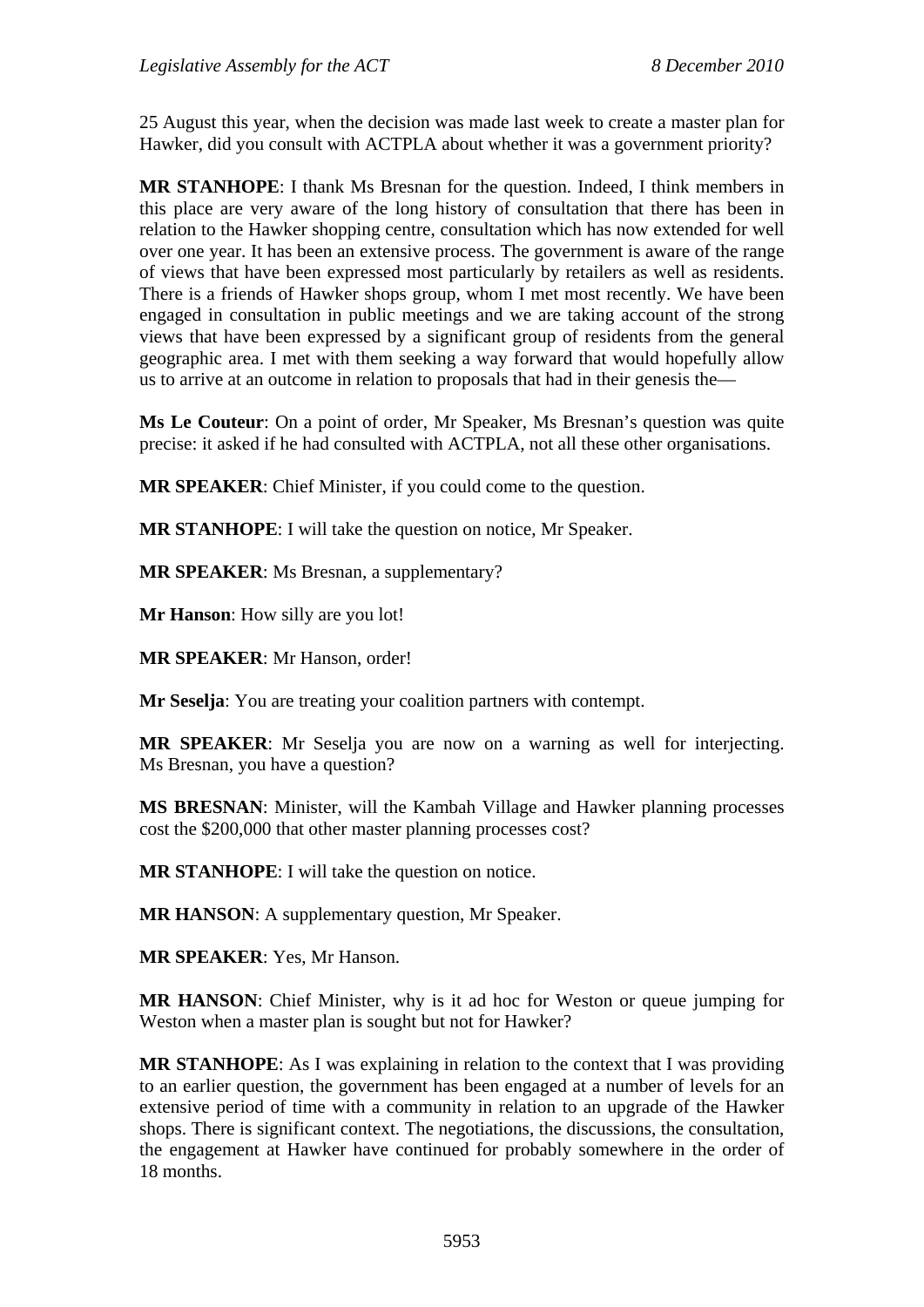There is nothing ad hoc about a process that to date has been pursued for about 18 months where there have been a significant number of community meetings, there has been a wide-scale and broad letterbox drop, there have been individual conversations and consultation with every one of the retailers and the tenants and those that actually use the Hawker shops on a daily basis. There has been extensive consultation, extensive engagement, public meetings, widespread communication of information, plans discussed in detail. After 18 months or thereabouts, having regard to the extensive consultation, the next step that has been taken is, I believe, reasonable and appropriate.

There is absolutely nothing ad hoc about moving forward a process that has been in place for somewhere in the order of 18 months, having regard to the views that have been gathered from all of the stakeholders and all of those engaged. We are in a consultative process and we are responding positively to the views that are being expressed.

**MRS DUNNE**: A supplementary question, Mr Speaker.

**MR SPEAKER**: Yes, Mrs Dunne.

**MRS DUNNE**: Chief Minister, wouldn't it have been less ad hoc if you had not put up the for sale sign without consulting with the community, would it have been less ad hoc if you had gone to a master plan before you put up the for sale sign, and would you not have saved the ACT taxpayer a considerable amount of money?

**MR STANHOPE**: There is a whole range of hypothetical suggestions or suppositions there. Really, it is impossible for me to respond to them.

# **Tourism—events and festivals**

**MR SMYTH**: My question is to the Minister for Sport, Tourism and Recreation. Minister, on 20 October 2010 the Assembly agreed to a motion that asked you to provide to the Assembly by February 2011 certain information and plans in relation to the tourism industry. Minister, what directions have you given to your department to prepare the information and plans that have been requested by the Assembly's motion?

**MR BARR**: Of course this work is whole-of-government, so it is being coordinated by the Chief Minister's Department, where Australian Capital Tourism sits. A number of elements of that work relate to the Land Development Agency and land release. So that is appropriately also within the purview of Land and Property Services. But I can advise the member that work is underway and we will report to the Assembly in the new year.

**MR SPEAKER**: Mr Smyth, a supplementary?

**MR SMYTH**: Thank you, Mr Speaker. Minister, what consultations have you or the various departments had with relevant organisations about plans for new attractions in the ACT?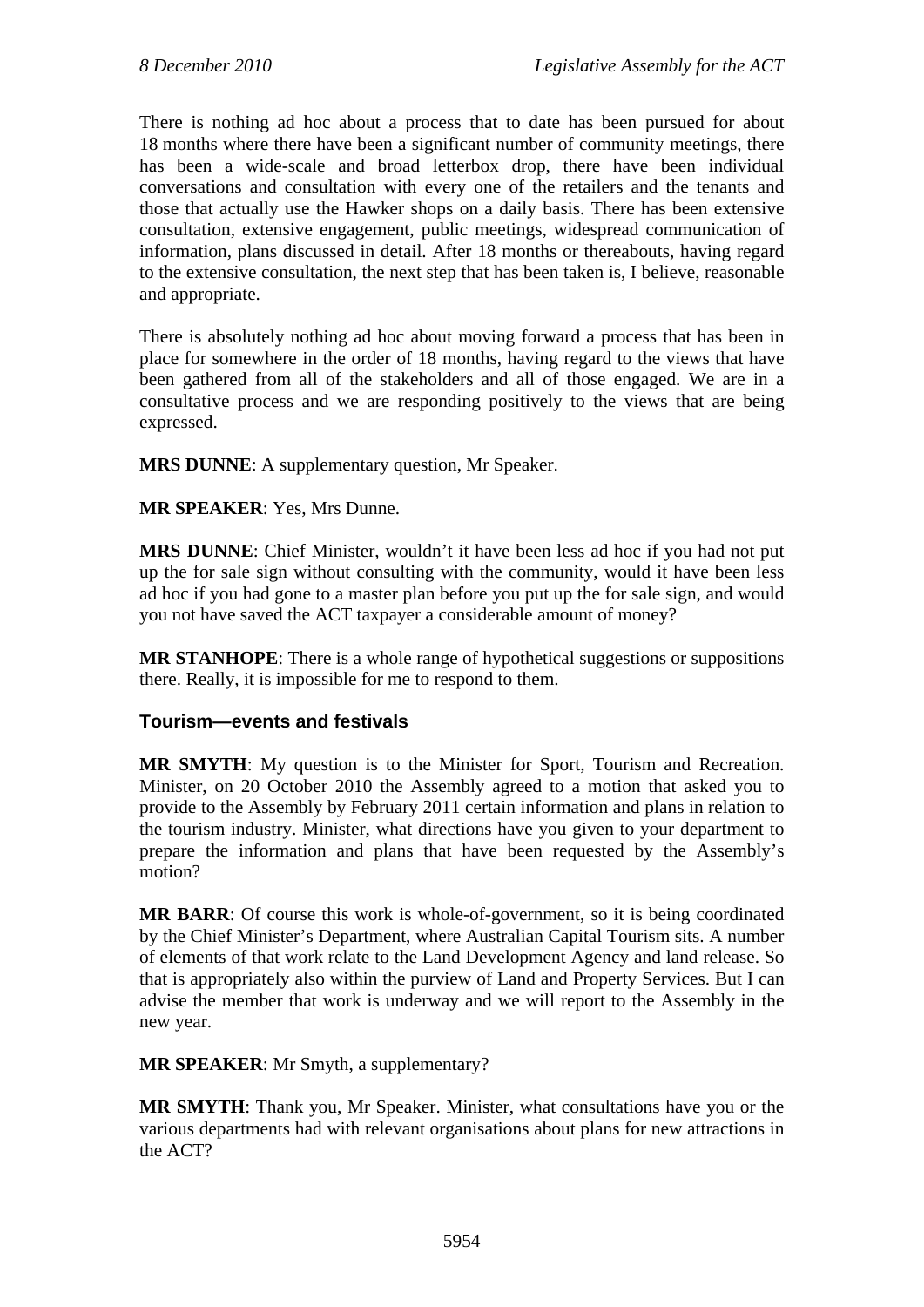**MR BARR**: A number of consultations. I take the opportunity as tourism minister to meet regularly with various stakeholders. In fact, I was at the Canberra Business Council's business, arts and tourism task force only yesterday morning.

**MR HARGREAVES**: A supplementary, Mr Speaker.

**MR SPEAKER**: Yes, Mr Hargreaves.

**MR HARGREAVES**: Minister, have you received unqualified support from those opposite in your attempts to bring significant tourism events to the ACT?

**MR BARR**: No.

**MR SPEAKER:** Mr Doszpot, a supplementary question?

**MR DOSZPOT**: Minister, what consultation have you had with relevant organisations about plans for the accommodation industry in the ACT?

**MR BARR**: I met only in the last seven days with the Canberra Business Council's business, arts and tourism task force and also with representatives of the National Capital Educational Tourism Project, most specifically in relation to the land release for low-cost accommodation for student groups. I think the auction for that land is next Wednesday. I continue to meet with relevant stakeholders across the tourism industry, and I look forward to continuing that engagement into the future.

## **Housing—affordability**

**MS PORTER**: Mr Speaker, my question, through you, is to the Chief Minister. Chief Minister, CHC Affordable Housing has been a key player in delivering a number of government affordable housing initiatives. Can you detail the activities of CHC since its expansion in 2007?

**MR STANHOPE**: Thank you, Ms Porter, for the question. As members are aware, the ACT government released an affordable housing action plan in 2007.

*Opposition members interjecting—* 

**MR STANHOPE**: Just to refresh my memory, Mr Speaker, has anybody been warned today, by any chance?

**MR SPEAKER**: Thank you, Chief Minister.

**MR STANHOPE**: As part of the plan, CHC Affordable Housing was required to deliver 500 dwellings for affordable sale and 500 for affordable rental over 10 years. The government elected to support CHC in this target by entering into a five-year, \$50 million finance agreement and a transfer of assets to the value of \$40 million. The affordable housing action plan provided a framework for CHC to increase the supply of affordable housing for sale and rent to those on low and moderate income levels and established a clear set of expectations in relation to the company's performance.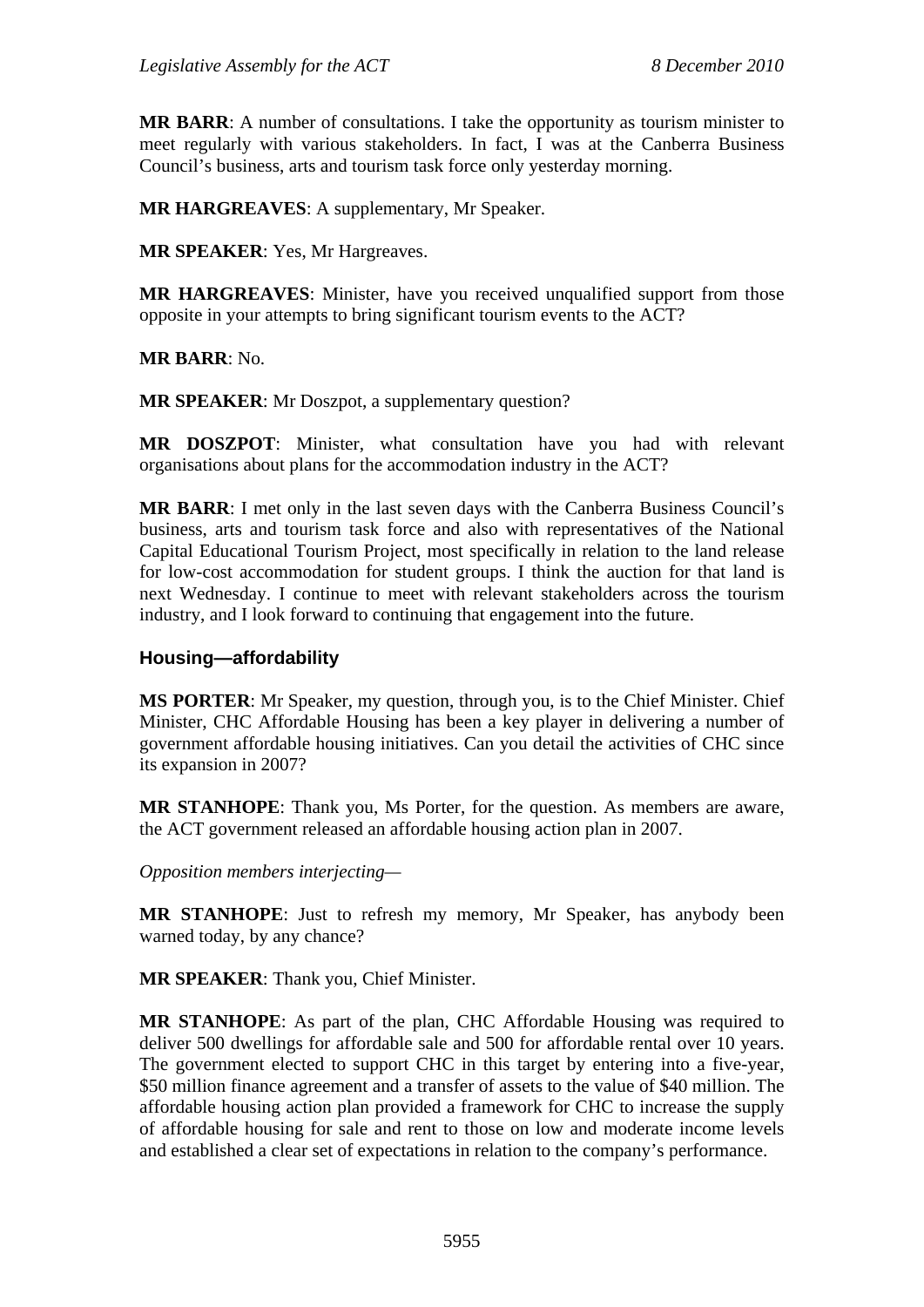Under a 30-year loan agreement commencing in 2008, a \$50 million loan facility was made to CHC, with repayment of principal required by 2018. To date, CHC has drawn down \$43 million, with the remaining \$7 million to be drawn down in 2010-11 and has paid \$2.3 million in interest. As at 30 June 2010, CHC had delivered 101 dwellings for affordable sale and 110 for affordable rental since the loan commenced. In terms of rebates, CHC has provided approximately \$4 million in rental subsidies to eligible tenants since 2007.

Consistent with its mission and its not-for-profit status, CHC provides rental housing on a concessional basis to eligible tenants. The company's tenancy composition consists of a number of models: public rebated rent; affordable housing, 74.9 per cent of market rent; and national rental affordability scheme, 74.9 per cent of market rent. The public rebated rent model is available only to tenants who had tenure at the time the ACT government transferred stock to CHC. The affordable housing model is capped at 74.9 per cent of the market rent of the property. The majority of CHC's new dwellings receive subsidies under the national rental affordability scheme.

The legislation was introduced in 2008, as members would be aware, by the commonwealth government. To support CHC's charitable status, CHC has adopted a consistent rental policy of charging 74.9 per cent of the market rent.

All new housing vacancies are offered at affordable housing rates or under commonwealth NRAS arrangements. The total rent subsidy provided by CHC to its eligible tenants in 2009-10 was \$1.39 million, compared to \$1.3 million in 2008-09. In this regard, the rent subsidy is comprised of \$1.29 million for public rebated tenants and \$100,000 for affordable housing tenants. The company has a varied housing stock portfolio, comprising detached houses, dual occupancy, group houses and apartments. Given the diversity of the portfolio, the stock count, based on property title, does not necessarily reflect the tenantable areas. As at 30 June 2010, CHC had a total of 229 tenantable areas.

**MS PORTER**: A supplementary, Mr Speaker.

**MR SPEAKER**: Yes, Ms Porter.

**MS PORTER**: Thank you. Chief Minister, what recent initiatives has CHC Affordable Housing undertaken?

**MR STANHOPE**: I must say CHC has a most commendable record of achievement since its establishment and I do acknowledge again the role of Ross Barrett, the chair, in its amazing record of achievement and the level of activity that it is currently delivering.

In December 2009 CHC completed development of a 19-unit development in Gozzard Street, Gungahlin. The development consists of 19 individual title residential units distributed within a single three-storey building. The accommodation composition consists of 11 one-bedroom and six two-bedroom units, with two three-bedroom top floor units. In January 2010 CHC completed its development in Holt, comprising 24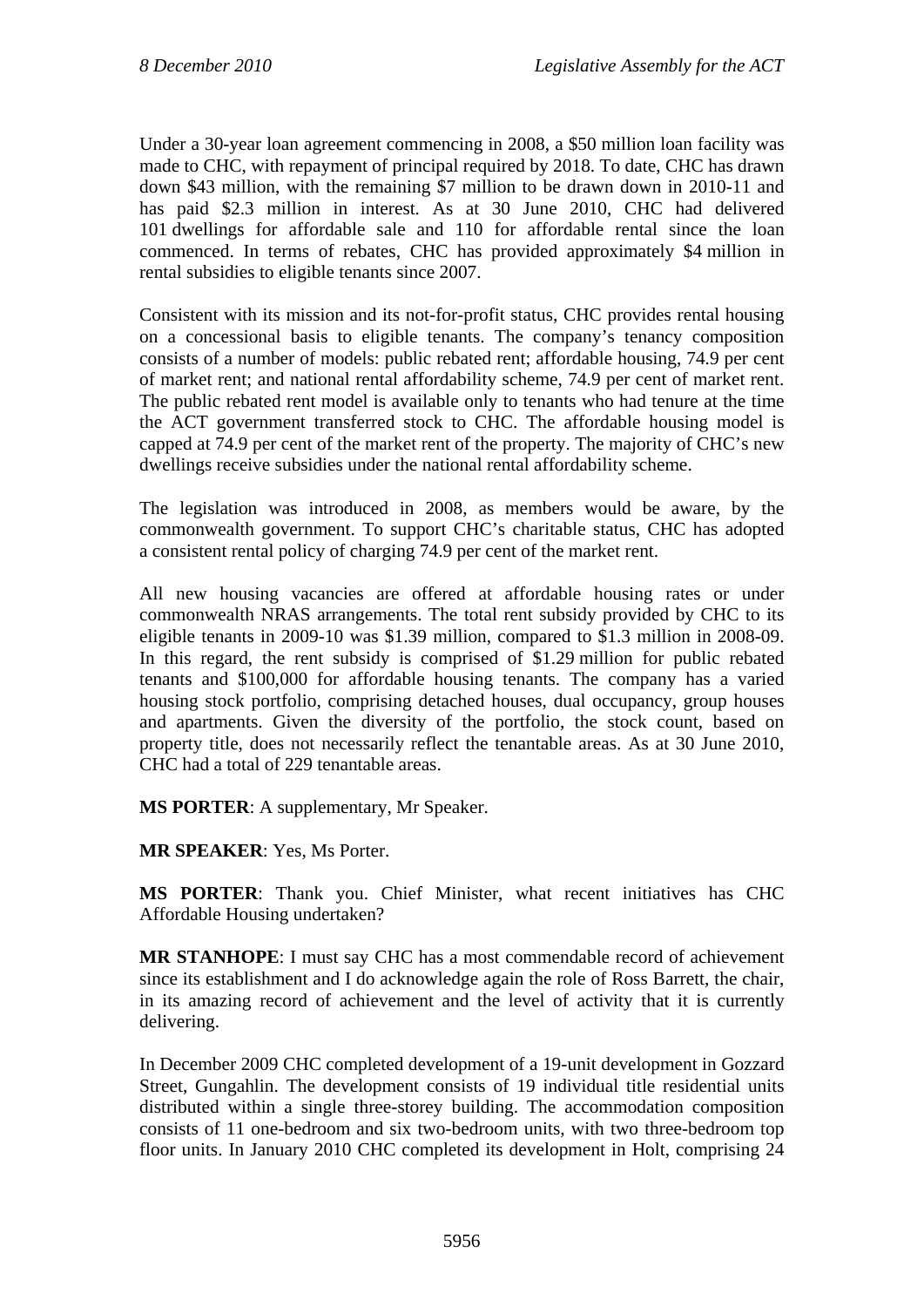individual titled residential units distributed within two two-storey buildings. The accommodation consists of 16 one-bedroom and eight two-bedroom units.

In May CHC opened its "Grace" development at Forde. Located close to schools and shops, the development consists of 10 one-bedroom and 10 two-bedroom units distributed within a three-storey building. The development is very innovative and has very significant sustainability.

In November 2010 CHC opened its "Edge" development—and I was very pleased to be associated with that, just in the last week—in Franklin. This \$27.4 million development consists of 104 units comprising a mix of single-storey, one and two-bedroom units and double-storey three-bedroom units. The development averages an energy rating of six stars across the 104 units. The purchase price on release started at \$279,000 for one bedroom, up to the low \$400,000s for three-bedroom, two-storey terraces. Sixty per cent, 62 of the 104 units, were sold below the affordable housing threshold. All units have been sold, including 41 to first home buyers.

**MR COE**: A supplementary, Mr Speaker.

**MR SPEAKER**: Yes, Mr Coe.

**MR COE**: Chief Minister, what impact has the centralised social housing waiting list, whether it be direct or indirect, had on the CHC?

**MR STANHOPE**: I am not sure that it is reasonable to suggest that it has had any effect on the CHC at this stage, though it is efficient and would have an effect in relation to efficiencies that have been achieved across the board and efficiencies that can be achieved by all of those agencies and all of those organisations within the ACT that are involved in providing public, community or social housing, however described. It certainly has contributed to far more efficient management of housing needs and housing tenants, most particularly prospective housing tenants, across the board in the ACT.

I might just add, and I thank Mr Coe for giving me the opportunity, that CHC's capacity, exhibited through the level of development, access to NRAS, the capacity for a single management capacity and the access to, I have to say, an innovative, new approach to affordability delivered most particularly here in the ACT, and only in the ACT, through land rent, have also played a significant part in enhancing the capacity of CHC to work with the government and the community to provide affordable and accessible housing for those Canberrans that do struggle to actually meet some of the costs and pressures of homeownership or indeed of housing.

It is interesting, and I am sure members would be interested to know, that CHC has been able to utilise the land rent scheme most effectively and efficiently. I think it now has somewhere in the order of 77 land rent scheme blocks that it is currently delivering or proposes to deliver housing on shortly. Land rent, combined with the NRAS scheme and CHC's mission, has been particularly useful or successful in—

**MS BRESNAN:** A supplementary, Mr Speaker.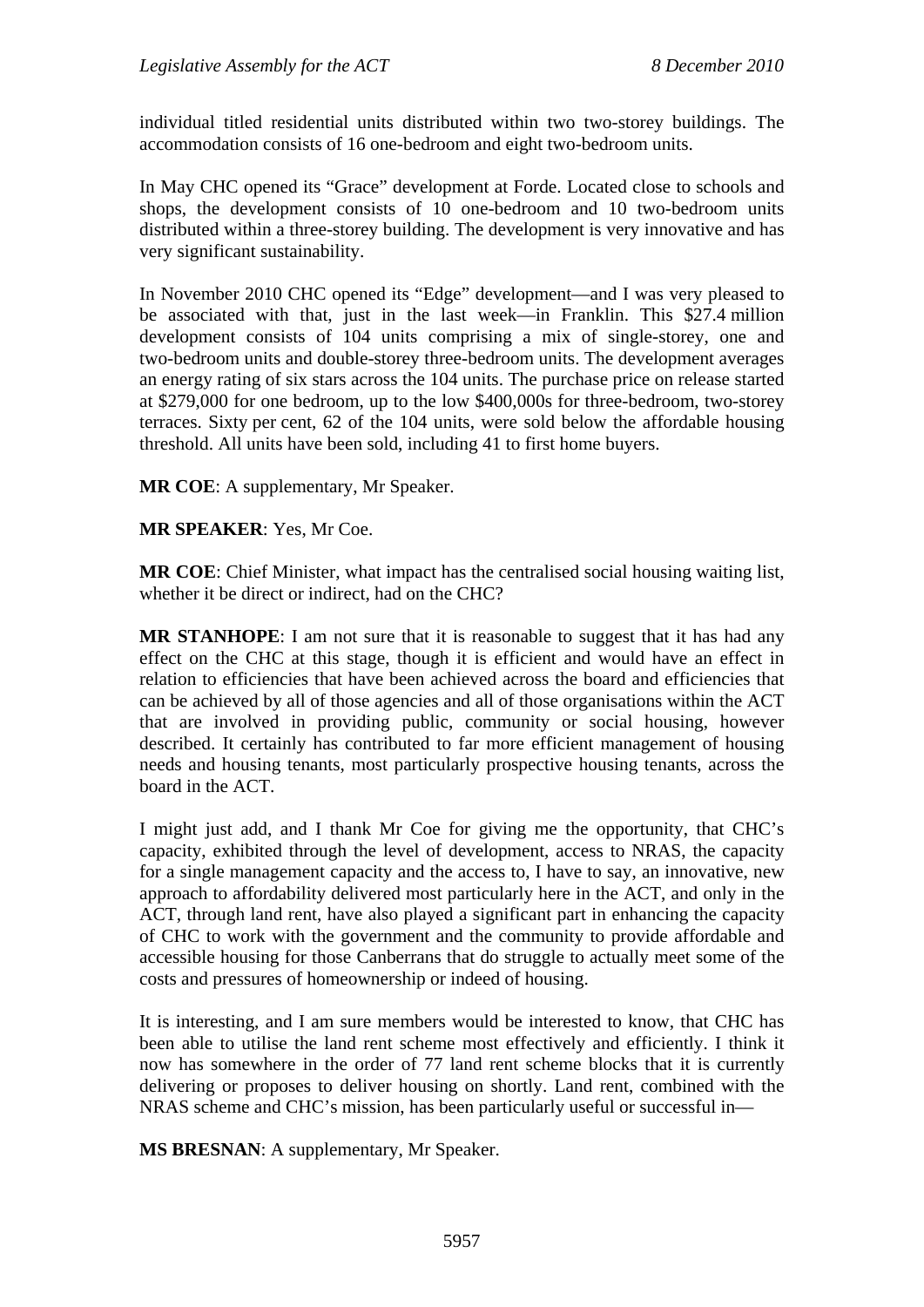### **MR SPEAKER**: Yes, Ms Bresnan.

**MS BRESNAN**: Thank you, Mr Speaker. Chief Minister, are CHC properties affordable for people on low incomes or for one or more people on median incomes?

**MR STANHOPE**: I think members are aware of the hierarchy that applies in the ACT in relation to housing. For those Canberrans on low incomes that have difficulty accessing housing as a result of other pressures that they are experiencing and the cost of the private market, of course, they have access to the largest public housing infrastructure suite in the whole of Australia. The ACT—at around nine per cent, with 11½ thousand units in public housing—does twice as much as any other government in Australia in seeking to meet the needs of those within the last quintile in expenditure or income in Australia.

It should always be remembered in any discussion around issues of affordability and social housing in the ACT that we, at around nine per cent, with the stock of ACT public housing, are the largest providers of public housing in Australia by far. I understand that in Victoria, for instance, 3½ per cent of housing in Victoria is public housing. I understand in New South Wales that the figure is somewhere in the order of four per cent. In the ACT it is around nine per cent, at 11½ thousand.

So any discussion around the availability or the provision of affordable housing within the ACT has to take account of the enormous effort that this jurisdiction, under successive governments, has put into the provision of public housing. We accept that, over and above those that do not meet the threshold—and this goes to Ms Bresnan's question—that there is another large quintile of Canberrans, a significant quintile, that still are in significant housing stress. That is why we are pushing so aggressively all of the actions under the national housing action plan.

I ask that all further questions be placed on the notice paper.

# **Supplementary answer to question without notice Alexander Maconochie Centre—capacity**

**MR CORBELL:** I wish to follow up on some questions asked by Ms Bresnan and taken on notice yesterday. Ms Bresnan asked me what proportion of prisoners are eventually given a non-custodial sentence and what impact this has on capacity. The answer to that question is, as recorded in the latest ABS criminal courts in Australia statistics, that 65.8 per cent of defendants coming before the court in the ACT are found guilty. Of these defendants, 85.5 per cent received non-custodial sentences. Data on the number of defendants who are remanded in custody prior to finalisation of their cases is not immediately available.

In relation to what is the breakdown of prisoner demographics, which was the other question asked of me by Ms Bresnan yesterday, I can advise the member that as of 7 December this year there were 85 remand prisoners, 77 males and eight females, and 134 sentenced prisoners, 129 males and five females. The total number of prisoners at the AMC is 219, with 206 males and 13 females.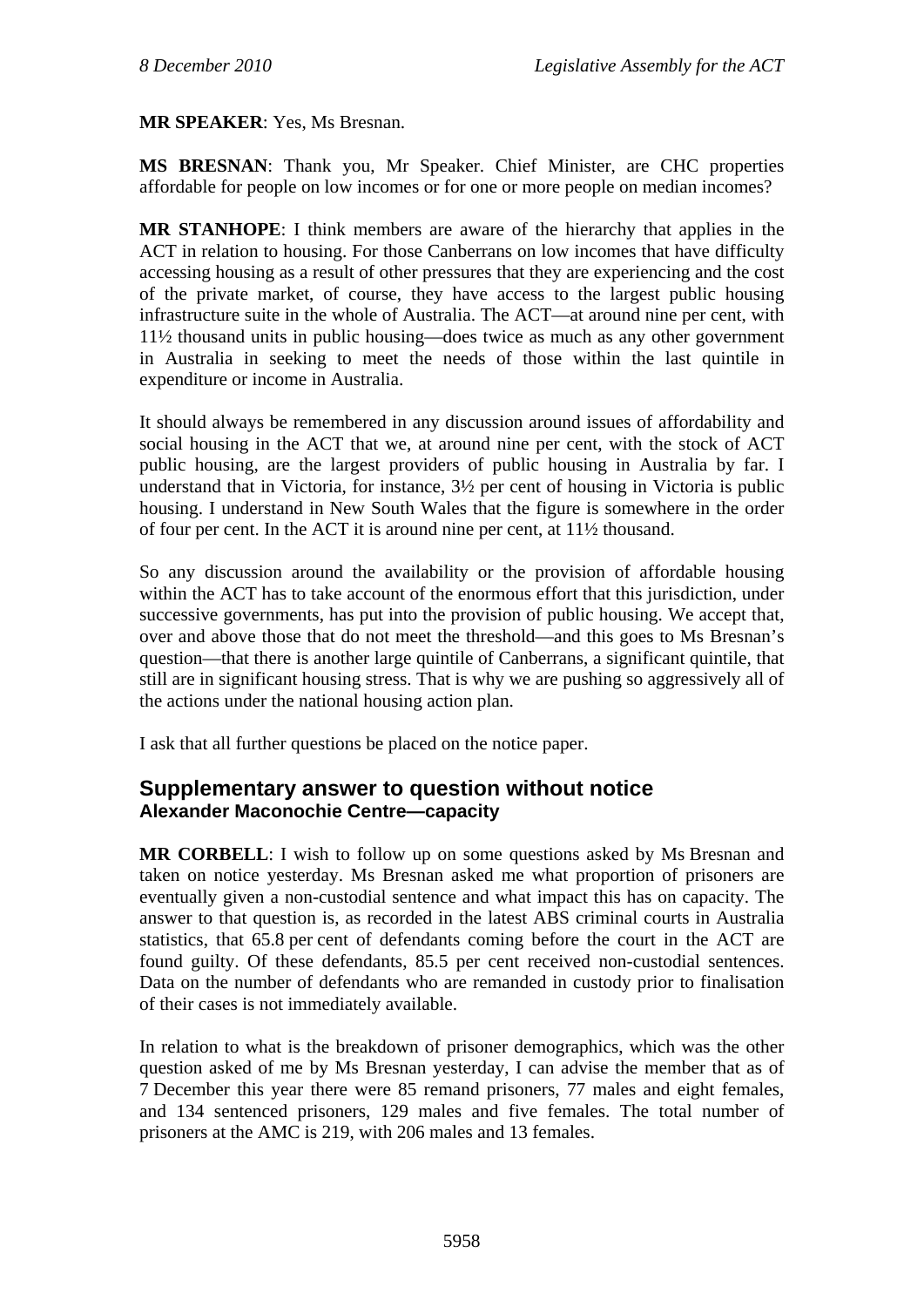### **Papers**

**MS LE COUTEUR** (Molonglo), by leave: I present the following papers:

Animal Welfare Legislation Amendment Bill 2010—

Exposure draft.

Explanatory statement.

I seek leave to make a statement.

Leave granted.

**MS LE COUTEUR**: At the beginning of 2010 I spoke in the Assembly about a variety of animal welfare issues. I spoke about problems with pet stores and the commercialisation of animals, impulse buying, unscrupulous breeding, puppy farms, desexing, abandonment and euthanasia, and the advertising of animals. I concluded by saying that the Greens were looking into legislation that would address these problems.

Now, at the end of this year, I am very pleased to be able to table the exposure draft of that legislation, which I hope will go towards making a significant improvement to these problems. I am also tabling explanatory and discussion material to accompany the bill.

In developing this work, I and my office have consulted widely with groups and individuals, but we look forward to further comments from the community and from groups and individuals who are interested in this issue. The consultation period is until 22 February so I look forward to being in a position to bring this legislation forward in the first half of 2011.

The ACT has an ongoing program with overbreeding and abandonment of companion animals which results in the suffering and euthanasing of animals as well as burdening the resources of animal welfare organisations and the government.

Thousands of companion animals are abandoned each year in the ACT. During the 2009-10 financial year the ACT RSPCA alone was presented with 1,670 dogs or puppies and 2,748 cats or kittens. This means on average the RSPCA is presented with over 12 cats or dogs every day of the year. In addition, during the same year the ACT Domestic Animal Services processed 2,050 stray or abandoned dogs. The above figures do not include animals that are rescued and rehomed by other volunteers and volunteer groups in the ACT.

Of course, it is not always possible to rehome every animal accepted by animal shelters, although the rate of rehoming in the ACT is currently very good compared to other Australian jurisdictions. Every year, unfortunately, hundreds of animals have to be euthanased. In 2009-10, for example, the RSPCA had to euthanase 1,183 cats and 98 dogs.

Many animals are abandoned because they were bought on impulse, often as cute puppies or kittens in pet store windows, without the purchaser fully thinking through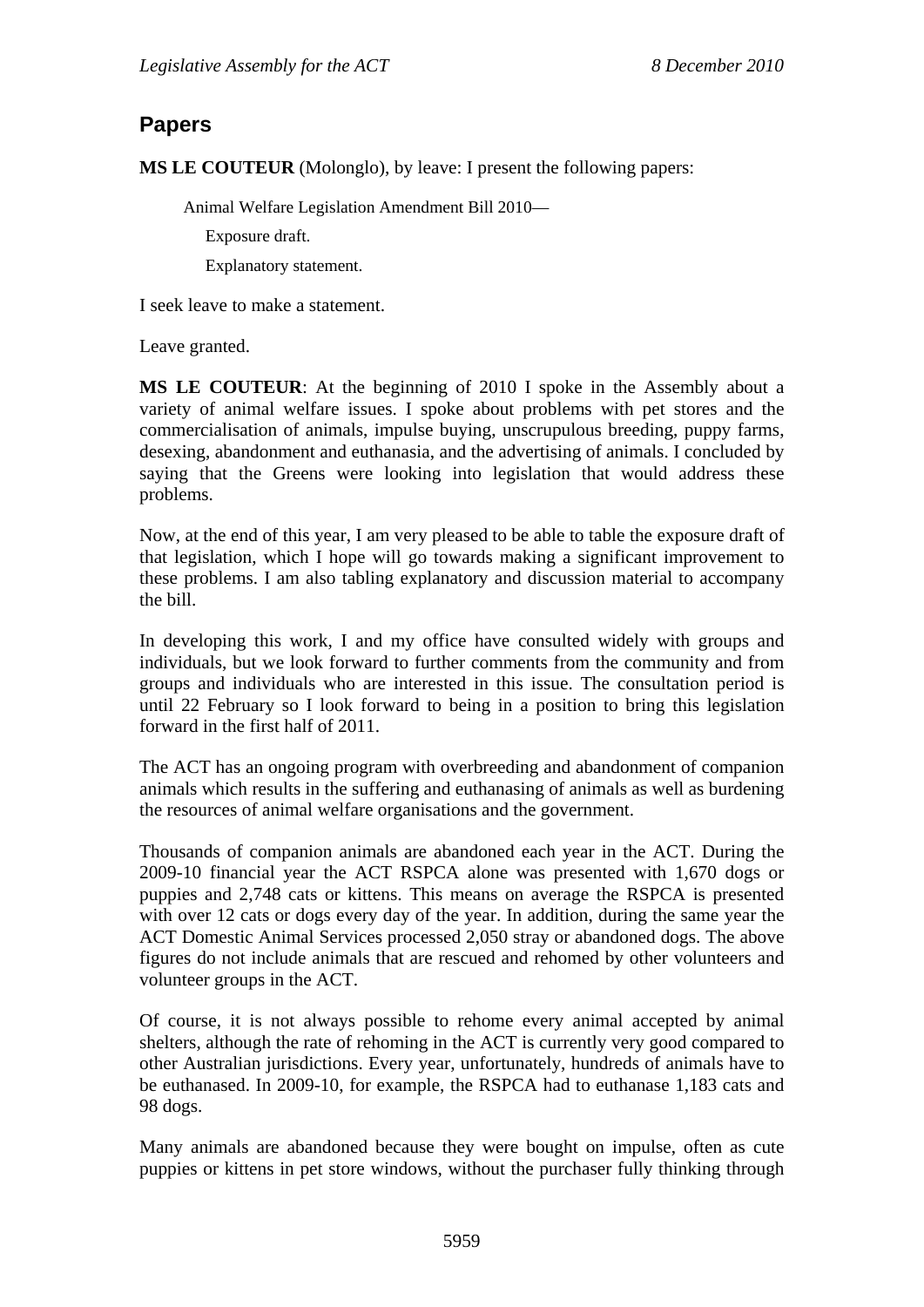or understanding the animal's needs or costs. In cases where puppies or kittens are not sold quickly enough, pet stores tend to use discounting or other marketing measures in order to ensure sales, which is a practice that is likely to encourage impulse buying.

Animal welfare laws are not adequate to protect cats and dogs and other pets from being treated as commodities, as happens in pet stores. Pet stores are part of a profit-making industry focused on creating a demand for animals and benefiting from the impulse buying of young animals.

One area of particular concern is that there is nothing to prevent pet shops from acquiring their stocks from intensive puppy-breeding facilities. These are usually called puppy farms but in fact they are areas where dogs are bred in horrible conditions solely for the purpose of sale and with little or no consideration given to their welfare. They are basically factory farms for dogs. It is yet another sad situation where animals' welfare is compromised for profit.

Pet stores have also been exposed for keeping and selling animals in poor conditions. An undercover RSPCA investigation into a pet store in Sydney this year documented frequent breaches of animal welfare codes of practice in a range of areas including welfare, selling, sourcing—that is, where the animals were bred—hygiene, neglect and nutrition. Some of the footage from this investigation was aired on a television news program recently.

The exposure draft of the bill which I table proposes a number of initiatives to deal with these problems and I will outline them briefly. I encourage all members to look at the exposure draft and the accompanying material.

Firstly, the bill proposes introducing mandatory licences for cat and dog breeders to ensure that they meet proper standards of animal welfare and to stamp out unethical breeding operations. This will be accompanied by mandatory conditions which breeders must meet that will maximise animal welfare. It also proposes a code of ethical breeding with which breeders must comply.

Secondly, the bill proposes banning the sale of cats and dogs from stores and markets, with limited exceptions for animals being sold on behalf of animal welfare organisations and shelters. As I have said, there is no reason why someone needs to buy a cat or a dog from a store or market when there are numerous welfare issues which result from the continuing commercialisation of animals through stores, and where there is, fortunately or unfortunately, an ongoing and continuing supply of cats and dogs from the RSPCA and other similar organisations.

The bill also introduces additional requirements on the selling of animals, including the mandatory provision of care information to all buyers, the banning of the display of animals in store windows and restricting the sale of animals to children. The bill restricts the advertising of animals for sale except by approved sellers. There are exceptions, however, for people who are rescuing and rehoming animals or are simply trying to sell their home pets because they are, for example, moving home.

Due to the requirement to gain approval from the registrar to advertise multiple sales of cats and dogs, this regime is expected to prevent unregulated backyard breeders from advertising animals for sale. The registrar will be able to monitor advertising by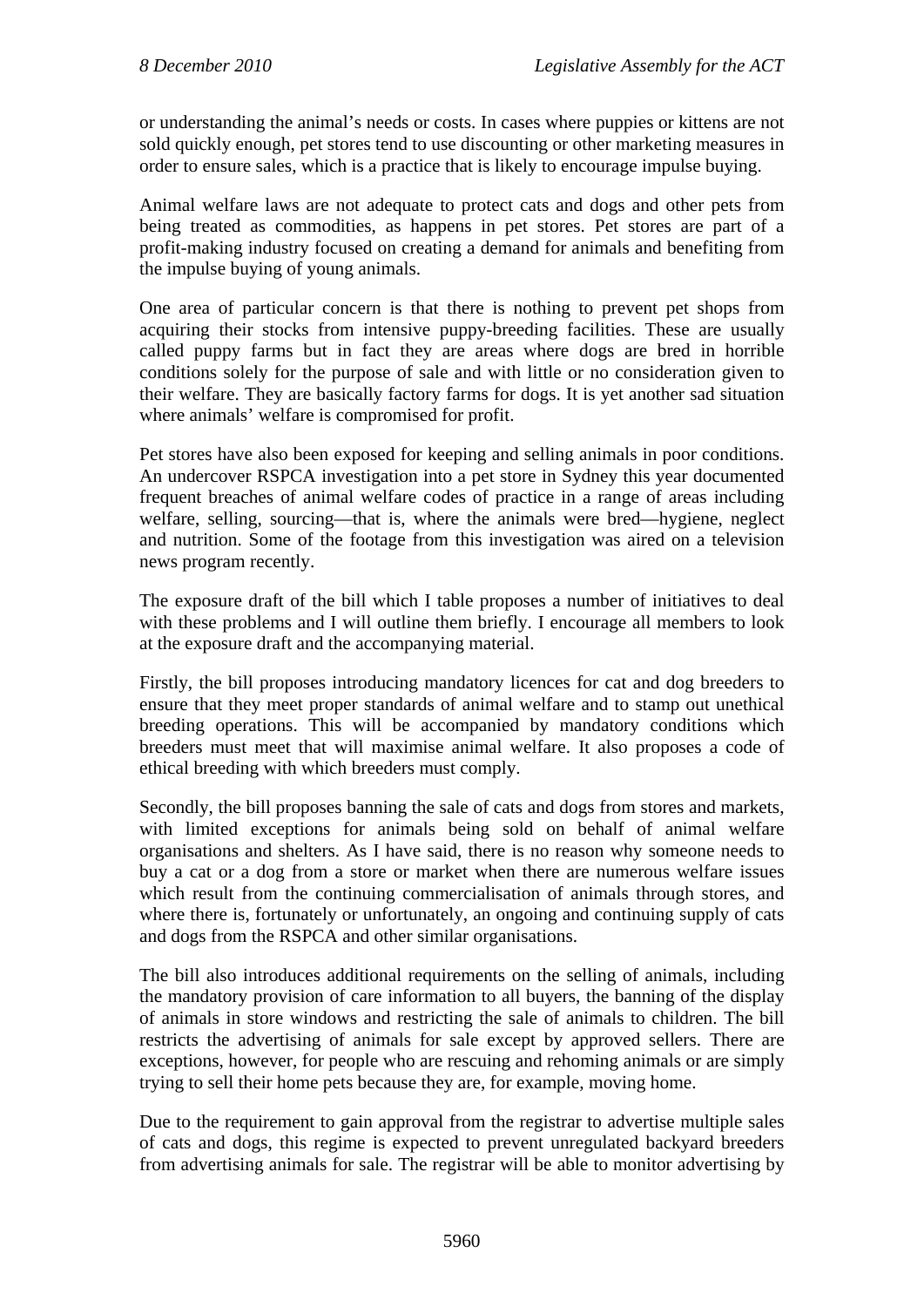people who are not registered breeders or sellers and it can identify and investigate suspicious sellers.

Importantly, the bill also proposes a new system of traceability by the existing cat and dog microchips. This will allow all cats and dogs to be traced back to their original breeders. It will allow, for example, investigators to target a breeder's premises because they will be able to find out who the breeder is if a large number of animals with the same problems, diseases or genetic defects, for example, come from the same breeder.

In the case of cats or dogs acquired from someone other than an authorised seller—for example, a breeder in another jurisdiction—the owner must record the details of that breeder in the microchip. They will be required to record the breeder's name and home or business address, the breeder's ABN, if any, and any details of the breeder's licence or permit that is registered with another jurisdiction. This requirement is intended to allow record keeping of animals from out of state and will also facilitate cross-jurisdictional reporting. It is likely to discourage bad breeders from other jurisdictions selling to the ACT.

The draft bill changes the existing desexing laws so that all dogs and cats must first be desexed before they may be sold. Undesexed animals are one of the key problems causing overbreeding and abandonment of cats and dogs. This proposal is expected to dramatically reduce the number of undesexed animals and significantly alleviate overbreeding and abandonment problems in the ACT.

The draft bill proposes to increase the available monetary penalties for animal cruelty offences to move the ACT from being the jurisdiction with the lowest available fines to having average fines for an Australian jurisdiction. The Greens believe that the community feels very strongly about animal cruelty offences and that laws routinely undervalue animals. The proposed increases in fines are intended to bring the law more into line with community sentiment and to offer stronger deterrents and options for penalty payments.

Lastly, the bill proposes to outlaw sow stalls and farrowing crates so that only free-range pig farming may occur in the ACT. This will ensure that the ACT allows only humane farming of pigs, if that exists. There are, of course, currently no intensive pig farms in the ACT so the changes will not impact on existing farms but will ensure that intensive pig farming does not start in the ACT in the future. It is also going to contribute towards a national push to end factory farming of animals.

In June 2010 Tasmania became the first jurisdiction in Australia to announce a ban on sow stalls. The Tasmanian government has agreed to implement a phase out of sow stalls with a total ban by 2017. Under my bill, a ban on intensive pig farming would begin straightaway. We would then be the leading jurisdiction and this would make a significant contribution towards a national ban on these methods of farming.

In summary, this bill will improve the welfare of companion animals, in particular by addressing problems of overbreeding and animal abandonment. It will help prevent animal cruelty and ensure that animal cruelty laws recognise the significance of animals as sentient creatures. It will also help to protect farm animals from the most inhumane intensive farming practices.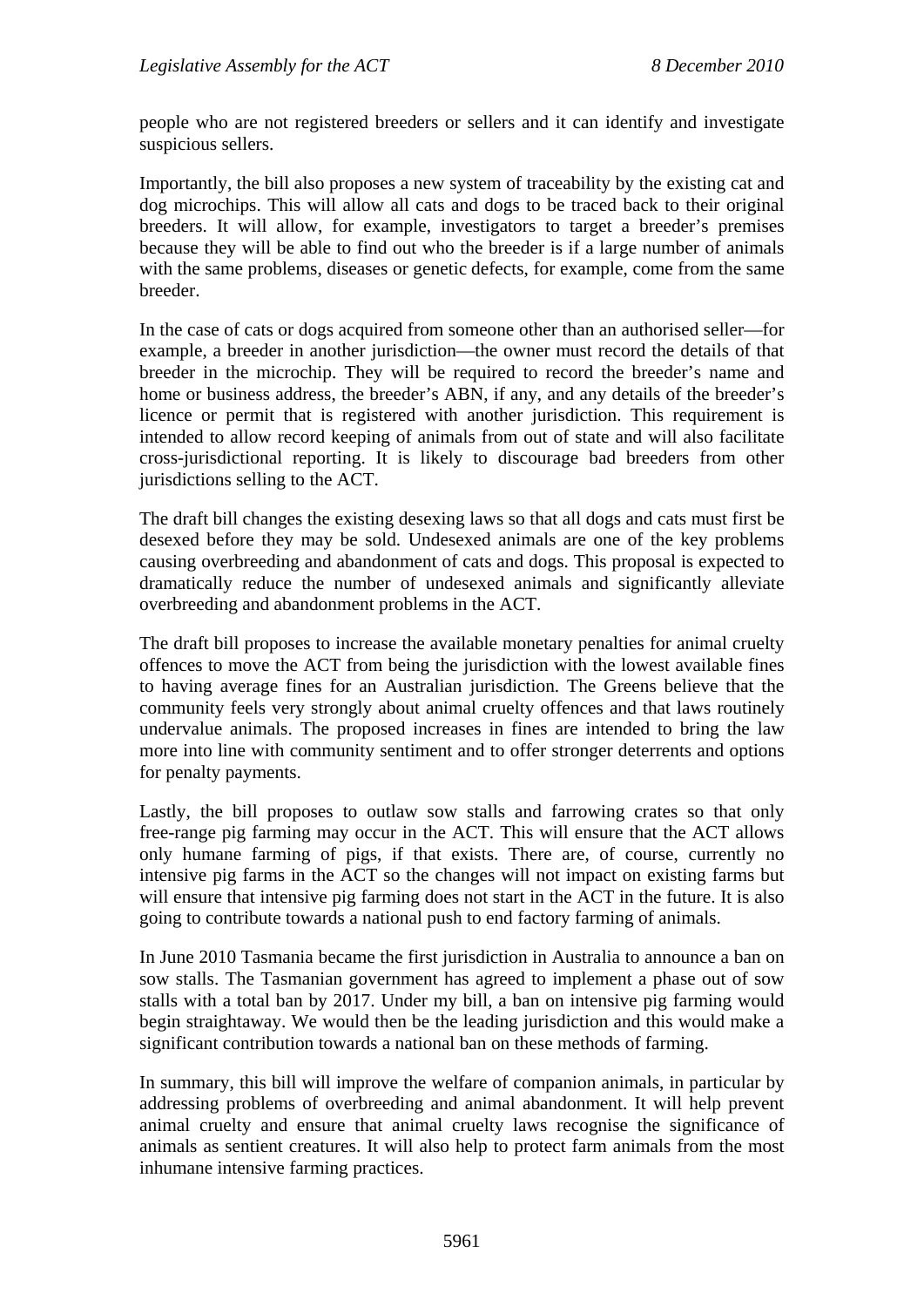In my speech at the beginning of the year I also said that I looked forward to working with members of the government and the opposition on these issues and I repeat that invitation. With the tabling of this exposure draft I hope that members of the Assembly will look at the issues and become engaged and that we can pass a bill in the first half of next year that will have the approval of all parties.

# **Canberra Hospital—obstetrics unit**

Debate resumed.

**MRS DUNNE** (Ginninderra) (3:16): I welcome reluctantly and I suppose with a little disappointment the fact that we have to revisit this issue today, but I congratulate Mr Hanson for his persistence and fortitude on behalf of those members of staff at the Canberra Hospital obstetrics unit who have been the victims of varying degrees of bullying. It is worth noting that Mr Hanson has been the standard bearer for a fair go for these people. It is unfortunate that we are having to debate this issue again today, because we have ended up in what is essentially a Stanhope government cover-up of the issue, which is being aided and abetted by the Greens as manifested by Ms Bresnan's amendment to Mr Hanson's motion, which we will not be supporting.

We need to put this in context. We in the ACT, by the minister's own admission, have had a war in obstetrics for more than 10 years. It has been spoken of as creating a toxic culture at TCH in the women's and children's health area. People have spoken of being victimised and ruined by this toxic culture. It is interesting that, reflecting on some of the things that we touched on this morning in the debate about the Bimberi Youth Justice Centre, the same words of toxic culture could have been used in that debate as well and possibly will be used later in the day in that debate.

It is really puzzling—I listened to the minister try to defend the indefensible on radio earlier this week when she spoke about how the Public Interest Disclosure Act works and how her hands were tied. She was pretty much defending the indefensible. Her performance was very poor indeed, and the slap that she received from the listening community by way of call-ins and text messages show just how unconvincing and how poor her performance was.

It raises the question: what has the minister got to hide when it comes to the toxic culture that has been created by, in her own words, a 10-year war in obstetrics? Is there something the minister is trying to hide? Are there some relationships that the minister thinks are too close for comfort? If the minister is not trying to hide something, she is actually helping, aiding and abetting—as are the Greens by moving this amendment today—in victimising every manager at the Canberra Hospital. Everyone is being tarred with the same brush.

Because the government cannot or will not put out there what the recommendations are and what the measures that need to be taken are, we cannot clear the air. The community and this Assembly should be able to monitor what is happening, and, if it is working, we should congratulate people for achieving results. But because none of this is open, everyone is under a cloud. That is unfair to the vast majority of people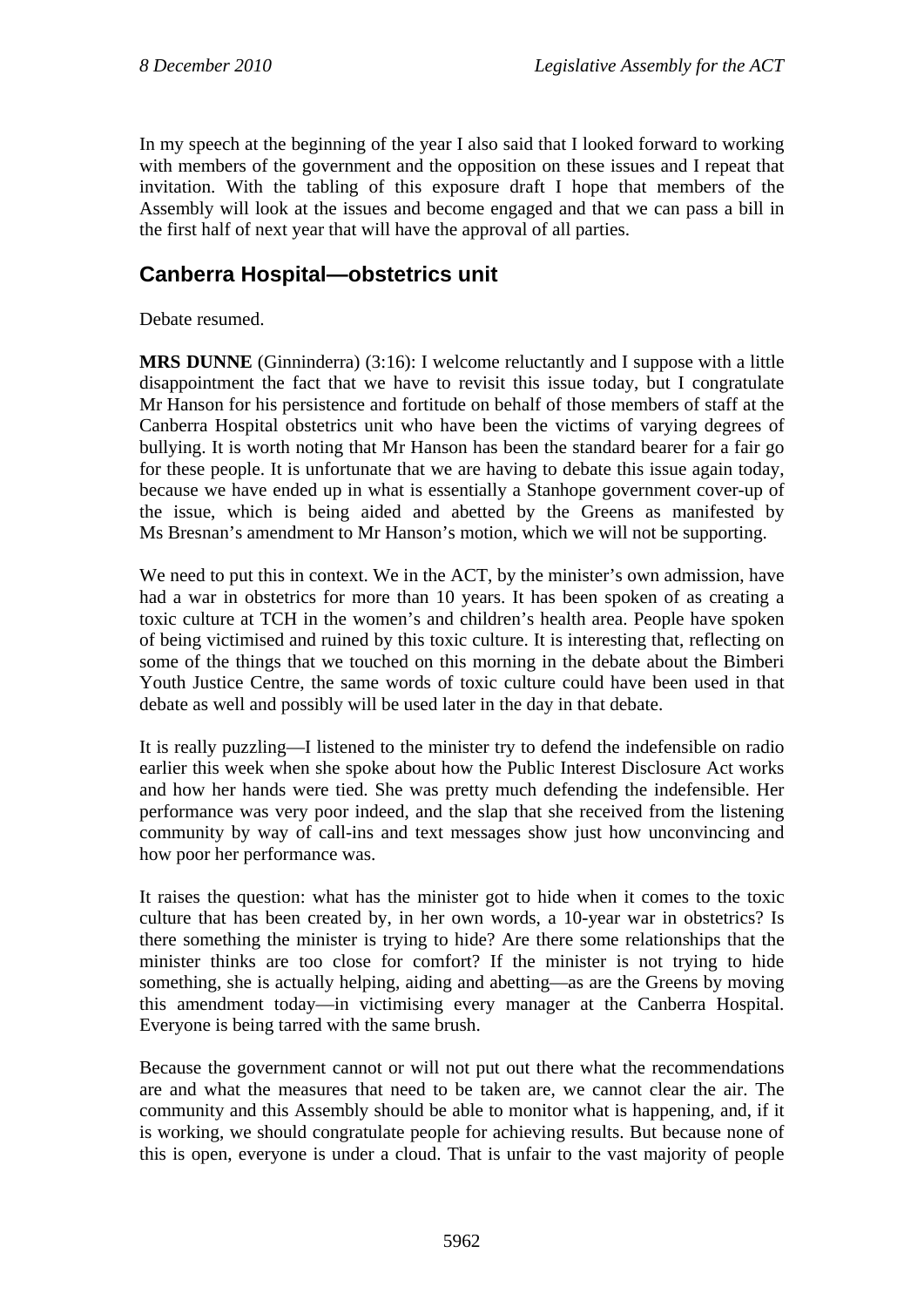who are innocent of bullying and innocent of contributing to the toxic culture in health and obstetrics.

**Ms Porter**: You do want to know who it is, then. You do want to know.

**Ms Gallagher**: You do want the individuals.

**MRS DUNNE**: I do not particularly want to know. The community needs to be satisfied about what actions are being taken and whether those actions are being carried through. What are the recommendations that have been made by this PIR? The Assembly cannot know; the community cannot know. So the Assembly and the community cannot monitor and follow it up. The minister sits there saying, "I've got nothing to hide." Well, her actions say something else. She can say, "I've got nothing to hide," but her very actions say something else.

**Mr Seselja**: She's going to great lengths to hide it.

**Ms Gallagher**: You prove that. You prove that I know. Go on.

**Mr Seselja**: Sorry, prove what?

**Ms Gallagher**: Prove that I have hidden it.

**Mr Seselja**: You have. You have hidden it.

**Ms Gallagher**: What you're saying is that I've hidden it.

**Mr Seselja**: You set up the inquiry.

**MADAM ASSISTANT SPEAKER** (Ms Le Couteur): Members! Mrs Dunne has the floor. Please stop this cross-talk.

**MRS DUNNE**: The minister, by her very actions in setting up this inquiry in this way—

**Mr Seselja:** You're going to now prove that they are not guilty, because you have hidden it. That's the problem. We don't know which of them—

**Ms Gallagher**: So you'd break the law, Zed?

**Mr Seselja**: Sorry?

**Ms Gallagher**: You'd break the law?

#### **MADAM ASSISTANT SPEAKER**: Members!

**Ms Gallagher**: That's your answer.

**MADAM ASSISTANT SPEAKER**: Mr Seselja, Ms Gallagher, please stop this cross-talk. Mrs Dunne, you do have the floor.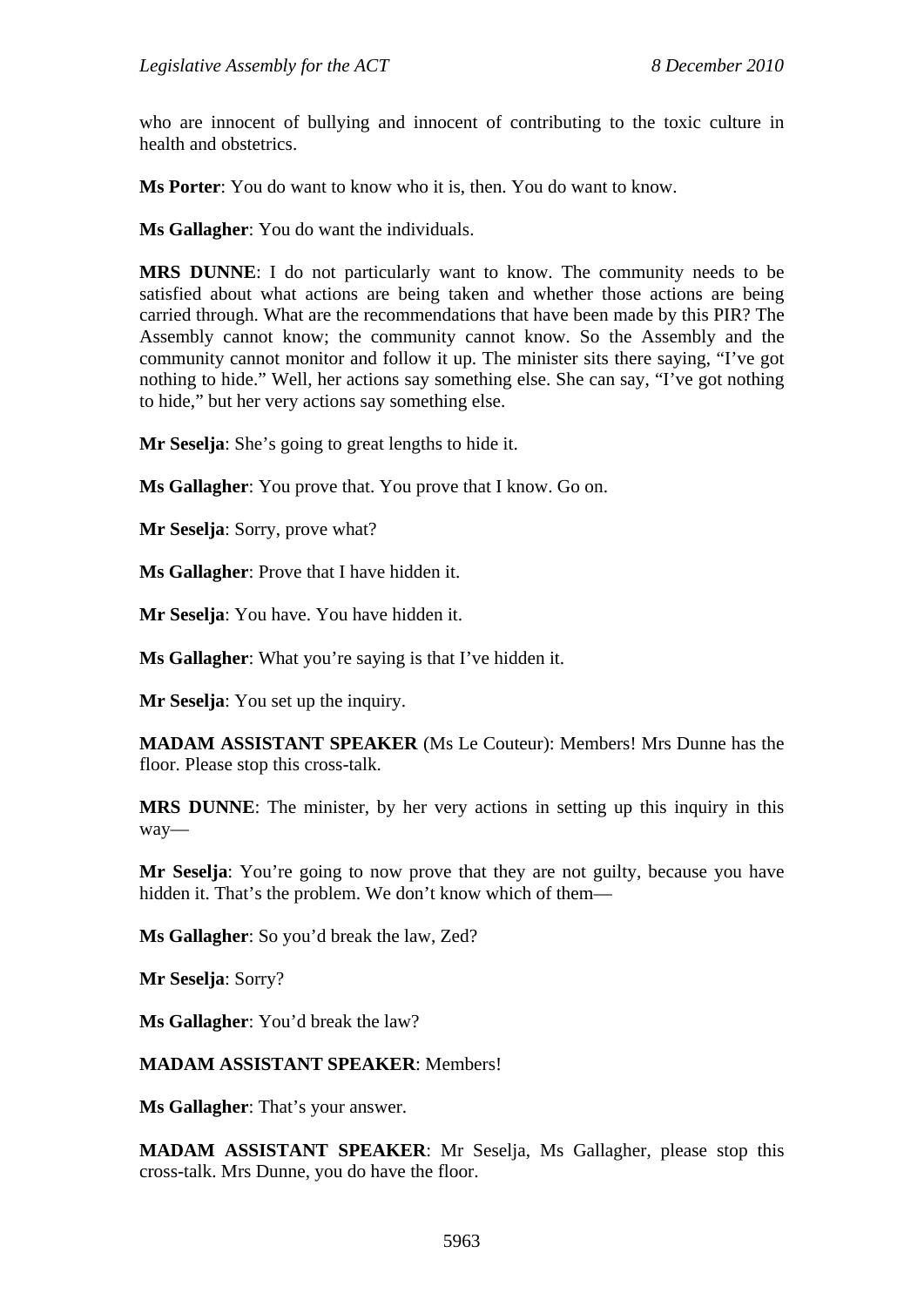**MRS DUNNE**: I think I do; I am the one standing. The whole issue here is that the minister set this up. "This is the inquiry we have to have; this is the only way we can do it." She also made commitments that she would actually release as much information as possible. That suddenly becomes a big, fat zero. What we actually have is a cover-up. This is a cover-up, and you have to ask the question: what is the minister and her officials covering up? Who are they protecting? In the process of who they are protecting, who are they damaging? I would contend that they are damaging all the people who have complained in this regard and all the people who should be exonerated in this inquiry.

By the mere fact that nothing is being revealed, we besmirch everybody. This minister has presided over a monumental cover-up. She has been ineffectual. She admitted she had been ineffectual in dealing with the 10-year war in obstetrics, and she has continued to be ineffectual. It culminates today in this cover-up, aided and abetted by the Greens. The people of the ACT need to know that obstetric health in the ACT is not in safe hands, because this minister has washed her hands of it.

**MR SESELJA** (Molonglo—Leader of the Opposition) (3.23): I concur with the sentiments just expressed by Mrs Dunne. What has been created by the minister in seeking to cover up this process and issue is to call into question a whole class of people and their actions. If this minister has her way and she successfully continues in the cover-up of these allegations and the findings of this inquiry, we will never know who is actually to blame and who engaged in inappropriate behaviour. We will never have satisfaction for those who have made very serious claims and allegations. What the minister has now done is to say, "Well, we're going to put in place a process whereby we can never actually find out what went wrong. We can never actually know." Apparently the minister can never actually know—

**Mr Hanson**: Very convenient.

**MR SESELJA**: Convenient, yes. The minister can never actually know what went wrong. How does the minister actually fix the problems if she does not want to know what they are? I have not heard the minister answer that question. How will she fix the problems given that she has said, "Don't tell me. Don't tell me what's wrong. I don't want to know"? She set up a process whereby apparently she does not even know, where the community does not know, where the Assembly does not know, where those who complained do not even know.

Where do we go when we have got a situation where the minister does not even know what the problems are, where the minister cannot even get the details? We are left nowhere. We are left with no satisfaction. We are left where we started. Where we started, of course, was with mass resignations and with serious claims being made. From day one, this minister tried to suppress them. She claimed there was no problem. "Nothing to see here." We have heard it so many times in the media and the Assembly, "No, there are no problems." Then she admitted that there had been a 10-year war going on in obstetrics. She went from saying there were no problems, that it was just mud-slinging and doctor politics, to a position where she acknowledged that there was a 10-year war in obstetrics.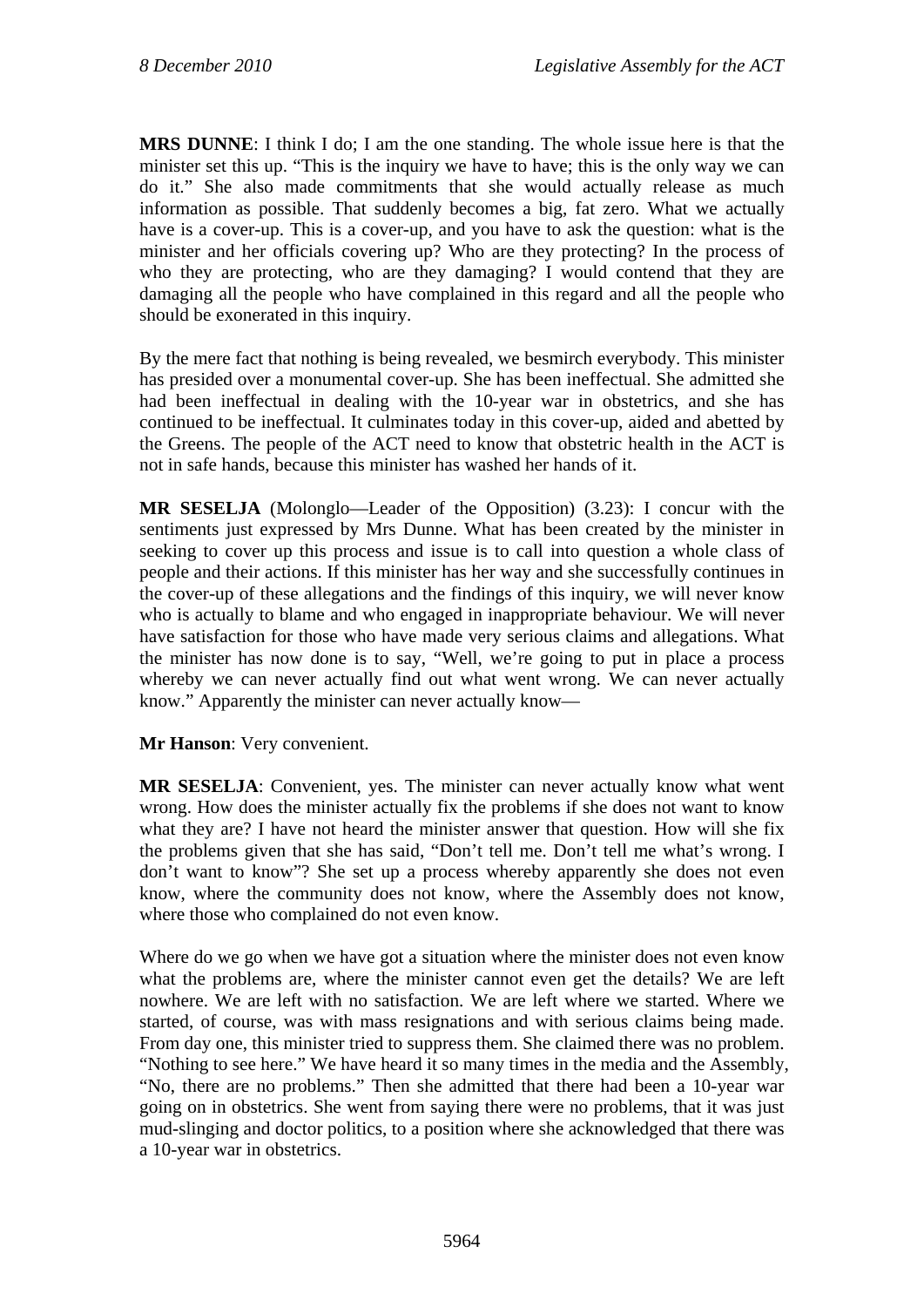We know nine doctors left the unit. This is just not the opposition; there are voices in the community, voices representing the doctors. Let us just look at what the Health Services Union said. This is from an ABC online article entitled, appropriately, "Gallagher 'covering up' maternity unit report":

The Health Services Union says there is a broader problem with the way bullying claims are handled.

"It just seems to be endemic and also the process is so lacking in transparency and information," said union spokeswoman Bev Turello.

ACT Health says it has written to the people involved in the inquiry.

But the Ms Turello says in the union's experience, staff are often kept in the dark.

"They need to know if action has been taken, if appropriate action has been taken, if they're going to be safe in their workplaces."

We have got the union saying that they need to know if they are going to be safe in their workplace, and we have got the minister saying, "I don't want to know." So it leads us to speculate—because we can only speculate—as to why this minister is so desperate to cover this up. I do not know. I do not know why this minister is so desperate to cover this up. But if you had nothing to hide, if the department had nothing to hide, why would you cover it up? Why would you be so desperate to cover it up?

As Andrew Foote said, it leads to the perception of a cover-up. Well, it is more than a perception of a cover-up—it is a cover-up. This information has been deliberately suppressed by this minister. It leaves us without the information and simply speculating. Who is being protected here? Who is it that has acted inappropriately and will not be called to account for their behaviour? Is it someone in the minister's office? Is it someone in the department? We do not know. We can only speculate, and it heightens our suspicion about the seriousness of these allegations.

Remember, the minister claimed there was no problems at the start, and that was clearly shown to be false, to the extent that she was forced to have a review, because it became apparent that her initial denials and her initial attempts to isolate those who were complaining were wrong. The denials were wrong; there were problems. There were issues around bullying and a toxic culture.

It is difficult to take the word of this minister, given that was her response. Her response was, "Nothing to see here." Clearly, there was. Clearly there is, to the extent that even this minister was forced into a review. It will be very difficult now to take the word of the minister when she says, "We're not trying to cover anything up. We're not trying to hide anything". She has gone and covered it up. She was not honest at the start. She claimed it was just doctor politics; she claimed there were no problems when there were. Then she set about putting in place a procedure that would deliberately suppress this information.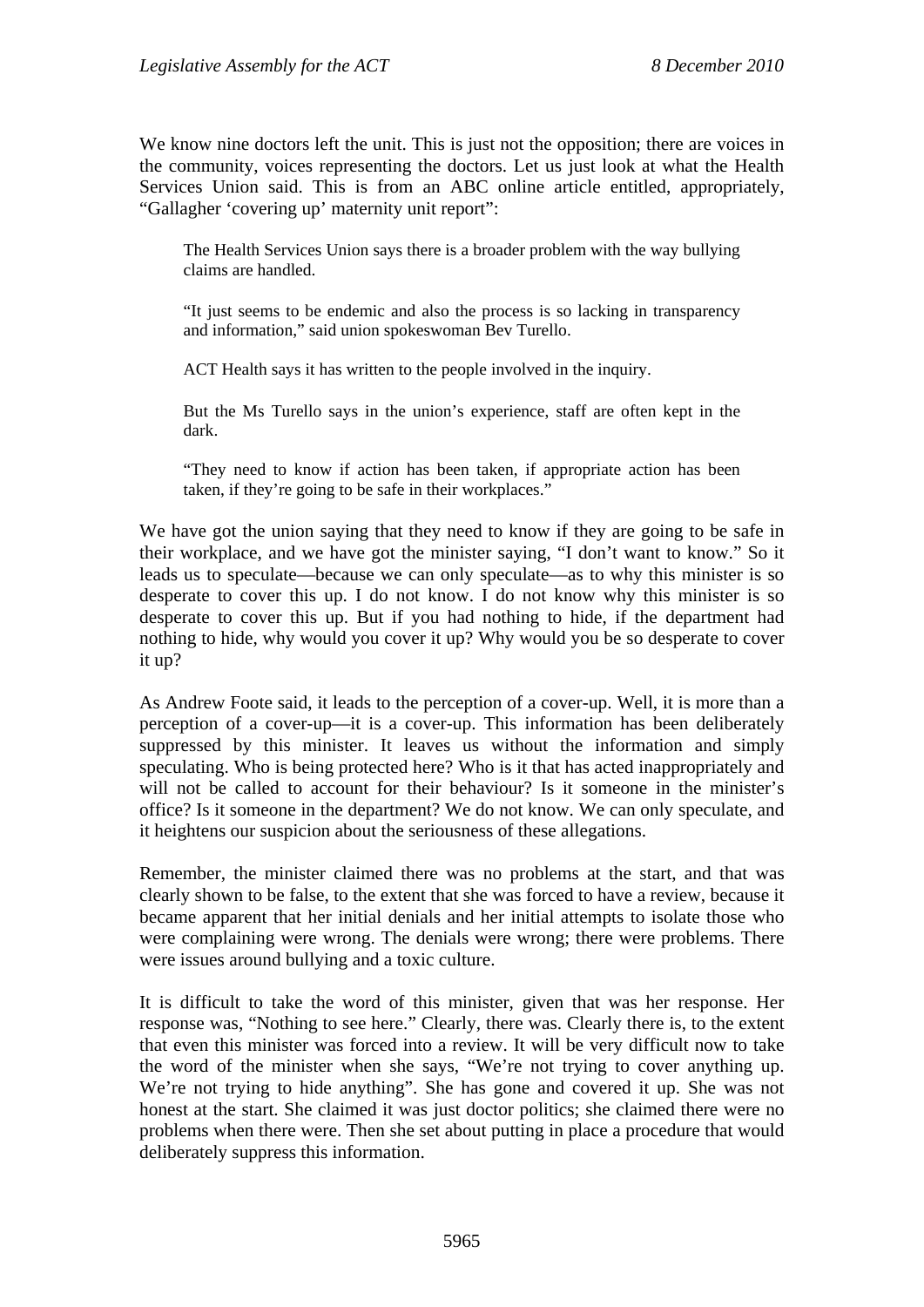Of course, this works both ways. It leads us to speculate on what this minister has to hide, on what the department has to hide, on what would be found out through an inquiry. We do not know what that might be. It leads us to speculate. On the flip side, of course, it puts a cloud over a whole class of people. We know that that whole class of people would not have been involved in bullying and inappropriate behaviour. But there are enough allegations to suggest that there are some serious problems, enough that the minister was forced to have an inquiry. Now that whole class of people has had a cloud put over them. That is one of the great shames of the way this has been handled.

Mr Hanson and the Canberra Liberals will not simply accept the word of this government. There is no doubt that we see again the Greens accepting the word of this government. We see it on so many things. Ms Bresnan, in the media this week, has been the chief defender of this government, extraordinarily so. It is extraordinary that Ms Bresnan would be the one who is sent out to defend Katy Gallagher. You have got to ask yourself the question: why is it that the Greens and the Labor Party always want things to be done in secret? What is their aversion to public inquiries? What is their aversion to transparency and accountability? They always choose the secret path. They choose the cover-up.

Ms Bresnan and the Greens have backed this approach to the hilt. They have backed this approach, even to the extent of the amendment from Ms Bresnan. The Canberra Liberals will not rest. We will not just accept the word of the government. This minister and this government have shown that we should not accept their word.

**Ms Gallagher**: What are you going to do?

**MR SESELJA**: I will tell you what, we are not going to stop here. We are not going to be like the Greens and say, "Oh, well, the government has told us it's all okay. We'll all move on now." There are a lot of disaffected people as a result of this minister's actions and as a result of her department's actions. We will not stop simply because the Greens and the Labor Party combine their numbers in the Assembly. We will come back and we will continue to prosecute in this place, because this is a cover-up.

Katy Gallagher can sit there across the chamber and smugly ask, "What are you going to do? What are you going to do?" She has covered this up. We will pose the question again and we will speculate on the reasons for that. Why is she so desperate to cover it up? What do you have to hide, minister? What do you have to hide? What are you concerned about? Who are you protecting? What are you concerned would come out if there was a genuine, fair dinkum, open inquiry?

It leads a casual observer, an ordinary member of the community, to conclude that you have got something to hide. We heard it when the minister was on radio this week. She sounded weak and she sounded like she had something to hide. I thank Mr Hanson for bringing this forward. We will not rest. We will continue to push for answers, whether the government and the Greens like it or not.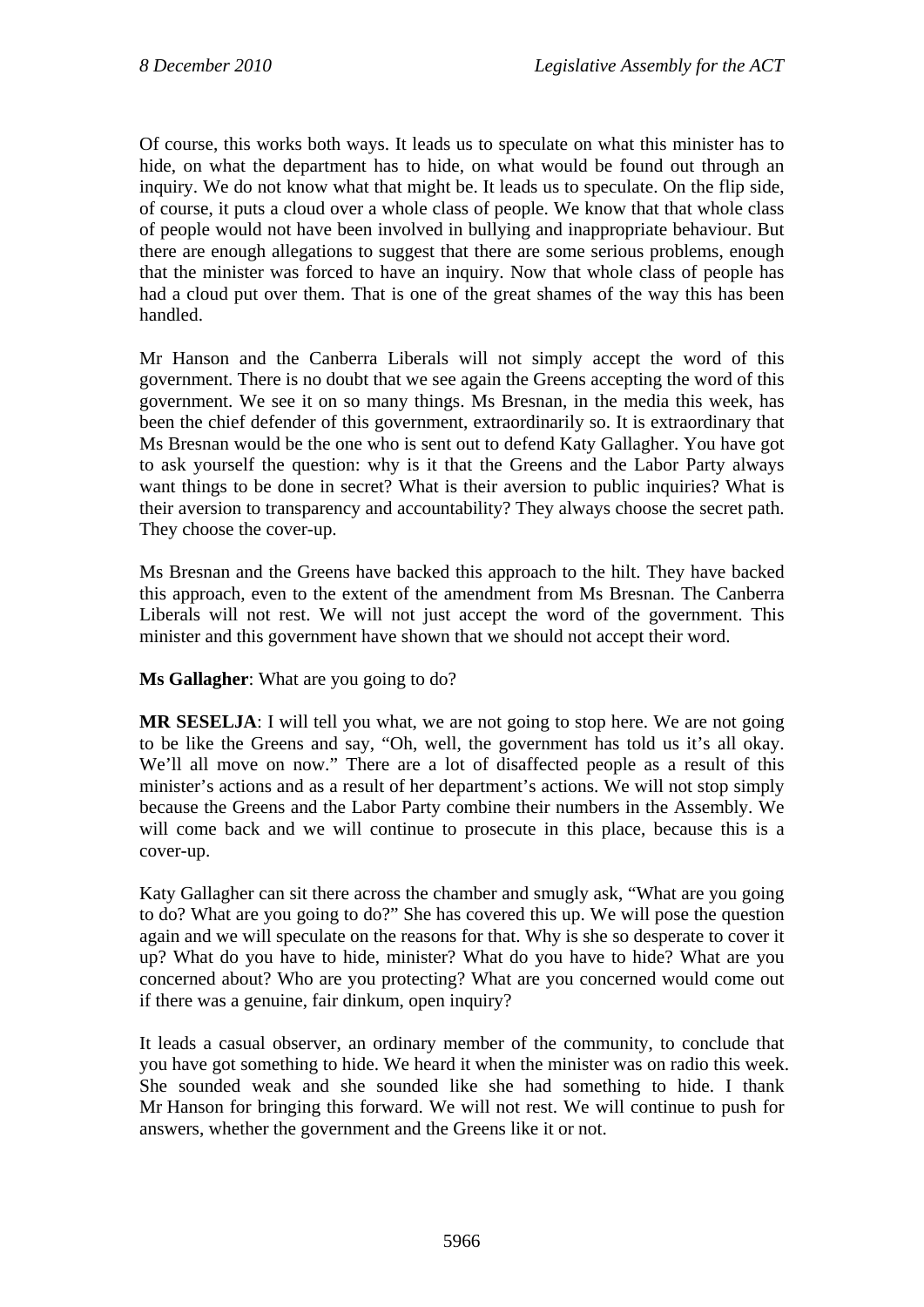**MS GALLAGHER** (Molonglo—Deputy Chief Minister, Treasurer, Minister for Health and Minister for Industrial Relations) (3.33): I will speak to the amendment and to a few of the issues that have been raised in the debate. Other members have been saying that no information has been provided about the outcome of the investigation. That is not correct and I will go through what I said in my original address.

Individual meetings have been held with individuals and with staff involved in the disclosures. Dr Peggy Brown conducted these meetings in the week before she went on sick leave. Letters have been provided to individuals who have been involved in the disclosures. In addition, feedback has been provided to identified individuals in relation to the findings of the investigation; further action that is required, as deemed appropriate, taking into account the investigation; providing training for managers and staff in relation to adult learning principles, conflict resolution, bullying and harassment and complaints procedures; a reviewing of a range of internal processes, including meeting procedures and complaints resolution procedures; reviewing matters relating to staffing, for example, the roles and position descriptions and staffing levels.

I can see that those opposite actually are not interested in the outcomes and the actions that have been taken from the investigation, that we continue to support the planning processes for the new women's and children's hospital and that we build the best practice provision of maternity services in the ACT. If those opposite were interested, they would also be hearing that action has already commenced on some of the above and a plan will be developed in relation to remaining actions to ensure that all necessary measures are implemented. I am very happy to update the Assembly on the implementation plan of action that is taken as a result of this investigation.

There is, in addition, a whole process underway for the clinical services review but I do want to make it clear to the Assembly that I have very clear advice to me that the information contained in the investigation is considered confidential information. I have checked that advice and had further advice. I have asked whether copies of the report can be made available to members of the Assembly. I have asked whether confidential briefings can occur for members of the Assembly. I have asked all the questions I can. I have absolutely nothing to hide. I have no interest in hiding anything. But I am constrained by the legislation.

The opposition can do what they want and I look forward to seeing what that is. But I can honestly assure you that I have looked at this from every angle, whether there is any component of this information that can be made available to the public, other than what I have just gone through—which Mr Hanson and Mr Seselja did not listen to other than what I have already said in the Assembly today. The advice is very clear. The information contained in the investigation is considered confidential information for the purposes of the Public Interest Disclosure Act.

As Mr Seselja, who came late to have his usual 10-minute spray on this motion, would have heard, the decision around the public interest disclosure process was taken not by me but by consideration from stakeholders and the department about how best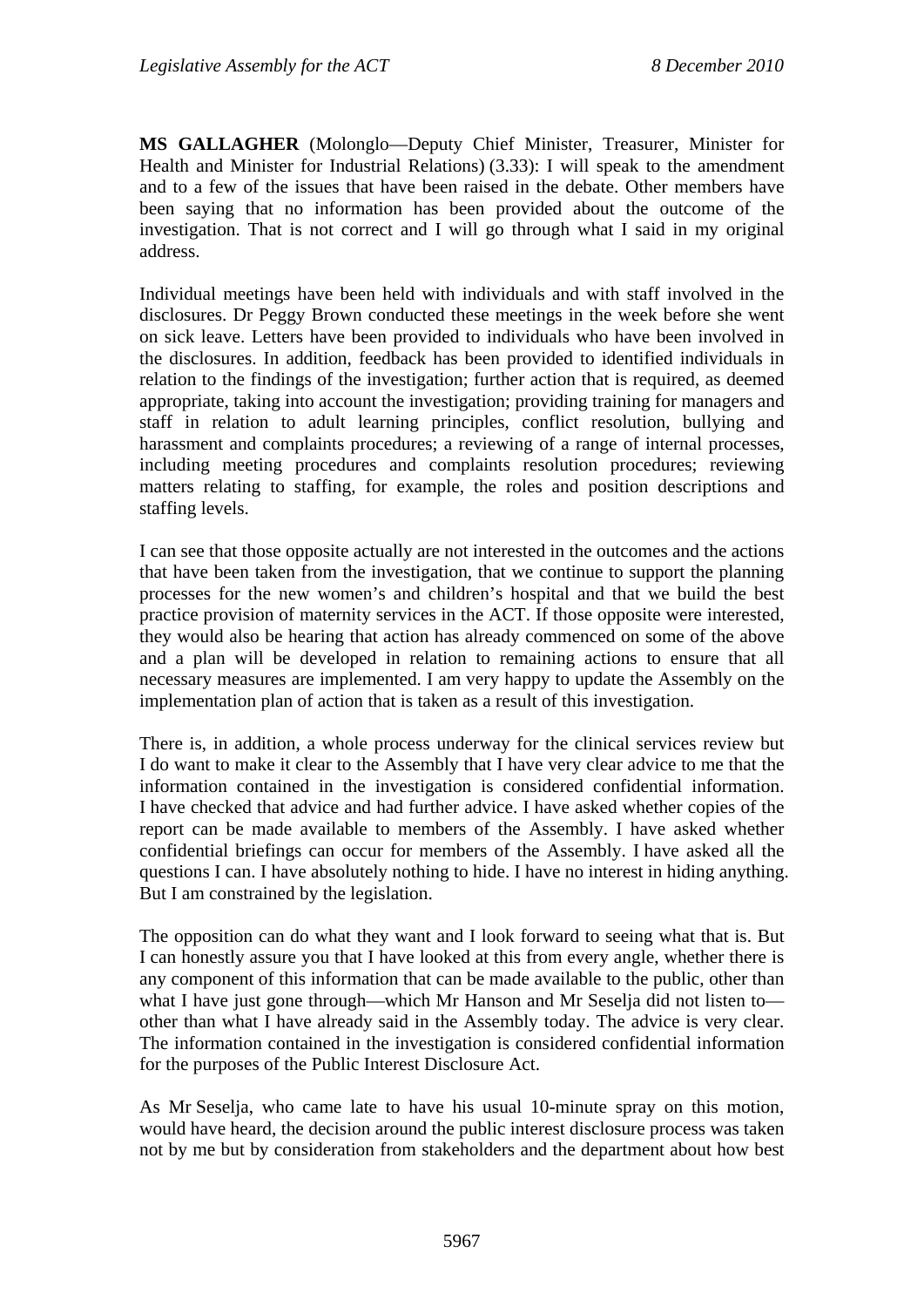to manage what is a very complex issue. Workforce culture issues and disagreements, workplace conflict, happen in every single workplace that I can think of. Dealing with them, responding to them, ensuring people are protected through that process is a very difficult process to manage. We were given very clear advice from those who wished to participate that they would not participate unless they were afforded protections through their disclosures. And this is what has—

**Mr Hanson**: As they would have been under the Inquiries Act.

**MS GALLAGHER**: The Inquiries Act was actually a different process, a very public process, where the opposition wanted to subpoena potential victims of workplace conflict to come and present their story.

**Mr Hanson**: They all wanted to come forward.

**MS GALLAGHER**: No, they did not, Mr Hanson. You are very clearly not listening to everybody in the workplace. You are listening to some and not all. That is not correct. You have to be careful here. You can represent the needs of one group within this very complex situation but, when you involve everybody, it is across the board. It is not as clear cut as Mr Hanson would like to sit and believe. This is extremely complex. No one person was at fault, in my belief. From my looking at this, there is no one person to hang out to dry.

**Mr Seselja**: You do not know.

**Mr Hanson**: How do you know? I thought you had not been briefed. Whoops!

**MS GALLAGHER**: Because, Mr Seselja, the public interest disclosure process was one element of the review that was being undertaken into obstetrics and gynaecology at the Canberra Hospital. And my considered view, through meeting staff, through reading the clinical services report, through speaking with experts, is that—and I think the clinical services review pointed this out—there were a range of issues, system issues and individual workplace conflict issues. And that is the nature of the complexity of the situation we are dealing with.

The Liberals want to name and shame. They want someone on the front page of the *Canberra Times* and they will not rest until they get that. The law protects people who have provided disclosures. The advice to me is very clear about what information can be made public. I have made that information public and I have said twice here today—not that the opposition listened at any point of that—if you were genuinely concerned about the service provision and the staff in that unit, you would understand the fact that the investigation has resulted in a range of actions being taken, of which I will update the Assembly at frequent intervals.

**MS BRESNAN** (Brindabella) (3.40): I seek leave to move a technical minor amendment to my amendment.

Leave granted.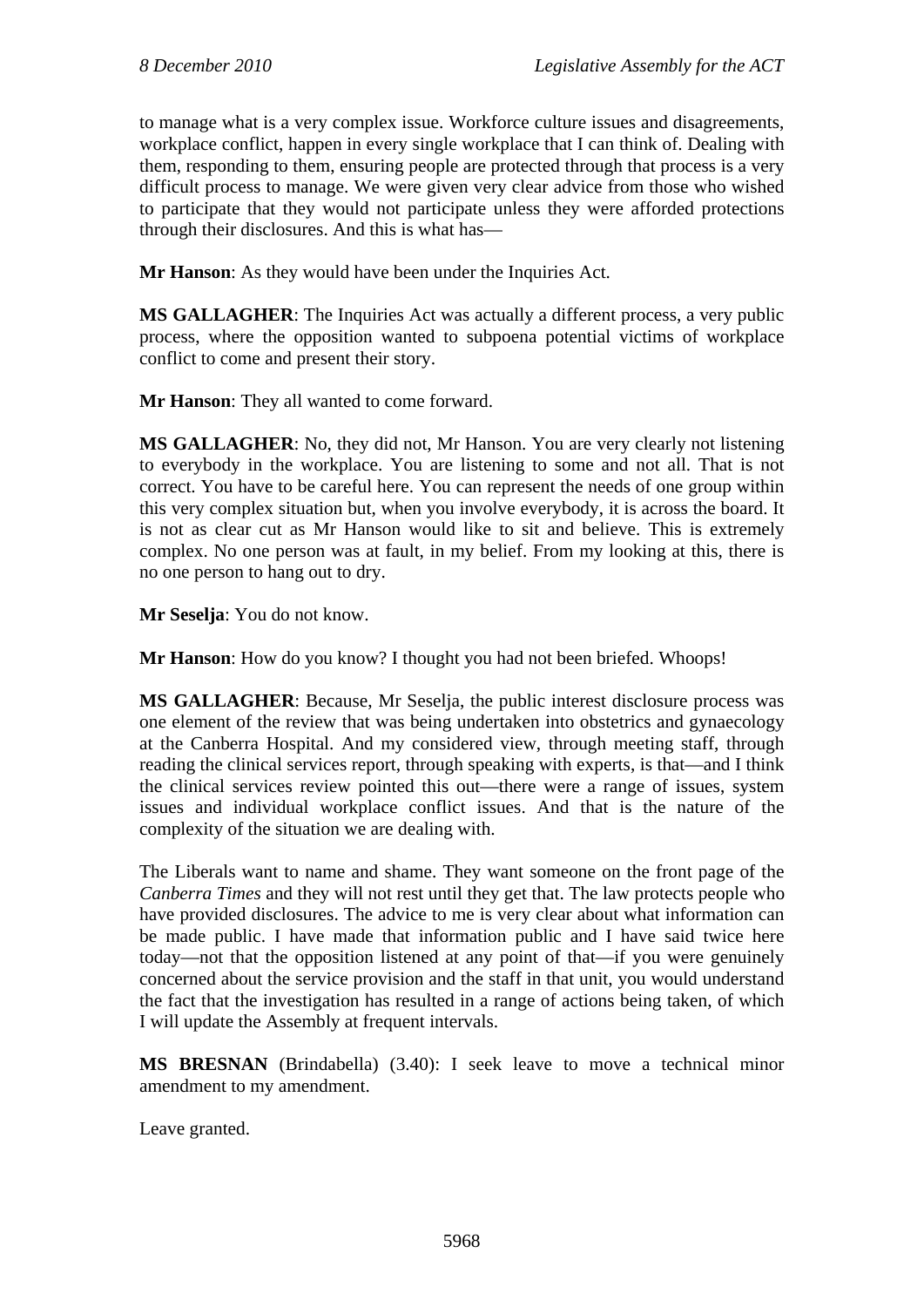**MS BRESNAN**: Mr Smyth was correct and I do apologise to the Assembly for getting this wrong. I move:

In paragraph  $(2)(b)$ , omit "clause  $24(3)(d)$ ", substitute "clause  $23(3)(d)$ ".

That is the correct reference to the Public Interest Disclosure Act. So I do apologise to the Assembly for having that incorrect information in the amendment.

Amendment agreed to.

Question put:

That **Ms Bresnan's** amendment, as amended, be agreed to.

The Assembly voted—

Ayes 11 Noes 6

Mr Barr Ms Hunter Mr Coe Mr Seselia Ms Bresnan Ms Le Couteur Mr Doszpot Mr Smyth Ms Burch Ms Porter Mrs Dunne Mr Corbell Mr Rattenbury Mr Hanson Ms Gallagher Mr Stanhope Mr Hargreaves

Question so resolved in the affirmative.

**MR HANSON** (Molonglo) (3.45): I thank members for their contribution to this. I am bitterly disappointed that again the Greens have decided to side with their coalition partners, but—I hope to have time to discuss that later—as I mentioned in my previous speech this now seems to be a very consistent pattern of behaviour.

The response of the minister was quite interesting: "Trust me. I honestly mean this. Believe me, believe me. I am telling the truth this time." But let us just remember that when this all came up we heard the same thing from Katy Gallagher then. The quote was: "What issues, Ross?"

This is the frustration I have. This is the denial: she knew nothing; she knew nothing. She said at that stage that there was nothing to hide, that nothing had occurred there. And it was not just her; this was the line that was coming out of the entire bureaucracy. We had the acting chief executive say the same. She said to the ABC: "There have been no complaints. No specific complaints have been brought to the attention of ACT Health."

That simply was not true. Both Katy Gallagher and the chief executive were wrong were quite clearly wrong—because what we know is that a whole series of complaints had been made and nine obstetricians had left. In fact, we know this categorically because the clinical review said there was evidence of systemic reticence to address staff performance issues in the maternity unit at the Canberra Hospital, particularly issues relating to inappropriate behaviour by certain medical staff.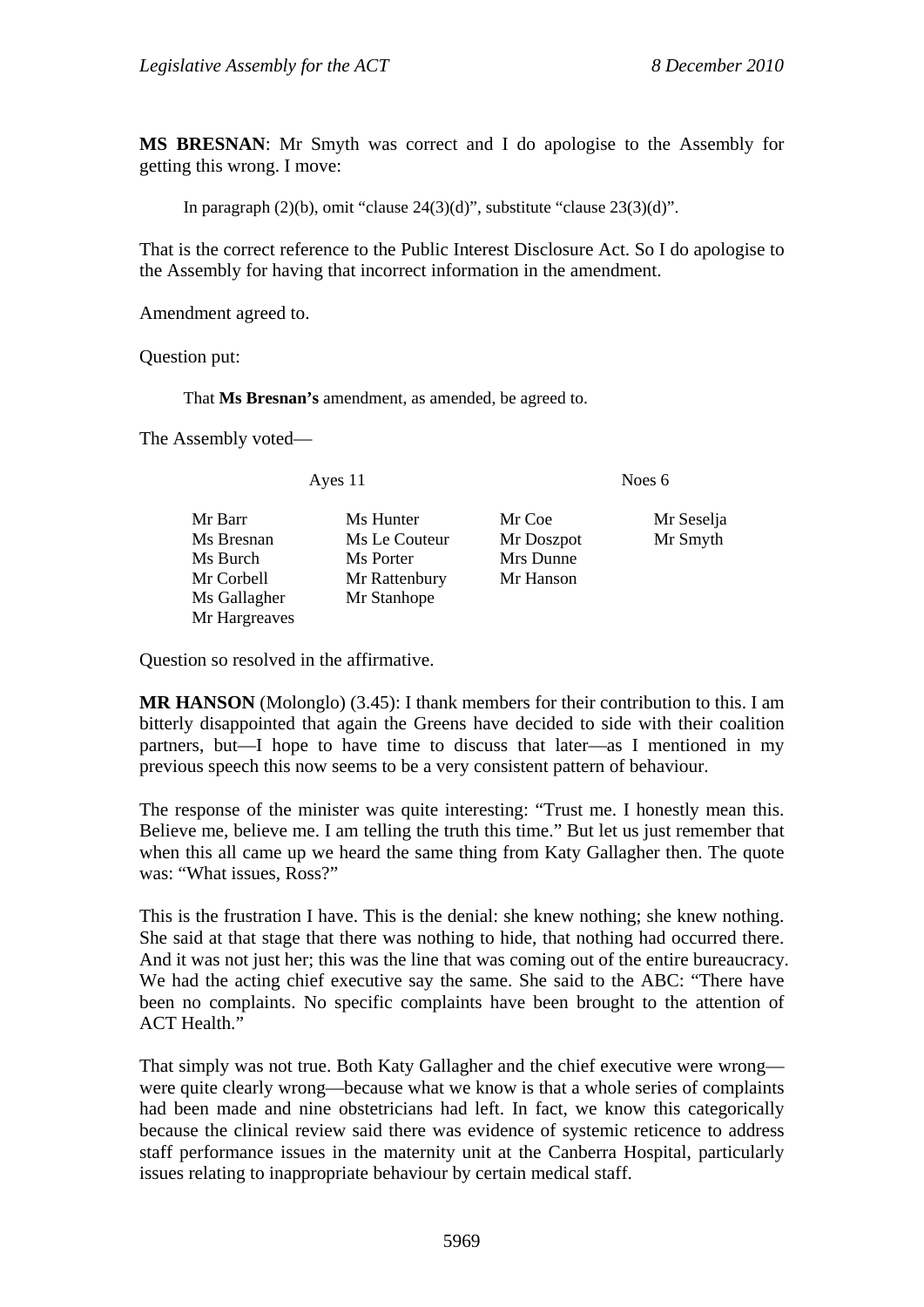So Katy Gallagher wants us to believe her now. But she was caught, quite clearly, not telling the truth back then. And then she started talking about this—

**Mr Stanhope**: I raise a point of order, Madam Assistant Speaker.

**MADAM ASSISTANT SPEAKER** (Ms Le Couteur): Mr Stanhope.

**Mr Seselja**: Stop the clocks, please.

**MADAM ASSISTANT SPEAKER**: Yes, please stop the clock.

**Mr Stanhope**: Madam Assistant Speaker, it is clearly unparliamentary of Mr Hanson to make those claims of untruthfulness. It is clearly unparliamentary and he should be asked to withdraw.

**Mr Seselja**: On the point of order, Madam Assistant Speaker, points about people saying things outside of the chamber which are not true are not unparliamentary; it is common practice in this place on all sides and I would ask you to reflect on that in your ruling. In the past, comments around people misleading the Assembly need to be part of a substantive motion. I do not believe that is what Mr Hanson was actually saying.

**Mr Hargreaves**: On the point of order, Madam Assistant Speaker, The question before you, I believe, is whether or not the comments from Mr Hanson are an imputation against the member. That is really what it comes down to.

**MR HANSON**: On the point of order, Madam Assistant Speaker—

**MADAM ASSISTANT SPEAKER**: Yes, but this is the last one.

**MR HANSON:** I stand by my comments because it is quite clear that the statements that were made were not true. And I do not think there is a point of order.

**MADAM ASSISTANT SPEAKER**: Okay.

**MR HANSON**: I stand by it—

**MADAM ASSISTANT SPEAKER**: Okay.

**MR HANSON**: If it requires a substantive motion, I will go there.

**MADAM ASSISTANT SPEAKER**: Mr Hanson, I think it would help the proceedings if you would withdraw those remarks. I am not clear exactly what you said, so I will review the *Hansard* afterwards. I clearly heard "untrue" and "Ms Gallagher" but exactly what I am not—

**MR HANSON**: Madam Assistant Speaker, I will not be withdrawing my comments. What I said—I will have to paraphrase it—is that when the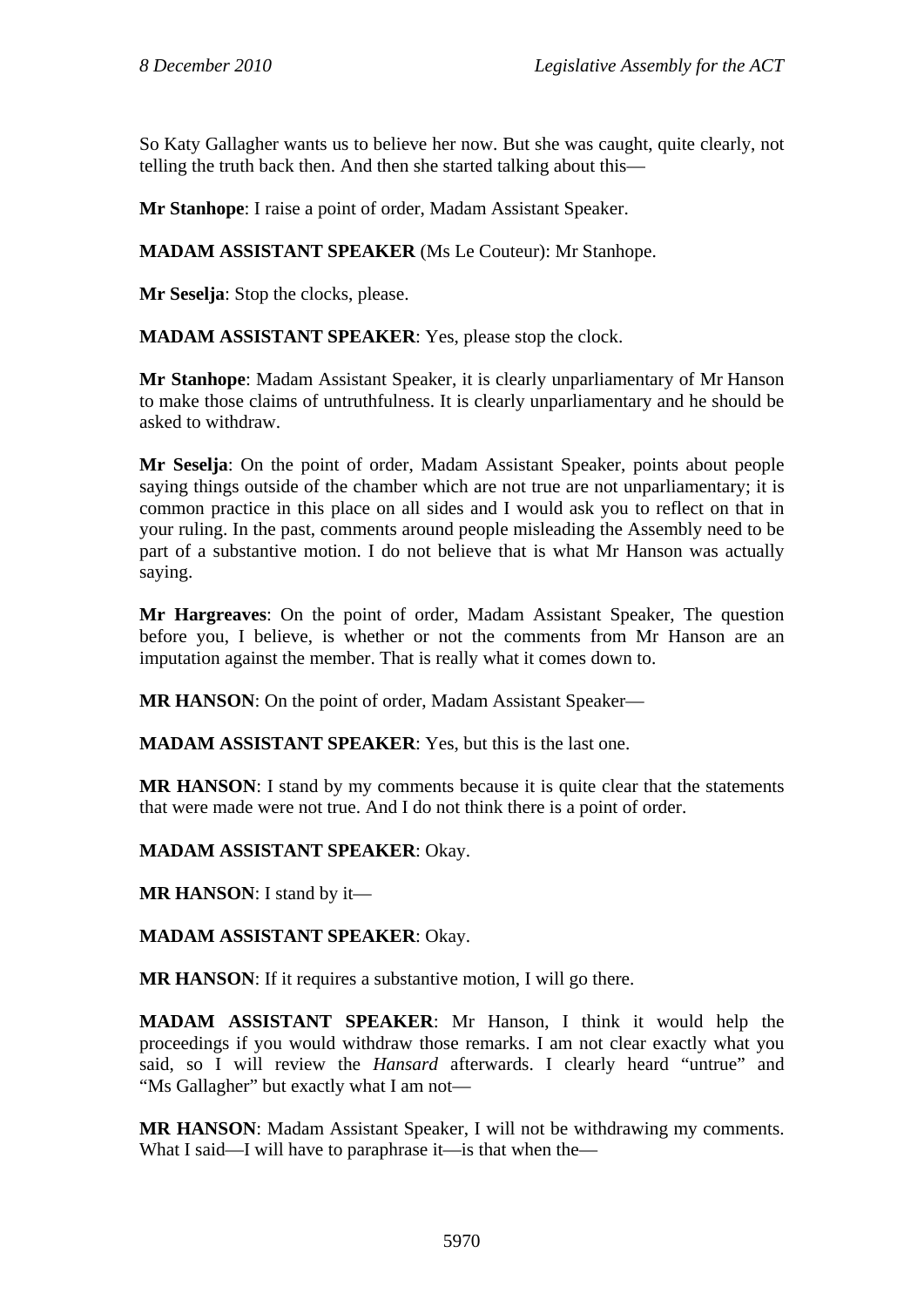**Mr Corbell**: No. The chair has asked you to withdraw.

**MR HANSON**: No. She suggested—she did not direct me. She suggested it.

**Mr Seselja**: Under what standing order is he going to withdraw?

**MR HANSON**: I was—

**MADAM ASSISTANT SPEAKER**: Mr Hanson, can you please stop at this point. I am asking you to withdraw these comments; otherwise this is a reflection on the chair. You are owed a choice but I am asking you to withdraw the comments.

**MR HANSON**: Madam Assistant Speaker, I am not quite sure what I am being asked to withdraw; you cannot tell me because you are not quite sure yourself. So, whatever it is that you think I said that you are now speculating on, I will withdraw, if that allows us to get on with this process.

**Mr Hargreaves**: Just withdraw it.

**Mr Seselja**: She can't point to anything. This is ridiculous.

**Mr Stanhope**: Withdraw the allegation.

**MADAM ASSISTANT SPEAKER**: Mr Hanson—

**MR HANSON**: What allegation?

**Mr Seselja**: Under what standing order? This is outrageous.

**MADAM ASSISTANT SPEAKER**: Mr Hanson, I am asking you to withdraw your comments about Ms Gallagher and untruth. If you could please do that, we will continue the debate.

**MR HANSON**: No, Madam Assistant Speaker, I will not. What I said was that she had said that there were no complaints that had been made and I said that that was not true—and I stand by the fact that that is not true. And, if you want me to move—

**MADAM ASSISTANT SPEAKER**: Okay, Mr Hanson. I am seeking advice from the Clerk because I believe that we need to.

Mr Hanson, I believe that under standing order 203 my next option is to name you, so therefore that is what I am doing.

**Mr Corbell**: Madam Assistant Speaker, I move that the member be suspended from the service of the Assembly.

**Mr Seselja**: This is outrageous. This is how you cover up. You can no longer say something is not true; that is the Greens ruling now. This is an outrage.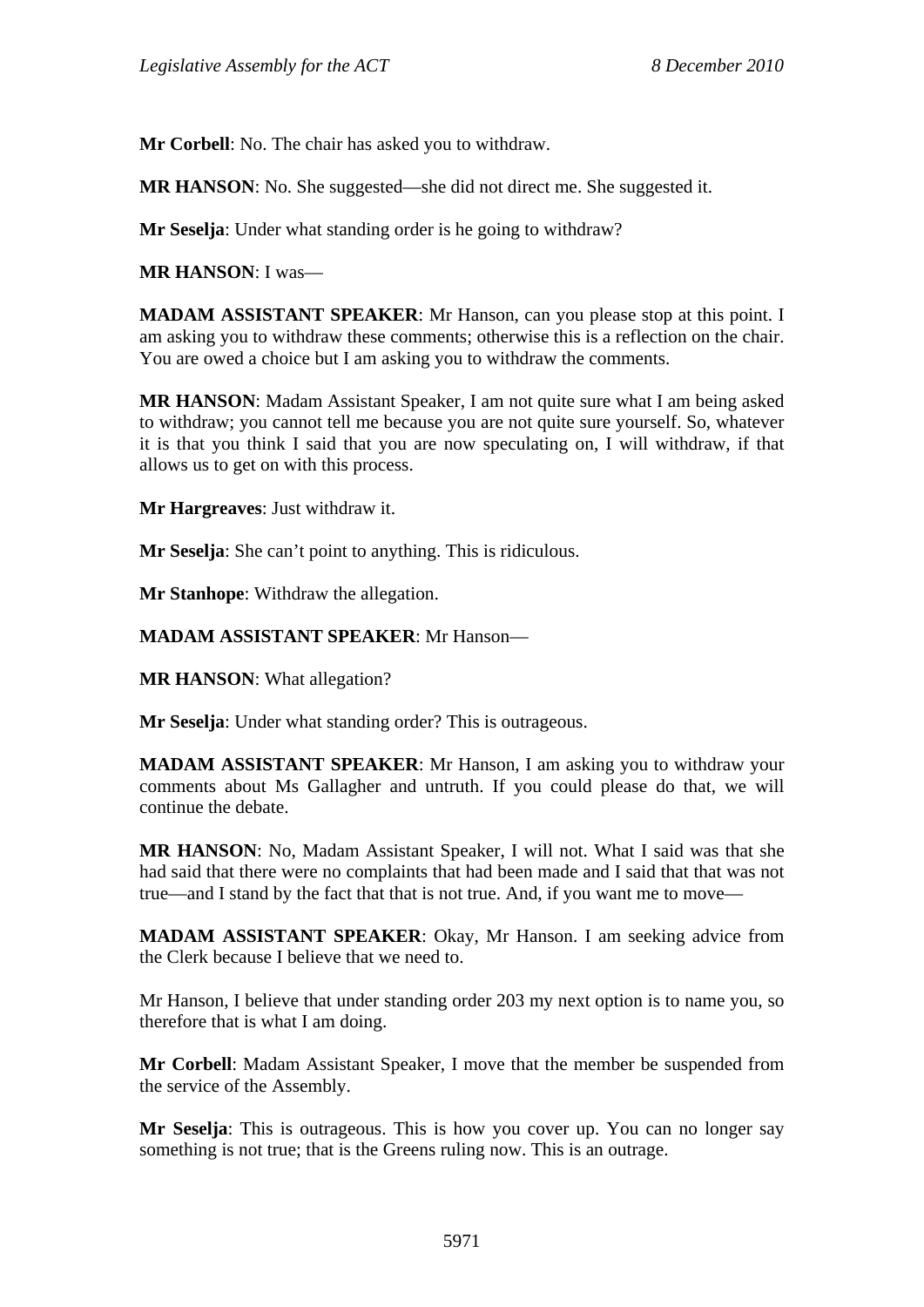**MADAM ASSISTANT SPEAKER**: Members, please be quiet! Mr Corbell, the standing order has actually changed so we do not have to move that anymore. Upon naming a member, the Speaker shall forthwith put the question, with no amendment.

Question put:

That Mr Hanson be suspended from the service of the Assembly.

The Assembly voted—

Ayes 11 Noes 6 Mr Barr Ms Hunter Mr Coe Mr Seselja Ms Bresnan Ms Le Couteur Mr Doszpot Mr Smyth Ms Burch Ms Porter Mrs Dunne Mr Corbell Mr Rattenbury Mr Hanson Ms Gallagher Mr Stanhope Mr Hargreaves

Question so resolved in the affirmative.

*Mr Hanson was therefore suspended at 3.55 pm, for three sitting hours in accordance with standing order 204, and he accordingly withdrew from the chamber.* 

**Mr Stanhope**: Madam Assistant Speaker, during the interregnum, in the taking of that vote, the Leader of the Opposition repeated the same unparliamentary claim and imputation against the Deputy Chief Minister and I ask that you ask him to withdraw.

**MADAM ASSISTANT SPEAKER** (Ms Le Couteur): Mr Stanhope, that will not be in the transcript. I was not paying sufficient attention. I think that we will have to leave that at this point of time. I believe this will not be repeated.

**Mr Stanhope**: The Leader of the Opposition knows what he said. As a matter of just personal honour and integrity he should withdraw in the way that Mr Hanson was required to withdraw the same accusation and imputation.

**Mr Seselja**: I have not said anything unparliamentary, Jon—not one word. You should sit down—and you should name him.

**MADAM ASSISTANT SPEAKER**: Mr Stanhope, there is no point of order on this. Mr Hargreaves.

**Mr Hargreaves**: Thanks very much, Madam Assistant Speaker. After you had made your ruling and after the vote, Mr Seselja said: "This is disgraceful. This is disgraceful." I understand that to be another reflection on the chair and I would ask you to ask him to withdraw it or to explain himself.

**MADAM ASSISTANT SPEAKER**: Mr Hargreaves, I do not believe there is a point of order. It is unclear what Mr Seselja was referring to. I believe, however, we are at the point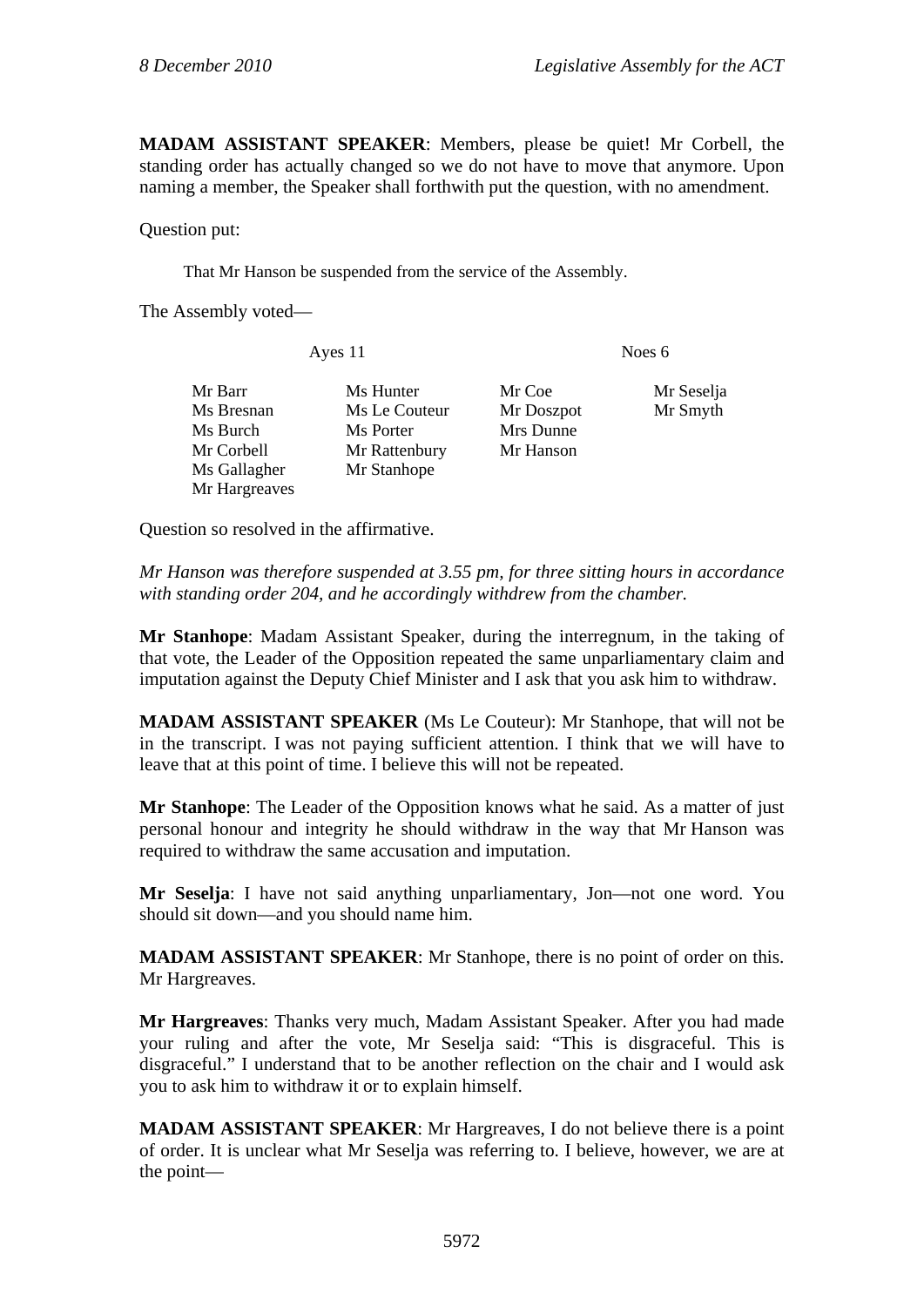**Mr Smyth**: I have a point of order, Madam Assistant Speaker.

#### **MADAM ASSISTANT SPEAKER**: Mr Smyth?

**Mr Smyth**: Under standing order 73, I would like your ruling on the words of *House of Representatives Practice* on page 500:

If there is some uncertainty as to the words complained of, for the sake of clarity, the Chair may ask exactly what words are being questioned.

I would like to know what exact words Mr Hanson said that have led to his removal from the house.

**Mr Corbell**: He accused the Chief Minister of being a liar.

**Mr Smyth**: I want the exact words.

**Mr Seselja**: No, he didn't.

**Mr Hargreaves**: His removal was for not accepting the chair's ruling.

**Mr Seselja**: He said what she says was untrue. How many times is that said here?

**MADAM ASSISTANT SPEAKER**: Mr Seselja, please be quiet. Mr Smyth, the reason for the ruling was not accepting the chair's ruling. If we are to have a reasoned debate in this Assembly, the rules are quite clear that the chair's rulings should be accepted, and I trust we can now continue our debate. We were about to have a vote.

**Mr Smyth**: I would like further guidance then. You said if we were to have a reasoned debate—

**Mr Rattenbury**: Sit down, Brendan.

**Mr Seselja**: You are not in the chair now, Shane. You can get in the chair.

**Mr Smyth**: Mr Hanson asked for exactly—

**MADAM ASSISTANT SPEAKER**: Mr Smyth, is this a point of order?

**Mr Smyth**: This is a point of order. Mr Hanson asked exactly what words—

**MADAM ASSISTANT SPEAKER**: What is the point of order, Mr Smyth?

**Mr Smyth**: The point of order is clarity. Mr Hanson asked for exactly what words he has to withdraw and I would like to know what words they were, because I have not heard such words that he was asked to withdraw. To be asked to withdraw just vague notions is not compliant with the standing orders and it is not compliant with *House of Representatives Practice,* and I seek your ruling.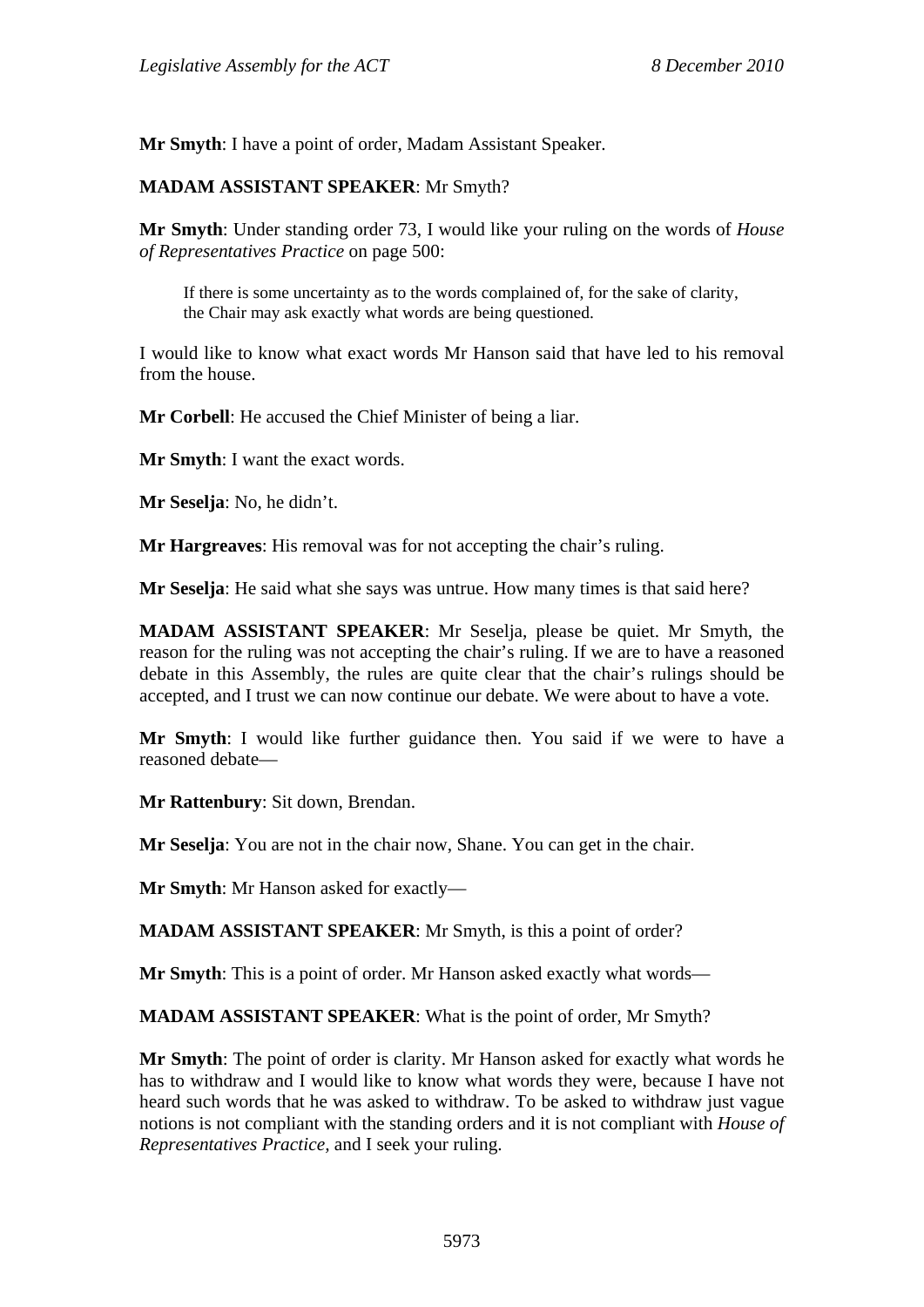**MADAM ASSISTANT SPEAKER**: Mr Smyth, there is no point of order. I believe that we are up to a vote.

Question resolved in the affirmative.

Motion, as amended, agreed to.

### **Gaming Machine (Problem Gambling Assistance) Amendment Bill 2010 Detail stage**

Clause 1.

Debate resumed.

Clause 1 agreed to.

Clause 2.

**MR BARR** (Molonglo—Minister for Education and Training, Minister for Planning, Minister for Tourism, Sport and Recreation and Minister for Gaming and Racing) (3.58): I move amendment No 1 circulated in my name *[see schedule 1 at page 6040]*.

I present a supplementary explanatory statement to the government amendments. This amendment simply changes the commencement date of the bill from 1 January 2011 to 1 July 2011.

**MR SMYTH** (Brindabella) (3.59): Given the lateness in the year and the earliness of the start date, it would seem appropriate for it to start on 1 July next year and we will be supporting the amendment.

Amendment agreed to.

Clause 2, as amended, agreed to.

Clause 3 agreed to.

Clause 4.

**MR BARR** (Molonglo—Minister for Education and Training, Minister for Planning, Minister for Tourism, Sport and Recreation and Minister for Gaming and Racing) (4.00): I move amendment No 2 circulated in my name *[see schedule 1 at page 6040]*.

This amendment changes the required percentage of gaming machine licensee contributions to the mandatory problem gambling assistance levy from 0.75 per cent to 0.6 per cent and provides that the minister may change the required percentage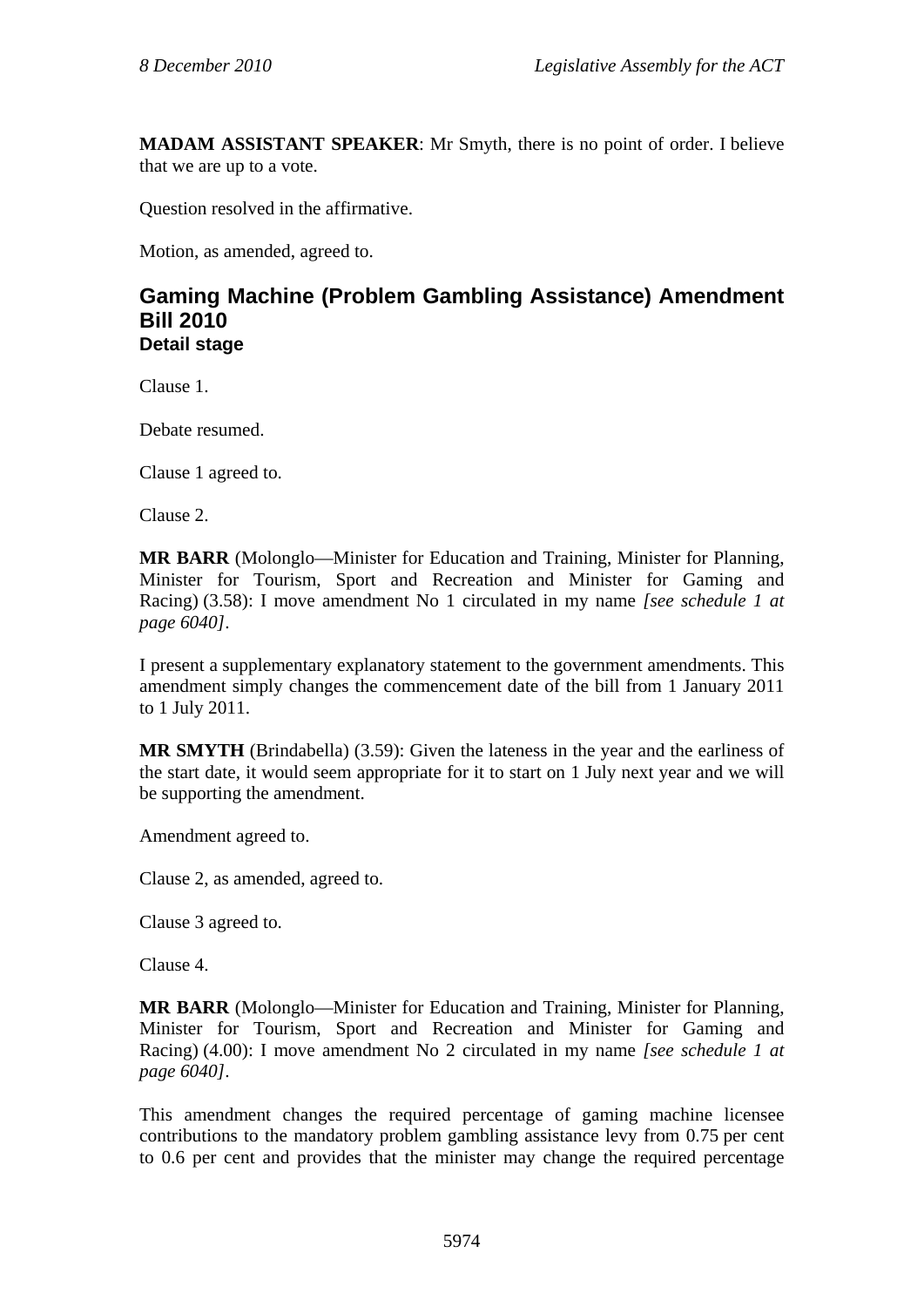through a disallowable instrument. Any change to the rate of the levy is by disallowable instrument and this will allow the Assembly the opportunity to debate and, if considered desirable, disallow any proposed change. And there is a consequential amendment, if this amendment is successful.

**MS HUNTER** (Ginninderra—Parliamentary Convenor, ACT Greens) (4.01): The Greens will agree to the amendment that is being put forward by Mr Barr. We are, of course, very disappointed that the amount going to problem gambling will not be as high as we had proposed, which was 0.75 per cent. But any improvement is better than nothing. Whilst it is not what we would like, we accept that at this stage it is the most that will be agreed to.

In light of the ANU prevalence study which confirmed the seriousness of the issue of problem gambling in our community, it is disappointing that other parties in this place are moving to reduce the funding allocated. We do need the scheme. So the Greens are prepared to accept this as a necessary but unfortunate compromise in order to change and significantly improve the way we allocate money to problem gambling. I am confident that we will see successful outcomes from it and the minister will see the merit in increasing the funding to it in future to tackle this issue. I do accept that this is a compromise position.

I would also make the point, though, that it will more than double the amount of money that will be going into this transparent gambling fund that will be administered by the gambling and racing commissioner, which is a great move. It will add transparency and accountability to the process. It will meet the need situation where people need to tender for the money and I think that will provide a good outcome. It will also provide money that can be spent on support services for problem gamblers, their families, others impacted and for important areas such as research.

**MR SMYTH** (Brindabella) (4.03): I will make some general comments about all the amendments, including my own. We in the Liberal Party actually believe that the rate is being set too high, because what it does, as is so typical with Greens bills and then government amendments, is actually let the government off the hook.

The government are the biggest beneficiary of poker machine profits in the territory they got \$33 million in the last year—but they contribute less than the voluntary donations of the clubs to Clubcare. And I think that is unacceptable. I would personally like to see the rate set at 0.5 per cent and, although one should not hypothecate and legislate for such things, would ask that the government then match that.

If the government are serious about addressing problem gaming and problem gambling in the ACT, they should put their money where their mouth is. They get an enormous dividend from the club sector, yet they expect the club sector to carry the burden. And that is simply not fair.

I am surprised that the Greens, who are in coalition with the government, have not been pushing for this much harder. They talk about being the balance of power and the new force. They have wimped it on every significant issue, including every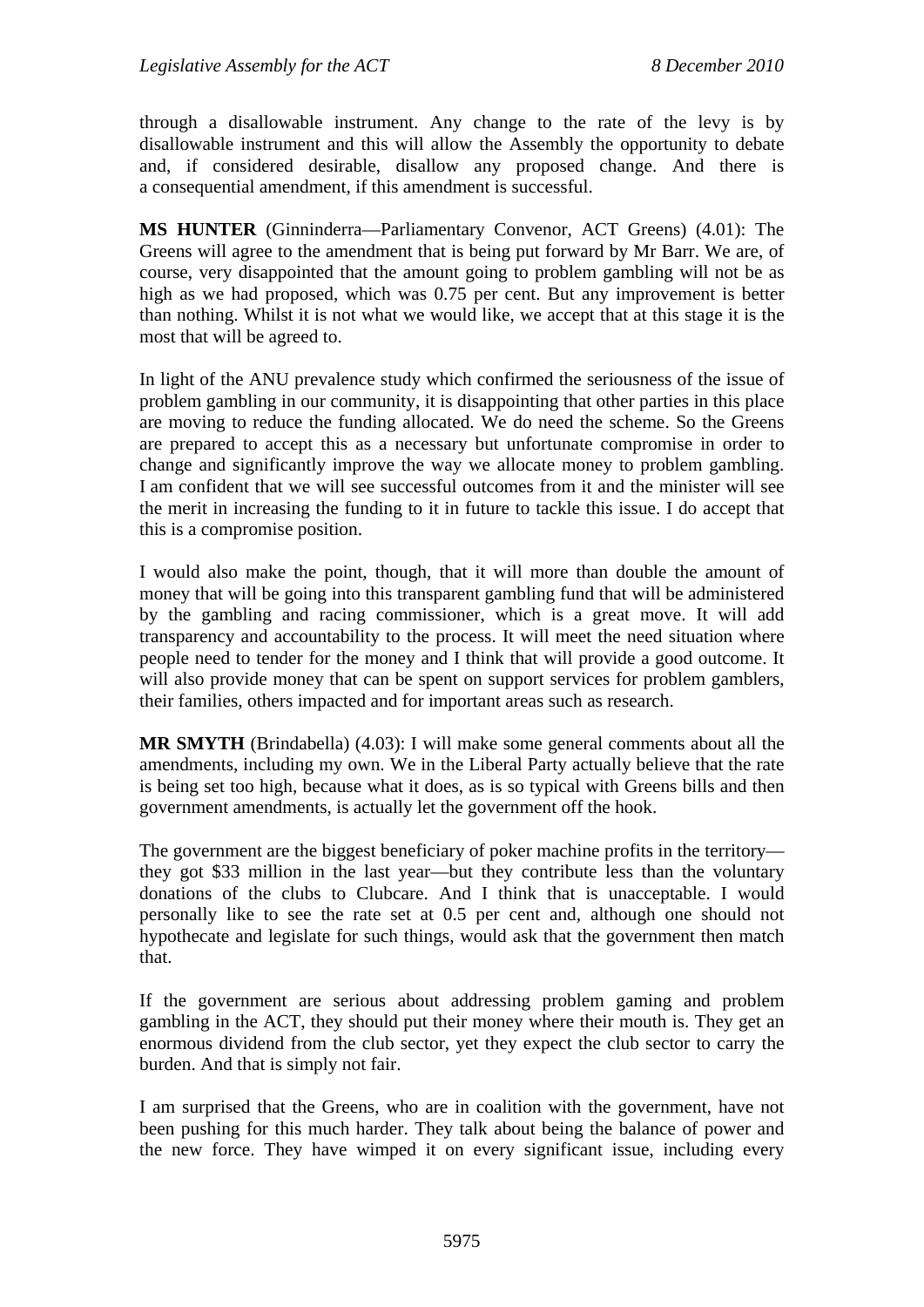significant social issue, since they have got to this place. And if they are in union with the government, as they are, they should simply make the government appoint the resources available to address this problem.

Again, as I have said already, it is quite evident that the presentation of this bill was premature. We had the release of the prevalence study prepared by researchers at the ANU. I think it actually testifies to this undue haste. The Greens, once again, have rushed into print with legislation, without waiting for the important information, information that they knew or should have known was about to be released. Now, having got the evidence, they are just full steam ahead, ignoring what is actually in the report, and certainly are not really attempting to address, except in a very heavy-handed way, the issue of problem gambling in the ACT. Where is their evidence-based approach to problem gambling? It is not in this bill, because they did not wait until the ANU's prevalence report was released.

It brings me to the amendments that I have circulated to this bill. These follow consultation that I have had with people involved in the gaming and gambling industry and in the community sector. And the amendments will attempt to provide some balance and transparency to the proposals in the Greens' bill.

The main part of my amendments proposes a gaming advisory board. The prime function is to gather evidence from experts in the industry and provide advice to the Gambling and Racing Commission and, indeed, to the minister. It is to comprise seven members from across the gambling industry and from ACTCOSS.

I am also proposing two amendments relating to the proposed new tax. The first is that the new tax should be applied at a rate of 0.5 per cent rather than 0.75 per cent. As I have said, the minister is moving it to 0.6 per cent. Secondly, I want this contribution that is intended to be mandated under this bill to be considered as part of the clubs' community contribution.

I am proposing these amendments because I believe it is imperative that the ACT government increase their contribution to dealing with problem gambling. Hence, the government, the biggest recipient, should also help carry some of the burden. They cannot say, "We will take the profit," and then say, "But we will help at a much lesser level than the clubs are doing." That is initially through the work they do in-house at addressing problem gambling, which they are very experienced and very good at, and then, outside that, by aiding the community by, in this case, providing \$400,000 to Lifeline.

Hence, if the government judges that more should be done in response to problem gambling issues, surely it is incumbent on the government to provide some of the resources to prepare any response to those issues. It should not be the sole responsibility of the clubs or the broader gambling interests to be the sole source of resources to deal with problem gambling. We have got to the stage now where the clubs voluntarily contribute more direct assistance than the government does.

I also note that ACTCOSS said in their submission to the Productivity Commission that problem gambling is a public health issue. If that is the case, this strengthens the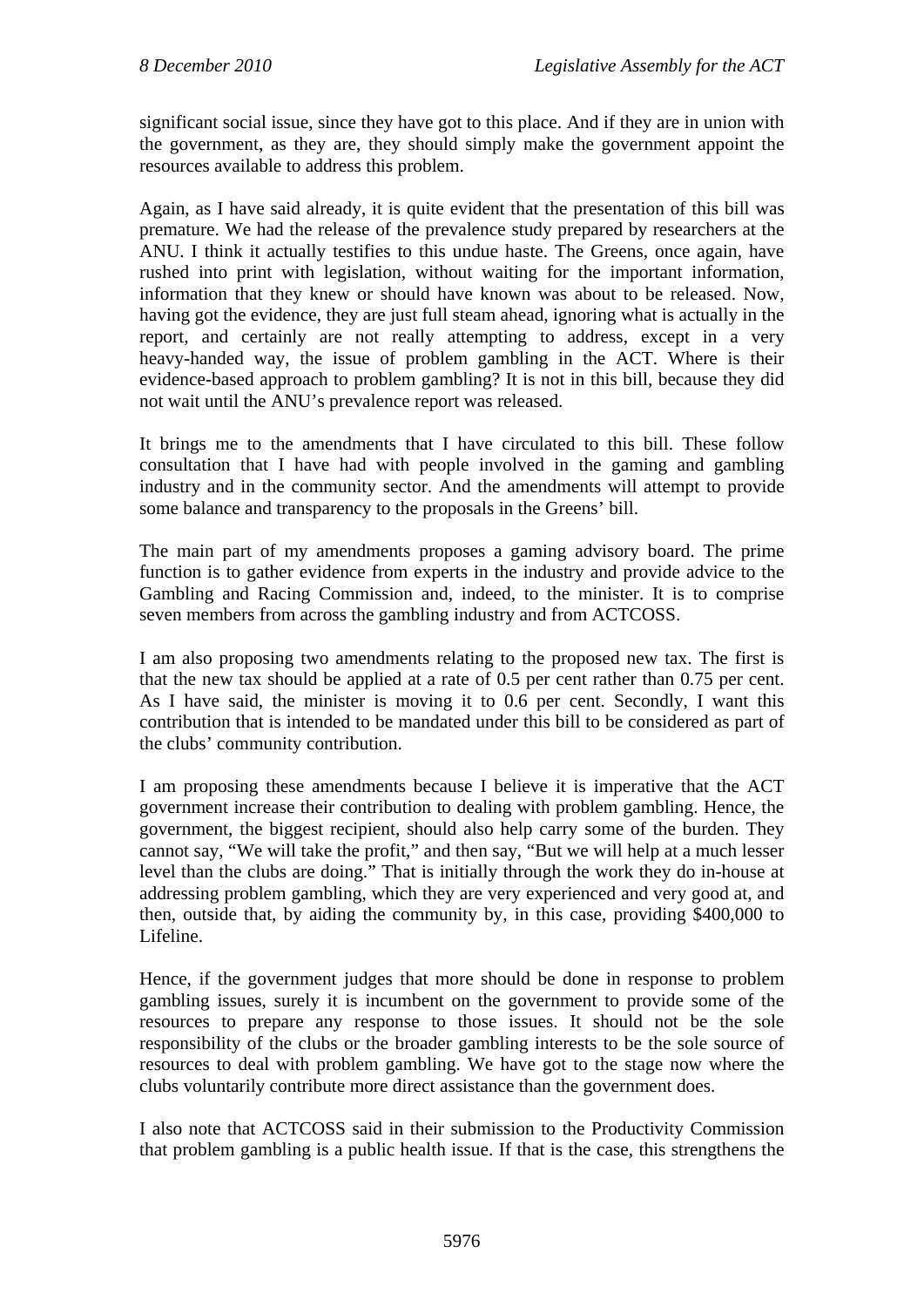case for the ACT government to contribute more appropriate resources to respond to problem gambling.

I repeat that I am disappointed that Ms Hunter has brought this bill on so prematurely. And I note that the minister said at the launch of the ANU prevalence study that we should not act hastily in responding to problem gambling issues. Yet this is exactly what the Greens are proposing, aided and abetted by the government. The government, I think, is afraid of being left out. Of course we all saw the minister's rushed announcement late last night and in the paper this morning. Just to prove that he is doing something, he has rushed out with a disallowable instrument.

I regret that rushed approach and propose my amendments in the hope that the response from the ACT's parliament to problem gambling is more reasoned and more appropriate. We all acknowledge that problem gambling is undesirable and that it can have adverse outcomes. And I emphasise, therefore, that my amendments are an attempt to ensure that the response of our community to problem gambling is measured, responsible and balanced. I commend my amendments to the house. We will deal with them in due course.

In terms of policy development, as I have said, Mr Barr said at the release of the prevalence report that we should not be making hasty decisions. Yet that is what we are doing today. And if you want an overall conclusion from a policy perspective, given the findings in the ANU report, it appears that the negative messages targeting gambling are succeeding and it appears that the messages about dealing with problem gambling are also working. That is not to say there is not more to do. There will always be more to do, I suspect.

But we need to look at what is contained in this report. What we have is the failure of the Greens' approach, through Ms Hunter's bill, that demonstrates a failure in policy development. The basis of the Hunter bill is to target what she says is a harm caused by machine. She then goes on to say that poker machines cause real harm. Her bill is not entirely consistent with the findings in the ANU prevalence study.

Moreover, the prevalence study emphasises that, in drafting this bill, she has acted prematurely. Members need only look at page 28 of the study, where it says:

The considerable overlap between gambling activities means that it is not possible to separate the significance of any single activity from other activities without undertaking complex statistical analyses, and even these would be of questionable interpretation. The only group large enough to examine separately and in detail were people who gambled on lottery or scratch tickets, but who reported no other gambling activity.

This is what the report is saying. This is a complex matter and a new tax is not the simple answer. It will, I suspect, not be as effective as thought. We have the overlap of gaming activity. The quote on page 28 says that it is not possible to separate out the effects.

On page 27, we see that 79 per cent gamble on two or more activities. Indeed, only a small proportion of people gamble on gaming machines only, and that is referred to on page 26, where it says: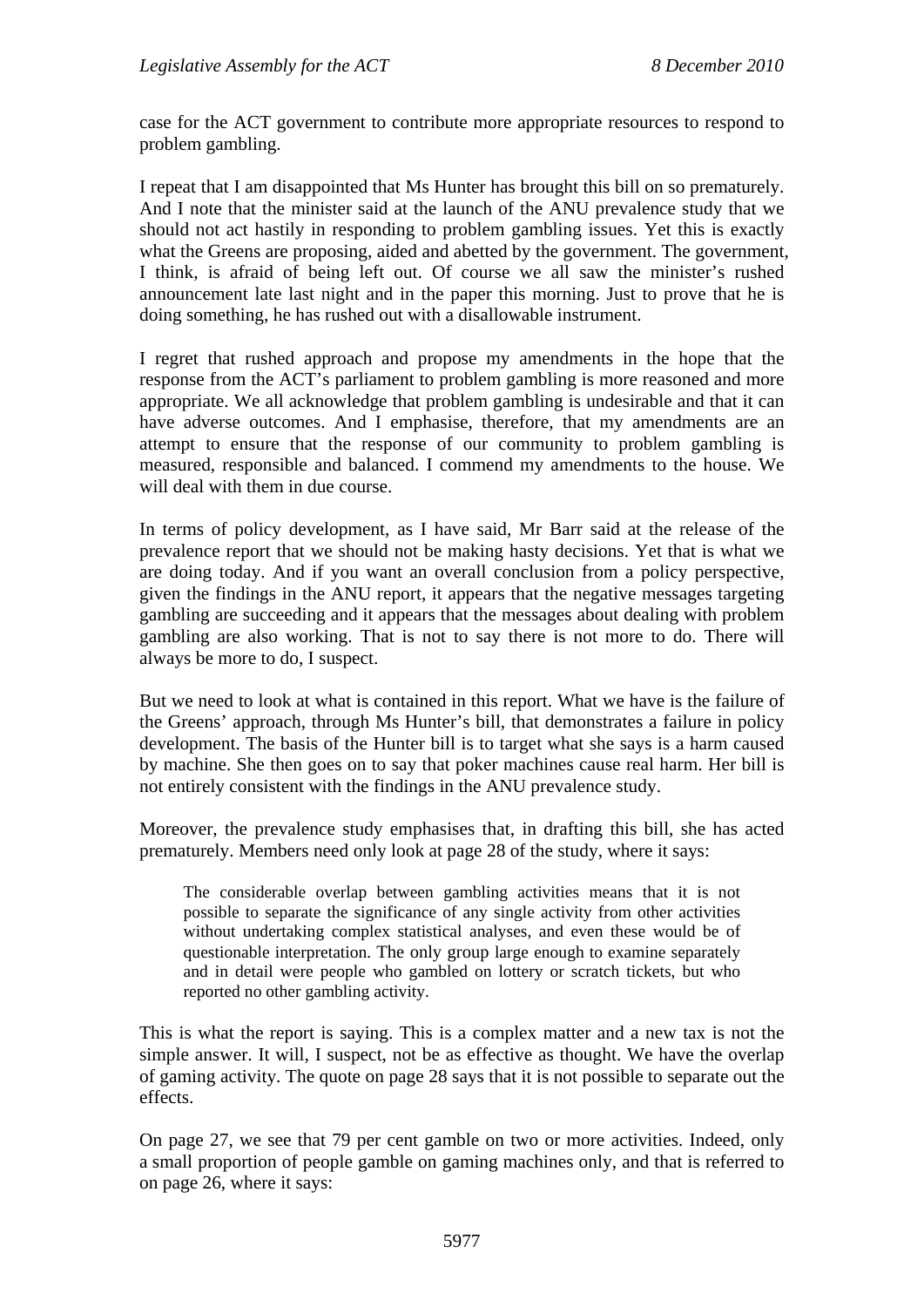… only a small proportion of gamblers (5.2%) reported gambling on EGMs alone.

That is, electronic gaming machines. The report goes on. Overall, the ANU research concluded:

It is not possible to attach the problems reported by an individual to just one particular activity.

And members need to go to page 45 to see that. It is there in the second paragraph. But we are proceeding with this one-cap-fits-all solution and it is unfortunate that we are doing that. The ANU research also concluded:

… it is difficult to characterise gamblers by the type of activities they report or to investigate the potential benefits or harms attributable to any particular form of gambling.

That is covered on page 104 of the report. Whom would we believe? The ANU with rigorous methodology and contemporary findings or Ms Hunter with her claims?

We then go to the question of the number of problem gamblers. You have to question some of the numbers that were used. The problem then is that we have actually changed the way in which we measure who is a problem gambler. We have gone from one method to another and we are now using the Canadian method. Ms Hunter, in her tabling speech, quoted 6,000 people with significant gambling problems. But the ANU report found that problem gamblers comprised 0.5 per cent of the adult population or, in the new method, about 1,370 gamblers. Ms Hunter was relying on data from 2001. Again, it shows the flaw of this rushed approach that we have got. The picture appears more positive in terms of the number of problem gamblers.

There are a couple of other statistics but I am going to run out of time in this part. I will simply continue this speech when we get to my amendments. But my point is and I think it is valid, it is borne out by the report—this is ad hoc. This is rushed. This will not be the solution that people think it is and we need to approach this very cautiously, without giving the impression that somehow we have solved this problem with one great big tax. That is not the answer and it never will be.

Amendment agreed to.

**MR SMYTH** (Brindabella) (4.14): I move amendment No 1 circulated in my name *[see schedule 2 at page 6040]*.

This says that the commission must consult with a gaming advisory board established under the Gambling and Racing Control Act. It is very important that we actually get good advice about what is going on in the industry and it is very important that we get good advice from other sectors that support the industry in helping to deal with problem gambling to make sure that we get this right. It is in fact an approach that we have just taken to the Liquor Act where there is a Liquor Advisory Board and I think it is very sensible that the commission has this sort of access and that it is there to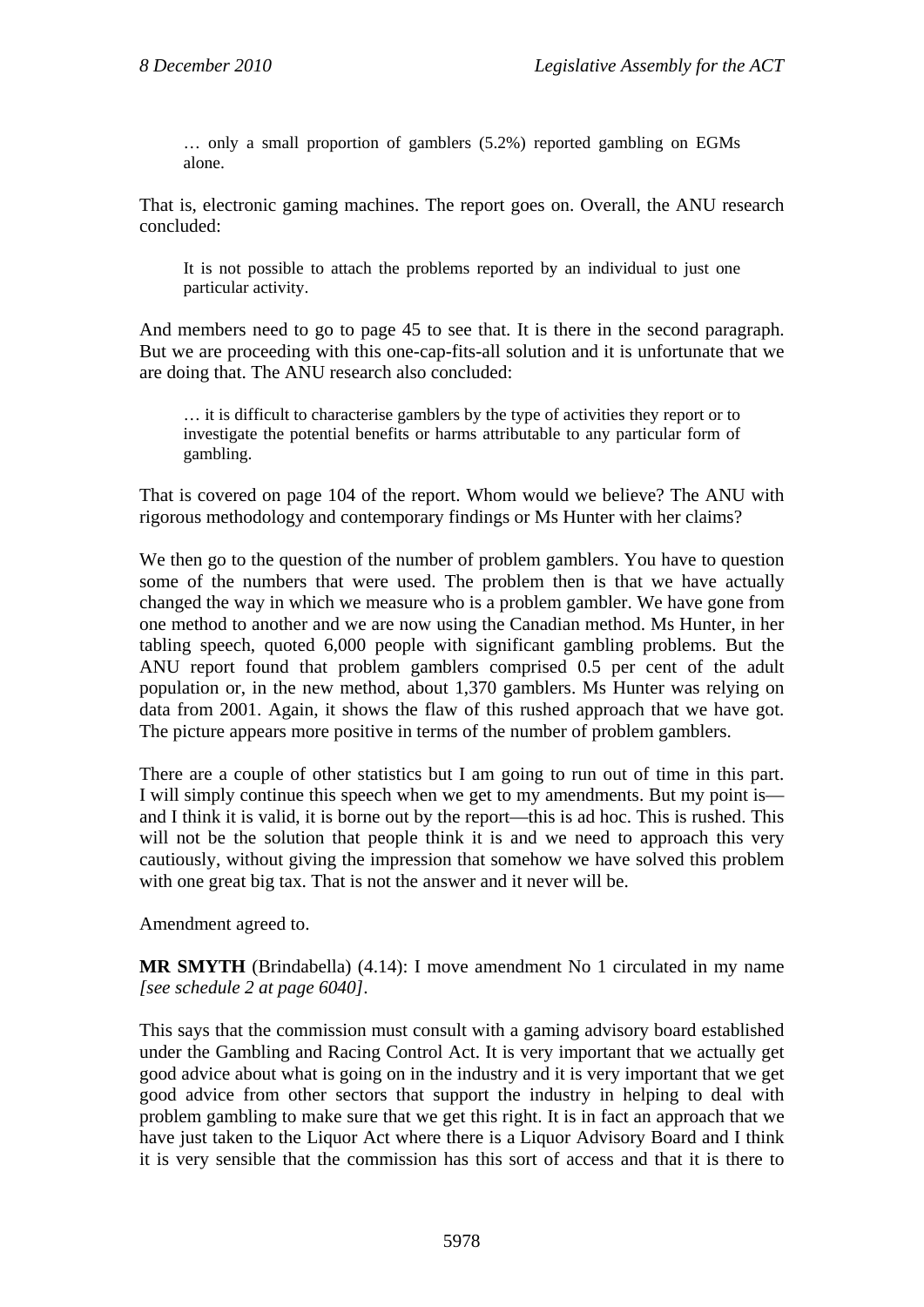advise not just the commission but the minister so that we actually do make decisions based on fact rather than perception, prejudice or simply being uninformed.

I have spoken to the kinds of people, outlined in the amendment which comes a bit later, who might form a gaming advisory board. They are all very happy to participate because many of them feel that they are not consulted enough, that they are not being heard, that in fact in many ways they are vilified when their sector of the industry is probably doing more than clearly what the government, the Greens and indeed the community know they are doing. They do not get the recognition. They are not heard. The implications of what might occur to them are not being thought through before legislation is passed and they would simply like the opportunity, on a regular basis, to be able to advise the commission and the government on what has happened.

I do not think this is an unreasonable amendment and I would ask that members consider passing the amendment; otherwise it simply sends the wrong message that a great big tax is how you fix this, that just another tax on the industry is the way to fix it. It is not the way to fix anything at all. If it was a question of resources, the government have the resources. They simply choose not to spend them in this area. They took \$33 million from gaming machines last year. They take money from ACTTAB. They get money from the casino. They get money from online wagering. They get money from the racing industry. They choose simply not to spend it. That is a government priority and the government needs to be held to account for that.

This is a reasonable amendment. The commission should consult with the industry and those who look after problem gamblers, represented by the peak body, before any of these funds are disbursed.

**MR BARR** (Molonglo—Minister for Education and Training, Minister for Planning, Minister for Tourism, Sport and Recreation and Minister for Gaming and Racing) (4.16): I will speak to all of Mr Smyth's amendments at this point. The government will not be supporting any of these amendments. Obviously, the particular amendment, amendment No 2, seeks to set a different rate for the problem gambling assistance levy. The Assembly has already dealt with my amendment in relation to that. So it is somewhat redundant.

The remaining amendments go to Mr Smyth's desire to establish a gaming advisory board to advise the minister on matters relating to gaming and racing. In the government's view, this is in excess of what is required to implement a problem gambling program. The industry already has access to government and the commission to voice its views on a range of industry matters and we do not need, through this bill, to establish or to institutionalise a new body.

The advisory board is very large and the coverage, for the purpose of the gambling assistance fund, is too broad and unnecessary. In the government's view, it would be more appropriate for the commission to consult and inform itself as it sees fit rather than have a mandatory committee that may have no interest in the activities, particularly online wagering operators, or, worse perhaps, a conflict of interest in relation to the allocation of the funds.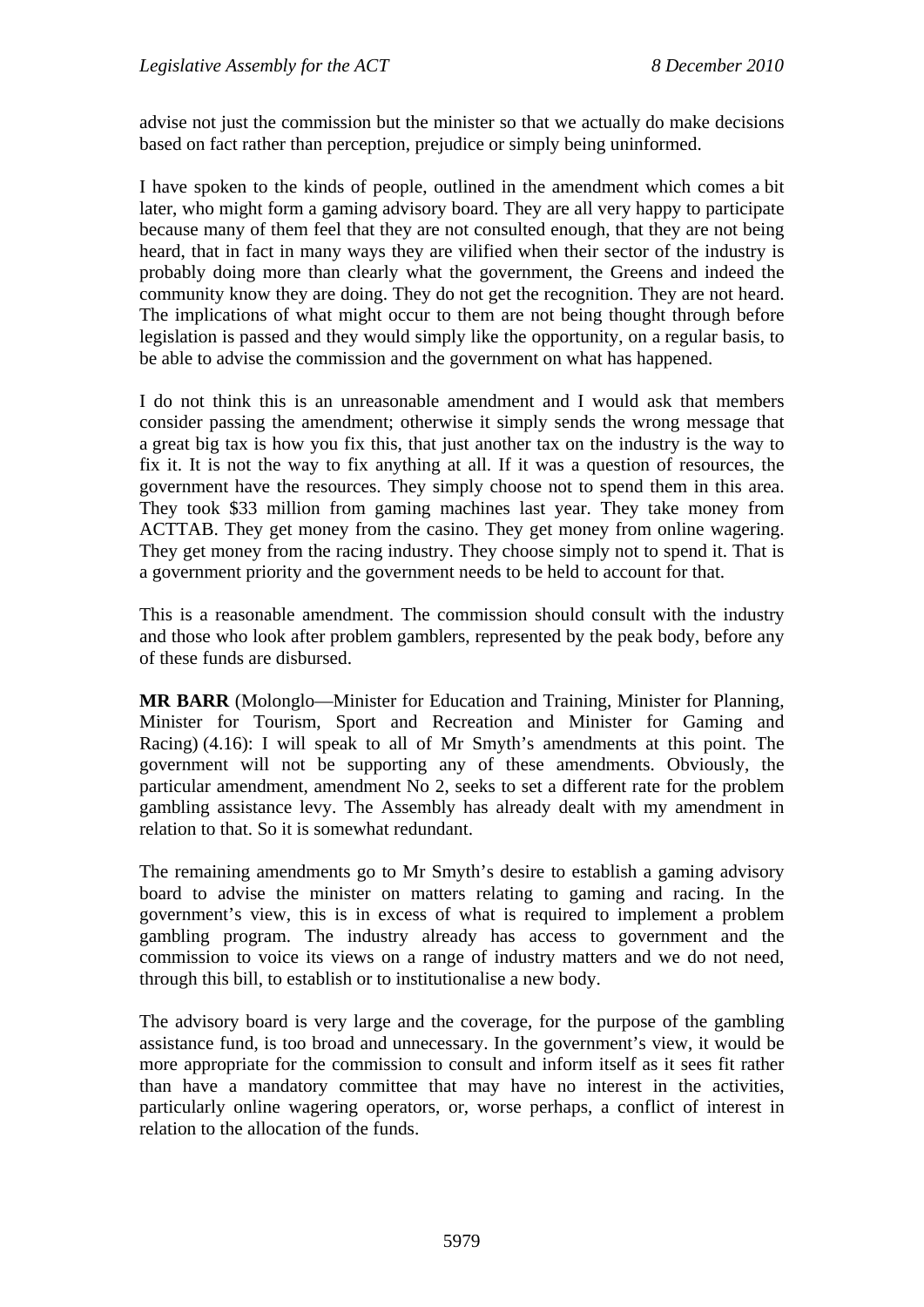The commission is the expert body being tasked to undertake this activity, consistent with its functions under section 6 of the Gambling and Racing Control Act, and the whole purpose is to remove the conflicts faced by the industry. In the government's view, it would not be appropriate for any board providing advice on problem gambling to be primarily represented by members of the gambling industry.

**MS HUNTER** (Ginninderra—Parliamentary Convenor, ACT Greens) (4.18): I will also speak to Mr Smyth's amendments in one go. First of all, I will address some issues. Really, what Mr Smyth was arguing for earlier was a do nothing approach. That is just not acceptable when we have the amount of research we do on the impacts of problem gambling. Waving around the ANU study as though it changed the situation out there is just ridiculous nonsense, Mr Smyth. That ANU study showed that there is an issue out there. It showed those who were "in risk", if you like, and then it showed an "at risk" number of people. It is a significant number. Those people who are at risk are going to have a very high chance of developing some particular issue with gambling and also seeking assistance of gambling services. So to say suddenly that this number has gone from 6,000 down to a much smaller number is simply not the case at all.

The Greens will not be supporting Mr Smyth's amendment to reduce the amount to 0.5 per cent. To further reduce the amount of money given to problem gambling, I believe, is just not acceptable. The last time we debated this, the Canberra Liberals said there was more money needed for research and information. We now have that information, as I said, in the ANU prevalence study. The study confirms the significance of the problems and highlights the importance of providing critical intervention services. Given that the most common catalyst for accessing help is serious contemplation of suicide, it is quite appalling that the Canberra Liberals would want to reduce even further the amount of money being provided for these services.

As to the gaming advisory board, the Greens do not agree with this amendment to appoint a board to advise the commissioner. Five of the six people who are proposed for this gaming advisory board are people from the gambling industry. I just do not understand what it is in the skills that they would bring along. In fact, I support Mr Barr's argument that, in fact, it could create considerable conflicts of interest.

The commissioner's existing functions include addressing gambling problems. It is the Greens' view that the ordinary procurement process, leaving the ultimate decision to the commissioner, is sufficient. I remind members that the bill includes the requirement that the commissioner, through the annual report process—that is, the annual reports that come to the Assembly—will need to account for exactly how that fund is administered and who it goes to. So it adds a higher degree of transparency and accountability into the process—something that I think is needed.

As to the inclusion of community contributions—that this amount be included in the community contributions—I strenuously disagree with this proposal. Money that comes from gaming machines and goes back to help problem gamblers and their families and loved ones is not a community contribution. It is a reparation for the harm that is being done. To seek to characterise it in any other way is disingenuous.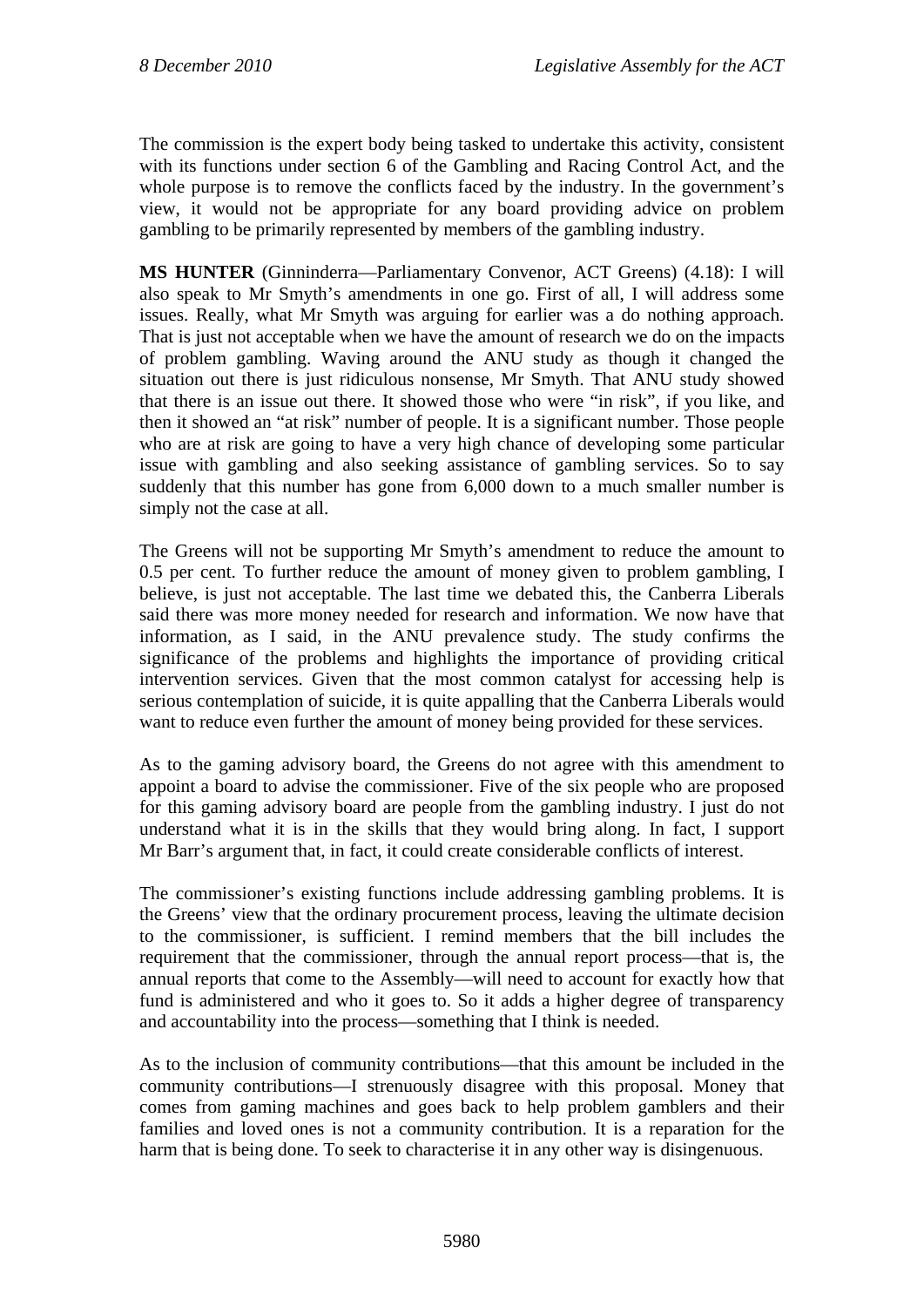The harms from problem gambling are enormous not just to those suffering from those who are addicted but, as I said, families, friends, colleagues and the community generally. It is time we properly recognised this and acknowledged it clearly and openly. It is appropriate that there is a defined fund for problem gambling that sits completely outside the community contribution scheme that licence holders participate in. That is what the bill achieves and that is why the Greens will not support this amendment.

I acknowledge that the community contributions made by clubs are a very important part of the funding that goes out to support many sporting organisations, charities and so forth. Those efforts are to be applauded, but I really think in this case it should not be counted as part of that. I note that many clubs pay above the seven per cent community contribution. They may well decide to redirect to the fund that above percentage amount that they put in.

I wanted to comment on Mr Smyth's point around people using a variety of different ways to gamble. It is not just gaming machines. As he said, there is racing, online gambling and so forth. I do not think that we can hold back on moving forward to ensure that there is a proper amount of money in the fund to incorporate all of those other areas. I would very much welcome Mr Smyth coming forward in the future with further amendments that incorporate those other parts of the gaming sector.

I acknowledge that online gaming is very much of concern to us. As policy makers and legislators, it is a significant and difficult issue that we will need to face into the future. As far as the other ones that are outlined by Mr Smyth are concerned, I am happy to look at any future amendments and reforms that he would like to propose for inclusion in a scheme such as this.

**MR SMYTH** (Brindabella) (4.25): I am intrigued that Ms Hunter would get up and say, "Let's not hold back on moving forward." There are some sensible amendments here. There is an amendment relating to an advisory board. It is an advisory board; it is not a decision maker. It is an advisory board—for those who cannot spell "advisory" as it appears in the amendment. It is about saying, "What will the effect of things be on your particular industry?" The commission will still make the decision. Indeed, it goes beyond just advice on problem gambling. It has two functions. The first is on matters relating to problem gambling and the second is on any other matters relating to the gaming and racing industry. That is why it has the composition. We need to understand these effects.

Often there is no acknowledgment—certainly in this place in this debate—that the majority of these venues do the best they can to look after problem gamblers. In fact, they are very good at identifying these people because they deal with them face to face. Ms Hunter says, "There are a variety of ways." If there are a variety of ways then why is this new tax only limited to the clubs? Why is it not being applied to the other industries that clearly, from the ANU report, contribute to the problem?

Ms Hunter says that I stood up and waved the report around as though I was using it in some dishonest sort of way, but then she goes back and quotes the report. She says,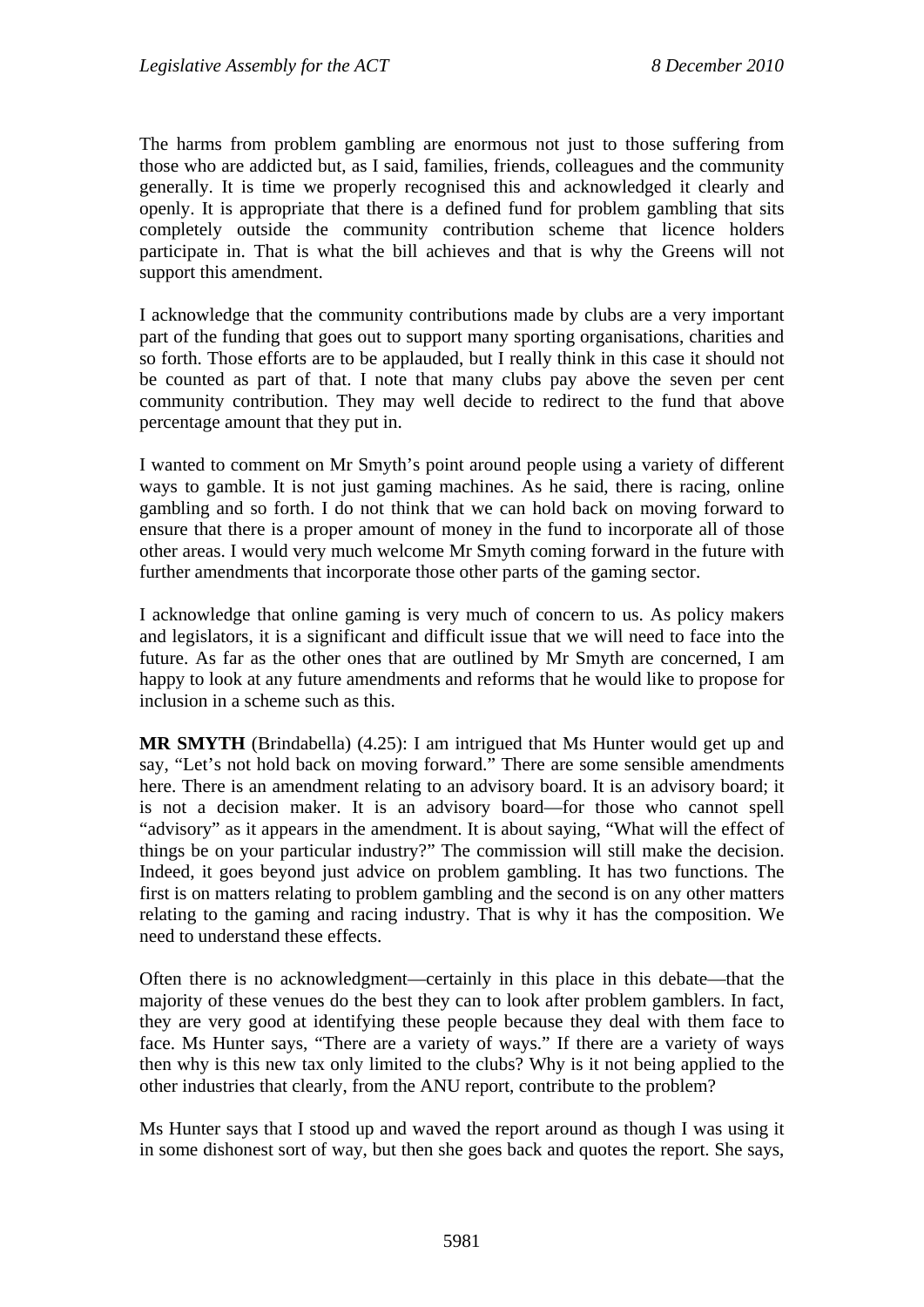"Yes, there are problem gamblers." I did not deny that there were not significant numbers of problem gamblers. You should listen very closely to what I say. I acknowledged there was a change in the index. I acknowledged there was a change in the numbers. I acknowledged that it is still a problem. So I do not see why you would even make a statement like that somehow to assuage how you feel by projecting it onto me.

The problem here, Mr Assistant Speaker, is that, yet again, the Greens cover for the government. The Greens—the government's personal patsies in this place—are not holding the government to account as they promised. Again, in the last financial year the government received \$33 million from poker machines and funded two programs. I think each cost about \$180,000, so \$360,000. That is less money than the club sector voluntarily put into problem gaming through assisting Lifeline. They do it now, voluntarily. They do more than the government.

The largest single profit group from gaming is the government. The second, of course, is the ACT Labor Party. The combined profit—and I have asked the clubs to give me a much firmer figure than the \$2 million to \$4 million that they have come up with as yet—from the club sector over the last year was somewhere between \$2 million and \$4 million. The government got—what?—eight times that and yet contributes less to dealing with problem gaming in this city.

Ms Hunter sits there now and will not hold the government to account. I cannot for the life of me understand why the Greens, who raised this issue, have not said to the government, "It's about time you did a fair share, sport." Because they are not doing their fair share. Instead, we target just the clubs and just the poker machines. No-one is saying that they do not contribute to the problem, but let us be fair about this. The Greens, the party of equity and equality and all of those good words they rattle off words that are wearing thin with a lot of the community—are exposed here today because they will not hold their coalition partners to account. They talk about being the third force, the balance of power. They are the damp squibs when it comes to holding the government to account.

Mr Barr spoke about conflict of interest: "How dare you put people who run gaming venues or gambling venues on an advisory board? They will have a conflict of interest." Let us look at the Labor Party's conflict of interest in being the regulator, the legislator and the recipient of profits from poker machines. That is the conflict of interest. Of course, Mr Barr's policy announcement this morning—"Yes, we're taking these out of the pool"—would appear to suggest that he is taking them back from somebody. He is not taking anything back from anyone. He is just not going to issue the remaining poker machine licences under the cap. That is brave. Jeez, that is real leadership! It has not taken one active poker machine out of play in the ACT by what he has done, not one. That is just sophistry at best. If you want to talk about conflict of interest, go and look in the mirror.

Let us go back to the ANU report and see what has happened in the last nine years. On electronic gaming machines, the ANU report found that there has been a significant change in the extent of gambling between 2001 and 2009. The proportion of adults in the ACT playing gaming machines fell from 38 per cent in 2001 to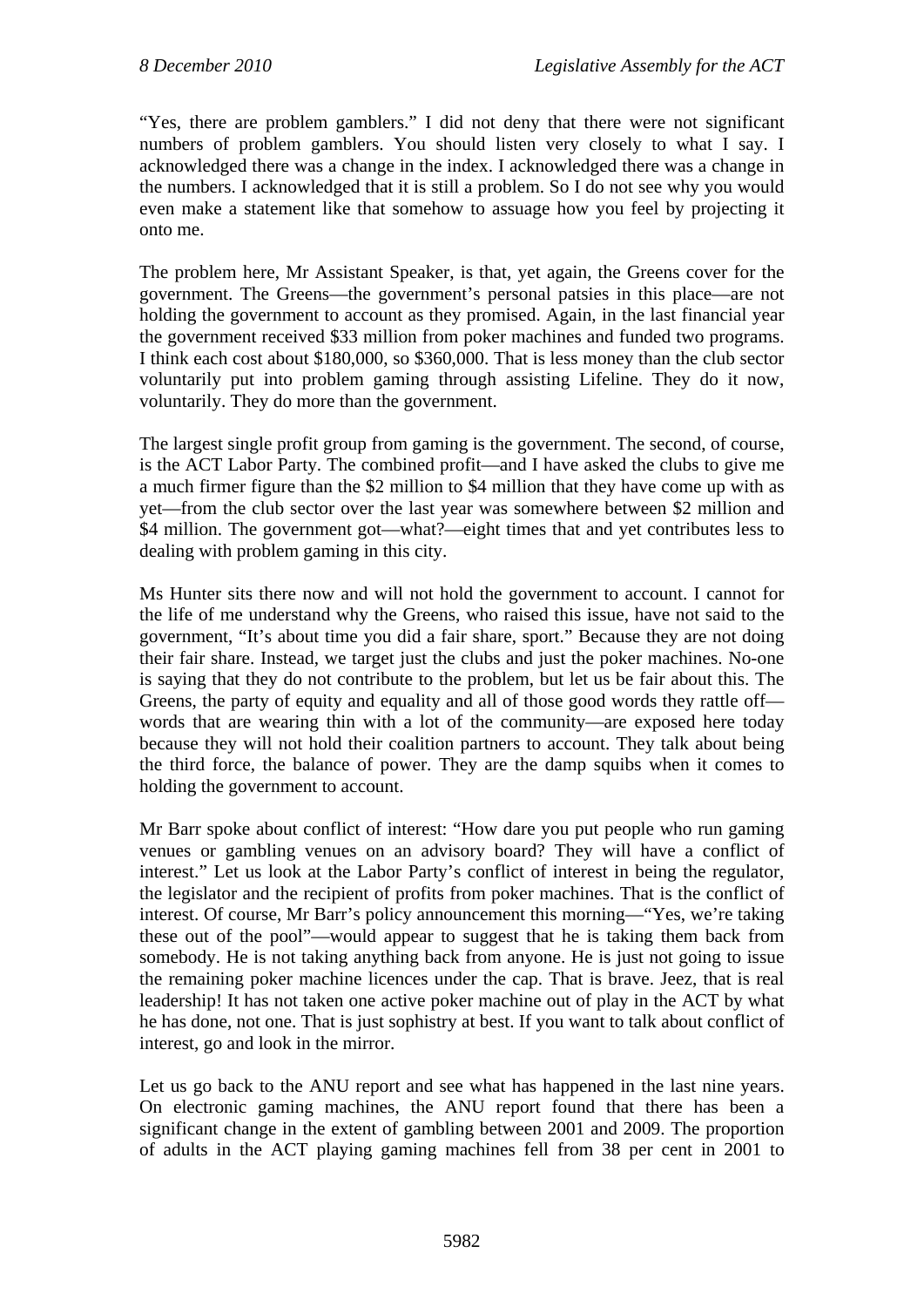30 per cent in 2009. Overall, therefore, while total gambling participation was broadly the same in 2009 as it was in 2001, the proportion of people playing gaming machines and also instant scratch tickets has fallen markedly.

Let us look at some of the spending on gaming. The ANU's analysis of spending on gambling is also most useful. Spending peaked in the ACT in 2000-01—you go to page 40 of the report—just before spending peaked in Australia as a whole. Spending in the ACT on a per capita basis has since fallen by 21 per cent from \$1,164 in 2001 to \$918 in 2009. Spending on gaming machines has fallen from \$856 to \$670, a reduction of 22 per cent.

As to the effect of the new tax, Ms Hunter said that the financial impact of the change we are proposing is not significant. Who did you get that from? That is just fairy floss. That is just made up. If you are a struggling club, it is enormously significant. What the Greens appear to be suggesting is that because the quantum of the funds raised by the new tax at 0.75 per cent is estimated to be \$1.2 million or \$1.3 million, it is not an issue. I think that demonstrates the complete lack of understanding by the Greens of the commercial world in which the ACT clubs operate.

The era of the super profit from the poker machine is well and truly gone, the ANU report tells you, because fewer people are playing as a percentage and they are spending less. The profits are less. You can see it, Mr Assistant Speaker, in the balance sheets of some of our most notable club groups. One of the largest club groups in the territory did not declare a profit in the last reporting period. For instance, a club like the Vikings had a profit of \$40,000. That is wiped out by liquor licensing fees and it is wiped out by this tax.

These taxes will force some of these clubs into the red at a time when we all know, because we have been told, that the clubs are not doing it as well as they used to. As the treasurer of Vikings said, the era of the super profit is over. So it does demonstrate a complete lack of understanding of the commercial world. This new tax will be a major impost for some clubs and may even jeopardise the viability of some clubs.

There have been significant changes in gambling habits between 2001 and 2009. The number of adults who gamble declined in almost all jurisdictions, and in the ACT the proportion fell from 73 per cent to 70 per cent. All jurisdictions, except Western Australia, reported declines in the proportion of adults playing electronic gaming machines, with the proportion declining in the ACT from 38 to 30 per cent. There was also a decline in the extent of frequent gambling in the ACT and a decline in the per capita spending on gambling as well.

The report is important. It does alert us to what is happening. It should be considered before we amend and then pass this bill, but clearly that is not going to happen today. If the bill is to go forward today, it is reasonable to put an advisory body in to assist the commission and assist the government. I am amazed that the Greens, aided and abetted by the Labor Party, or the Labor Party, aided and abetted by the Greens—it is hard to know who is in charge in this coalition—do not believe that an advisory body serves any purpose. It is advisory. It is not going to make the decisions. Why are you both so afraid of the commission and the minister getting some advice? Perhaps if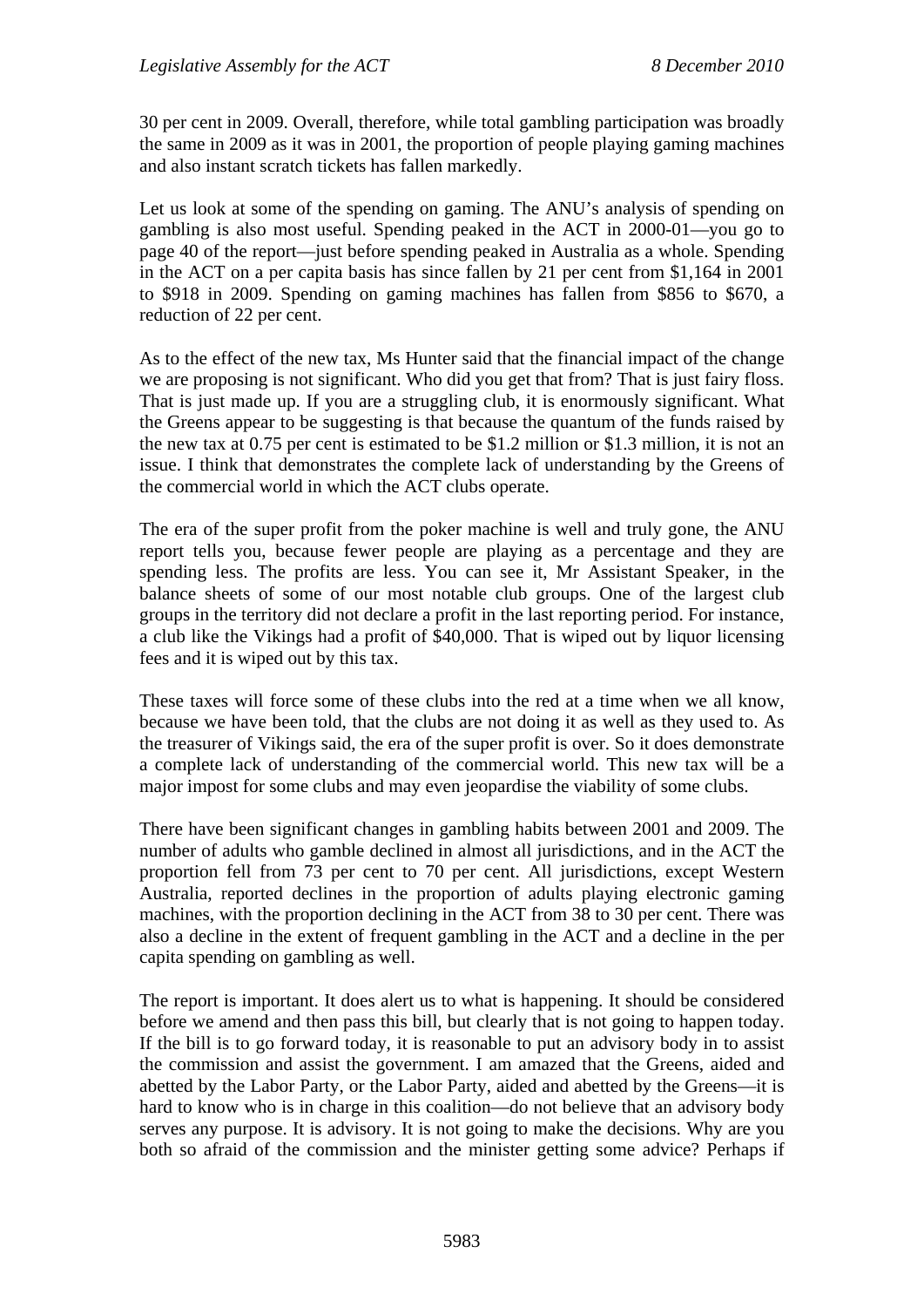they got more advice before they made decisions, particularly the government, they might not make some of the bad decisions that are made. I am stunned that we are against an advisory board in this place on such an important matter.

Question put:

That **Mr Smyth's** amendment be agreed to.

The Assembly voted—

| Mr Seselja | Mr Barr       | Ms Hunter     |
|------------|---------------|---------------|
| Mr Smyth   | Ms Bresnan    | Ms Le Couteur |
| Mrs Dunne  | Ms Burch      | Ms Porter     |
|            | Mr Corbell    | Mr Rattenbury |
|            | Ms Gallagher  | Mr Stanhope   |
|            | Mr Hargreaves |               |
|            |               |               |

Ayes 5 Noes 11

Question so resolved in the negative.

Amendment negatived.

Clause 4, as amended, agreed to.

Clause 5.

**MR BARR** (Molonglo—Minister for Education and Training, Minister for Planning, Minister for Tourism, Sport and Recreation and Minister for Gaming and Racing) (4.38): The government will be opposing this clause. It is consequential to a previous amendment that has been supported by the Assembly.

Clause 5 negatived.

Remainder of bill, by leave, taken as a whole.

**MR SMYTH** (Brindabella) (4.39), by leave: I move amendments Nos 3 to 5 circulated in my name together *[see schedule 2 at page 6041]*.

These amendments in the main allow for the establishment of the advisory board. As I have said previously, it is a shame that a couple of weeks ago the government thought an advisory board for the liquor industry was fine but now it finds an advisory board for gaming is not acceptable. If somebody can explain that to me in sensible terms then I would be very surprised.

At the heart of this, of course, as Mr Barr referred to, is conflict of interest. At the heart of all of this is the lack of action that we have had and the fact that clubs have waited for more than three years for the government to honour the commitment made by the Chief Minister to look at rates of taxation and other reforms to the industry so that they could reform, change and adapt to a changing environment. Instead, what do we get from the government? What we simply get is protectionism.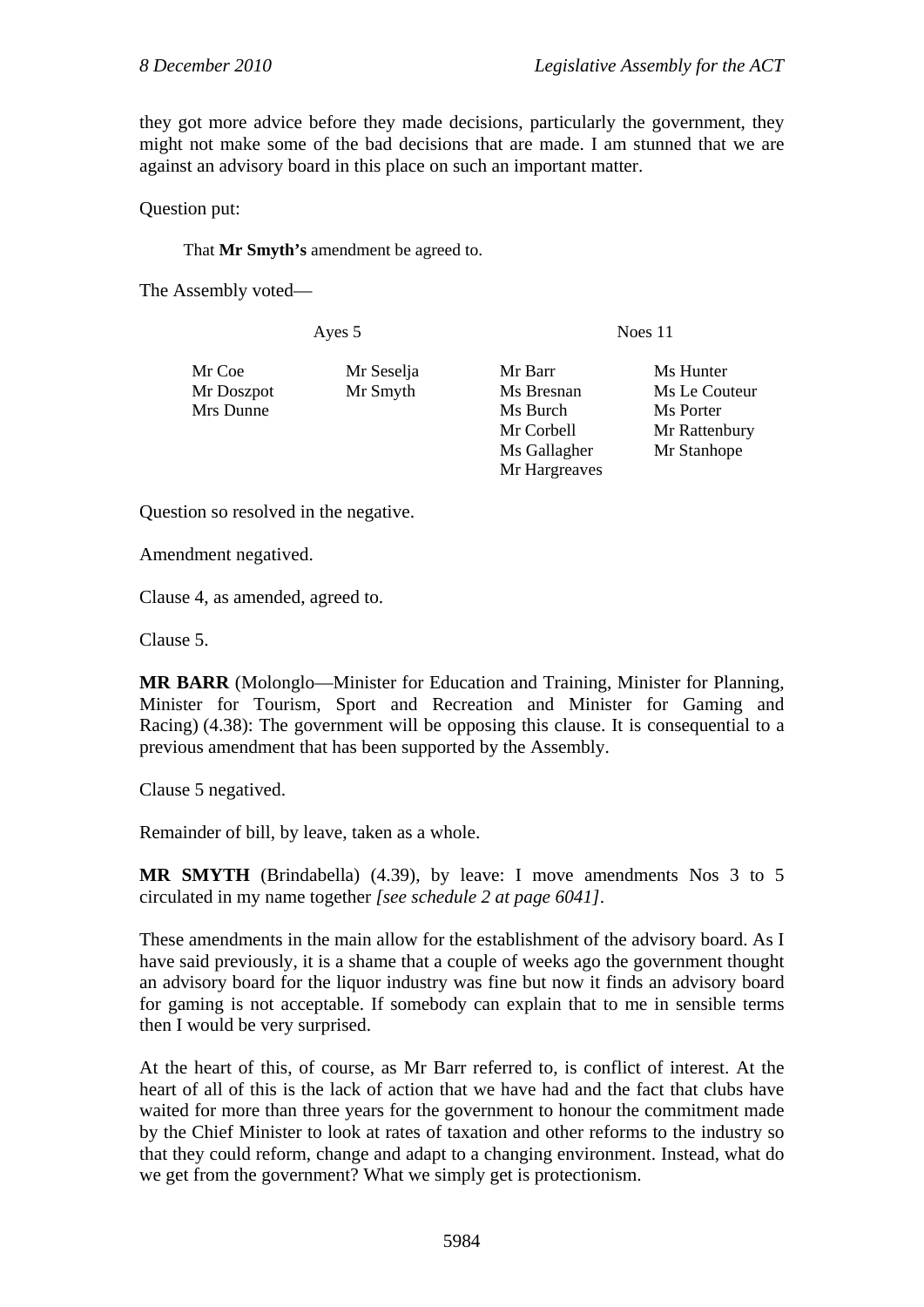As I said before, Mr Barr's brave call that he will no longer be issuing poker machine licences does not take a single licence out of play. But what it does is protect the Labor club. You will need to go back before the 2007 federal election when Kevin Rudd, who is no longer Prime Minister, also said that it was time for action on gaming machines. But, of course, that action did not occur and it will now never occur under that Prime Minister.

But the problem here is that it is simply protectionism. This is the Labor Party still looking after the Labor Club Group who fund their campaigns. If there is a conflict of interest in this place, if there is protectionism going on, it is because of the Labor Party's interests, their conflicts of interest, and we all should be aware of that.

What we need is genuine reform. What we need is an across-the-board approach to problem gaming and problem gambling. But we will not get that under this government. We will not get that under this minister and we will certainly not get it as a consequence of Ms Hunter's bill.

Question put:

That **Mr Smyth's** amendments be agreed to.

The Assembly voted—

Ayes 5 Noes 11

- 
- Mr Coe Mr Seselja Mr Barr Ms Hunter Mrs Dunne Ms Burch Ms Burch Ms Porter Ms Gallagher Mr Stanhope Mr Hargreaves

Mr Doszpot Mr Smyth Ms Bresnan Ms Le Couteur Mr Corbell Mr Rattenbury

Question so resolved in the negative.

Amendments negatived.

Remainder of bill as a whole, as amended, agreed to.

Bill, as amended, agreed to.

# **Bimberi Youth Justice Centre—proposed inquiry**

Debate resumed.

**MS HUNTER** (Ginninderra—Parliamentary Convenor, ACT Greens) (4.46): The ACT Greens have as one of their key justice principles that the safety, health and rehabilitation of victims and offenders and the reduction of recidivism and trauma should be given high priority in the justice system and that children and young people require protection in all areas of the justice system. Research on much of Australia's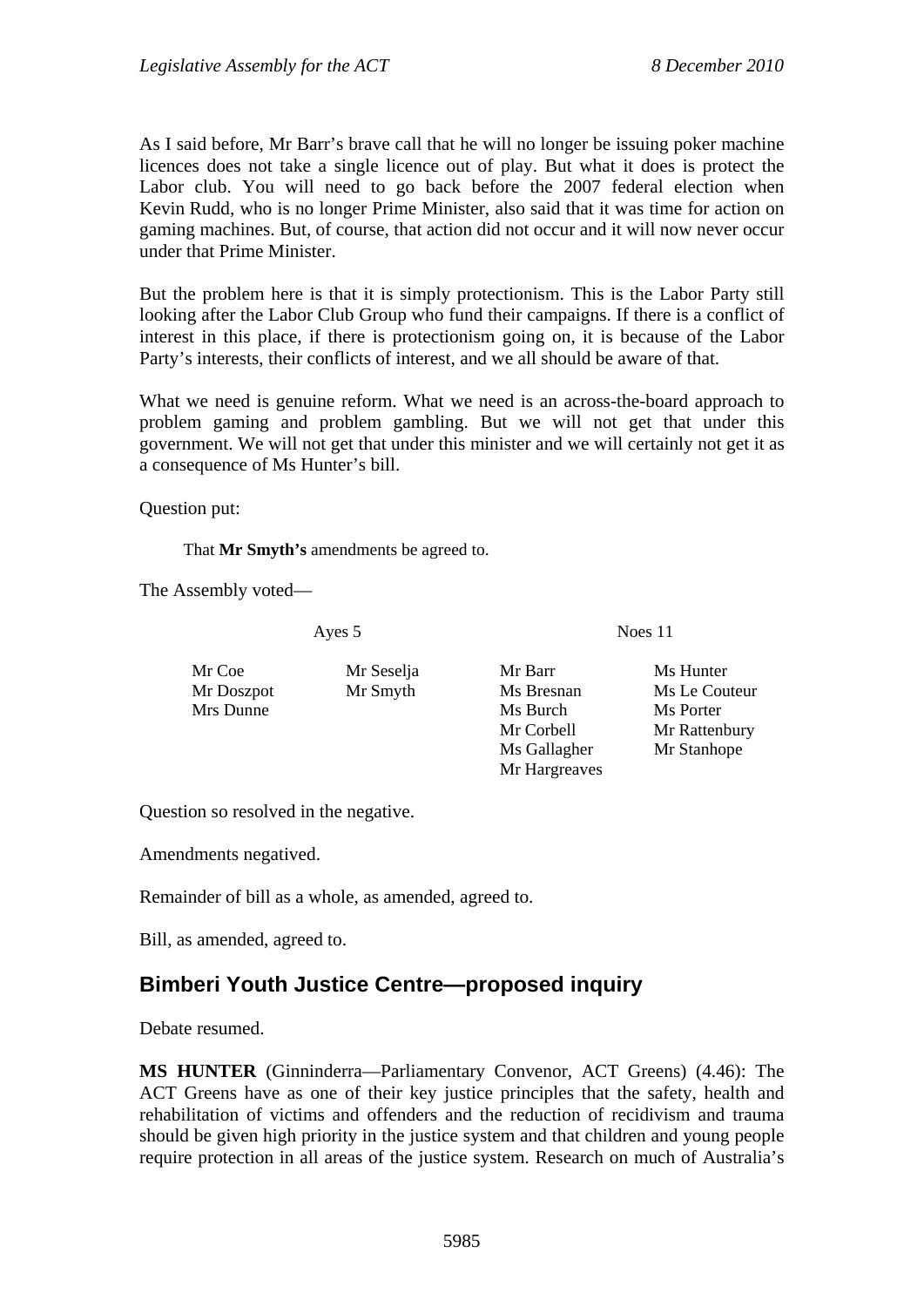juvenile justice policy is about diversion of young people from the criminal justice system, and the ACT Greens support this policy. However, we also know that young people move through a critical stage of development in the adolescent years.

There are many risk and protective factors that can influence the pathways that young people take along the way to adulthood. It is unfortunate, and yet a reality of society, that a small group of young people commit offences that see them incarcerated as a principle of last resort. The Greens take the rehabilitation and restoration of young people back to the community very seriously and realise the broad-ranging negative impacts that affect children, young people, families and the community at large when this goes wrong.

I will move an amendment to the motion that was moved by Mrs Dunne. With reference to paragraph 1(a) of the motion, we acknowledge the important role that those who work in youth detention environments play in managing and maintaining safe environments for both themselves and detainees and enhancing the rehabilitative activities for young people within Bimberi. We believe those working in this type of environment, like all workers in the community, have a right to safe working conditions.

We also agree with paragraph 1(b) of Mrs Dunne's motion that staff shortage and high turnover or churn rates of staff are possibly symptomatic of broader challenges for the Bimberi facility and youth justice services in general. We understand that, although staff may leave Bimberi or community youth justice, they are often retained in the ACT public service. Therefore, staff turnover rates are not necessarily truly reflected in the turnover figures.

In relation to paragraph 1(c), which refers to high levels of staff dissatisfaction, it is important that we take the time to listen to the needs of staff, young people, their families and community, and youth sector providers and value the contributions they have to the change agenda within youth justice services. However, we also need to make sure that these contributions are recorded in such a way as to provide an increased level of accountability and transparency so that change can be driven forward in a positive way.

In relation to paragraph 1(d), two years ago the Children and Young People Act was enacted. Along the way we had the opportunities to make changes to parts of that act to ensure that the legislation operated efficiently. A large part of this legislation is about the administration of the Bimberi Youth Justice Centre.

During this time we also had a substantial move from the Quamby Youth Detention Centre to the much needed new facility—the Bimberi Youth Justice Centre. This is a state-of-the-art facility that has been heavily invested in by the Canberra community. This is supposed to be a human rights compliant detention centre, but what does this all mean if those who operate in this system are unhappy with conditions, are not able to provide quality services, or cannot access services as required and poor outcomes result? The risk we run when we have any type of closed community where confidentiality and privacy are primary concerns is that a culture can develop that lacks transparency and, therefore, accountability. This type of culture leads to poorer outcomes for the young people detained inside.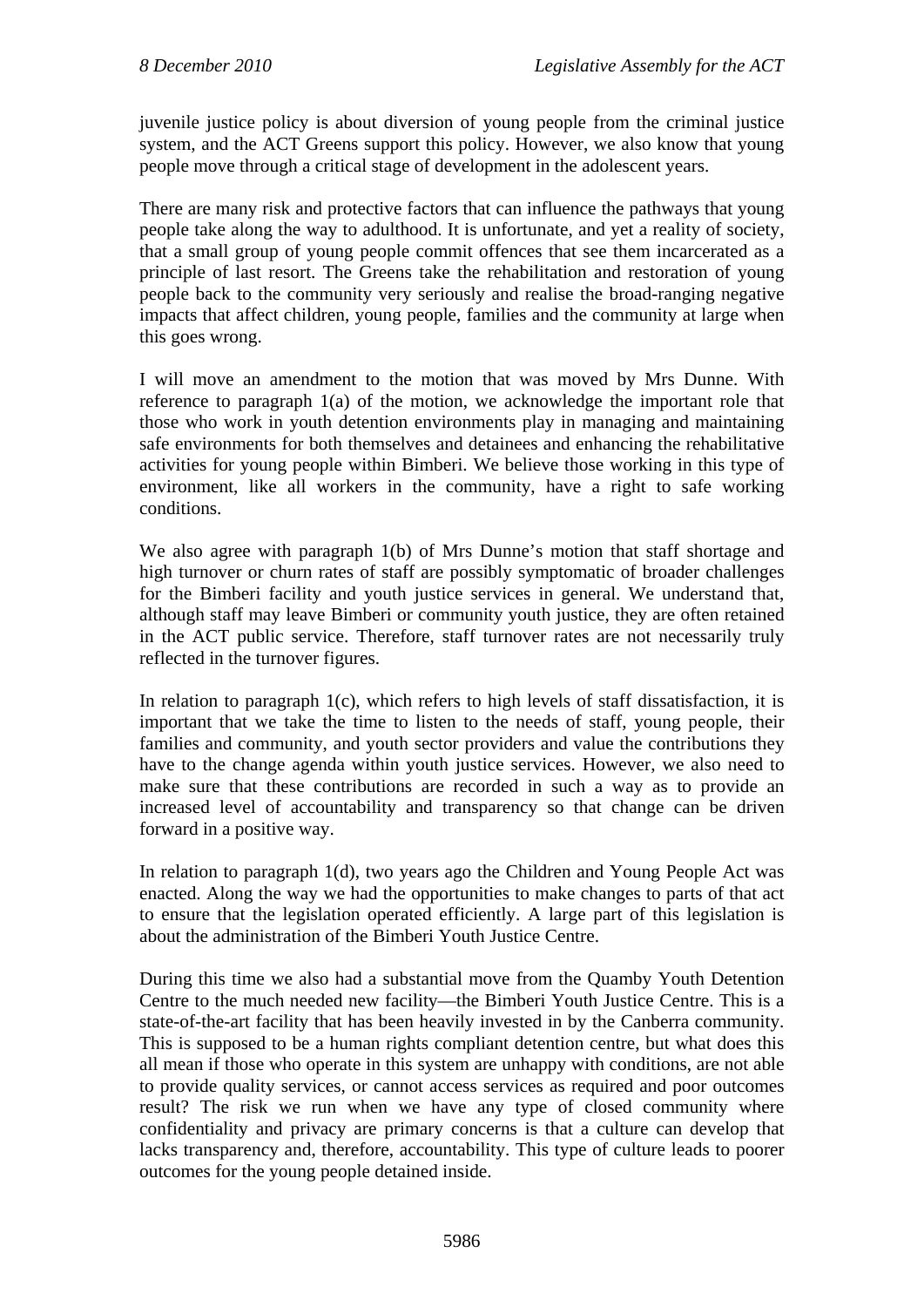In relation to paragraph (2) of Mrs Dunne's motion, the impact of unsafe or threatening workplaces is a costly and long-lasting legacy for the workers impacted and also for the general community. WorkCover reports that unsafe workplaces cost more in the long run, as they lead to higher compensation payouts and falling morale. We cannot underestimate the impact this has on individual workers and their lives in general, and our work environments make up a large part of our lives. We need to ensure that optimal safety is achieved for all employees. Of course, we need to also ensure optimal safety for young people accessing youth justice services.

I move the amendments circulated in my name:

- (1) Insert new paragraph  $(1)(d)$ :
	- "(d) generally poor outcomes for children and young people in contact with the youth justice system;".
- (2) Omit paragraph (3), substitute:
	- "(3) calls on the Minister to direct the Children and Young People's Commissioner to undertake an inquiry into the youth justice system in the ACT, including Bimberi Youth Justice Centre and Community Youth Justice, and report to the Assembly by 30 June 2011. The inquiry is to report on:
		- (a) staff levels, training and retention;
		- (b) security;
		- (c) the use of segregation and restraints on detainees;
		- (d) programs for education and training, health and wellbeing and rehabilitation;
		- (e) early intervention services;
		- (f) the effectiveness of diversionary strategies and the ongoing monitoring of recidivism particularly for detainees held in remand;
		- (g) throughcare and aftercare services provided to detainees and Community Youth Justice clients; and
		- (h) any other matter; and
	- (4) calls on the Minister to direct the Human Rights Commissioner to undertake a comprehensive human rights audit into conditions of detention in Bimberi Youth Justice Centre and report to the Assembly by 30 June 2011.".

I am putting forward these amendments to broaden the original motion and to ensure that we can get a clear picture of how young people fare in the youth justice system in the ACT. I have broadened it so that it is not just about the Bimberi centre itself; it is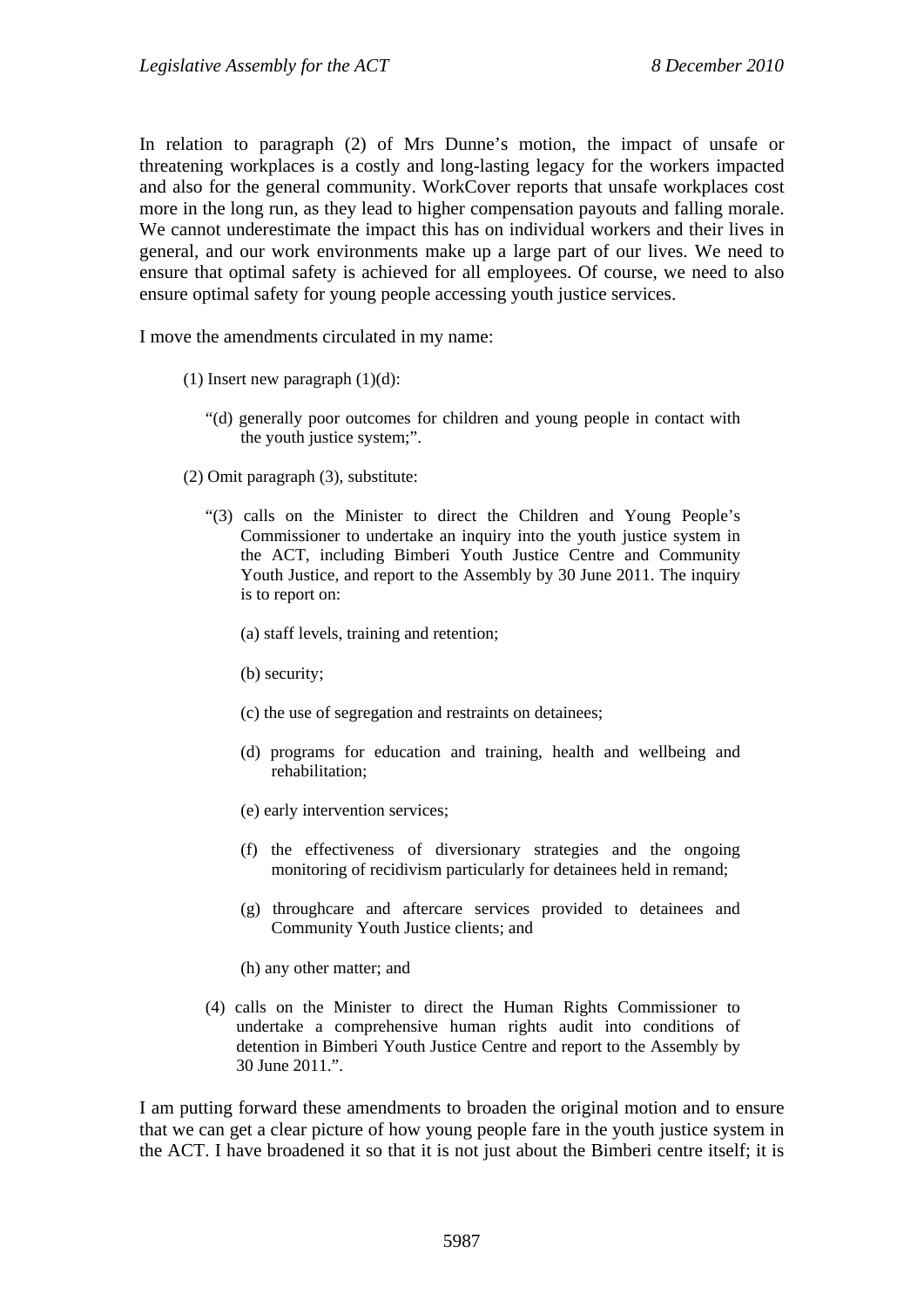also about the whole community youth justice system. It also broadens the matters to be inquired into, so we look at the use of segregation and restraints on detainees, programs for education and training, health and wellbeing and rehabilitation, early intervention services, the effectiveness of diversionary strategies and the ongoing monitoring of recidivism, particularly for detainees held in remand. Through-care and after-care services provided to detainees and community youth justice clients were added in, because I felt that it was important that we ensure a whole range of issues are looked at if there is going to be an inquiry.

The other thing I have put into these amendments is that the inquiry is to be conducted by the Children and Young People Commissioner, who would be looking into the youth justice system, taking in the Bimberi Youth Justice Centre and community youth justice. It also calls on the minister responsible, who is the Attorney-General under the Human Rights Act, to direct the human rights commissioner to undertake a comprehensive human rights audit into conditions of detention in the Bimberi Youth Justice Centre. Both of these inquiries—that by the Children and Young People Commissioner and the human rights commissioner—are to report back to this Assembly by 30 June 2011.

I note the recent announcement by the minister to employ Daniel O'Neill to work on developing the internal support systems for young people within Bimberi. This measure is about the further professional development of staff. It is a welcome move and is complementary to the inquiry I have outlined in the amendments to Mrs Dunne's motion.

We need to ensure that theory and practice come together and provide opportunities for reflection, because a reflective practice allows for constant quality improvement. That is what we really need to have in a place that is a closed community. It is important that we ensure that the best possible practice is being employed by workers at Bimberi and, in fact, right across the community youth justice system.

I have been quite alarmed and very concerned about the allegations that we heard in Mrs Dunne's speech this morning, and I have received them myself. I am also concerned that we have heard about an alleged assault done by a worker at Bimberi on a young detainee. It concerns me, obviously, that this even took place, but what also concerns me is that all people who work within Bimberi are mandatory reporters under the Children and Young People Act. The teachers, the administrative staff and all workers are mandatory reporters. It appears that a number of other people who work in that facility were aware of this situation. That certainly seems to be part of the allegation. I find it very, very disturbing that nobody understood their obligations under the Children and Young People Act to mandatorily report an assault on a young person. So there are a number of things that need to be looked into in this inquiry.

I know that there were some concerns from Mrs Dunne about the nature of the Children and Young People Commissioner undertaking this under the Human Rights Act. I believe this is a good way to go to start the investigations into all of this. Under that act, there will be protection for those people who want to come forward. I know from people who have spoken to me that that has been a primary concern. Those workers, or whoever they are, who want to come forward and to share their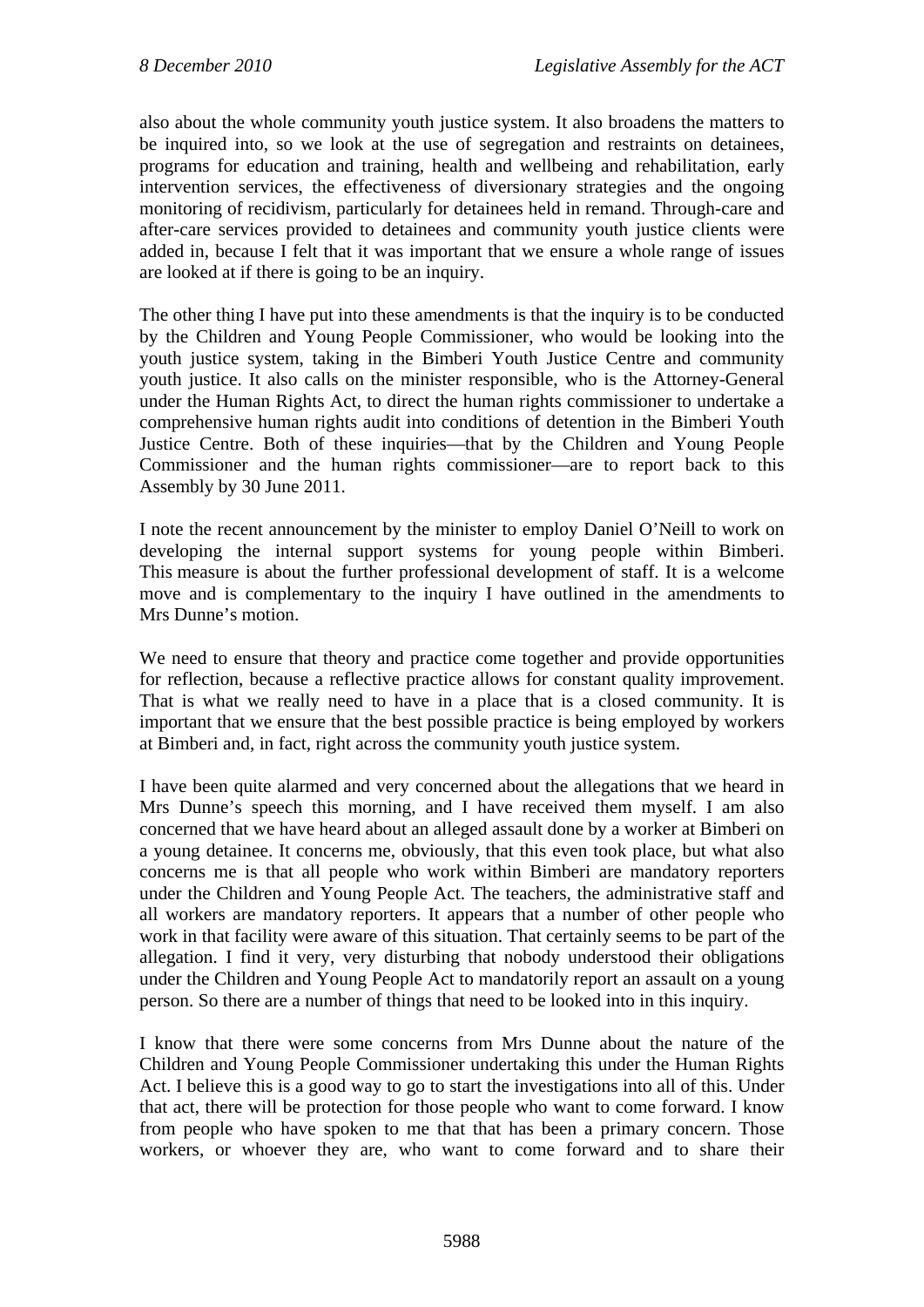experience, to put what they know on the table, want to know that they are protected. The Human Rights Act gives that protection. I believe the commissioner is the right person to do it and, along with the human rights commissioner, will provide us a comprehensive inquiry.

**MRS DUNNE** (Ginninderra) (4.56): This is a very fraught issue, and I want to address the amendments put forward by Ms Hunter. In doing so, I need to put a little bit of context around them. On Monday I discussed with Ms Hunter the possibility of this motion. Yesterday I received Ms Hunter's thoughts on amendments that she might circulate. I read the amendments and I said, "Look, I'm quite happy with those. I'd be quite happy to incorporate those into my motion and essentially have a jointly sponsored motion." But Ms Hunter said no; she would prefer to move these amendments herself. It was interesting that, as of 11 o'clock yesterday, Ms Hunter was still in favour of a board of inquiry in accordance with the Inquiries Act 1991.

But then this morning, Ms Hunter came to me and said, "Look, I'm not quite sure whether we should raise the bar that high. Perhaps we just need to establish an independent inquiry." So we went through the mental processes of what would be the mechanism for establishing an independent inquiry. The options for an inquiry are an inquiry in this place; a complaint under the Public Interest Disclosure Act, and we all realise what a disaster that would be; an inquiry under the Inquiries Act; and the other alternative, which has been brought forward by Ms Hunter today—or Ms Burch, I am not sure which because both seem to have claimed that the idea is their own—is an inquiry by the Children and Young People Commissioner.

We actually worked through the mechanisms of saying that if we ask the minister to establish an independent inquiry at arm's length that gives people protections, what are the mechanisms, and there are not any. The mechanisms exist in the Inquiries Act, and that is why the opposition went to the Inquiries Act, because that provides the legislative framework for people to operate. It provides protections and the like.

Just for a little bit of history, back in 2003, after the Canberra bushfires, the Liberal Party at the time under Mr Stefaniak moved for an inquiry under the Inquiries Act. The ACT government said, "No, we have already appointed the McLeod inquiry and that's fine. We'll do it that way." We actually found that the witnesses before the McLeod inquiry did not have protections, because there was no legislative framework. Mr Stefaniak went through the process of introducing a bill that specifically gave protections to witnesses at the bushfire inquiry. Before that, there were no protections, so that the people who made assertions did not have the same privileges they would have had in a court.

The problem, of course, is that Ms Hunter has come up with her third option, which is to go down the path of asking the Commissioner for Children and Young People to do this. Ms Hunter came to me and said, "I have spoken to the commissioner and he thinks that he has the power to do this." I challenged Ms Hunter and her staff to point me to the directions where the powers existed, and I have subsequently had a discussion with the Children and Young People Commissioner about the existence of those powers.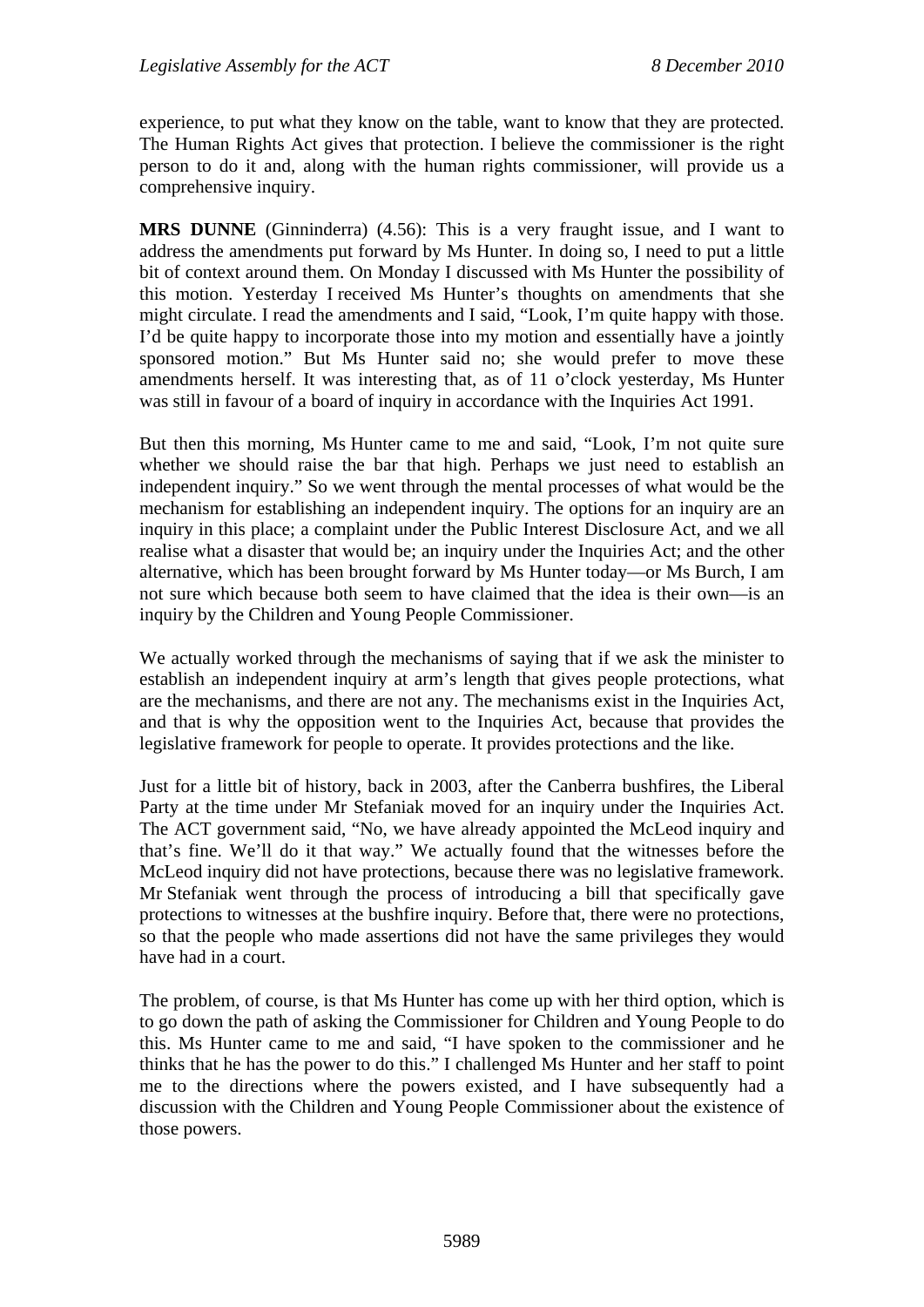When I asked the commissioner about whether he felt that he had the right powers if there was a ministerial direction to conduct an inquiry, he said to me, "Mrs Dunne, I don't honestly know." I have subsequently received correspondence from the commissioner that says, "We've gone away and thought about it and, yes, we think we do have the power." If you read enough of the provisions of the Human Rights Commission Act together, you probably find those powers. But what you are doing is asking the commissioner to review a systemic level failure through a mechanism which is usually referred to for particular failings in particular cases. We are shoehorning a very big inquiry into something which is usually not a very big inquiry.

When you look at all the mechanisms together, we still do not have complete satisfaction that the powers are there for the commissioner. I said to the commissioner, "I don't have a problem with you being the inquirer." It is probably not for the Assembly to tell the executive who they should appoint, especially under the Inquiries Act. But I would not have a problem with the commissioner undertaking those inquiries. "But I want to ensure, whether it is you or somebody else, that you have all the powers that you need." And he said to me, "Mrs Dunne, so would I."

Everyone is on the same page here. We are all saying that we need an inquiry. Only the Canberra Liberals are saying that we should have an inquiry where we are sure, we are guaranteed, that there are protections for people who give evidence and that there are enough powers to compel people. The commissioner himself is still in doubt and has not satisfied me. The advice I have received from my legal advisers does not satisfy me that the commissioner conducting a system-wide review would fit easily and comfortably inside his remit under the Human Rights Commission Act.

There are a whole lot of problems here about statutory protections for witnesses about which we are not satisfied. I therefore propose to move the amendment circulated in my name to Ms Hunter's amendment, which keeps all of the other stuff that is in Ms Hunter's amendment. I think that is good. There is no concern about a human rights commission audit, and her extension of the terms of reference enhances the inquiry. The only thing we are working on is whether we will have a good inquiry that has all the powers it needs or whether we do not. There is doubt over the path proposed by Ms Hunter. The challenge is: do we want a good inquiry or do we have to come back here later and extend the powers of the inquirer because he does not have the powers?

Ms Hunter said that she does not want to demonise Bimberi. If we have to drag this out because the commissioner, the inquirer, does not have enough powers, we will demonise Bimberi. The best way we can do this is to resolve it quickly, but not so quickly as to gloss over it.

The minister said that most of the inquiries under the Inquiries Act had taken something like six months and, in one case, a year. That delay was because of action by the Stanhope government that delayed the bringing down of that report and substantially increased the reporting time. My original motion gives the inquirer six months, and that is a reasonable time. No inquiry that would do a proper job and do justice to the young people and the people who work there would be done in anything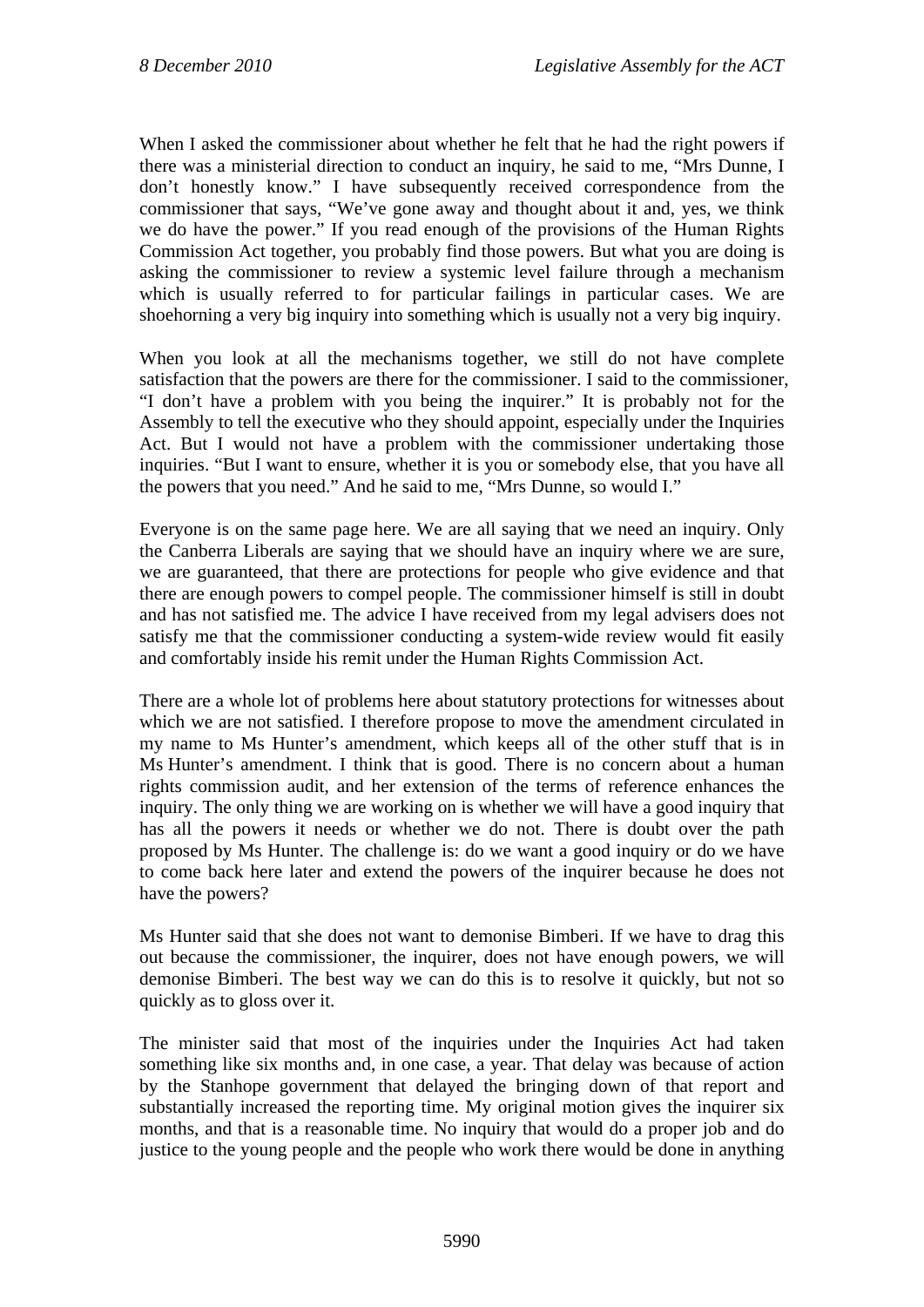less than six months. We have to be realistic. This is not a quick fix, no matter which way we do it. Even with the Children and Young People Commissioner, we are still with a six-month reporting date.

The other problem with Ms Hunter's amendment as it is currently drawn is that it does not imply and reflect the law as it currently stands. It is unclear which minister she is referring to. You have to make it clear that it is the attorney, not the Minister for Children and Young People, who would be directing the commissioner to make this inquiry. The commissioner does not have the power to report to this Assembly. The commissioner can only report back to the Attorney-General. Read section 17 of the legislation. There would need to be direction to ensure that the minister responsible reports back to the Assembly.

I know people have contacted Ms Hunter and spoken about this, and I know what they have asked for, because I have got feedback. They have asked for steps to ensure that people are absolutely protected and that there is a clear path of transparency. There is only one way, and that is to have an inquiry under the Inquiries Act.

The minister seems to want to raise the bar so that we have inquiries under the Inquiries Act when people die. I think that we should be using inquiries under the Inquiries Act before people die. The message is out there. This is not a safe place for residents or the staff. Does Ms Burch want to brush everything under the carpet until somebody dies? I do not; the Canberra Liberals do not. We are not prepared to wait for people to die at Bimberi. We want a proper inquiry, and we want that proper inquiry now. We do not want to have to come back and fix it up later. As things stand today, we will have to do just that. Therefore, I move:

In proposed paragraph (3), omit "Minister to direct the Children and Young People's Commissioner", substitute "Executive to appoint a board of inquiry, in accordance with the *Inquiries Act 1991*,".

**MS BURCH** (Brindabella—Minister for Disability, Housing and Community Services, Minister for Children and Young People, Minister for Ageing, Minister for Multicultural Affairs and Minister for Women) (5.06): I say at the outset that I will not be supporting Mrs Dunne's amendment, but I and the government will be supporting Ms Hunter's amendments. We feel that they will provide for a robust and independent inquiry into the broader youth justice issues, including reviewing Bimberi and undertaking a look at our policies and practices there, and including a human rights audit. The work will parallel the work I announced yesterday that will also happen out at Bimberi. I believe that this is a sensible approach to what is clearly a call for issues and concerns to be explored and for ways forward to be identified. I can give assurance that DHCS is proactive and open in supporting this review and inquiry.

I would also take the opportunity to note that today was the first time that a number of matters raised here today have been brought to my attention. Now that they have, though, I do not hesitate to support an open and independent inquiry, one that provides opportunities to enhance and improve our processes and practices at Bimberi and across our youth justice system.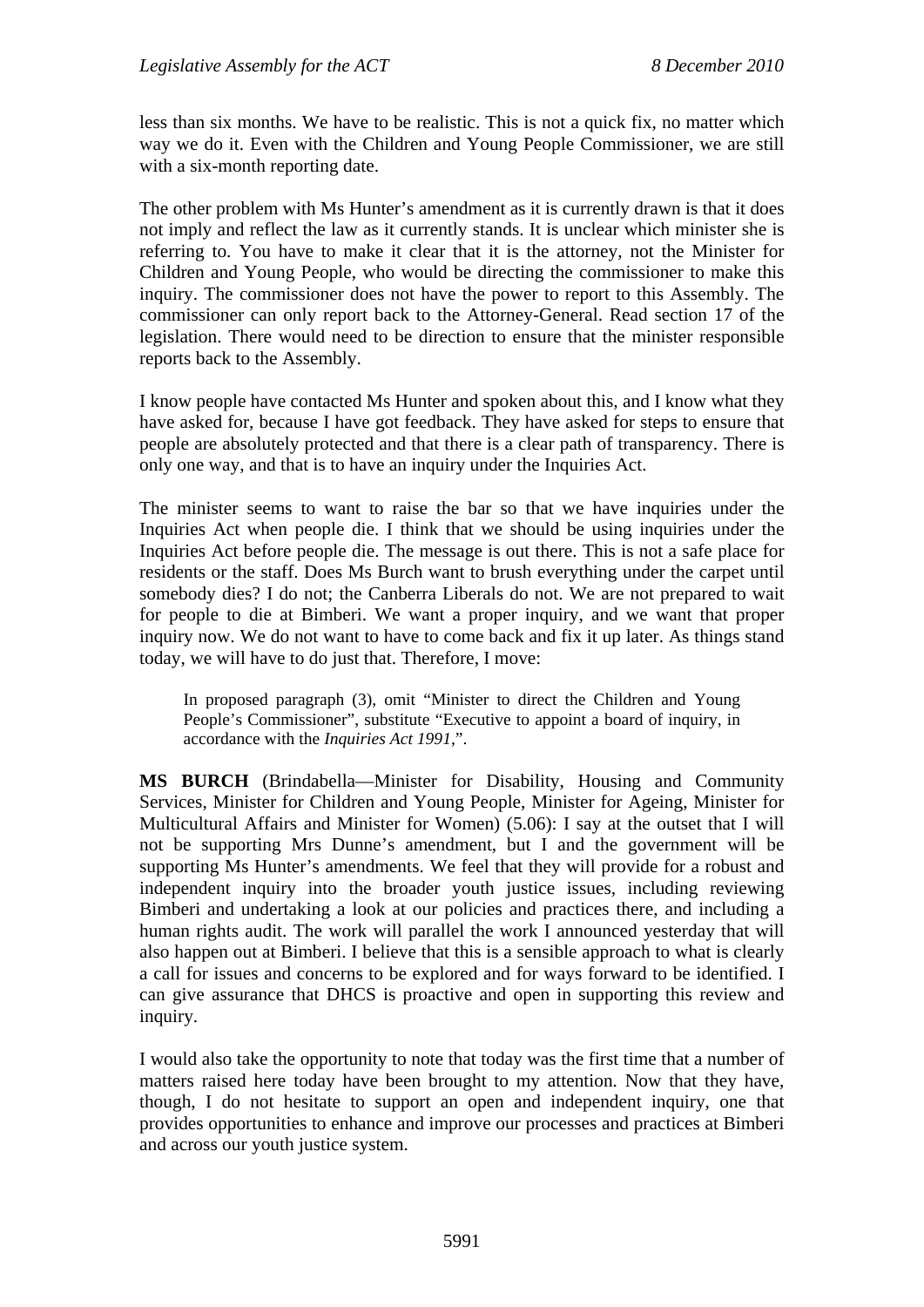I can also give assurance that the appropriate minister, the Attorney-General, can include in his request for the commissioner to undertake this work that he does report back to the Assembly and that we will afford absolute assurance around protection, confidence and transparency in this review.

It is certainly a challenging environment. Youth justice is tough work. It is tough work for the workers. It is a complex environment. But that said, we as a society and a government should do all we can to give all assurances that the young people within the system are protected and have good outcomes and those that work within the system are afforded a safe and secure work environment.

The government commits to supporting Ms Hunter's amendments.

**MS HUNTER** (Ginninderra—Parliamentary Convenor, ACT Greens) (5.09): I will speak to Mrs Dunne's amendment. I have been speaking with Mrs Dunne over the last couple of days around this motion. It did start with an inquiry being held under the Inquiries Act. I had my office do some further investigation into this; I felt that that was not necessarily the right way to go and started to investigate other ways that could be explored to still ensure an independent inquiry.

I do understand the concerns that Mrs Dunne has expressed in this chamber. I share those concerns. This has been very fraught and difficult. It is a very vexed issue. I have spent quite a lot of time going over this particular point, particularly in the last 24 hours; it has not been easy, I can assure you.

At the end of the day, I believe that the Children and Young People Commissioner is an appropriate person to conduct this inquiry under the Human Rights Act. What I did to add another aspect to this inquiry was to have a human rights audit of Bimberi as well. The Children and Young People Commissioner has a very long history here in the ACT, working with young people in youth services and as the youth advocate or through the Public Advocate's office over many years. He understands the systems; I believe he is a very important person to be able to undertake this particular inquiry.

I am pleased to note the minister's comments that the Department of Disability, Housing and Community Services will fully cooperate with the inquiry. One of the issues that have been raised is that under the Inquiries Act there are powers to compel people to provide evidence or information. This is not available under the Human Rights Act, although in discussions my office had with the human rights commissioner—as we know, the human rights commissioner has undertaken an audit of the Belconnen Remand Centre and has undertaken an audit of the Quamby Youth Detention Centre—to date there has been cooperation in the audits that have been undertaken.

I reiterate again that although my amendments to the motion talk about the minister, it is quite clear that this is under the Human Rights Act, and the minister under the Human Rights Act is the Attorney-General. I again take the word of the Minister for Children and Young People that the attorney will be reporting back to this Assembly. Along the way, I will be following this extremely carefully. I will be watching this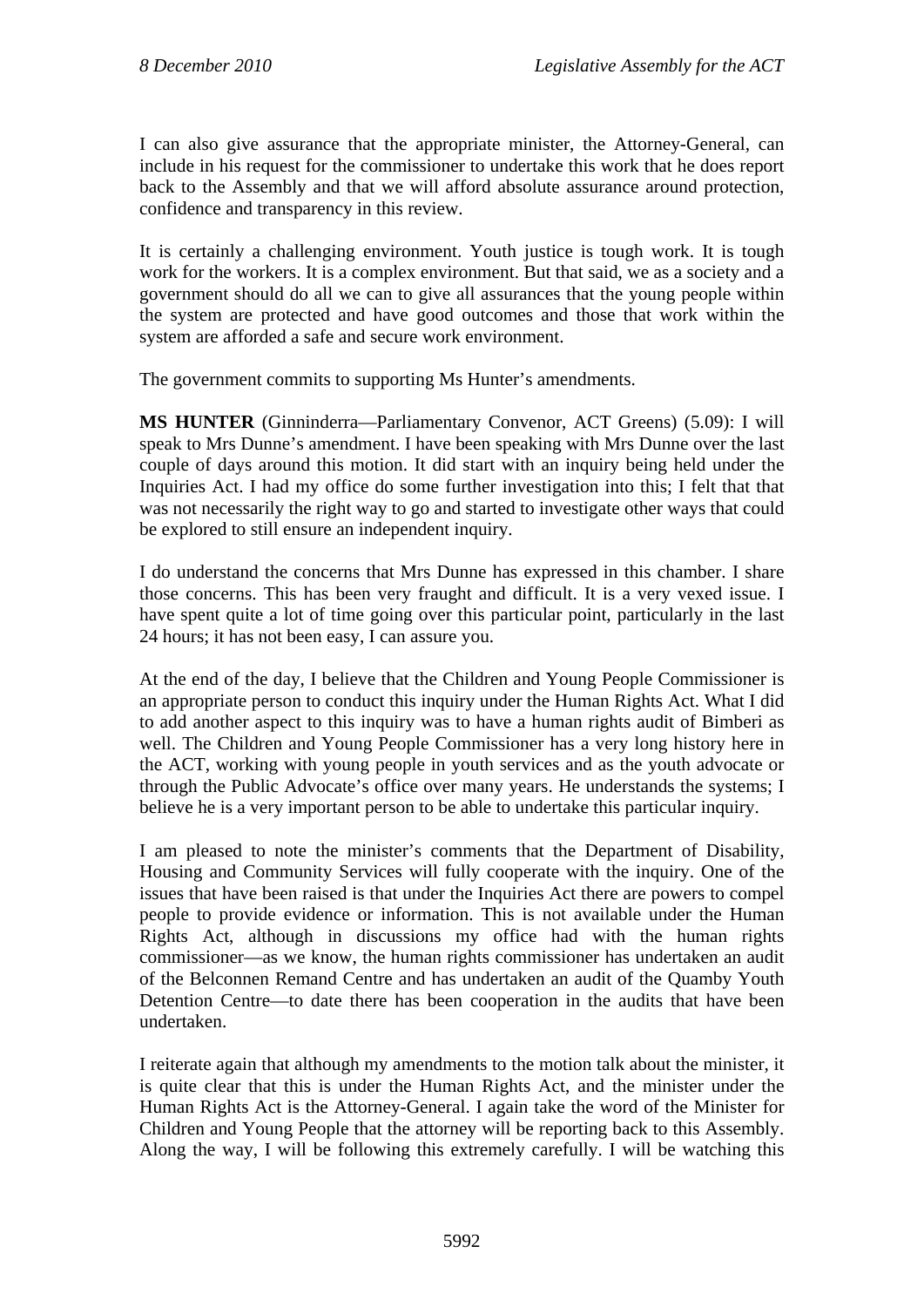extremely carefully, and if there is any suggestion at all that there are some issues around people not—

**Mr Seselja**: I'm sure they will be fearing your scrutiny there, Meredith.

**MS HUNTER**: If there are some fears, Mr Seselja, that people are not cooperating with the inquiry or people are feeling unsafe, that certainly will be taken up. And the other point is that if there is any suggestion that the final human rights audit or the final inquiry report from the Children and Young People Commissioner has been censored or messed with in some way, that also will become a major issue.

This does need to be transparent. We do need to get it done. At the end of the day, what we want in the ACT is the best juvenile justice system that we could possibly have. It does need to be human rights compliant, because at the end of the day we need to go back to who this is about. This is about young people who find themselves part of the community justice system—the youth community justice unit or detained in Bimberi.

We need to ensure that we are providing a system that has opportunities to rehabilitate, opportunities to learn new skills and opportunities around different ways of living healthy, productive and satisfying ways of being able to conduct lives that involve new skills that will be able to allow the person to go for further education or get employment. It is about the families of these young people, many of whom do need extra support in order to be able to move forward. And it is also about the workers. This is why I do not want this to be blown up into a circus: it should not be about demonising—

**Mr Seselja**: That is what the Inquiries Act is—

**MS HUNTER**: Mr Seselja, it should not be about demonising the young people who are in the youth justice system or their families—or the workers, who are dedicated to working within that system, to supporting young people, to ensuring that there are good outcomes at the end of the day.

We need to have a process that will properly inquire, will properly follow up the allegations and will also look into what sort of education programs we are providing, what sort of opportunities we are giving, what sort of diversionary strategies are in place and whether they are working or not working and how we can improve it. We need to be looking at the range of things that have been detailed in Mrs Dunne's motion and my amendments to ensure that at the end of the day we are going to have not only a human rights compliant youth justice system but also a youth justice system that very much puts those young people at the heart of it and that puts rehabilitation at the heart of it as well.

That is the important thing to remember here. That is why today I believe that my amendments to Mrs Dunne's motion around a human rights audit and also the inquiry by the Children and Young People Commissioner, with these extended terms of reference, is the way to go. I believe that that will provide good outcomes. It certainly will be around a transparent pathway, a pathway where, at the end of the day, we will end up with a vastly improved juvenile justice system here in the ACT.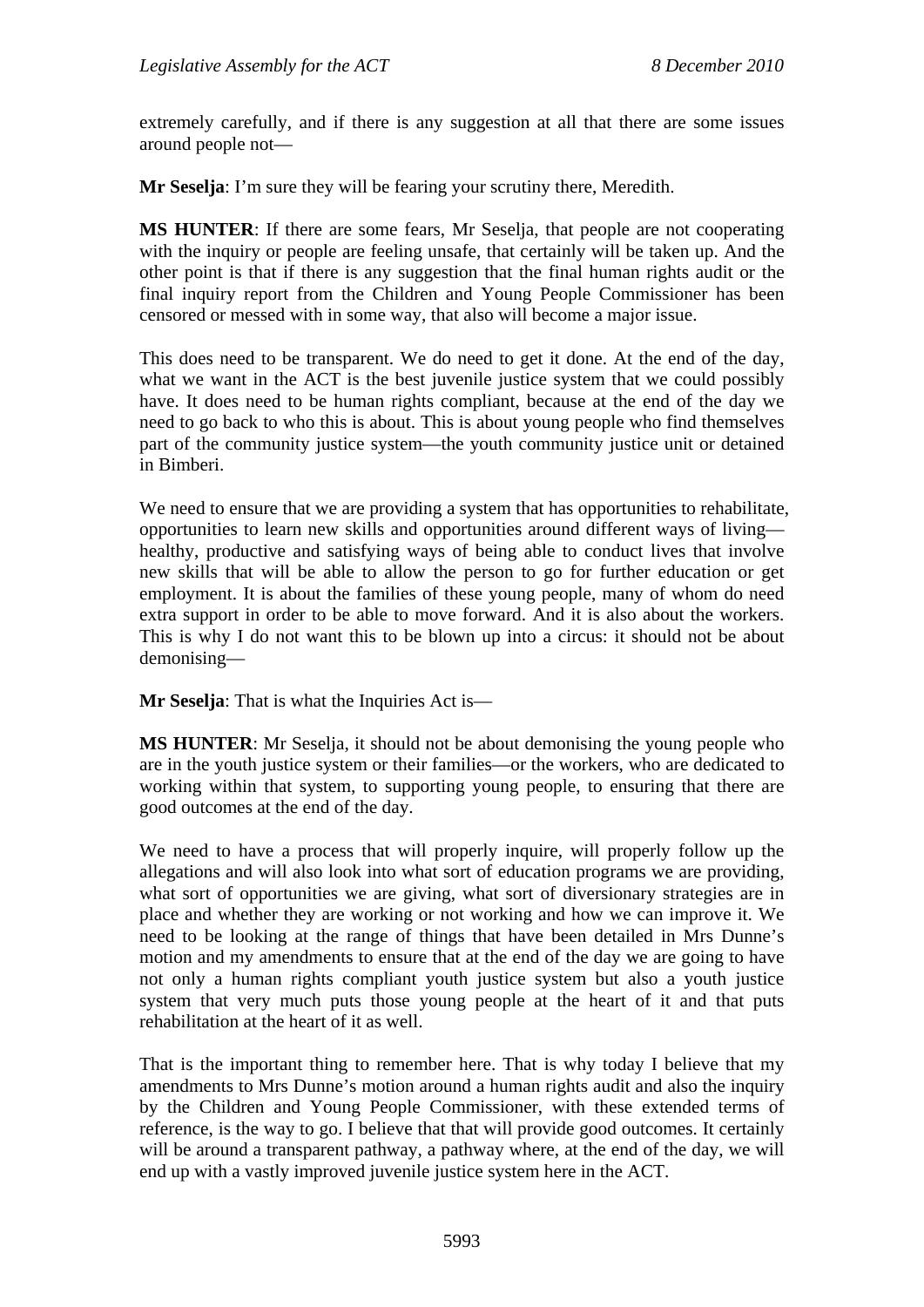**MR SMYTH** (Brindabella) (5.16): The Greens should read their own website. Under "Governance", at line 7, it says that they want "open, accessible and transparent government with strong parliamentary oversight of executive powers". I think the oversight has gone, and any indication that this is a strong move is just a joke. This is a damp squib of an amendment.

The Greens took the government at their word when Ms Gallagher set up the bullying review. We do not know what happened in the bullying review. We do not know what any of the recommendations are. It is a snow job. We have been told some of the process of implementing something that might have happened but we just do not know. That is not strong oversight of the executive.

What we are having today is again the Greens squibbing it, performing their role as trained patsies for the government, because they do not have the courage to stand up and say, "This is such a serious issue that we will do something about it."

Ms Burch put it into a nice perspective during question time when she said, "The last time we had an inquiry, it was the result of a death." Is that the standard that we now set ourselves for having an independent inquiry of this nature—that somebody has to die before we as an Assembly act? That is on the heads of the Greens and that is on the heads of the Labor Party—that the only way you get a judicial inquiry from here on in, the new standard, is a death. It will be a very sad day if that is the catalyst for the next judicial inquiry. Independent inquiries of this nature should be there to stop things like a death in custody or the death of a staff member.

Ms Hunter says enough words about bureaucracy—the bureaucratese: we need this; we need that; we need a path forward. And on it goes. But when she is held to account, as a salve to her conscience she uses the words "don't blow it up into a circus". By all accounts, Bimberi is a very sad circus. It has a litany of failures. There have been a string of assaults. We heard from the minister today: "It has never been brought to my attention." Minister, why don't you ask? What goes on in your organisations?

One of the rules I had as minister for transport was that whenever there was a fatality I got a phone call. I said, "I do not care what time it is, day or night, I want a phone call." That is because, as a consequence of a motor vehicle crash, one of my officers would go out and view the site. They would see the dead person in situ so that they could determine the factors that led to their death. I said: "If one of my staff has seen that, I want to know, and I want to know that that person is being cared for, because they are my staff as the minister. I am responsible in this place for those staff."

What we do today by not having a fully independent inquiry under the Inquiries Act is betray those staff who have spoken up, who have sent emails to many of us government and opposition; I assume the crossbench got them as well—talking about racism, bullying and assaults. They are not the words of a circus, Ms Hunter. You might want to salve your own conscience by saying, "Oh, you're just blowing it up into a circus," but when people approach us we take our job seriously. When you hear that a staff member had his hands on the throat of a resident at Bimberi, and left marks there and broke capillaries in his eyes, that is a serious thing. When allegations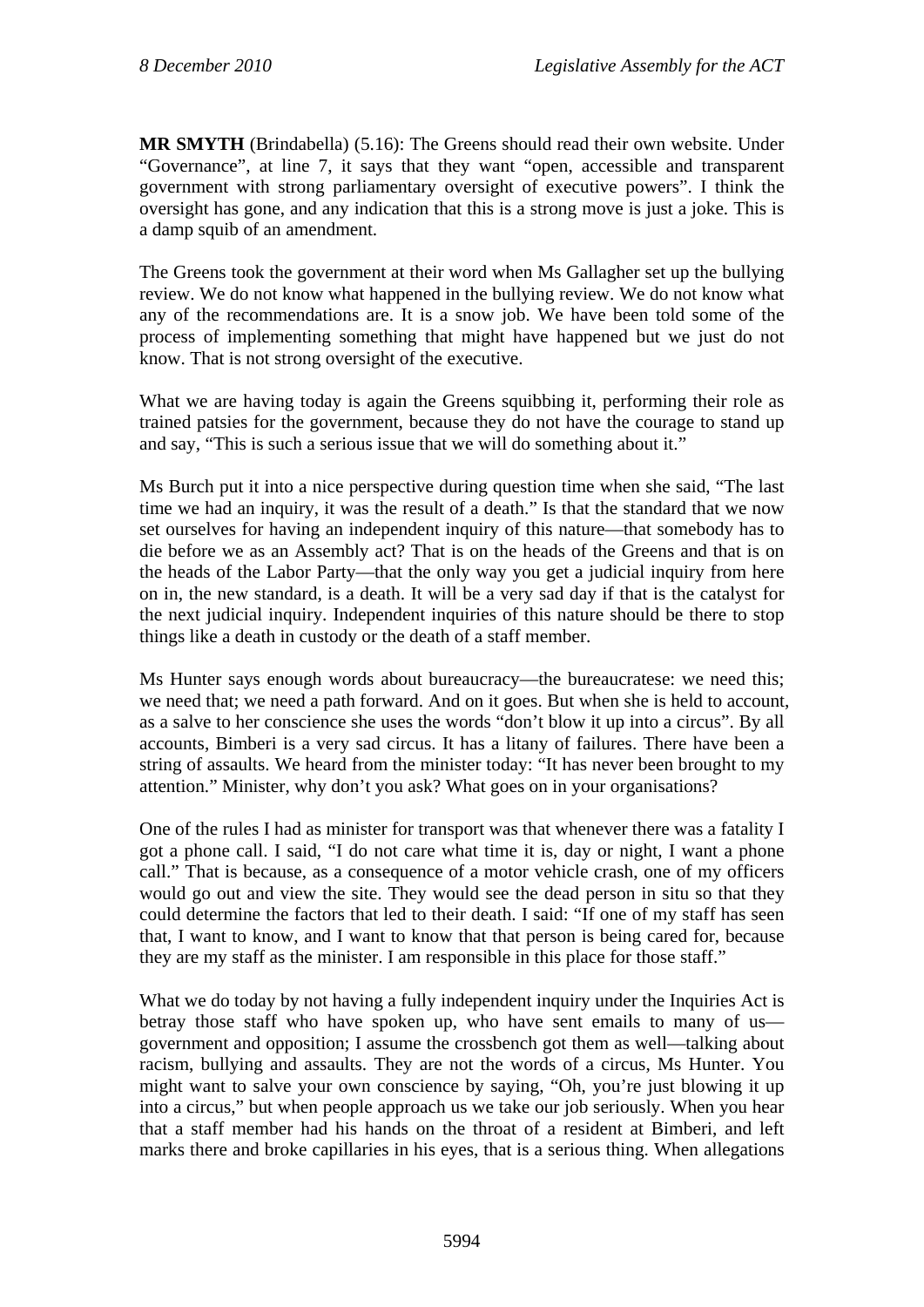are raised that a certain segment of the staff are discriminated against because of their race, that is a serious allegation.

Ms Burch said, "I will give you a full assurance of our full support, that DHCS is right behind it." DHCS has been in charge of it. I heard Mr Hargreaves say, or I think he said, "It is not quite a train wreck; it is off the rails." If it is off the rails, minister, it is off the rails under your watch. We hear, "We will now make it happen." We heard Ms Burch in question time say, "We need to change the culture." Well, minister, it is your culture. The place is 20 months old. It has been open for 20 months, and here we are, 20 months after the opening of a brand-new institution, and the government is now questioning the culture that it let establish itself in that place.

This needs to be an independent inquiry. It needs to be such that it does not happen again. If, as Ms Burch said, the new standard is that you have to have a death—the seriousness of it seems to be "let's have a death before we have this sort of inquiry" then I am very concerned about the minister's approach to this and the seriousness with which she is taking it.

Yesterday we asked questions about "did you call them little buggers?"—of various degrees. We asked, "Did you cover your ears and say, 'La, la, la'?" We asked, "Were you there simply to cover your backside because you did not know about Bimberi?" Chief Minister, what it shows is a minister who is not in control and pays no attention to a very important part of her portfolio—which your government rightly has put money into, to establish a new facility because the old facilities were inadequate. To set it up to fail in this way and then not have due regard to a process to fix it is just ridiculous.

Ms Hunter says, "This is a better way." I do not think she gave us a reason as to why it is a better way. I did not hear a single word that said that the youth advocate had more power, more staff, more resources, more ability, more protection or anything that would sell that position as the position that would do this job any better. The real question then is this: does the commissioner have the power? I know Mrs Dunne has spoken to him. She can relay that conversation. What is at the heart of this is the ability to do the job properly. The only way is to do this job properly so that there is not a death. If there is a death in custody in Bimberi, it will be on the head of the Greens and the Labor Party for not taking the appropriate steps today—taking the appropriate steps today and saying, "This is a truly serious issue."

This is about young people that we have incarcerated; it is about the vulnerable. But it is also about the staff and it is also about all of their families, who expect one day to have the young ones come home and, at the end of the shift, have the workers come home—not damaged, not stressed, not beaten, not spat upon, not abused, not discriminated against.

That is why this should be independent. That is why, if we are truly going to change the culture, the only way to do that is not to have it run through the system but to have it run totally and absolutely independently. That is why we will not be supporting Ms Hunter's amendments. We will be supporting Mrs Dunne's amendment. It is appropriate to do this through a board of inquiry in accordance with the Inquiries Act 1991. It is appropriate that we get it right.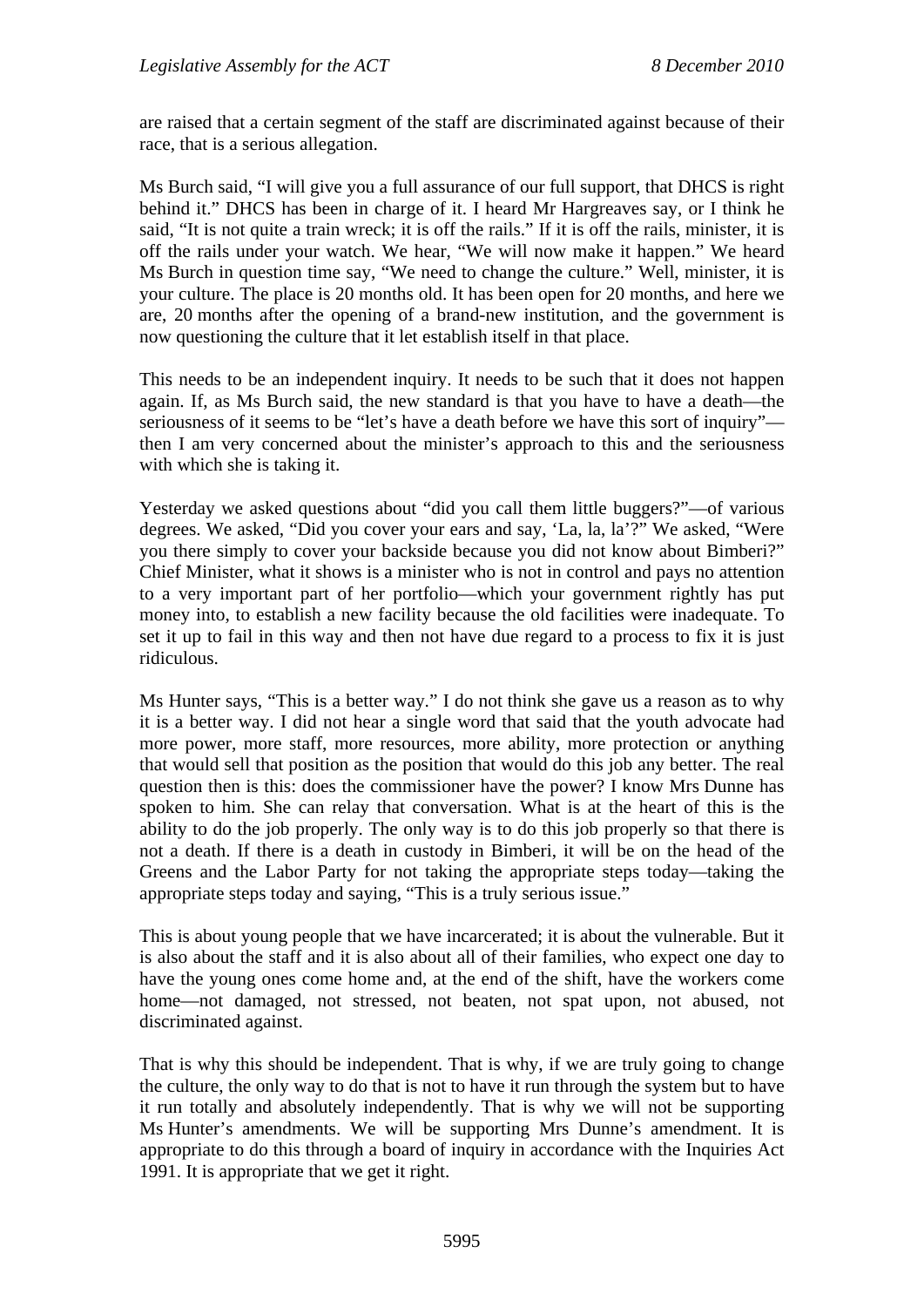It is to this government's absolute shame that we are having this debate here today 20 months after the opening of this facility. Again, it is their urge to open things just to say, "Look, haven't we done a good job?" It is about the input model. It is always about the inputs: "We spent more; therefore it must be better." You should have taken a bit more time and thought these processes out and set it up properly. Perhaps, Chief Minister, given that you are having a review of the administrative arrangements, you might even consider shifting the portfolio to somebody more competent.

We had a minister say in this place today: "I am hearing things I have only just heard today. I am shocked." Why didn't you ask the question? This is not something that popped up yesterday. This is something that has been bubbling along from the start in terms of making sure that shifts are fully staffed, making sure that the facility is used to its best advantage. Ms Hunter, I think we all agree that we should make sure we give those that get incarcerated there the opportunity to return to society and be useful members of the society. But right from the start there were no teachers; we were not using the facilities. There were a whole range of things that were put in place at great expense to the community that were never used—never used.

The minister had excuse after excuse. That is all we get from this minister—excuse after excuse. I would urge you to look at what you are doing here and take this one seriously. We do find, in places where people are incarcerated, that there is extra pressure, there is additional pressure. And they are pressures that sometimes are expressed as violence or self-harm. We all need to take this incredibly seriously. The outcome that is Ms Burch's new standard—that you need to have a death for a judicial inquiry—is a very sad outcome. If we have a death, perhaps then we might get a judicial inquiry, and that would be even worse. Prevention is better than cure and there should be a judicial inquiry established today. *(Time expired.)*

**MR SESELJA** (Molonglo—Leader of the Opposition) (5.26): I thank Mrs Dunne for bringing this motion forward today and I thank her for the significant amount of work that she has done in listening to the serious concerns of many people associated with Bimberi. Mrs Dunne has taken the time to speak to anyone who has concerns, to listen to those concerns and to bring those concerns to the attention of the Assembly. It is to her great credit that she has chosen to bring this forward and that she has prosecuted it in such a comprehensive way.

There is no doubt that Mrs Dunne and others have made such a strong case that there appears to be agreement, even tacit agreement from the government, that the management of Bimberi at the moment is not up to scratch. One thing we appear to have established as part of this debate today is that there are serious problems at Bimberi. It is a very poor reflection on this government and this minister that things have got so out of control in such a short space of time.

The government spent a lot of money on this new facility. They spend a lot of money on managing it day to day, but I do not recall there being these kinds of serious and systematic concerns raised about the previous facility. We agreed that that facility was inadequate, that the building was inadequate and that there were problems with it.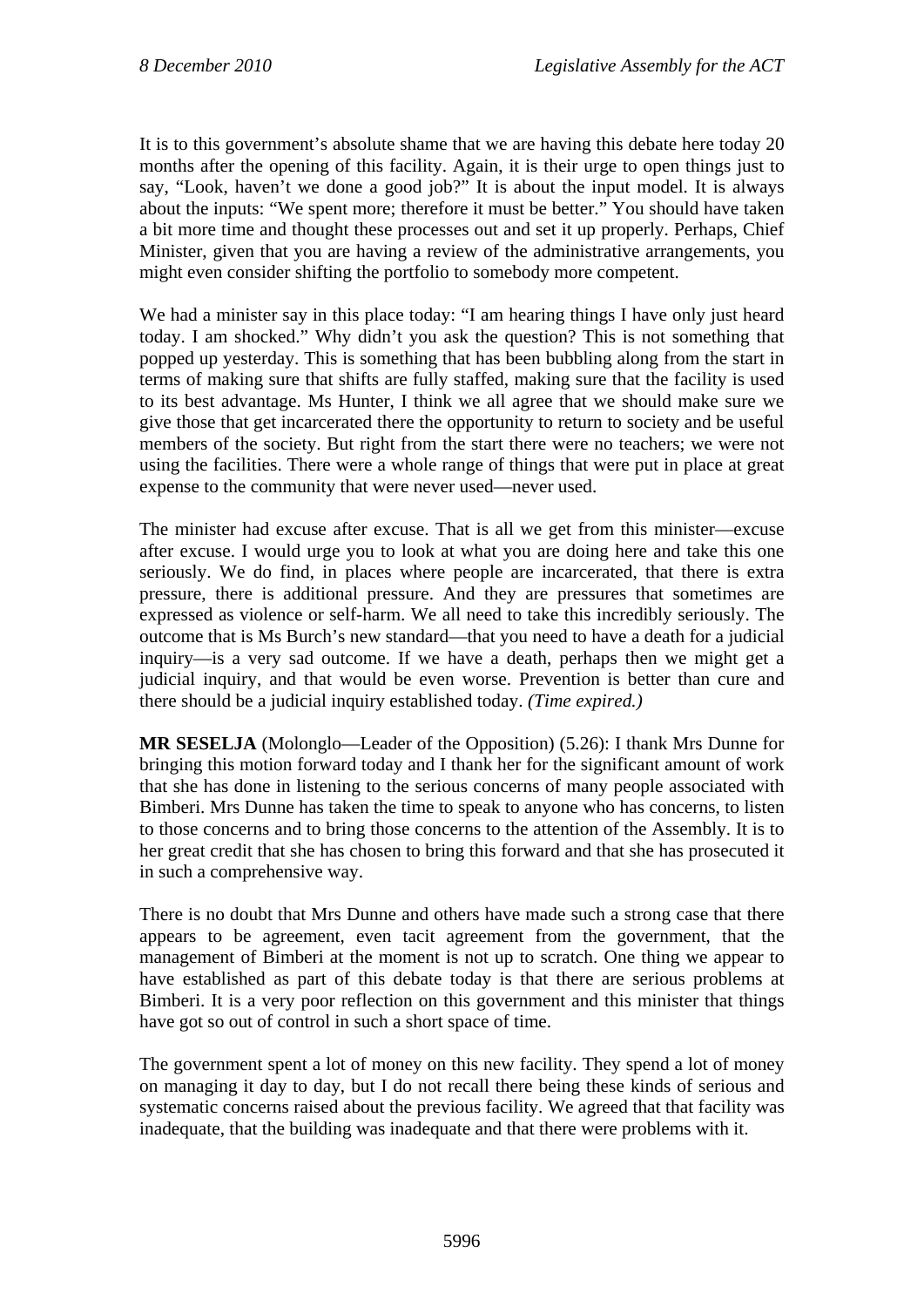But in just such a short space of time, for us to be in a position where it appears that all parties in the Assembly agree that things are not well, that there are serious cultural issues, that the serious allegations that have been raised by so many people cannot be written off as just one or two disgruntled employees, is a serious thing. I again commend Mrs Dunne for actually being the one to prosecute that case and to bring this to the attention of the community and the Assembly, not just today but most particularly today as we debate it.

Given that we have agreed on that, it does reflect on this minister's ability to do it and we have real concerns about what this minister will do from here on in. The reports that the minister has not denied, the reports that the minister has refused to deny, about her behaviour when meeting with staff are very concerning. They are not befitting a minister in the ACT. They are not the standard of behaviour that we would hope for and expect from someone in that very important position.

We would expect that a minister who goes and meets with staff and meets with union delegates would be interested in listening to their concerns, would be interested in getting to the bottom of their concerns and would be hell-bent on fixing these problems. Instead, she blocks her ears. This minister blocks her ears.

That is part of the reason why Mrs Dunne has had to bring this to the Assembly today. The minister blocked her ears. The minister turned away and said: "I am just here to cover my backside. I do not really want to hear what the concerns are because that might cause me some problems. If I know about the problems, then I might be held accountable for them. There might be some political embarrassment for me. There might be some political problems." In the meantime, we have matters that have been brought to the attention of the minister and members of this place, and now to the Assembly, that should be of concern to all Canberrans—the issues around racism, the issues around bullying, the issues around assaults, these systemic issues.

So what we have is an opportunity to actually do something about it, as Mr Smyth said, before we have a death, not waiting for something more serious to happen than has already happened, not waiting for something more serious than the serious assaults we have had, the self-harm, the bullying. We should get in in front of this.

Instead, we see it again today. We saw it before in the health debate. The Labor Party and the Greens have said, "Let us not have a proper inquiry." And the Greens in particular have said, "Let us find a way of making it a less effective inquiry, one that does not have the full powers, one that cannot get the job done." That is what we have again.

We had it last time. We had it with health. We had the opportunity to have a full inquiry, to have some openness and transparency, and the government and the Greens said, "No, we do not need to know about that." Now we are in the dark. And the Greens and the Labor Party have again chosen to do that today.

It was only yesterday that Ms Hunter thought that an inquiry under the Inquiries Act was a good idea. It was only yesterday that Ms Hunter was going to move an amendment that would support and apparently enhance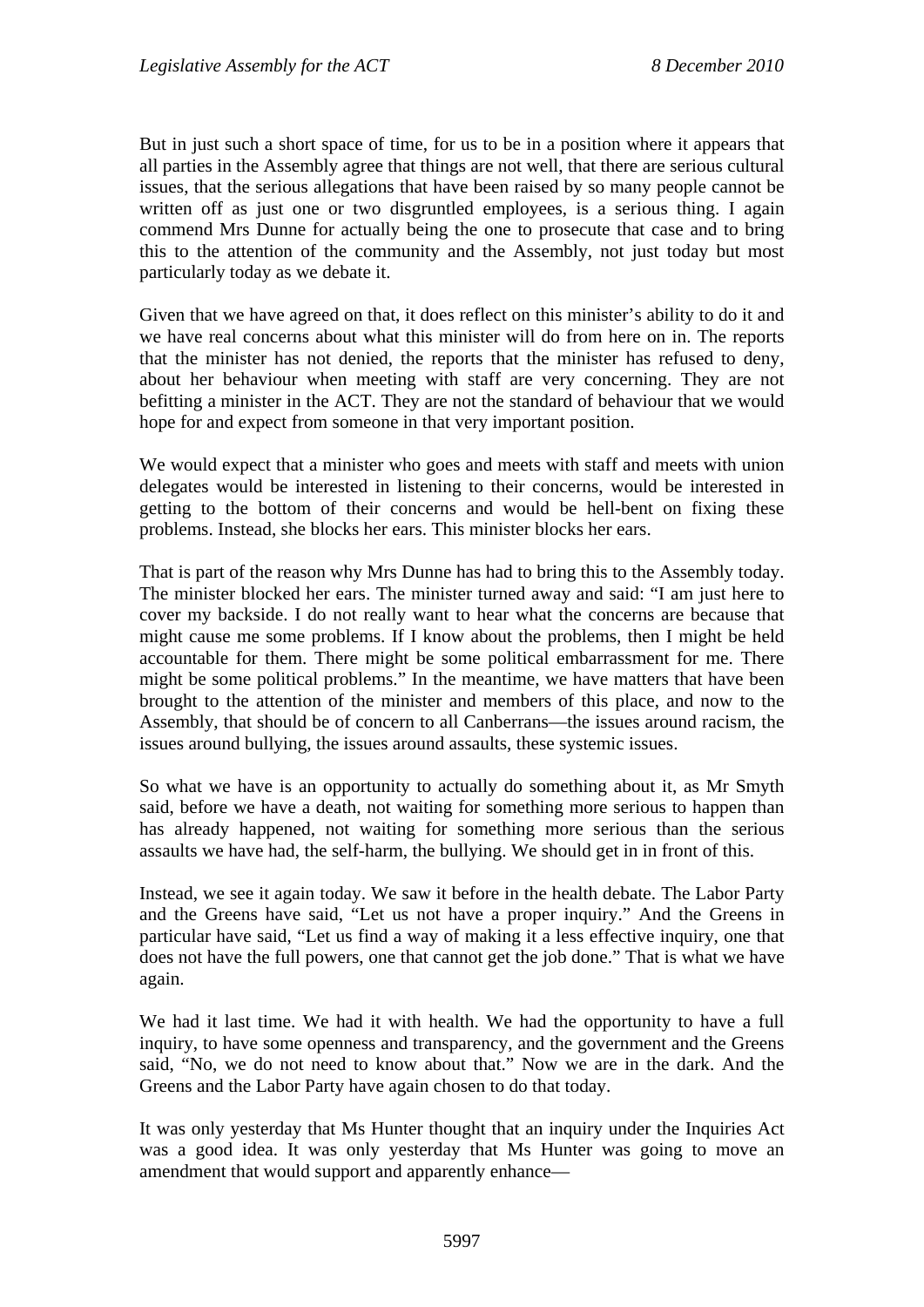**Mrs Dunne**: Extend the terms of reference.

**MR SESELJA**: and extend the terms of reference for an inquiry under the Inquiries Act. But something between yesterday and today happened, and we are not quite sure what that was. But we do see this often. The Greens retreat. They retreat from serious scrutiny.

So what they are proposing instead is again about the visuals. It is about pretending to do something when there is not a genuine scrutiny. It sounds familiar, because we had it some months ago with the health minister. The health minister said, "No, there are no problems." It is the same thing as with this minister. Then the health minister was forced to acknowledge that yes, there were problems and we were going to have an inquiry. Should we have an open inquiry under the Inquiries Act? "No, we do not need to do that; we have got another way of doing the inquiry," a secret way, a way that covers it up.

That is exactly what we are getting here. It is not as secret but what we are getting is the less effective inquiry, the less transparent inquiry, the inquiry that does not have the same ability to get to the root causes so that we can fix them. That is what we are being asked to support today here by the Greens.

But make no mistake about this. We had acknowledgement of serious issues. I had the CPSU in my office recently. The number one thing they raised with me was the problems at Bimberi. It was the number one thing. And they have issues across the board with the ACT government on a number of fronts but this was the number one thing they raised with me.

So we have these acknowledged serious issues and instead of saying, "Yes, there are serious problems; yes, we want to do a thorough investigation," what the Greens and the Labor Party are proposing is that we find a less effective way. It is about the charade. It is about saying, "It is off for an inquiry." You have got to question the motivation.

We heard it again from Ms Hunter when she said, "We will take the word of the minister." We hear that a lot from the Greens. We hear it on so many things. And ministers generally—and certainly from this government we have seen this—are not that interested in having their departments and their actions put under scrutiny. That is generally the way it goes. They would prefer not to be heavily scrutinised. So we need to take what they say with a grain of salt. We need to pursue these things.

If the new standard, as accepted now apparently by the Greens, that is put forward by the minister, is that you only do inquiries under the Inquiries Act when there is a death, if that is the new standard, then we have set a new low for accountability, that we will only pursue true accountability after someone dies, not before.

We believe the problems are significant enough. This is not something that Mrs Dunne has manufactured. I think it has been accepted by all in this Assembly today that there are serious issues. The question is: are you serious in your response?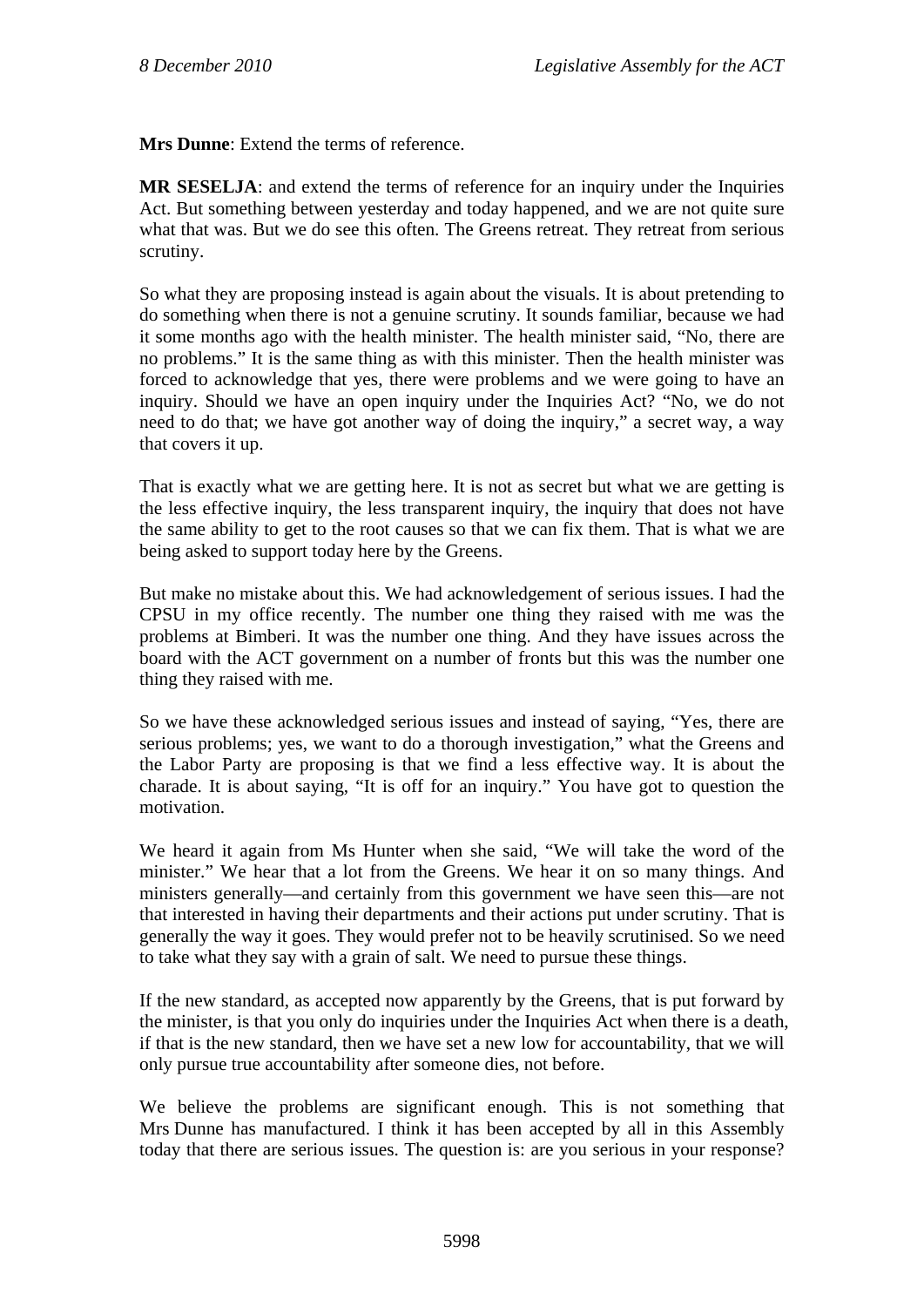The Greens have said they are not serious. What they have said is, as usual, they will find the way that is most favourable to the government, that is least likely to put genuine scrutiny on the government.

They have chosen a path where the person doing the inquiry is not even sure of the extent of the powers that they have. There is a sure-fire way, and it is in Mrs Dunne's amendment. I commend Mrs Dunne's amendment and her motion to the Assembly.

Question put:

That **Mrs Dunne's** amendment to **Ms Hunter's** proposed amendment be agreed to.

The Assembly voted—

Ayes 5 Noes 11

Mr Coe Mr Seselja Mr Barr Ms Hunter Mr Doszpot Mr Smyth Ms Bresnan Ms Le Couteur Mrs Dunne Ms Burch Ms Burch Ms Porter Mr Corbell Mr Rattenbury Ms Gallagher Mr Stanhope Mr Hargreaves

Question so resolved in the negative.

Amendment negatived.

Question put:

That **Ms Hunter's** amendment be agreed to.

The Assembly voted—

Ayes 11 Noes 5

Mr Barr Ms Hunter Mr Coe Mr Seselja Ms Bresnan Ms Le Couteur Mr Doszpot Mr Smyth Ms Burch Ms Porter Mrs Dunne Mr Corbell Mr Rattenbury Ms Gallagher Mr Stanhope Mr Hargreaves

Question so resolved in the affirmative.

Amendment agreed to.

**MRS DUNNE** (Ginninderra) (5.41): To close the debate, it is a very disappointing outcome for the staff and the residents at Bimberi that we have got a less than perfect inquiry as a result of this. Ms Hunter said that her proposal to have the young people commissioner inquire into this is a good way. It is a fair, average-quality way but it is not the best way. I will tell you why it is not the best way. I have just recently, in the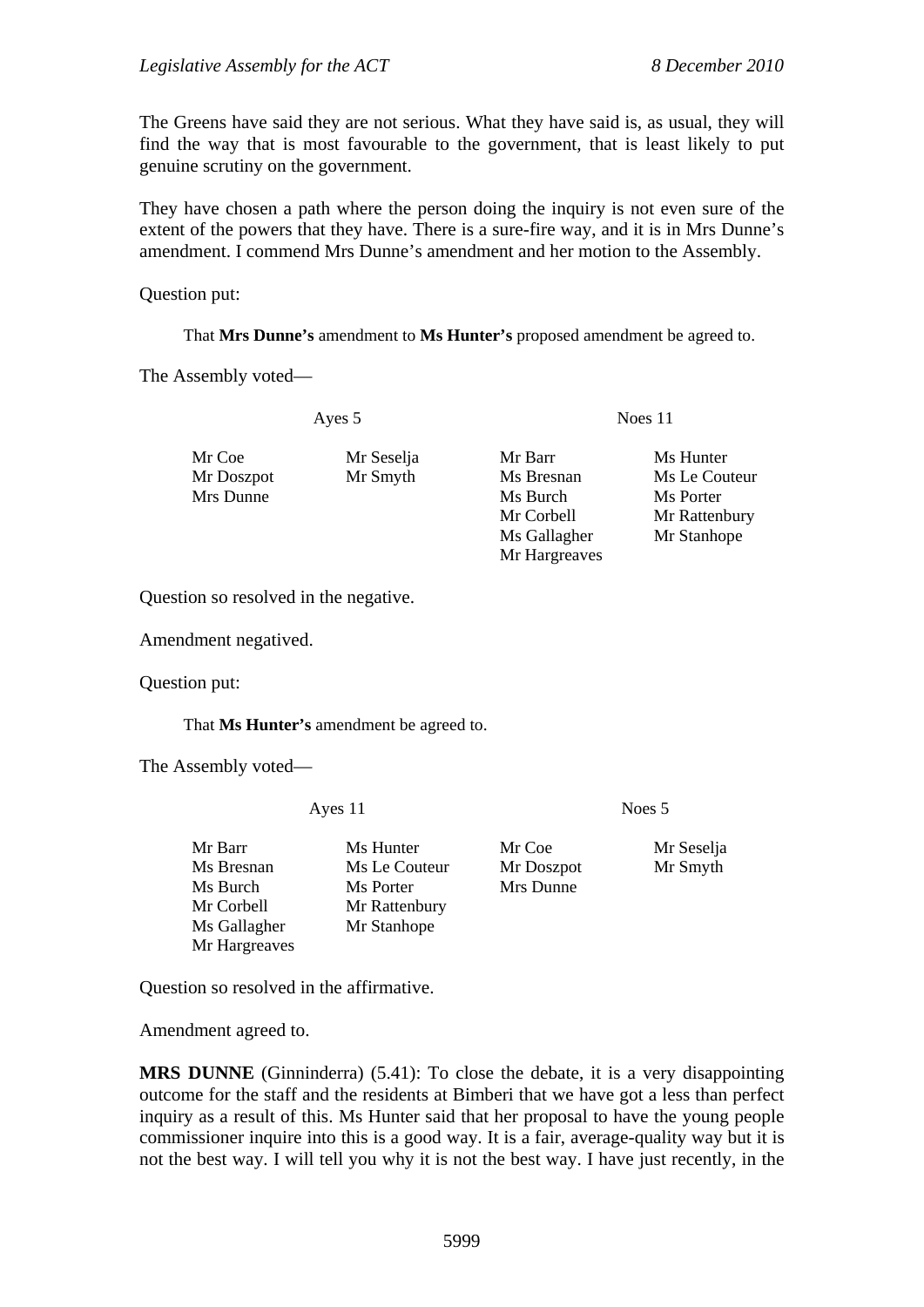last half-hour or so, received an email from the Children and Young People Commissioner who said a number of things, but this is the bit that I will quote:

… I am reasonably sure that if I were to undertake a Commission initiated consideration (following a direction from the Minister …) … I would have close to the same powers as would someone appointed under the Inquiries Act.

That is a really ringing endorsement of the person that they want to do this inquiry, without a doubt an extraordinarily qualified person to do this inquiry, and he has said to me on two occasions today, "I am not convinced that I have the powers that I need to undertake this inquiry."

**Mr Corbell**: That is not what he said, actually.

**MRS DUNNE**: He said, "I am reasonably sure that I would have close to the same powers." I said that if he undertook this inquiry I would want him to have all the powers he needed and he said to me, "Mrs Dunne, so would I."

But the Labor Party and the Greens have conspired here today to ensure that this inquiry may not have the powers necessary. And if we have to come back here in the new year and fix up the powers so that the commissioner who is undertaking this inquiry can undertake this inquiry properly, it will be down to Meredith Hunter and Joy Burch for their collusion over this matter.

This is a serious matter. There is no-one in this place today who has gainsaid any of the accusations made today by the staff, through me and through Mr Coe. Mr Hargreaves in his usual way said, "It is a bit of a witch-hunt." It is his favourite word. If this were a witch-hunt, the Canberra Liberals would have gone to the media with it. We have enough information to make any tabloid journalist salivate at the prospect, and we did not do it. We did not make it a media circus. We brought it here because it is so serious.

We believe—and I will say it again—that we have a moral obligation to do everything we can to ensure that we address the culture at Bimberi. And the minister says, "We need to address the culture at Bimberi." There was going to be a new organisation, a new facility, a new structure where there was going to be a new broom, where we were going to be human rights compliant. And less than two years down the track, we are here debating this because there is a problem with the culture, a culture where management call islander staff gorillas. That is not acceptable.

But much worse than that, we have a culture where staff are assaulted because they are left by themselves, a culture where staff assault inmates and not enough is done about it. This is the culture, a culture where we have empty facilities that have not been used, except for one or two media stunts by this minister who, from the very outset, has been protecting her backside. That is what the staff are telling us. And we saw it with her bricks and blocks and her little garden foray. The only time she goes there, for the most part, is when there is the media in tow so that she can tell a good story.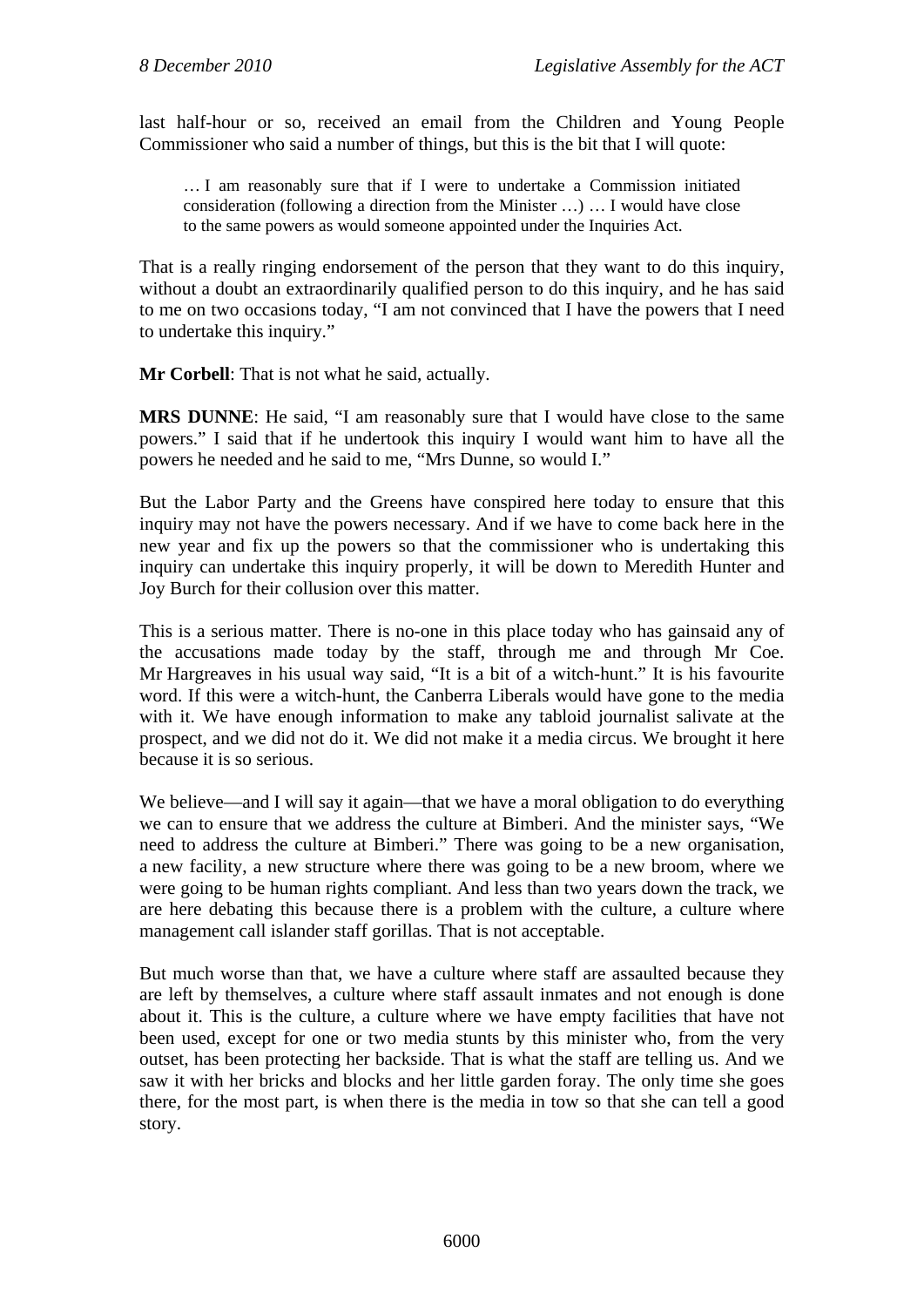The good stories have come to an end. Bimberi is in a mess. There is no-one in this place who gainsays any of the information that we have provided here today, but you are prepared to have the second-best inquiry. The Canberra Liberals will not support the second-best inquiry. The Canberra Liberals believe that we should have the best possible inquiry, with the most powers available and the best possible inquirer.

There is, I think, a high level of agreement that the Children and Young People Commissioner may be the best possible inquirer, but he does not have the powers. By his own admission, he is not sure that his own legislation delivers him the powers. And the people of the ACT deserve the best. The young people who live in Bimberi deserve the best. The people whose lives are on the line in Bimberi deserve the best. The myriad people who are on sick leave, stress leave and extended leave, who talk to me on the phone, in tears, deserve better than this.

The people have said to me: "I cannot go back to work. I want to work for these young people and I do not have the facilities to do it. I do not have the management support to do it. There are not enough of us to work with these young people. We have practices that we are not being able to follow through because we do not have the staff." The people who suffer are those few staff, and the people who suffer more are the young people who do not reap those benefits that could be available to them.

Ms Hunter heard today from someone who rang her, and that somebody rang me as well, and told us of a resident who has been there for five years. He is now an adult and will be soon leaving Bimberi. He has been there for five years. He is functionally illiterate and he does not have a year 10 certificate, despite being a compliant resident for five years. That is a failure of the system. That is just one of the failures of the system. What is going to happen to that young person when he leaves Bimberi without the capacity to get a job because he is functionally illiterate?

Why, after two years in a new facility, are we in a situation where staff member after staff member, teachers, youth detention officers, are telling us, are crying to us, begging us to do something to make this better and these people, the Labor Party and the Greens in their coalition, have coalesced and colluded to give us the less-best option? The people of the ACT, the staff of Bimberi, the residents of Bimberi, have been let down today.

We have a Chief Minister who has sat here, dumb, all through this. And I have to ask the question of the Chief Minister: what has the Chief Minister done to address the entirely unprofessional behaviour of his minister? What has he done? Has he done anything to satisfy himself that his minister, Ms Burch, is complying with the ministerial code of conduct? It does not matter how broadly you read the ministerial code of conduct, when somebody is telling you that there is a problem and you go, "La, la, la, la, la," with your hands over your ears, that is not professional behaviour. That is not how you treat people, according to this ministerial code of conduct.

What has he done about it? Has he faced the minister and said, "Tell me what happened at that meeting. Did you really call the residents of Bimberi Youth Detention Centre, the people who are in our care, little buggers, naughty little buggers,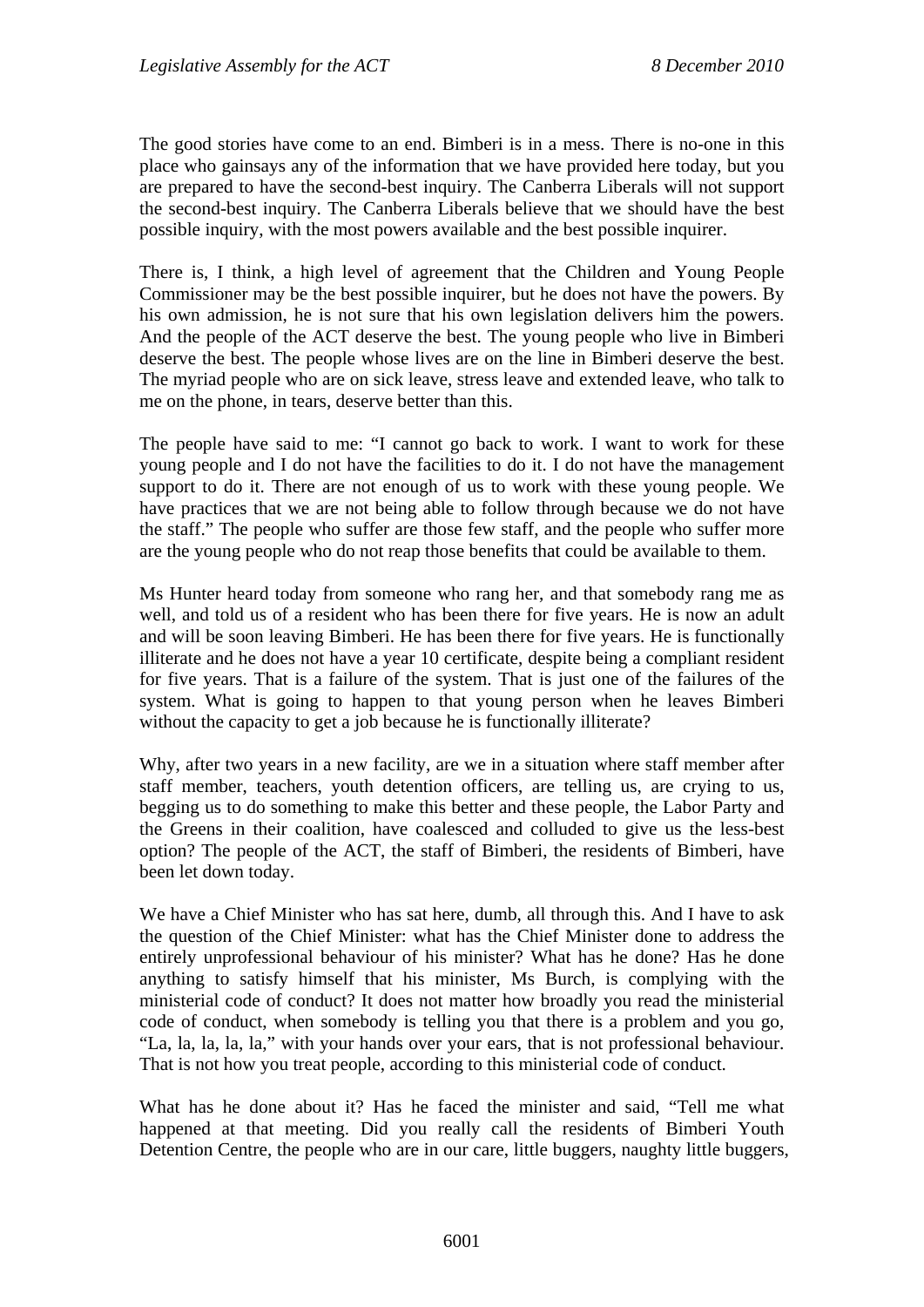silly little buggers? That is not professional. And have you spent your time doing media stunts, talking about barista courses, having the media out there from time to time to have a look at the garden and, at the same time, done nothing about the fact that there was not a sport and rec officer for months at a time and that most of the sport and rec facilities could not be used"?

These kids are bored. They are bored because they do not have decent education facilities. Although they have outstanding recreational facilities, they cannot use them because there is no sport and rec officer or there has not been for months. And when they are bored, they get locked up. They get more bored and they cause trouble and they beat people up because there are not enough staff there to ensure that they do not get beaten up.

The Labor Party and the Greens have colluded today to ensure that we do not get the best inquiry for these people and that we will not get the best outcome. It is a shame on them. They all say they are interested in the outcomes of the young people but they have let them down today.

Question put:

That **Mrs Dunne's** motion, as amended, be agreed to.

Ayes 11 Noes 5 Mr Barr Ms Hunter Mr Coe Mr Seselja Ms Bresnan Ms Le Couteur Mr Doszpot Mr Smyth Ms Burch Ms Porter Mrs Dunne Mr Corbell Mr Rattenbury Ms Gallagher Mr Stanhope Mr Hargreaves

Question so resolved in the affirmative.

Motion, as amended, agreed to.

*At 6 pm, in accordance with standing order 34, the motion for the adjournment of the Assembly was put and negatived.* 

## **Sitting suspended from 5.56 to 7.30 pm.**

## **Planning—south Tralee**

**MR RATTENBURY** (Molonglo) (7.30): I seek leave to amend my motion by deleting the words "with concern" in paragraph 1.

Leave granted.

## **MR RATTENBURY**: I move:

That this Assembly: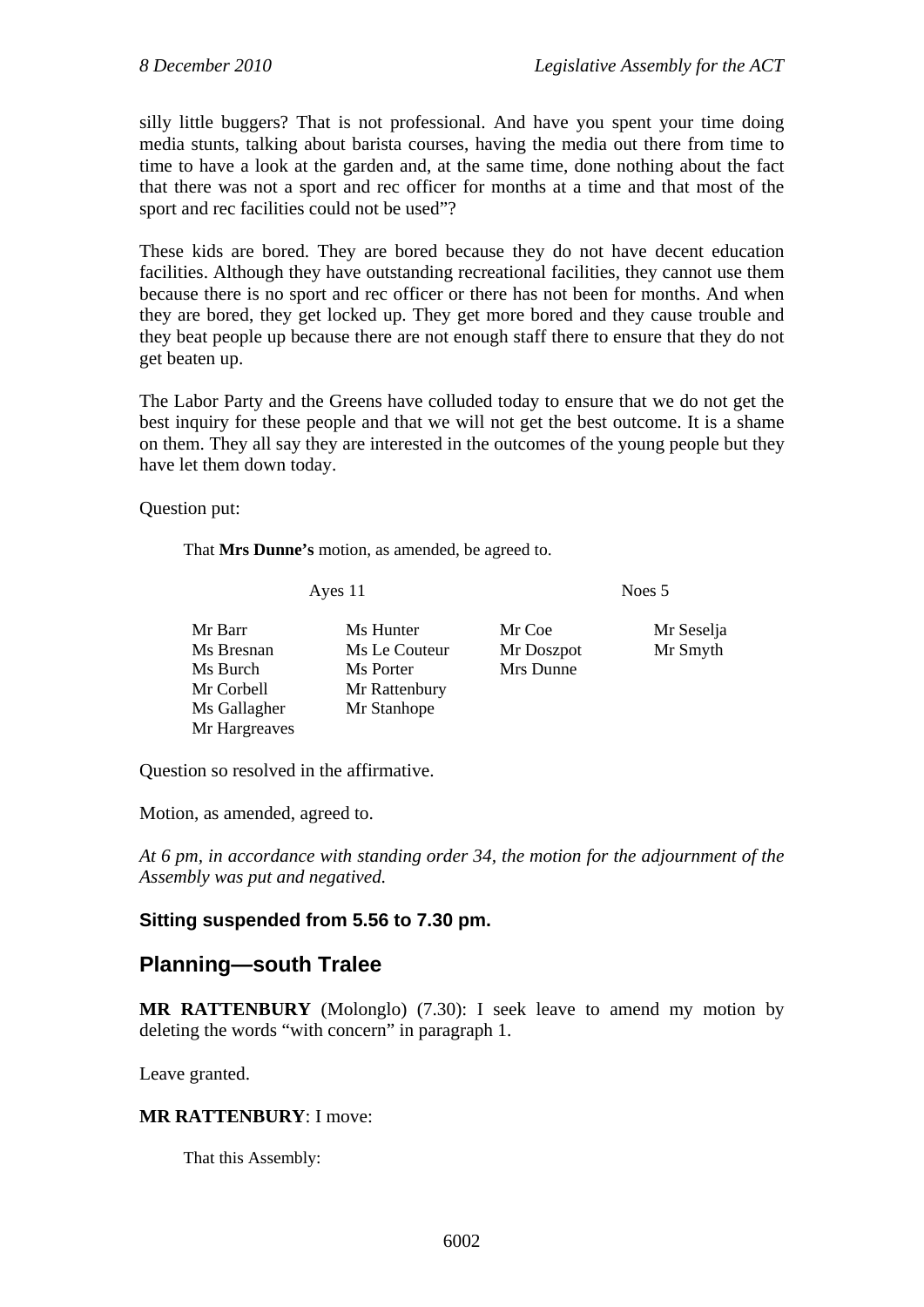## (1) notes:

- (a) the recent decision by Queanbeyan City Council to submit the Queanbeyan Local Environmental Plan (south Tralee) 2010 to the NSW Director-General of the Department of Planning, and request the Minister make the plan;
- (b) that south Tralee is in the Canberra Airport high noise corridor and under Canberra Airport flight paths;
- (c) that Canberra Airport currently receives complaints and is subject to calls for a curfew from residents under the flight paths twice the distance from the airport than south Tralee;
- (d) the potential for noise sharing which will adversely affect the residents of southern Canberra;
- (e) the incompatibility of residential development at south Tralee with existing and future industrial operations at Hume, and the lack of evidence regarding the adequacy of the proposed buffer adjacent to Hume;
- (f) that no consultation has taken place with the ACT with regard to a proposed sewage treatment plant related to south Tralee;
- (g) that the infrastructure, road links and public transport planning for the proposed development are still largely to be determined and finalised;
- (h) that south Tralee is opposed by the Federal Government, the Federal Coalition, Airservices Australia, airlines including Qantas, Virgin, Brindabella Airlines, Tiger Airways, Emirates and United Airlines, freight operators and community councils such as Tuggeranong and Weston Creek<sup>\*</sup>
- (i) that the Federal Government is seeking to develop a national land use planning regime around airports, and the south Tralee development prejudices the development of this regime as it would apply to Canberra and Canberra Airport; and
- (j) the plans for Canberra Airport to become a 24 hour freight hub;
- (2) strongly opposes the proposed residential development at south Tralee;
- (3) supports the call from many residents for a night time curfew from 11 pm until 6 am for the airport; and
- (4) calls:
	- (a) on the Chief Minister and Minister for Planning to write to the:
		- (i) NSW Premier and Opposition Leader, and the NSW Planning Minister and Shadow Planning Minister, strongly opposing the development and noting the motion of this Assembly to oppose the development; and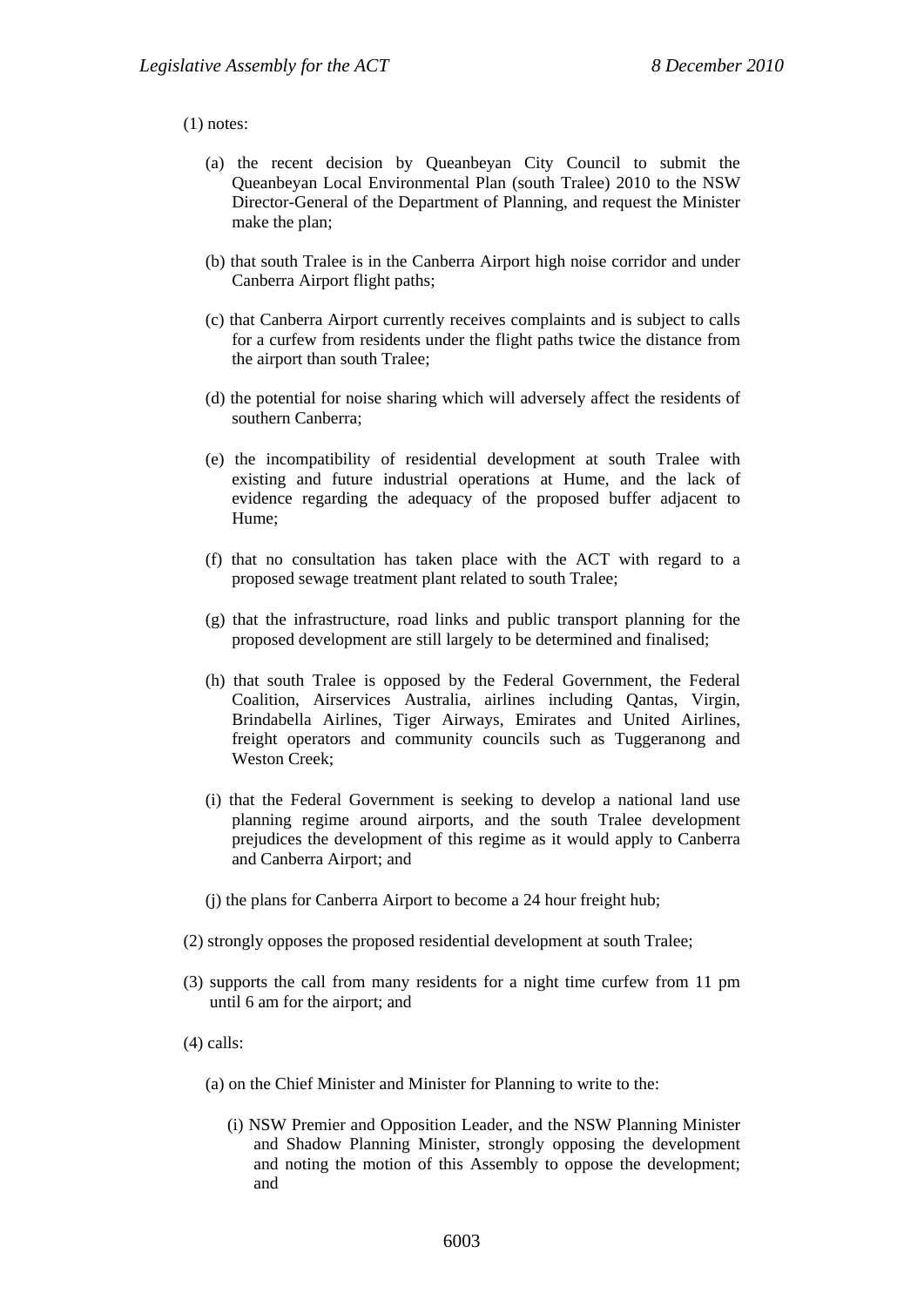- (ii) Commonwealth Minister for Transport confirming the ACT's strong opposition to the development; and
- (b) for the establishment of a commission, with membership drawn from the ACT, NSW and the Commonwealth, to review planning, development, infrastructure links, transport options, settlement patterns, environmental impacts and sustainability in the ACT/Queanbeyan border region to ensure that cross-border planning is undertaken in an integrated and cooperative manner.

This motion today calls on the Assembly to communicate to the New South Wales and federal governments our clear opposition to the proposed residential development at south Tralee. The Greens have moved this motion today because we believe that building Tralee has the potential for significant detrimental impacts on the ACT and because we believe that not proceeding with the development at Tralee will avoid a number of problems in the future.

Firstly, residents at Tralee are likely to complain about aircraft noise as the development is under Canberra airport flight paths. Secondly, as authorities seek to deal with those concerns we believe there will be increased political pressure to share aircraft noise across Tuggeranong and southern Canberra. Thirdly, a residential development right next door to the industrial zone at Hume we believe does not seem a particularly prudent thing to pursue.

We know that there has been a long history of concerns raised about this project and that a range of organisations have put that case to the developers, to the Queanbeyan City Council and to the state government—everyone from the Tuggeranong Community Council to the federal government. We think that this Assembly should strongly add their voice to these organisations.

I should acknowledge that there are community groups who are in favour of the development proceeding. For example, the Jerrabomberra Residents Association are keen to see Tralee develop, as a way to build a case for better infrastructure for the residents of Jerrabomberra: more people, better infrastructure for everyone. We do not disagree with their case for better community infrastructure. We just do not believe that building a suburb in a high aircraft noise zone is the way to go about it.

Indeed, the Jerrabomberra Residents Association was one of a number of community groups who are part of the Curfew for Canberra group calling for an 11 pm to 6 am curfew at Canberra airport, so I think we can assume that they are not that enamoured of the idea of having aircraft noise over either themselves or the prospective residents of south Tralee.

So it is time for the New South Wales government to take the concerns of the ACT and ACT residents seriously but, just as importantly, to consider the needs of the future residents of Tralee, who should not be seduced into buying into this development with promises that it will all be okay, that aircraft noise is exaggerated, or with empty promises that it can all be changed in the future.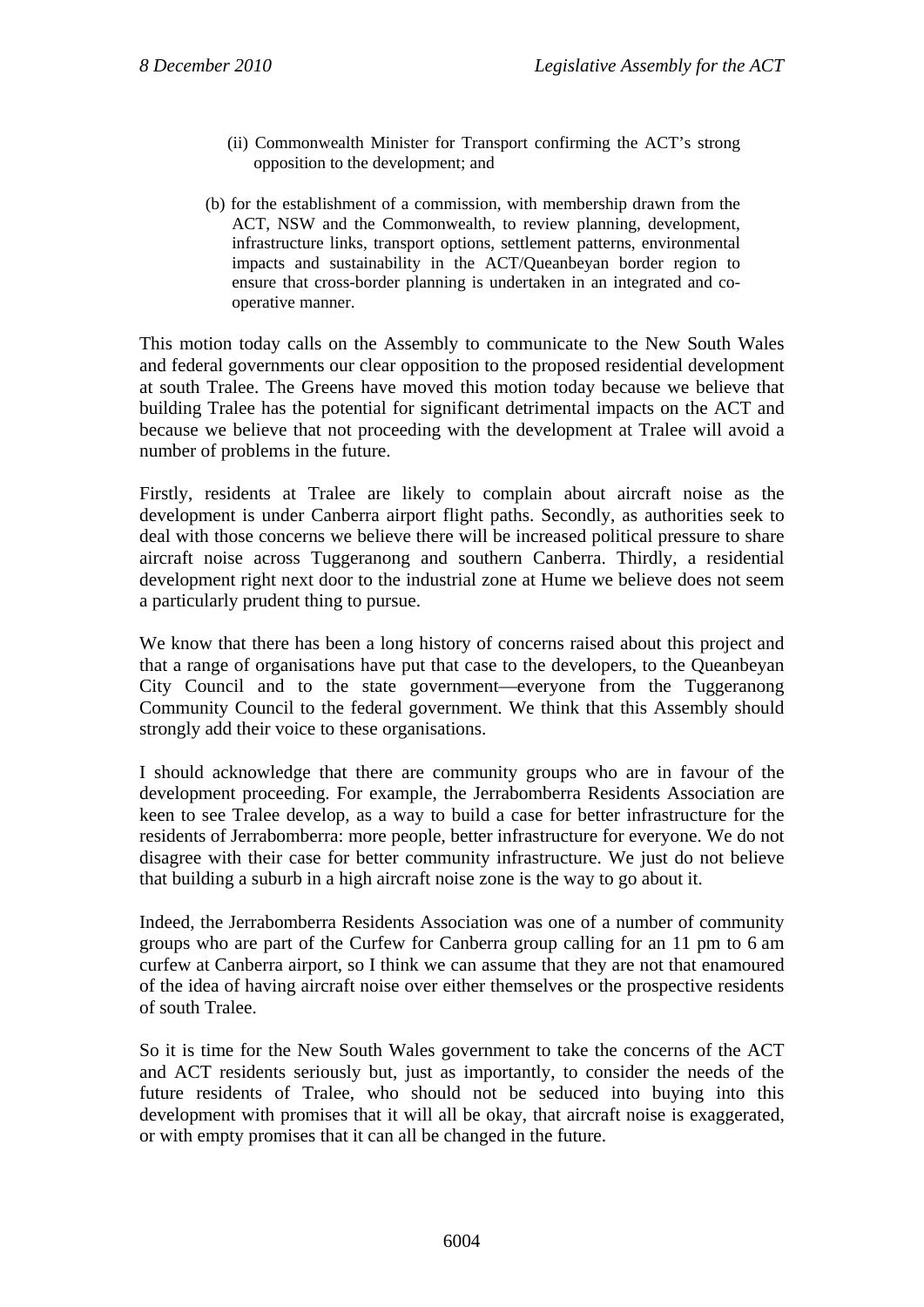Construction of the development of residential suburbs in south Tralee will, we believe, be placing residents in an area of unacceptable aircraft noise. I appreciate there has been some disagreement over technical aspects of exactly how much people will be affected. But noise contour maps indicate that noise will be unacceptable. When you look at the maps, common sense tells you that noise will be unacceptable, but it is probably better to rely on the science.

Let us for a moment focus on the people who will move into south Tralee. We can say that they are not our problem; that they will be New South Wales residents and we should not worry. But we know that many of them will work in the ACT, their children may attend ACT schools and they may well attend ACT hospitals. They will have friends and networks in the ACT. They will, in many ways, effectively be members of our community. I am not sure that I can with good conscience expect people to move into their new houses at south Tralee and then suddenly realise that the aircraft noise is not so easily switched off.

In fact, aircraft noise has been associated with interrupted sleep and reduced health outcomes. Canberra—and I imagine even south Tralee—has quite low background noise, particularly at night time where it sits at about 30 decibels. Ironically, this is likely to make the impact of aircraft noise more likely to be felt as the greater the difference between the background ambient noise and the disturbance the more likely it is that the disturbance is noticed. The World Health Organisation says that for a good night's sleep noise events over 45 decibels should be avoided. Most people wake up at 45 decibels. But if you are living in the quiet ACT, this is even more obvious.

It is probably fair to say that there should be more work on long-term health impacts. However, a study in 2008 in the *European Heart Journal* concluded that its sleeping subjects had a clear increase in blood pressure when exposed to aircraft noise, starting at 35 decibels. This occurred even when the subjects of this study did not wake up. So your health can be affected and you may not even be aware of it.

This makes it a quality of life issue. Having to live with aircraft noise simply reduces quality of life. Ameliorating noise impacts may effectively mean needing to insulate houses against noise. Unfortunately, this can mean needing to close windows, especially at night time—something that only leads to people using even more air conditioning than they already do. It will discourage families from spending time outside and it will spoil the ambience that we should aspire to in our suburbs. People want to be able to move into a new home and know that they can spend time outside and have barbecues and that their children can play in the backyard without having to yell to be heard as a plane goes over.

The point has been made to me that the development at south Tralee will meet the Australian standard AS2021 and I acknowledge the work that has been done to achieve that. But AS2021 is a building standard. All it does is specify how buildings are to be constructed to insulate against aircraft noise. That might be a valid thing to do if you already had a house under a flight path. But let us be clear: you cannot use this standard to insulate your back garden. This standard is not a replacement for proper planning to avoid the impacts of aircraft noise in the first place.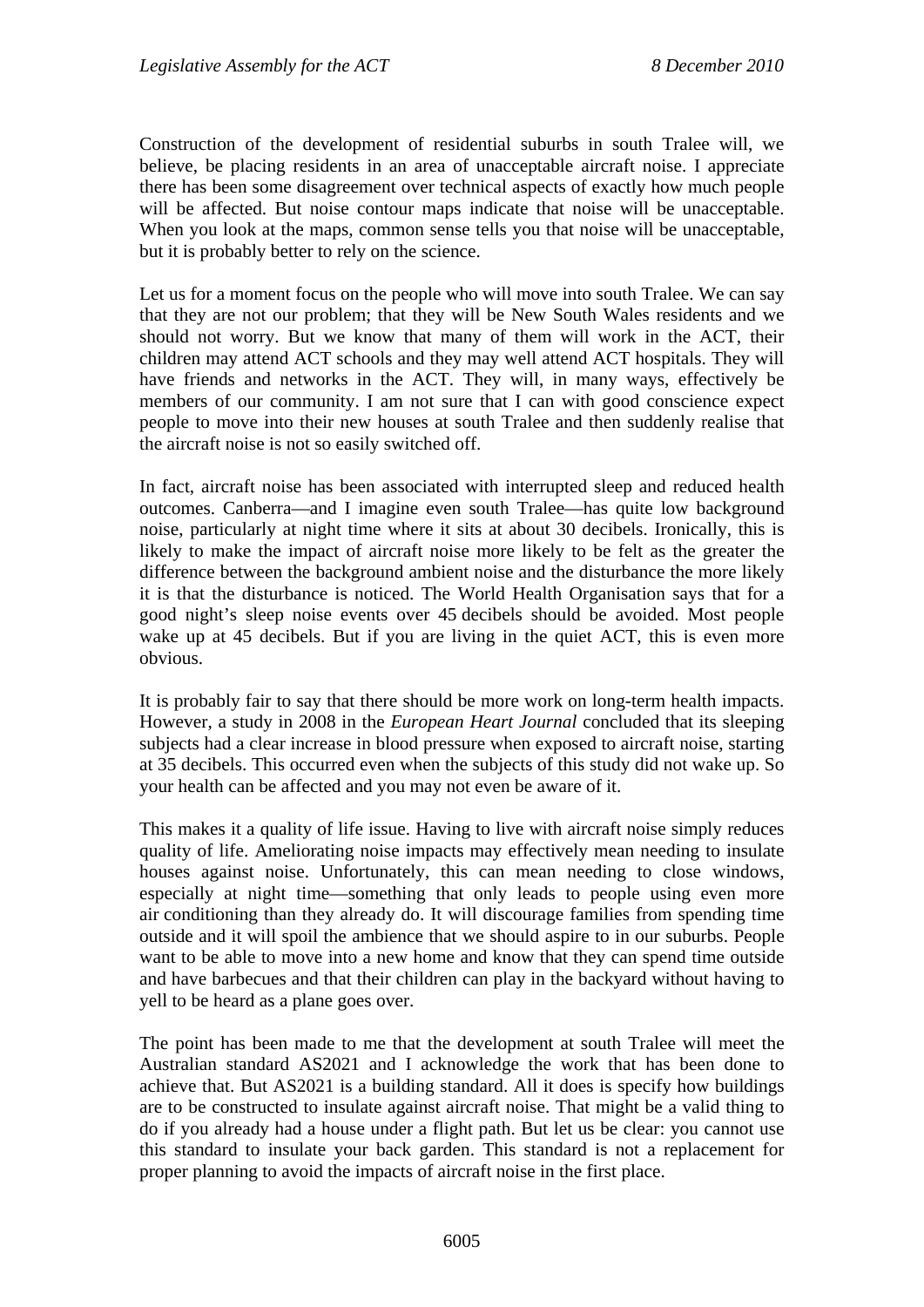That is really what this motion is about. It is about saying: let us not take a decision now that is going to lead to significant problems in the future that are going to be extremely difficult to address and certainly impossible to reverse.

There is a shared understanding from Airservices Australia and the commonwealth government that the standard AS2021 is not working in other parts of Australia in terms of alleviating people's concerns about airport noise. That is why the federal aviation white paper says that the federal government and states and territories will work towards developing a national land use planning regime. The white paper also recommends that the ANEF system needs refining—a further indication that it is currently not effective in managing expectations around aircraft noise for the community.

I also know that some people may say that aircraft noise in Sydney is far worse and that people will just get used to it; after all, we are a small town with a relatively small airport. However, I would say to you, firstly, that Sydney airport does have a night time curfew—something that decision makers here do not seem to think is of value to the people of the ACT and Jerrabomberra. But why on earth would we create this kind of problem, especially when we know that the airport has plans for expansion and that Canberra airport has so far failed to secure a curfew for its residents? Why would we want to do this when we know what the ramifications of aircraft noise are on the community? It is just bad planning to encourage people to live under flight paths when we know better.

And so we come to the impacts on the people of the ACT. Make no mistake: building south Tralee under a flight path will see residents put in a situation where they will start to agitate for change. There are suggestions that they will be asked to sign documents when they move in, acknowledging that they are moving in under a flight path, and I am sure residents will sign that. But human nature says that, once people move there and they realise the nature of the problem, they will start to complain and agitate as they seek to get a better life for themselves. Anybody would do it. This will result in political pressure.

We know that Tralee is in the seat of Eden-Monaro, one of the most marginal federal seats in Australia. The federal member for Eden-Monaro and prospective candidates for that seat will start to agitate on behalf of their constituents, as they rightly would, and you can just watch that series of events build and build, that political pressure build, until there are calls for noise sharing—and ultimately this will result in noise sharing, which will impact on the residents across Tuggeranong and southern Canberra. And, unless any members in this place can turn around and tell me why that is a good thing, they should be supporting this motion.

Already the community have voiced clearly their interest in having a curfew at Canberra airport. But, as I indicated, that battle has been lost for another day. But if this development does go ahead I think that the debate about a curfew will be back on the agenda more quickly than anyone expected.

Aside from aircraft noise issues, a range of planning issues has not been dealt with effectively in regard to this development. Road links, public transport and key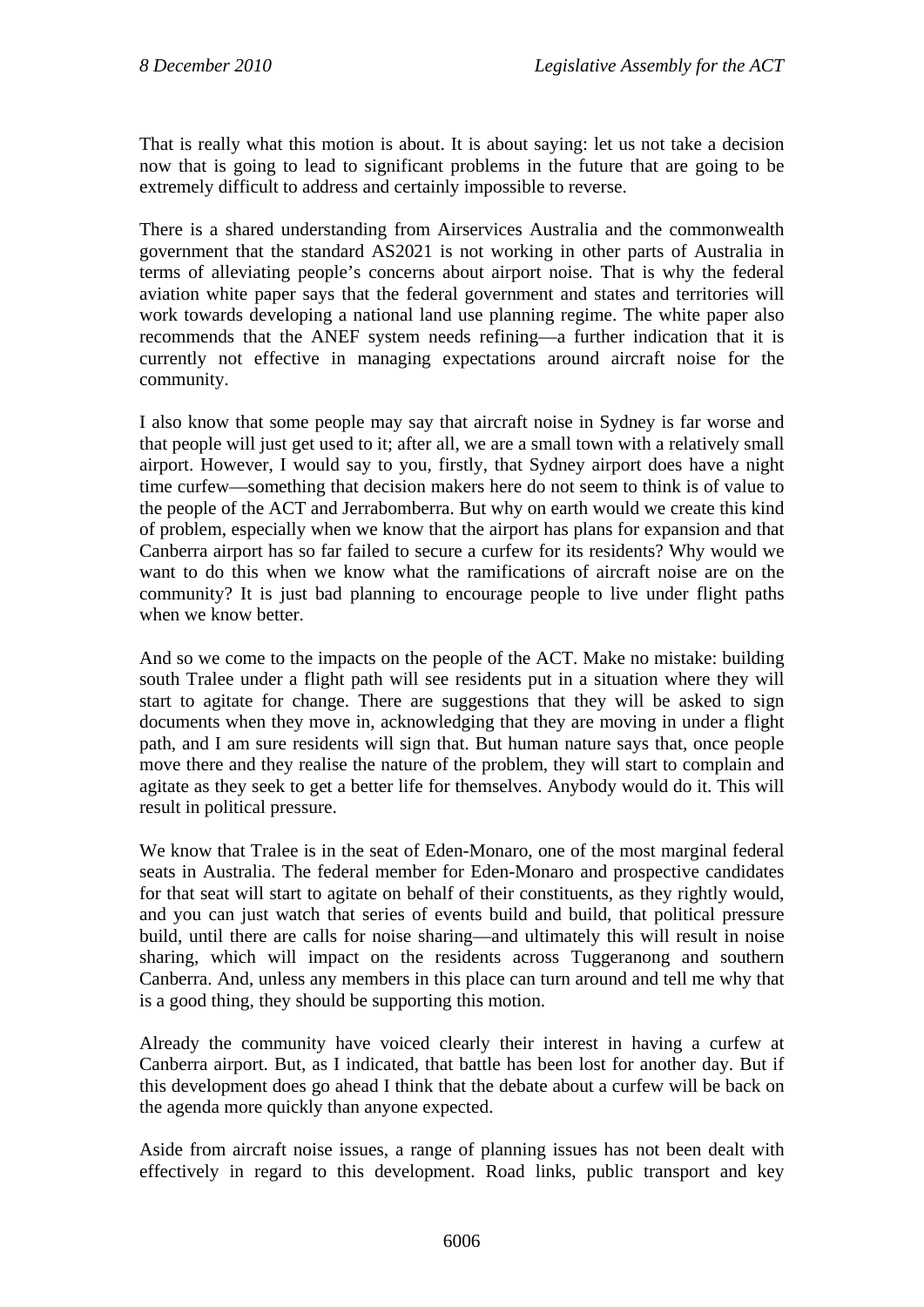infrastructure such as sewerage works are yet to be effectively dealt with. I am concerned that the artificial border between the ACT and Queanbeyan is leading to a poor outcome which will be bad for all residents on both sides of the border.

As I indicated earlier, Queanbeyan residents are part of our community and in that regard we should be starting to think about better regional planning with better engagement for all stakeholders, rather than pitching New South Wales residents against ACT residents. We share too much for this to become the paradigm in which we operate.

It is for this reason that I have proposed in the motion the establishment of a commission that would work to ensure cross-border planning is undertaken in an integrated and cooperative manner. This is a positive suggestion to try and ensure, short, medium and long term, that we operate as effectively as we can with our colleagues across the border to get the best possible outcome for all the citizens in this region. We will over the years ahead be sharing more with Queanbeyan residents rather than less as our residential and industrial areas start to meet and as our shared transport objectives are developed.

I understand that the current government has sought to engage with the New South Wales government and the Queanbeyan council on a number of different issues over time and I welcome that. But perhaps it is time for a more formal mechanism to take the regional planning process to a new level of cooperation and engagement.

When it comes to the discussion about south Tralee in particular, it is worth noting, as I have in the motion, that there is significant opposition to this development, and it is for a range of different reasons, some of which I agree with vehemently; others I am not so sure about. But at the end of the day there are clearly a number of significant problems with this proposed development. And those views have been expressed by the federal government, the federal coalition, Airservices Australia and a number of airlines as well as various community councils, which I have noted in the motion, including Tuggeranong and Weston Creek.

I think it is also important to note, because this is what might be described as a controversial issue, that this motion is about protecting residents and not about protecting the airport. Anybody who has listened to some of the comments I have made over time knows that the Greens do not necessarily support unending expansion of the airport and that we have reservations about building future industries off the back of the growth of the airport.

We have been clear in our criticisms of the airport developing new office facilities at the airport site, not because the buildings are not of a high quality—in fact, they absolutely are—but, rather, we have been concerned about the construction of an office precinct away from where people live and that this development has prevented that office development happening in other parts of Canberra where it is desperately needed, in particular, Gungahlin.

We have also taken issue with some of the predictions that Canberra airport are making about their expansion of services: more international flights, flights that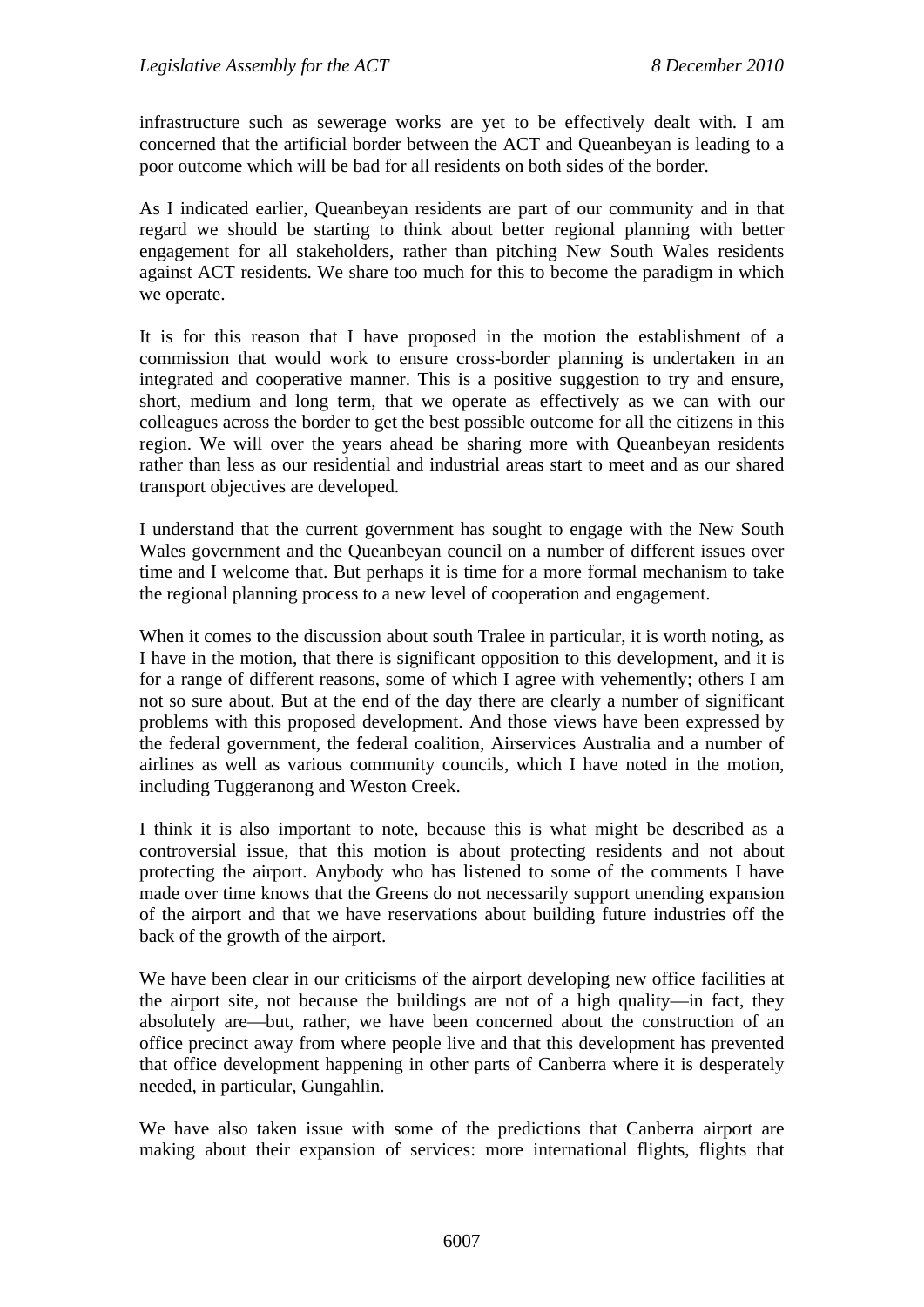would otherwise go into Sydney, and the development of a 24-hour freight hub. It is clear that both these options are attractive to international freight companies and airlines because Canberra does not have a curfew. These are flights that would otherwise go into Sydney, so it is important we all understand that the intention of Canberra airport is to bring more night time flights into the ACT—something that I imagine, again, will increase the pressure for a curfew as well, as Canberrans and people in Queanbeyan fight for their quality of life.

At the end of the day, that is what this motion is about. It is about quality of life. I think the prospective development at south Tralee is, if I might paraphrase, a wicked dilemma. There is a clear need to have new spaces for new residential developments in this region. There is a need to ensure we have affordable housing. But at what price? I do not think it is just to say: "Yes, we will give you an affordable house. But to get an affordable house you have to live under a flight path." It is simply not fair, it is not just and it is not decent.

We have to be mindful of those prospective future residents of Tralee. We want them to have a good quality of life, and the best way we can do that is by ensuring that we do not build their houses in a high noise zone. We also need to be acting for the residents of Tuggeranong and south Canberra, who face the very real prospect of noise sharing down the line.

It is not going to happen in the next 12 months, probably not in the next couple of years; but if this development goes ahead it will happen over time. I am not sure how long it will take but it is something that we should not be wishing on future residents of the ACT, nor future members of this Assembly who will have to deal with that.

So they are the reasons why we are putting this motion forward today. It is designed to be, hopefully, a motion that all parties in this place can support. It is intended to be a clear statement from the ACT saying that, whilst we have no formal power to intervene in the development of south Tralee, we have strong reservations and we implore those that do have the formal power to think again about this decision, to think wisely and to take a decision today to not go ahead with south Tralee so that we avoid the potential, very significant problems and adverse impacts on the ACT that will come down the line from proceeding with this development.

I commend the motion to the Assembly.

**MR SESELJA** (Molonglo—Leader of the Opposition) (7.46): The Canberra Liberals will not be supporting this motion. I circulate an amendment which I will move in a moment. There are a number of issues to look at here. I would like to go to some of what the Canberra Liberals had to say on this issue recently, which I think is very important, and it is the approach that we will be taking.

Firstly, I think it is fair to say that we believe, unlike the Greens, that there should not be a curfew. We do not believe that imposing a curfew on Canberra airport is responsible. We do not believe that it is prudent and we do not believe that it is in the long-term interests of the ACT. We acknowledge the important role that Canberra airport plays both in the ACT economy and in the economy of the wider region.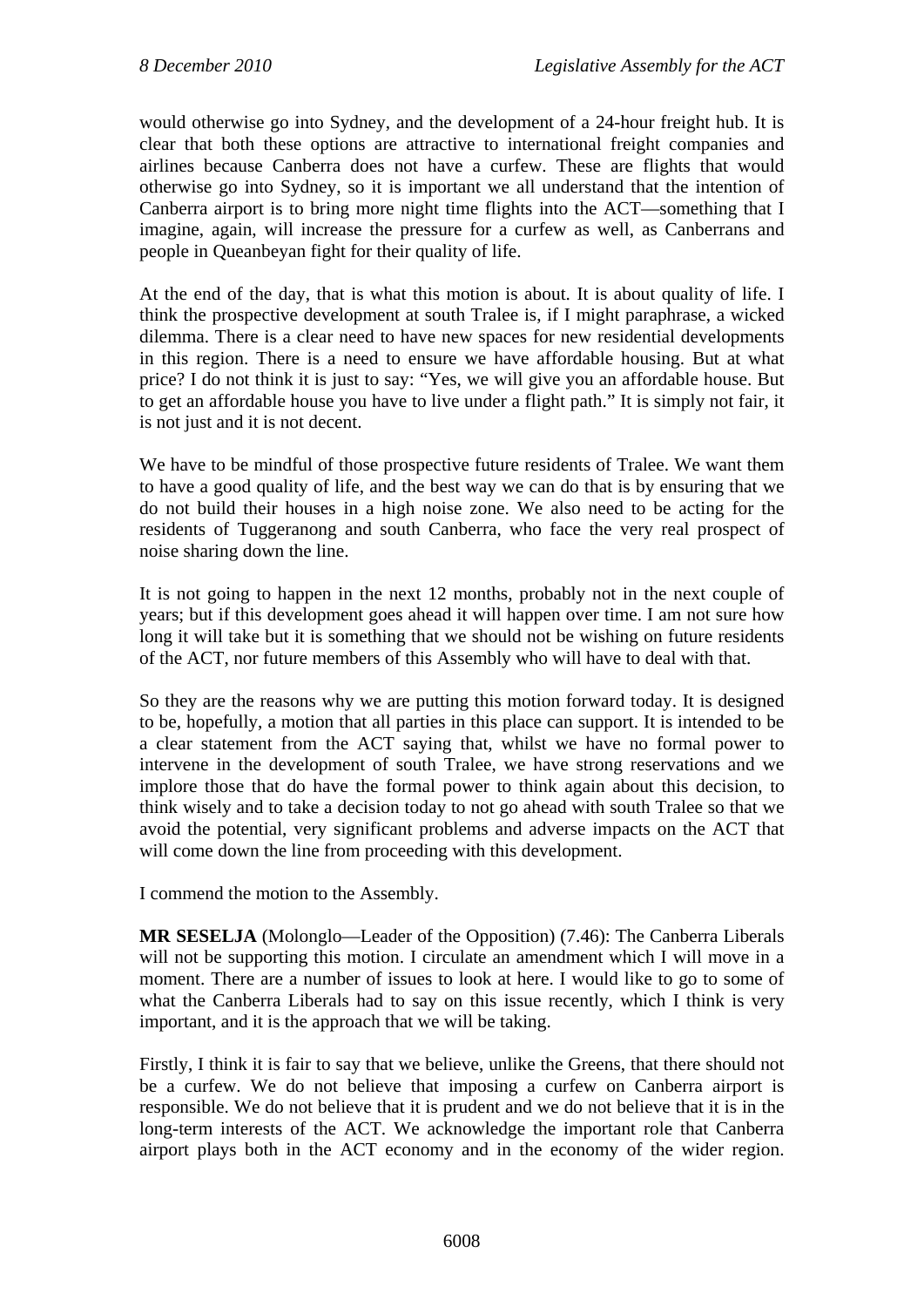Having a vibrant airport in Canberra and having competitive advantages in Canberra, I think, is a plus.

It is also important to recognise that the way Canberra is structured and the location of our airport provide a lot of opportunities as well as some challenges. That is why we have called for a couple of things, and these are included in my amendment. We have publicly called for them in the past few weeks. This is about a couple of things. First, it is about acknowledging that the noise abatement zones at the moment do not protect all Canberrans. Unfortunately, parts of Canberra are not covered by the noise abatement zone. If you look at flight path records and the data that shows where the flights go, you will find that it is potentially and increasingly becoming a problem for the growing areas of Gungahlin and a small part of the inner north which are not covered by the noise abatement zone.

Effectively, aircraft are currently able to cut across. Instead of staying on the runway centre line when they are heading north for that extra half a kilometre or so, they are turning early. They are allowed to do this under the current noise abatement zones. What that means is that parts of Gungahlin now have no protection. They have no protection through noise abatement zones. We believe that that is not good enough. In addition, Watson is not totally covered by the noise abatement zone.

We believe that all parts of Canberra should be covered by the noise abatement zone. I think that this is critically important. I have written to the federal minister in those terms and my amendment goes to these issues. It is surprising that we have not heard more from the Labor Party and the Greens on this in terms of going in to bat for the people of Gungahlin and the inner north who, at the moment, are not afforded the same protection from flights over their properties as other parts of Canberra. It is really important that we get a unified approach in the Assembly so that the commonwealth hears that and we actually get some movement on it.

Secondly, and I think this is a really important point—this is where I partially agree with some of what Mr Rattenbury had to say—the fact of our geography means that we actually need something more. The second part of my amendment goes to this. Noise abatement zones at the moment are not enshrined in legislation. They are subject to change without going through a parliamentary process. Theoretically, these could be changed now without the tick-off of the federal parliament. That is of concern to me. I know that it is of concern to Tuggeranong residents and other residents in Canberra. Because we are an island in New South Wales, down the track decisions outside our control could potentially lead to a situation where noise abatement zones are amended. At the moment they do not go far enough, so that needs to be addressed.

Also, we need some greater protection going forward. It is critically important that the commonwealth enshrines that in legislation. It is important that we make a strong statement that we want to see it enshrined in legislation so that we do not just cover those parts of Canberra that are not covered at the moment—parts of Gungahlin and the inner north. We must also say that, because of the situation we are in in the ACT where those decisions can be taken, the commonwealth needs to afford us some protection.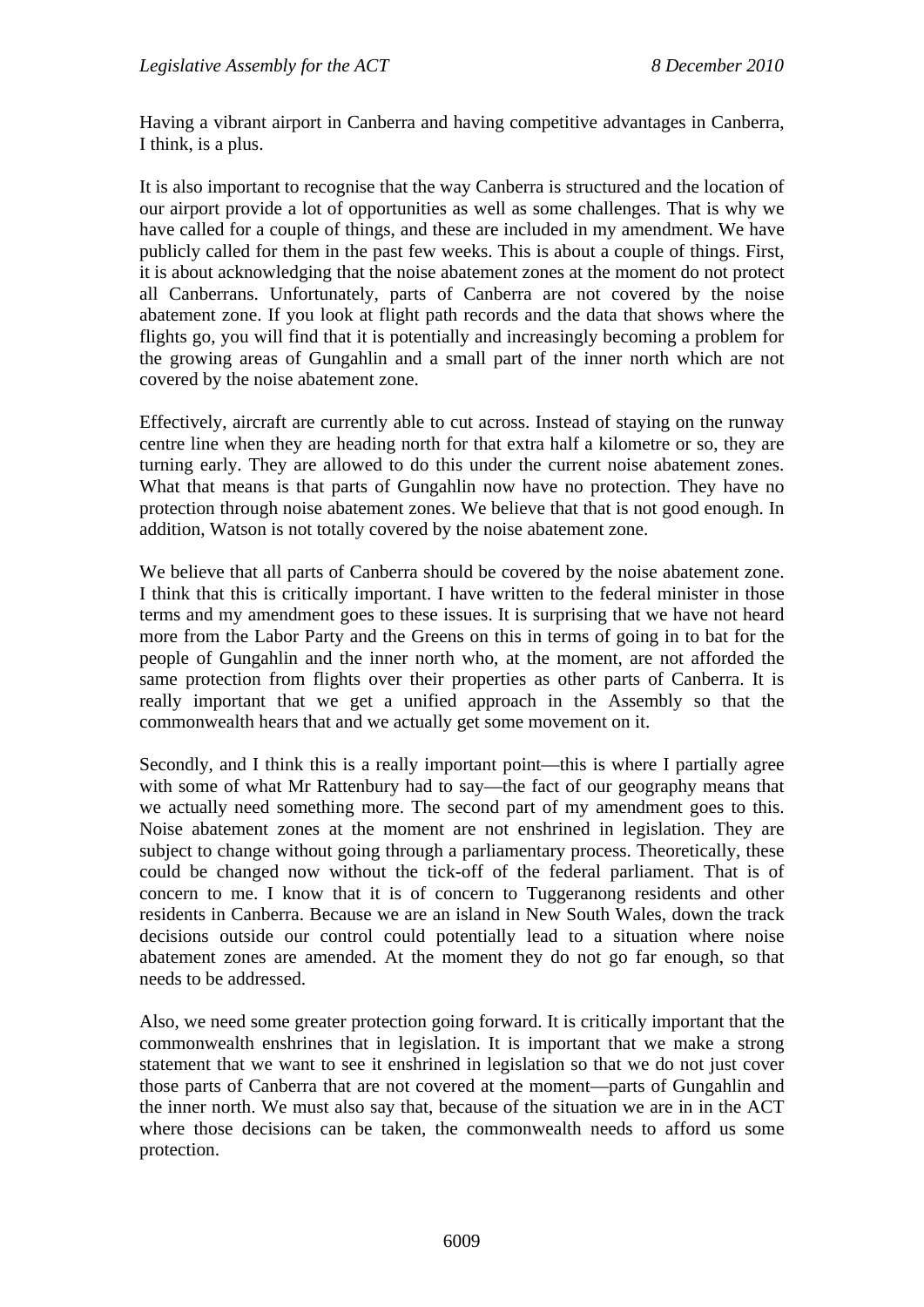If the rhetoric from the federal ministers is to be believed—that they are genuinely concerned with these issues—then they will have no trouble in legislating this at all. This is something they actually can do. This is something they can do right now. It may or may not be something they do in other parts of the country, but the ACT is in a unique position because of where its airport is located and because of the fact that we are an island in New South Wales. We can make a strong statement to the commonwealth that we want to see action right now.

I have some background in this area, having worked in part of the then Department of Transport and Regional Services which dealt with some of these aircraft noise issues. At that time—and I believe still now—there was a great challenge for the commonwealth in legislating for land use planning around airports. One of the challenges they had around Badgerys Creek was in restricting the amount of development that goes on around Badgerys Creek.

I happen to believe that Badgerys Creek was a good site to pursue for a second Sydney airport. I think it should have been pursued. But various commonwealth governments got skittish and it has now been ruled out. Partly I think it was because the land use planning did not match what it needed to do. They relied on local councils and their area plans to have policies which restricted development around the proposed site of Badgerys Creek. There was no commonwealth power, or no easy commonwealth power—nothing that would not have been subject probably to High Court challenge—that the commonwealth could use to protect those areas so that they could in future build Badgerys Creek. I think various commonwealth governments would have spent the best part of 20-plus years working on legislating and looking at various ways of examining that site, doing the environmental studies and the like. The opportunity they missed there, I think, leaves it open as to what will happen there.

What the commonwealth can do in this case—and this is why this is important—is legislate to protect Canberrans. They can actually present legislation very soon in the commonwealth parliament that says, "We're going to enshrine in legislation these noise abatement zones in the ACT." If Minister Albanese is to be believed—that he actually does want to see these airports thrive but he also wants to see residents protected—then this is something he can absolutely do for the people of the ACT.

In relation to the other aspects of Mr Rattenbury's motion, the proposal for a curfew raises some serious questions. There seemed to be a bit of logic at cross-purposes in Mr Rattenbury's speech. He seemed to be saying that we needed to protect against development so that there would not be a curfew but at the same time he called for a curfew. So it seemed a little bit confused in logic. We put it on the record that we will not be supporting the calls for a curfew by the Greens. That is not a policy that we endorse. That is not a policy that we will be supporting today. Therefore, it is not a motion that we will be supporting. I now move the amendment circulated in my name:

Omit all words after "That this Assembly", substitute:

"(1) notes that: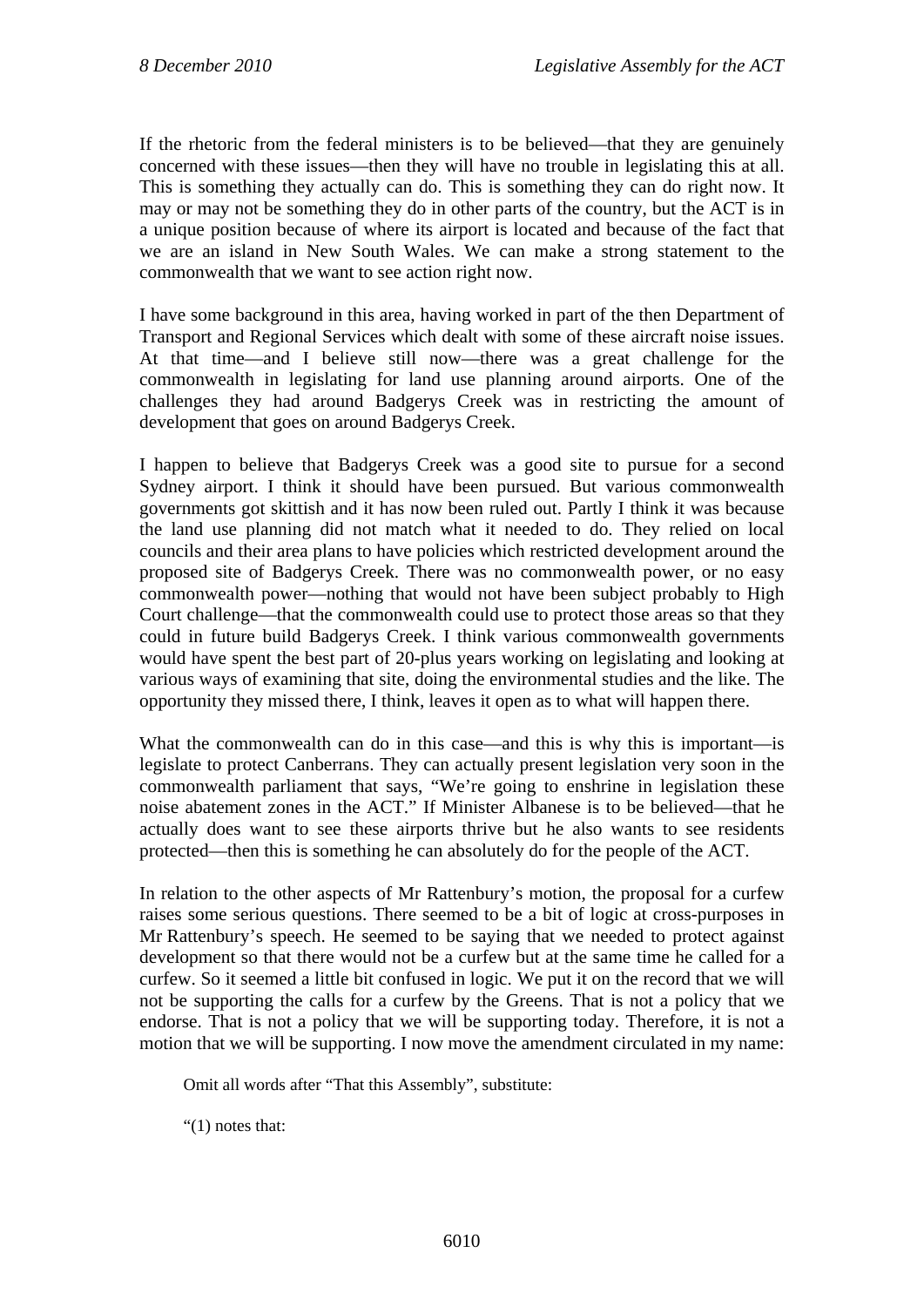- (a) the Canberra Airport is a key piece of infrastructure for the ACT that supports economic growth of Canberra and the region; and
- (b) aircraft noise is an issue of concern for many Canberrans, including residents in Gungahlin and North Canberra who do not live in an aircraft noise abatement zone; and

(2) calls on the Federal Government to:

- (a) adjust the noise abatement zone to include all homes in Canberra, including those in Gungahlin and the inner north; and
- (b) ensure that Canberrans are protected by legislating noise abatement zones that would provide a new level of security and certainty to Canberrans across the Territory.".

I commend the amendment to the Assembly. The amendment makes the statement that there are no second-class citizens in the ACT when it comes to aircraft noise, that people in the growing parts of Gungahlin are not second-class citizens anymore, and calls on the commonwealth to fix that anomaly. Much further than that, we do not want to be subject to the vagaries in future of administrative change that could potentially see these noise abatement zones changed. They should be changed in order to cover the whole of the ACT. All of the residential areas of Canberra should be covered, but they should also be legislated. I commend my amendment to the Assembly and I look forward to the support of other members.

**MR STANHOPE** (Ginninderra—Chief Minister, Minister for Transport, Minister for Territory and Municipal Services, Minister for Business and Economic Development, Minister for Land and Property Services, Minister for Aboriginal and Torres Strait Islander Affairs and Minister for the Arts and Heritage) (7.56): The motion today raised by Mr Rattenbury gives me an opportunity, which I appreciate, to provide an update on the proposed residential development in south Tralee, the related issues of the Canberra international airport and aircraft noise and the capacity for the ACT to influence what is a New South Wales decision.

The ACT government, as members know, has no control over whether or not residential development will occur in the south Tralee area. This is rightly a matter for the Queanbeyan City Council and ultimately the New South Wales government. However, while the ACT government expects and has at all times acknowledged our respect for Queanbeyan's right to grow and to prosper, we have over many years been a strong opponent of Tralee rezoning.

Many in this place may not be aware that the development of Tralee has been active since the late 1990s and that over that time a multitude of statutory planning processes have occurred, including an independent inquiry in 2006, commissioned by the New South Wales planning minister. It also needs to be recognised that the south Tralee rezoning is the first stage of a 25-year land release strategy prepared by the Queanbeyan City Council for development in the south Jerrabomberra corridor—a strategy approved by the New South Wales government on 12 December 2008,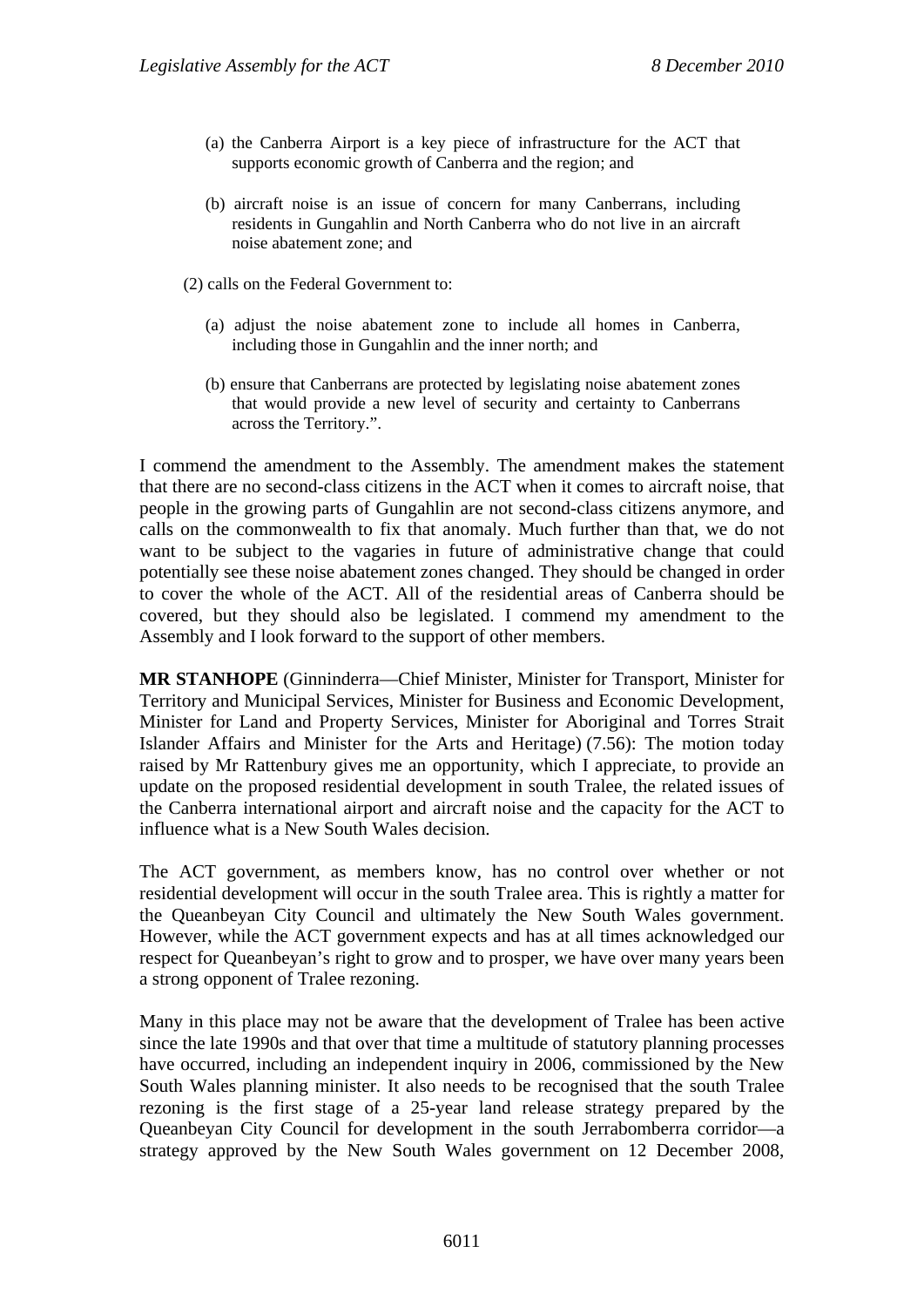despite considerable protests from the ACT government and indeed from other key stakeholders.

In relation to south Tralee, the Chief Minister's Department has coordinated a wholeof-government agency submission to the most recent process, the Queanbeyan City Council's public exhibition of the *Draft Queanbeyan local environmental plan (South Tralee) 2010*, which closed on 2 November 2010.

This latest ACT submission reiterated our longstanding opposition to the rezoning, highlighting a range of issues, including the incompatibility of land uses with existing and future industrial operations at Hume; the likely concern from future residents in the proposed development regarding the operations of the Canberra airport, which will create pressure for a curfew on the airport's operations or lead to calls for noise sharing by existing Queanbeyan and Canberra residents; the lack of evidence regarding the adequacy of the proposed buffer adjacent to Hume, particularly given the range of facilities already in place in Hume that may give rise to concerns from future residents in the area; and the lack of agreed funding arrangements in place to adequately compensate the ACT for the infrastructure and services required to support these developments.

Despite these concerns, Queanbeyan City Council, at its meeting on 17 November 2010, gave approval for the south Tralee development project, which has now been referred to the New South Wales government for final approval. I understand that the Queanbeyan City Council received some 2,000 submissions on the south Tralee plan, with a reported 65 per cent being in favour and 35 per cent against. I am also advised that the Canberra airport and airlines that operate out of Canberra airport—Virgin Blue, Qantas, Brindabella Airlines and Tiger Airways—all provided submissions raising aircraft flight path and aircraft noise concerns, as did the federal Department of Infrastructure and Transport and Airservices Australia.

Importantly, the ACT government has not just let this matter rest. Following the approval by Queanbeyan City Council, I wrote to the New South Wales Premier, Kristina Keneally, on 29 November 2010, detailing the ACT government's key concerns with the proposed residential development of south Tralee.

This brings me to the second important matter which is part of Mr Rattenbury's motion, the operation of the Canberra airport and issues of aircraft flight paths and aircraft noise. It is the Australian government that has principal responsibility for all federally leased airports, which includes Canberra airport. The commonwealth Airports Act 1996 establishes a comprehensive framework for the regulation of the 22 federally leased airports.

As I have previously stated, the ACT government acknowledges the economic importance of Canberra airport to the ACT and to our regional economy. The airport provides significant employment through the businesses that are based there and through the large amount of construction activity that has occurred in recent years. It also offers key national transport connections, a business park, general aviation facilities and important defence and security facilities.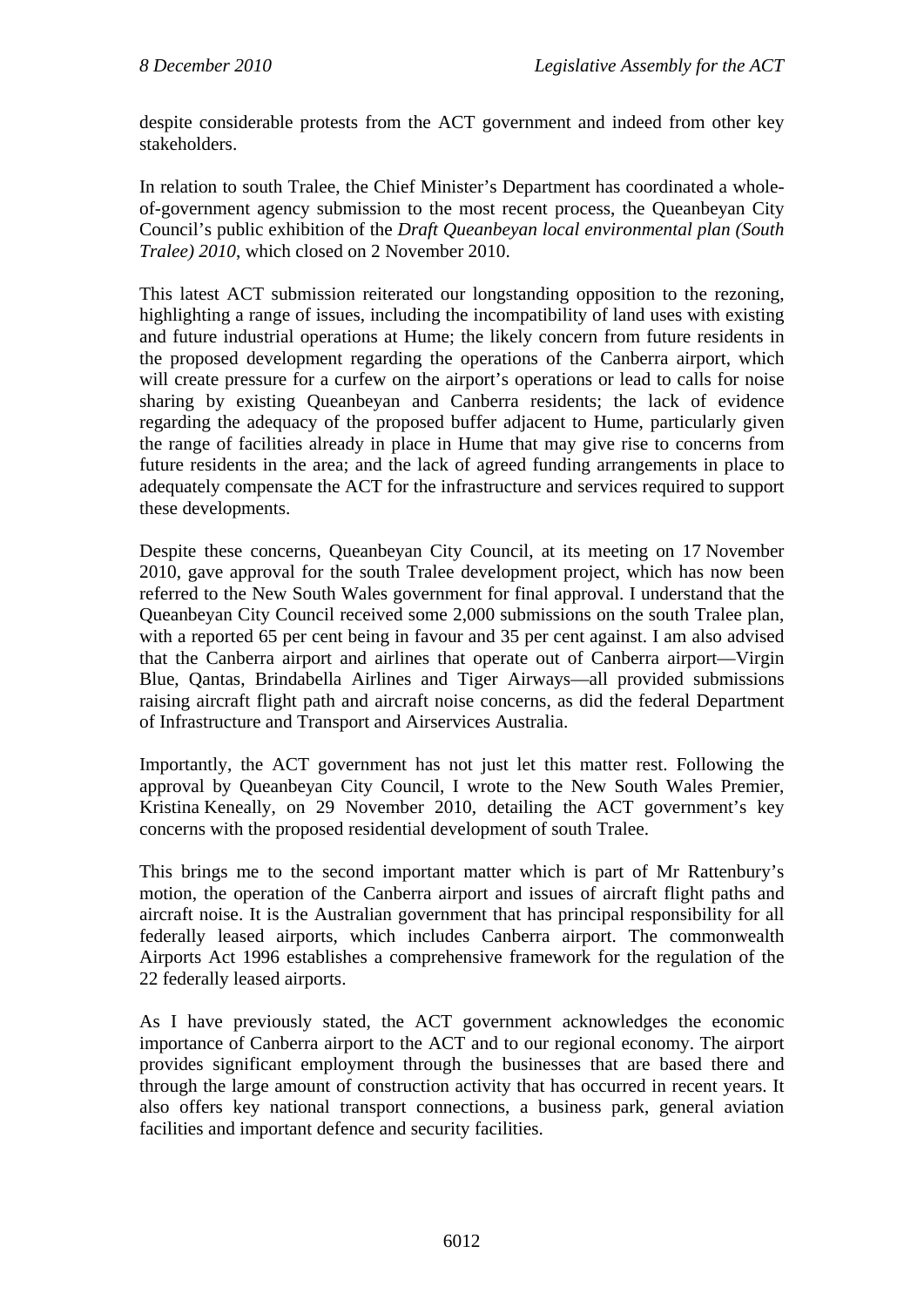The airport also plays a key role in the Canberra community as a major gateway into the capital region. The opening of the new airport terminal will reinvigorate the aerial gateway into the ACT region and will continue to play an important role in ensuring that Canberra remains an attractive place for business investment and tourism.

The ACT government has been a very interested and active participant in relation to the operation of the Canberra airport and related aviation policy matters. The government has over the last few years raised with both airport management and the commonwealth minister a range of concerns regarding the Canberra airport and its growth.

The airport master plans, for instance, are an issue in relation to which the ACT government has consistently been involved. The airport master plans are a requirement of the commonwealth Airports Act and set out the strategic planning framework for a 20-year period. Master plans must be updated every five years—or earlier if requested. The ACT government provided submissions to the Canberra airport's latest master planning processes in both 2008 and 2009.

The ACT government has also provided submissions to the development of the commonwealth's national aviation policy statement white paper. The white paper, released by the federal minister on 16 December 2009, is a comprehensive, forwardlooking framework to guide future aviation growth. It contains more than 130 policy initiatives.

The ACT government expressed a range of views as part of its submissions to the early phases of the development of the white paper. We provided a submission to the national aviation policy issues paper in June 2008 and a submission to the national aviation green paper in February 2009.

This brings me to the issue of aircraft noise. On 21 November 2010 the Leader of the Opposition announced: "Liberals to step up for Canberrans on aircraft noise." In my view, it is too little a step and much too late. What needs to be recognised is that the current noise abatement requirements protect the vast majority of ACT and Queanbeyan residents from noisy aircraft overflights. Aircraft noise is generally restricted to a high noise corridor—in the main, Majura valley to the north and Tralee and Environa to the south.

Notwithstanding these current arrangements, over the years there has been a range of aircraft noise concerns raised by the community. The ACT government, of course, takes these concerns very seriously. In response, the ACT government has been lobbying the Australian government for a number of years to undertake a review of noise abatement for Canberra airport to ensure that, as new suburbs in Gungahlin come on line, they are afforded adequate protection from aircraft noise. Of course, that is also true for all other developments within the territory.

I was very pleased that the federal minister, in announcing his approval of the Canberra airport 2009 master plan, recognised the concern within the Canberra community about aircraft noise. The minister requested that Airservices Australia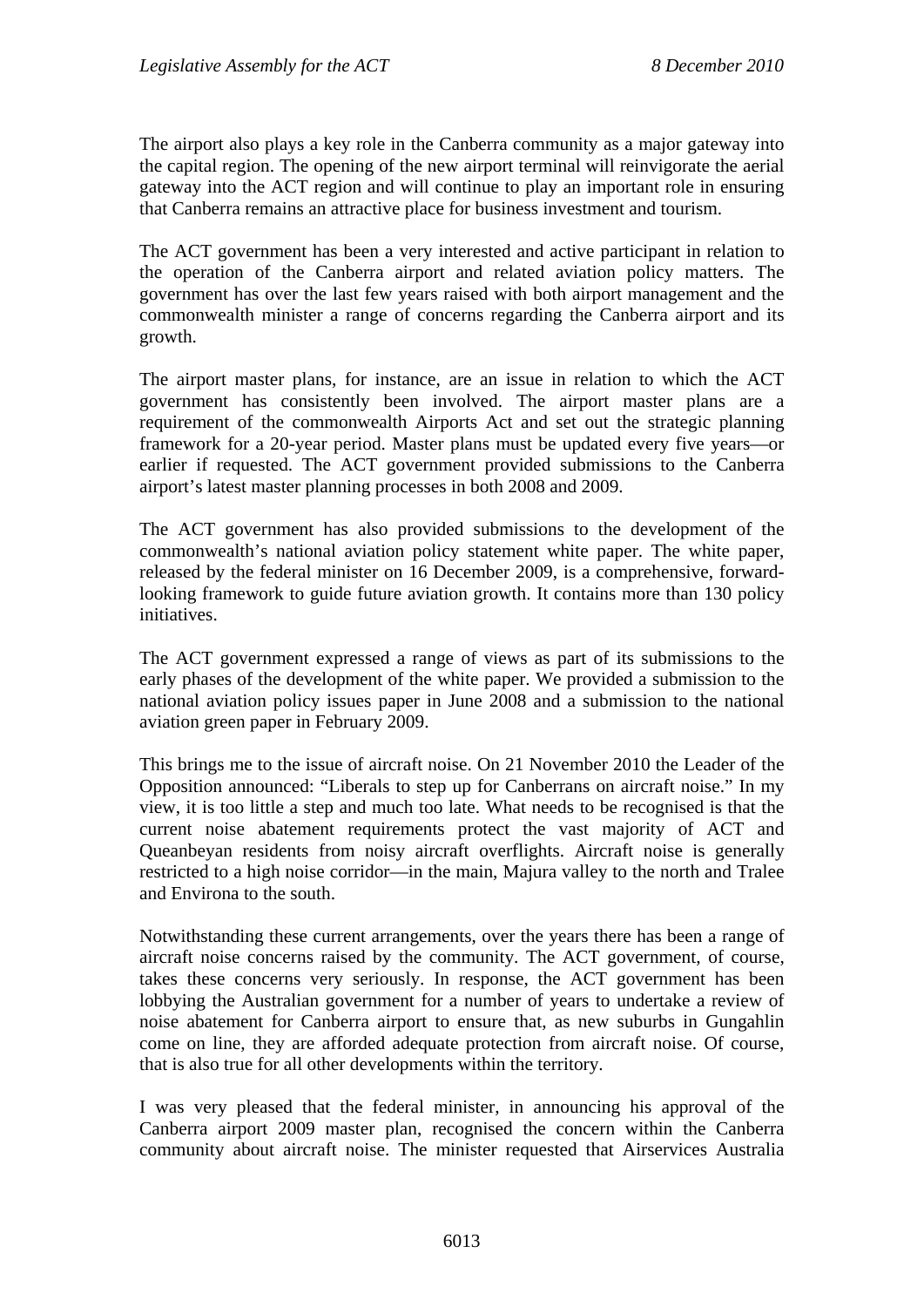review ways to minimise the impact of aircraft noise. Indeed, he instructed Airservices Australia to conduct a review of noise abatement for Canberra airport during 2010.

The first stage of the Airservices review into aircraft noise emanating at Canberra airport, an investigation of the current situation, is underway. I am advised that a report will be submitted to the federal minister by the end of this month. These issues are being addressed. The federal minister has responded. Airservices Australia, I am advised, are currently finalising a report to the minister on the very issue.

The next part of the process will be to look at how effective the current system is and what steps need to be taken to make improvements. I understand that this will include public consultation in 2011.

In response to aircraft noise concerns raised by the community, the ACT government engaged an independent noise expert from the University of New South Wales to undertake a review of six months of data produced as part of an Airservices Australia aircraft noise monitoring study in Hackett. It was to provide an independent analysis, a second voice—an outside, objective point of reference for residents who had concerns about the Airservices Australia monitoring. The report was released in July 2010. I am sure that members of this place who have an interest in this issue have studied that report and will acknowledge the findings by an eminent, acknowledged expert from the University of New South Wales—that, while a major concern of the residents is sleep disturbance, aircraft noise over north Canberra is significantly below guidance on night time aircraft noise.

In addition, the Canberra airport is very active in relation to addressing aircraft noise issues and convenes the Canberra airport consultative forum on a quarterly basis to discuss issues related to the airport's operations, including aircraft noise. The forum includes representatives from industry, community and government. The ACT government and Queanbeyan City Council are represented on the forum, as are the various ACT and Queanbeyan community councils.

The ACT government will continue to monitor the impact of aircraft noise on residents through our active involvement in the Canberra airport community aviation consultation group. The ACT government will also take an active role in the Airservices Australia review of the noise abatement for Canberra airport as that work progresses.

That brings me to the considerable work that the ACT government and its officials undertake to develop and sustain good relationships with our local government neighbours and the New South Wales and Australian governments. It is these relationships which are critical in the development of good policy and outcomes for the ACT community and our region.

The ACT government has a long history of regular engagement with local governments throughout the capital region. The most notable example of this is the Regional Leaders Forum co-chaired by the New South Wales minister for regional development and me. The Regional Leaders Forum meets twice each year and brings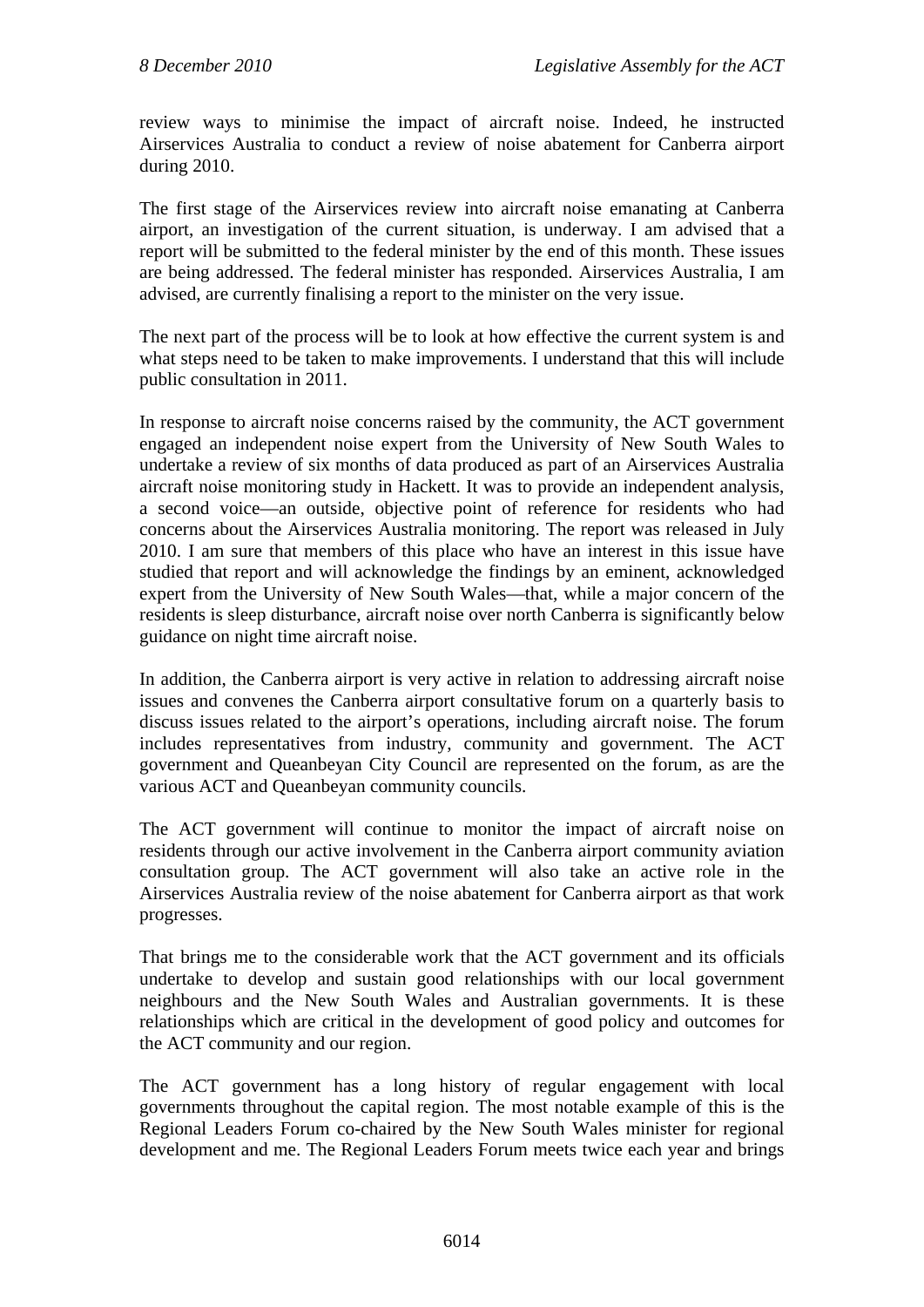together the mayors and the general managers of the 17 local councils in the capital region, state and federal members of parliament with seats in the region and representatives of the Regional Development Australia boards in the region.

I also meet regularly with the Mayor of Queanbeyan to discuss issues affecting Canberra and Queanbeyan. These meetings provide an excellent opportunity to discuss specific issues. My last meeting with the mayor was last Wednesday. And, of course, I am available to meet the mayors of other local councils in the region on matters of mutual interest, although most issues to date have progressed through the regular Regional Leaders Forum meetings. At that meeting last week, the first and most significant agenda item of discussion was a presentation by me to the mayor, again, on the reasons why the ACT does not support the development of south Tralee, a position which I have put to the Mayor of Queanbeyan, I think, at every single meeting that I have had with him.

Notwithstanding our opposition, the ACT government has been working constructively with Queanbeyan City Council for a number of years on the necessary road infrastructure and connections arising for the proposed Tralee development, including traffic studies and modelling.

This work is now being progressed through the urban development working group of the eastern regional transport task force. The establishment of the task force was agreed in principle on 26 March 2010 by the New South Wales minister for primary industries, the Hon Steve Whan; the Queanbeyan Mayor, Tim Overall; and me.

These arrangements are just a few of the myriad cooperative arrangements that the ACT government has in place across our portfolio areas. We have similar arrangements in all major policy areas of government.

In concluding, in the context of Mr Rattenbury's motion—much of which the ACT government and the Labor Party are happy to agree to and support—I would like to confirm that the ACT government has for many years been opposed to residential development at south Tralee and has repeated that position consistently. However, ultimately, approval will be a matter for the New South Wales government. I can confirm that the ACT government recognises the benefits that Canberra airport brings to the local community and economy. I can confirm that the ACT government will continue to be actively involved in relation to the operation of the Canberra airport and issues of aircraft flight paths and aircraft noise. These matters are principally the responsibility of the Australian government, but the ACT government has never missed an opportunity to be involved in the planning and approval regimes that apply to the Canberra airport. And I can confirm that the ACT government will remain active to ensure that the ACT community is afforded adequate protection from aircraft noise.

I did want to put on the record, in the context of Mr Rattenbury's motion, the fact that the ACT government has been incredibly active and consistent in relation to the issues that Mr Rattenbury raises as issues of concern. It is in that context that the government has no real difficulty in the sentiment. We support it; it is a position that we put consistently. We are very pleased to join with Mr Rattenbury in seeking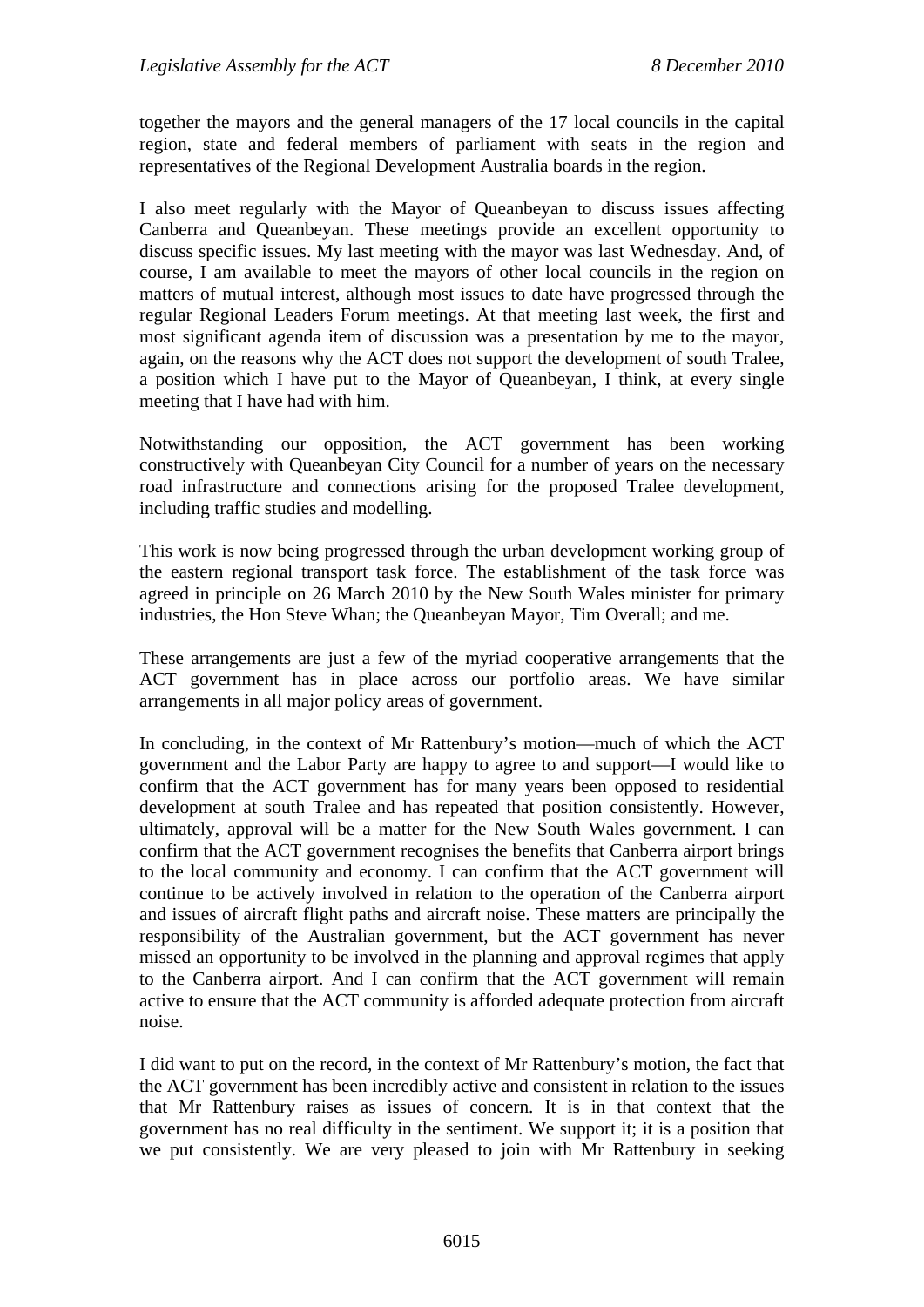tripartisan support in relation to the issues around the development of south Tralee and some of the consequences which we have now all alluded to in relation to this.

The government have also, through the work that we have done with the airport and the commonwealth in relation to noise and noise abatement, taken the position that we will not support the imposition of a curfew. We believe that there is no objective evidence that suggests that that is necessary or appropriate. We will not support a curfew.

An issue of some concern to me in the motion was Mr Rattenbury's proposal that the government should move to establish a commission. I believe that there is greater opportunity for coordination in relation to cross-border issues. I am more than happy to investigate that and to report back to the Assembly. At that this stage, I believe that it would be premature to commit to a commission, but it is work that I would be prepared and happy to scope. To that extent, I have circulated amendments around the issue of the curfew and the issue of a commission, and I will later seek leave to move those.

**MR SMYTH** (Brindabella) (8.12): For a long time I have advocated that there is absolutely no need for noise sharing that will affect the people of Brindabella and, more particularly, the people of Tuggeranong. It is not there now; there is no need for it ever to be even considered to be shared with the people of Canberra. It is about time, instead of just talking about it, that something occurred that actually stopped it. The best way to stop the noise sharing that will inevitably occur is to enshrine it in legislation.

As Mr Seselja pointed out, it is not just the people of Tuggeranong. I know people in Campbell, in Downer and in the inner north who are concerned are about the noise. I know people in Gungahlin who are concerned about the noise. The approach put forward by the Leader of the Opposition today is the only approach that will be effective in stopping the sharing of noise. If we do not legislate for it, if we do not make sure that we do it before anything is built anywhere inside the existing noise corridor, then ultimately the people of Canberra will carry some of this burden, and there is absolutely no reason for that occur.

I live in Chisholm. I am quite close to the flight path. I am right on the eastern side of Tuggeranong, as are many thousands of residents in Theodore, in Calwell, in Richardson, in Gowrie, in Gilmore, in Macarthur and in Fadden. The only noise any of us actually enjoy hearing—I quite enjoy hearing it—is SouthCare, because I know they are carrying out an essential service, a very fulfilling service, and they should continue to do so out of their airbase. But that is the only aircraft noise that we need over southern Canberra.

This has been talked about for some years, as the Chief Minister said. Indeed, let us give credit where credit is due: the Chief Minister has tried for several years, and the Chief Minister has failed. You can add it to his litany of writing letters and dealing with the commonwealth on Constitution Avenue, writing letters to the commonwealth on the Beijing torch relay, writing letters and dealing with the commonwealth in seeking funding for things like the convention centre or the scenery of Canberra.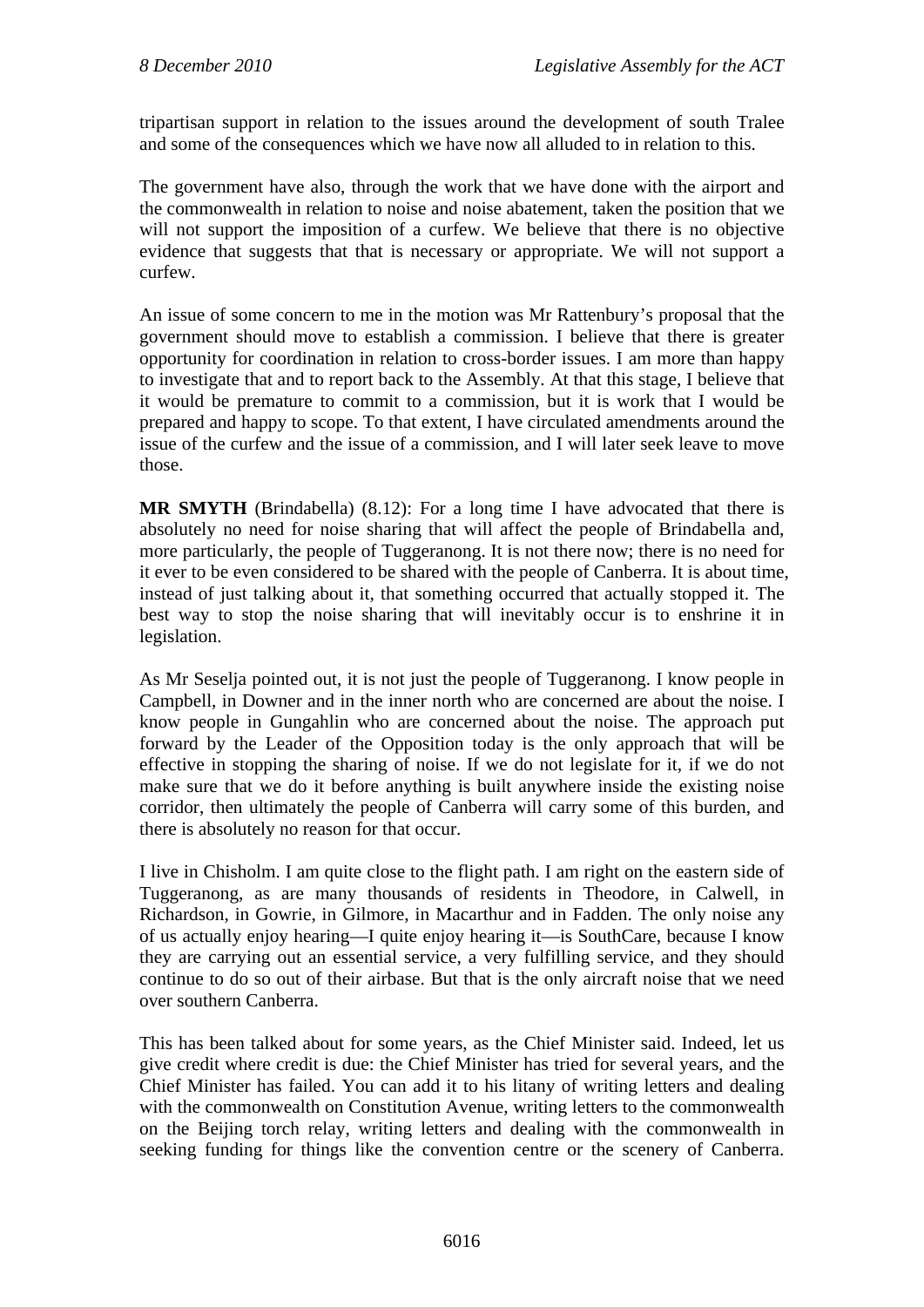Sorry, Chief Minister, it is time for much stronger action, and it is time the Assembly supports the amendment of the Leader of the Opposition to call for legislation to guarantee these protections so that, if any construction happens south of Queanbeyan or north of Queanbeyan, even to the east of Queanbeyan in Googong, nothing that happens across the border affects the people of the ACT. That is what should happen. That is what is right, and that is what the amendment of the Leader of the Opposition seeks to do.

When you look at the flight patterns and the noise exclusion zone, as Mr Seselja said, it does not extend to the people of Gungahlin, in particular the new suburbs—places like Throsby. It is important that they are protected, and it is important that people know that, when they build there, they will always be protected. The time for writing letters is probably gone. It is quite clear what the intent of the Queanbeyan City Council is. As Mr Rattenbury points out, it is quite an impressive list of people who are against this happening. Through 15, 16, 17 years of attendance at the Tuggeranong community council, it is quite clear from all involved that the people of Tuggeranong will have no truck with sharing noise over Tuggeranong, particularly when we do not have to and particularly when we should not need to.

These are important issues. The time for letter writing is over. You have to question the effectiveness of what the Chief Minister does and how much relevance he has with his federal colleagues. For the last three years, we have not been able to get much out of federal Labor. I think the time has long gone for letter writing and talking.

It is very, very important that a curfew not be put in place. Canberra's economic future is dependent on some of the developments that are going ahead at the airport. With the first half of the terminal project being completed, we can see that, as a gateway not just to Canberra but as an alternative gateway to Australia, there is enormous potential there.

There was an article last Thursday in the *Australian Financial Review* which talked about China Southern Airlines. The minister will know how dear to my heart Chinese tourism is, and there is a report out today saying that tourists from China are just flooding into Australia. Unfortunately, we abandoned that market some time ago. As a consequence of that, I rang the China Southern Airlines representative in Sydney, who said, "Look, if you had an international standard airport, then direct flights are something we would be interested in."

**Mr Stanhope**: When are they starting?

**MR SMYTH**: They are getting extra flights into Sydney and Melbourne. I am surprised you missed that article, Chief Minister. They are talking about going to Cairns. They are going to Brisbane. They are going to Adelaide.

**Mr Stanhope**: All down to your phone call, mate? One phone call, and Air China are on the way!

**MADAM DEPUTY SPEAKER**: Mr Stanhope, order!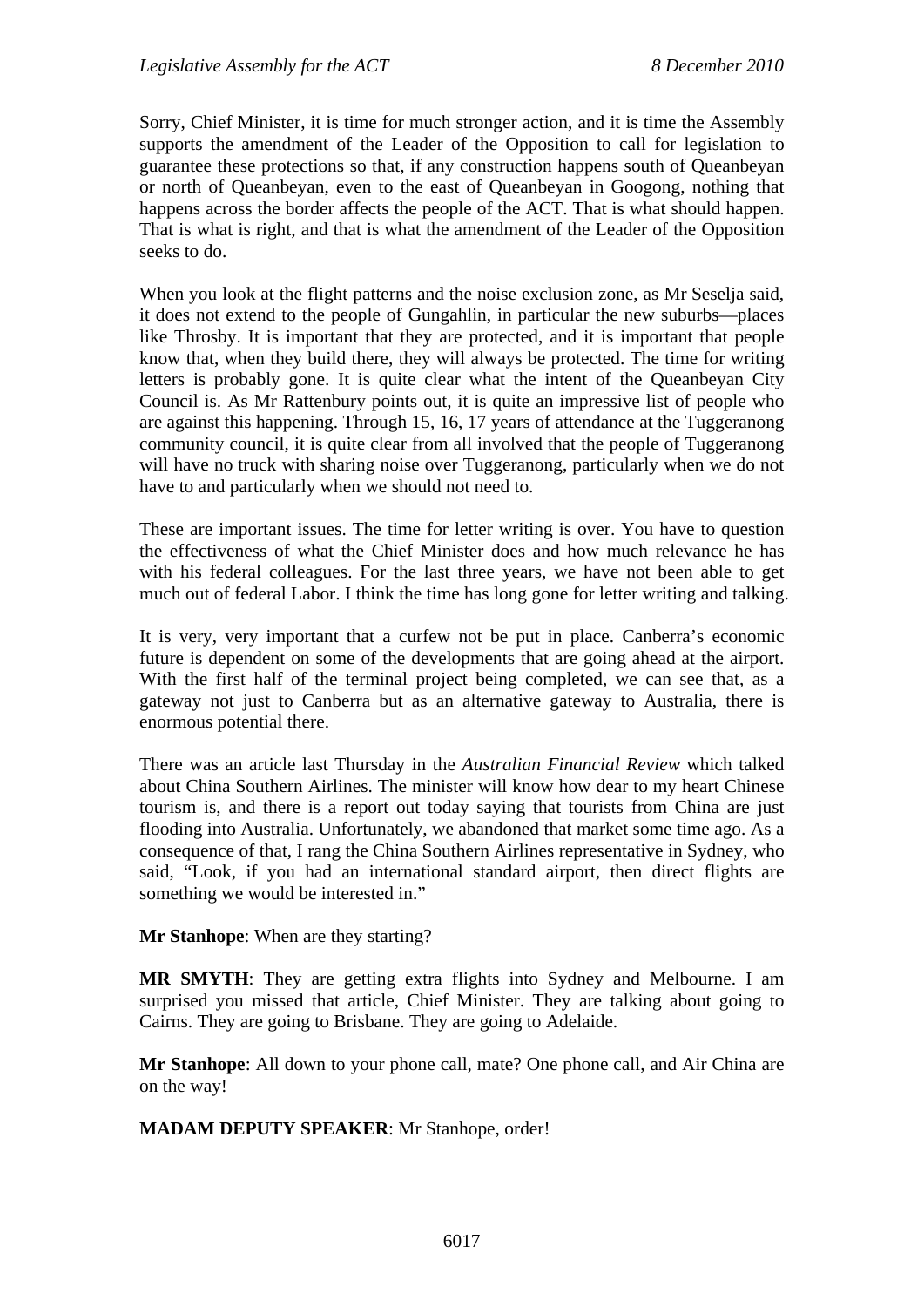**MR SMYTH**: You always twist things. Your degree of touchiness is directly proportional to the degree of spin that you put on it. What China Southern Airlines said—I will speak slowly for you, Chief Minister, so you can listen instead of interject—is that they would like a dual approach, if necessary, from both the airport and the local tourism authorities so that they know there is commitment to making things happen, that it is not done in isolation and that it is coordinated. That is something, minister, you might like to talk to the airport about. I know that they are certainly interested in it. Tourism is an enormous industry for us.

**Mr Stanhope**: One phone call? That's all it took?

**MR SMYTH**: Well, Jon, how many letters have you written, mate? Are you really that touchy? I will get you Bill's phone number. I will get you the general manager's phone number. If you are really that touchy about it, you should pay more attention. I walked past your office today and there it is, "Minister for Economic Development". This is a bit of economic development. Andrew can explain the difference between micro and macro for you. But you should pay more attention. You are very touchy—

**Mr Stanhope**: Strongest economy in Australia. Lowest unemployment.

**MR SMYTH**: Which CommSec acknowledges, yes, and said that you were an economy that was insulated from the GFC, which does not explain why we have years of deficit.

**Mr Stanhope**: Strongest economy in Australia.

**MR SMYTH**: There we are; you are so touchy.

**Mr Stanhope**: Lowest unemployment. Lowest inflation.

**MR SMYTH**: Madam Deputy Speaker, can you offer any protection here, or is this a partisan speakership?

**MADAM DEPUTY SPEAKER**: Mr Smyth, I have drawn Mr Stanhope's attention to his interjecting.

**MR SMYTH**: It is an important issue and we appreciate the touchiness of the Chief Minister. We understand his failure to get anything like Constitution Avenue paid for, the Beijing torch relay paid for, money for a new convention centre, money for the centenary or the federal government to actually take him seriously and do something effective about protecting the eastern side of all Canberra. I will stand up here for Brindabella and Tuggeranong. Mr Seselja has stood up for central Canberra and Gungahlin. You have to understand the full depth of this problem.

**Mr Barr:** Not for Tuggeranong as well?

**MR SMYTH**: I just said Tuggeranong. It is not just confined to southern Tuggeranong.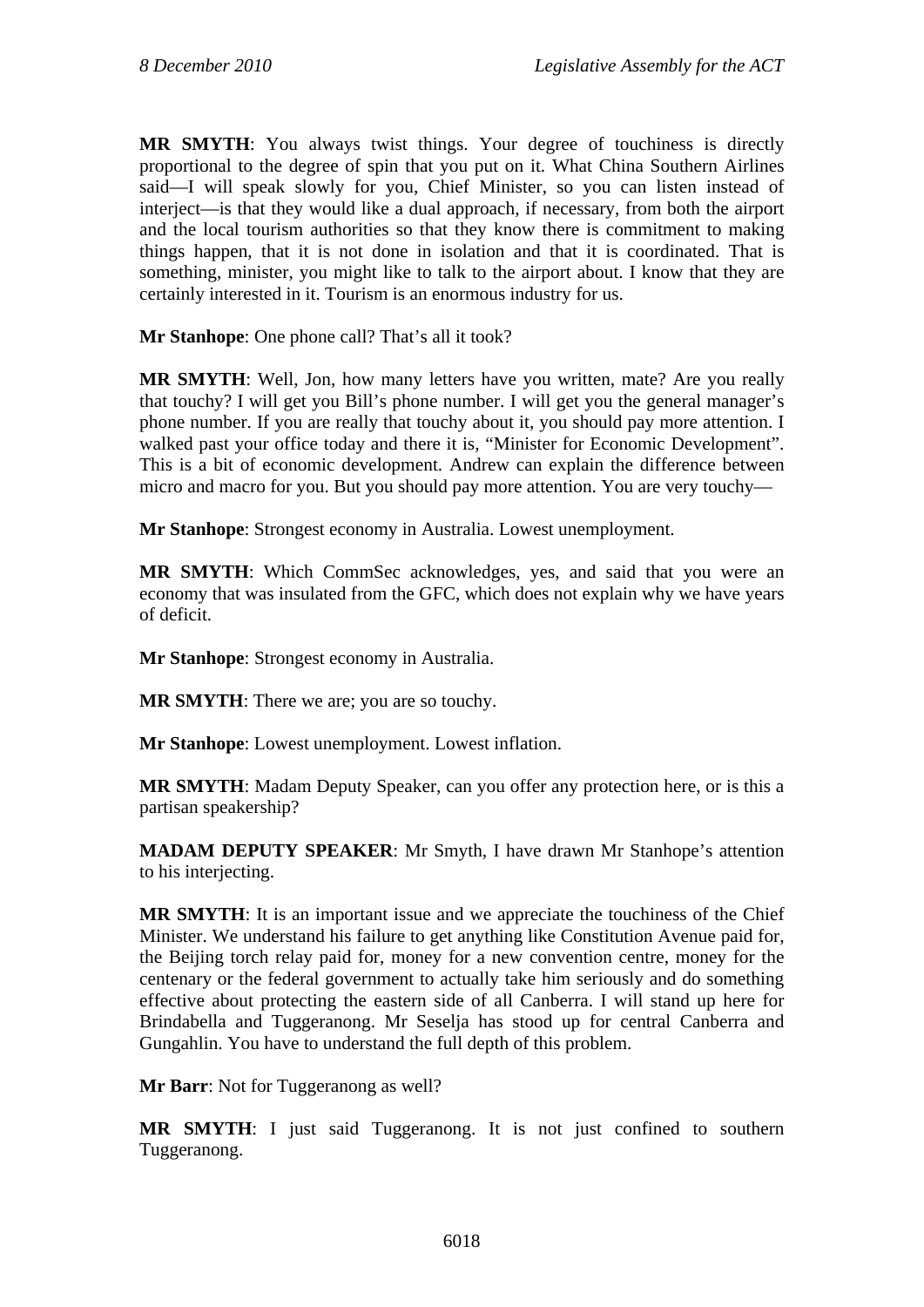**Mr Barr**: Zed's a Tuggeranong boy, aren't you?

**Mr Seselja**: Tuggeranong boy, born and bred.

**MR SMYTH**: Yes, he is there. He is a Tuggeranong boy. He understands. The time for letter writing is probably past. The federal government and New South Wales governments have shown what they think of the Chief Minister's letter writing.

**Mr Seselja**: It's a lovely place.

**Mr Barr**: You're still living there, aren't you?

**Mr Seselja**: Did you get rejected? Did they toss you out?

**MADAM DEPUTY SPEAKER**: Will you stop having conversations across the floor!

**MR SMYTH**: It is like being at home, Madam Deputy Speaker—10 people around the table and there are about six conversations going at the same time. You just have to multi-track.

This is a huge issue. We need to secure the economic future of the ACT, and an airport without a curfew can and will be a very, very important part of that. But we also need to protect the residential amenity of all Canberrans and ensure that we get the lifestyle we are entitled to, not one affected by aircraft noise.

**MS LE COUTEUR** (Molonglo) (8.21): I rise to talk about some of the bigger planning issues relating to this development. The first thing to be clear about is that we are talking about locational planning issues with this development. We are not talking in any way about the specific housing that would be built there. This is not about whether they are good houses or five star or 10 star; it is about is it the right place to build the houses and the other dwellings.

There are two basic issues as far as I can see with the location of the Tralee development—firstly, the airport and, secondly, the other developments in Canberra—and I will deal with the airport first. My views on the airport, I guess, are fairly clear. I do believe that fossil fuels are coming to an end, that peak oil has probably already happened or will happen soon. So I think that there are some long-term issues about the viability of basing our economy on an expanding airport, as my colleague Mr Rattenbury has said.

However, despite my concerns about this as a Green, I must acknowledge the reality that the airport is in Canberra, it is a major part of Canberra's current economic development and it is unlikely to be going anywhere soon other than where it is. And it is unlikely that at any time very soon the planes are going to stop landing there.

Therefore the noise issues of Canberra airport are important to this discussion. And, as has been pointed out by Mr Rattenbury and Mr Stanhope, noise issues from the airport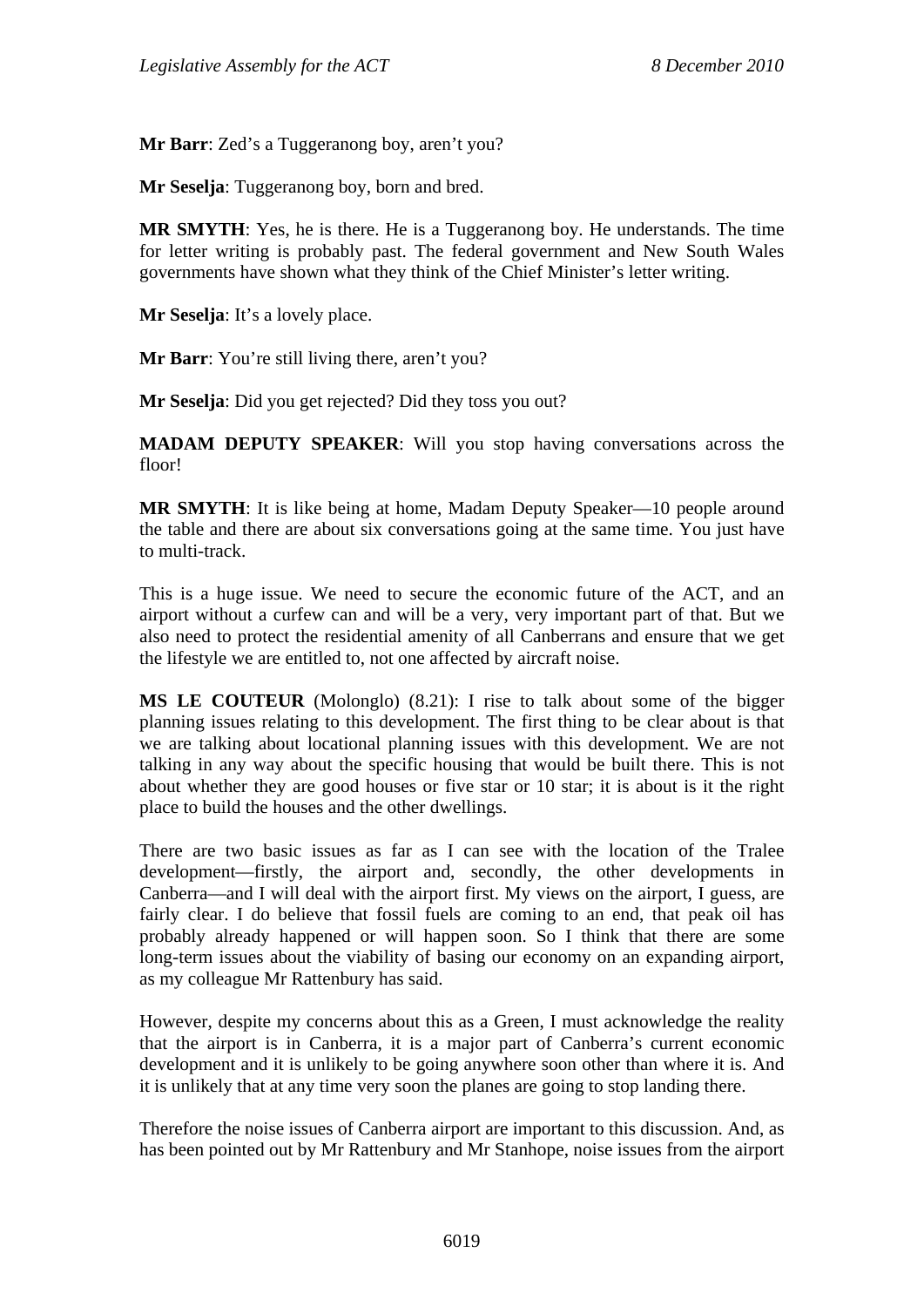are very, very likely to affect Tralee. There are clearly, as Mr Rattenbury dealt with, long-term health issues for any potential residents in Tralee and we should not in all conscience agree to a development where there will be these sorts of long-term health issues.

But we also need to look at the long-term issues for Canberra, and this is the area where members of the opposition have provided some useful commentary. We do not want to see airport noise being spread more onto the rest of the ACT as a result of the development in Tralee. I think this is probably the one thing that members of this Assembly are all in agreement on. We do not want more aircraft noise as a result of the development at Tralee, and obviously the simplest way to achieve that is not to have the development at Tralee.

I guess the other point I would make about the airport is that, apart from the aviation impact from the planning of Canberra, which has been quite significant, it is very arguable that had the airport not developed as it did we would have a vastly better development in Gungahlin; we would actually have employment in Gungahlin. So there are a lot of issues with the airport. But, as I said, it is not going anywhere any time soon so we must plan around the existing reality of this very important part of our infrastructure.

The second issue is a bigger issue. Tralee is right next to the ACT. I really wish in this debate that we actually had a map of Canberra here because it is really frustrating to have planning debates without a map. I just like maps I guess you could say.

**Mr Barr**: Spoken like a true planning nerd.

**MS LE COUTEUR**: Yes. If we had a map of Canberra we would see that Tralee is next to Hume, and Hume, as we all know, is one of Canberra's industrial areas. And it is a developing industrial area—and developing industrial areas are going to be developing areas that have more noise and potentially more noxious emissions. We have an industrial area for a reason: we do not want to have it next to a residential area. So it is a real pity that we have two planning authorities divided by a line—not in the sand, not even on the road—approximately where the railway is, that divides one jurisdiction from the other. Because of that, we are not planning for both at the same time.

I would like, particularly in this context, to draw the Assembly's attention to paragraph 4(b) of Mr Rattenbury's motion, which calls for the establishment of a commission with membership from the ACT, New South Wales and the commonwealth to look at planning from a cross-jurisdictional point of view. This is what we should be doing.

Canberra is a part of a region. We cannot pretend that we are an island unto ourselves. Equally, Queanbeyan is part of a region and it cannot pretend that Canberra is not next to it. We have a symbiotic relationship between the two of us and we should be planning like that.

This is of course particularly important from the point of view of transport. One of my biggest concerns, apart from the noise issues of Tralee, is transport, and particularly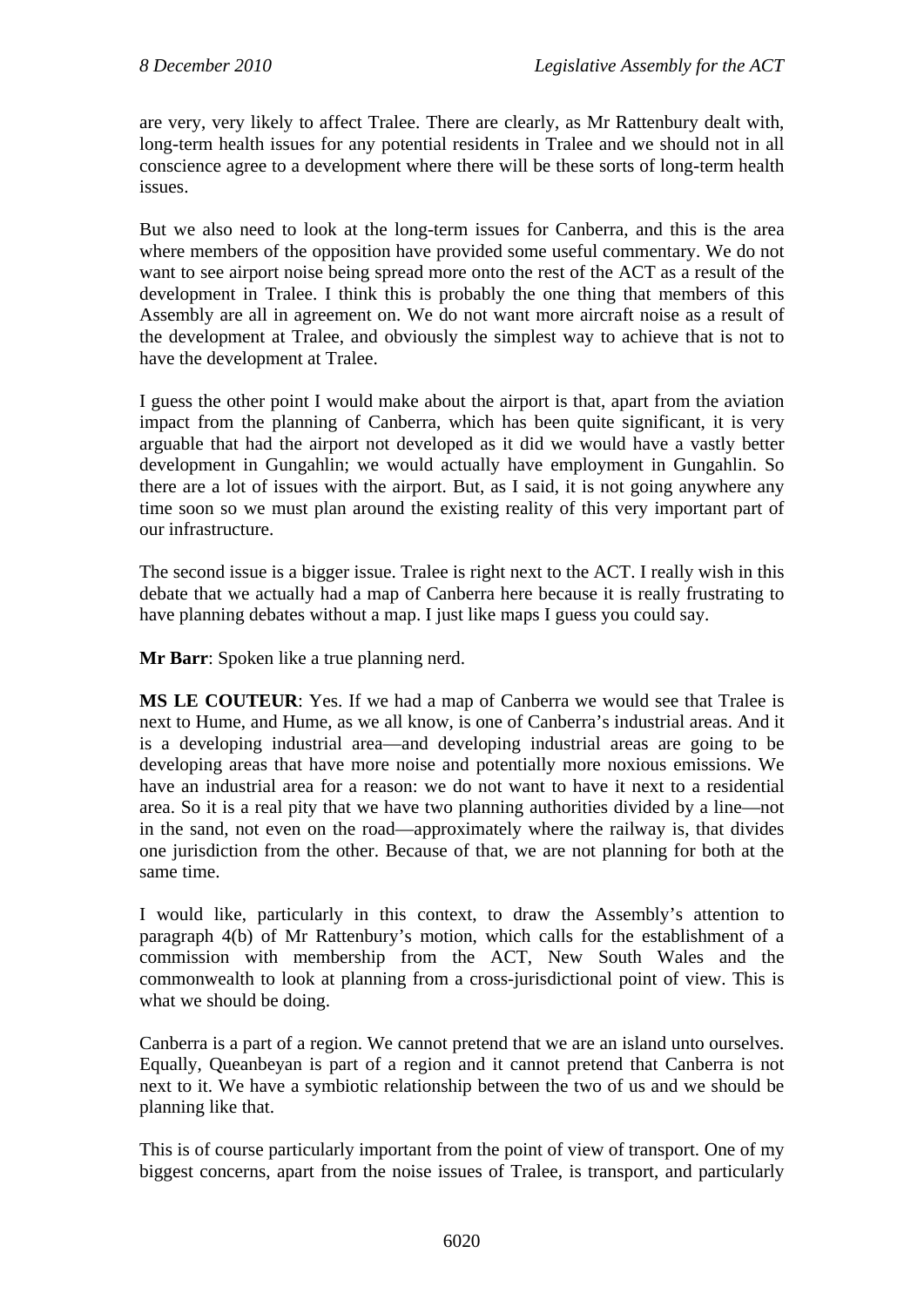public transport, because I imagine that many of the residents of Tralee are going to work in Canberra or their kids are going to go to school in Canberra or, if they unfortunately get ill, they are likely to go to hospital in Canberra. They will go out in Canberra. They will be spending a lot of their time commuting between Canberra and Tralee, and I think it is highly unlikely that they will ever see a decent public transport system there. We are having enough problems trying to create a decent public transport system just for the ACT, and the people in New South Wales have just for New South Wales. The cross-border issues are always going to make transport particularly challenging here.

Given that we are all in agreement that we want to see greenhouse gas reductions in the ACT, building a development which we know now will be one of the most car-dependent developments in the ACT and the region could hardly be consistent with the commitment that we took on recently for a 40 per cent reduction in greenhouse gas emissions. I do appreciate that the Liberal Party did not vote for that but they did propose a 30 per cent greenhouse gas reduction and I do not believe that Tralee is probably consistent even with that.

ACTPLA has just finished consultation on the eastern broadacre study. Tralee should have been part of that. We should not have had the dividing line down the middle. It should have been the whole area, not part of the area. We have known since the 1990s that residential development has been contemplated and whatever in the Tralee area. I think it is a real pity that the New South Wales authorities and the ACT authorities have not managed to sit down together and say: "Okay, we do have a border but this is an area which geographically is one area. How are we going to plan this so that whatever development is done works?"

This has not happened. Given that this has not happened, I think that Mr Rattenbury's motion about Tralee is the appropriate way to go. Tralee is not an appropriate development and it is in our best interests and in the best interests of any potential residents of Tralee to say: "No, this is not the way to go. Let's stop now."

**MR DOSZPOT** (Brindabella) (8.28): Ms Le Couteur's suggestion about having a map brings some other interesting options to mind. We could have audiovisual presentations in the chamber here. We could have holograms in the near future. But until then we could have a feature in the Assembly of PowerPoint presentations; that would really add some new levels to discussions we could have here with the illustration of the points that we are making.

On a serious note, I thank Mr Rattenbury for bringing this motion to the Assembly today. This is a timely topic and worthy of discussion. As such I commend and support Mr Seselja's amendments to adjust the noise abatement zone to include all homes in Canberra and to provide Canberrans with a greater level of assurance regarding this matter through legislation. This amendment is not only a vital improvement to the Greens' motion; it grounds this discussion in the belief that economic growth does not necessarily equate with a diminished quality of life for Canberrans.

In this regard, issues such as a proposed flight curfew might prove to be undermining for a busy city with economic development and diversification aspirations like ours, and can be construed as draconian.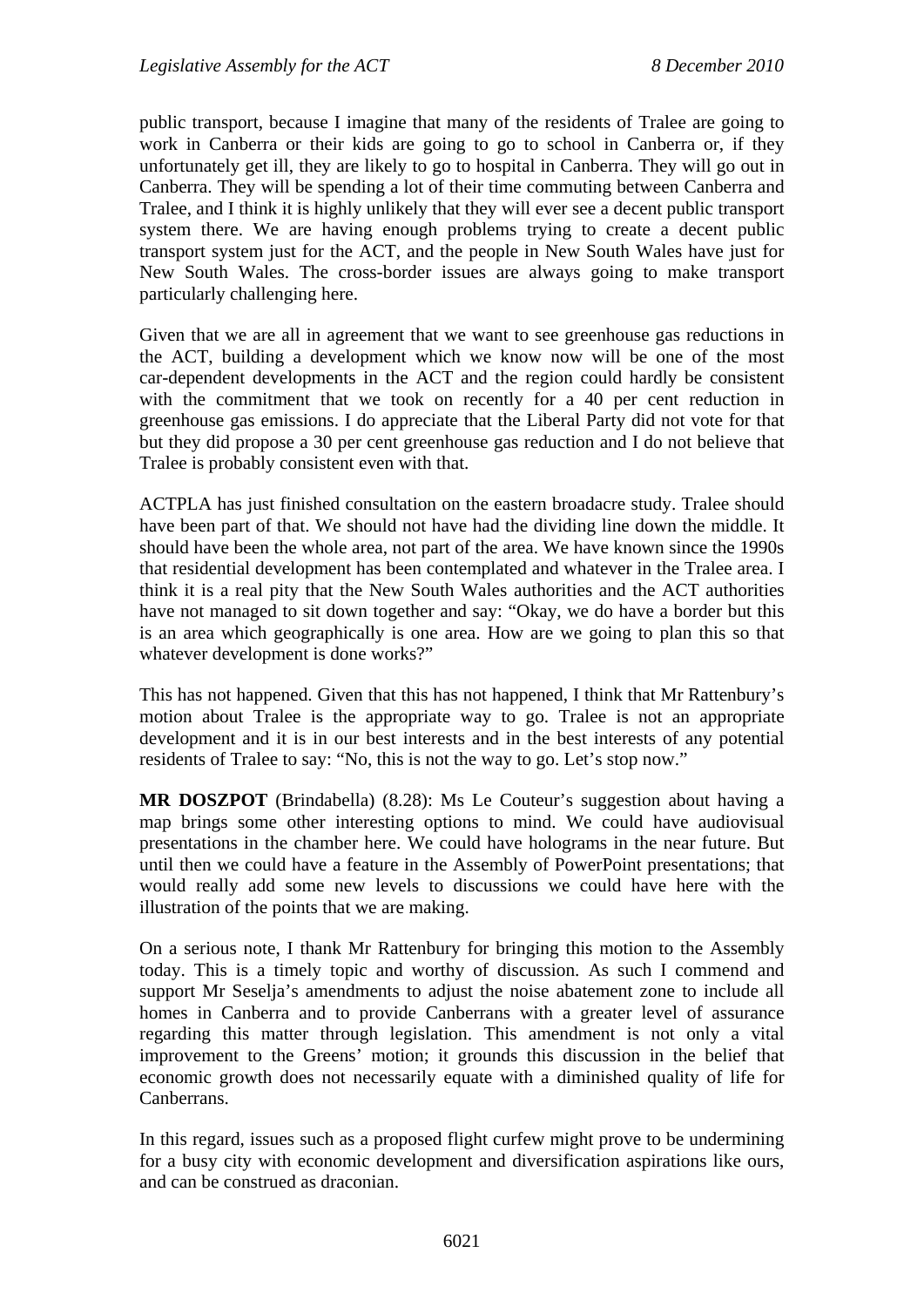As a member for Brindabella, it is safe to say, and I am sure my electorate counterparts in this Assembly will agree with me, that a key concern in Tuggeranong is the issue of noise sharing should developments across the border occur. Pre-1995 flight paths can be an indication of history repeating itself. Kambah, Wanniassa and Fadden were once under flight paths and Macarthur was within earshot of aircraft noise. I do not think residents in these suburbs would like to go back to those days, and I affirm Mr Seselja's position that all Canberra residents have a right to the same level of protection from aircraft noise.

In a recent survey conducted by the Tuggeranong Community Council it was identified that approximately 90 per cent of those participating in the survey felt extremely concerned or concerned at the prospects of flight noise over their communities. Ninety per cent believed that aircraft noise would be an issue should the elements like the noise abatement areas be abolished. Eighty-three per cent felt that they were not properly consulted.

In effect, what the numbers tell us here is that we would have a veritable perfect storm of community uproar should aircraft noise impede the daily lives of Tuggeranong residents. This does not need to happen and there are ways to address this. In this context, legislation bringing into effect noise abatement zones to include all homes would indeed provide certainty to all Canberrans.

I think it is safe to say that no member in this chamber would contest the idea that no Canberra resident should be subjected to aircraft noise in their community. If noise sharing were to result, this would have a negative effect on our quality of life, and my electorate would be particularly affected in this regard. I am sure it is only a small step from convening discussions on noise respite.

A concerned member of my electorate put it quite succinctly: "Do you or do you not want noise sharing?" As such, I support the Canberra Liberals' position in saying no on this issue and I affirm Mr Seselja's amendment to give Canberra residents more certain safeguards from aircraft noise.

**MR BARR**: (Molonglo—Minister for Education and Training, Minister for Planning, Minister for Tourism, Sport and Recreation and Minister for Gaming and Racing) (8.32): I will restrict my comments at this stage of the debate just to Mr Seselja's amendment, noting that there are other amendments to be moved.

Mr Seselja, in his amendment, makes a number of statements that on face value I do not disagree with. The Canberra airport is a key piece of infrastructure for the ACT and it does support economic growth for the city and for the region. And, yes, I think it is also a correct statement to identify that aircraft noise is an issue of concern for many Canberrans, including those in Gungahlin and north Canberra.

However, it is the means by which Mr Seselja seeks to knock out all other elements of Mr Rattenbury's motion that are somewhat problematic for the government. I do not disagree with either of those statements, but the way that Mr Seselja has moved them tonight would be to remove a whole range of other statements that we do not disagree with either.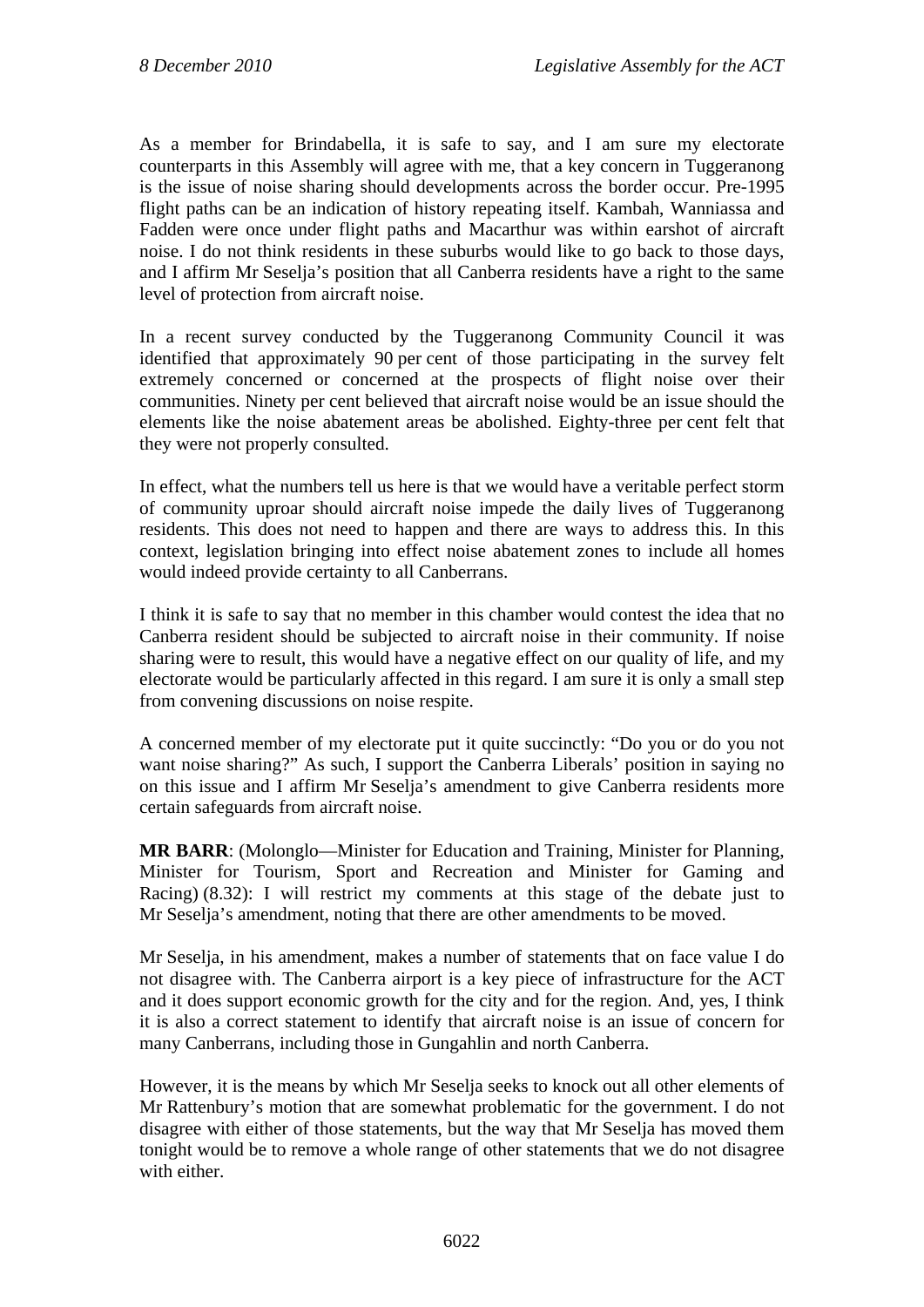**Mr Seselja**: What, a curfew? Do you support the curfew?

**MR BARR**: I will come to the matter of the curfew in due course, Mr Seselja. In relation to those specific statements, I do not disagree with those statements, but I think you are trying to be too clever by half in knocking out a whole range of other important issues that I think the Assembly should comment on and it would be timely for the Assembly to have a view on.

It was certainly interesting to hear three speeches from the Canberra Liberals—and I am not sure I heard the word "Tralee" throughout those contributions, which I think were really only looking at part of this debate. So perhaps the challenge I will lay down now to Mr Seselja is that, if he would like the Assembly to support those statements he has made, particularly the "noting" paragraphs 1(a) and 1(b), he might consider withdrawing his amendment and seeking to resubmit it by way of adding to Mr Rattenbury's motion. Then he might find that there would be support for elements of what he is seeking to achieve tonight.

I am not sure that that is really his intent. I suspect there might be just a little bit of politics here and that by moving his amendment this way and seeking to knock out all of the legitimate issues that Mr Rattenbury has raised—

**Mr Seselja**: Like the curfew?

**MR BARR**: No. As I said, I will come to the curfew in a moment. My position and the government's position on the curfew is very clear and I think in 2010 one could describe a curfew for Canberra airport as a solution looking for a problem. There is no need for a curfew at Canberra airport, and as tourism minister I will never support a curfew at Canberra airport.

My view very firmly is that for Canberra's long-term development as a tourism hub and our airport's capacity to take new direct flights it is critical that we maintain a 24-hour operation at Canberra airport. I think we have the capacity, if we make the correct planning decisions, and if Airservices Australia's review that the Chief Minister mentioned is completed and does address the issues that I acknowledge Mr Seselja and others have raised and indeed that have been raised with me in relation to those suburbs on the eastern side of Gungahlin and some areas of north Canberra, although I think the Gungahlin residents have the most legitimate concerns in that regard—

**Mr Seselja**: Watson is the main one in north Canberra.

**MR BARR**: and, I would acknowledge, parts of Watson as well. I have spoken with the airport about this and they support a change to ensure that those flights, particularly the flights to Melbourne and Adelaide, fly a little bit further north before either making their swing around to the west to head on to Adelaide or to turn south to head to Melbourne.

So the government cannot support Mr Seselja's amendment as it stands at the moment because it would have the effect of knocking off all of the important points that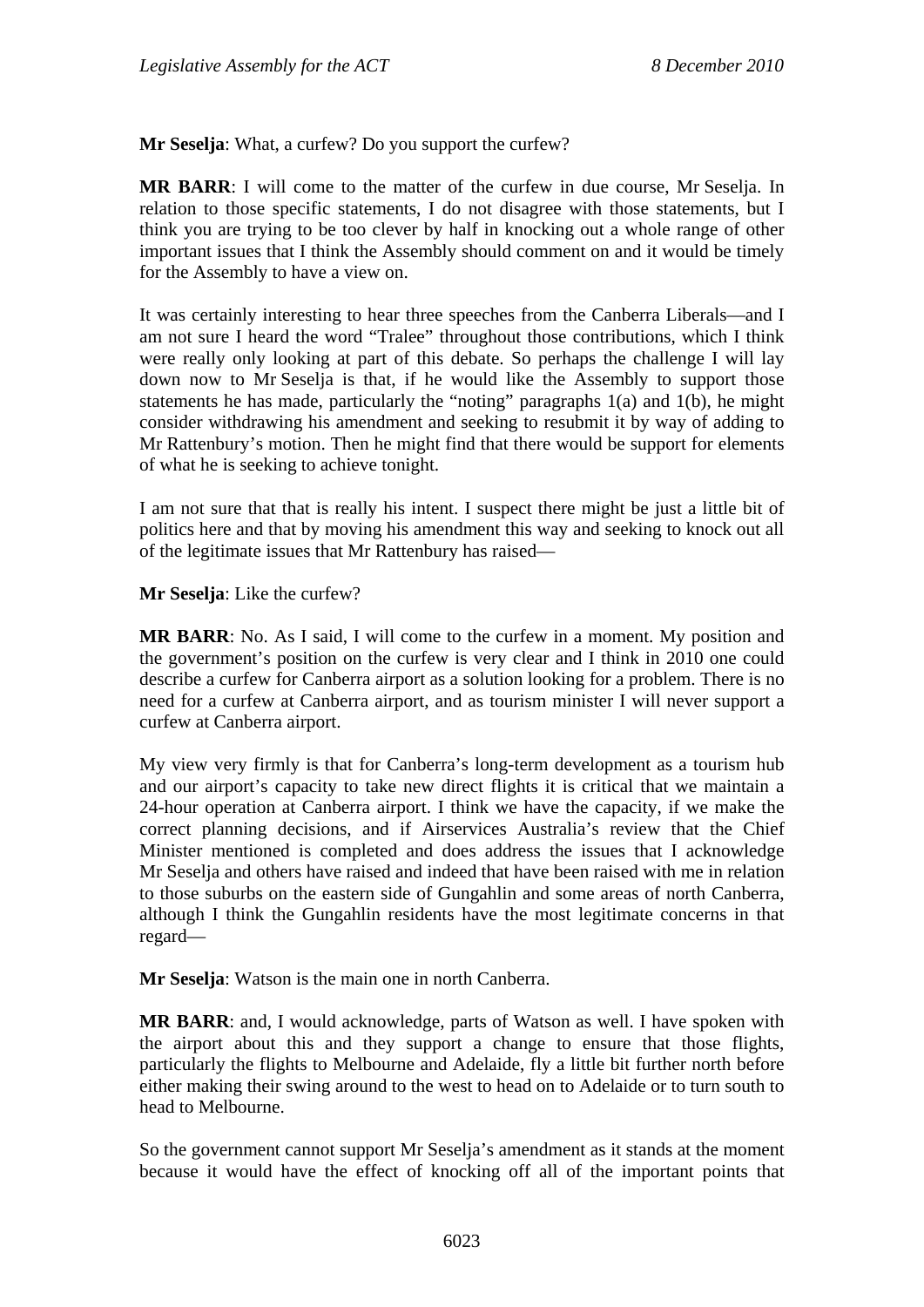Mr Rattenbury has raised in relation to south Tralee. I again put the challenge to Mr Seselja that if he would like the support of the Assembly—I think we would all agree that Canberra airport is a key piece of infrastructure—he may want to consider making some changes to his amendment in order to achieve that support. I am sure other members would be happy to accommodate that because it appears from everyone's contributions tonight to be a point on which we can all agree.

Finally, in relation to the matter of a curfew, I note that even raising that prospect today through Mr Rattenbury's motion has brought about, I think, a fairly strong reaction from the tourism industry, from the Hotels Association, from the Canberra Business Council and from a range of other tourism organisations, and I share the concerns of those organisations in relation to a curfew. I do not think it would be a good outcome for Canberra airport or for Canberra and it would be devastating in the long term for our tourism industry.

So for those reasons I could not support those elements of Mr Rattenbury's motion and I understand that the Chief Minister's amendment that he will move at the conclusion of our discussion on Mr Seselja's amendment will go to address those particular concerns.

**MR HANSON** (Molonglo) (8.39): I will speak very briefly to Mr Seselja's amendment. It is a very commonsense and logical amendment because the issue that we are actually discussing here, the issue that is of concern to the residents of Canberra, is noise abatement. So it is not necessarily regarding particular developments. This is about noise abatement and that is the key issue which Mr Seselja deals with. So it seems to me to be the most appropriate way of dealing with this issue for the longer term benefits of all Canberrans.

I particularly note the people of Gungahlin. At the moment there are noise abatement areas in some areas of Gungahlin, including the suburbs of Nicholls, Palmerston and Ngunnawal. But the newer areas of Gungahlin—places like Bonner, Forde, Harrison and Amaroo—are not included. So what Mr Seselja's amendment seeks to do is to make sure that we cover the residential areas of Canberra for posterity, to make sure that, regardless of what happens with developments, regardless of what happens at the Canberra airport, regardless of what happens with freight hubs or particular operations that they carry out, expansion of the airport and so on, residents in our suburban areas, residents of Gungahlin and people elsewhere in Canberra, wherever they may be, be they in Tuggeranong, be they in the inner north or the inner south—in this case I think particularly for the members of Molonglo of my constituents in Gungahlin—will be provided with the assurance that they will have the appropriate legislation that provides noise abatement to them.

So I commend Mr Seselja's amendment, which is common sense and deals with the solution to the problem rather than trying to deal with political expediency, as we have seen from Mr Rattenbury's motion.

**MR RATTENBURY** (Molonglo) (8.41): I want to respond quickly to Mr Seselja's amendment. The Greens will not be supporting his amendment. I want to comment briefly on the most extraordinary set of speeches we have just heard from the Liberal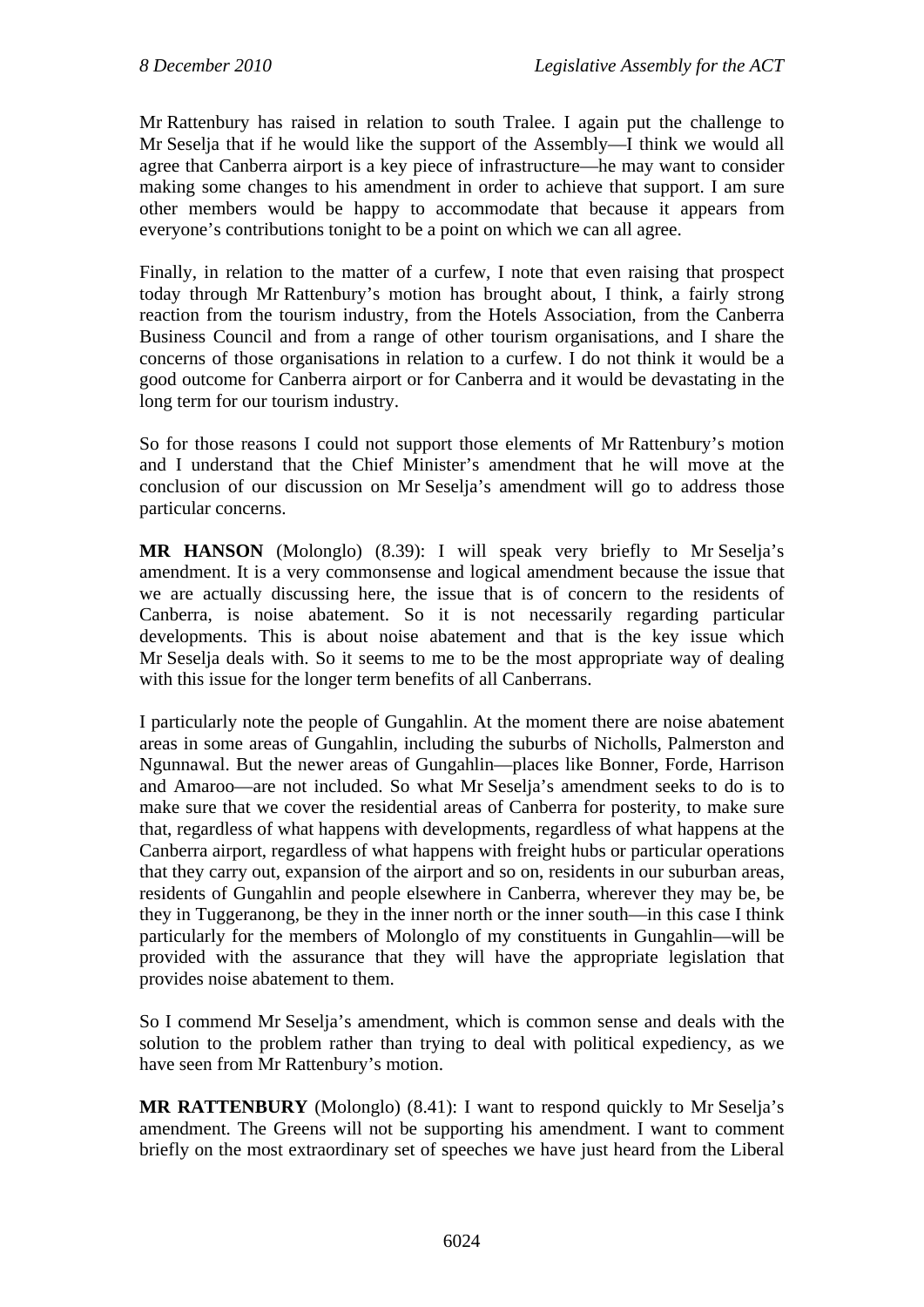Party, the most position-free set of speeches I have heard since I have come to this chamber.

I actually moved a motion today about Tralee, yet not one of the four speakers from the Liberal Party used the word "Tralee". It is a fairly simple word. It has only got six letters. But not one member on that side managed to use the word. I suspect it is because they just have not been able to take a position. They run for the hills on this one in a way that I think is very extraordinary.

But let us come to Mr Seselja's specific amendment. He has gone to extraordinary lengths to avoid talking about this specifically. He says: "Actually, we have got a much better plan. We are going to go for these noise abatement zone issues." I think it is an interesting question. I think it is an interesting question that Mr Seselja has raised and one that we would be prepared to have a talk about.

Of course, we did not get a chance to talk about it because, despite the fact that we started calling Mr Seselja's office more than 24 hours ago, they actually declined to talk to us about the motion we wanted to move. They declined to tell us what their position was going to be. They declined to tell us whether they wanted to move an amendment. Mr Seselja walked in here tonight at a quarter to eight and finally put his amendment on the table. I guess he was embarrassed by how clearly he was missing the topic for debate.

Let us come to Mr Seselja's specific suggestion. I am simply going to read a report from ABC online of 22 November:

The Gungahlin Community Council says it is not impressed by the ACT Opposition's push for aircraft noise protection.

It goes on to say:

The Opposition is agitating to have Canberra's noise abatement zones changed to include the Territory's newest suburbs.

Then it talks about Mr Seselja's position. I come to the key bit of the story:

But Alan Kerlin from the Gungahlin Community Council says a campaign is already well underway and he is surprised by the timing of the Opposition's push.

Then it quotes Mr Kerlin:

"Given these commitments are already in place and already form part of the airport's masterplan, which has been gazetted and accepted by Anthony Albanese, I really don't understand where this stance from the Liberals is coming from," he said.

Mr Kerlin says the group had wanted the Opposition's support more than a year ago.

"Frankly we could have done with their support a year ago when we were campaigning on this," he said.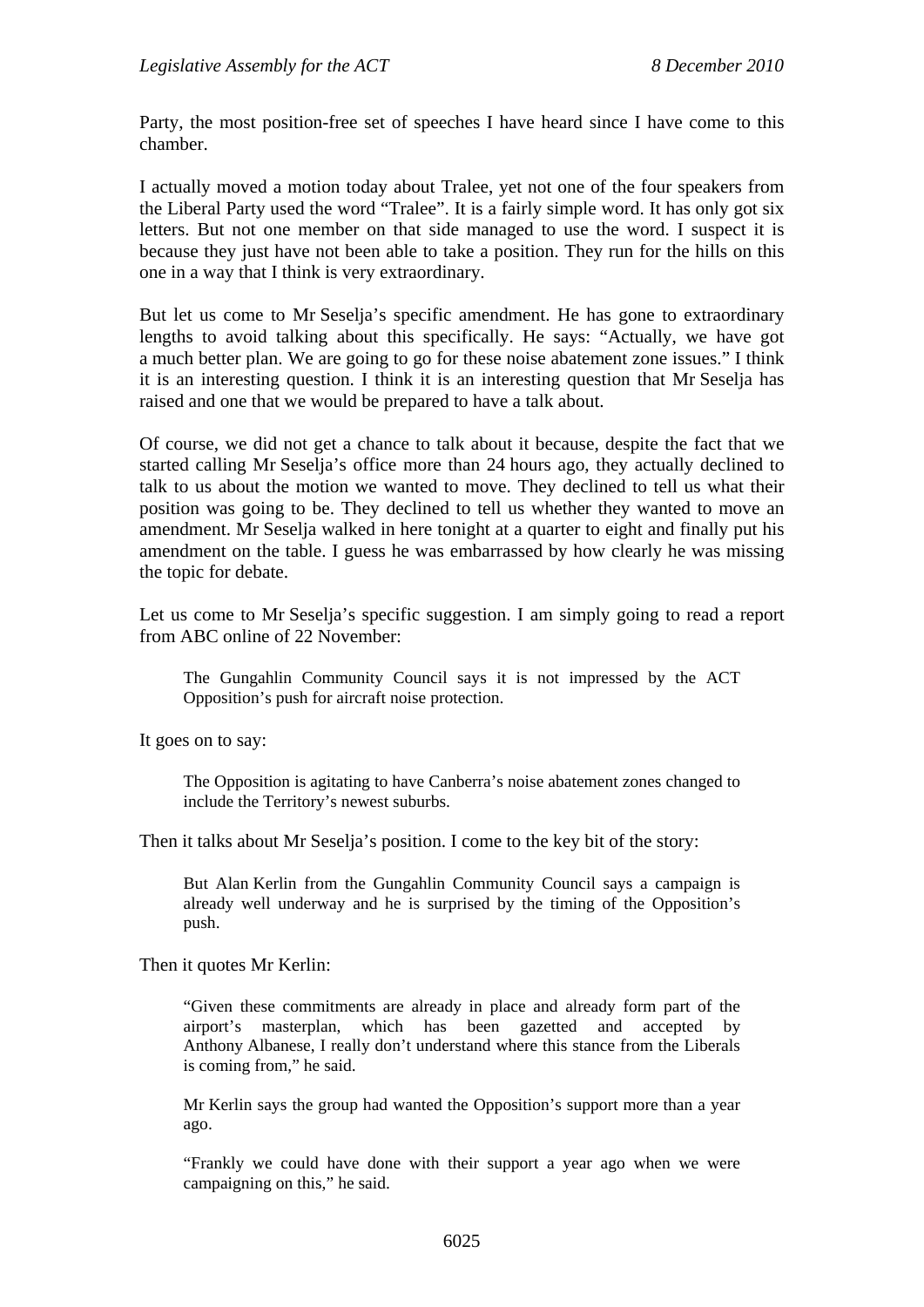"It was more than a year ago the Gungahlin Community Council and Curfew for Canberra—representing a whole range of community groups concerned about aircraft noise in Canberra—extracted a commitment from the airport management, that now forms part of their airport masterplan, that the noise abatement zone lines would be moved out to encapsulate all of the north suburbs."

**Mr Seselja**: They have not moved. They are still there.

**MR RATTENBURY**: I am just quoting what Alan Kerlin said. Johnny-come-lately has finally jumped on the bandwagon. He has finally decided to give a damn about aircraft noise and has become the great champion.

**Mr Seselja**: Your embarrassment is reflected in this motion.

**MR RATTENBURY**: I am more than happy to have a conversation with Mr Seselja.

**Mr Seselja**: You got caught out, Shane. You are playing catch-up.

**MR RATTENBURY**: Do you need to interject through my whole speech, Zed, or just most of it?

**MADAM ASSISTANT SPEAKER** (Ms Le Couteur): Mr Seselja, please be quiet. Mr Rattenbury has the floor.

**MR RATTENBURY**: I am more than happy to talk with the Canberra Liberals about their ideas for curbing aircraft noise. I am glad that they are finally engaged on the issue. I actually searched the Liberal Party website today to look for their various positions on aircraft noise, because they were not telling us when we called them and asked them. So I went to their website instead and the only reference I could find was Mr Seselja's media release from 21 November 2010. But I am glad they finally have come on board on the issue. It is great to see.

We will not be supporting the amendment today. I would encourage Mr Seselja to actually take a position on Tralee. It is a difficult issue. There are different views on this but it is an issue that we as an Assembly should be taking a position on because it is going to affect Canberra residents.

Question put:

That **Mr Seselja's** amendment be agreed to.

The Assembly voted—

Ayes 6 Noes 11

Mr Coe Mr Seselja Mr Barr Ms Hunter Mr Doszpot Mr Smyth Ms Bresnan Ms Le Couteur Mrs Dunne Ms Burch Ms Burch Ms Porter Mr Hanson Mr Corbell Mr Rattenbury

Ms Gallagher Mr Stanhope Mr Hargreaves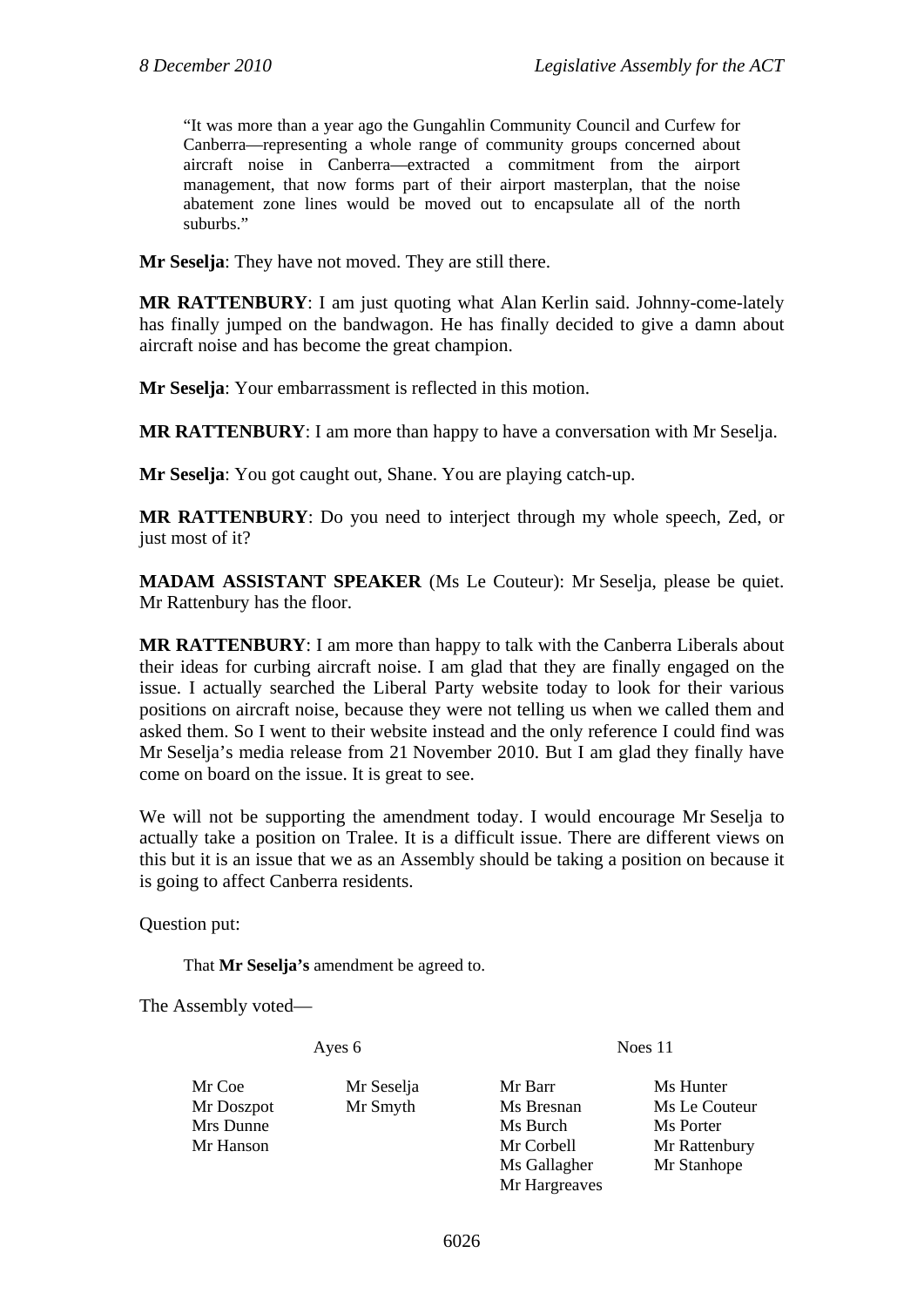Question so resolved in the negative.

Amendment negatived.

**MR STANHOPE** (Ginninderra—Chief Minister, Minister for Transport, Minister for Territory and Municipal Services, Minister for Business and Economic Development, Minister for Land and Property Services, Minister for Aboriginal and Torres Strait Islander Affairs and Minister for the Arts and Heritage) (8.49), by leave: I move:

Omit paragraphs (3) and (4), substitute:

"(3) notes that the ACT Government has continually and regularly made representation to the NSW and Commonwealth Governments on the proposed development at Tralee; and

(4) calls on the ACT Government to:

- (a) give consideration to the establishment of a commission, or other mechanism, which involves the ACT, Commonwealth and NSW Governments for reviewing cross-border planning and infrastructure; and
- (b) report back to the Legislative Assembly on its consideration by June  $2011$ .".

I did refer to this amendment briefly and the government's reason for introducing it. I think the most significant part of the amendment is to omit paragraph (3) of Mr Rattenbury's motion, which calls on the Assembly to oppose a curfew. Both Mr Barr and I in the debate this evening have explained the government's position in relation to a curfew. It is not something that we believe is supported objectively with evidence around an issue, and there are a range of reasons why not having a curfew is important to the operations at the airport and, indeed, to the ACT economy.

We do not believe the case has been made. We do not believe the evidence exists. To the contrary, we believe there are very good reasons, explainable reasons and very strong and valid reasons why a curfew should not, most certainly at this time, be supported. And my first amendment, the omission of paragraph (3), goes to that point.

The other part of the amendment is to note the very considerable work of the ACT government and the active role that we have taken over a number of years in relation to the issue of Tralee, in relation to the issue of noise sharing and in relation to the issue of noise abatement. And I think it is important that the records show the continuous, the regular, the repeat and the strong representations that we made and the position that we have taken on Tralee.

I endorse the comments made just now by Mr Rattenbury that it is remarkable that, on a motion directed at seeking tripartisan support around Tralee and on issues which a development of Tralee would present for Canberra, most particularly in relation to aircraft noise, not a single speaker for the opposition mentioned the word "Tralee". It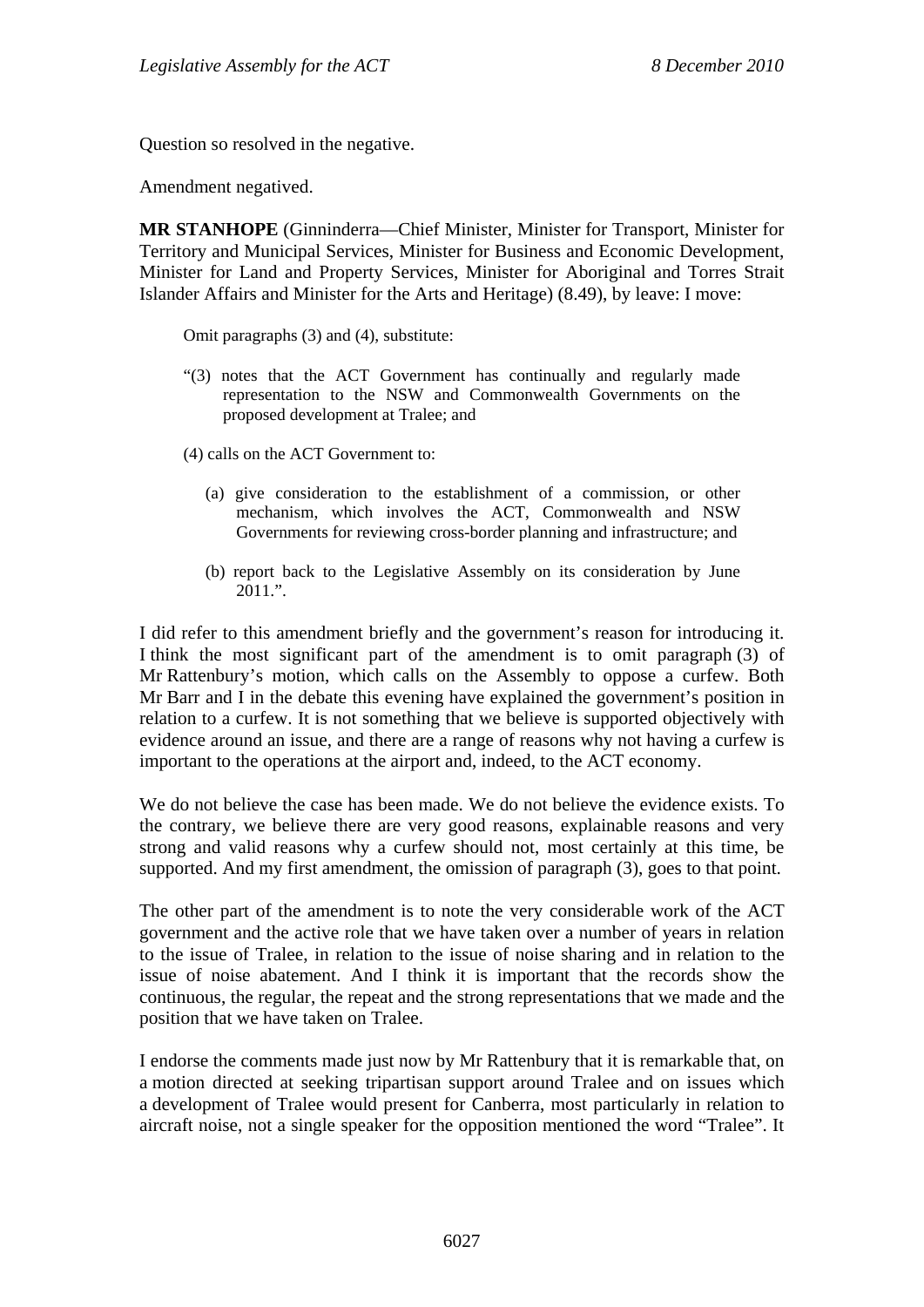was almost as if on a motion on Tralee, seeking tripartisan support on the issue of Tralee, the development of Tralee, the word "Tralee" was not uttered once in three presentations by the Liberal Party.

In fact, the intent of Mr Seselja's amendment, as both Mr Barr and Mr Rattenbury pointed out—Mr Rattenbury quite cruelly, I thought, but very fairly—was effectively to completely negative Mr Rattenbury's concerns in relation to Tralee, the essential purpose of the motion. I think it was probably out of order. So we do that.

Lastly, my amendment goes to the suggestion around the establishment of a commission. It is a proposal that we are not adverse to but would like an opportunity to further explore. So I commend the amendment.

**MR SESELJA** (Molonglo—Leader of the Opposition) (8.52): We will not be supporting the amendment. Before I speak to that, Mr Stanhope is very touchy, I think, and has been throughout this, on his lobbying efforts. And it is not surprising that he has come back with what is partially just a self-congratulatory amendment about how wonderful the ACT government is because they have regularly made representations to the New South Wales and commonwealth governments on the proposed development of Tralee. How have they gone? Perhaps a more honest assessment would be that they have continually failed in their lobbying efforts, whether it was a federal coalition government or a federal Labor government.

I would note that the Labor Party and the Greens just voted against supporting the people of Gungahlin, the people of north Canberra, in having the noise abatement zone extended. They voted against legislative protection. We put forward a better path and the Labor Party and the Greens have voted against it. That is what the Labor Party and the Greens just voted on. They actually voted to say to Gungahlin residents, "Bad luck if you do not live in a noise abatement zone." The rest of Canberra can live in a noise abatement zone but apparently not half of the people of Gungahlin, and certainly the growing areas of Gungahlin.

They voted against protection for the people in the inner north. In relation to the broader community, they voted against legislative protection. So the Labor Party and the Greens have stood up in this place and have voted against legislative protection. Ms Bresnan could not even bring herself to actually speak to the issue, as a member for Brindabella. But the Labor Party and the Greens in their votes have actually voted against legislative protection.

So we will not be supporting the amendment from the government. If they were fair dinkum about it, they would actually support something the commonwealth can do right now. And what the commonwealth can do right now is legislate to protect the people of the ACT. We will push for that. And we look forward to getting support from across the chamber eventually.

**MR BARR** (Molonglo—Minister for Education and Training, Minister for Planning, Minister for Tourism, Sport and Recreation and Minister for Gaming and Racing) (8.55): I was not going to rise again in the debate but Mr Seselja, in his attempts to fiercely spin on this issue, has prompted me to rise again to observe that in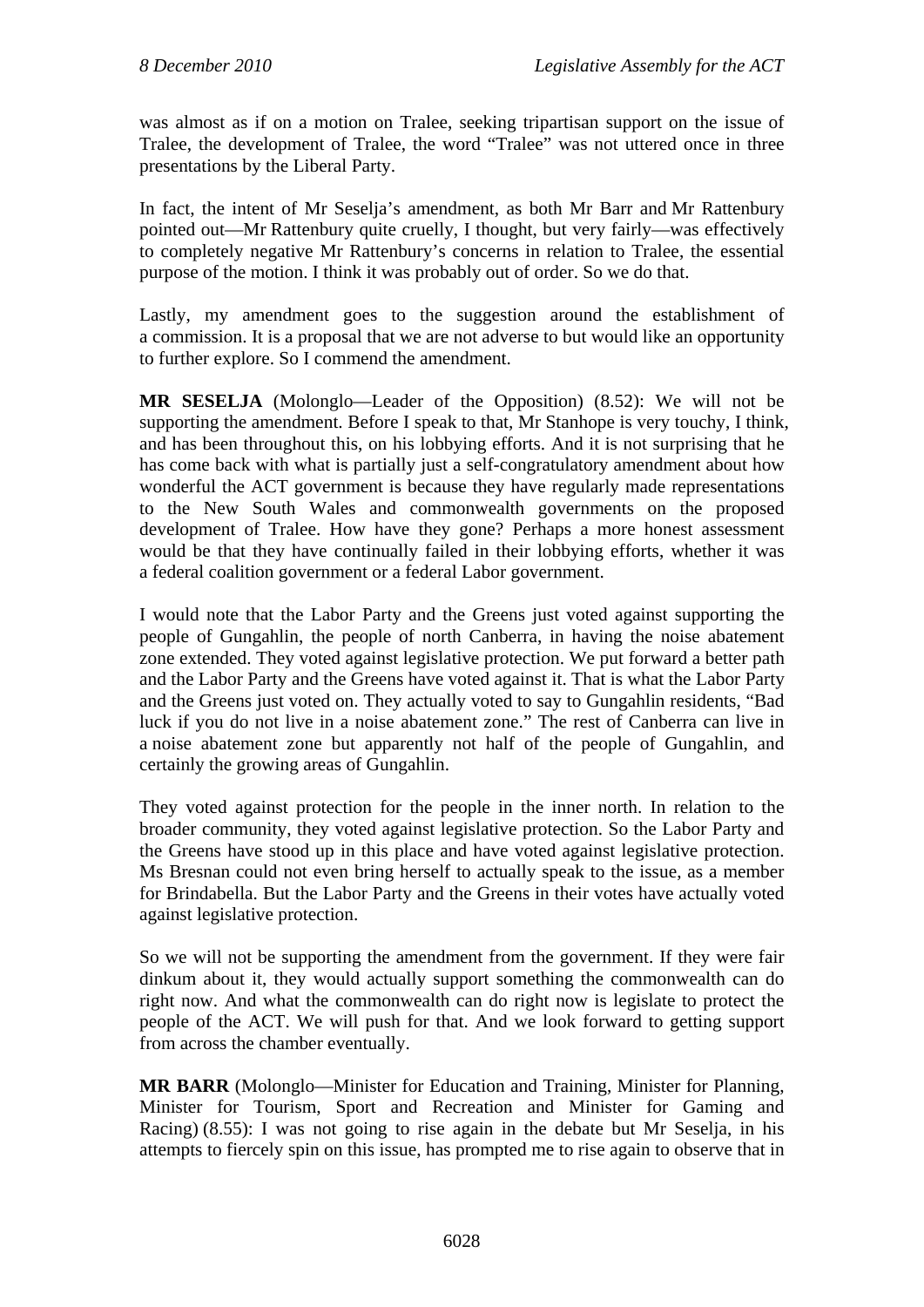this entire debate—the central theme of it, 90 per cent of the text of Mr Rattenbury's motion and the substantive issue relate to Tralee—we hear absolutely nothing from the Liberal Party in relation to that matter. It is extraordinary but ultimately they will have to put their position on the record at some point.

In relation to Mr Stanhope's amendment, though, I think it is important to reiterate the position of the government, of the Labor Party, in relation to the matter of a curfew at Canberra airport. We do not support a curfew at Canberra airport and do not believe that such a policy is appropriate. I repeat: in 2010, it is a solution looking for a problem.

What we need for Canberra airport is the capacity to effectively manage growth. As I say, if we get it right in terms of our planning outcomes, if we get it right in terms of the flight paths and if Airservices Australia complete the work as indeed endorsed on the master planning process by Minister Albanese, we think we have the capacity to ensure that we get both economic growth and tourism growth potential through a curfew-free airport but we also have the capacity to address the concerns that have been legitimately raised by members tonight and in the community in relation to aircraft noise.

We should also note that, as new aircraft are commissioned, they are less noisy than their predecessors and that we are seeing considerable improvements in terms of aircraft noise, with the deployment of new technology. One would hope that that process would continue with the development of new aircraft engines in the decades ahead.

**MR SMYTH** (Brindabella) (8.57): I am slightly confused by the approach of the Labor Party. I thought the whole point about the motion was noise abatement. That is what it is about—it is about not sharing the noise. What we have said is that, as a general principle, it does not matter whether it is in Gungahlin, Brindabella, Throsby, or whatever the newer suburb will be—Kenny—that is most directly under the flight path, or whether it is Calwell. Canberrans should not take noise from the airport because of a development in New South Wales, whatever the development or wherever it is, as a general principle. I would have thought everybody would agree with that principle.

We can write as many letters through the planning minister and the Chief Minister as the Greens would like, but to date those letters have not proven very successful. I am not sure I can see a reason for the letter writing to be any more effective now. At the end of the day, all we will have is the ability to legislate for noise protection. We will be back at Mr Seselja's amendment in some time because that is all we will be left with. The Chief Minister has been totally ineffectual in his efforts. That is the point of our amendment, and we stand by that.

The Chief Minister's amendment is simply another-self congratulatory "I've written letters—aren't I good?" amendment. Let us look at the effectiveness of that letter writing. Tell us how many responses you got back from people in New South Wales saying, "Yes, we agree; we're going to change the principle," Chief Minister. Table the responses to your letters that you have written to people in New South Wales, because by all accounts this process continues, despite your efforts.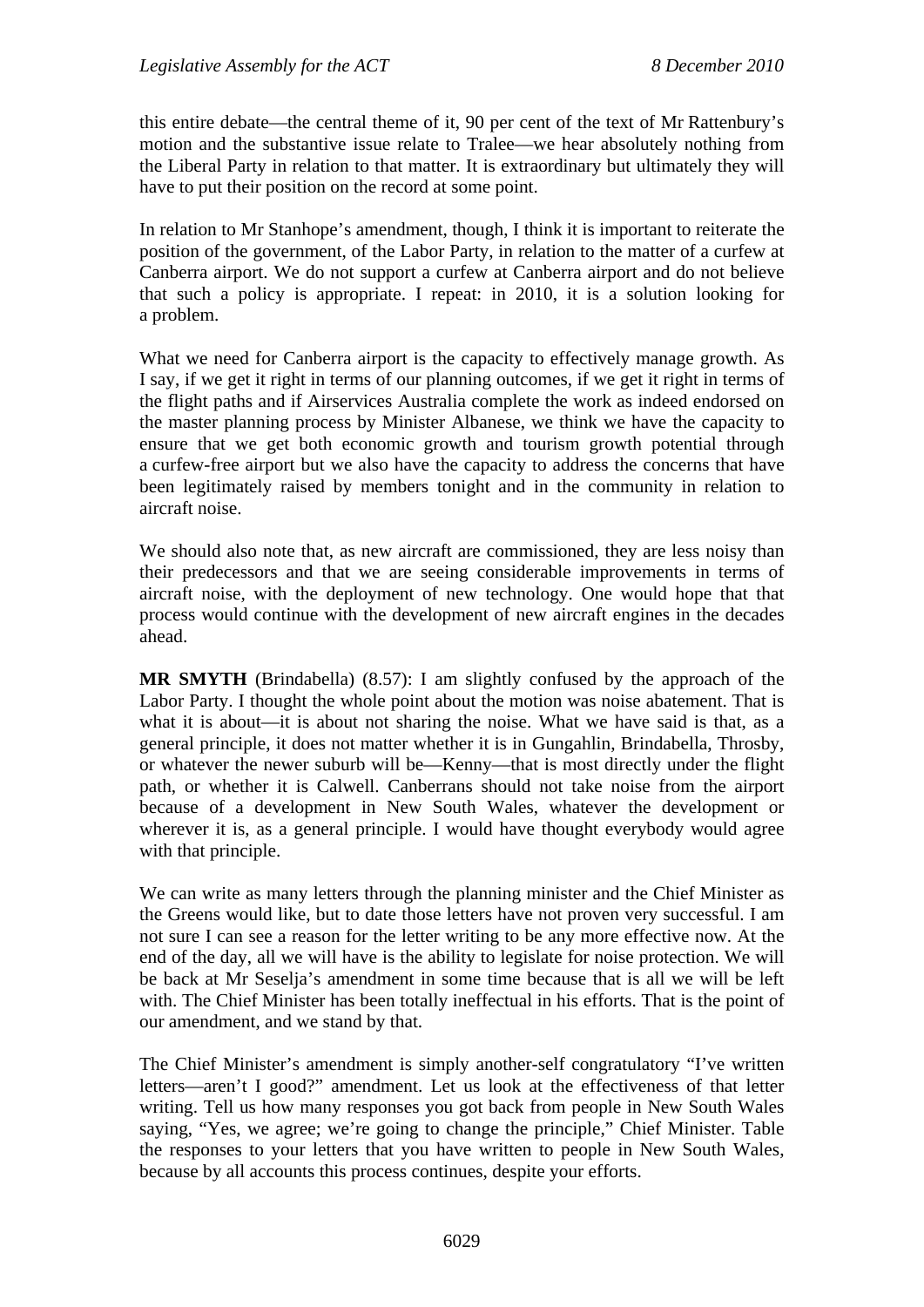**Mr Stanhope**: I do concede I couldn't get Air China here with one phone call.

**MR SMYTH**: I acknowledge your efforts. We acknowledge his efforts.

**Mr Stanhope**: One phone call and Air China's flying to Canberra.

**MR SMYTH**: There's Jon—

**Mr Seselja**: He's very touchy, isn't he?

**MR SMYTH**: He is touchy. For those who were not here, let us catalogue the minister's letter writing skills. Let us have the catalogue. First, of course, there was the "Let's get the money back for the federal government's half of the Beijing torch relay." "We got that money. Oh no, we didn't; we didn't get that money." Then, of course, there was a deal that he had with the former Liberal government that the Burley Griffin legacy would be funded. There was money in the budget and we would be paid for the car park. We gave them the car park and signed the deed over. "Oh, we didn't get paid for that either."

**Mr Seselja**: We got a worse deal.

**MR SMYTH**: We got a worse deal. We have been asking for money for a new convention centre for about nine years now. We have not got a cent out of the federal government for the new convention centre. And there is the centenary of Canberra. Canberra exists because of the federal government, let's face it, and we have not got a single cent yet from his federal Labor mates. This is the litany of the Chief Minister's letter writing ability—all of them abject failure when he talks to his federal colleagues because they do not take him seriously. You can move as many amendments as you like patting yourself on the back, Jon—you are very good at that—but, at the end of the day, the only real thing that will occur here in the long term that will protect the people of Canberra—

*Mr Stanhope interjecting—* 

**MR SMYTH**: whether it is Brindabella in the south or Gungahlin in the north, is to legislate for protection from noise. That is what we thought the debate was about.

*Mr Stanhope interjecting—* 

**MR SMYTH**: But if that is all it is about, that is fine. It does not matter about—

**Mr Hanson**: Madam Assistant Speaker—

**MR SMYTH**: Or what do you think about the poplars? What do you think about Googong? What do you think about north Tralee? What do you think about any development that might cause noise sharing?

**MADAM ASSISTANT SPEAKER** (Ms Le Couteur): Mr Smyth, I believe Mr Hanson next to you is trying to make a point of order.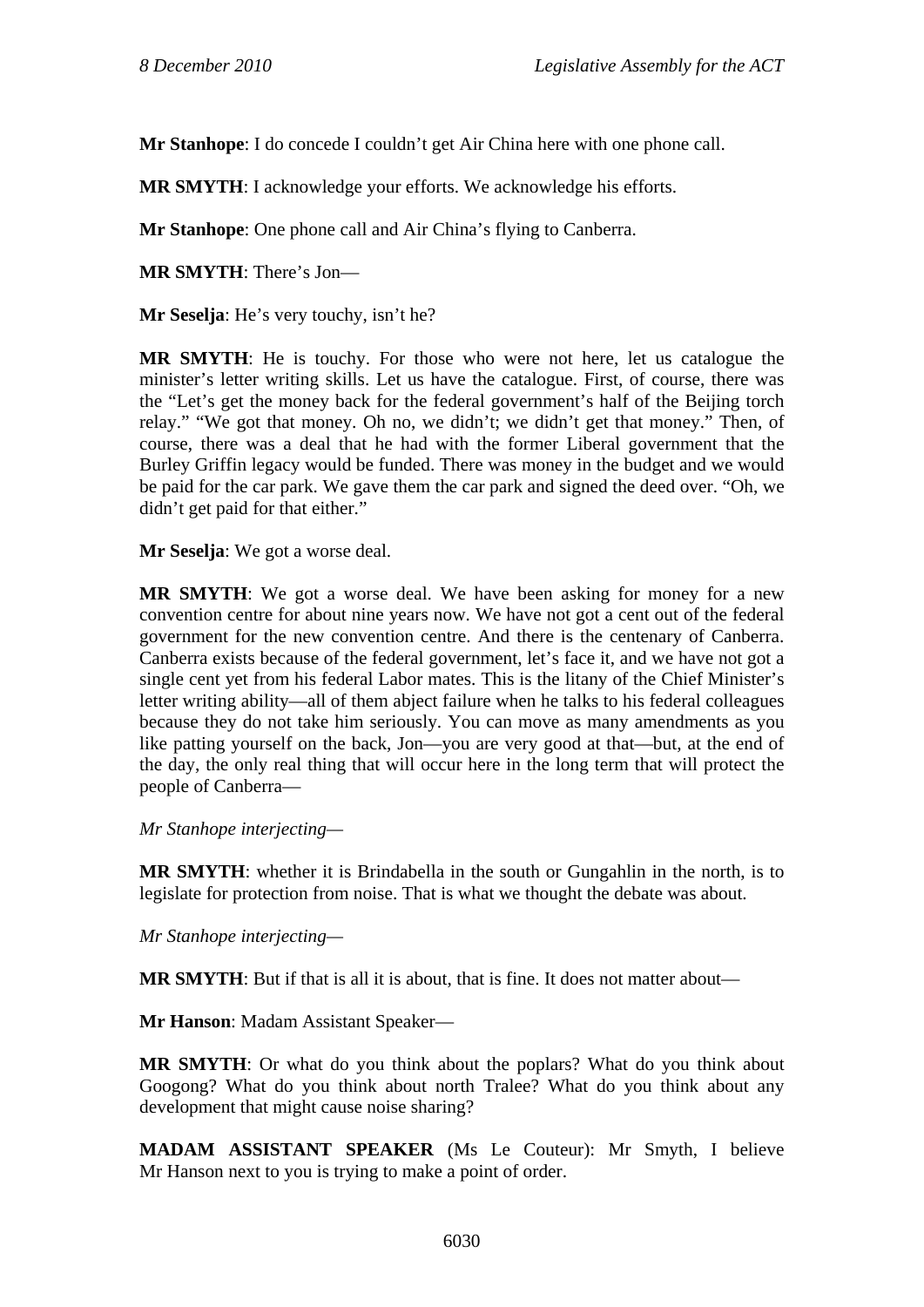**Mr Hanson**: I am indeed, Madam Assistant Speaker.

*Members interjecting—* 

**MADAM ASSISTANT SPEAKER**: Members, please be quiet.

**Mr Hanson**: Those opposite seem very keen to have me back here, Madam Assistant Speaker. I am glad that I can bring joy to their otherwise dull little lives.

**MADAM ASSISTANT SPEAKER**: Members, I cannot hear Mr Hanson.

**MR HANSON**: Madam Assistant Speaker, given the events of today, I wonder if you could apply the same consistency to Mr Stanhope's continual sniping and abuse of Mr Smyth as you would apply to those sitting on my side. If you could deal with it with a degree of consistency, it would be appreciated.

**MADAM ASSISTANT SPEAKER**: Thank you, Mr Hanson. Mr Smyth, you have the floor.

**MR RATTENBURY** (Molonglo) (9.01): Madam Assistant Speaker, given the hour of the day and the way the debate has descended, I move:

That the question be now put.

Question put.

The Assembly voted—

Ayes 11 Noes 6

Ms Gallagher Mr Stanhope Mr Hargreaves

Mr Barr Ms Hunter Mr Coe Mr Seselja Ms Bresnan Ms Le Couteur Mr Doszpot Mr Smyth Ms Burch Ms Porter Mrs Dunne Mr Corbell Mr Rattenbury Mr Hanson

Question so resolved in the affirmative.

Question put:

That **Mr Stanhope's** amendment be agreed to.

The Assembly voted—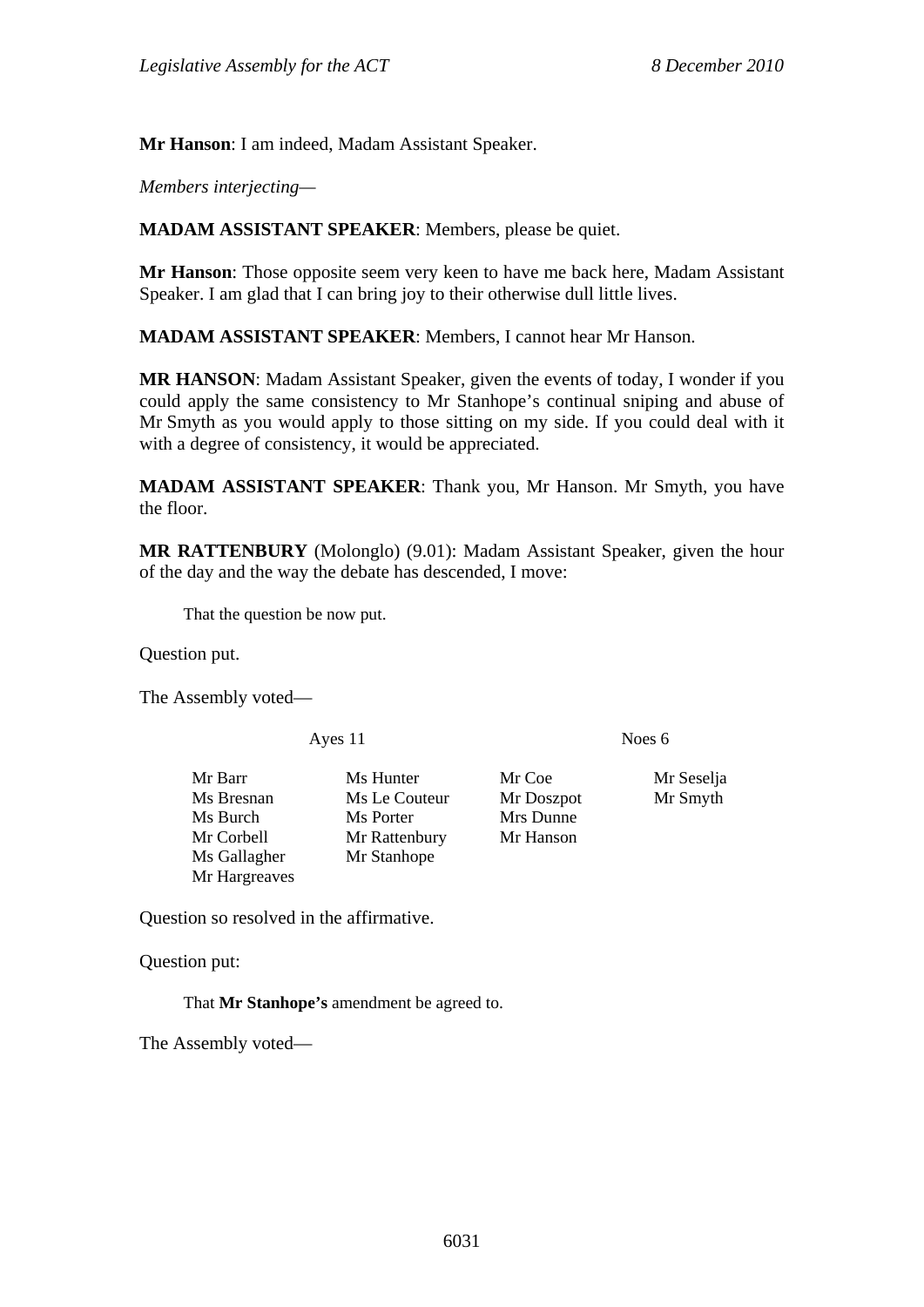Ayes 11 Noes 6

| Mr Barr       | Ms Hunter    |
|---------------|--------------|
| Ms Bresnan    | Ms Le Couter |
| Ms Burch      | Ms Porter    |
| Mr Corbell    | Mr Rattenbur |
| Ms Gallagher  | Mr Stanhope  |
| Mr Hargreaves |              |
|               |              |

Mr Coe Mr Seselja teur Mr Doszpot Mr Smyth Mrs Dunne ury Mr Hanson

Question so resolved in the affirmative.

Amendment agreed to.

**MR RATTENBURY** (Molonglo) (9.07): Speaking very briefly in closure, I thank members and the government for their support of the motion. I think it is important that the ACT Assembly take a stand on the issue of whether Tralee be developed or not because of the implications it is going to have for Canberra. It is a real shame that the Liberal Party cannot take a position on this. It is a real shame that the opposition could not take a position on the matter being debated, but I guess that is something they will have to think about over time. I look forward to continued discussion on this.

**Mrs Dunne**: On a point of order. Madam Assistant Speaker, could I seek your guidance? We have just had a gag motion moved on this motion.

**Mr Rattenbury**: I've sat down, Vicki. Get over it. I'm finished.

**Mrs Dunne**: I can still seek the chair's guidance on the appropriateness of having further discussion after we have moved a gag.

**MADAM ASSISTANT SPEAKER**: Mrs Dunne, it was a motion that the question be put. The question has been put and we are now continuing.

**Mr Smyth**: No, but he's still speaking.

**Mr Hanson**: At the time that she stood up to make her point of order he was still speaking.

**MADAM ASSISTANT SPEAKER**: We are clear on the situation.

**Mr Hanson**: Are we clear?

**MADAM ASSISTANT SPEAKER:** We are clear. The motion was that the question be put. We put the question at the time, which was Mr Stanhope's amendment. We have done that and we are now proceeding onwards. We have now had Mr Rattenbury's closing remarks, so we are now voting on Mr Rattenbury's motion, as amended. The question is that Mr Rattenbury's motion, as amended, be agreed to.

Question put:

That **Mr Rattenbury's** motion, as amended, be agreed to.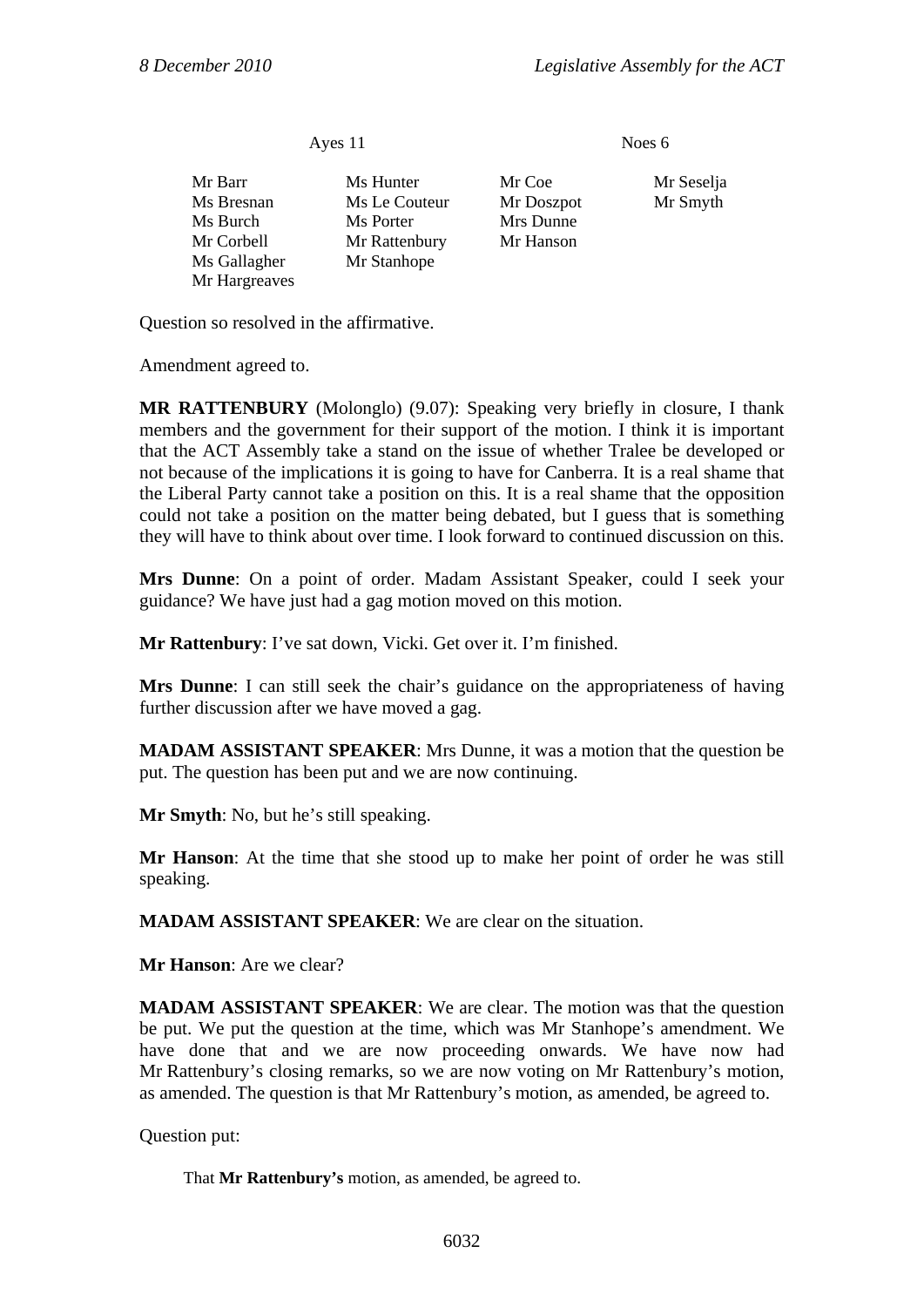The Assembly voted—

Ayes 11 Noes 6

| Mr Barr       | Ms Hunter     | Mr Coe     | Mr Seselja |
|---------------|---------------|------------|------------|
| Ms Bresnan    | Ms Le Couteur | Mr Doszpot | Mr Smyth   |
| Ms Burch      | Ms Porter     | Mrs Dunne  |            |
| Mr Corbell    | Mr Rattenbury | Mr Hanson  |            |
| Ms Gallagher  | Mr Stanhope   |            |            |
| Mr Hargreaves |               |            |            |

Question so resolved in the affirmative.

Motion, as amended, agreed to

# **Adjournment**

Motion (by **Mr Corbell**) proposed:

That the Assembly do now adjourn.

### **Woden Seniors Christmas party St Thomas the Apostle primary school**

**MR SESELJA** (Molonglo—Leader of the Opposition) (9.10): On Monday I had the honour and privilege of attending and presenting a series of certificates of appreciation at the Woden Seniors Christmas party. I attended on behalf of my colleague Senator Gary Humphries, and I not only enjoyed the event but was impressed by the group and the work of the individuals who were awarded certificates of appreciation. So much so, I will make some remarks about the outstanding work done by this group and pay some special note to the winners of the certificates I had the opportunity to present.

In that light, I would like to recognise Joyleen Litherland, the musical director of the choir of the Woden Seniors singers. Joyleen was noted as a tireless leader in the performances and community venues, particularly aged-care facilities. She also makes significant contributions through her active involvement in fundraising events.

Graham Hellyer became a member of Woden Seniors through his involvement with the U3A recorder orchestra. A retired brigadier in the defence forces, Graham had outstanding capabilities and strategic planning. These skills he brought to the Woden Seniors and transformed the society in a host of positive ways. As a member of the management committee he develops policy, and he is a member of the IT committee and is a regular presenter at IT forums, an increasingly important part of many seniors' lives, as can be seen through the fortnightly newsletter Graham edits and sends via both email and hard copy.

Sue Barrett is a former teacher who seeks to enhance the wellbeing of others through her involvement in the arts, crafts and dancing activity groups. Sue also assists in an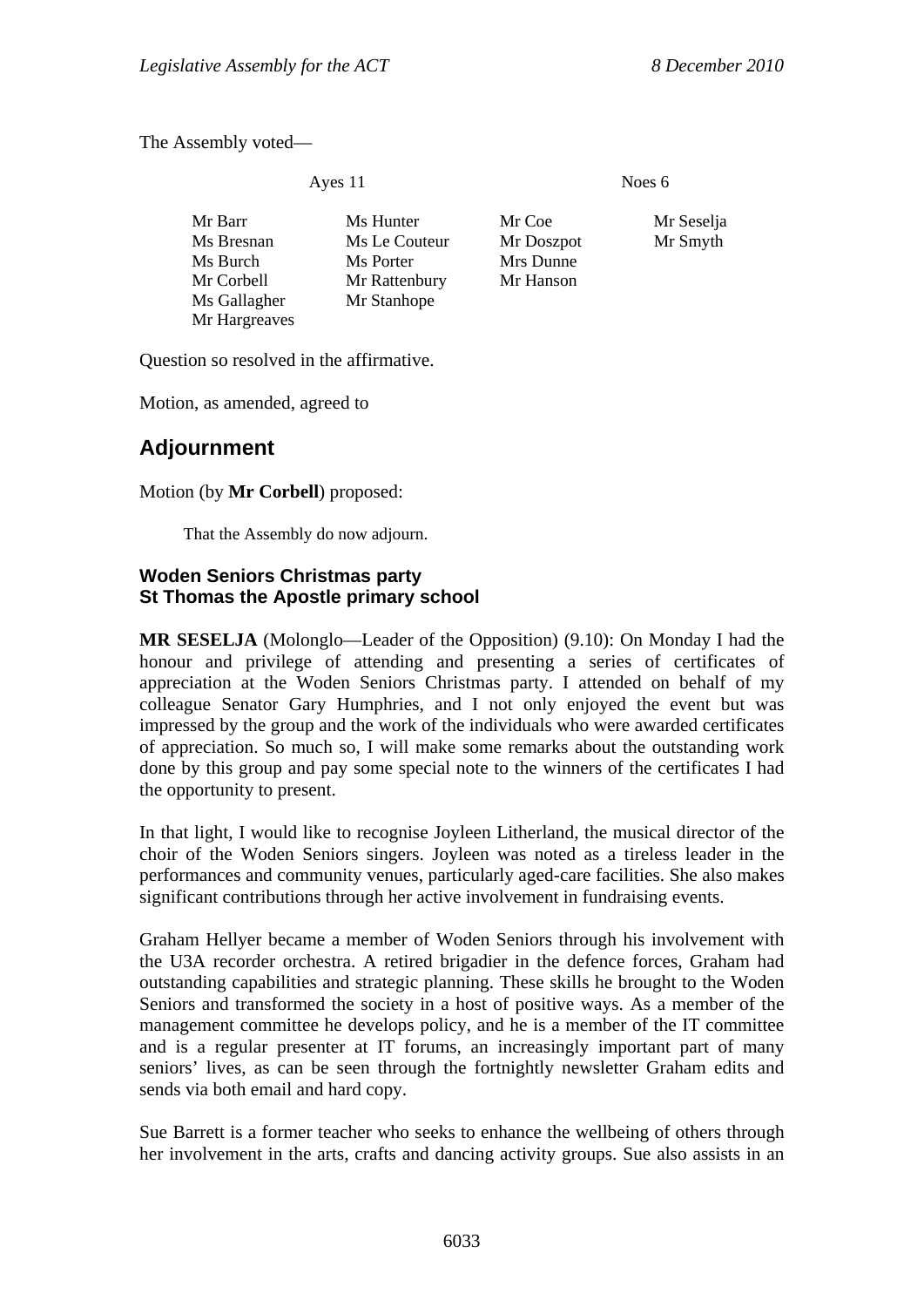administrative capacity to provide regular support and is a leading figure in the expansion of the club and its interests.

Margaret Kennedy was another recipient. Margaret is a former nurse and educational researcher. She has been a member of the management committee, the special events committee and a foundation member of the beading activity group. She is also a keen bridge player and has shared her skill and enjoyment with many interested members and supports the fundraising efforts with skill and enthusiasm.

I would also like to pay tribute to the President of Woden Seniors, Anne Murray AM. The fact that Anne takes such time and effort to not only act as president of this society but to make sure that others are recognised for their contributions as well is the mark of a true leader, and I would like to pass on my personal congratulations and thanks to Anne.

The Woden Seniors is a strong community organisation and has been described by many leaders in the community as a leading seniors organisation in Australia. It is a place for activity, friendship and support and an organisation the government should support on a regular basis. I congratulate all of those recognised with certificates of appreciation, and I thank the group for allowing me to attend and share for a brief moment their successes. I wish the group and all its members all success for the future.

I also had the opportunity last week to attend the opening of the new facilities at St Thomas the Apostle primary school. I was joined by Gai Brodtmann, Steve Doszpot, Amanda Bresnan and a number of others, including local parish priest Father Peter My and Father John Woods. The event was emceed by Mrs Christine Lowe and hosted by the principal, Mrs Judy Spence.

I would like to pay special tribute to St Thomas the Apostle primary school. St Thomas the Apostle is my old school, and it was a wonderful opportunity to go there and visit. The school is looking fantastic. It is a fantastic school community, and I was particularly excited to meet with my year 2 teacher, Mrs Mulheren, who is still teaching at St Thomas the Apostle. She has been there for about 30 years. Congratulations to Colleen Mulheren on her service to the school and on the contribution she made to me and so many other students who have passed through St Thomas the Apostle.

St Thomas the Apostle is a wonderful community. It makes a great contribution to education, particularly in the Tuggeranong Valley but more broadly in the ACT. I congratulate Mrs Judy Spence on a wonderful school. The children behaved beautifully at a very long ceremony. It was a credit to them, to their teachers and to their parents. I congratulate St Thomas the Apostle on its amazing contribution to Canberra.

## **John Curtin School of Medical Research**

**MR HANSON** (Molonglo) (9.14): I would like tonight to talk about a function I attended at the John Curtin School of Medical Research, the "Meet the director" breakfast, on 26 November. The event was held at the school in the Vanilla Bean Cafe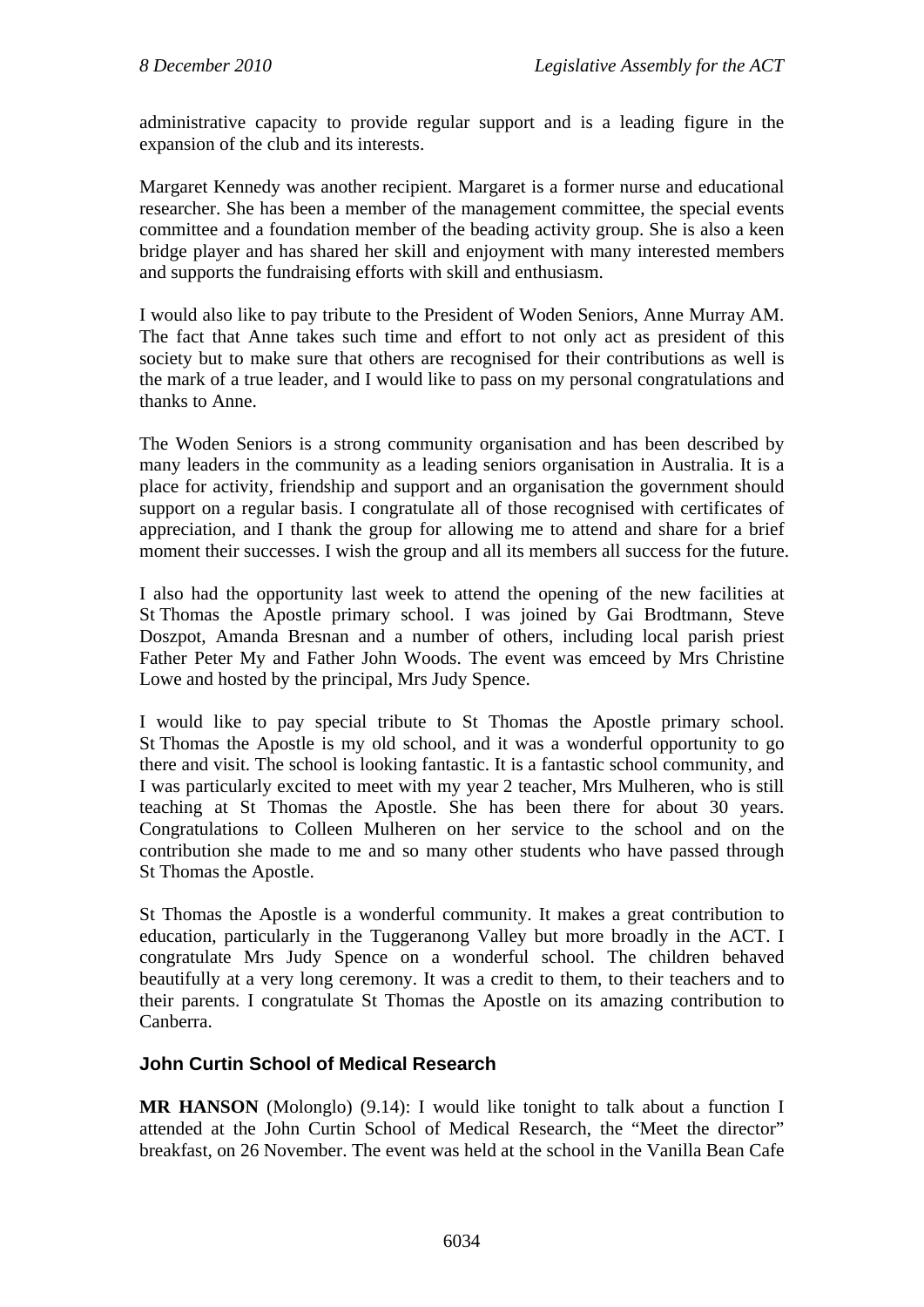and involved a talk from Professor Julio Licinio, the director of the JCSMR. He spoke about some of the groundbreaking research that is being conducted by the school and also took the opportunity to talk about Professor Frank Fenner, who, of course as we all know, sadly recently passed away.

We had the opportunity to tour the state-of-the art laboratories and the new building at the John Curtin School of Medical Research. The tour was conducted by Dr Madeline Nicol. I have been on a tour with her before, and she does it in a most informative and most engaging manner. There were a number of us that attended, and I would like to note that the Deputy Leader of the Opposition, Brendan Smyth, was in attendance.

I will just quote from the school's website:

The John Curtin School—Australia's national medical research institute—is part of the Australian National University. It was created in 1948 as a result of the vision of Australian Nobel Laureate Howard Florey and Prime Minister John Curtin.

Within 50 years its scientists have made major discoveries and contributions to world health and won two of Australia's Nobel prizes.

They are Sir John Eccles in 1963 and Peter Doherty and Rolf Zinkernagel, who shared the 1996 prize. Many other international awards have been won by ANU scientists from the John Curtin school. Premier amongst the, obviously, is Professor Frank Fenner, who in his time won a number of very significant awards.

There are many people at the school who are working hard to make discoveries that will be for the benefit of mankind and make great advances in health. I would just like to note these people. These are the doctors and the scientists who go unmentioned, and I will note a number of them: Professor Tim Hirst, Dr Mario Lobigs, Professor Ian Ramshaw, Dr Charani Ranasinghe, Professor Arno Mullbacher, Professor David Tremethick, Dr Mark Hulett, Dr Gavin Huttley, Professor Jill Gready, Dr Danny Rangasamy, Professor Frances Shannon, Dr Rohan Williams, Professor Simon Easteal, Professor Chris Goodnow, Dr Dianne Webb, Professor Chris Parish, Dr Charmaine Simeonovic, Dr Craig Freeman, Dr Carola Vinuesa, Professor Chris Goodnow, Dr Ed Bertram, Dr Anselm Enders, Associate Professor Guna Karupiah, Dr Geeta Chaudhri, Dr Matthew Cook, Professor Greg Stuart, Associate Professor John Bekkers, Professor Greg Stuart, Dr Zan-Min Song. Dr Clarke Raymond, Dr Maarten Kole, Professor Bruce Walmsley, Associate Professor Christian Stricker, Professor Trevor Lamb, Professor Caryl Hill, Dr Marco Casarotto, Professor Ian Young, Dr Louise Tierney, Professor Phil Board, Dr Anneke Blackburn, Professor Angela Dulhunty, Dr Nicole Beard, Professor Klaus, Matthaei, Professor Ma-Li Wong and obviously Professor Julio Licinio, the director of the school.

I congratulate all of those very hard working scientists and doctors on the work they do as well as all of those others at the school equally who are conducting such important medical research on our behalf.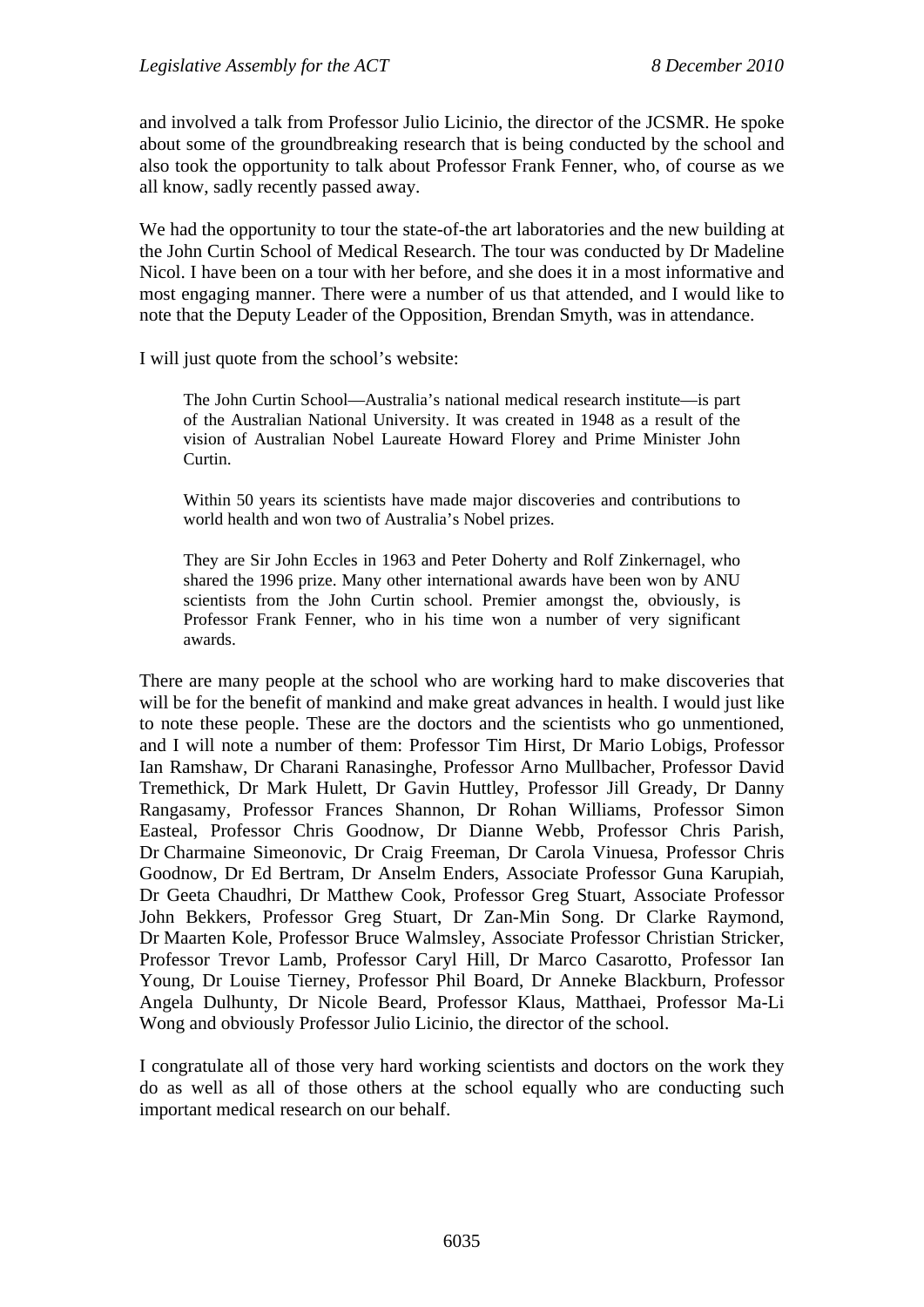# **Aid/Watch Incorporated**

**MS HUNTER** (Ginninderra—Parliamentary Convenor, ACT Greens) (9.18): Mr Hanson could take some lessons from Mr Coe on reading out lists of names, because Mr Coe is very good at it. I rise tonight to draw the Assembly's attention to a significant case that was decided by the High Court since our last sitting—Aid/Watch Incorporated v Commissioner of Taxation. The Commissioner of Taxation removed Aid/Watch's status as a charitable organisation in 2007, and the decision was reversed by the Administrative Appeals Tribunal. The case was then taken to the full Federal Court where the commissioner's original decision was upheld. Aid/Watch appealed to the High Court of Australia and was successful in arguing that it is, in fact, a charitable organisation under the common law of trusts, the Income Tax Assessment Act and other associated tax acts.

Aid/Watch is an organisation that monitors foreign aid and attempts to maximise the effectiveness of aid money and ensures that it delivers the best outcomes for the intended recipients. This often involves being critical of government aid policy and actively attempting to influence policy and change to the way things are done.

The full Federal Court found that, because the prevailing aim of Aid/Watch was to influence government, this invalidated any claim to charitable status for the purposes of the federal revenue laws. It was characterised as a political rather than charitable purpose. A key question for the High Court was: are there charitable purposes which are political?

In the majority joint judgement of Chief Justice French and Justices Gummow, Hayne, Crennan and Bell—Justices Kiefel and Heydon dissented—the court found that the generation by lawful means of public debate concerning the efficiency of foreign aid directed to the relief of poverty itself is a purpose beneficial to the community. The court also found that the system of law which applies in Australia thus postulates for its operation the very agitation for legislative and political changes. It is the operation of these constitutional processes which contributes to the public welfare.

The court found that Aid/Watch's activities are:

… apt to contribute to the public welfare, being for a purpose beneficial to the community … whatever else be the scope today in Australia for the exclusion of 'political objects' as charitable, the purposes and activities of Aid/Watch do not fall within any area of disqualification for reasons of contrariety between the established system of government and the general public welfare.

The court also referred back to its decision in Coleman v Power and said:

Any burden which the common law places upon communication respecting matters of government and politics must be reasonably appropriate and adapted to serve a legitimate end in a manner which is compatible with the maintenance of that system of government.

The important point to take away is the High Court has confirmed that legitimate attempts to agitate for change and to influence public policy is a charitable purpose and deserves special recognition and protection under the common law.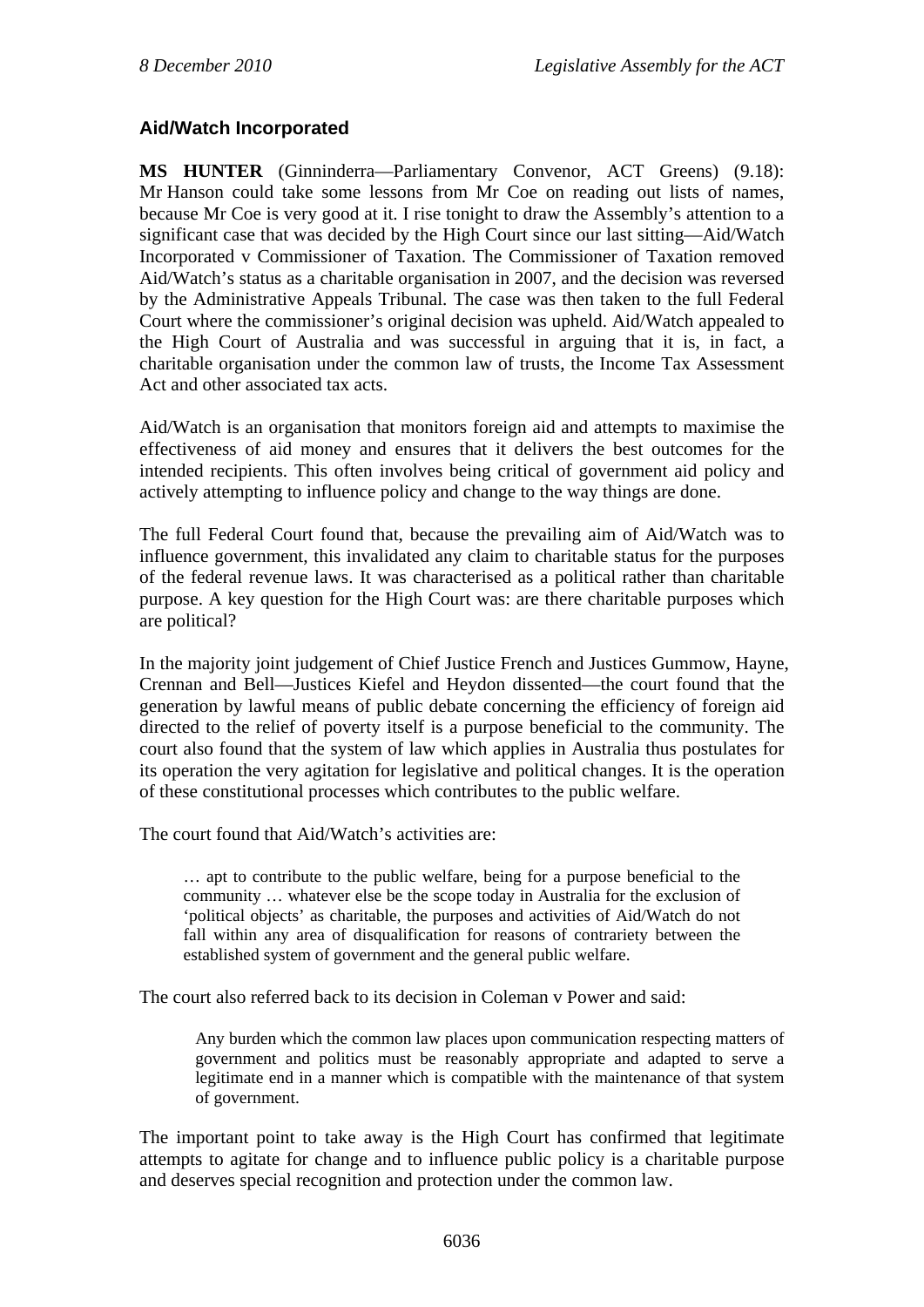At the time of the commissioner's original decision there was significant concern among the not-for-profit sector, the non-government sector, about the potential for their charitable status to be questioned because they participated in the political arena and agitated for change. The decision in this case is a win for the community and guarantees that organisations need not be concerned about their legitimate campaigns for change. The decision recognises the important contribution they make to the public discourse and ensures an appropriate protection for those organisations. I am pleased to inform the Legislative Assembly of that important case that has been decided in the High Court.

## **Australia's Helping Hand**

**MR COE** (Ginninderra) (9.22): In my limited time tonight I rise to talk about Australia's Helping Hand, which is a charity that aims to help the disadvantaged in Vietnam. It estimates that there are over 5.3 million people in Vietnam who are currently in need of help. In particular, it works tirelessly to support orphans, the poor and elderly and victims of Agent Orange. Last year I was fortunate enough to become a patron of this important organisation and I am pleased to be able to assist them wherever I can, albeit sometimes in a small capacity. I share the patronage with Mary Porter and former member Bill Stefaniak.

The current efforts of Australia's Helping Hand include the building of an orphanage and shelter for the most vulnerable citizens in the district of An Duong, Hai Phong, in Vietnam's north. The shelter will provide accommodation for up to 55 people and seeks to provide them with the vital skills needed to live better lives. Additionally, Australia's Helping Hand, in partnership with the Vietnamese government, provides jobs and skills training for the local residents and provides a public health clinic open to everyone in the community.

I commend their latest fundraising efforts, which include a fundraising concert held in May and another just a couple of weeks ago held at the Revival Fellowship Hall in Belconnen. I also note that they have another three or so planned for the coming year.

The driving force behind the charity is the president, Ian Collard, who lives in Belconnen. Ian would be known to a number of members in this place, and to many Canberrans, as a person of great dedication and commitment to the cause. I would like to acknowledge the president, Ian Collard; his executive, Cheryl Parsons, Jenny Baker and Glenn Parsons; and the other committee members, including Lee Pilon, Conny Elhers, Bob Winchester, Debbie Fox and Stephen Dixon-Jain.

Finally, I would like to give a plug for their new website, which I was notified about only 20 minutes ago. It is www.ahh.org.au. It is a great website which will help make the organisation known to far more people right across the world.

I commend Ian and the team for the great work they do in and around Canberra to help those in Vietnam.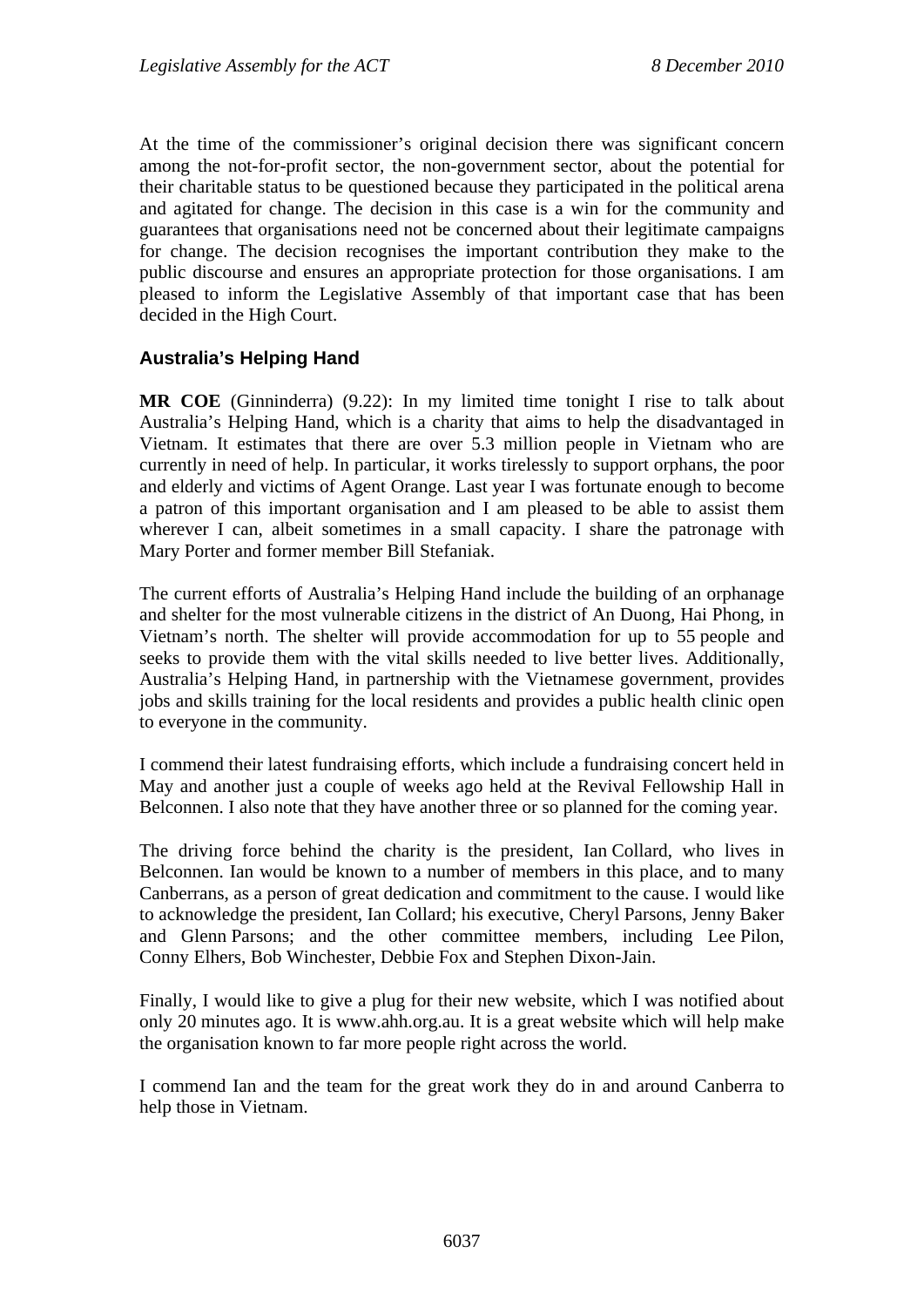# **Education—events**

**MR DOSZPOT** (Brindabella) (9.24): Over the past few weeks, in my capacity as shadow education minister, I had the pleasure to attend a number of education-related events.

The first was last Thursday evening, 2 December, when I attended Blended Learning International's 2010 student graduation at the Great Hall at the Australian National University. They had around 120 students—these were vocational education students—graduating in the areas of business, project management and information technology, including diploma of business, diploma of project management and diploma of IT networking. There were a lot of mature-age students involved in this graduation ceremony.

I would also like to reiterate tonight my congratulations to Lisa Materano, director of Blended Learning International, and her company, for their commitment to providing education and training pathways from school to certificates and diplomas to university and for the provision of capstone programs to assist graduates with additional skills to enter the workforce and to assist organisations like Blended Learning International.

I would also like to congratulate Frank Sette and his organisation, the Australian Council for Private Education and Training, ACPET, which is the national peak member association for private institutions delivering education to Australian and overseas students. As I understand it, its membership includes 1,200 colleges Australia wide that deliver courses in higher education, vocational education and training and English language. Its stated mission is to enhance quality and choice in education and training and to ensure that Australian students enrolled in private colleges receive the highest quality education to meet Australia's skills and needs into the future.

On that same night, I was also a guest of Brindabella Christian College for their awards night. The principal, Mrs Elizabeth Hutton, spoke about the choice parents have to make in choosing the right school for children. She said that it is one of the most important decisions parents ever make and that to survive in today's society children need an education that teaches flexible and innovative thinking, emphasises initiative, embraces technology and promotes leadership in our community. Mrs Hutton spoke about the Brindabella Christian College education system that successfully integrates these components and also teaches children to be engaged as positive citizens. From the 600-odd people who attended the college's awards night, I was very impressed with the level of interaction between the community and the education community as well as the parents and children involved with Brindabella Christian College.

Just this morning I had the pleasure of attending St John Vianney's primary school's official blessing and opening of their refurbished facilities in Waramanga. The principal, Vicky van der Sanden, organised a very touching range of ceremonies associated with this opening. We had a welcome by Violet Sheridon, a Ngunnawal elder, and Caleb Juda, a year 5 student from St John Vianney's who played the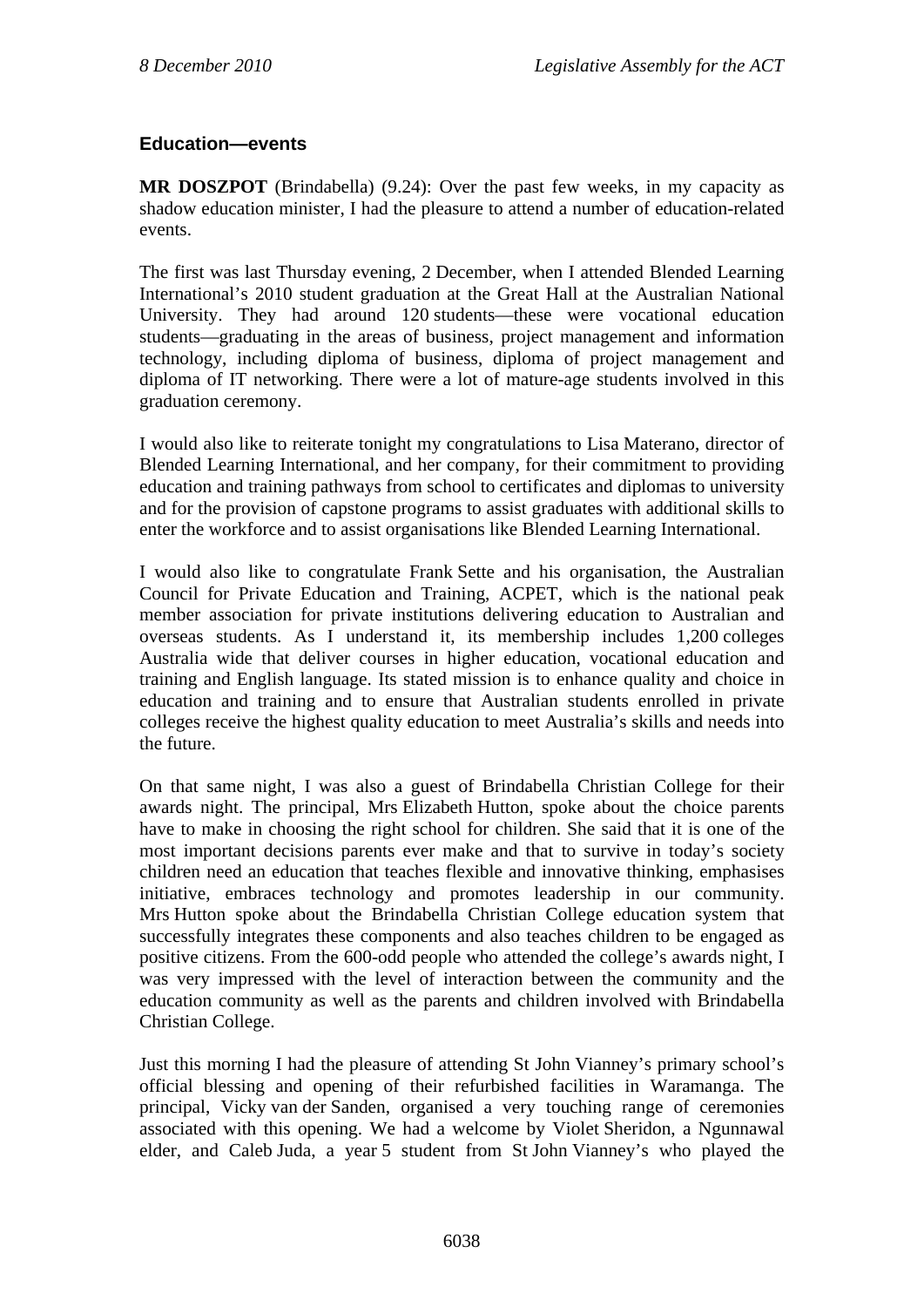didgeridoo. There were addresses by Justin McLaren, the school board chair, and Marc Bakker, the P&F president. Also, the head of finance and planning services from the Catholic Education Office, John Barker, was there to represent the office and deliver a speech to the assembled guests.

Archbishop Mark Coleridge was the main guest of honour. He blessed the refurbishment carried out in the hall, classrooms and external area. While the archbishop did his official blessing duties, we were entertained by musical performances by a choir and a band of St John Vianney's. A wonderful rendition of *Snow Gum* was performed that impressed everyone.

The official opening and unveiling of a plaque was by Gai Brodtmann MP, who gave a touching and very emotional tribute to her late mother-in-law, Mary Uhlmann, who was a former teacher at St John Vianney's.

All in all, it was a very uplifting experience this morning at St John Vianney's. I would like to congratulate the school principal, Vicki van der Sanden, for such a wonderful event for the children to remember in future years.

Question resolved in the affirmative.

### **The Assembly adjourned at 9.30 pm.**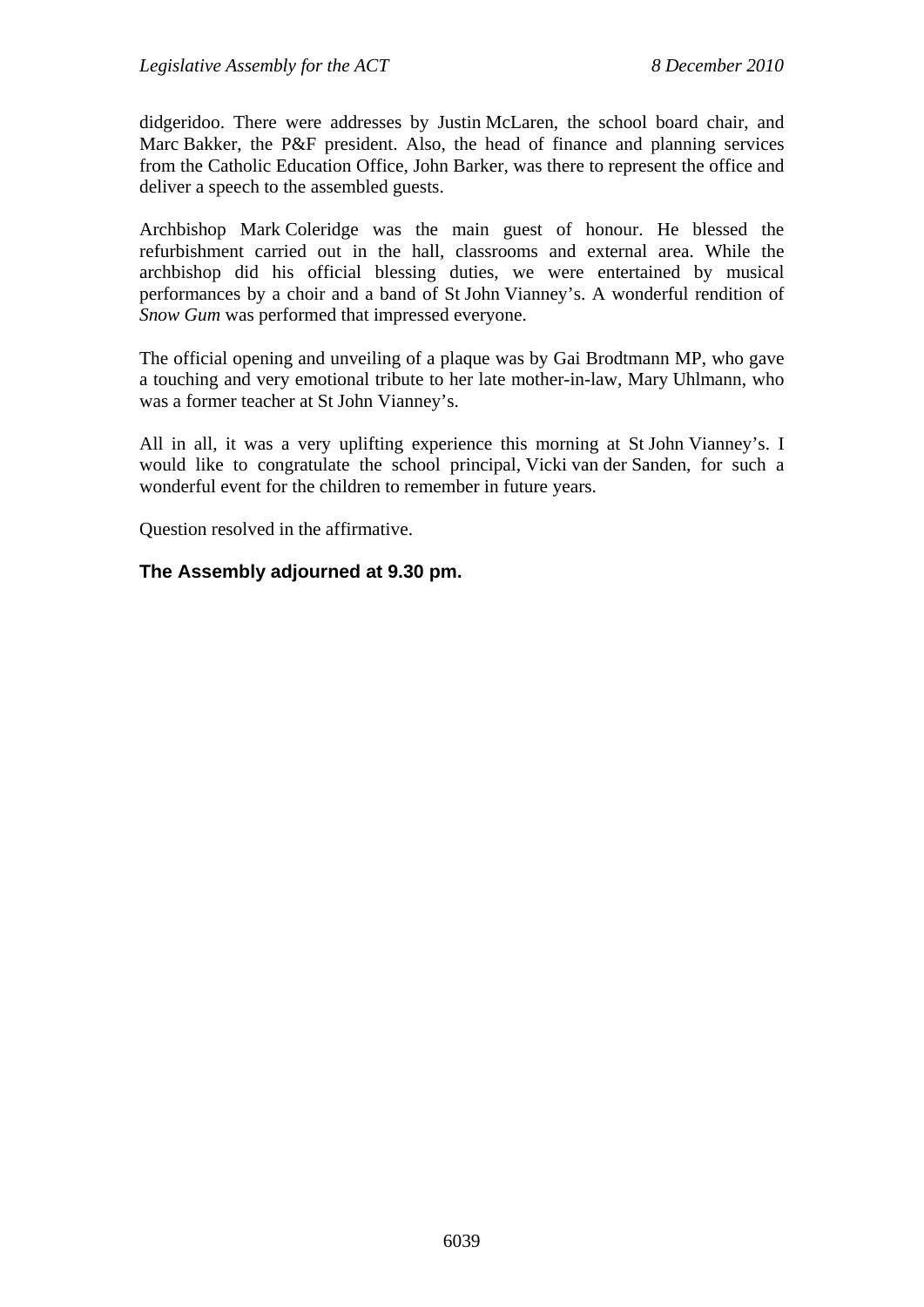# **Schedules of amendments**

#### **Schedule 1**

### **Gaming Machine (Problem Gambling Assistance) Amendment Bill 2010**

Amendments moved by the Minister for Gaming and Racing

| 1                                                                                    |                                                                                                                                               |  |  |  |  |
|--------------------------------------------------------------------------------------|-----------------------------------------------------------------------------------------------------------------------------------------------|--|--|--|--|
| <b>Clause 2</b>                                                                      |                                                                                                                                               |  |  |  |  |
| Page 2, line 4-                                                                      |                                                                                                                                               |  |  |  |  |
|                                                                                      | omit clause 2, substitute                                                                                                                     |  |  |  |  |
| $\overline{2}$                                                                       | <b>Commencement</b>                                                                                                                           |  |  |  |  |
|                                                                                      | This Act commences on 1 July 2011.                                                                                                            |  |  |  |  |
|                                                                                      | The naming and commencement provisions<br><i>Note</i><br>automatically<br>commence on the notification day (see Legislation Act, $s$ 75 (1)). |  |  |  |  |
| $\mathbf{2}$<br><b>Clause 4</b><br>Proposed new section 163A (2)<br>Page 2, line 18- |                                                                                                                                               |  |  |  |  |
|                                                                                      | omit proposed new section 163A (2), substitute                                                                                                |  |  |  |  |
| (2)                                                                                  | The <i>required percentage</i> is—                                                                                                            |  |  |  |  |
|                                                                                      | (a) $0.6\%$ ; or                                                                                                                              |  |  |  |  |
|                                                                                      | (b)<br>if the Minister determines a different percentage under<br>subsection (2A)—that percentage.                                            |  |  |  |  |
|                                                                                      | $(2A)$ The Minister may determine a percentage for subsection $(2)$ (b).                                                                      |  |  |  |  |
| (2B)                                                                                 | A determination is a disallowable instrument.                                                                                                 |  |  |  |  |
|                                                                                      | <b>Note</b><br>A disallowable instrument must be notified, and presented to the<br>Legislative Assembly, under the Legislation Act.           |  |  |  |  |

### **Schedule 2**

#### **Gaming Machine (Problem Gambling Assistance) Amendment Bill 2010**

Amendments moved by Mr Smyth

**1 Clause 4 Proposed new section 163B (2A) Page 3, line 18—** 

*insert* 

(2A) Before making a payment out of the fund, the commission must consult with the gaming advisory board established under the *Gambling and Racing Control Act 1999*.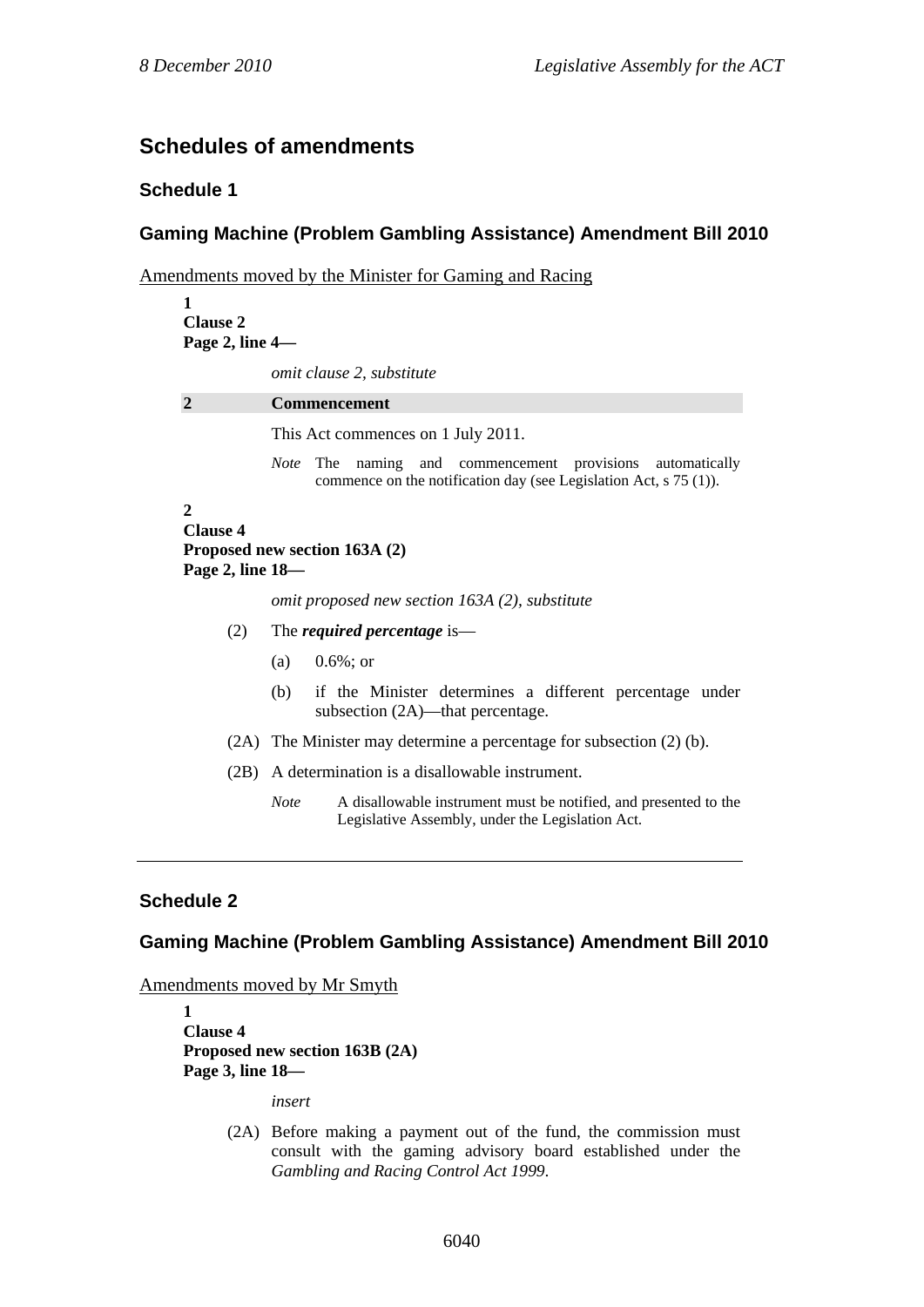**3 Clause 5 Proposed new section 163A (2A) Page 4, line 17**  *omit*  0.75%

*substitute*  0.50%

### **4**

#### **Proposed new clause 5A Page 4, line 21—**

*insert* 

#### **5A New section 171A (1A)**

*insert* 

(1A) Also, a club's required community contributions for a financial year must be worked out as if the amount paid by the club to the problem gambling assistance fund for each month of that year had been contributed to an entity under section 164 (1).

#### **5**

**Proposed new clause 7 Page 4, line 25—** 

|         | insert                                            |                                                  |                                                                       |  |
|---------|---------------------------------------------------|--------------------------------------------------|-----------------------------------------------------------------------|--|
| 7       | Gambling and Racing Control Act 1999, new part 6A |                                                  |                                                                       |  |
|         | insert                                            |                                                  |                                                                       |  |
| Part 6A | <b>Gaming Advisory Board</b>                      |                                                  |                                                                       |  |
| 50      | <b>Establishment of gaming advisory board</b>     |                                                  |                                                                       |  |
|         | The gaming advisory board is established.         |                                                  |                                                                       |  |
| 51      | Membership of gaming advisory board               |                                                  |                                                                       |  |
| (1)     | The gaming advisory board is made up of—          |                                                  |                                                                       |  |
|         | (a)                                               | the chief executive officer; and                 |                                                                       |  |
|         | (b)                                               | the following members appointed by the Minister: |                                                                       |  |
|         |                                                   | (i)                                              | 1 member appointed to represent Clubs ACT;                            |  |
|         |                                                   | (ii)                                             | 1 member appointed to represent ACTTAB;                               |  |
|         |                                                   | (iii)                                            | 1 member appointed to represent Casino Canberra;                      |  |
|         |                                                   | (iv)                                             | 1 member appointed to represent the ACT racing<br>industry;           |  |
|         |                                                   | (v)                                              | 1 member appointed to represent on-line wagering<br>interests:        |  |
|         |                                                   | (vi)                                             | 1 member appointed to represent the ACT Council of<br>Social Service. |  |